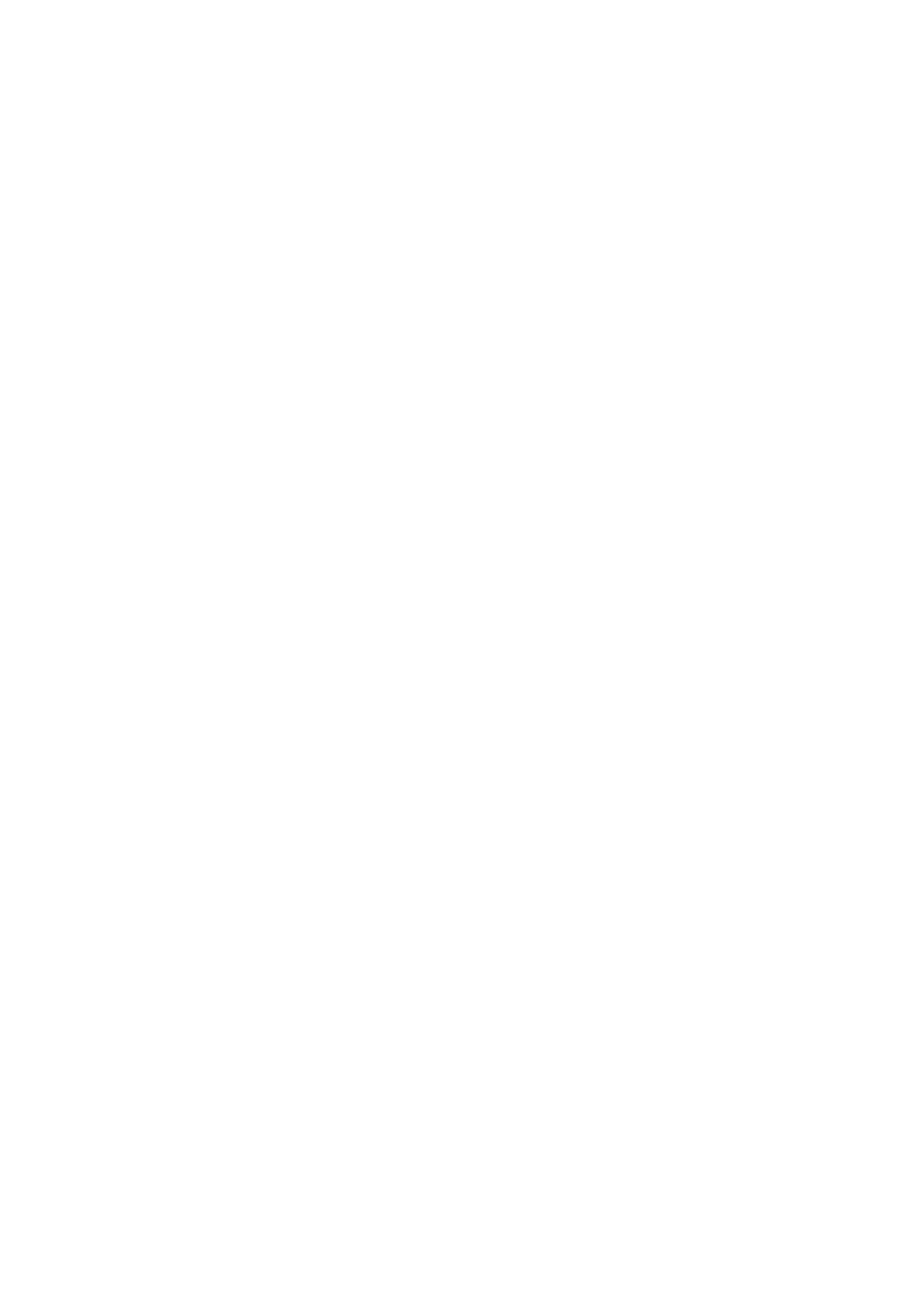**Bill No. abc of 2013**

# Indian Financial Code

ARRANGEMENT OF CLAUSES

CLAUSES

### **PART [I](#page-22-0) P[RELIMINARY](#page-22-0)**

#### CHAPTER [1](#page-22-1) P[RELIMINARY](#page-22-1)

[1. Short title, application and commencement.](#page-22-2)

CHAPTER [2](#page-22-3) **D[EFINITIONS](#page-22-3)** 

[2. Definitions.](#page-22-4)

### **PART [II](#page-36-0)**

### **E[STABLISHMENT OF FINANCIAL REGULATORY AGENCIES](#page-36-0)**

#### CHAPTER [3](#page-36-1)

E[STABLISHMENT OF THE](#page-36-1) UNIFIED FINANCIAL AUTHORITY

- [3. Establishment and incorporation of the Financial Authority.](#page-36-2)
- [4. Composition of the Financial Authority Board.](#page-36-3)
- [5. Eligibility of members of Financial Authority Board.](#page-36-4)
- [6. Financial Authority Board.](#page-36-5)

### CHAPTER [4](#page-37-0)

### E[STABLISHMENT OF THE](#page-37-0) RESERVE BANK OF INDIA

- [7. Establishment of the Reserve Bank.](#page-37-1)
- [8. Composition of the Reserve Bank Board.](#page-37-2)
- [9. Eligibility of members of the Reserve Bank Board.](#page-37-3)
- [10. Reserve Bank Board.](#page-38-0)

### CHAPTER [5](#page-38-1)

### A[LLOCATION OF DUTIES](#page-38-1)

[11. Allocation of duties between the Financial Authority and the Reserve](#page-38-2) [Bank.](#page-38-2)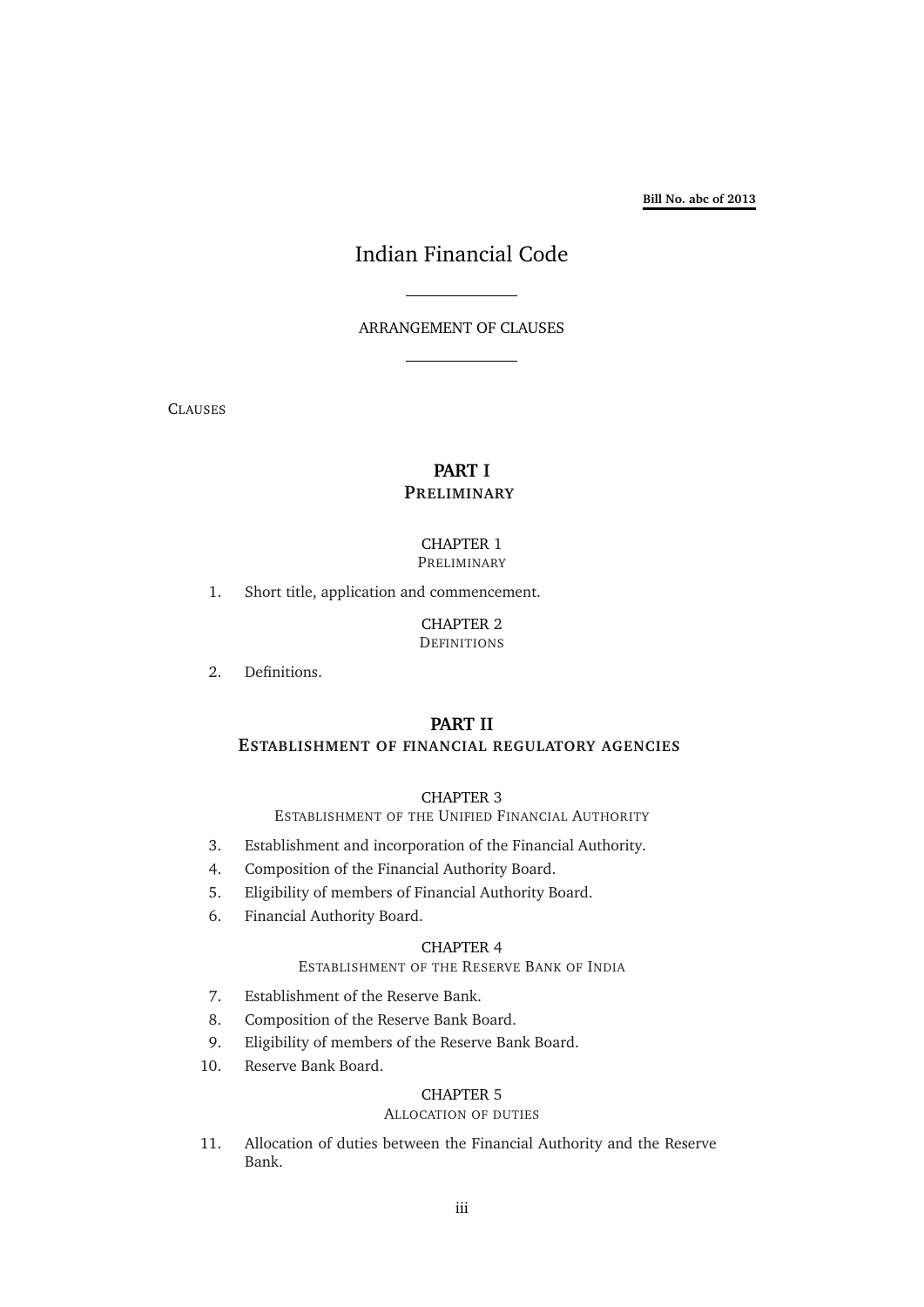### E[STABLISHMENT OF THE](#page-38-3) FINANCIAL REDRESS AGENCY

- [12. Establishment and incorporation of the Redress Agency.](#page-38-4)
- [13. Composition of the Redress Agency Board.](#page-38-5)
- [14. Eligibility of members of the Redress Agency Board.](#page-39-0)
- [15. Redress Agency Board.](#page-39-1)

#### CHAPTER [7](#page-39-2)

#### E[STABLISHMENT OF THE](#page-39-2) RESOLUTION CORPORATION

- [16. Establishment and incorporation of the Corporation.](#page-39-3)
- [17. Composition of the Corporation Board.](#page-39-4)
- [18. Eligibility of members of the Corporation Board.](#page-40-0)
- [19. Corporation Board.](#page-40-1)

#### CHAPTER [8](#page-40-2)

E[STABLISHMENT OF THE](#page-40-2) FINANCIAL STABILITY AND DEVELOPMENT C[OUNCIL](#page-40-2)

- [20. Establishment and incorporation of the Council.](#page-40-3)
- [21. Composition of the Council Board.](#page-40-4)
- [22. Executive Committee of the Council.](#page-41-0)
- [23. Eligibility of Council Chief Executive.](#page-41-1)

#### CHAPTER [9](#page-41-2)

E[STABLISHMENT OF THE](#page-41-2) PUBLIC DEBT MANAGEMENT AGENCY

- [24. Establishment and incorporation of the Debt Agency.](#page-41-3)
- [25. Composition of the Debt Agency Management Committee.](#page-42-0)
- [26. Eligibility of members of Debt Agency Management Committee.](#page-42-1)
- [27. Debt Agency Management Committee.](#page-42-2)

#### CHAPTER [10](#page-43-0)

E[STABLISHMENT OF THE](#page-43-0) FINANCIAL SECTOR APPELLATE TRIBUNAL

- [28. Establishment of the Tribunal.](#page-43-1)
- [29. Composition of the Tribunal.](#page-43-2)

### **PART [III](#page-44-0) R[EGULATORY GOVERNANCE](#page-44-0)**

### CHAPTER [11](#page-44-1)

#### F[INANCIAL](#page-44-1) AGENCIES

- [30. Selection of certain members of the board of a Financial Agency.](#page-44-2)
- [31. Executive members.](#page-44-3)
- [32. Nominee members.](#page-45-0)
- [33. Administrative law member.](#page-45-1)
- [34. Meetings of the board of a Financial Agency.](#page-45-2)
- [35. Decisions of the board of a Financial Agency.](#page-45-3)
- [36. Conduct of members of the board of a Financial Agency.](#page-46-0)
- [37. Validity of proceedings not affected.](#page-46-1)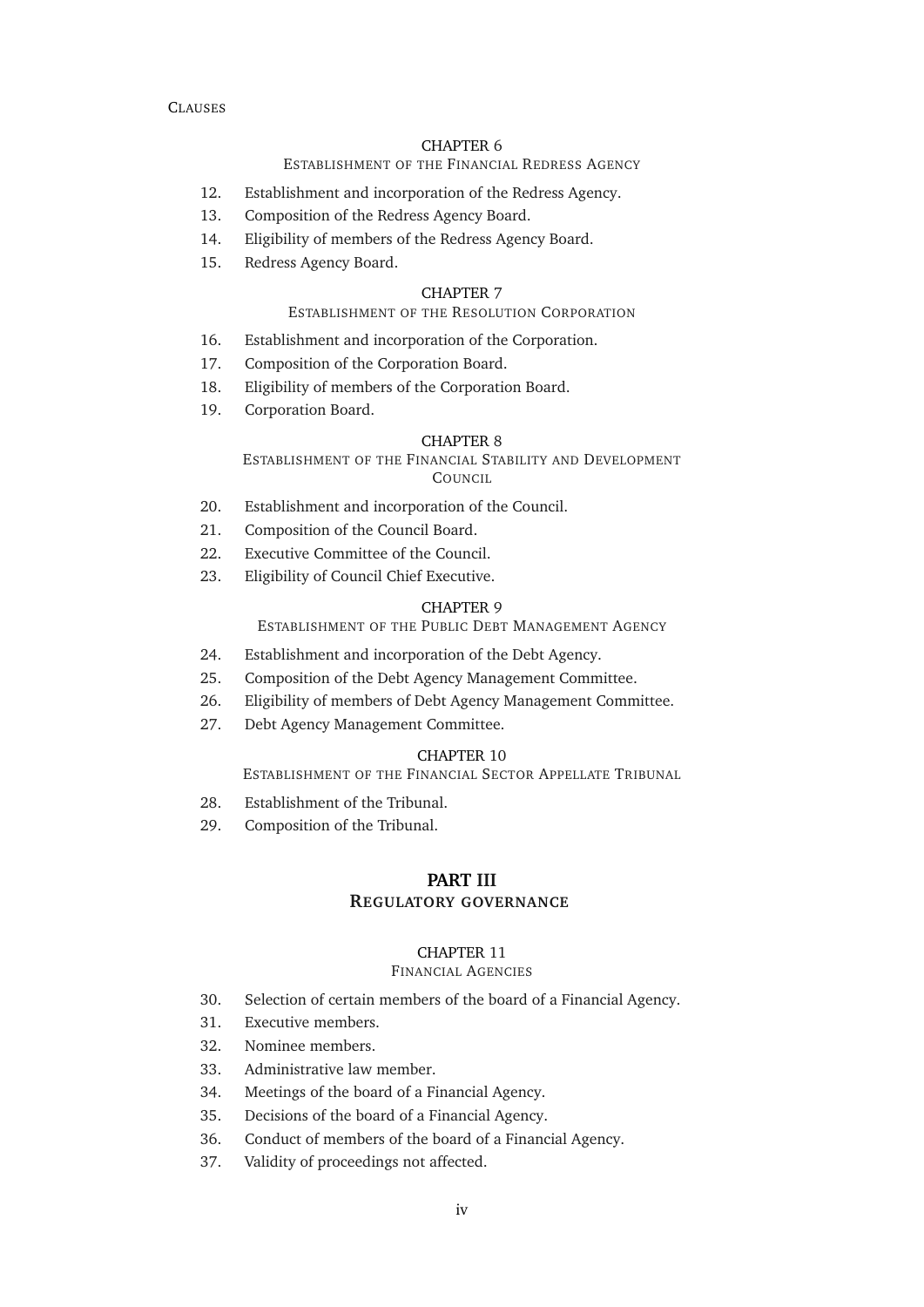- [38. Conditions of service of members of the board of a Financial Agency.](#page-46-2)
- [39. Resignation.](#page-47-0)
- [40. Grounds for removal of members.](#page-47-1)
- [41. Process for removal of members.](#page-47-2)
- [42. Casual vacancies.](#page-48-0)
- [43. Review committee.](#page-48-1)
- [44. Administrative powers and assignment of functions.](#page-49-0)
- [45. Officers and employees of a Financial Agency.](#page-49-1)
- [46. Administrative law officers.](#page-49-2)

### A[DVISORY COUNCILS](#page-49-3)

- [47. Interpretation of this Chapter.](#page-49-4)
- [48. Advisory councils to the board of a Financial Agency.](#page-49-5)
- [49. Functions of the advisory council.](#page-50-0)
- [50. Bye-laws governing advisory councils.](#page-50-1)

### CHAPTER [13](#page-51-0)

### R[EGULATIONS AND GUIDANCE](#page-51-0)

- [51. Power of a Financial Agency to make regulations.](#page-51-1)
- [52. Process of making regulations.](#page-51-2)
- [53. Emergency regulation making.](#page-52-0)
- [54. Standard of analysis of costs and analysis of benefits.](#page-52-1)
- [55. Prospective application of regulations.](#page-52-2)
- [56. General guidance.](#page-52-3)
- [57. Special guidance.](#page-53-0)
- [58. Review by the Tribunal.](#page-53-1)
- [59. Review of regulations.](#page-54-0)
- [60. Bye-laws of Financial Agencies.](#page-54-1)
- [61. Process for making bye-laws in exigency.](#page-54-2)
- [62. Power of Central Government to make rules.](#page-55-0)
- [63. Process for making rules.](#page-55-1)
- [64. Regulations, bye-laws and rules to be laid before Parliament.](#page-55-2)
- [65. Joint action by Financial Agencies.](#page-55-3)
- [66. Co-ordination between Financial Agencies.](#page-55-4)

#### CHAPTER [14](#page-56-0)

### D[ISPOSAL OF APPLICATIONS](#page-56-0)

- [67. Applications generally.](#page-56-1)
- [68. Procedure for making applications.](#page-56-2)
- [69. Additional information.](#page-56-3)
- [70. Procedure for determination of applications.](#page-56-4)
- [71. Procedure for cancellation of any approval.](#page-57-0)

#### CHAPTER [15](#page-57-1)

### I[NFORMATION AND INSPECTION](#page-57-1)

- [72. Power to gather information.](#page-57-2)
- [73. Regular inspections.](#page-58-0)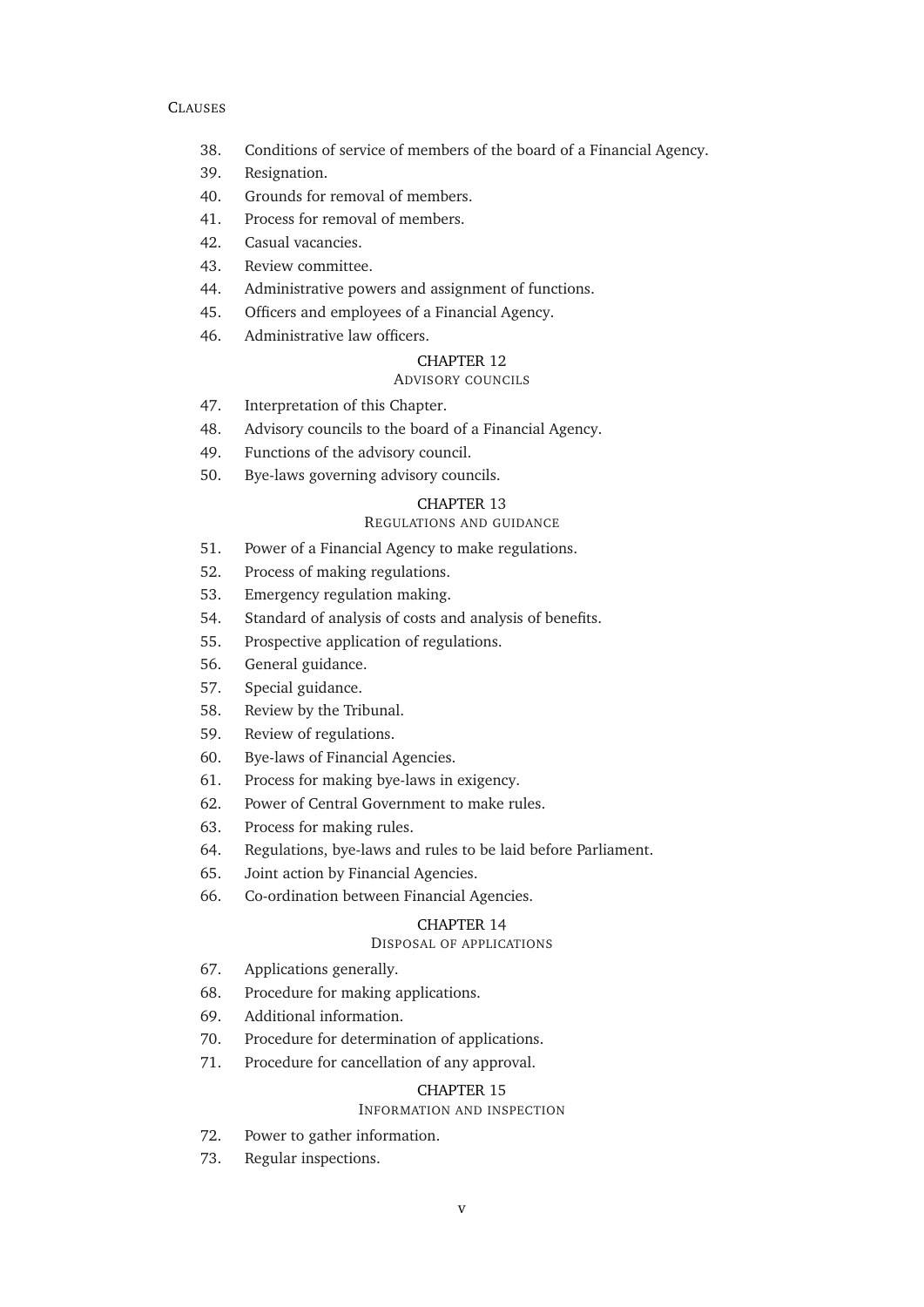### F[UNCTIONING OF THE](#page-58-1) FINANCIAL AGENCY

- [74. Minimum standard for publication of information.](#page-58-2)
- [75. Allocation and use of resources by a Financial Agency.](#page-59-0)
- [76. Performance and efficiency of a Financial Agency.](#page-59-1)
- [77. Returns and reports.](#page-60-0)
- [78. Accounts and audit.](#page-60-1)
- [79. Review by external experts.](#page-61-0)
- [80. Grants and loans by Central Government.](#page-62-0)
- [81. Levy and collection of fees by a Financial Agency.](#page-62-1)
- [82. Confidentiality.](#page-62-2)

### **PART [IV](#page-64-0)**

### **F[INANCIAL CONSUMER PROTECTION](#page-64-0)**

#### CHAPTER [17](#page-64-1)

#### O[BJECTIVES AND PRINCIPLES](#page-64-1)

- [83. Objectives.](#page-64-2)
- [84. Principles of consumer protection.](#page-64-3)

#### CHAPTER [18](#page-65-0)

### P[ROTECTION OF CONSUMERS](#page-65-0)

- [85. Requirement of professional diligence.](#page-65-1)
- [86. Unfair terms in financial contracts.](#page-65-2)
- [87. Non-negotiated contracts.](#page-66-0)
- [88. Terms that are unaffected.](#page-66-1)
- [89. Unfair conduct prohibited.](#page-66-2)
- [90. Misleading conduct.](#page-66-3)
- [91. Abusive conduct.](#page-67-0)

#### CHAPTER [19](#page-67-1)

#### P[ROTECTION OF PERSONAL INFORMATION](#page-67-1)

- [92. Meaning of personal information.](#page-67-2)
- [93. Principles governing use of personal information.](#page-68-0)
- [94. Regulations regarding personal information.](#page-68-1)

#### CHAPTER [20](#page-69-0)

#### R[EQUIREMENT OF FAIR DISCLOSURE](#page-69-0)

- [95. Initial disclosures.](#page-69-1)
- [96. Continuing disclosures.](#page-69-2)
- [97. Regulations regarding disclosure requirements.](#page-70-0)

#### CHAPTER [21](#page-70-1)

#### R[EDRESS OF COMPLAINTS](#page-70-1)

- [98. Responsibility of financial service providers.](#page-70-2)
- [99. Regulations regarding redress of complaints.](#page-70-3)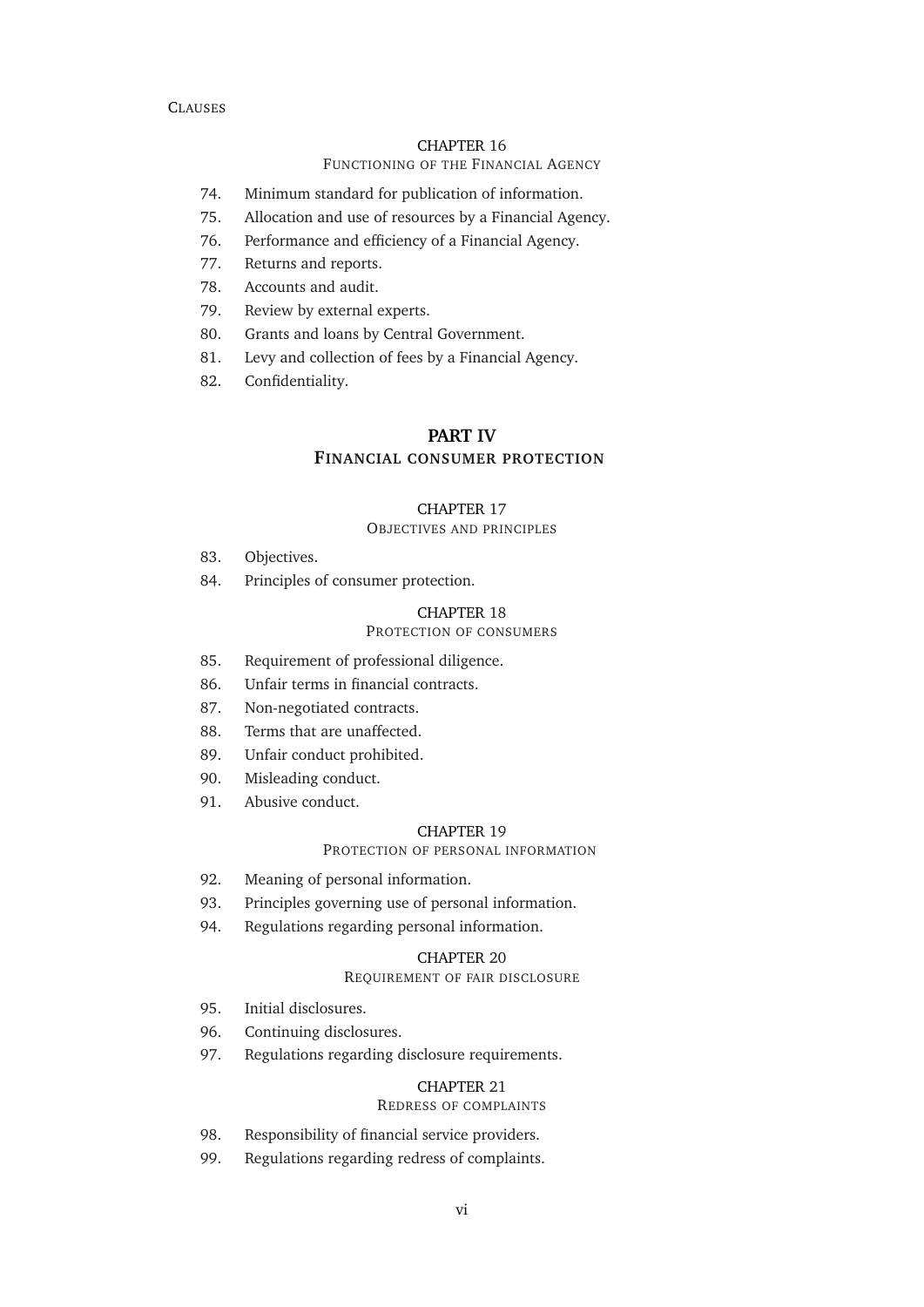### S[UITABILITY OF ADVICE FOR RETAIL CONSUMERS](#page-71-0)

- [100. Assessment of suitability.](#page-71-1)
- [101. Regulations regarding suitability of advice.](#page-71-2)
- [102. Dealing with conflict of interests.](#page-72-0)

#### CHAPTER [23](#page-73-0)

#### O[THER POWERS AND FUNCTIONS OF THE](#page-73-0) REGULATOR

- [103. General functions of the Regulator.](#page-73-1)
- [104. Registration of individuals dealing with consumers.](#page-73-2)
- [105. File and use process for financial products.](#page-73-3)
- [106. Restrictions on financial contracts.](#page-74-0)
- [107. Responsibility of financial service providers for financial representa](#page-74-1)[tives.](#page-74-1)

### CHAPTER [24](#page-74-2)

### R[EDRESS](#page-74-2) AGENCY

- [108. Functions of the Redress Agency.](#page-74-3)
- [109. Restrictions on the power to delegate.](#page-75-0)
- [110. Appointment of adjudicators.](#page-75-1)

### CHAPTER [25](#page-76-0)

### P[ROCEEDINGS BEFORE THE](#page-76-0) REDRESS AGENCY

- [111. Screening of complaints.](#page-76-1)
- [112. Mediation and settlement process.](#page-76-2)
- [113. Determination by adjudicator.](#page-76-3)
- [114. Appeal to the Tribunal.](#page-77-0)
- [115. Finality of orders.](#page-77-1)
- [116. Offence.](#page-77-2)

#### CHAPTER [26](#page-77-3)

#### REDRESS AGENCY'[S PROCEDURES](#page-77-3)

- [117. Regulations relating to Redress Agency's procedures.](#page-77-4)
- [118. Adjudicators vested with powers of civil court.](#page-78-0)
- [119. Use of technology.](#page-79-0)

#### CHAPTER [27](#page-79-1)

#### O[THER PROVISIONS GOVERNING THE](#page-79-1) REDRESS AGENCY

- [120. Costs.](#page-79-2)
- [121. Power to call for information.](#page-79-3)
- [122. Funding.](#page-80-0)
- [123. Sharing of information with the Regulators.](#page-80-1)
- [124. Performance of the Redress Agency.](#page-80-2)
- [125. Annual report of the Redress Agency.](#page-81-0)

#### CHAPTER [28](#page-81-1)

#### F[INANCIAL AWARENESS](#page-81-1)

- [126. Duty to promote financial awareness.](#page-81-2)
- [127. Power to establish a financial awareness body.](#page-81-3)
- [128. Mechanisms to achieve and monitor financial awareness.](#page-82-0)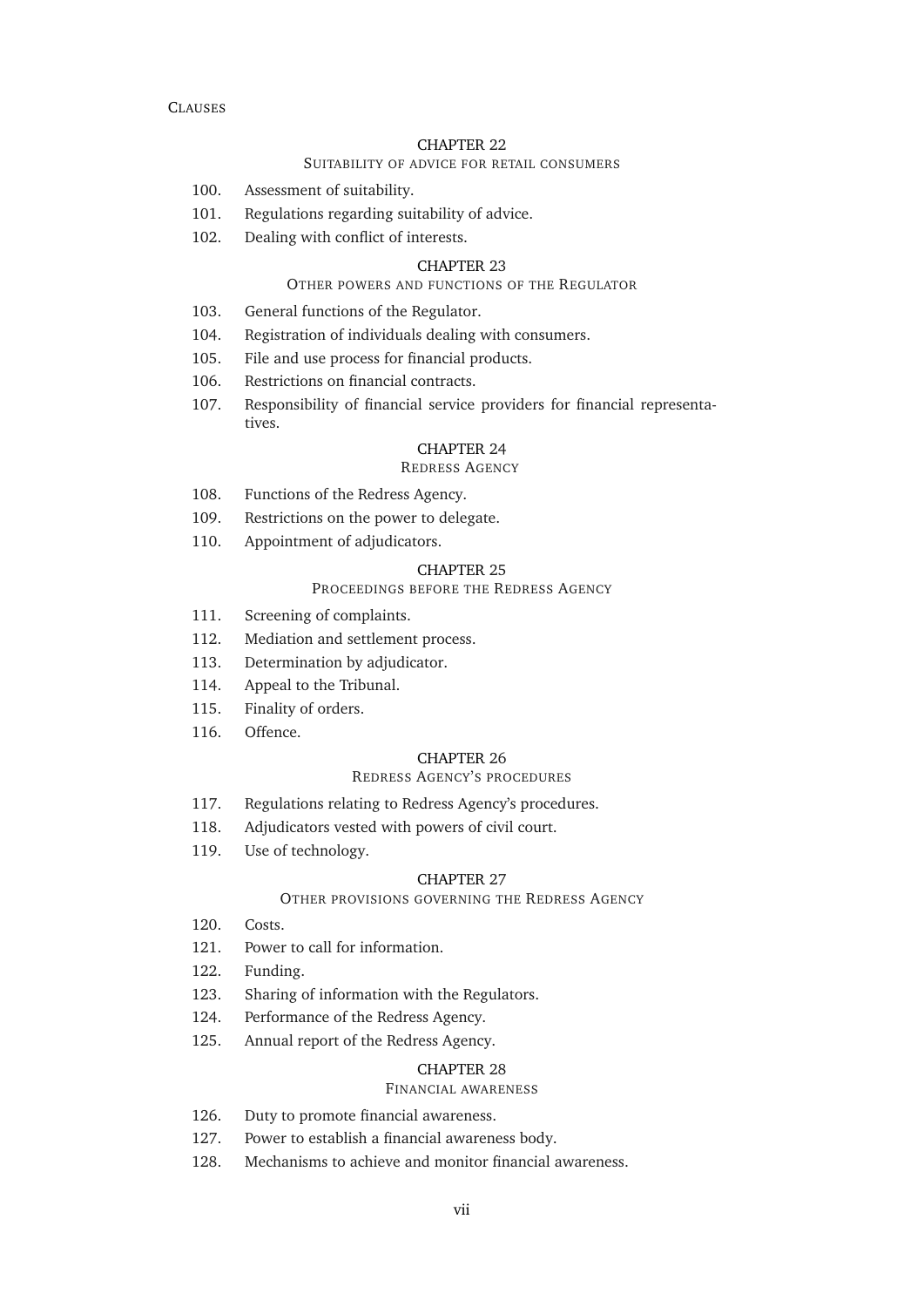### A[DVISORY COUNCIL ON CONSUMER PROTECTION](#page-82-1)

- [129. Establishment of advisory council on consumer protection.](#page-82-2)
- [130. Role of the Consumer Advisory Council.](#page-83-0)

#### CHAPTER [30](#page-83-1)

#### I[NTERACTION BETWEEN THE](#page-83-1) COMPETITION COMMISSION AND THE R[EGULATOR](#page-83-1)

- [131. Consultation for draft regulations.](#page-83-2)
- [132. Report by the Competition Commission.](#page-83-3)
- [133. Response by Regulator.](#page-83-4)
- [134. Competition Commission's power to issue directions.](#page-84-0)
- [135. Reference by the Competition Commission.](#page-84-1)
- [136. Appointment of non-voting member.](#page-85-0)
- [137. Reference by the Regulator.](#page-85-1)
- [138. Memorandum of understanding.](#page-85-2)

#### CHAPTER [31](#page-86-0)

### E[FFECT ON OTHER LAWS](#page-86-0)

[139. Power to exclude application of the Consumer Protection Act, 1986.](#page-86-1)

### **PART [V](#page-87-0)**

### **P[RUDENTIAL REGULATION](#page-87-0)**

#### CHAPTER [32](#page-87-1)

#### O[BJECTIVES AND PRINCIPLES](#page-87-1)

- [140. Objectives.](#page-87-2)
- [141. Principles of prudential regulation.](#page-87-3)

#### CHAPTER [33](#page-88-0)

#### A[UTHORISATION TO CARRY ON THE BUSINESS OF PROVIDING FINANCIAL](#page-88-0) [SERVICES](#page-88-0)

- [142. Prohibition on carrying on the business of financial services without](#page-88-1) [authorisation.](#page-88-1)
- [143. Offence.](#page-88-2)
- [144. Exemption from requirement to obtain authorisation.](#page-88-3)
- [145. Grant of authorisation.](#page-89-0)
- [146. Authorisation through self-registration.](#page-89-1)
- [147. Variation, suspension or cancellation of authorisation.](#page-90-0)
- [148. Database of authorisations and exemptions.](#page-90-1)
- [149. File and use process for financial products.](#page-91-0)
- [150. Power to vary the meaning of financial products and financial services.](#page-91-1)

### CHAPTER [34](#page-91-2)

### P[RUDENTIAL REQUIREMENTS](#page-91-2)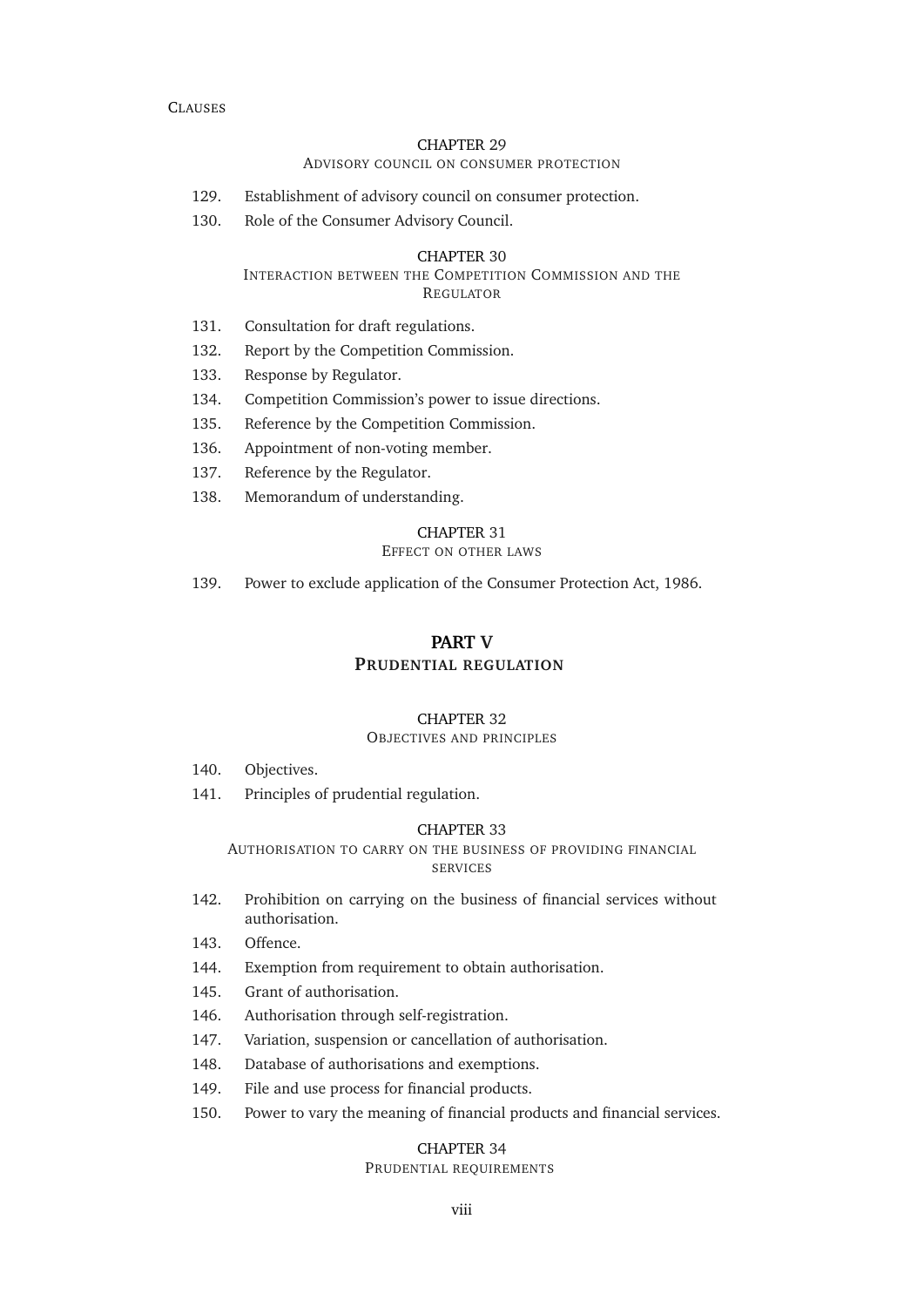- [151. Regulations regarding regulated activities.](#page-91-3)
- [152. Capital resource requirements.](#page-92-0)
- [153. Notice of issuance of capital instruments.](#page-93-0)
- [154. Liquidity requirements.](#page-93-1)
- [155. Investment.](#page-94-0)
- [156. Systems of governance.](#page-95-0)
- [157. Governance and controls.](#page-96-0)
- [158. Risk management.](#page-96-1)
- [159. Internal audit.](#page-97-0)
- [160. Outsourcing.](#page-98-0)
- [161. Restrictions on business and operations.](#page-99-0)
- [162. Requirement to obtain Corporation insurance.](#page-99-1)

# CHAPTER [35](#page-99-2)

## A[UDITORS AND ACTUARIES](#page-99-2)

- [163. Appointment of auditors and actuaries.](#page-99-3)
- [164. Powers and functions of auditors and actuaries.](#page-100-0)
- [165. Disqualification.](#page-100-1)
- [166. Offence.](#page-100-2)

### CHAPTER [36](#page-100-3)

### P[ROVISIONS GOVERNING PARTICULAR TRANSACTIONS](#page-100-3)

- [167. Actions involving regulated persons.](#page-100-4)
- [168. Transactions with related persons.](#page-101-0)

#### CHAPTER [37](#page-102-0)

#### F[UNCTIONS AND POWERS OF THE](#page-102-0) REGULATOR

- [169. General functions of the Regulator.](#page-102-1)
- [170. Conduct of stress tests.](#page-102-2)
- [171. Orders issued in exercise of supervisory functions.](#page-102-3)
- [172. Additional capital resources requirements.](#page-103-0)
- [173. Supervision of groups.](#page-104-0)
- [174. Responsibility of Regulators to co-operate.](#page-104-1)

### **PART [VI](#page-105-0)**

#### **CONTRACTS, [TRADING AND MARKET ABUSE](#page-105-0)**

#### CHAPTER [38](#page-105-1)

### P[RINCIPLES RELATING TO CERTAIN CONTRACTS](#page-105-1)

- [175. Scope of this Part.](#page-105-2)
- [176. Utmost good faith.](#page-105-3)
- [177. Insurable interest.](#page-105-4)
- [178. Assignment of insurance policies.](#page-105-5)
- [179. Lapse of contracts of life insurance.](#page-105-6)
- [180. Subrogation.](#page-105-7)
- [181. Nomination.](#page-105-8)
- [182. Enforceability of derivatives.](#page-106-0)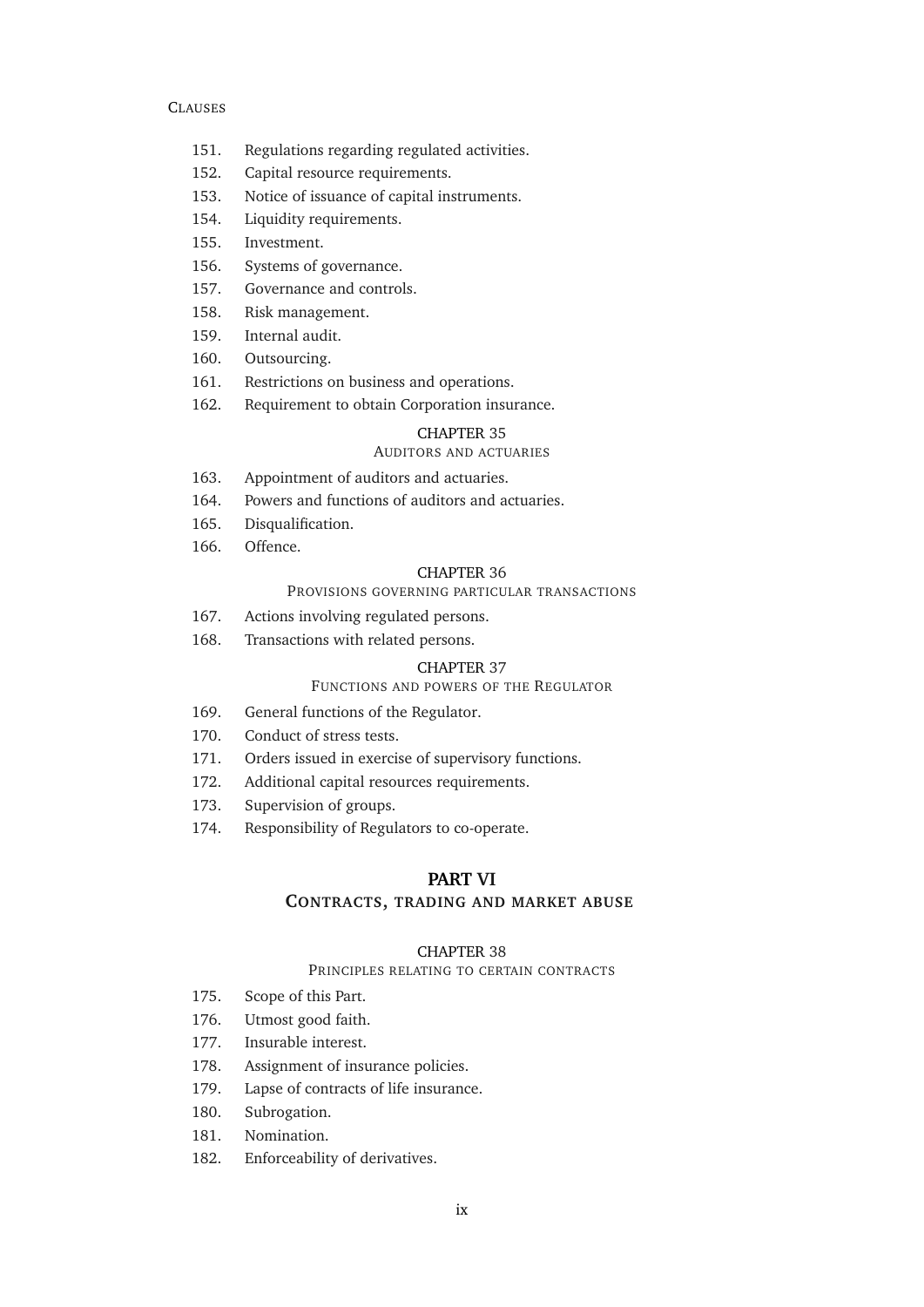### I[NFRASTRUCTURE](#page-106-1) INSTITUTIONS

- [183. Infrastructure Institution.](#page-106-2)
- [184. Additional requirements.](#page-106-3)
- [185. Requirement for Infrastructure Institutions to make bye-laws.](#page-107-0)
- [186. Procedure for making bye-laws.](#page-107-1)
- [187. Principles governing bye-laws.](#page-107-2)
- [188. Requirement for governance and monitoring mechanisms.](#page-108-0)
- [189. Liability.](#page-108-1)
- [190. Power of Regulator to give directions to an Infrastructure Institution.](#page-108-2)
- [191. Requirement of Infrastructure Institution to publish information.](#page-108-3)
- [192. Competition for Infrastructure Institution.](#page-108-4)

#### CHAPTER [40](#page-109-0)

C[ONTRACTUAL ISSUES PERTAINING TO](#page-109-0) INFRASTRUCTURE INSTITUTIONS

- [193. Finality of transactions.](#page-109-1)
- [194. Lien of an Infrastructure Institution.](#page-109-2)
- [195. Registration of transfer of financial product with depository.](#page-110-0)
- [196. Options to receive security certificate or hold securities with deposi](#page-110-1)[tory.](#page-110-1)
- [197. Securities in depositories to be in fungible form.](#page-110-2)
- [198. Rights of depositories and beneficial owners.](#page-110-3)
- [199. Register of beneficial owners.](#page-110-4)
- [200. Pledge or hypothecation of financial products held in a depository.](#page-110-5)
- [201. Furnishing of information and records by depository and issuer.](#page-111-0)
- [202. Option to opt out in respect of any security.](#page-111-1)
- [203. The Bankers' Books Evidence Act, 1891 to apply to depositories.](#page-111-2)
- [204. Depositories to indemnify loss in certain cases.](#page-111-3)
- [205. Securities lending.](#page-111-4)

#### CHAPTER [41](#page-111-5)

### I[SSUE AND LISTING OF SECURITIES](#page-111-5)

- [206. Public offering.](#page-111-6)
- [207. Violations.](#page-112-0)
- [208. Obligation in public offering.](#page-112-1)
- [209. Listing of securities on an exchange.](#page-112-2)
- [210. Application for listing of securities on an exchange.](#page-112-3)
- [211. Duties of an exchange.](#page-113-0)
- [212. De-listing.](#page-113-1)
- [213. Takeover.](#page-113-2)
- [214. Buy Back.](#page-114-0)

### CHAPTER [42](#page-114-1)

#### M[ARKET](#page-114-1) ABUSE

- [215. Market abuse.](#page-114-2)
- [216. Abuse of information.](#page-115-0)
- [217. Insider trading.](#page-115-1)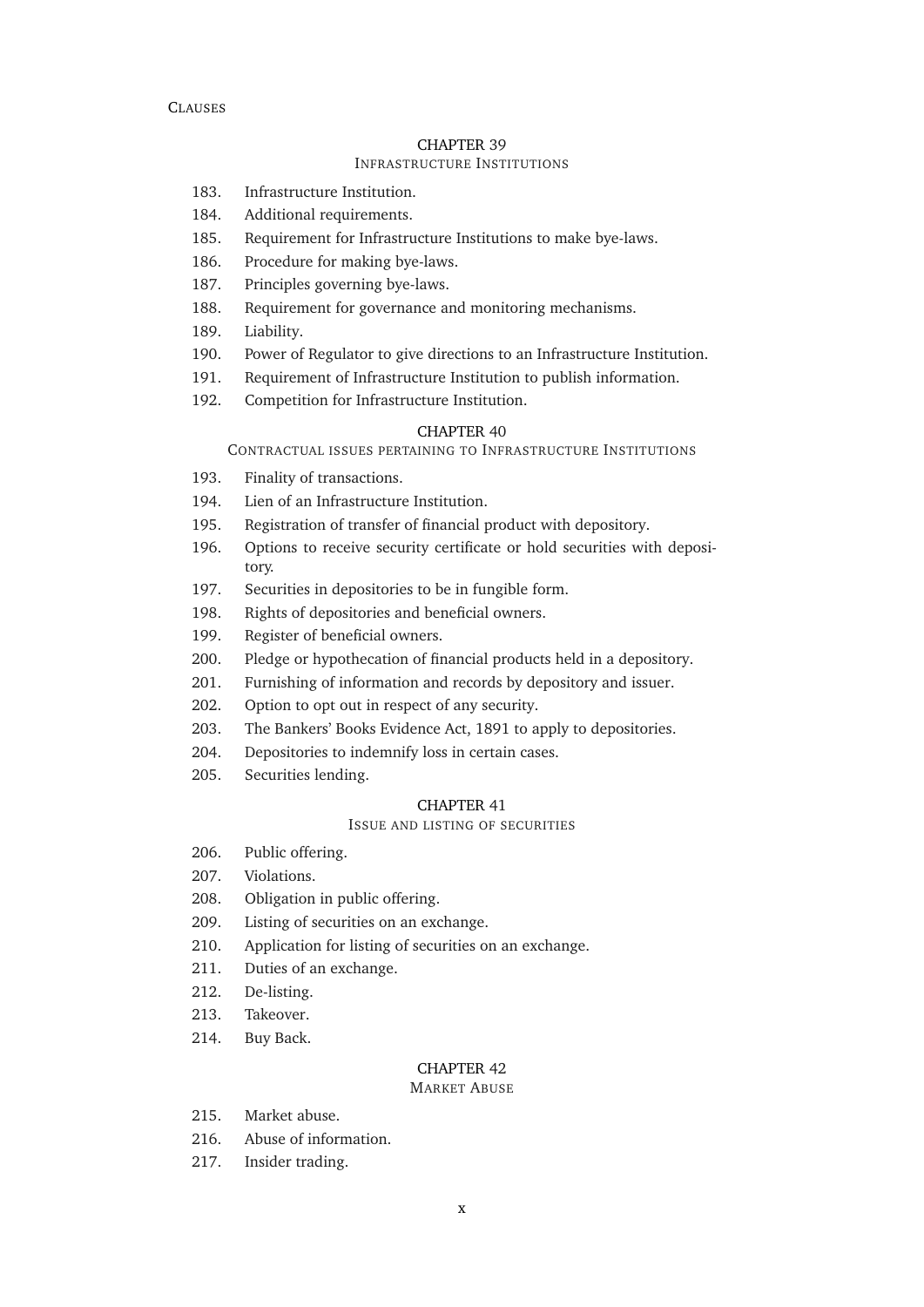- [218. Securities market abuse.](#page-115-2)
- [219. Duties of the Regulator.](#page-115-3)
- [220. Punishment for criminal market abuse.](#page-116-0)

### **PART [VII](#page-117-0)**

### **R[ESOLUTION OF FINANCIAL SERVICE PROVIDERS](#page-117-0)**

#### CHAPTER [43](#page-117-1)

#### O[BJECTIVES AND FUNCTIONING OF THE](#page-117-1) CORPORATION

- [221. Objectives.](#page-117-2)
- [222. Role of the Corporation.](#page-117-3)
- [223. Functions of the Corporation Board.](#page-117-4)
- [224. Officers and employees of the Corporation.](#page-117-5)

#### CHAPTER [44](#page-117-6)

### R[EGULAR AND SPECIAL EVALUATIONS](#page-117-6)

- [225. Functions of examiners.](#page-117-7)
- [226. Regular evaluations.](#page-118-0)
- [227. Special evaluations.](#page-118-1)
- [228. Power to call for information.](#page-118-2)
- [229. Summoning witnesses and calling for information.](#page-118-3)
- [230. Enforcement action under this Chapter.](#page-119-0)

#### CHAPTER [45](#page-120-0)

#### P[ROMPT CORRECTIVE ACTION](#page-120-0)

- [231. Framework for prompt corrective action.](#page-120-1)
- [232. Risk assessment measure.](#page-120-2)
- [233. Low risk to viability.](#page-120-3)
- [234. Moderate risk to viability.](#page-121-0)
- [235. Material risk to viability.](#page-121-1)
- [236. Imminent risk to viability.](#page-121-2)
- [237. Critical risk to viability.](#page-121-3)
- [238. Capital distribution and executive remuneration.](#page-122-0)
- [239. Restoration plan.](#page-122-1)
- [240. Resolution plan.](#page-122-2)

### CHAPTER [46](#page-123-0)

### P[OWERS AND DUTIES AS RECEIVER](#page-123-0)

- [241. Power of Regulator to appoint Corporation as receiver.](#page-123-1)
- [242. Appointment as receiver.](#page-124-0)
- [243. Resolution order.](#page-124-1)
- [244. Power to manage covered service provider.](#page-125-0)
- [245. Functions of the officers, directors and shareholders of a covered ser](#page-125-1)[vice provider.](#page-125-1)
- [246. Stay of proceedings.](#page-125-2)
- [247. Transfer not covered under Indian Stamp Act, 1899.](#page-125-3)
- [248. No termination or amendment of agreement.](#page-126-0)
- [249. Agreements suspended.](#page-126-1)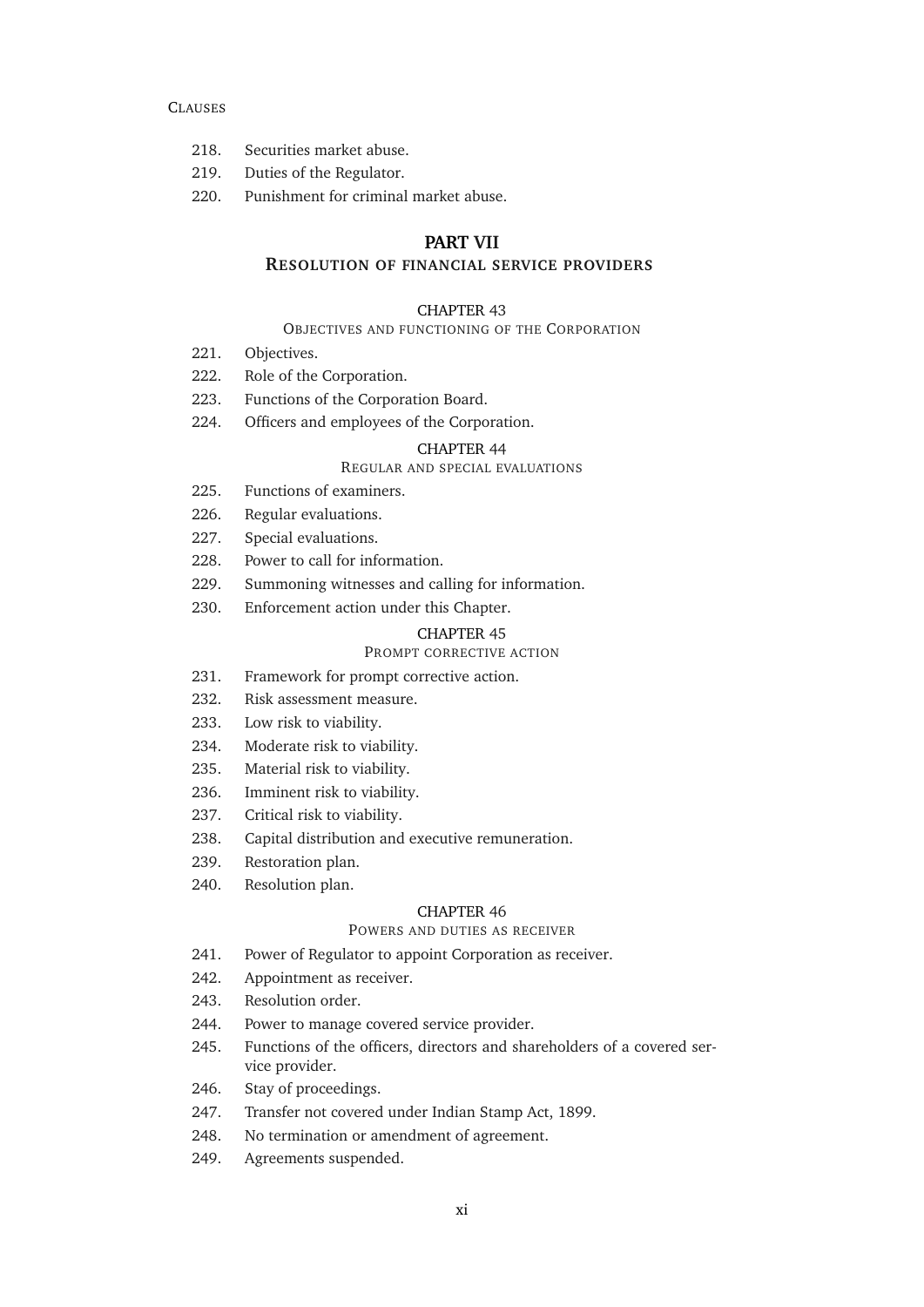### R[ESOLUTION BY PURCHASE](#page-126-2)

- [250. Process for purchase.](#page-126-3)
- [251. Resolution order: Purchase.](#page-127-0)
- [252. Transfer of assets, liabilities and qualified financial contracts.](#page-127-1)
- [253. Confidentiality and disclosure.](#page-128-0)
- [254. Provisions of Competition Act not applicable.](#page-128-1)

### CHAPTER [48](#page-128-2)

### R[ESOLUTION BY BRIDGE SERVICE PROVIDER](#page-128-2)

- [255. Establishment of bridge service provider.](#page-128-3)
- [256. Resolution order: Bridge service provider.](#page-129-0)
- [257. Termination and dissolution of bridge service provider.](#page-130-0)

### CHAPTER [49](#page-130-1)

### R[ESOLUTION BY TEMPORARY PUBLIC OWNERSHIP](#page-130-1)

- [258. Resolution order: Temporary public ownership.](#page-130-2)
- [259. Termination of temporary public ownership and liquidation of covered](#page-131-0) [service provider.](#page-131-0)

### CHAPTER [50](#page-131-1)

### R[ESOLUTION](#page-131-1) FUND

- [260. Duty to insure.](#page-131-2)
- [261. Eligibility for Corporation insurance.](#page-132-0)
- [262. Application process for Corporation insurance.](#page-132-1)
- [263. Assessment by Corporation.](#page-132-2)
- [264. Resolution Fund.](#page-132-3)
- [265. Conditions for the use of the Resolution Fund.](#page-133-0)
- [266. Revision of Corporation insurance limits.](#page-133-1)
- [267. Calculation of premia.](#page-133-2)
- [268. Calculation of administrative costs.](#page-133-3)
- [269. Obligations of the Corporation.](#page-134-0)
- [270. Grounds for termination of Corporation insurance.](#page-134-1)
- [271. Process for termination of Corporation insurance.](#page-134-2)
- [272. Revocation of termination of Corporation insurance.](#page-135-0)
- [273. Line of credit.](#page-135-1)
- [274. Advertisement of Corporation insurance.](#page-136-0)

#### CHAPTER [51](#page-136-1)

#### C[OMPENSATION AND LIQUIDATION](#page-136-1)

- [275. Initiation of compensation.](#page-136-2)
- [276. Compensation notice.](#page-137-0)
- [277. Objections to compensation notice.](#page-137-1)
- [278. Compensation order.](#page-138-0)
- [279. Payment of compensation.](#page-138-1)
- [280. Liquidation of a covered service provider.](#page-138-2)

#### CHAPTER [52](#page-139-0) A[PPEALS](#page-139-0)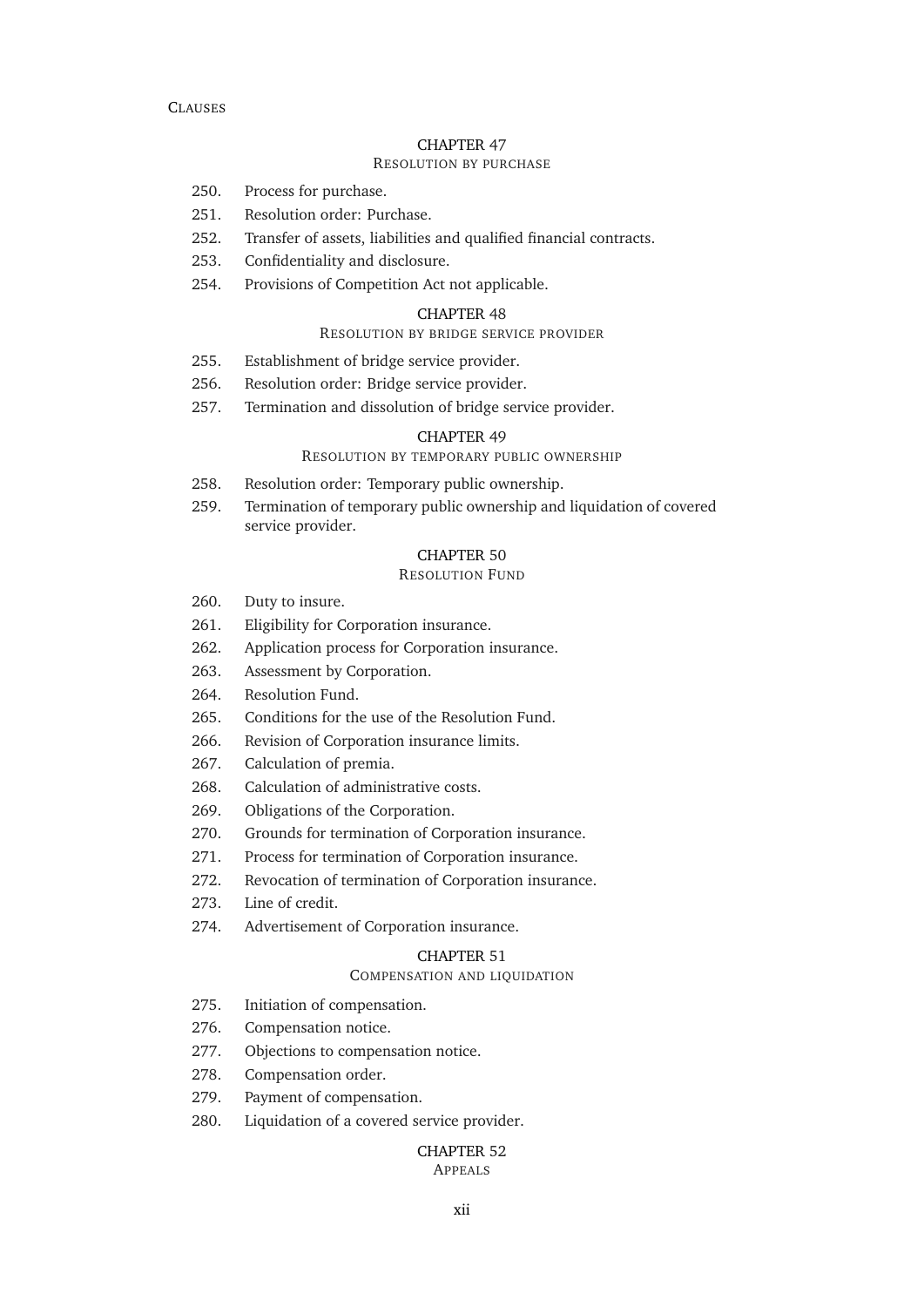- [281. No review of resolution order.](#page-139-1)
- [282. Appeal against compensation order.](#page-139-2)
- [283. Payment of interest.](#page-139-3)
- [284. Review of decisions taken by the Corporation.](#page-140-0)

#### CHAPTER [53](#page-140-1)

### I[NTERACTION WITH OTHER AGENCIES](#page-140-1)

- [285. Interaction between Corporation and Competition Commission.](#page-140-2)
- [286. Interaction between Corporation and Regulator.](#page-141-0)
- [287. Interaction between Corporation and Council.](#page-141-1)

#### CHAPTER [54](#page-142-0)

#### O[THER PROVISIONS GOVERNING THE](#page-142-0) CORPORATION

- [288. Returns and reports.](#page-142-1)
- [289. Application of other laws.](#page-142-2)

### **PART [VIII](#page-143-0) FINANCIAL S[TABILITY AND](#page-143-0) DEVELOPMENT COUNCIL**

#### CHAPTER [55](#page-143-1)

#### O[BJECTIVE AND FUNCTIONING OF THE](#page-143-1) FINANCIAL STABILITY AND D[EVELOPMENT](#page-143-1) COUNCIL

- [290. Objective.](#page-143-2)
- [291. Functioning of the Council.](#page-143-3)
- [292. Establishment of the Executive Committee.](#page-143-4)
- [293. Establishment of the Secretariat.](#page-143-5)
- [294. Establishment of the Financial Data Management Centre.](#page-143-6)

### CHAPTER [56](#page-144-0)

F[UNCTIONS OF THE](#page-144-0) COUNCIL

- [295. Functions of the Council.](#page-144-1)
- [296. Principles.](#page-144-2)
- [297. Data analysis and research.](#page-144-3)
- [298. Council's access to data.](#page-145-0)
- [299. Determination of systemic indicators.](#page-145-1)
- [300. Application of systemic indicators to financial service providers.](#page-146-0)
- [301. Formulation of system-wide measures.](#page-146-1)
- [302. Implementation of system-wide measures.](#page-146-2)
- [303. Facilitating co-ordination and co-operation.](#page-147-0)
- [304. Co-ordination and co-operation at international forums.](#page-147-1)
- [305. Resolution of disputes.](#page-147-2)
- [306. Role of the Council during a financial system crisis.](#page-148-0)

### CHAPTER [57](#page-149-0)

### FINANCIAL DATA M[ANAGEMENT](#page-149-0) CENTRE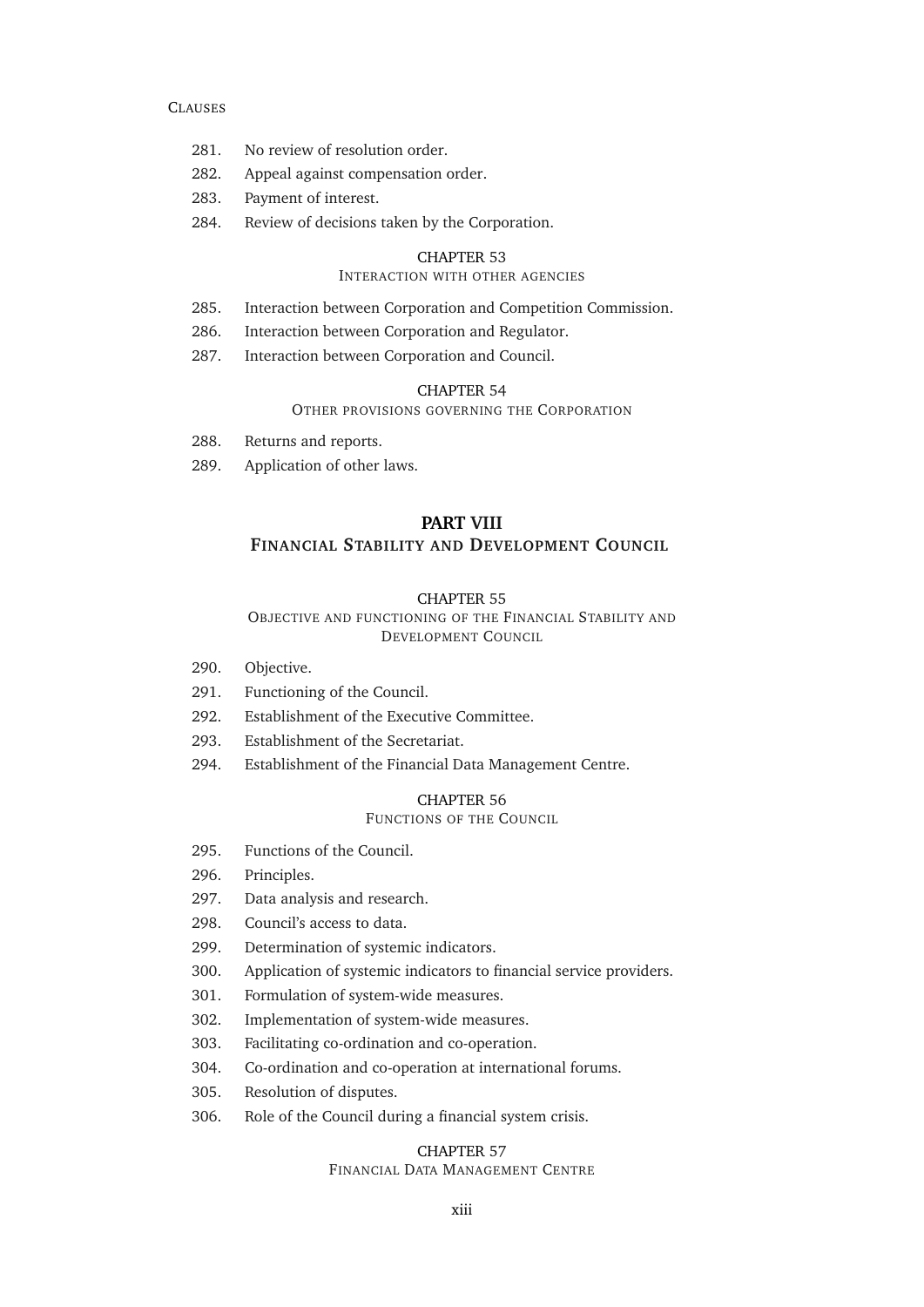- [307. Creation, administration and supervision of the financial system database.](#page-149-1)
- [308. Principles to be followed by the Data Centre.](#page-149-2)
- [309. Submission of financial regulatory data to the financial system database.](#page-150-0)
- [310. Access to financial regulatory data by a Financial Agency or Central](#page-150-1) [Government.](#page-150-1)
- [311. Access to financial regulatory data by the Council.](#page-150-2)
- [312. Access to financial regulatory data by the public.](#page-150-3)
- [313. Offences in relation to the financial system database.](#page-151-0)

#### CHAPTER [58](#page-151-1)

### O[THER PROVISIONS GOVERNING THE](#page-151-1) COUNCIL

- [314. Decision making in the Council Board.](#page-151-2)
- [315. Fund.](#page-151-3)
- [316. Annual report.](#page-152-0)

### **PART [IX](#page-153-0) D[EVELOPMENT](#page-153-0)**

#### CHAPTER [59](#page-153-1)

### O[BJECTIVE AND](#page-153-1) FUNCTIONS

- [317. Objective.](#page-153-2)
- [318. Functions.](#page-153-3)
- [319. Power of Central Government to direct Regulators for provision of fi](#page-153-4)[nancial service.](#page-153-4)
- [320. Principles.](#page-153-5)
- [321. Need for measures.](#page-154-0)

#### CHAPTER [60](#page-154-1)

#### P[ROVISIONS FOR REVIEW](#page-154-1)

- [322. Review of measures and directions.](#page-154-2)
- [323. Obligation to arrange for review of measures and directions.](#page-155-0)
- [324. Research and analysis by the Council.](#page-155-1)
- [325. Collection of information or material by the Council.](#page-155-2)

### **PART [X](#page-156-0) RESERVE B[ANK OF](#page-156-0) INDIA**

#### CHAPTER [61](#page-156-1)

#### O[BJECTIVES AND FUNCTIONING OF THE](#page-156-1) RESERVE BANK

- [326. Objectives.](#page-156-2)
- [327. Capital of the Reserve Bank.](#page-156-3)
- [328. Reserve Bank Board.](#page-156-4)
- [329. Quorum for the meetings of Reserve Bank Board.](#page-156-5)
- [330. Advisory council on banking and payment.](#page-156-6)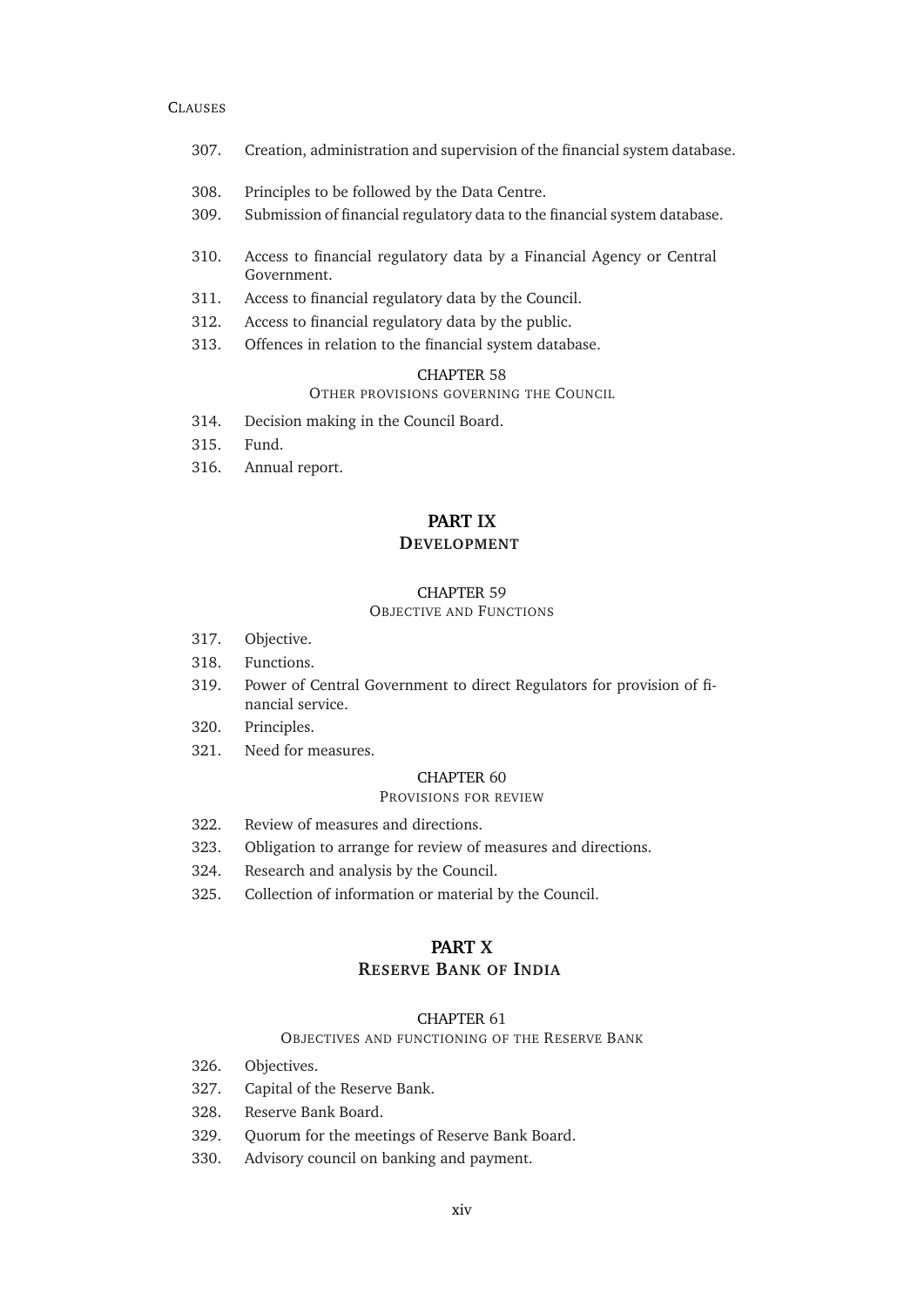#### CHAPTER [62](#page-156-7) MONETARY POLICY F[UNCTION](#page-156-7)

- [331. Statement on objectives of monetary policy.](#page-157-0)
- [332. Issue and publication of statement on objectives.](#page-157-1)
- [333. Monetary Policy Committee.](#page-157-2)
- [334. Meetings of the Monetary Policy Committee.](#page-158-0)
- [335. Quorum and decision making.](#page-158-1)
- [336. Right of Reserve Bank Chairperson to supersede decision of Monetary](#page-159-0) [Policy Committee.](#page-159-0)
- [337. Publication of decisions.](#page-159-1)
- [338. Publication of minutes.](#page-159-2)
- [339. Power to obtain information.](#page-159-3)
- [340. Power of the Reserve Bank Board to make bye-laws for procedure of](#page-160-0) [Monetary Policy Committee.](#page-160-0)
- [341. Reports in relation to monetary policy.](#page-160-1)
- [342. Reserve power of the Central Government.](#page-160-2)

#### CHAPTER [63](#page-161-0)

### OTHER C[ENTRAL](#page-161-0) BANK POWERS

- [343. General powers of the Reserve Bank.](#page-161-1)
- [344. Business which the Reserve Bank may not transact.](#page-162-0)
- [345. Temporary liquidity assistance.](#page-162-1)
- [346. Emergency liquidity assistance.](#page-162-2)
- [347. Payment system of the Reserve Bank.](#page-163-0)
- [348. Business of the Central Government.](#page-164-0)
- [349. Business of State Governments.](#page-164-1)
- [350. Right to issue bank notes.](#page-164-2)
- [351. Issue Department.](#page-165-0)
- [352. Issue of rupee coins.](#page-165-1)
- [353. Obligation to supply different forms of currency.](#page-165-2)
- [354. Issue of demand bills and notes.](#page-166-0)
- [355. Power of Reserve Bank to obtain information.](#page-166-1)

#### CHAPTER [64](#page-166-2)

### A[CCOUNTS OF THE](#page-166-2) RESERVE BANK

- [356. Statement of assets and liabilities.](#page-166-3)
- [357. Allocation of surplus profits.](#page-166-4)

#### CHAPTER [65](#page-167-0)

### O[THER PROVISIONS IN RELATION TO THE](#page-167-0) RESERVE BANK

[358. Manner of publication of information.](#page-167-1)

### **PART [XI](#page-168-0)**

## **C[APITAL CONTROLS](#page-168-0)**

#### CHAPTER [66](#page-168-1)

O[BJECTIVES AND](#page-168-1) PRINCIPLES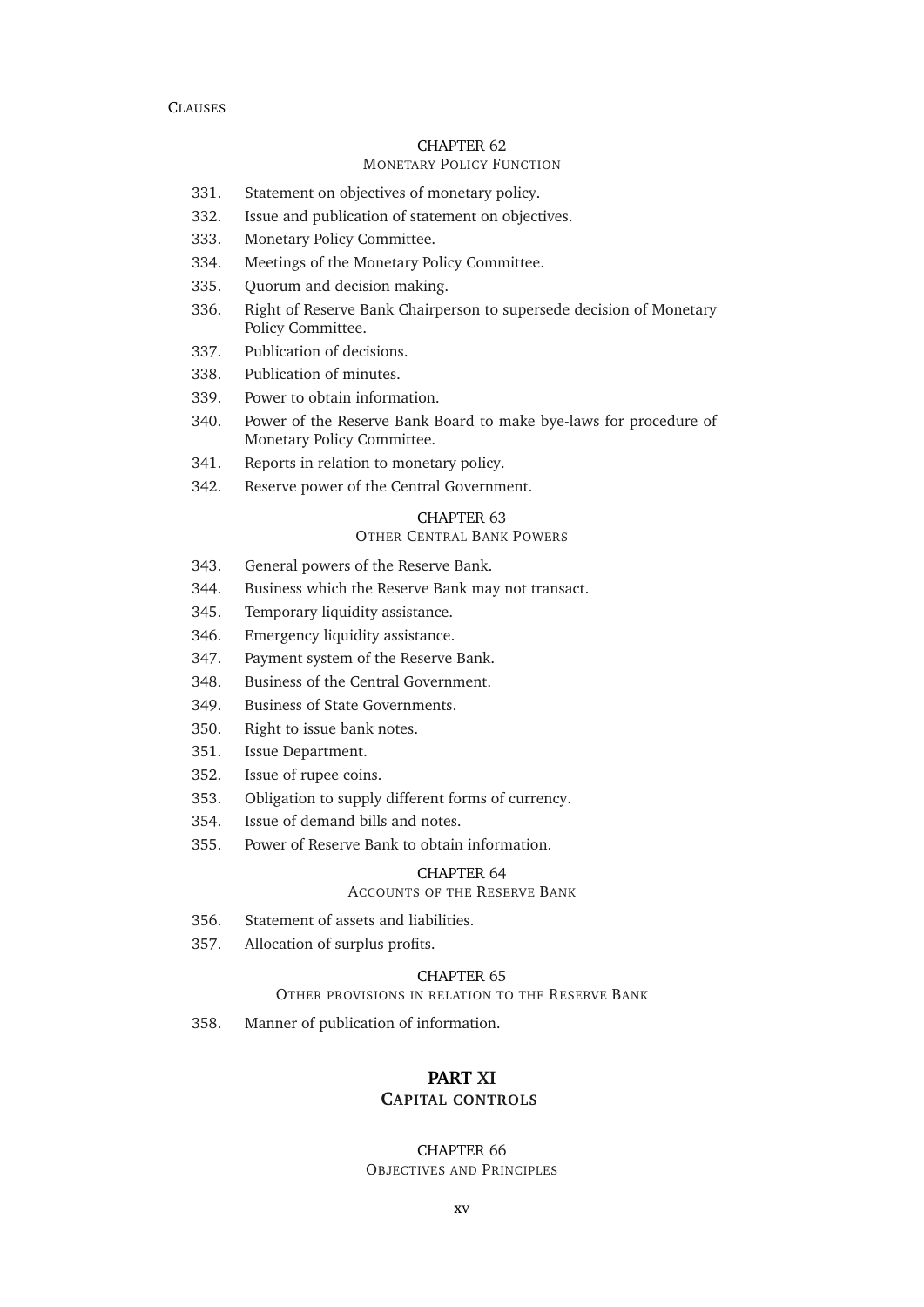- [359. Objectives.](#page-168-2)
- [360. Principles.](#page-168-3)

#### CHAPTER [67](#page-168-4)

### S[COPE AND CERTAIN OTHER MATTERS](#page-168-4)

- [361. Scope.](#page-168-5)
- [362. Emergency circumstances.](#page-168-6)

#### CHAPTER [68](#page-169-0)

#### I[NWARD FLOWS](#page-169-0)

- [363. Power to make rules.](#page-169-1)
- [364. Rule making process.](#page-169-2)
- [365. Emergency rule making.](#page-169-3)

### CHAPTER [69](#page-170-0)

### O[UTWARD FLOWS](#page-170-0)

- [366. Power to make regulations.](#page-170-1)
- [367. Process for making regulations.](#page-170-2)
- [368. Emergency regulation making.](#page-170-3)

#### CHAPTER [70](#page-171-0)

### A[UTHORISED DEALERS](#page-171-0)

- [369. General.](#page-171-1)
- [370. Dealing in foreign exchange for capital account transactions.](#page-171-2)
- [371. Undertaking of transactions by authorised dealers.](#page-172-0)

#### CHAPTER [71](#page-172-1)

#### N[ATIONAL SECURITY AND REVIEW](#page-172-1)

- [372. Capital account transactions affecting national security.](#page-172-2)
- [373. Review by senior officers.](#page-173-0)

#### CHAPTER [72](#page-173-1)

#### A[NNUAL REPORTS AND MISCELLANEOUS](#page-173-1)

- [374. Annual report of the Central Government.](#page-173-2)
- [375. Annual report of the Reserve Bank.](#page-174-0)
- [376. Modifications of certain sections of this Act.](#page-174-1)

### **PART [XII](#page-177-0)**

### **PUBLIC DEBT M[ANAGEMENT](#page-177-0) AGENCY**

#### CHAPTER [73](#page-177-1)

#### O[BJECTIVE AND FUNCTIONING OF THE](#page-177-1) DEBT AGENCY

- [377. Objective.](#page-177-2)
- [378. Establishment of the Debt Agency advisory Council.](#page-177-3)
- [379. Functions of the Debt Agency Advisory Council.](#page-177-4)

### CHAPTER [74](#page-177-5)

### F[UNCTIONS OF THE](#page-177-5) DEBT AGENCY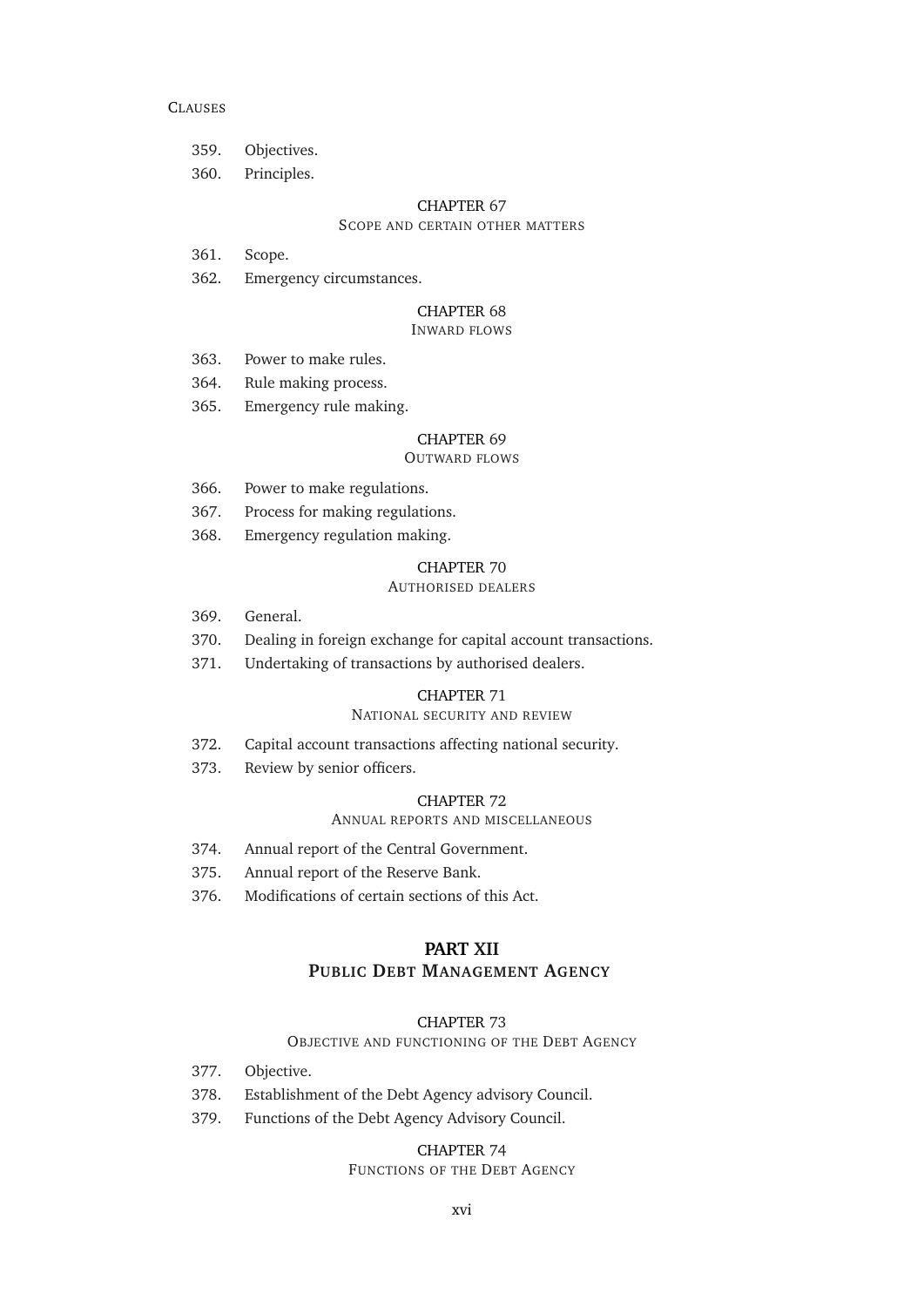- [380. Functions.](#page-178-0)
- [381. Public debt management.](#page-178-1)
- [382. Cash management.](#page-179-0)
- [383. Contingent liabilities.](#page-180-0)
- [384. Research and information.](#page-180-1)
- [385. Fostering the market for government securities.](#page-180-2)
- [386. Services to others.](#page-180-3)
- [387. Collection of information or material.](#page-181-0)
- [388. Bar on transactions.](#page-181-1)

#### CHAPTER [75](#page-181-2)

### P[OWERS OF THE](#page-181-2) CENTRAL GOVERNMENT

- [389. Power of Central Government to issue directions.](#page-181-3)
- [390. Power of Central Government to temporarily supersede Debt Agency](#page-182-0) [in exigency.](#page-182-0)

### CHAPTER [76](#page-182-1)

#### O[THER PROVISIONS GOVERNING THE](#page-182-1) DEBT AGENCY

- [391. Fees.](#page-182-2)
- [392. Fund.](#page-183-0)
- [393. Liability for financial transactions.](#page-183-1)

### **PART [XIII](#page-184-0)**

**INVESTIGATIONS, [ENFORCEMENT ACTIONS AND OFFENCES](#page-184-0)**

### CHAPTER [77](#page-184-1)

### **I[NVESTIGATIONS](#page-184-1)**

- [394. Commencing investigations.](#page-184-2)
- [395. Process of investigation.](#page-184-3)
- [396. Powers of the investigator.](#page-185-0)
- [397. Report of the investigator.](#page-185-1)
- [398. Preventive measures during investigation.](#page-185-2)

### CHAPTER [78](#page-187-0)

#### **N[OTICES](#page-187-0)**

- [399. Show cause notice for enforcement action.](#page-187-1)
- [400. Content and standard of](#page-187-2) [show cause notices](#page-0-0).
- [401. Access to material with regard to](#page-187-3) [show cause notice](#page-0-0) and [decision order.](#page-0-0)
- [402. Content and standard of](#page-188-0) [decision orders](#page-0-0).
- [403. Procedure for review of](#page-188-1) [decision orders](#page-0-0).
- [404. Conclusion of proceedings through discontinuance notice.](#page-188-2)
- [405. Confidentiality of certain notices.](#page-188-3)
- [406. Requirement to make regulations.](#page-189-0)

### CHAPTER [79](#page-189-1)

### E[NFORCEMENT ACTIONS](#page-189-1)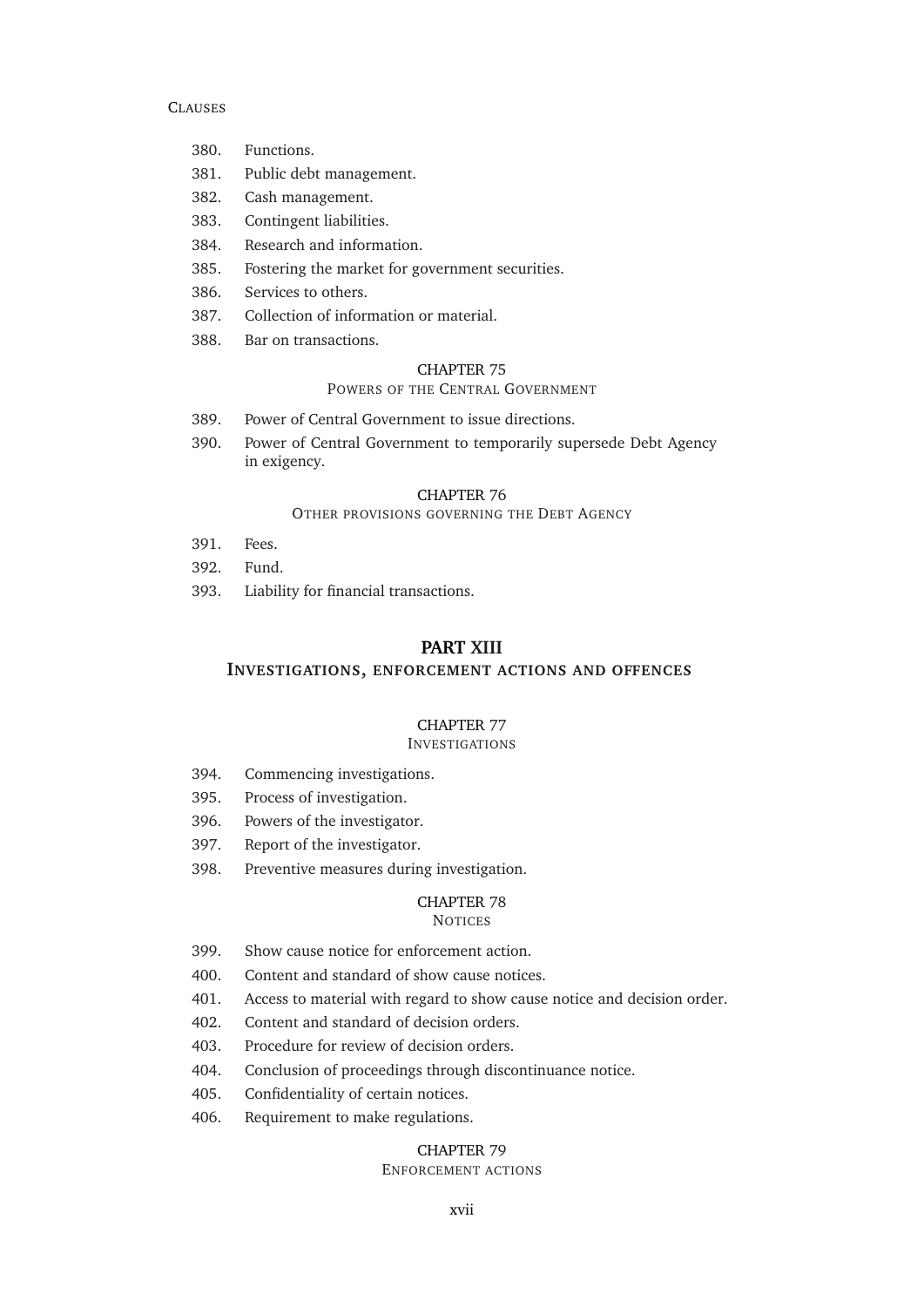- [407. Types of enforcement actions.](#page-189-2)
- [408. Factors for determining appropriate enforcement action.](#page-189-3)
- [409. Maximum amount of monetary penalties.](#page-190-0)
- [410. Compensation to persons affected by violation.](#page-191-0)
- [411. Transfer of penalties to the Consolidated Fund of India.](#page-191-1)

#### CHAPTER [80](#page-191-2)

#### C[OMPOUNDING ACTIONS AND NOTICE](#page-191-2)

- [412. Application for compounding action.](#page-191-3)
- [413. Procedure for making](#page-192-0) [compounding order.](#page-0-0)
- [414. Regulations concerning compounding.](#page-192-1)

#### CHAPTER [81](#page-193-0)

### O[FFENCES UNDER THIS](#page-193-0) ACT

- [415. Description of offences.](#page-193-1)
- [416. Institution of proceedings for offences.](#page-193-2)
- [417. Factors to be considered for punishment.](#page-193-3)
- [418. Violations by bodies corporate.](#page-194-0)

### CHAPTER [82](#page-194-1)

#### **M[ISCELLANEOUS](#page-194-1)**

- [419. Misleading a Financial Agency.](#page-194-2)
- [420. General procedures.](#page-194-3)

### **PART [XIV](#page-195-0)**

#### **FUNCTIONS, [POWERS AND DUTIES OF THE](#page-195-0) TRIBUNAL**

### CHAPTER [83](#page-195-1)

### PRESIDING O[FFICER AND MEMBERS](#page-195-1)

- [421. Qualification of Presiding Officer and members.](#page-195-2)
- [422. Selection of Presiding Officer and members of the Tribunal.](#page-195-3)
- [423. Conditions of service of Presiding Officer and members.](#page-195-4)
- [424. Resignation.](#page-196-0)
- [425. Removal of Presiding Officer or member of Tribunal.](#page-196-1)

### CHAPTER [84](#page-196-2)

### F[UNCTIONING](#page-196-2)

- [426. Power of the Tribunal.](#page-196-3)
- [427. Power of Tribunal to recover penalties.](#page-197-0)
- [428. Functions of Presiding Officer.](#page-197-1)
- [429. Presiding Officer's power to constitute benches.](#page-197-2)

### CHAPTER [85](#page-197-3)

#### **A[DMINISTRATION](#page-197-3)**

- [430. Registry of the Tribunal.](#page-197-4)
- [431. Requirement of the registry to provide computerised services.](#page-198-0)
- [432. Staff of the Tribunal.](#page-198-1)
- [433. Finances of the Tribunal.](#page-198-2)
- [434. Performance of the Tribunal.](#page-199-0)
- [435. Annual report of the Tribunal.](#page-199-1)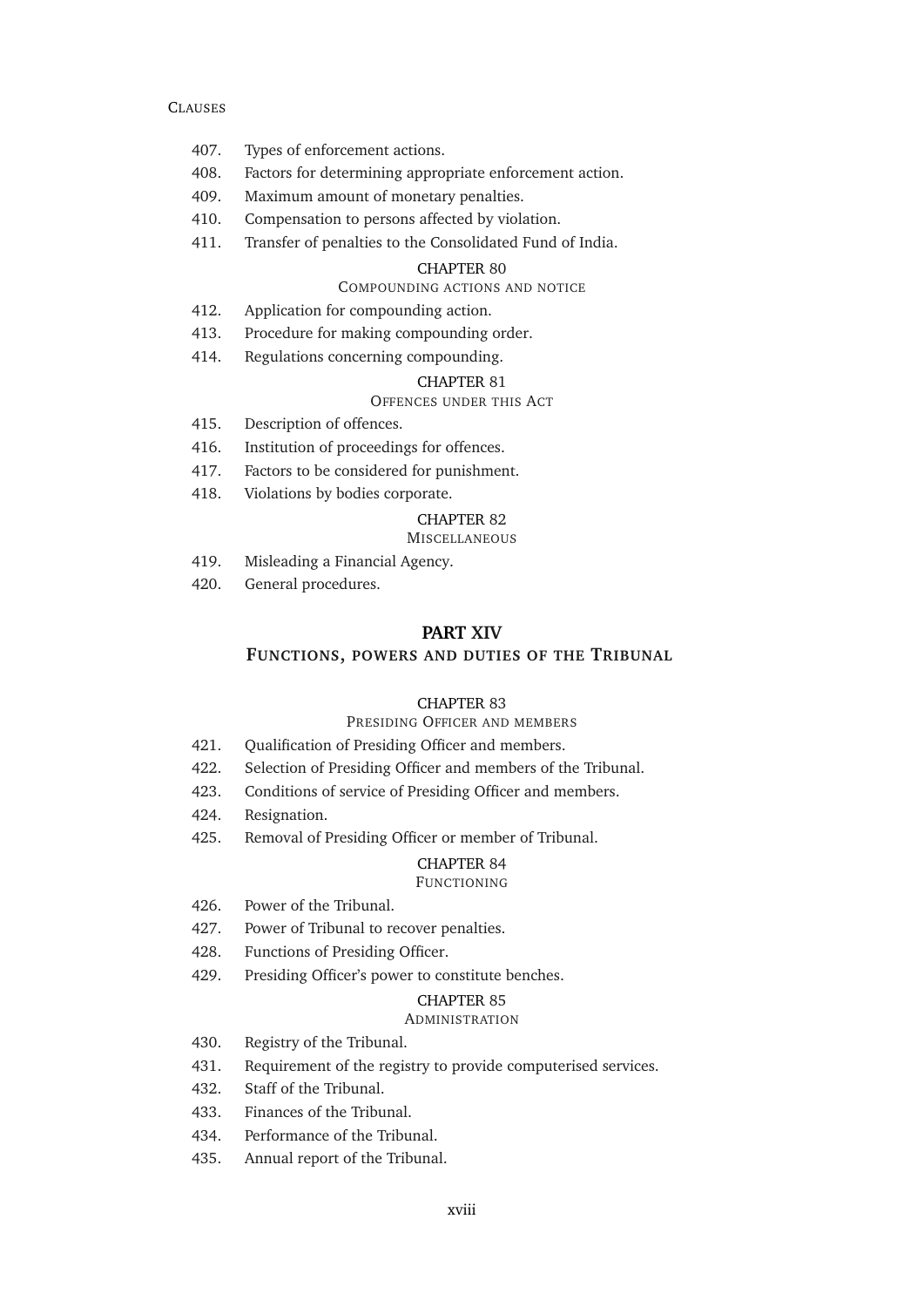#### CHAPTER [86](#page-199-2) J[URISDICTION AND APPEALS](#page-199-2)

- [436. Jurisdiction of the Tribunal.](#page-199-3)
- [437. Appeal to Supreme Court.](#page-200-0)

### CHAPTER [87](#page-200-1)

### P[ROCEDURE](#page-200-1)

- [438. Procedure of the Tribunal.](#page-200-2)
- [439. Composition and function of procedure committee of the Tribunal.](#page-200-3)
- [440. Enforcement of order of the Tribunal.](#page-201-0)
- [441. Appearance before the Tribunal.](#page-201-1)
- [442. Limitation.](#page-201-2)

# **PART [XV](#page-202-0)**

### **M[ISCELLANEOUS](#page-202-0)**

- [443. Members, officers, and employees of all Financial Agencies to be public](#page-202-1) [servants.](#page-202-1)
- [444. Protection of action taken in good faith.](#page-202-2)
- [445. Application of other laws not barred.](#page-202-3)
- [446. Exemption from tax.](#page-202-4)
- [447. Liquidation.](#page-202-5)
- [448. Prohibition on avoiding this Act.](#page-202-6)
- [449. Power of Central Government to remove difficulties.](#page-202-7)
- [450. Repeals and savings.](#page-202-8)

### **PART [XVI](#page-203-0) S[CHEDULES](#page-203-0)**

[Schedule 1: Selection committee](#page-203-1) [Schedule 2: Procedure of meetings of the board of the Financial Agency](#page-204-0)

[Schedule 3: System-wide measures](#page-206-0)

[Schedule 4: Actions of Regulator and Corporation consequent to de](#page-207-0)[termining the risk to viability of covered service providers](#page-207-0)

[Schedule 5: Members of the Monetary Policy Committee](#page-209-0) [Schedule 6: Repeal of other laws](#page-210-0)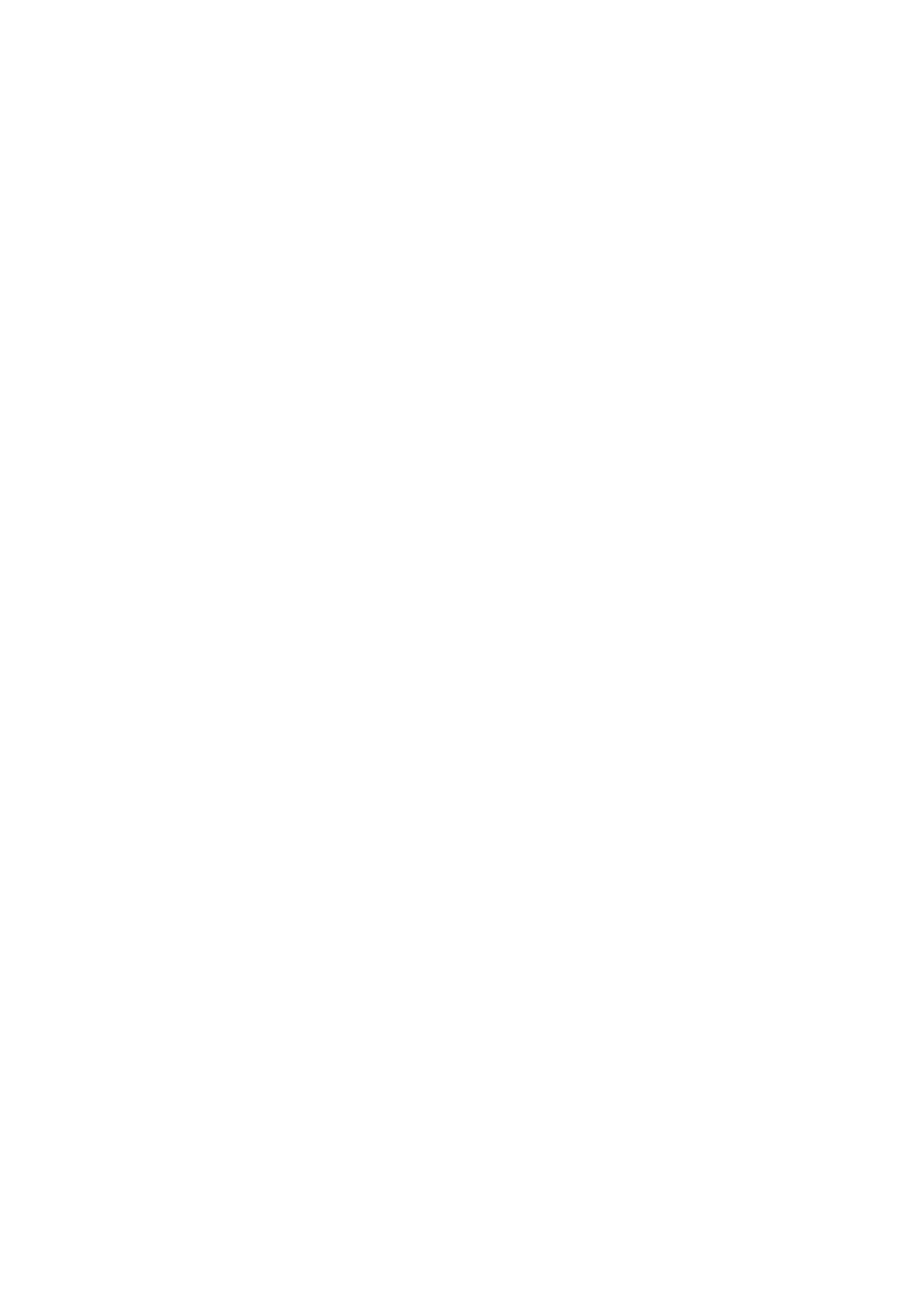**Bill No. abc of 2013**

## Indian Financial Code

### A

### BILL

*to consolidate and amend the law regulating the Indian financial sector and to set out principles for financial regulation, and to provide for the establishment, objectives, powers of, and framework for interaction among, financial regulatory agencies, and for matters connected therewith or incidental thereto, with a view to bring coherence and efficacy in the financial regulatory framework.*

*WHEREAS this Act lays down mechanisms of independence and accountability, and provides for judicial review and oversight over financial sector regulation;*

*AND WHEREAS this Act is intended to be a principles-based law, enabling its application to any segment of the financial sector, intending to focus on ownership-neutrality, and seeking to foster competition;*

*AND WHEREAS this Act is aimed at strengthening and formalising the governance of financial regulatory agencies, and to provide for a comprehensive framework for consumer protection, prudential regulation, regulation of certain types of financial contracts, market abuse, resolution of financial service providers, systemic risk oversight, effective and affordable access to financial services, market development, capital controls, and public debt management in India;*

BE it enacted by Parliament in the Sixty-fourth Year of the Republic of India as follows:—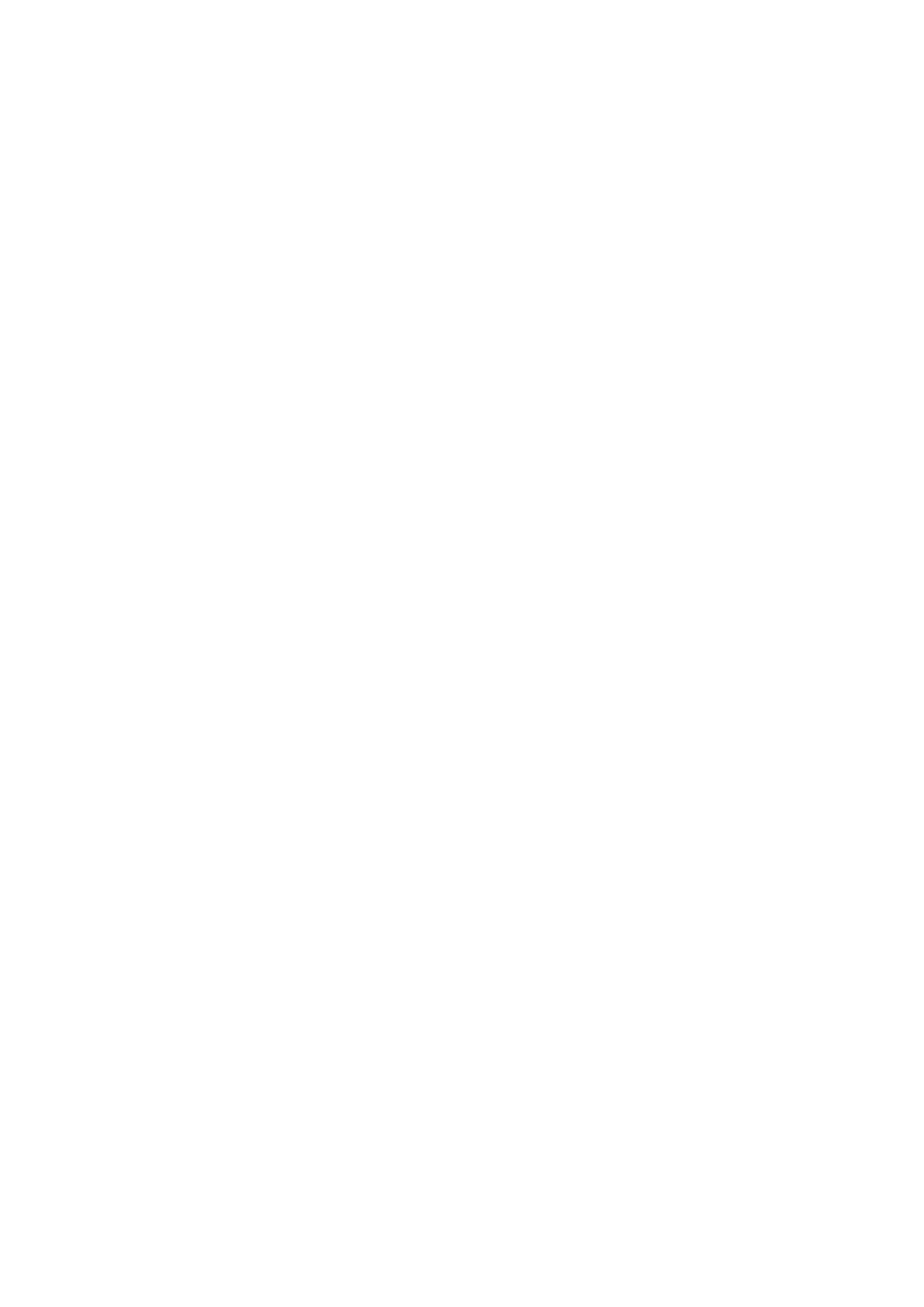#### PART I

# **PRELIMINARY**

#### CHAPTER 1

#### PRELIMINARY

Short title, application and commencement.

- <span id="page-22-2"></span><span id="page-22-1"></span><span id="page-22-0"></span>**1.** (1) This Act will be called the Indian Financial Code, 2013.
	- (*2*) This Act extends to the whole of India.
	- (*3*) This Act will come into force from such date as may be notified by the Central Government.
	- (*4*) The Central Government will have the power to notify different dates for different Parts of this Act to be brought into force, with no such Part being made 10 effective partially.

#### CHAPTER 2

#### **DEFINITIONS**

<span id="page-22-4"></span>

- <span id="page-22-3"></span>Definitions. **2.** In this Act, unless the context requires otherwise –
	- (*1*) "actuary" means a person certified to practice as such by the Institute of Actu- <sup>15</sup> aries of India under section 9 of the Actuaries Act, 2006 (35 of 2006).
	- (*2*) "administrative law member" means an executive member of the board of a Financial Agency who is qualified in the field of law, and is designated as such under section [33.](#page-45-1)
	- (*3*) "advice" means a recommendation, opinion, statement or any other form of <sup>20</sup> personal communication directed at a consumer that is intended, or could reasonably be regarded as being intended, to influence the consumer in making a transactional decision.
	- (*4*) "auditor" means a chartered accountant certified to practice as such by the Institute of Chartered Accountants of India under section 6 of the Chartered <sup>25</sup> Accountants Act, 1949 (38 of 1949), and carrying out the task of audit.
	- (*5*) "authorised dealer" means a person authorised under Chapter [70,](#page-171-0) in relation to capital account transactions, to engage in the business of –
		- (*a*) dealing in foreign exchange; or
		- (*b*) receiving any payment by order or on behalf of any non-resident, in any <sup>30</sup> manner.
	- (*6*) "banking" means the business of accepting deposits from the public with the promise of repaying such deposits at an assured rate of return.
	- (*7*) "banking service provider" means a financial service provider which carries on banking. <sup>35</sup>
	- (*8*) "beneficial owner" means a person whose name is recorded as such with a depository and the term "beneficial ownership" will be construed accordingly.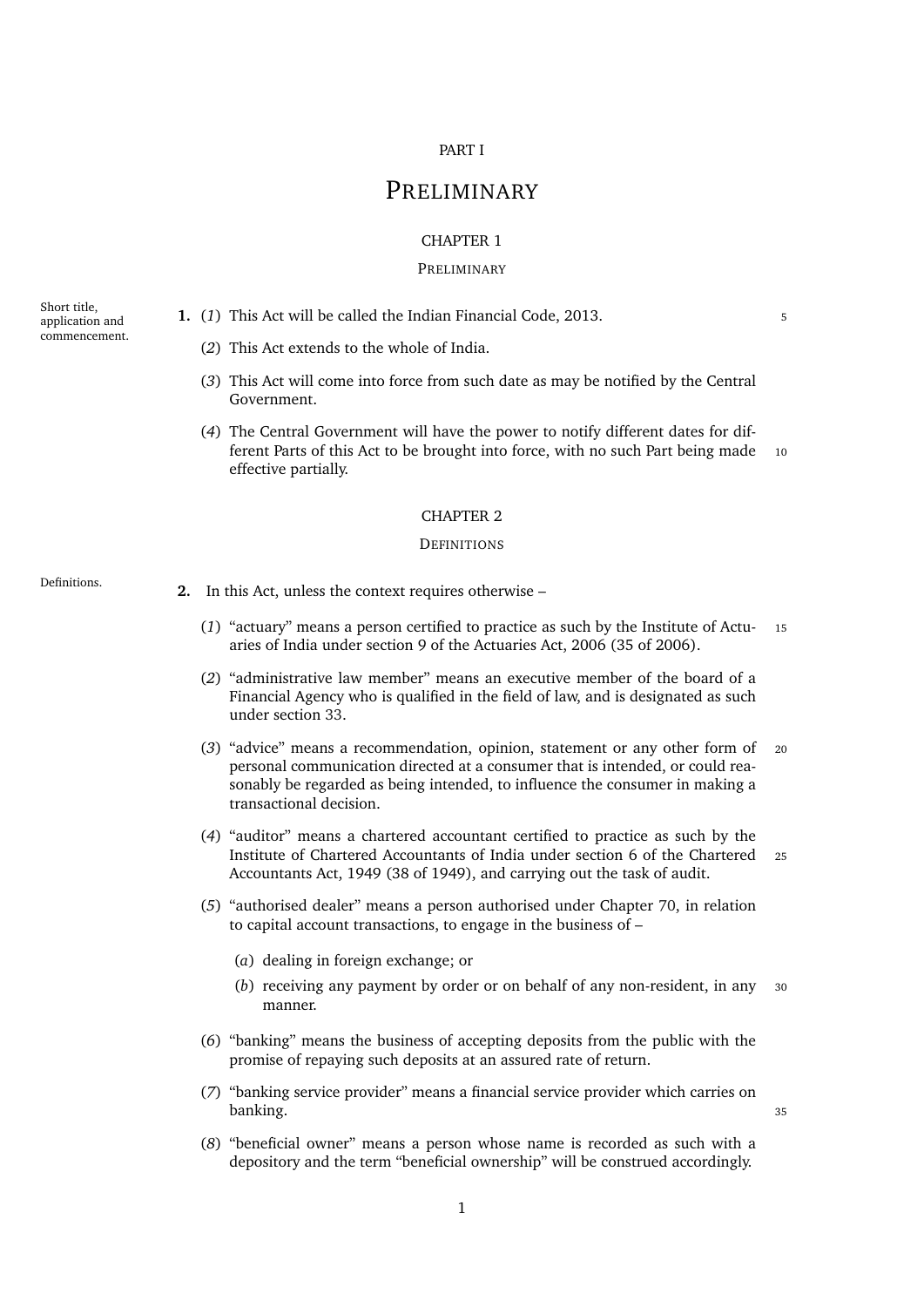- (*9*) "bridge service provider" means a wholly owned subsidiary of the Corporation, established in accordance with section [255\(](#page-128-4)*1*), to which the Corporation may transfer some or all of the assets or liabilities of one or more covered service providers.
- <sup>5</sup> (*10*) "bye-laws" means the bye-laws made under this Act.
	- (*11*) "capital account transaction" means a transaction which alters the assets or liabilities, including contingent liabilities, outside India of residents, or in India of non-residents.
- (*12*) "capital distribution" means a distribution of cash or other property by a finan-10 cial service provider to its owners made on account of their ownership.
	- (*13*) "central counterparty" means a person interposed between counterparties to contracts traded in one or more markets for securities, becoming the buyer to every seller and the seller to every buyer.
	- (*14*) "Class A offence" means an offence described under section [415\(1\)\(](#page-193-4)*a*).
- <sup>15</sup> (*15*) "Class B offence" means an offence described under section [415\(1\)\(](#page-193-5)*b*).
	- (*16*) "Class C offence" means an offence described under section [415\(1\)\(](#page-193-6)*c*).
	- (*17*) "clearing" means the process of transmitting, reconciling and wherever relevant, confirming payments or securities transfers, prior to settlement.
- (*18*) "combination" has the meaning assigned to it under section 5 of the Competi-<sup>20</sup> tion Act.
- 
- (*19*) "compensation" means the amount that may be given to persons identified under a compensation order.
- (*20*) "compensation notice" means a notice issued by the Corporation under section [276.](#page-137-0)
- <sup>25</sup> (*21*) "compensation order" means an order issued by the Corporation under section [278.](#page-138-0)
	- (*22*) "Competition Act" means the Competition Act, 2002 (12 of 2002).
	- (*23*) "Competition Commission" means the Competition Commission of India established under section 7 of the Competition Act.
- <sup>30</sup> (*24*) "complainant" means a retail consumer who has filed a complaint with the Redress Agency or whose complaint has been forwarded by the Regulator to the Redress Agency.
- (*25*) "complaint" means an oral or written expression of dissatisfaction made by, or on behalf of, a consumer, alleging that the consumer has suffered or is likely <sup>35</sup> to suffer an inconvenience or loss on account of a financial product provided, or a financial service rendered, by a financial service provider or its financial representative.
	- (*26*) "compounding order" means an order referred to in section [413.](#page-192-0)
	- (*27*) "conduct" includes any act or omission.
- <sup>40</sup> (*28*) "consumer" means a person who has availed, avails, or intends to avail of a financial service or has a right or interest in a financial product.
	- (*29*) "Consumer Advisory Council" means the advisory council on consumer protection established under section [129.](#page-82-2)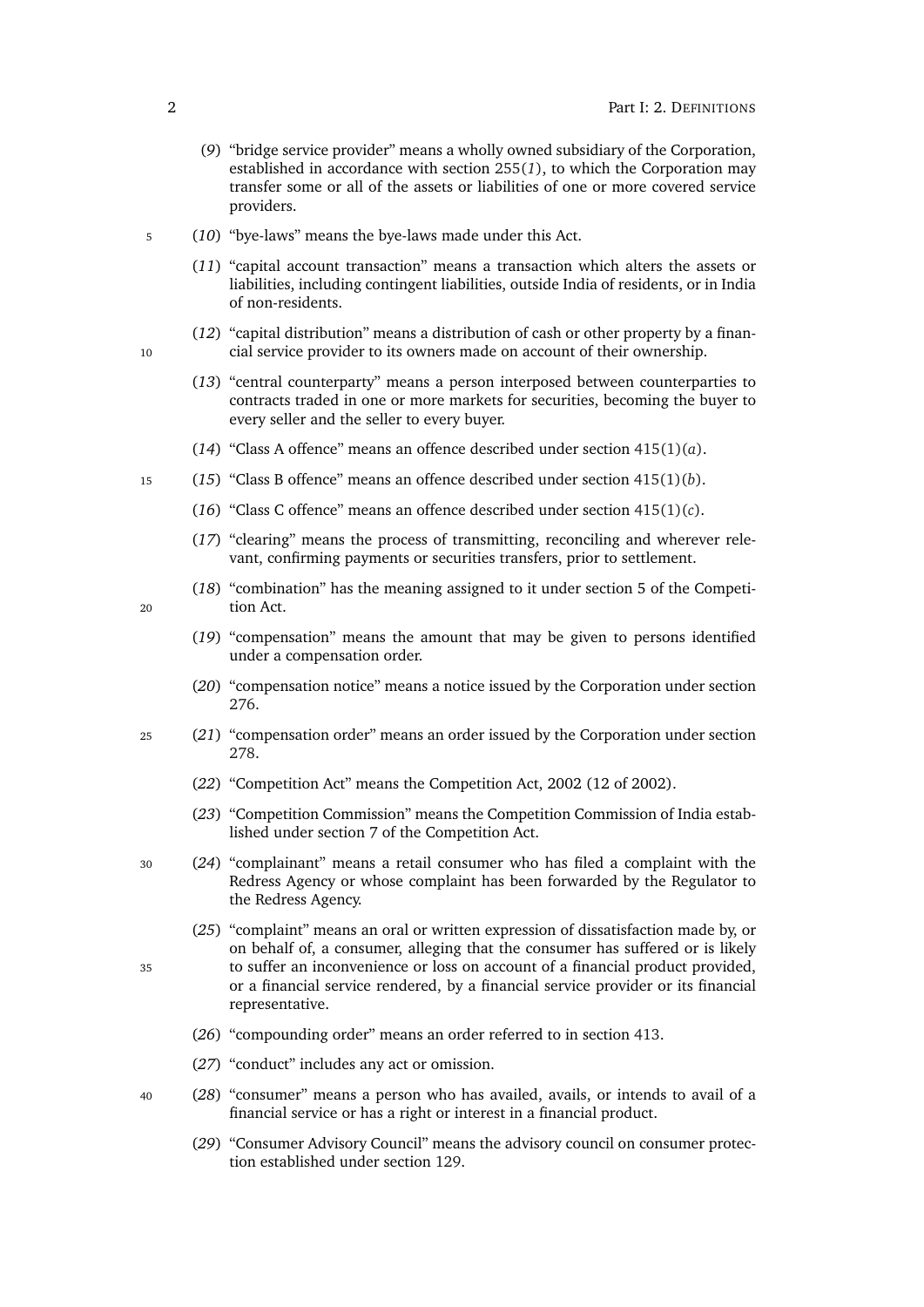- (*30*) "contract of insurance" means a contract under which a financial service provider, for consideration, assumes the risk of one or more persons, and distributes it across a class of similarly situated persons, each of whose risks has been assumed in a similar transaction, and includes any instrument that may be prescribed by the Central Government to be a contract of insurance.
- (*31*) "control" means the right to control, individually or in concert with other persons, directly or indirectly, whether by virtue of ownership or management rights, by agreement or in any other manner, –
	- (*a*) the management or policy decisions of a person; or
	- (*b*) the appointment or removal of the majority of the members of the body <sup>10</sup> responsible for the oversight of the affairs of a person.
- (*32*) "Corporation" means the Resolution Corporation established under section [16.](#page-39-3)
- (*33*) "Corporation Board" means the board of the Corporation.
- (*34*) "Corporation Chairperson" means the chairperson of the Corporation.
- (*35*) "Corporation insurance" means the contract of insurance issued by the Corpo- <sup>15</sup> ration to a covered service provider under section [262.](#page-132-1)
- (*36*) "Council" means the Financial Stability and Development Council established under section [20.](#page-40-3)
- (*37*) "Council Board" means the board of the Council.
- (*38*) "Council Chairperson" means the chairperson of the Council. <sup>20</sup>

- (*39*) "Council Chief Executive" means the chief executive of the Council.
- (*40*) "counterparty" means a party to a trade in the market for securities.
- (*41*) "covered service provider" means a financial service provider that has obtained Corporation insurance under section [262.](#page-132-1)
- (*42*) "covered service provider under resolution" means a covered service provider <sup>25</sup> that the Corporation resolves under a resolution order.
- (*43*) "credit arrangement" does not include an arrangement, irrespective of its form, which is a contract of insurance or credit extended by an insurer solely to maintain the payment of premiums on a contract of insurance, but means an arrangement that is – 30
	- (*a*) a credit facility;
	- (*b*) a credit transaction;
	- (*c*) a credit guarantee; or
	- (*d*) combination of any of the above.
- <span id="page-24-0"></span>(*44*) "credit facility" means an arrangement, irrespective of its form but not includ- <sup>35</sup> ing a credit transaction, in terms of which –
	- (*a*) a creditor undertakes to supply goods or services or to pay any amount, with or without collateral or guarantee, to the borrower or on behalf of, or at the direction of, the borrower; and
	- (*b*) any charge, fee or interest is payable by the borrower or on behalf of or <sup>40</sup> at the direction of the borrower to the creditor in lieu of the arrangement referred to in clause (*a*[\).](#page-24-0)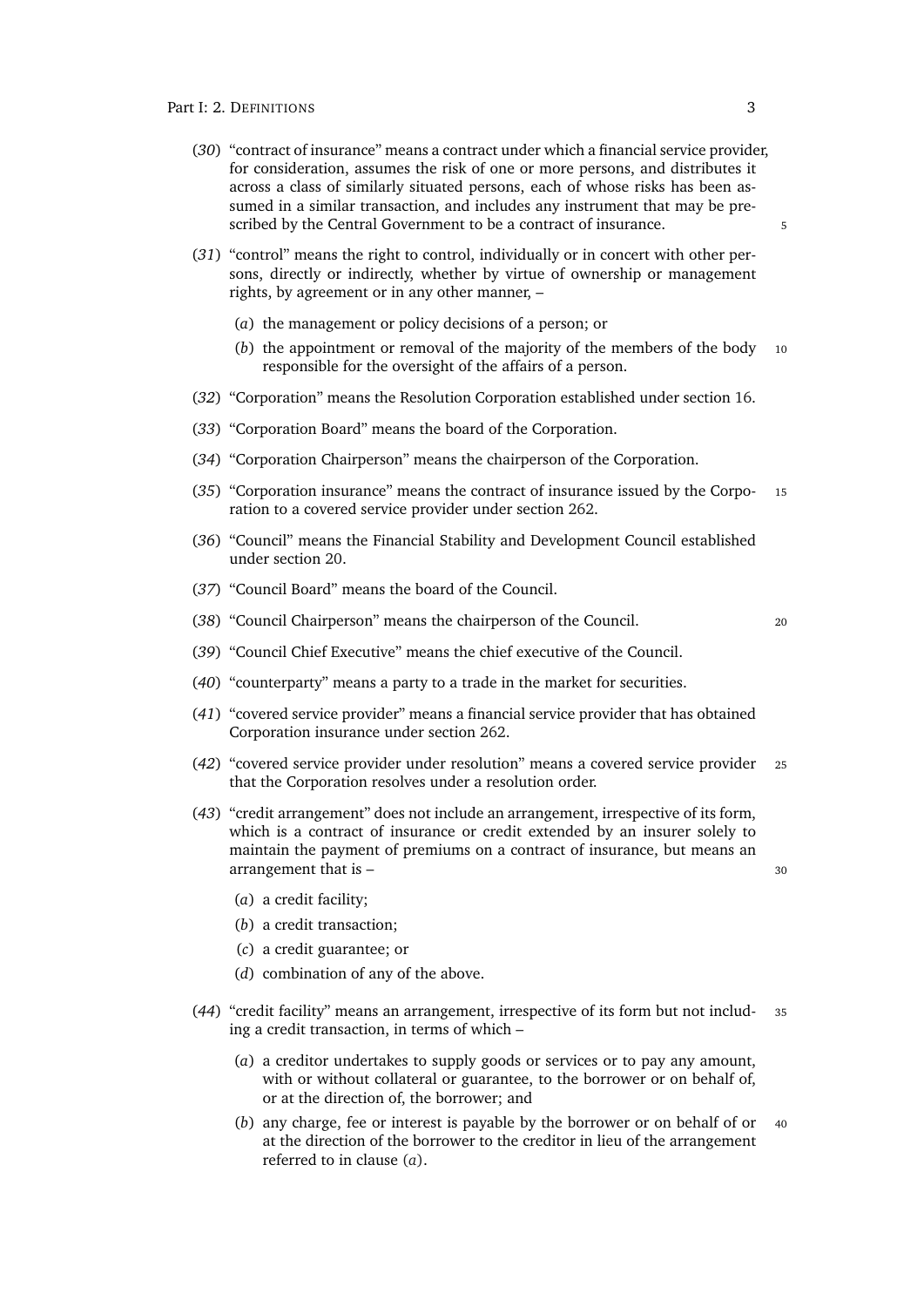- (*45*) "credit guarantee" means an arrangement, irrespective of its form but not including a credit facility, in terms of which a person undertakes or promises to satisfy upon demand any obligation of another consumer in respect of a credit facility or a credit transaction to which this Act applies.
- <sup>5</sup> (*46*) "credit transaction" means an arrangement, irrespective of its form, which is
	- (*a*) a lease;
	- (*b*) a mortgage agreement or secured loan;
	- (*c*) an instalment agreement; or
- 10 terms of which payment of an amount owed by one person to another is
	-
- the credit provider in respect of
	- (*i*) the agreement; or
	- (*ii*) the amount that has been deferred.
- <sup>15</sup> (*47*) "current account transaction" means a transaction that is not a capital account transaction, and includes –
	- (*a*) payments due in connection with foreign trade, other current business, services, and short-term banking and credit facilities in the ordinary course of business;

(*d*) any other agreement other than a credit facility or credit guarantee, in

deferred thereby attracting a liability to pay a charge, fee or interest to

- <sup>20</sup> (*b*) payments due as interest on loans and as net income from investments;
	- (*c*) remittances towards living expenses of relatives or dependents; or
	- (*d*) travel expenses, medical expenses, insurance, or education expenses of relatives or dependents.
- (*48*) "Data Centre" means the Financial Data Management Centre established under <sup>25</sup> section [294.](#page-143-6)
	- (*49*) "Data Centre Director" means the director of the Data Centre.
	- (*50*) "debenture" means any instrument evidencing debt, whether or not secured by a charge on assets.
- (*51*) "Debt Agency" means the Public Debt Management Agency established under <sup>30</sup> section [24.](#page-41-3)
	- (*52*) "Debt Agency Advisory Council" means the advisory council of the Debt Agency established under section [378.](#page-177-3)
	- (*53*) "Debt Agency Chief Executive" means the chief executive of the Debt Agency.
- (*54*) "Debt Agency Management Committee" means the Management Committee of <sup>35</sup> the Debt Agency.
	- (*55*) "decision order" means an order as described in section [402.](#page-188-0)
	- (*56*) "deposit" means a contribution of money, made other than for the purpose of acquiring a security, made by a person which may be repayable at the demand of that person.
- <sup>40</sup> (*57*) "depository" means a person engaged in the business of providing depository service.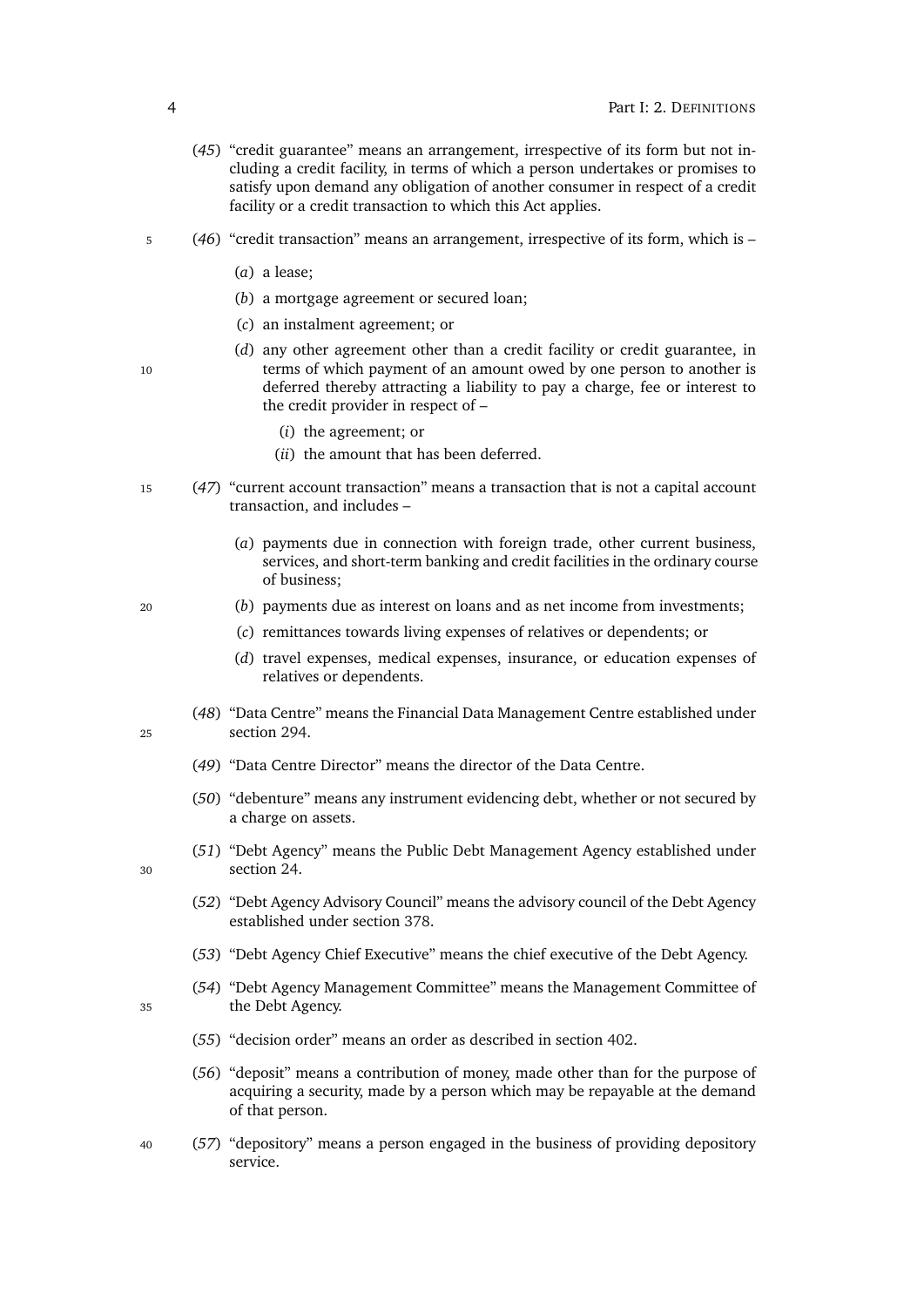- (*58*) "depository service" means the service provided by a person to another person where beneficial ownership in a financial product is held by such provider in trust for, or on behalf of, the beneficial owner or any other person nominated by the beneficial owner.
- (*59*) "derivative" means any transferable instrument <sup>5</sup>
	- (*a*) giving the right but not the obligation to acquire any security;
	- (*b*) giving the right but not the obligation to sell any security;
	- (*c*) giving the right to exchange any security;
	- (*d*) providing for exchange of one or more payments based on value of one or more securities, currencies, interest rates, yields, other derivatives, finan- 10 cial indices, credit ratings, or financial measures;
	- (*e*) giving rise to a settlement determined by reference to value of securities, currencies, interest rates, yields, other derivatives, financial indices, credit ratings, or financial measures; or
	- (*f*) giving rise to a settlement determined by reference to commodities, other <sup>15</sup> than when –
		- (*i*) such instrument is not traded on an exchange;
		- (*ii*) the transaction is in ordinary course of business;
		- (*iii*) the transaction is not subject to clearing and settlement through an Infrastructure Institution or subject to regular margin calls; and <sup>20</sup>
		- (*iv*) neither of the parties to the transaction is a financial service provider or an authorised dealer.

(*60*) "direct participant" means a financial service provider through which consumers use the services of an Infrastructure Institution.

- (*61*) "eligible enterprise" means a person, other than an individual, which at the <sup>25</sup> relevant time has a net asset value of not more than a specified amount or has a turnover of not more than a specified amount, but excludes a financial service provider who is a consumer of a financial product or financial service that is identical to, or substantially similar to, the financial product or financial service that such person provides. 30
- (*62*) "examiner" means an examiner appointed under section [224\(](#page-117-8)*3*).
- (*63*) "exchange" means any person that constitutes, maintains, or provides a market place or facilities for bringing together purchasers and sellers of securities.
- (*64*) "Executive Committee" means the Executive Committee of the Council estab-lished under section [292.](#page-143-4)
- (*65*) "executive member" means a member of the board of a Financial Agency, not being a nominee member, who is responsible for the day-to-day management and functioning of the Financial Agency.
- (*66*) "executive remuneration" means the remuneration paid or payable by a regulated person to – 40
	-

- (*a*) persons exercising significant functions;
- (*b*) persons who have a specified connection with the regulated person, which may include, persons providing specified services to the regulated person or their officers and employees; and
- (*c*) officers and employees of a description specified by the Regulator. <sup>45</sup>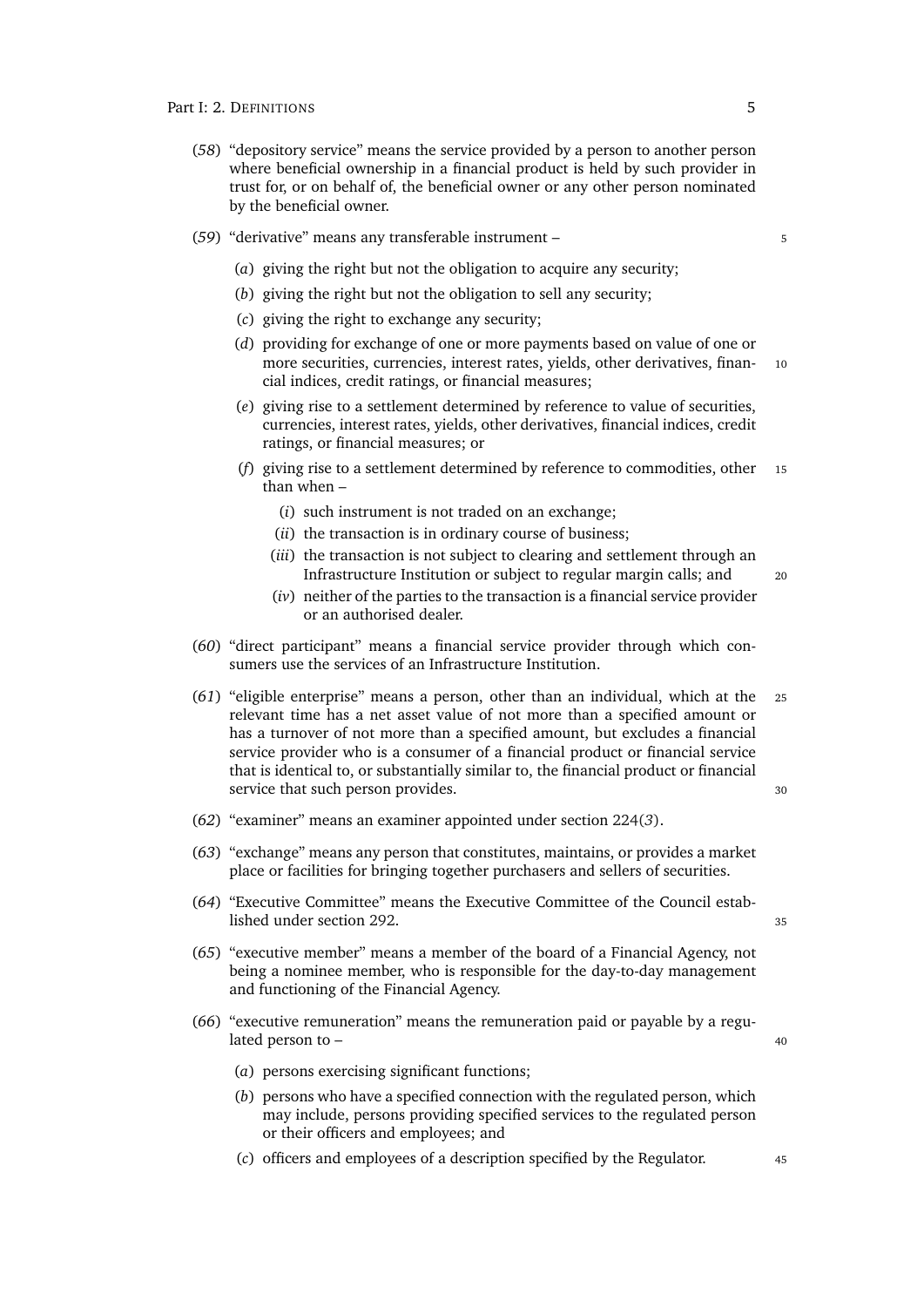- (*67*) "Financial Agency" means
	- (*a*) the Corporation;
	- (*b*) the Council;
	- (*c*) the Debt Agency;
- <sup>5</sup> (*d*) the Financial Authority;
	- (*e*) the Redress Agency; and
	- (*f*) the Reserve Bank.
	- (*68*) "Financial Authority" means the Unified Financial Authority as established under section [3.](#page-36-2)
- <sup>10</sup> (*69*) "Financial Authority Board" means the board of the Financial Authority.
	- (*70*) "Financial Authority Chairperson" means the chairperson of the Financial Authority.
	- (*71*) "financial contract" means a contract for the provision of a financial product or financial service.
- <sup>15</sup> (*72*) "financial product" means
	- (*a*) securities;
	- (*b*) contracts of insurance;
	- (*c*) deposits;
	- (*d*) credit arrangements;
- <sup>20</sup> (*e*) retirement benefit plans;
	- (*f*) small savings instruments;
	- (*g*) foreign currency contracts other than contracts to exchange one currency (whether Indian or not) for another that are to be settled immediately; and
- <sup>25</sup> (*h*) any other instrument that may be prescribed under section [150\(](#page-91-4)*1*).
	- (*73*) "financial regulatory data" means all information that a financial service provider or an authorised dealer is obligated to submit to a Financial Agency under law.
- (*74*) "financial representative" means any person acting on behalf of a financial service provider, as an agent or otherwise, in connection with the provision of a <sup>30</sup> financial product or financial service.
	- (*75*) "financial service" means
		- (*a*) buying, selling, or subscribing to a financial product or agreeing to do so;
		- (*b*) safeguarding and administering assets consisting of financial products, belonging to another person, or agreeing to do so;
- <sup>35</sup> (*c*) effecting contracts of insurance;
	- (*d*) managing, or offering or agreeing to manage, assets consisting of financial products belonging to another person;
	- (*e*) rendering or agreeing to render advice on, for consideration, or soliciting for the purposes of –
- <sup>40</sup> (*i*) buying, selling, or subscribing to, a financial product;
	- (*ii*) availing a financial service; or
	- (*iii*) exercising any right associated with a financial product or financial service;

<span id="page-27-0"></span>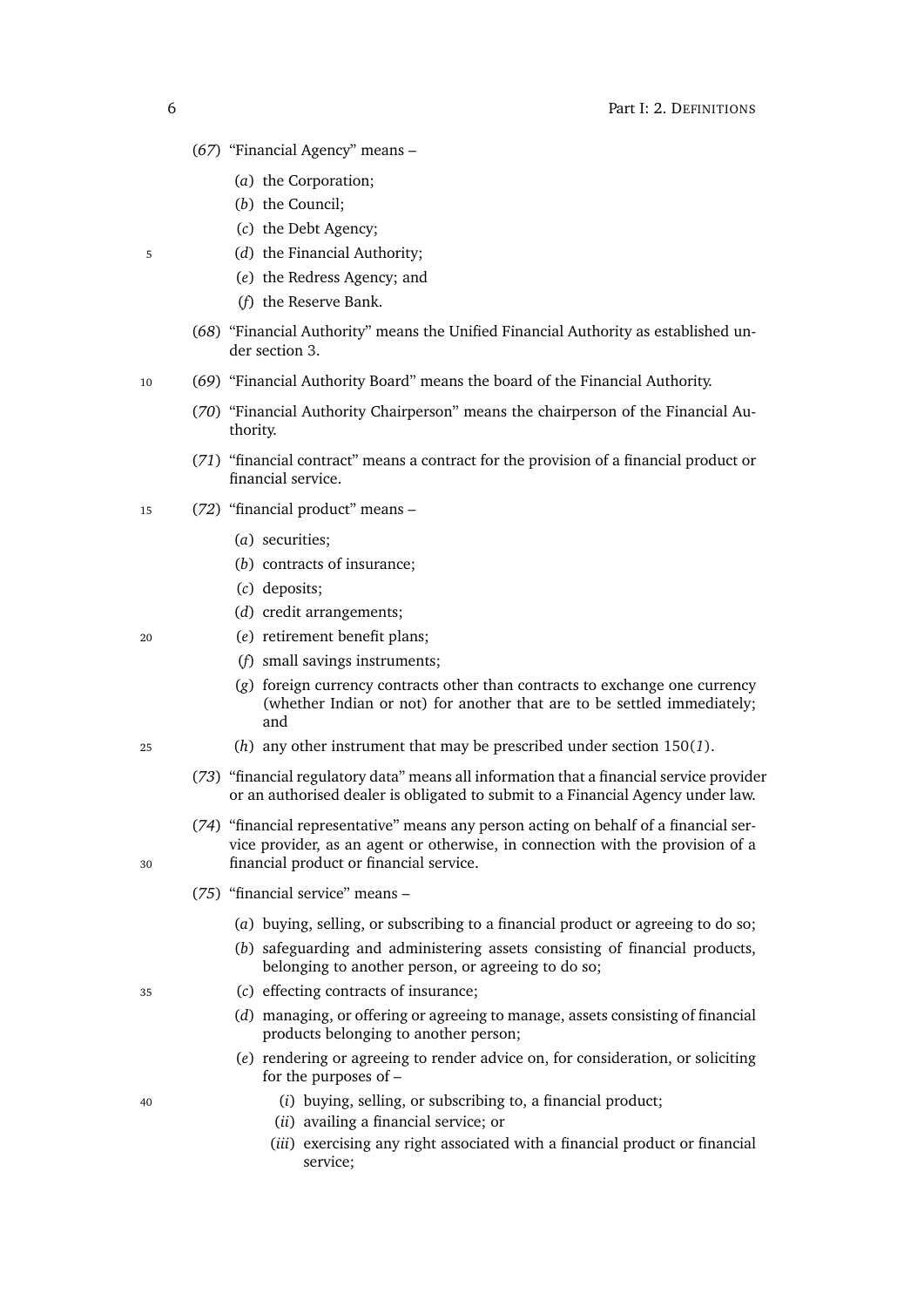- (*f*) establishing or operating an investment scheme;
- (*g*) maintaining or transferring records of ownership of a financial product;
- (*h*) underwriting the issuance or subscription of a financial product;
- (*i*) providing information about a person's financial standing or creditworthiness; 5
- <span id="page-28-0"></span>(*j*) selling, providing, or issuing stored value or payment instruments or providing payment services;
- (*k*) making arrangements for the carrying on of any of the financial services in clauses (*[a](#page-27-0)*) to (*j*[\);](#page-28-0)
- (*l*) rendering or agreeing to render advice on, or soliciting for the purposes <sup>10</sup>  $of –$ 
	- (*i*) buying, selling, or subscribing to, a financial product;
	- (*ii*) availing any of the financial services in clauses (*[a](#page-27-0)*) to (*j*[\);](#page-28-0) or
	- (*iii*) exercising any right associated with a financial product or any of the financial services in clauses (*[a](#page-27-0)*) to (*j*[\);](#page-28-0) <sup>15</sup>
- (*m*) any service carried out by an Infrastructure Institution; and
- (*n*) any other service that may be prescribed under section [150\(](#page-91-5)*2*).
- (*76*) "financial service provider" means a person engaged in the business of providing a financial service.
- (*77*) "financial system" means the aggregation of all financial service providers in <sup>20</sup> India, along with –
	- (*a*) the financial markets in which they operate;
	- (*b*) their financial products and financial services; and
	- (*c*) the financial contracts entered into by them.
- (*78*) "financial system crisis" means a state of the financial system where there is a <sup>25</sup> large-scale disruption to the provision of financial services due to an impairment of all or parts of the financial system that has the potential to have serious negative consequences for India.
- (*79*) "financial system database" means the database of financial regulatory data.
- (80) "fit and proper persons" means persons who 30

- (*a*) possess sufficient relevant professional qualifications, knowledge, skills, expertise and experience to carry out the functions required to be performed by them;
- (*b*) are of good repute and integrity;
- (*c*) have not been convicted of an offence under this Act; and <sup>35</sup>
- (*d*) for the purposes of Part [V,](#page-87-0) satisfy such other requirements as may be specified by the Regulator.
- (*81*) "foreign currency" means any currency other than Indian currency.
- (*82*) "foreign currency contract" means a contract
	- (*a*) to buy or sell any foreign currency; or  $\frac{40}{2}$
	- (*b*) to exchange any one currency for another.
- (*83*) "foreign exchange" means foreign currency and includes –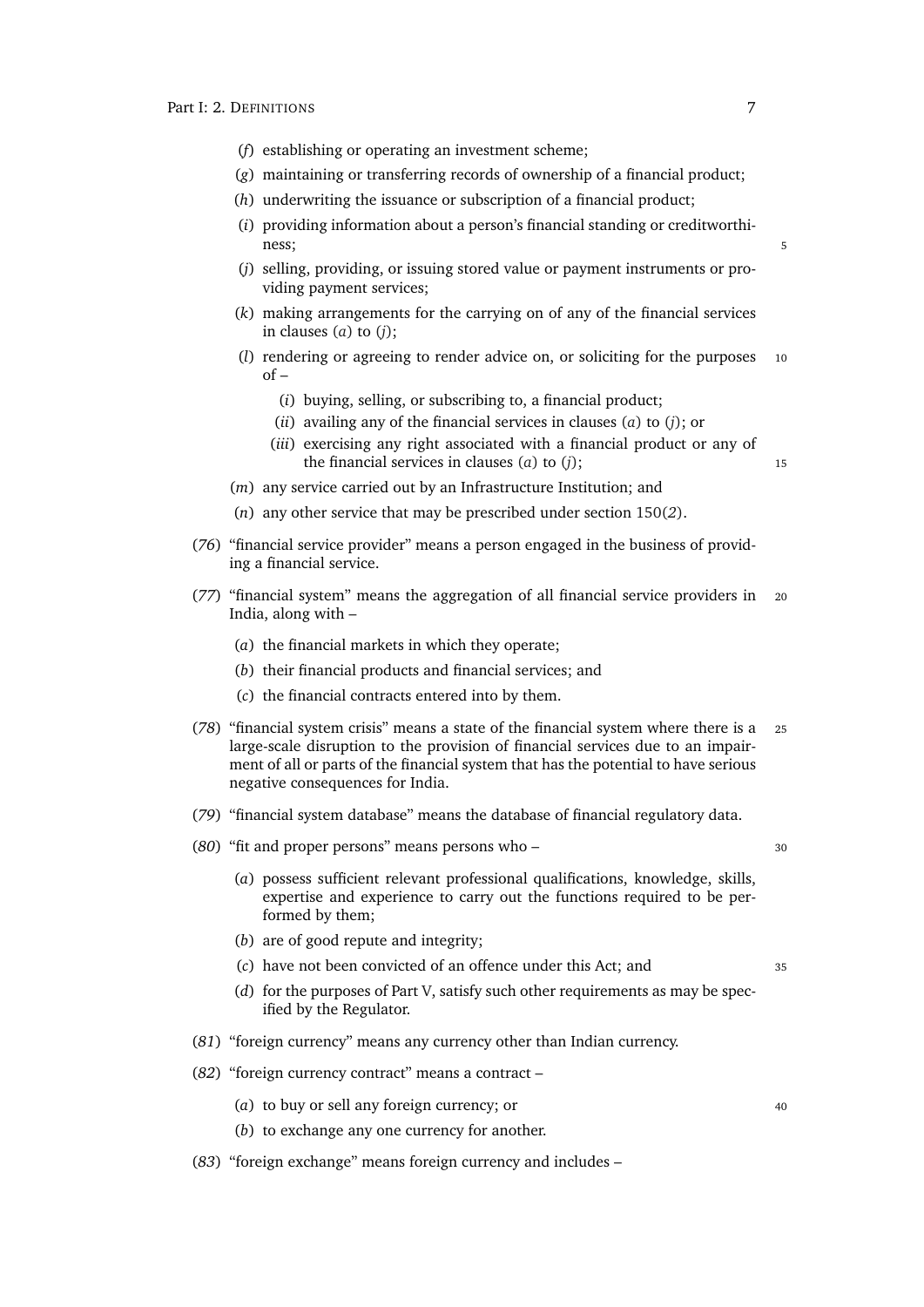- (*a*) deposits, credits and balances payable in foreign currency;
- (*b*) drafts, travellers cheques, letters of credit or bills of exchange, expressed or drawn in Indian currency but payable in foreign currency; or
- (*c*) drafts, travellers cheques, letter of credit or bills of exchange, expressed 5 or drawn by persons outside India but payable in Indian currency.
	- (*84*) "government security" means a security that is created and issued by the Central Government, a State Government or a public authority for the purpose of raising debt.
	- (*85*) "group" means a person and any number of persons –
- <sup>10</sup> (*a*) that control, are controlled by, or are under common control with that person;
	- (*b*) that have the capacity to exercise a significant influence over the financial decisions of that person due to the existence of an arrangement or relationship between them; and
- <sup>15</sup> (*c*) over whose financial decisions that person has the capacity to exercise a significant influence, due to the existence of an arrangement or relationship between them.
	- (*86*) "Indian currency" means any currency which is legal tender in India.
- (*87*) "Infrastructure Institution" means an Infrastructure Institution referred to in <sup>20</sup> section [183.](#page-106-2)
	- (*88*) "insurer" means a financial service provider carrying on the business of effecting contracts of insurance in India.
- (*89*) "investment contract" means an investment in any person, other than an individual, with reasonable expectation of profit or return to be derived from <sup>25</sup> entrepreneurial or managerial efforts.
- (*90*) "investment scheme" means any arrangement with respect to property of any description, including money, the purpose or effect of which is to enable persons taking part in the arrangement, whether by becoming owners of the property or any part of it or otherwise, to participate in or receive profits or income <sup>30</sup> arising from the acquisition, holding, management or disposal of the property or sums paid out of such profits or income, where –
	- (*a*) persons participating in such schemes do not have day-to-day control over the management of the property, whether or not they have the right to be consulted or to give directions; and
- <sup>35</sup> (*b*) the arrangement has either or both of the following characteristics
	- (*i*) the contributions of the participants and the profits or income out of which payments are to be made to them are pooled; or
	- (*ii*) the property is managed as a whole by or on behalf of the operator of the scheme.
- <sup>40</sup> (*91*) "inward flow" means a capital account transaction which alters the assets in India of non-residents.
	- (*92*) "Issue Department" means the department of the Reserve Bank referred to under section [351.](#page-165-0)
	- (*93*) "issuer" means –
- <span id="page-29-0"></span><sup>45</sup> (*a*) a body corporate that issues or proposes to issue any security; or

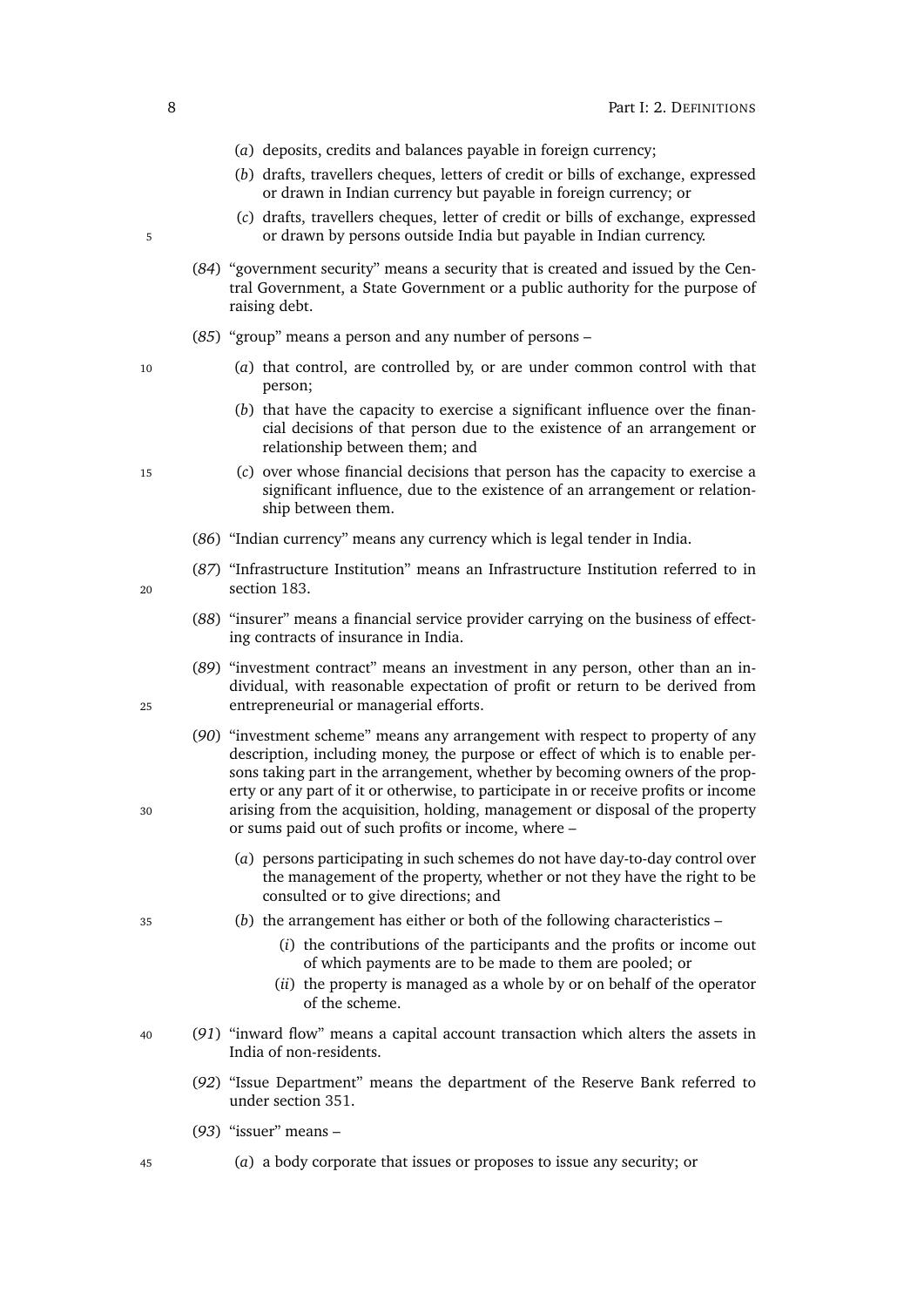- (*b*) any person, other than a body corporate under clause (*a*[\),](#page-29-0) performing the acts and assuming the duties of an issuer, depositor or manager pursuant to the relevant documentation or instrument.
- (*94*) "Monetary Policy Committee" means the Monetary Policy Committee of the Reserve Bank established under section [333.](#page-157-2)
- (*95*) "negotiable instrument" has the meaning assigned to it under Negotiable Instruments Act, 1881 (26 of 1881).
- (*96*) "netting" means the process by which the obligations from and to a particular counterparty may be set-off, reducing the number and value of payments or deliveries needed to settle a set of transactions.
- (*97*) "nominee member" means a member of the board of a Financial Agency, nominated by persons identified under Part [II.](#page-36-0)
- (*98*) "non-executive member" means a member of the board of a Financial Agency other than an executive member and a nominee member.
- (*99*) "non-resident" means a person other than a resident. <sup>15</sup>
- (*100*) "notification" means a notification published in the Official Gazette, and the terms "notified" and "notify" will be construed accordingly.
- (*101*) "outward flow" means a capital account transaction which alters assets outside India of residents.
- (*102*) "payment instruction" means any instrument, authorisation or order in any <sup>20</sup> form, including electronic means, to effect a payment –
	- (*a*) by any person to a system participant; or
	- (*b*) by a system participant to another system participant.
- (*103*) "payment obligation" means an obligation of one system participant to pay another system participant such amounts that are due as a result of clearing or <sup>25</sup> settlement of payment instructions relating to funds or financial products.
- (*104*) "payment system" means a system that enables payment of funds to be effected between a payer and a beneficiary, involving clearing, payment or settlement service or all of them and includes –
	- (*a*) money transfer mechanisms like debit cards, credit cards, electronic money; <sup>30</sup>
	- (*b*) systems to connect a payer and a beneficiary operated by a person who is neither the payer nor the beneficiary; or
	- (*c*) creating substitutes for legal tender with the promise of converting them into legal tender freely.
- <span id="page-30-0"></span>(*105*) "person" includes – <sup>35</sup>
	- (*a*) an individual;
	- (*b*) a Hindu undivided family;
	- (*c*) a company;
	- (*d*) a trust;
	- (*e*) a partnership; <sup>40</sup>
	- (*f*) a limited partnership;
	- (*g*) a sole proprietorship;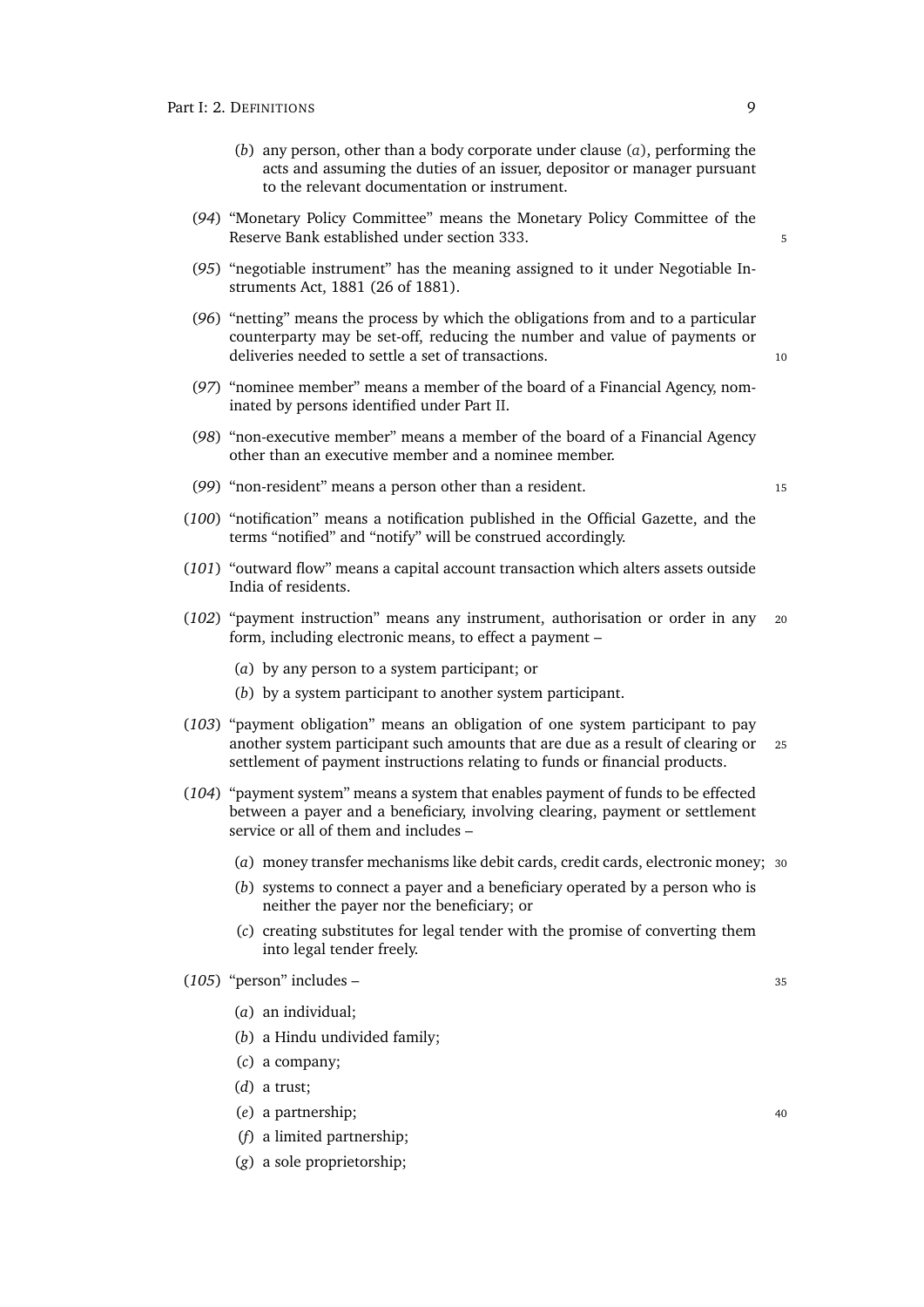- <span id="page-31-0"></span>(*h*) an association of persons or body of individuals, whether incorporated or not;
- (*i*) every body corporate, artificial juridical person not falling within clauses (*[a](#page-30-0)*) to (*[h](#page-31-0)*); or
- <sup>5</sup> (*j*) any agency, office or branch owned or controlled by any of the persons mentioned in clauses (*[a](#page-30-0)*) to (*[h](#page-31-0)*).
- (*106*) "policy-holder" includes a person to whom the whole of the interest of the policy-holder in the contract of insurance is assigned once and for all, but does not include an assignee thereof whose interest in the policy is defeasible or is 10 for the time being subject to any condition.
	- (*107*) "premia" means the premia payable by a covered service provider to the Corporation under Chapter [50.](#page-131-1)
	- (*108*) "prescribed" means prescribed by rules made by Central Government under this Act, and the term "prescribe" will be construed accordingly.
- <sup>15</sup> (*109*) "Presiding Officer" means the presiding officer of the Tribunal.
	- (*110*) "pro-cyclical effects" means the extent to which prudential requirements imposed under this Act are positively correlated with changes in overall economic conditions.
	- (*111*) "professional diligence" has the meaning assigned to it in section [85\(](#page-65-3)*2*).
- <sup>20</sup> (*112*) "public authority" means any authority or body or institution of self-government established or constituted, including any body owned, controlled or substantially financed, directly or indirectly with the funds provided by the Government, by or under –
	- (*a*) the Constitution of India;
- <sup>25</sup> (*b*) any law made by the Parliament or the legislature of any State; or
	- (*c*) any notification issued or order made by the Government.
	- (*113*) "public debt" means the obligation arising from borrowings, whether internal or external, upon the Central Government.
- (*114*) "public servant" has the meaning assigned to it under section 2(21) of the <sup>30</sup> Indian Penal Code, 1860 (45 of 1860).
	- (*115*) "publish" means publishing of information in a manner best suited to bring it to the attention of the persons which are affected by the information and to the public at large, including by way of electronic means, as soon as may be practicable, unless otherwise provided or specified.
- <sup>35</sup> (*116*) "qualified foreign investor" means a non-resident that fulfils the customer due diligence criteria prescribed by the Central Government.
	- (*117*) "real time gross settlement" means the real time settlement of payments, transfer instructions, or other obligations individually on a transaction-by-transaction basis.
- <sup>40</sup> (*118*) "Redress Agency" means the Financial Redress Agency established under section [12.](#page-38-4)
	- (*119*) "Redress Agency Board" means the board of the Redress Agency.
	- (*120*) "Redress Agency Chairperson" means the chairperson of the Redress Agency.

- 
-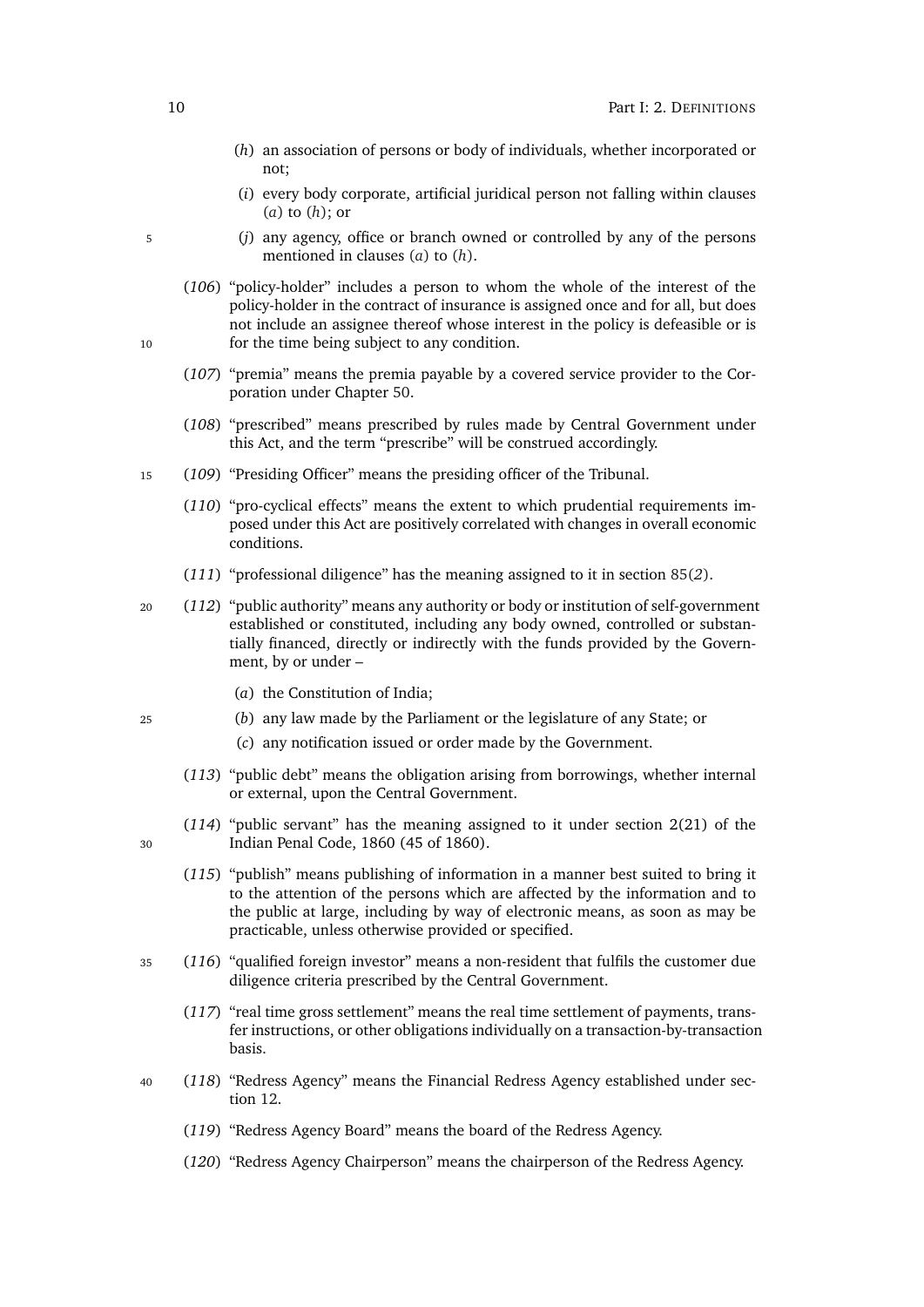- (*121*) "registered owner" means a depository whose name is entered as such in the register of members or equivalent register of the issuer.
- (*122*) "regulated activity" has the meaning assigned to it in section [151.](#page-91-3)
- (*123*) "regulated person" means a financial service provider that
	- (*a*) is engaged in the business of carrying on a regulated activity; or  $\frac{5}{5}$
	- (*b*) has been designated as a Systemically Important Financial Institution.
- (*124*) "regulations" means the regulations made under this Act.
- (*125*) "Regulator" means the Reserve Bank or the Financial Authority, as applicable, in accordance with the allocation of responsibilities under section [11](#page-38-2) and "Regulators" means both the Regulators, as the context may require. 10
- (*126*) "regulatory inconsistency" means any inconsistency in the regulation of financial services that may be similar in nature, or pose similar risks to the fulfilment of the objectives of a Financial Agency.
- <span id="page-32-0"></span>(*127*) "related persons" in relation to a person means –
	- (*a*) persons belonging to the same group as that person; and <sup>15</sup>
	- (*b*) persons responsible for the oversight and strategic management of that person; or
	- (*c*) relatives of the persons under clause (*b*[\),](#page-32-0) as may be specified by the Regulator.
- (*128*) "related person transaction" includes the following transactions between re- <sup>20</sup> lated persons –
	- (*a*) any arrangement for the provision of a financial product or financial service;
	- (*b*) transfer of any assets or liabilities;
	- (*c*) making of any advances or loans; <sup>25</sup>
	- (*d*) entrusting assets or money;
	- (*e*) any explicit or implicit guarantees;
	- (*f*) donations of any kind; and
	- (*g*) any other transaction specified by the Regulator.
- (*129*) "relevant personal circumstances" mean the objectives, financial situation and <sup>30</sup> needs of a retail consumer, as would reasonably be considered to be relevant for the purpose of giving advice to the retail consumer.
- (*130*) "Reserve Bank" means the Reserve Bank of India established under section [7.](#page-37-1)
- (*131*) "Reserve Bank Board" means the board of the Reserve Bank.
- (*132*) "Reserve Bank Chairperson" means the chairperson of the Reserve Bank. <sup>35</sup>
- (*133*) "resident" means –

–

- (*a*) an individual whose domicile or habitual abode is in India, and includes
	- (*i*) a citizen of India, other than when such citizen stays outside India for the purposes of employment, business, vocation, or in cir- <sup>40</sup> cumstances as would indicate intention of such individual to stay outside India for an uncertain period; or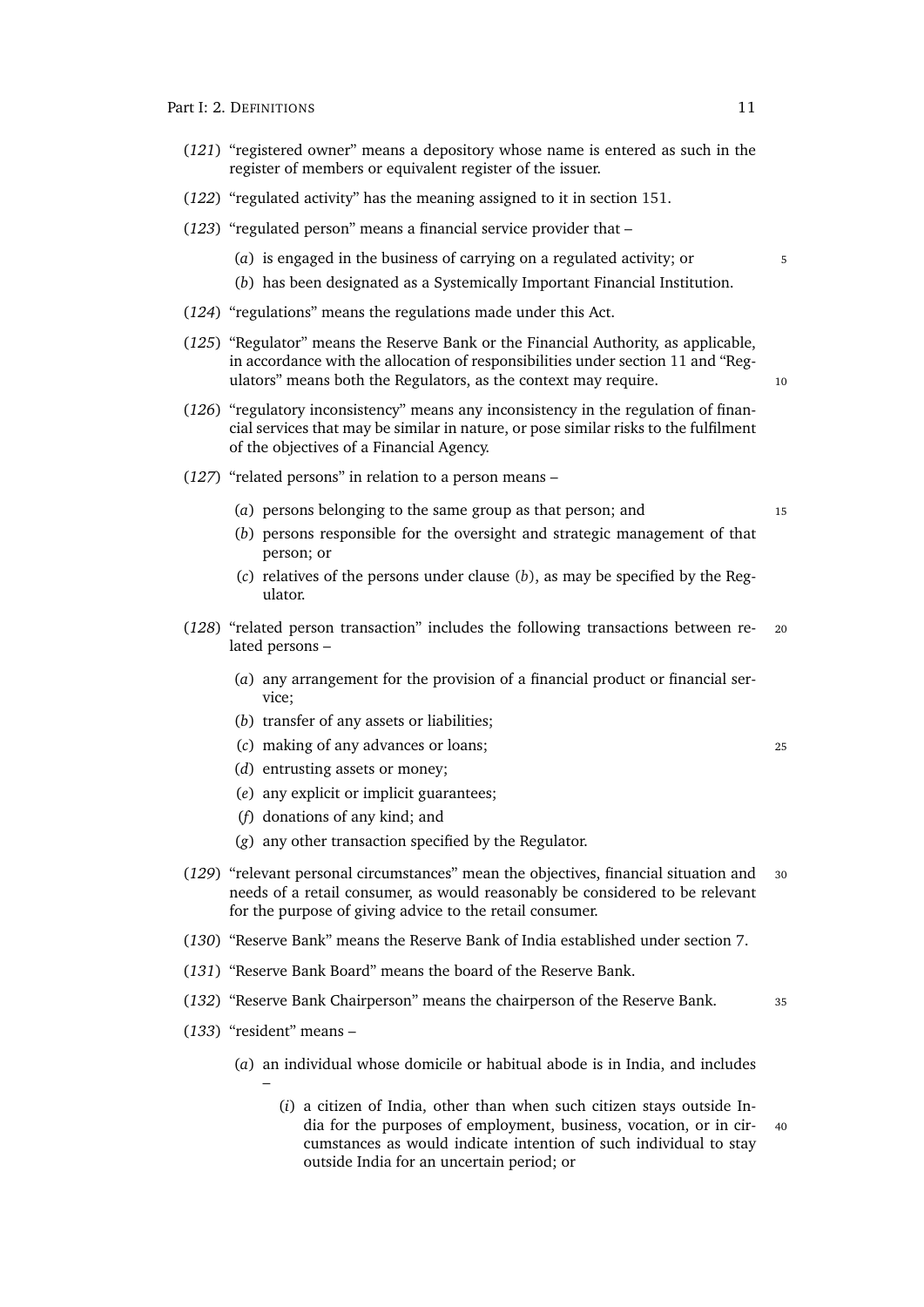- (*ii*) an individual, not being a citizen of India, when such individual stays in India for the purposes of employment, business, vocation, or stays with spouse of such individual, such spouse being a resident, or in circumstances as would indicate intention of such indi-5 vidual to stay in India for an uncertain period; or
	- (*b*) a person, other than an individual, the control and management of whose affairs is substantially located in India.
- (*134*) "resolution" means and includes any of the following measures, or a combination thereof, undertaken by the Corporation or the Regulator, as the case may  $10$  be –
	- (*a*) "prompt corrective action" under Chapter [45;](#page-120-0)
	- (*b*) "purchase" under Chapter [47;](#page-126-2)
	- (*c*) "bridge service provider" under Chapter [48;](#page-128-2) or
	- (*d*) "temporary public ownership" under Chapter [49.](#page-130-1)
- <sup>15</sup> (*135*) "Resolution Fund" means the Resolution Fund established under section [264.](#page-132-3)
	- (*136*) "Resolution order" means an order of the Corporation issued under section [243.](#page-124-1)
- (*137*) "resolution transferee" means a person identified by the Corporation to which the assets or liabilities of a covered service provider under resolution are trans-<sup>20</sup> ferred, in whole or in part.
	- (*138*) "respondent" means a financial service provider against whom a complaint has been filed with the Redress Agency.
	- (*139*) "retail advisor" means a financial service provider or financial representative that gives advice to a retail consumer.
- <sup>25</sup> (*140*) "retail consumer" means a consumer who is an individual or an eligible enterprise where the value of the financial product or of the financial service rendered, does not exceed such amount as may be specified.
	- (*141*) "retirement benefit plan" means any arrangement or scheme that –
- (*a*) is established or maintained for the purposes of providing benefits in old-<sup>30</sup> age to the beneficiaries of the arrangement or scheme; and
	- (*b*) restricts withdrawals of contributions or accumulations until the maturity of the arrangement or scheme, in accordance with its terms.
	- (*142*) "rules" means the rules made by the Central Government under this Act.
- (*143*) "Secretariat" means the Secretariat of the Council established under section <sup>35</sup> [293.](#page-143-5)
- 
- (*144*) "security" means a transferable financial interest which is not a negotiable instrument but includes –
	- (*a*) shares and instruments equivalent to shares in the capital of any person other than an individual;
- <sup>40</sup> (*b*) debentures;
	- (*c*) any form of secured debt as defined under section 2(ze) of the Securitisation and Reconstruction of Financial Assets and Enforcement of Security Interest Act, 2002 (54 of 2002);
	- (*d*) depository receipts in respect of securities;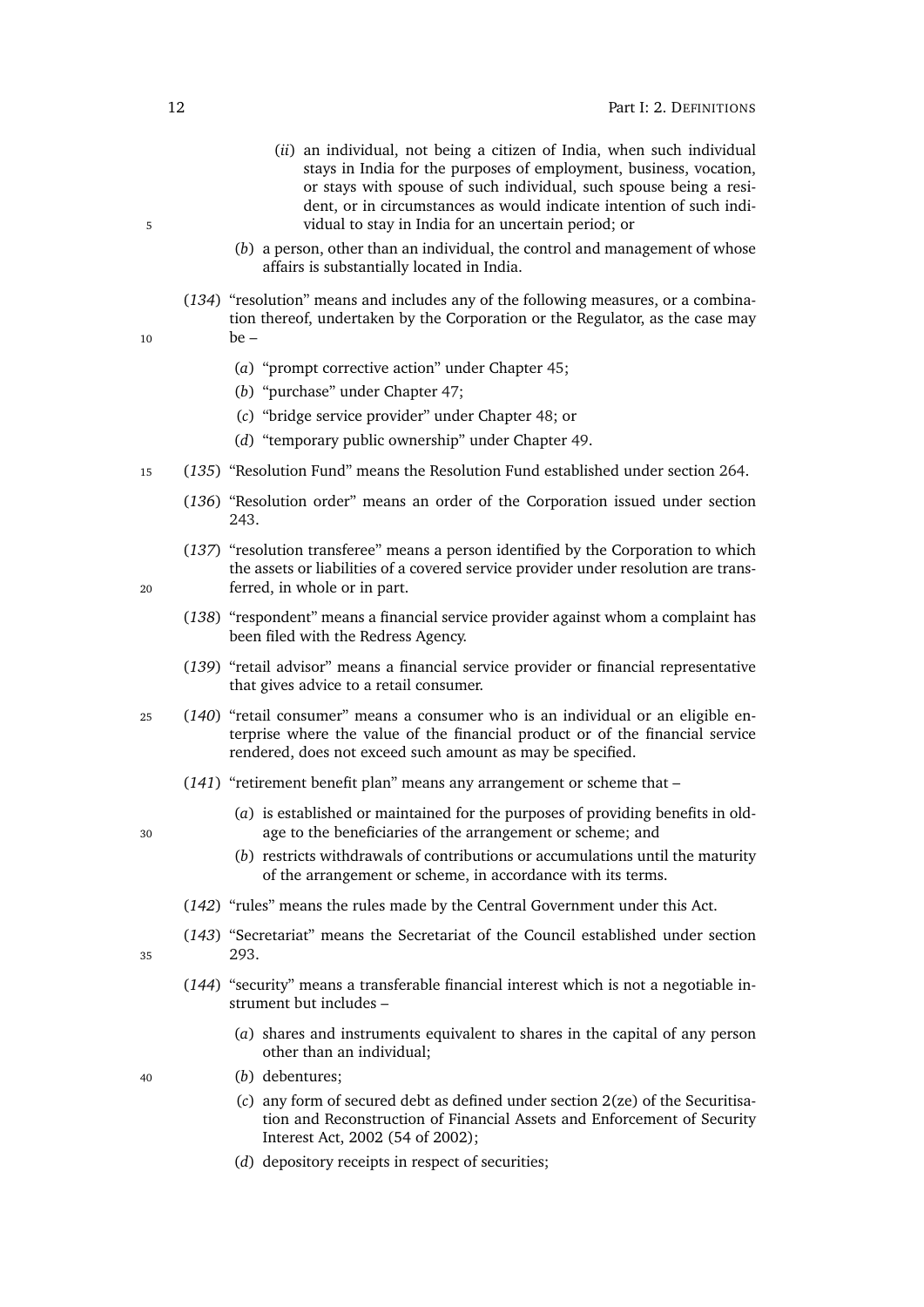- (*e*) derivatives;
- (*f*) government securities;
- (*g*) transferable warehouse receipts;
- (*h*) rights or interest in securities;
- (*i*) instruments admitted to trading on an exchange;  $\frac{5}{2}$
- (*j*) any investment contract which is not a deposit or a contract of insurance, unless exempted by the Central Government; or
- (*k*) such other instruments as may be prescribed by the Central Government to be securities.
- (*145*) "settlement" means the completion of delivery of funds or a financial product <sup>10</sup> against payment of funds, in order to settle obligations.
- (*146*) "show cause notice" means a notice as described in section [400.](#page-187-2)
- (*147*) "significant function" means a function that enables or is likely to enable the person responsible for its performance to exercise a significant influence over the conduct of a financial service provider's affairs and includes the functions of 15 oversight, strategic management and effective control over the financial service provider.
- (*148*) "small savings instruments" means
	- (*a*) a deposit as defined under section 3 of the Government Savings Bank Act, 1873 (5 of 1873); <sup>20</sup>
	- (*b*) a savings certificate as defined under section 2(c) of the Government Savings Certificates Act, 1959 (46 of 1959); or
	- (*c*) any subscription to the public provident fund issued under section 4 of the Public Provident Fund Act, 1968 (23 of 1968).
- (*149*) "specified" means specified by regulations made under this Act and the term <sup>25</sup> "specify" will be construed accordingly.
- (*150*) "system participant" means a banking service provider or any other person participating in a payment system and includes the system provider.
- (*151*) "system provider" means a person who is engaged in the business of operating a payment system. 30
- (*152*) "system-wide measure" means a measure that seeks to mitigate systemic risk in the financial system and may be applicable to the entire financial system or one or more parts of the financial system.
- (*153*) "systemic indicator" means an indicator so determined by the Council under section [299](#page-145-1) to designate financial service providers as Systemically Important 35 Financial Institutions.
- (*154*) "systemic risk" means a risk, arising either in India or elsewhere, of large-scale disruption to financial services due to an impairment of all or parts of the financial system, that has the potential to have serious negative consequences for India. And the same state of the state of the state of the state of the state of the state of the state of the state of the state of the state of the state of the state of the state of the state of the state of the sta
- (*155*) "Systemically Important Financial Institution" means a financial service provider so designated under section [300.](#page-146-0)
- (*156*) "trade repository" means a financial service provider that maintains a centralised electronic record or database of transaction data.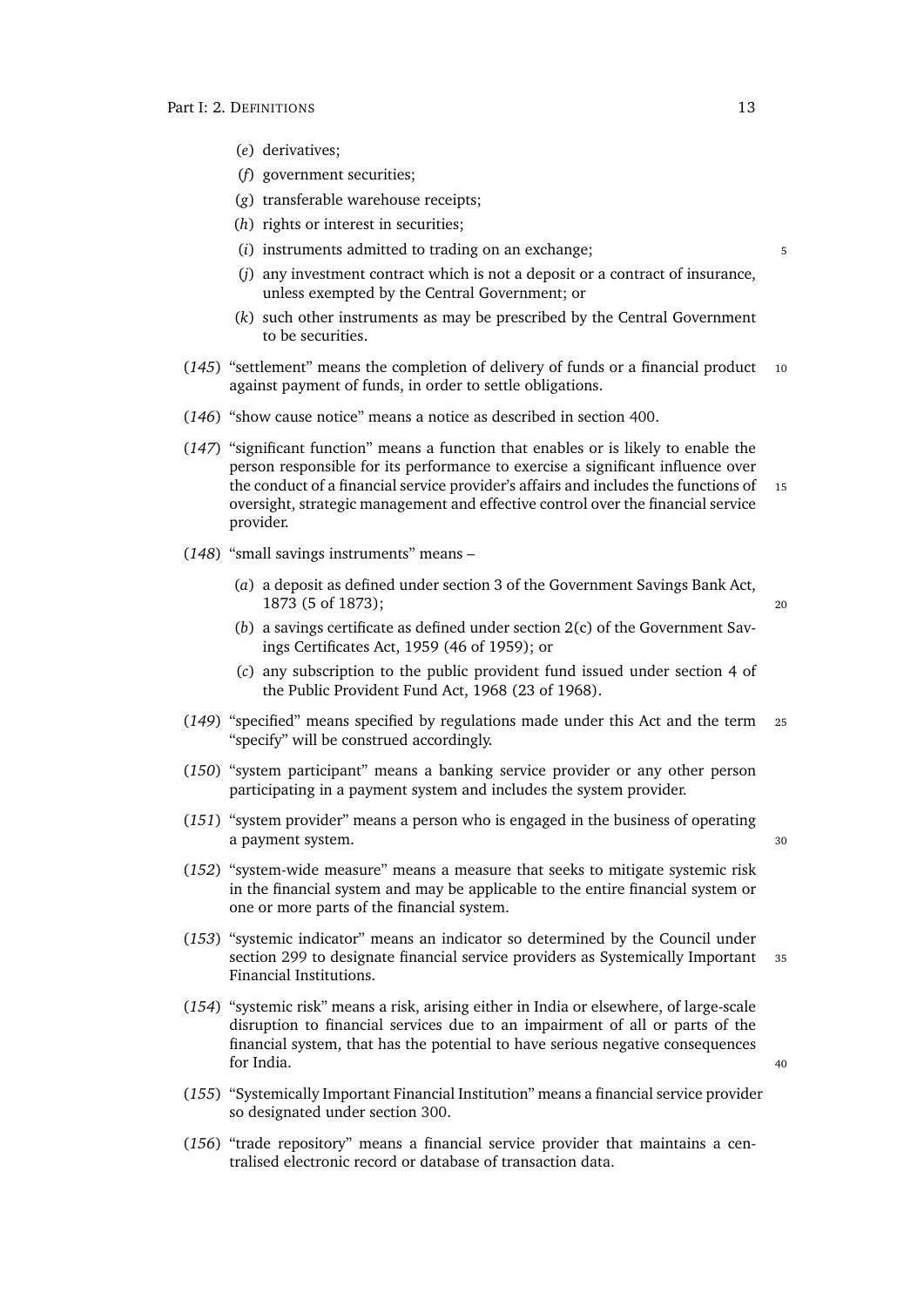- (*157*) "transactional decision" means a decision taken by a consumer concerning
	- (*a*) whether, how, and on what terms, to avail of a financial product or financial service; or
- (*b*) whether, how, and on what terms, to exercise a right in relation to a 5 financial product or financial service or to demand the discharge of a duty owed to the consumer in terms of such product or service.
	- (*158*) "Tribunal" means the Financial Sector Appellate Tribunal established under section [28.](#page-43-1)
- (*159*) "unpublished price sensitive information" means information which is not pub-10 licly available and which would, if publicly available, be likely to have a significant effect on the price of securities.
	- (*160*) "warehouse receipt" has the meaning assigned to it under section 2(u) of the Warehousing (Development and Regulation) Act, 2007 (37 of 2007).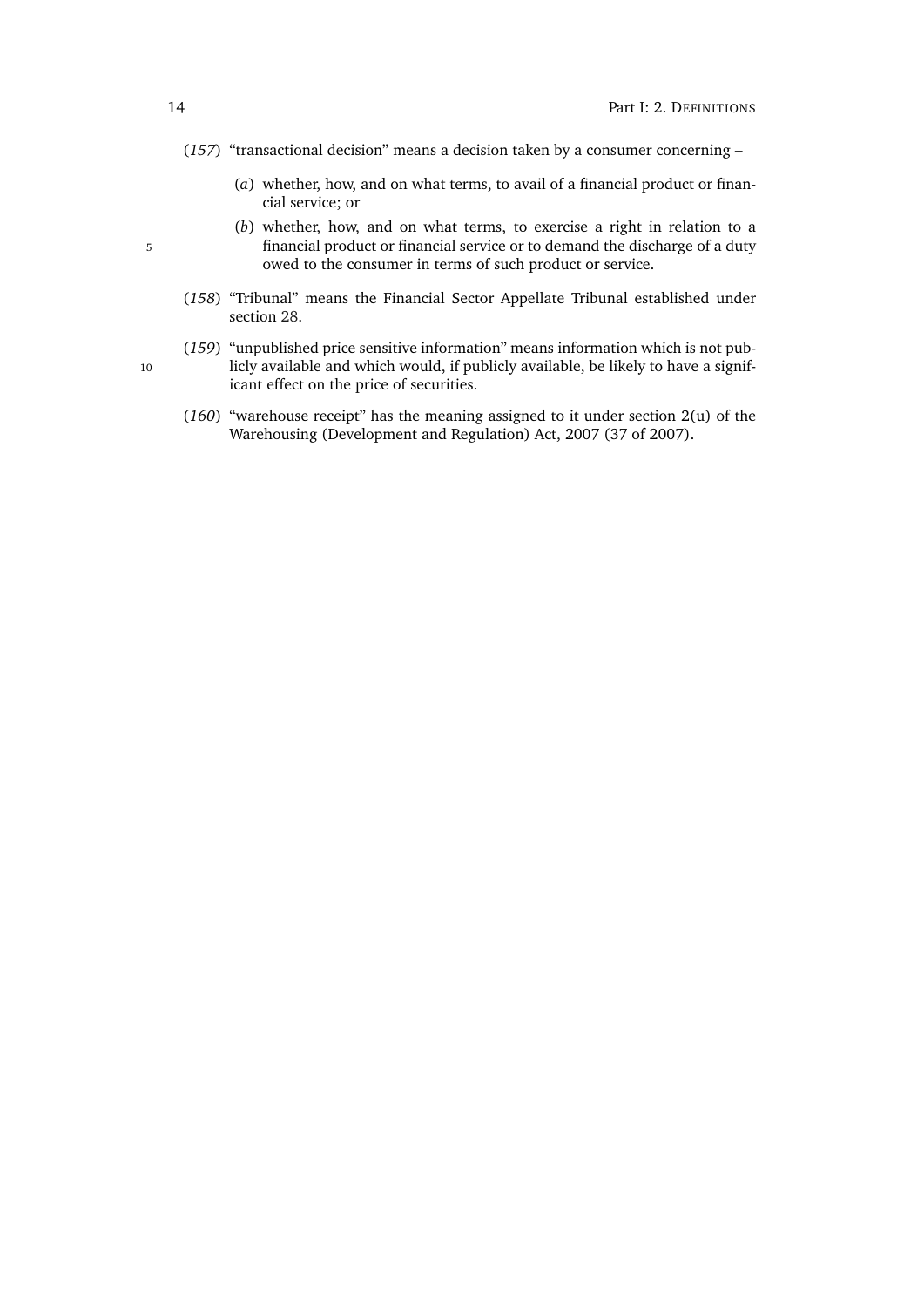### PART II

# ESTABLISHMENT OF FINANCIAL REGULATORY AGENCIES

#### CHAPTER 3

# ESTABLISHMENT OF THE UNIFIED FINANCIAL AUTHORITY 5

Authority. **3.** (*1*) A body by the name of the Unified Financial Authority is established under this Act to exercise the powers and carry out the functions designated to the Financial Authority under this Act. (*2*) The Financial Authority will be a body corporate having – (*a*) perpetual succession; 10 (*b*) a common seal; (*c*) the power to sue and be sued; (*d*) the power to enter into and execute contracts; (*e*) the power to acquire, hold and dispose of property, both movable and (*f*) the power to employ persons to discharge its duties. (*3*) The Financial Authority will have its head office at Mumbai, and it may establish offices at any other place in or outside India. Composition of the Financial Authority **4.** (*1*) The Financial Authority Board will consist of executive, non-executive and times – (*a*) the total number of members must not be more than twelve; (*b*) the total number of executive members must not be greater than half of the total number of members; and (*c*) up to two members will be nominee members. <sup>25</sup> (*2*) The executive members will include – (*a*) the Financial Authority Chairperson; and (*b*) an administrative law member. (3) The nominee members under sub-section  $(1)(c)$  $(1)(c)$  will be nominated by the Cen-(*4*) The Financial Authority Board will appoint a senior officer of the Financial Authority to act as its secretary. Eligibility of Financial Authority **5.** Members of the Financial Authority Board must be fit and proper persons having

Board. **6.** (*1*) The general superintendence, direction and management of the affairs and business of the Financial Authority will vest in the Financial Authority Board, which may exercise all powers that may be exercised and do all acts that may be done by the Financial Authority.

Establishment and incorporation of the Financial

Board.

members of Board.

Financial Authority

- immovable; and 15
- 
- nominee members, to be appointed by the Central Government, where at all 20
	-
	- tral Government. 30
	-
- expertise in dealing with matters relating to finance, economics, law or public policy. The state of the state of the state of the state of the state of the state of the state of the state of the state of the state of the state of the state of the state of the state of the state of the state of the st

<span id="page-36-0"></span>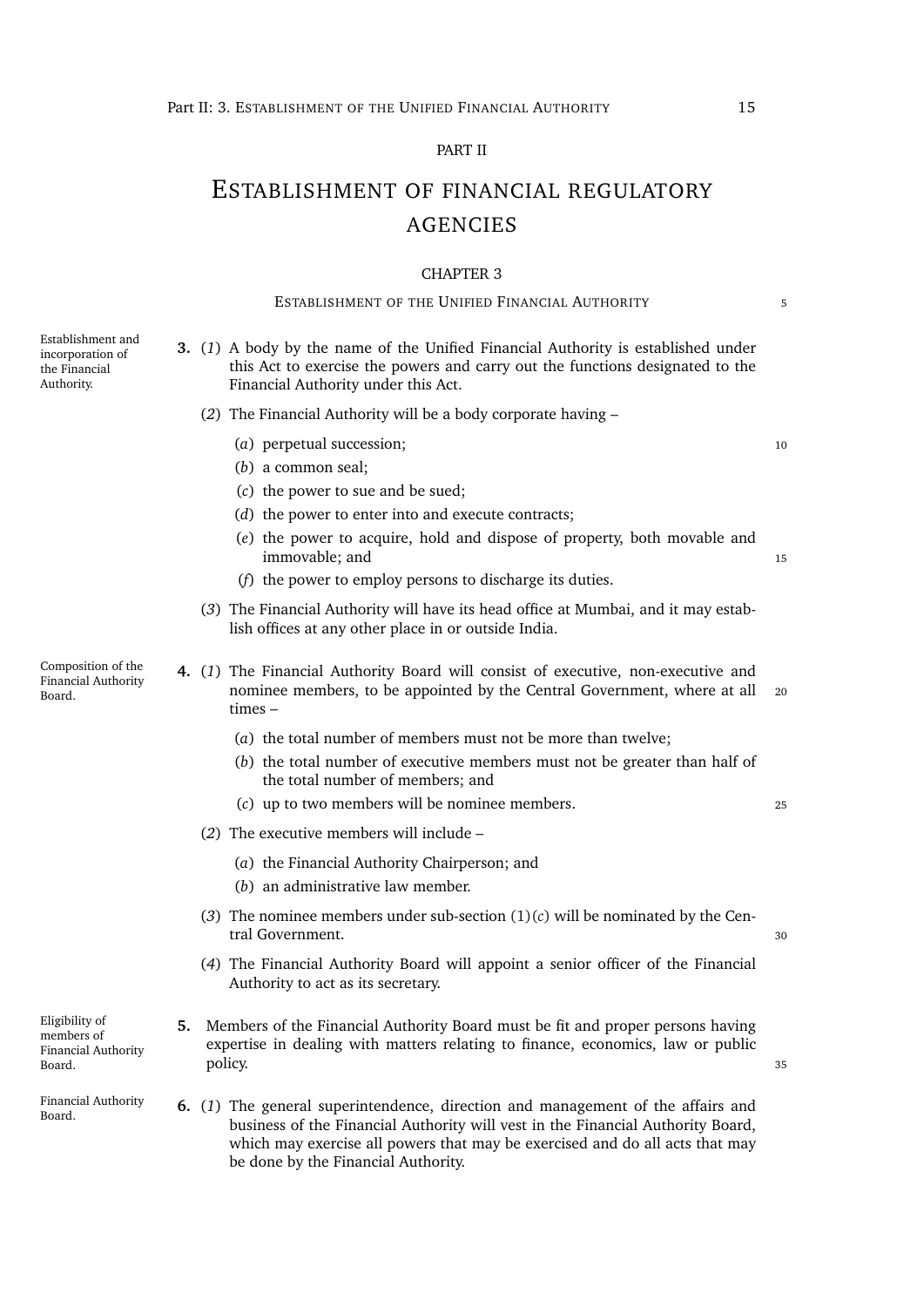(*2*) The Financial Authority Board must keep under constant review the performance of the Financial Authority in giving effect to its objects, carrying out its functions and utilising its resources.

#### CHAPTER 4

# 5 ESTABLISHMENT OF THE RESERVE BANK OF INDIA

- 7. (1) The body corporate by the name of "Reserve Bank of India" established under section 3 of the Reserve Bank of India Act, 1934 (2 of 1934), will continue as if it were established under this Act, and will exercise the powers and carry out the functions designated to the Reserve Bank under this Act.
- <sup>10</sup> (*2*) The Reserve Bank will have
	- (*a*) perpetual succession;
	- (*b*) a common seal;
	- (*c*) the power to sue and be sued;
	- (*d*) the power to enter into and execute contracts;
- <sup>15</sup> (*e*) the power to acquire, hold and dispose of property, both movable and immovable; and
	- (*f*) the power to employ persons to discharge its duties.
	- (*3*) The Reserve Bank will have its head office at Mumbai, and it may establish offices at any place in or outside India.
- Composition of the Reserve Bank Board. <sup>20</sup> **8.** (*1*) The Reserve Bank Board will consist of executive, non-executive and nominee members, to be appointed by the Central Government, where at all times –
	- (*a*) the total number of members must not be more than twelve;
	- (*b*) the total number of executive members must not be greater than half of the total number of members; and
- <span id="page-37-0"></span><sup>25</sup> (*c*) up to two members will be nominee members.
	- (*2*) The executive members will include
		- (*a*) the Reserve Bank Chairperson; and
		- (*b*) an administrative law member.
- (3) The nominee members under sub-section  $(1)(c)$  $(1)(c)$  will be nominated by the Cen-<sup>30</sup> tral Government.
	- (*4*) The Reserve Bank Board will appoint a senior officer of the Reserve Bank to act as its secretary.
- **9.** (*1*) Members of the Reserve Bank Board must be fit and proper persons, having expertise in dealing with matters relating to banking, payments and monetary <sup>35</sup> policy.
	- members of the Reserve Bank Board.

Eligibility of

- 
- (*2*) A person cannot be appointed as a member on the Reserve Bank Board if such –
	- (*a*) is an employee of the Central Government, except in case of the nominee members;

Establishment of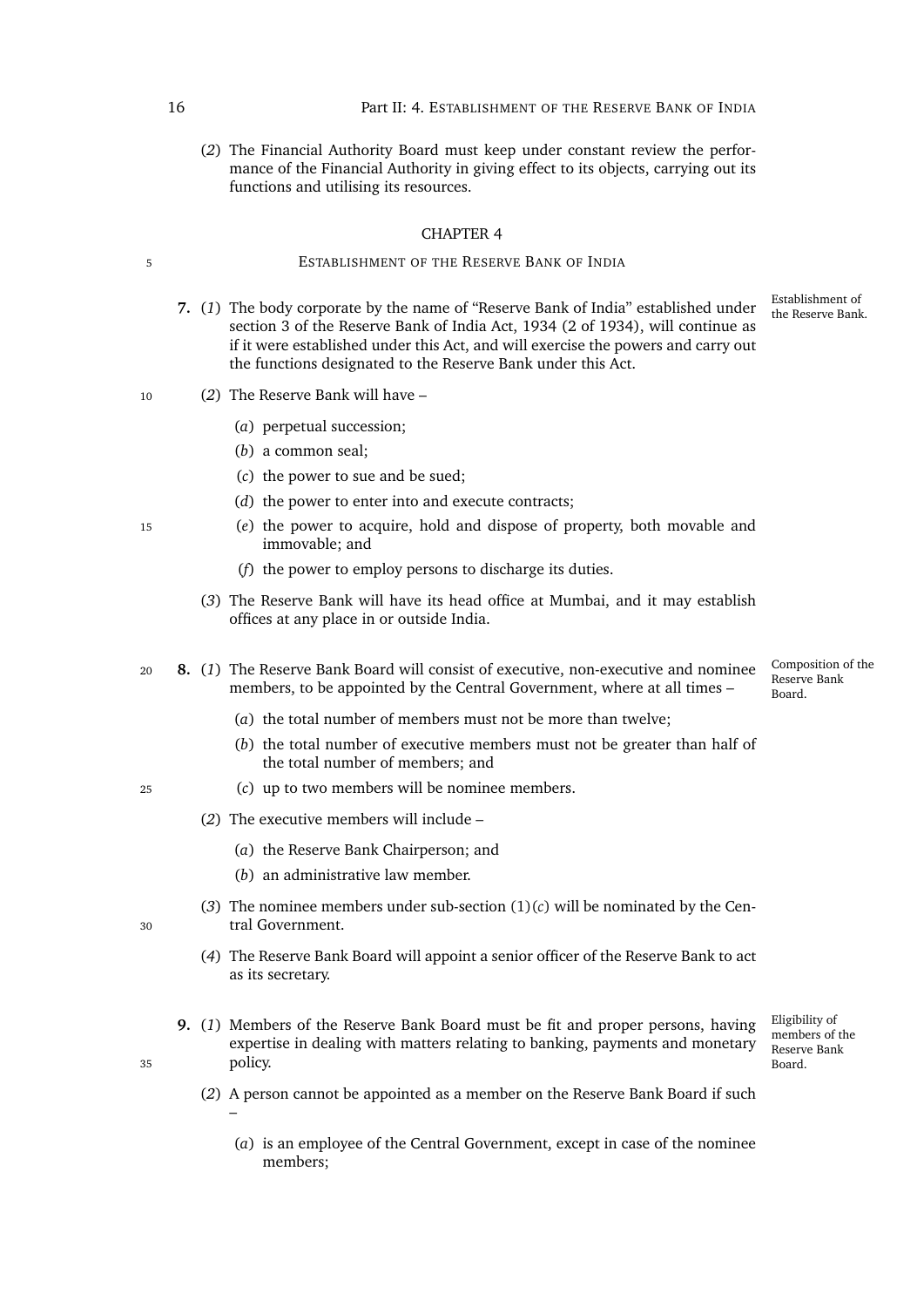- (*b*) is a member of Parliament or a state legislature;
- (*c*) is a director, employee or officer of any banking service provider;
- (*d*) is a director, employee or officer of any system provider;
- (*e*) is a member of an advisory council of the Reserve Bank; or
- (*f*) is a member of the Monetary Policy Committee, other than 5
	- (*i*) the Reserve Bank Chairperson; or
	- (*ii*) the executive member designated by the Reserve Bank Board to serve on the Monetary Policy Committee.

Reserve Bank

- Board. **10.** (*1*) The general superintendence, direction and management of the affairs and business of the Reserve Bank, other than the formulation of monetary policy, 10 will vest in the Reserve Bank Board, which may exercise all powers that may be exercised and do all acts that may be done by the Reserve Bank.
	- (*2*) The Reserve Bank Board must keep under constant review the performance of the Reserve Bank in giving effect to its objects, carrying out its functions and utilising its resources.

# CHAPTER 5

#### ALLOCATION OF DUTIES

Allocation of duties between the Financial Authority and the Reserve Bank.

- <span id="page-38-1"></span><span id="page-38-0"></span>**11.** (*1*) The Reserve Bank will be the Regulator for banking and payment systems.
	- (*2*) The Financial Authority will be the Regulator for all financial services other than banking and payment systems. The control of the control of the control of the control of the control of the control of the control of the control of the control of the control of the control of the control of the cont
	- (*3*) All references to the Regulator in this Act will mean the Regulator under subsection (*[1](#page-38-0)*) or sub-section (*[2](#page-38-1)*), as the case may be.

### CHAPTER 6

#### ESTABLISHMENT OF THE FINANCIAL REDRESS AGENCY

- Establishment and incorporation of the Redress Agency. **12.** (*1*) A body by the name of the Financial Redress Agency is established under this <sup>25</sup> Act to exercise the powers and carry out the functions designated to the Redress Agency under this Act.
	- (*2*) The Redress Agency will be a body corporate having
		- (*a*) perpetual succession;
		- (*b*) a common seal; 30

(*d*) the power to enter into and execute contracts;

(*c*) the power to sue and be sued;

- (*e*) the power to acquire, hold and dispose of property, both movable and immovable; and
- (*f*) the power to employ persons to discharge its duties. <sup>35</sup>
	-

(*3*) The Redress Agency will have its head office at Mumbai and it may establish offices at any other place in or outside India.

Composition of the Redress Agency Board.

**13.** (*1*) The Redress Agency Board will consist of executive, non-executive and nominee members, to be appointed by the Regulators, where at all times –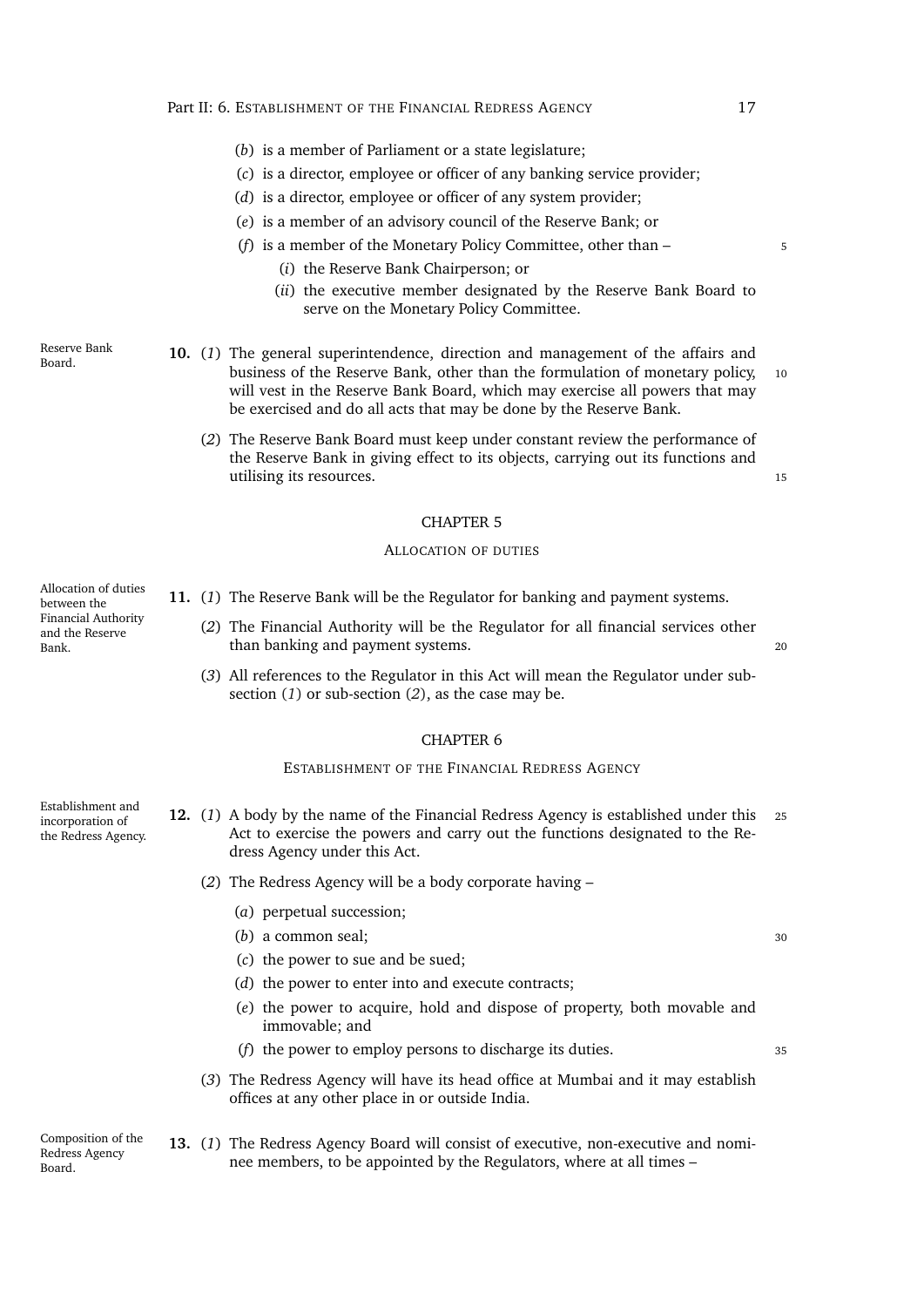(*a*) the total number of members must not be more than seven;

18 **Part II: 7. ESTABLISHMENT OF THE RESOLUTION CORPORATION** 

- (*b*) the total number of executive members must not be greater than half of the total number of members; and
- (*c*) two members will be nominee members.
- <span id="page-39-0"></span><sup>5</sup> (*2*) The executive members will include the Redress Agency Chairperson, who will be appointed by the Regulators, in consultation with the Central Government.
	- (3) The nominee members under sub-section  $(1)(c)$  $(1)(c)$  will be nominated by the Regulators, and will consist of one official from each of the Regulators.
- (*4*) The Redress Agency Board will appoint a senior officer of the Redress Agency 10 to act as its secretary.
	- Eligibility of **14.** Members of the Redress Agency Board must be fit and proper persons having expertise in dealing with matters relating to consumer protection, including redress of consumer disputes.
- Board. **15.** (*1*) The general superintendence, direction and management of the affairs and <sup>15</sup> business of the Redress Agency will vest in the Redress Agency Board, which may exercise all powers that may be exercised and do all acts that may be done by the Redress Agency.
- (*2*) The Redress Agency Board must keep under constant review the performance of the Redress Agency in giving effect to its objects, carrying out its functions <sup>20</sup> and utilising its resources.

# CHAPTER 7

# ESTABLISHMENT OF THE RESOLUTION CORPORATION

- Establishment and incorporation of the Corporation. **16.** (*1*) A body by the name of the Resolution Corporation is established under this Act to exercise the powers and carry out the functions designated to the Corpora-<sup>25</sup> tion under this Act.
	- (*2*) The Corporation will be a body corporate having
		- (*a*) perpetual succession;
		- (*b*) a common seal;
		- (*c*) the power to sue and be sued;
- <sup>30</sup> (*d*) the power to enter into and execute contracts;
	- (*e*) the power to acquire, hold and dispose of property, both movable and immovable; and
	- (*f*) the power to employ persons to discharge its duties.
- (*3*) The Corporation will have its head office at Mumbai and it may establish offices <sup>35</sup> at any other place in or outside India.
- Composition of the
- 17. (1) The Corporation Board will consist of the following executive, non-executive Composition of the Corporation Board. and nominee members, to be appointed by the Central Government, where at all times –
	- (*a*) the total number of members must not be more than nine;

members of the Redress Agency Board.

Redress Agency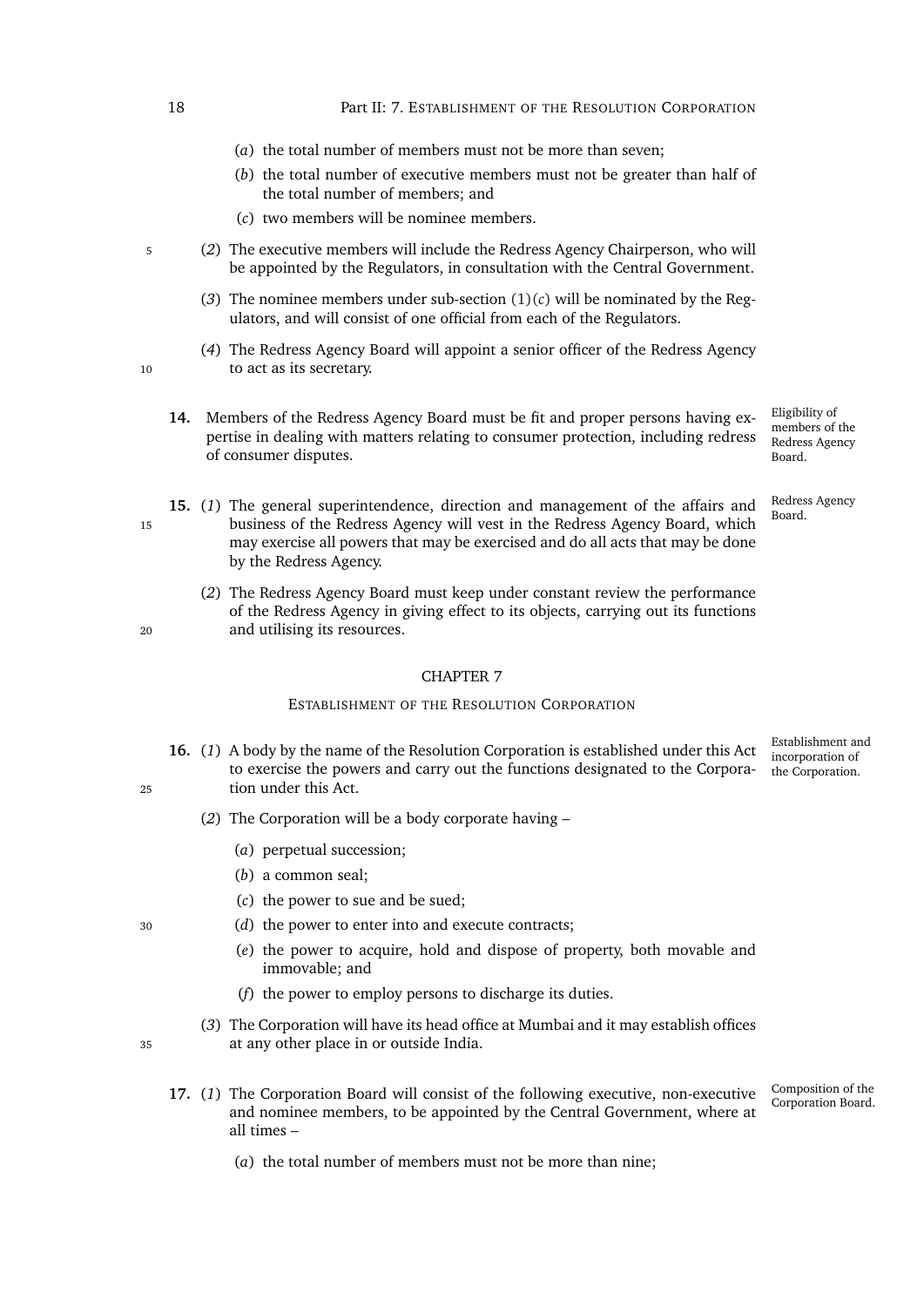Part II: 8. ESTABLISHMENT OF THE FINANCIAL STABILITY AND DEVELOPMENT COUNCIL19

- (*b*) the total number of executive members must not be greater than half of the total number of members; and
- (*c*) three members will be nominee members.
- <span id="page-40-0"></span>(*2*) The executive members will include –
	- (*a*) the Corporation Chairperson; and 5
	- (*b*) an administrative law member.
- (3) The nominee members under sub-section  $(1)(c)$  $(1)(c)$  will consist of
	- (*a*) one nominee of the Reserve Bank;
	- (*b*) one nominee of the Financial Authority; and
	- (*c*) one nominee of the Central Government. <sup>10</sup>
		-
- (*4*) The Corporation Board will appoint a senior officer of the Corporation to act as its secretary.
- Eligibility of members of the Corporation Board. **18.** Members of the Corporation Board must be fit and proper persons having expertise in dealing with matters relating to the regulation, supervision, or resolution of financial service providers. <sup>15</sup>
- Corporation Board. **19.** (*1*) The general superintendence, direction and management of the affairs and business of the Corporation will vest in the Corporation Board, which may exercise all powers that may be exercised and do all acts that may be done by the Corporation.
	- (*2*) The Corporation Board must keep under constant review the performance of <sup>20</sup> the Corporation in giving effect to its objects, carrying out its functions and utilising its resources.

#### CHAPTER 8

ESTABLISHMENT OF THE FINANCIAL STABILITY AND DEVELOPMENT COUNCIL

Establishment and incorporation of the Council.

- **20.** (*1*) A body by the name of the Financial Stability and Development Council is <sup>25</sup> established under this Act to exercise the powers and carry out the functions designated to the Council under this Act.
	- (*2*) The Council will be a body corporate having
		- (*a*) perpetual succession;
		- (*b*) a common seal; 30
		- (*c*) the power to sue and be sued;
		- (*d*) the power to enter into and execute contracts;
		- (*e*) the power to acquire, hold and dispose of property, both movable and immovable; and
		- (*f*) the power to employ persons to discharge its duties. <sup>35</sup>
	- (*3*) The Council will have its head office at Mumbai and it may establish offices at any other place in or outside India.
- Composition of the Council Board. **21.** (*1*) The Council Board will consist of the following executive and nominee members –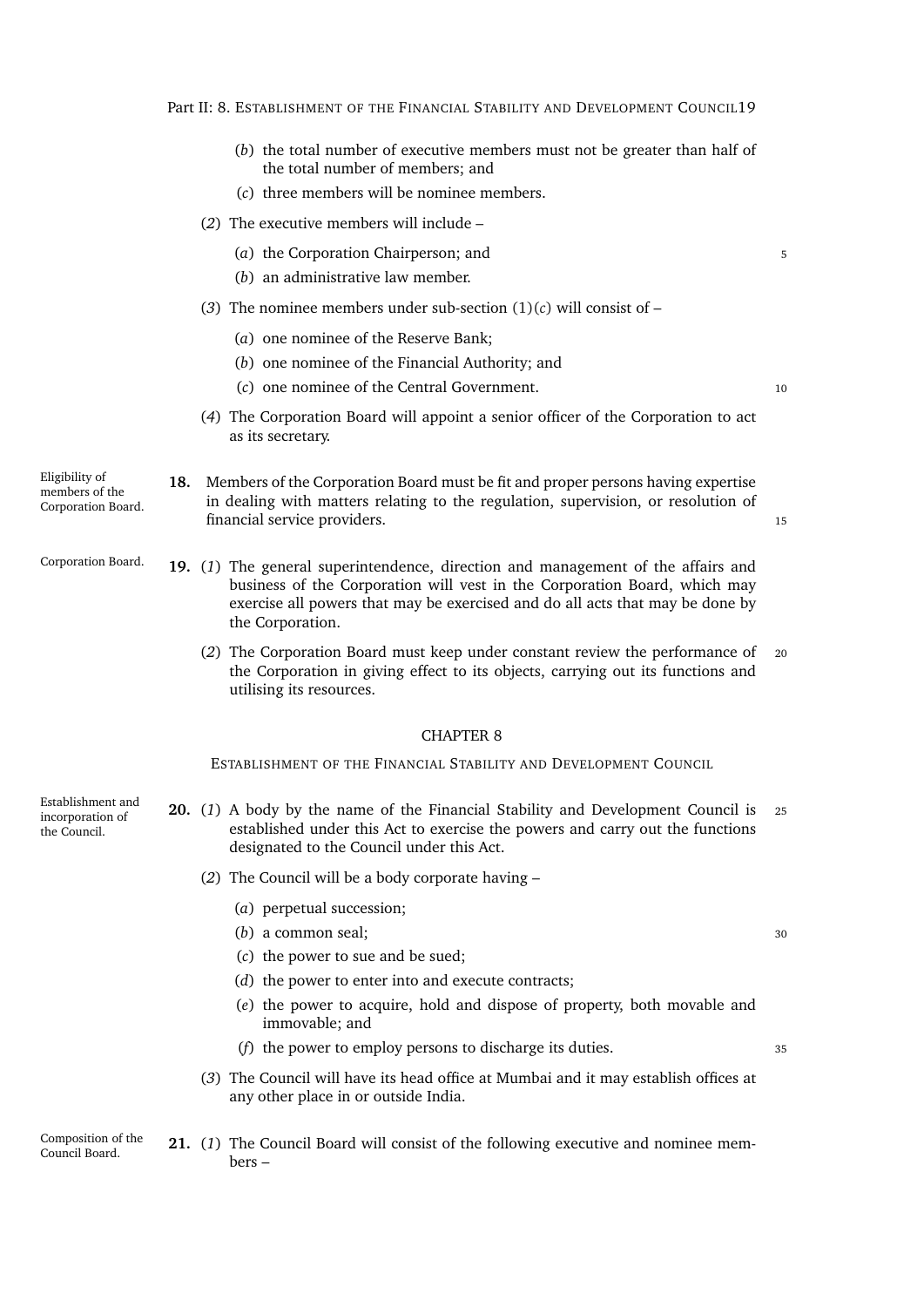- (*a*) two executive members; and
- (*b*) four nominee members.
- <span id="page-41-0"></span>(*2*) The executive members will consist of –
	- (*a*) the Council Chief Executive; and
- <span id="page-41-1"></span><sup>5</sup> (*b*) an administrative law member.
	- (3) The nominee members under sub-section  $(1)(b)$  $(1)(b)$  will consist of
		- (*a*) the Minister of Finance, as a nominee of the Central Government;
		- (*b*) the Reserve Bank Chairperson, as a nominee of the Reserve Bank;
- (*c*) the Financial Authority Chairperson, as a nominee of the Financial Au-10 thority; and
	- (*d*) the Corporation Chairperson, as a nominee of the Corporation.
	- (*4*) The nominee of the Central Government under sub-section [\(3\)\(](#page-41-1)*a*) will be the Council Chairperson.
- (*5*) The Council Board will appoint a senior officer of the Council to act as its <sup>15</sup> secretary.
	- **22.** (*1*) The general superintendence, direction and management of the affairs and business of the Council will vest in the Executive Committee of the Council, which may exercise all powers that may be exercised and do all acts that may be done by the Council.
- <sup>20</sup> (*2*) All references in this Act to the Council Board, or the board of a Financial Agency, where relevant to the Council, will be read as references to the Executive Committee, except as provided under sub-section (*[3](#page-41-2)*).
	- (*3*) All references to the Council, or to the Council Board in sections [291,](#page-143-0) [301,](#page-146-0) [302,](#page-146-1) and [305](#page-147-0) will be read as references to the Council Board.
- <sup>25</sup> (*4*) Where there is any disagreement, or lack of consensus in the Executive Committee regarding any proposed decision or proposed action of the Executive Committee, the Executive Committee must request the Council Board to make a decision regarding such proposed decision or proposed action.
- (*5*) The Executive Committee must keep under constant review the performance of <sup>30</sup> the Council in giving effect to its objects, carrying out its functions and utilising its resources.
	- **23.** The Council Chief Executive must be a fit and proper person, having expertise on matters relating to systemic risk.

- <sup>35</sup> ESTABLISHMENT OF THE PUBLIC DEBT MANAGEMENT AGENCY
	- the Debt Agency. **24.** (*1*) A body by the name of the Public Debt Management Agency is established under this Act to exercise the powers and carry out the functions designated to the Debt Agency under this Act.
		- (*2*) The Debt Agency will be a body corporate having –

Executive Committee of the Council.

- Eligibility of Council Chief Executive.
- Establishment and incorporation of

<span id="page-41-2"></span>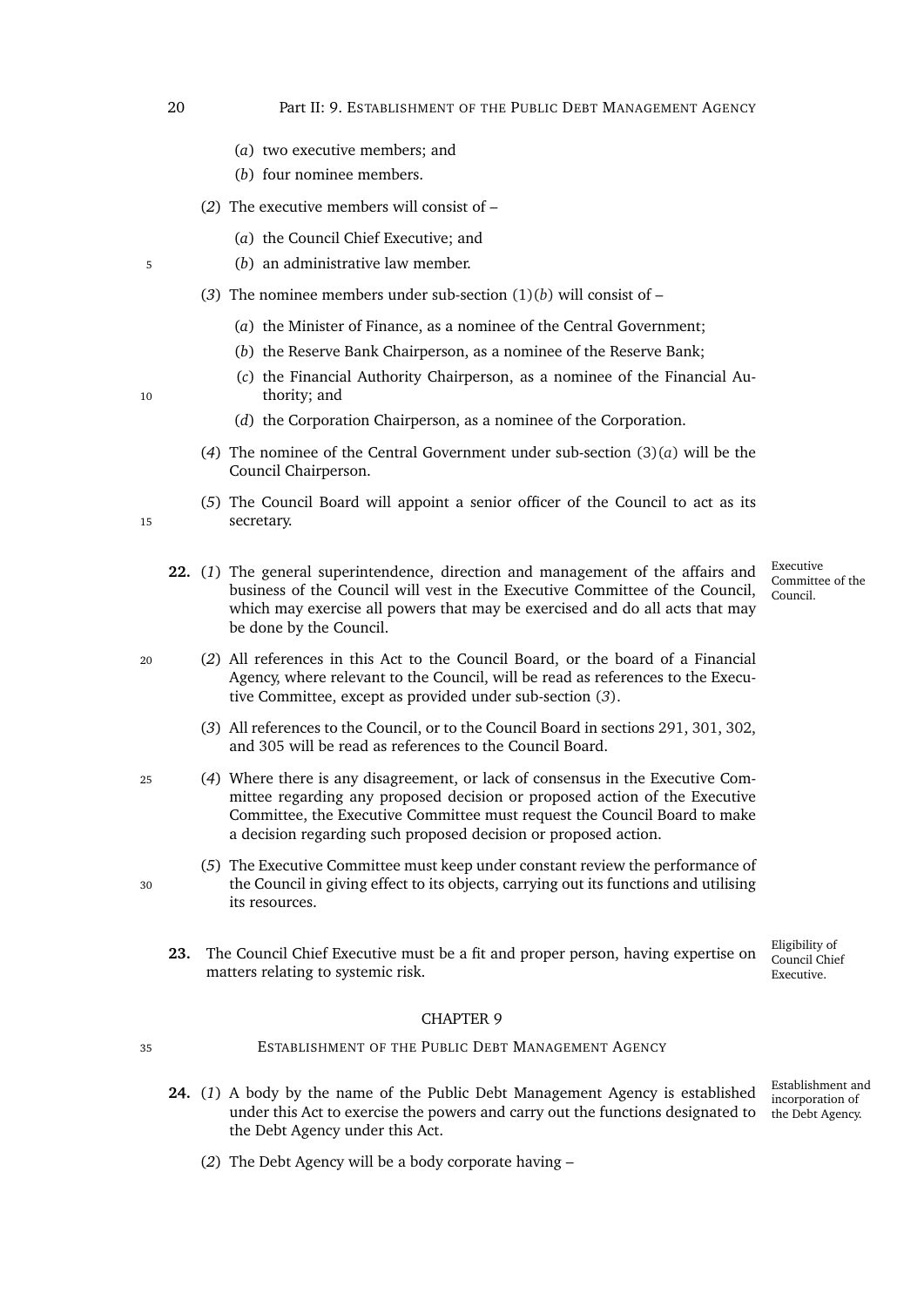- (*a*) perpetual succession;
- (*b*) a common seal;
- (*c*) the power to sue and be sued;
- (*d*) the power to enter into and execute contracts;
- (*e*) the power to acquire, hold and dispose of property, both movable and <sup>5</sup> immovable; and
- (*f*) the power to employ persons to discharge its duties.
- (*3*) The Debt Agency will have its head office at Mumbai and it may establish offices at any other place in or outside India.

Composition of the Debt Agency Management Committee.

- <span id="page-42-2"></span><span id="page-42-1"></span><span id="page-42-0"></span>**25.** (*1*) The board of the Debt Agency, referred to as the Debt Agency Management <sup>10</sup> Committee will consist of executive, non-executive and nominee members, to be appointed by the Central Government, where at all times –
	- (*a*) the total number of members must not be more than eight;
	- (*b*) the total number of executive members must not be greater than half of the total number of members; and 15
	- (*c*) at least two members will be nominee members, under sub-sections [\(3\)\(](#page-42-0)*a*) and [\(3\)\(](#page-42-1)*b*).
	- (*2*) The executive members will include the Debt Agency Chief Executive, who will also be the chairperson of the Debt Agency Management Committee.
	- (3) The nominee members under sub-section  $(1)(c)$  $(1)(c)$  will consist of 20
		- (*a*) a nominee of the Central Government;
		- (*b*) a nominee of the Reserve Bank; and
		- (*c*) if the Debt Agency borrows on behalf of more than one State Governments, one nominee on behalf of all such State Governments.
	- (*4*) The nominee member under sub-section [\(3\)\(](#page-42-3)*c*) will, <sup>25</sup>
		- (*a*) if the Debt Agency borrows on behalf of one State Government, be appointed in accordance with rules made by the Central Government; or
		- (*b*) if the Debt Agency borrows on behalf of one or more State Governments, be appointed by rotation from such State Governments, and in accordance with rules made by the Central Government. 30
	- (*5*) The Debt Agency Management Committee will appoint a senior officer of the Debt Agency to act as its secretary.

Eligibility of members of Debt Agency Management Committee.

Debt Agency Management Committee.

- <span id="page-42-3"></span>**26.** Members of the Debt Agency Management Committee must be fit and proper persons having expertise in dealing with matters relating to public debt, public finance or financial markets. <sup>35</sup>
- **27.** (*1*) The general superintendence, direction and management of the affairs and business of the Debt Agency will vest in the Debt Agency Management Committee, which may exercise all powers that may be exercised and do all acts that may be done by the Debt Agency Management Committee.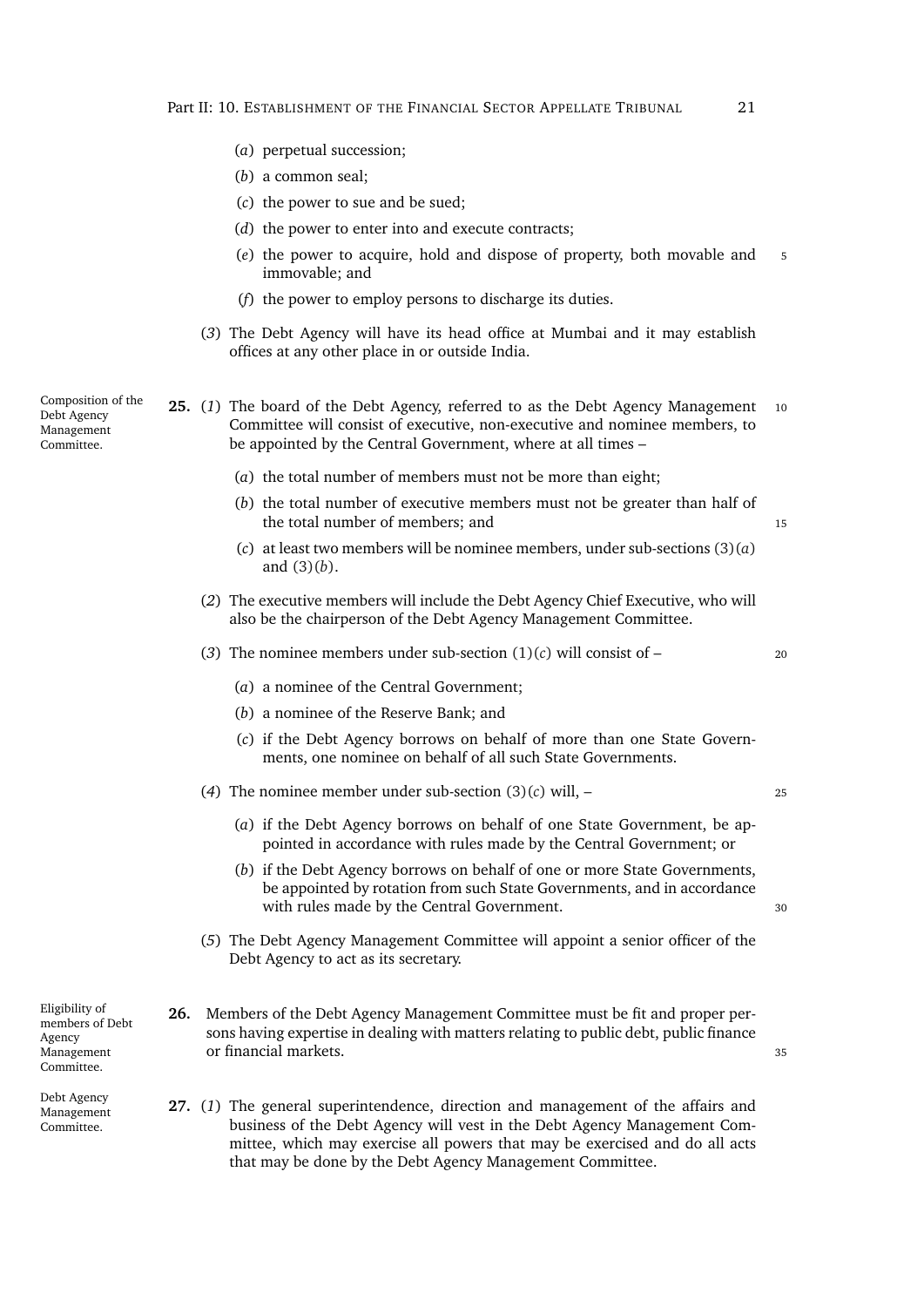- 22 Part II: 10. ESTABLISHMENT OF THE FINANCIAL SECTOR APPELLATE TRIBUNAL
	- (*2*) The Debt Agency Management Committee must keep under constant review the performance of the Debt Agency in giving effect to its objects, carrying out its functions and utilising its resources.

- 5 ESTABLISHMENT OF THE FINANCIAL SECTOR APPELLATE TRIBUNAL
	- Establishment of the Tribunal. **28.** (*1*) A tribunal by the name of the Financial Sector Appellate Tribunal is established under this Act to exercise the jurisdiction, powers and authority conferred upon the Tribunal under this Act.
- (*2*) The Tribunal will have its main bench at Mumbai and may establish benches 10 at any other place in India.
	- Composition of the 29. (1) The Tribunal will consist of the Presiding Officer and at least two other members.
		- (*2*) The Central Government may notify a higher number of members of the Tribunal in consultation with the Presiding Officer.
- <sup>15</sup> (*3*) The Presiding Officer and all members of the Tribunal will be appointed by the Central Government in accordance with the provisions of Chapter [83.](#page-195-0)
- (*4*) In the event of a temporary vacancy in the office of the Presiding Officer, the Central Government may nominate one of the members of the Tribunal as an officiating Presiding Officer for a period not exceeding one hundred and eighty <sup>20</sup> days, having regard to suitability for effective oversight and administration of the Tribunal's adjudicating functions.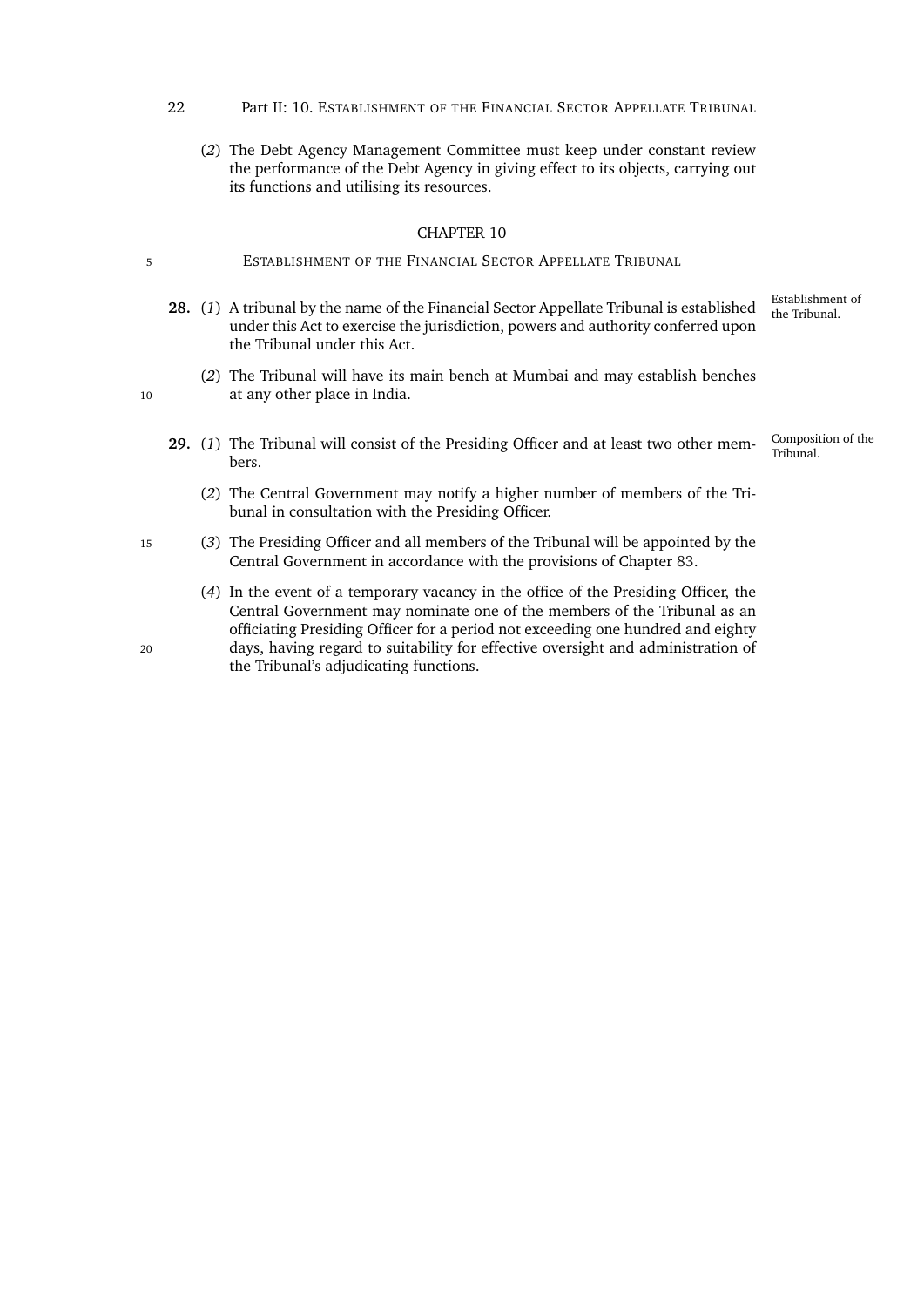# PART III

# REGULATORY GOVERNANCE

### CHAPTER 11

# FINANCIAL AGENCIES

Selection of certain members of the board of a Financial Agency.

- <span id="page-44-0"></span>**30.** (*1*) Except for nominee members, all members of the board of a Financial Agency <sup>5</sup> must be appointed by the Central Government from a list of persons shortlisted by a selection committee.
	- (*2*) The selection committee must be constituted by the Central Government in accordance with the First Schedule and must follow the procedure laid down in that Schedule. 10
	- (*3*) For any vacancy in the board of a Financial Agency, the selection committee must not consider any person –
		- (*a*) who has been appointed twice as a member of the board of that Financial Agency;
		- (*b*) who has served as the chairperson of any Financial Agency; <sup>15</sup>
		- (*c*) whose age would not permit such person to serve a term of at least three years; or
		- (*d*) who is a non-executive member of any Financial Agency, for the position of non-executive member.
	- (*4*) The selection committee must consider the following principles when selecting <sup>20</sup> persons –
		- (*a*) merit;
		- (*b*) independence;
		- (*c*) balance of the board; and
		- (*d*) conflict of interest. <sup>25</sup>
	- (*5*) For the purposes of sub-section (*[4](#page-44-0)*)
		- (*a*) "merit" means qualifications, experience, past achievement and reputation;
		- (*b*) "independence" means the ability to maintain and exercise independent judgment in the discharge of duties; 30
		- (*c*) "balance of the board" means that the board of a Financial Agency represent expertise in fields of law, finance, governance, economics or such other fields as may be identified, in a fair proportion; and
		- (*d*) "conflict of interest" means that persons appointed do not have interests which may conflict with the duties of such member. 35
	- (*6*) If any vacancy in the board of a Financial Agency is not filled within a period of one hundred and eighty days from the date such vacancy arises, the Central Government must make a report on the reasons for the delay in the appointment within ninety days from the date on which the period of one hundred and eighty days expires, and lay such report before both Houses of Parliament.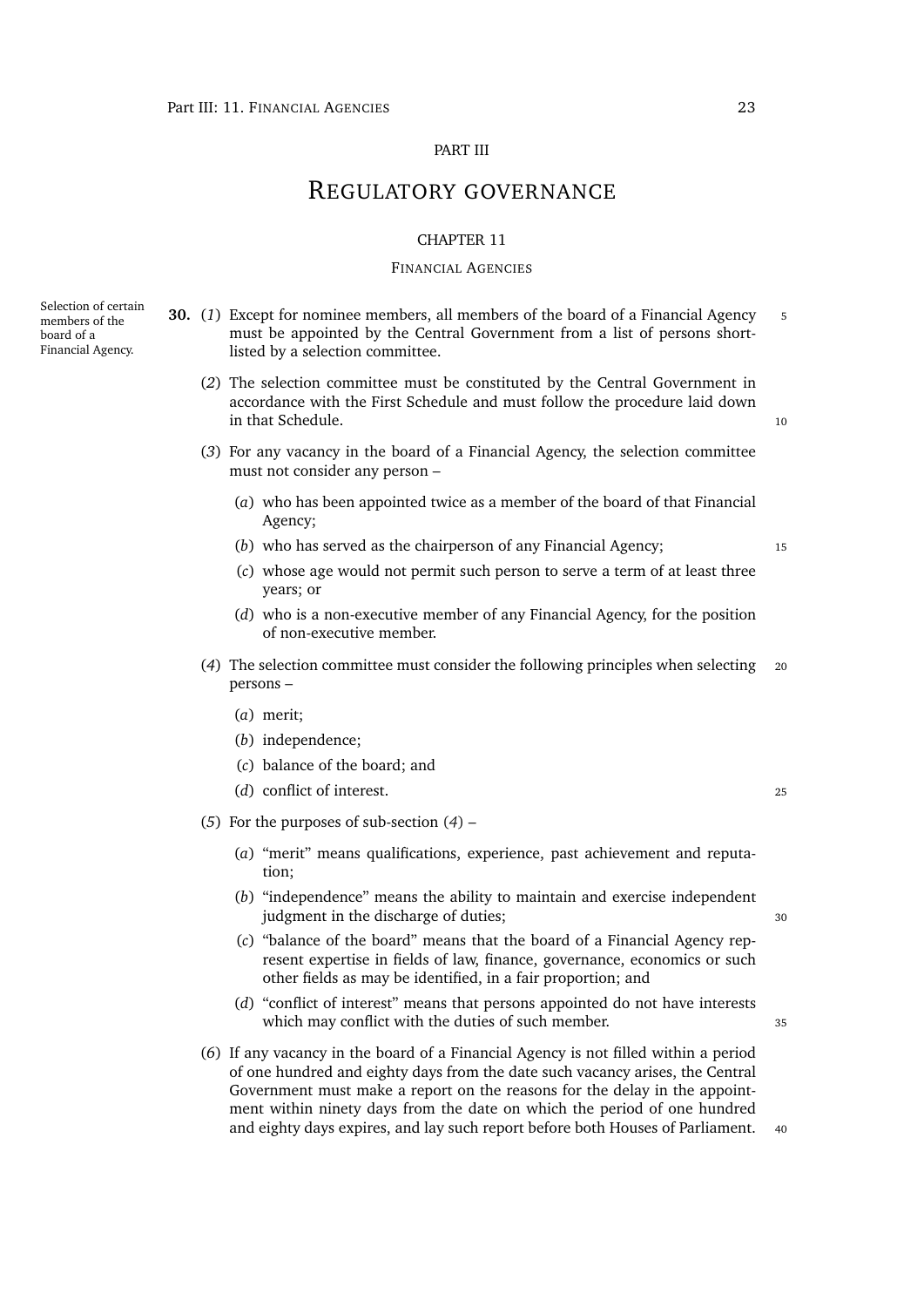- Executive **31.** (1) Executive members of the board of a Financial Agency must contribute their members entire time to the oversight and management of the Financial Agency.
- (*2*) The board of a Financial Agency may permit, by writing, executive members to undertake such honorary work as is not likely to interfere with their duty as 5 executive members.
	- Nominee members. **32.** (*1*) The Central Government must make rules to govern the nomination of persons as nominee members to the board of a Financial Agency.
- (*2*) While nominating persons as nominee members under this Act, due regard must be given to the qualifications, experience, past achievement and reputa-10 tion of such persons.
	- Administrative law member. **33.** (*1*) The administrative law member is a member of the board of a Financial Agency who will be responsible for –
		- (*a*) the assessment and review of the performance of administrative law officers of that Financial Agency;
- <sup>15</sup> (*b*) the review of decisions taken by administrative law officers of that Financial Agency under section [403;](#page-188-0) and
	- (*c*) other functions as provided by this Act.
- (*2*) The administrative law member must ensure that the allocation of duties, review of performance, and general service conditions of administrative law of-<sup>20</sup> ficers is carried out in a manner which maintains their independence and accountability.
	- (*3*) The administrative law member will not be involved in any functions of the Financial Agency that conflict with the independence and neutrality of such member.
- <sup>25</sup> (*4*) The provisions of this section will not apply to the Redress Agency or the Debt Agency.
	- **34.** (*1*) The meetings of the board of a Financial Agency will be held in compliance with the requirements of the Second Schedule.
- (*2*) The board of the Financial Agency must make bye-laws to govern the proceed-<sup>30</sup> ings of its meetings.
	- (*3*) The bye-laws governing the proceedings of the meetings of the board of the Financial Agency must be consistent with the best practices of governance and transparency for deliberative bodies.
- Decisions of the board of a Financial Agency. **35.** (*1*) The board of every Financial Agency must discharge its duties by taking deci-<sup>35</sup> sions through a majority vote of the members present at a meeting of the board of the Financial Agency.
	- (*2*) Each member of the board of a Financial Agency will have one vote.
	- (*3*) If there is an equality of votes, the person chairing the meeting will, unless otherwise provided, have a casting vote.

Meetings of the board of a Financial Agency.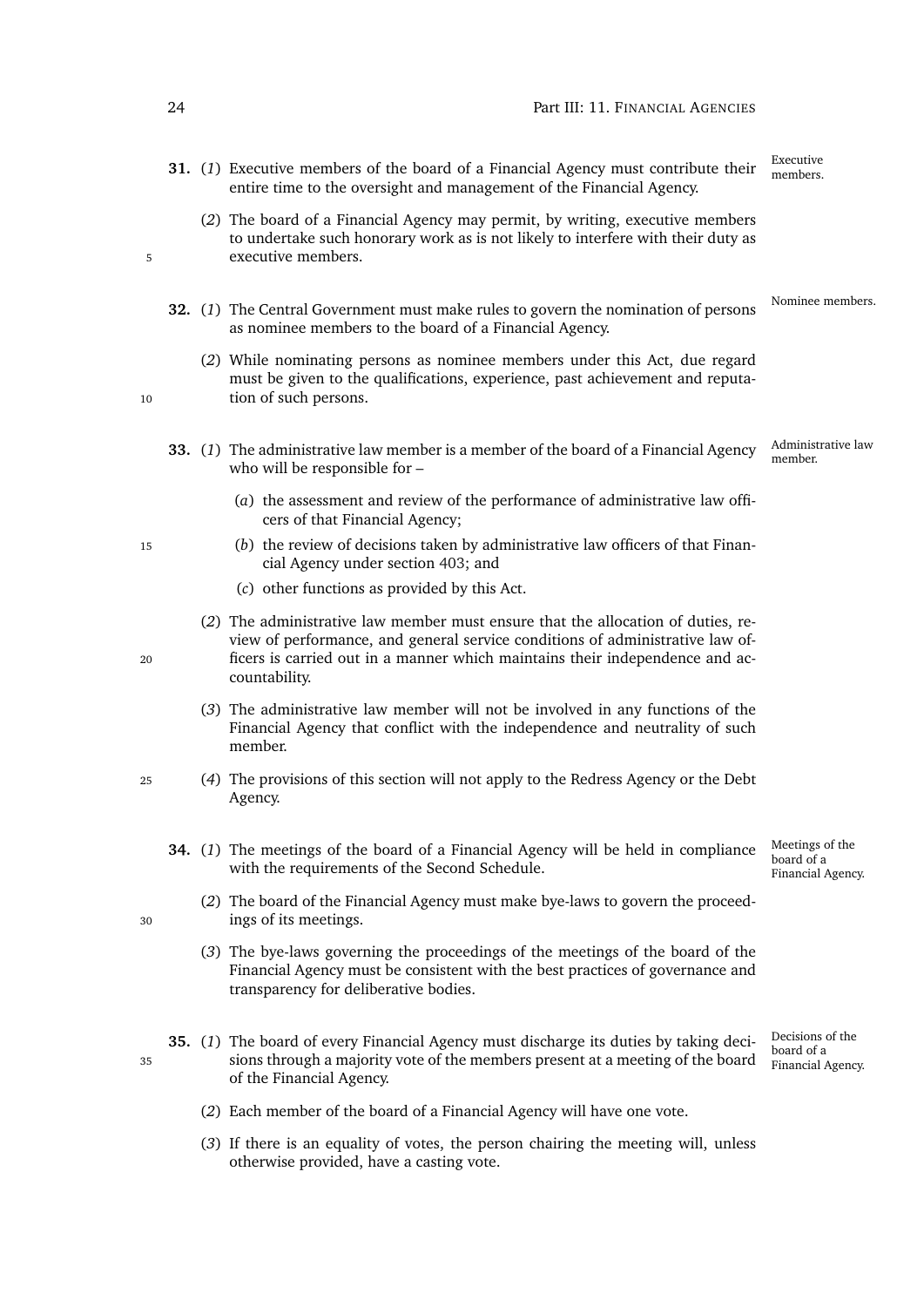- (*4*) The board of a Financial Agency must make bye-laws to provide for the process of making decisions without the physical presence of the members of the board of the Financial Agency.
- <span id="page-46-2"></span>**36.** (*1*) Members of the board of a Financial Agency must, at all times, act honestly, and use reasonable diligence in the discharge of their duties. 5
	- (*2*) Any member who has any direct or indirect interest in any matter coming up for the consideration at a meeting of the board of a Financial Agency will, as soon as possible after relevant circumstances have come to that member's knowledge, disclose the nature of interest at such meeting.
	- (*3*) A disclosure made by a member of the board of a Financial Agency will be <sup>10</sup> recorded in the proceedings of the meeting of the board of the Financial Agency, and such member must recuse from any deliberation or decision of the board of the Financial Agency with respect to that matter.

Validity of proceedings not affected.

Conduct of members of the board of a Financial Agency.

Conditions of service of members of the board of a Financial Agency.

- **37.** No act or proceeding of the board of a Financial Agency will be invalid merely by reason of  $-$  15
	- (*a*) any vacancy in, or any defect in the constitution of, the board of the Financial Agency;
	- (*b*) any defect in the appointment of a person as a member; or
	- (*c*) any procedural irregularity not affecting the merits of the case.
- <span id="page-46-1"></span><span id="page-46-0"></span>**38.** (*1*) Members of the board of a Financial Agency will hold office for a term of five <sup>20</sup> years or until the age of retirement under sub-section (*[2](#page-46-0)*), whichever is earlier.
	- (*2*) The age of retirement for executive members and nominee members will be the same as that for a Secretary to the Central Government.
	- (*3*) The Central Government must make rules governing the terms of appointment of members of the board including – <sup>25</sup>
		- (*a*) salary;
		- (*b*) leave;
		- (*c*) medical benefits; and
		- (*d*) any other aspect of employment.
	- (*4*) When making rules under sub-section (*[3](#page-46-1)*), the Central Government must con- <sup>30</sup> sider the requirements of –
		- (*a*) maintaining independence of the board of the Financial Agency; and
		- (*b*) attracting requisite talent and expertise to the board of the Financial Agency.
	- (*5*) The terms of appointment of any existing chairperson or member must not be <sup>35</sup> varied, to their disadvantage, after their appointment.
	- (*6*) The Central Government may make separate rules governing the terms of appointment for –
		- (*a*) non-executive members;
		- (*b*) nominee members; <sup>40</sup>
		- (*c*) executive members; and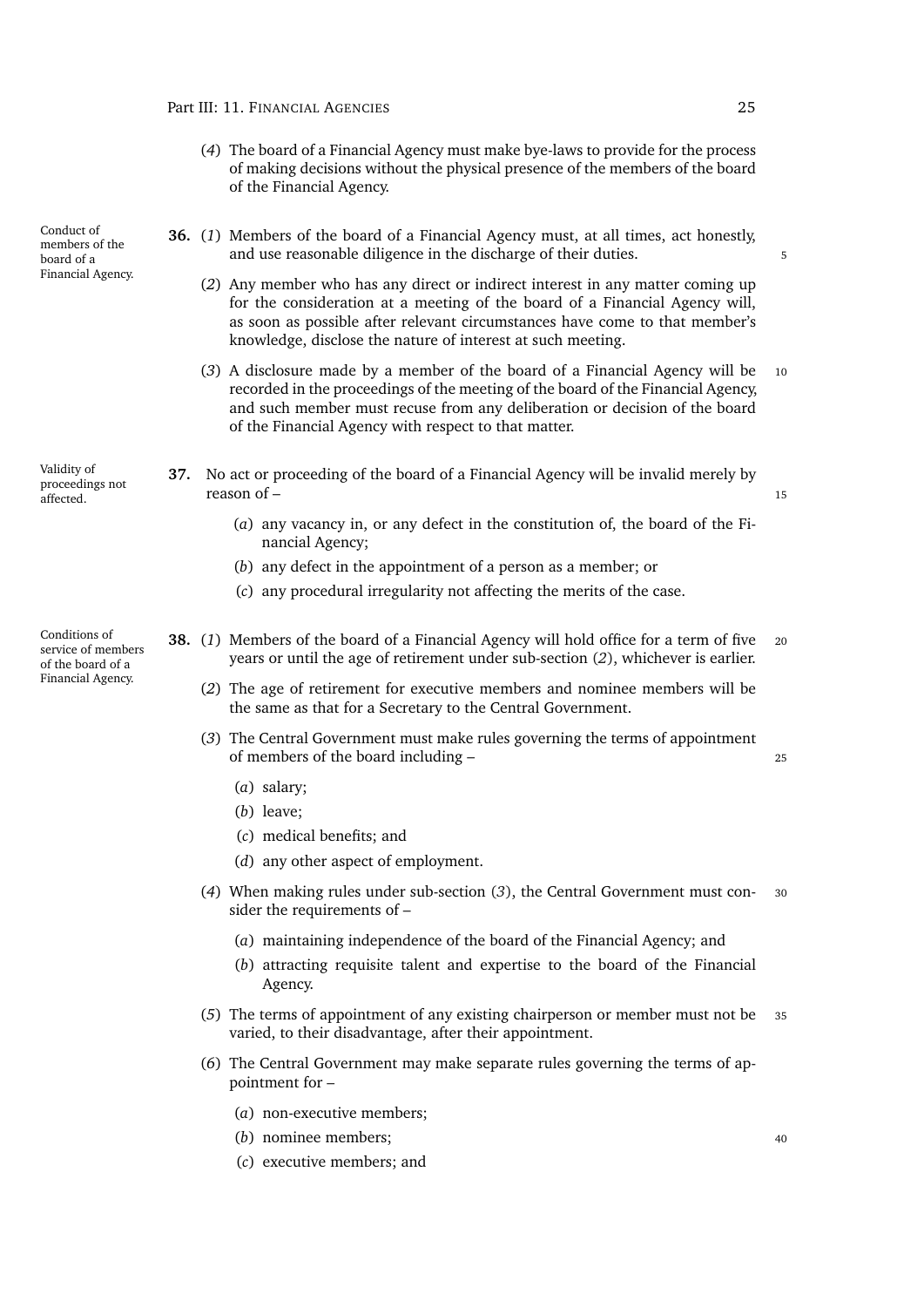- (*d*) executive members acting as chairpersons.
- (*7*) Nominee members will serve on the board of a Financial Agency at the pleasure of the person nominating such member.
- (*8*) In this section –
- <sup>5</sup> (*a*) in case of the Council, all references to the chairperson will include references to the Council Chairperson and the Council Chief Executive; and
	- (*b*) in case of the Redress Agency, all references to rules made by the Central Government will be replaced by bye-laws made by Regulators.
- <span id="page-47-1"></span>**39.** (1) Any member of the board of a Financial Agency may resign by giving a signed Resignation. 10 notice of resignation to the Central Government.
	- (*2*) A member, after providing a notice of resignation, will continue to hold office until the earlier of –
		- (*a*) the date the Central Government appoints a person to the post vacated by such resignation; or
- <sup>15</sup> (*b*) the expiry of ninety days from the date the notice of resignation was provided to the Central Government.
	- (*3*) In relation to the Council Board, this section will apply only to the Council Chief Executive and the administrative law member of the Council Board.
- <span id="page-47-0"></span>**40.** A member of the board of a Financial Agency may be removed from office if such <sup>20</sup> member has –

Grounds for removal of members.

- (*a*) been adjudged to be insolvent;
- (*b*) been sentenced to imprisonment for one hundred and eighty days or more;
- (*c*) been convicted of an offence involving moral turpitude;
- <sup>25</sup> (*d*) engaged in any employment during the tenure of appointment, in violation of the terms and conditions of service;
	- (*e*) acquired any financial or other interest contrary to their terms and conditions of service that is likely to prejudice their functions;
- (*f*) failed to adequately disclose any direct or indirect pecuniary interest un-<sup>30</sup> der section [36\(](#page-46-2)*2*);
	- (*g*) made any material misrepresentation to the selection committee;
	- (*h*) abused their position so as to render their continuance in office prejudicial to the objectives of that Financial Agency; or
	- (*i*) has become physically or mentally incapable of discharging their duties.
- Process for removal<br>of members. 35 **41.** (1) A member of the board of a Financial Agency may not be removed from office unless –
	- (*a*) such member has been given a reasonable opportunity of being heard; and
	- (*b*) a notification under sub-section (*[3](#page-48-0)*) is made.
- <sup>40</sup> (*2*) If the Central Government proposes to remove a member of the board of a Financial Agency on any grounds under section [40,](#page-47-0) the Central Government must follow the following procedure –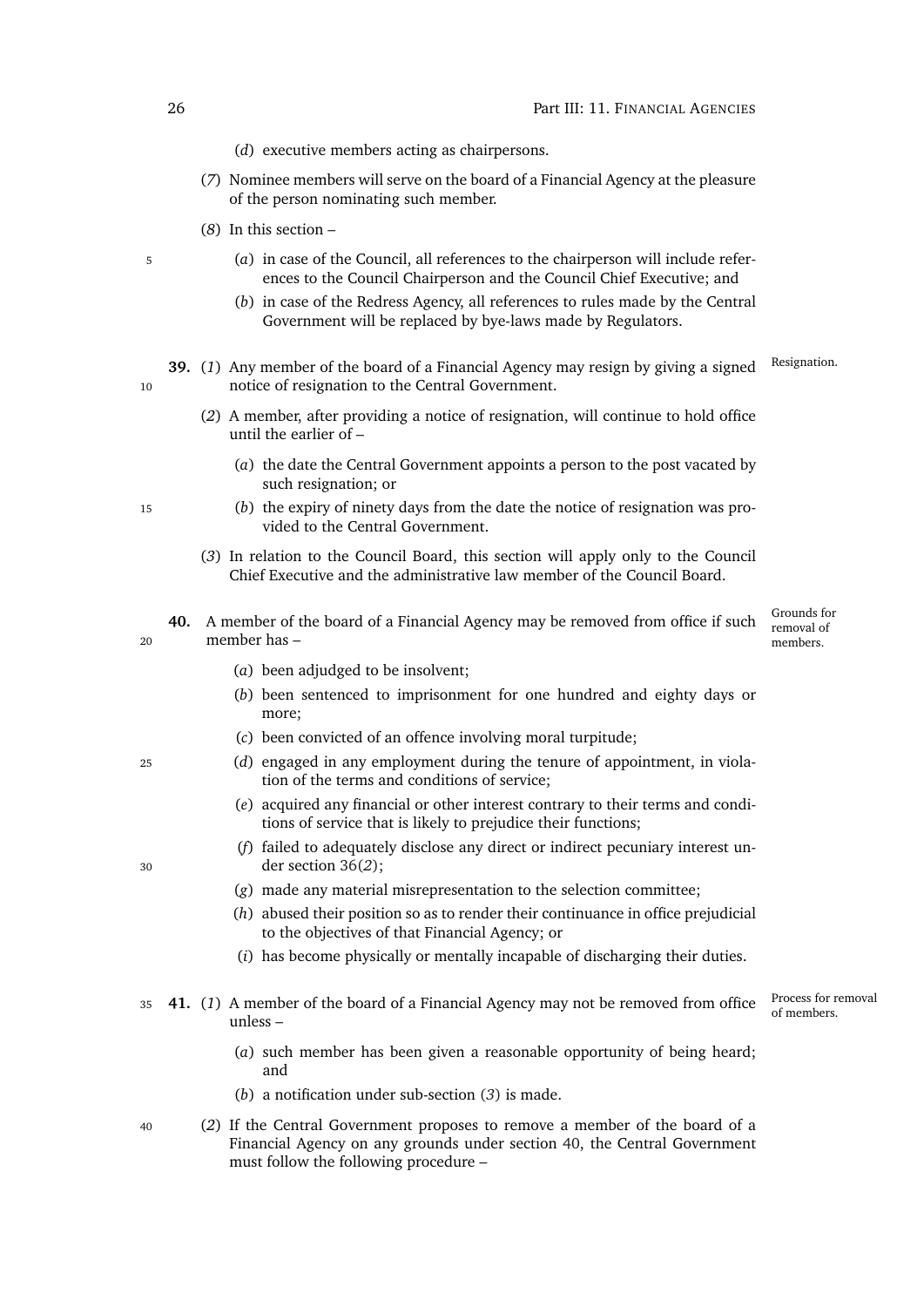- (*a*) the Central Government must establish a committee, chaired by a nominee of the Chief Justice of India, to inquire if the grounds for removal have been met;
- (*b*) the committee must have at least one retired judge of a High Court;
- (*c*) the committee must inform the Central Government, in writing, whether <sup>5</sup> one or more grounds for removal has been met; and
- (*d*) if the committee has informed the Central Government that one or more grounds for removal has been met, then the Central Government must remove such member by publishing a notification in accordance with subsection  $(3)$  $(3)$  $(3)$ . 10
- <span id="page-48-0"></span>(*3*) A notification under this section must contain –
	- (*a*) the grounds for the removal of such member under section [40;](#page-47-0) and
	- (*b*) the facts that were considered by the Central Government to arrive at its decision.
- (*4*) The member of the board of the Financial Agency will cease to hold office from <sup>15</sup> the date of the notification under sub-section (*[3](#page-48-0)*).
- Casual vacancies. **42.** (*1*) If a vacancy arises on the board of a Financial Agency for any reason other than under sections [39](#page-47-1) or [40,](#page-47-0) the chairperson of the Financial Agency must immediately inform the Central Government.
	- (*2*) The Central Government may appoint any person on the board of a Financial <sup>20</sup> Agency to fill the vacancy on a temporary basis for a period not exceeding one hundred and eighty days, or until a person is appointed or nominated as the case may be, whichever is earlier.

Review committee. **43.** (*1*) The members of the board of a Financial Agency must appoint at least two non-executive members from the board of the Financial Agency to constitute a <sup>25</sup> review committee to review whether –

- <span id="page-48-1"></span>(*a*) the Financial Agency is in compliance with applicable laws;
- (*b*) the bye-laws of the board of the Financial Agency promote transparency and best practices of governance;
- (*c*) the Financial Agency is in compliance with the decisions of the board of <sup>30</sup> the Financial Agency; and
- (*d*) the Financial Agency is managing risks to its functioning in a reasonable manner.
- (*2*) No member of the review committee may serve continuously for more than five years on such committee.  $\frac{35}{2}$ 
	-
- (*3*) The provisions of this section will not be in derogation of the general powers of the board of the Financial Agency to constitute committees for other functions.
- <span id="page-48-2"></span>(*4*) The review committee must maintain a system by which any person may communicate to the review committee, any incidence of –
	- (*a*) violation of laws by the Financial Agency; <sup>40</sup>
		-
	- (*b*) theft or misappropriation of resources of the Financial Agency by any person;
	- (*c*) abuse of powers of the Financial Agency by any officer, employee or agent within the Financial Agency; or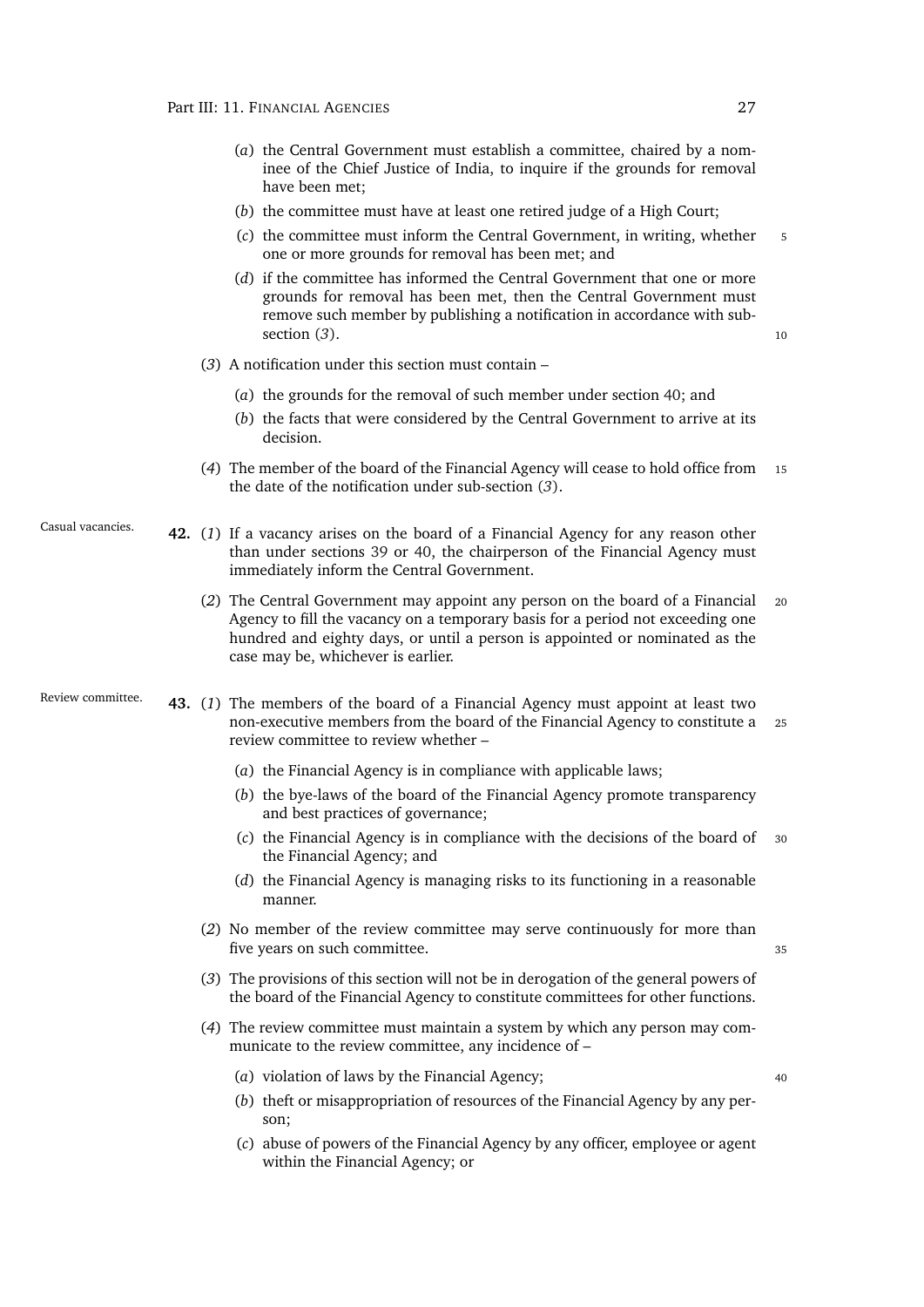- (*d*) violation of any decision of the board of the Financial Agency by any officer, employee or agent of the Financial Agency.
- (*5*) The board of the Financial Agency must make bye-laws governing information to be provided to the review committee.
- <sup>5</sup> (*6*) The review committee will make a report, at least once every financial year, of its findings under sub-sections (*[1](#page-48-1)*) and (*[4](#page-48-2)*) to the board of the Financial Agency and the report will be attached with the annual report of the Financial Agency.
	- (*7*) In this section, in case of the Council, the review committee will comprise nominee members.
- Administrative powers and assignment of functions. <sup>10</sup> **44.** (*1*) Unless provided otherwise, the board of a Financial Agency may, by order in writing, allocate functions of the Financial Agency under this Act to the chairperson of the Financial Agency or any other member or officer or employee of the Financial Agency, subject to any conditions that may be provided in the order.
- <sup>15</sup> (*2*) Unless provided otherwise, the chairperson of a Financial Agency is the chief executive officer of the Financial Agency having powers of the general superintendence, direction and control in respect of all administrative matters of that Financial Agency.
- (*3*) In this section, in case of the Council, reference to "chairperson of the Financial <sup>20</sup> Agency" will be replaced by the "Council Chief Executive".
	- Officers and employees of a Financial Agency. **45.** (*1*) A Financial Agency may appoint such officers and employees as are necessary for the efficient discharge of its functions.
- (*2*) The Financial Agency must make bye-laws to determine the procedure of selection, terms, compensation and conditions of the appointment and service of <sup>25</sup> persons appointed under this section.
	- **46.** (1) Each Financial Agency must designate an appropriate number of employees as administrative law officers exclusively.
- (*2*) Each Financial Agency must ensure the independence and neutrality of administrative law officers by making bye-laws governing the terms of appointment <sup>30</sup> of administrative law officers.
	- (*3*) The performance of the administrative law officer will only be appraised by the administrative law member of the board of the Financial Agency.
	- (*4*) The provisions of this section will not apply to the Redress Agency or the Debt Agency.

# ADVISORY COUNCILS

Interpretation of<br>this Chapter. this Chapter. **47.** Unless provided otherwise, the provisions of this Chapter will govern the matters in relation to functioning of the advisory council of the board of a Financial Agency.

Administrative law<br>officers.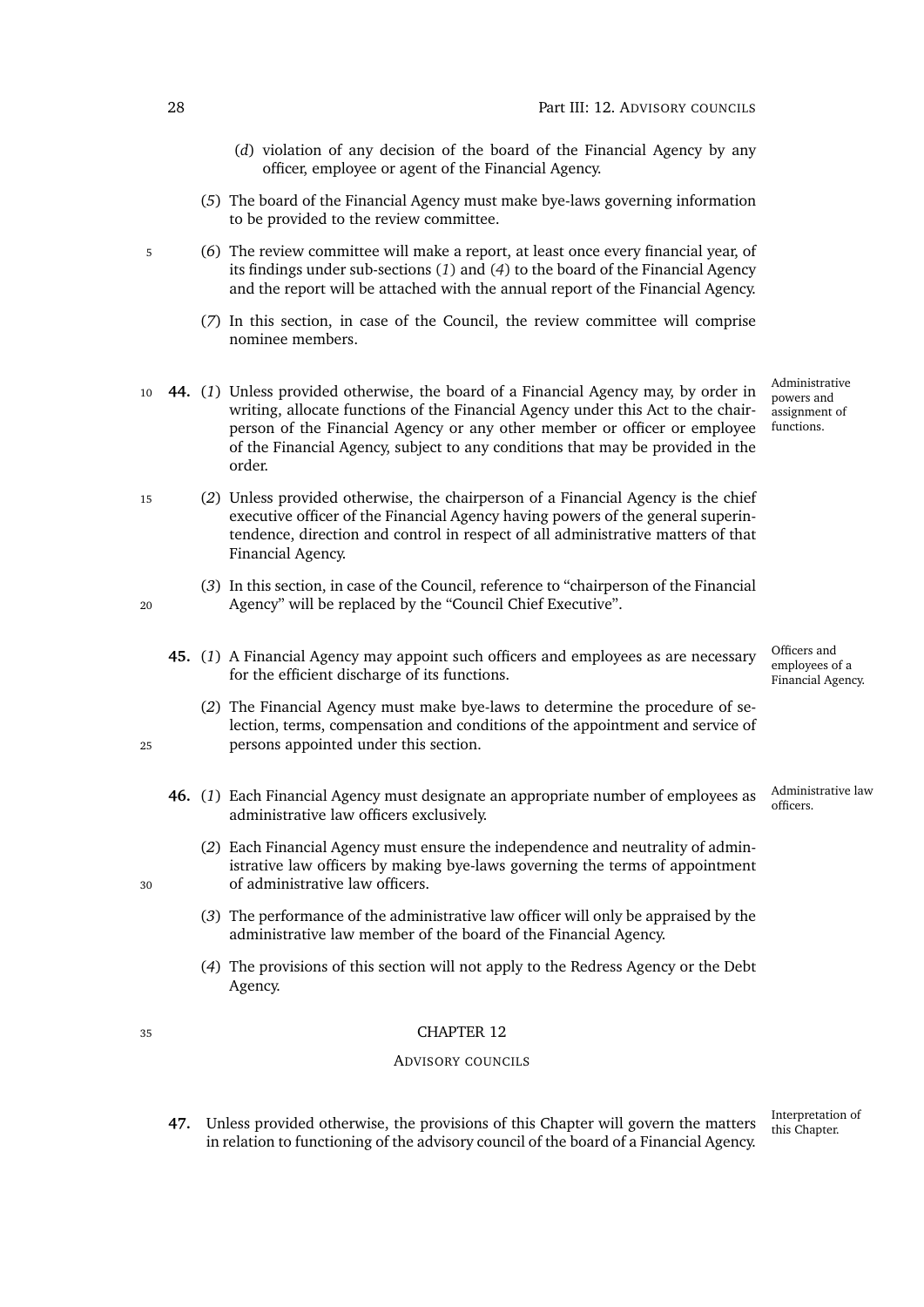Advisory councils to the board of a Financial Agency.

- **48.** (*1*) The board of a Financial Agency may set up advisory councils to advise the board with regard to any of the following –
	- (*a*) sectors of the financial system which require particular skill, information or expertise;
	- (*b*) specified classes of financial service providers regulated by the Financial <sup>5</sup> Agency; or
	- (*c*) any other matter as the board of the Financial Agency may require.
	- (*2*) The board of the Financial Agency must set up advisory councils if either of the following conditions is met –
		- (*a*) this Act or any other law enforced by the Financial Agency requires an <sup>10</sup> advisory council to be constituted; or
		- (*b*) the board of the Financial Agency finds that it is expedient, necessary or relevant for the discharge of its functions to set up such advisory council.
	- (*3*) Each advisory council must comprise experts in the issues for which the advisory council has been constituted. 15
	- (*4*) No expert will serve as a member of an advisory council for a period longer than ten years.
- <span id="page-50-1"></span>Functions of the **49.** (1) The functions of an advisory council include – advisory council.
	- (*a*) making representations to the board of the Financial Agency, in the form of advice, comments or recommendations, on the policies and practices <sup>20</sup> of the Financial Agency;
	- (*b*) preparing and submitting reports advising the board of the Financial Agency on all draft regulations, prior to the expiry of the period for receiving comments from the public on such draft regulations;
	- (*c*) interacting with financial service providers and the public, as may be nec- <sup>25</sup> essary to discharge its functions;
	- (*d*) on the request of any member of the board of the Financial Agency, providing advice to the board of the Financial Agency on any matter; and
	- (*e*) any other matter related to areas for which it has been constituted.
	- (*2*) The functions mentioned in sub-section (*[1](#page-50-0)*) will be limited to the issues for <sup>30</sup> which the advisory council was constituted.
	- (*3*) The advisory council will discharge its functions under this section by making reports to the board of the Financial Agency.
	- (*4*) The Financial Agency must publish all reports received from the advisory council in accordance with the following –  $35$ 
		-
		- (*a*) reports under sub-section [\(1\)\(](#page-50-1)*b*) must be published with the regulations; and
		- (*b*) all other reports must be published within a period of one hundred and eighty days of being submitted to the board of the Financial Agency.
- Bye-laws governing Bye-laws governing **50.** (1) The board of the Financial Agency must make bye-laws governing the func- 40 advisory councils. tioning of advisory councils.
	- (*2*) The bye-laws must include –

<span id="page-50-0"></span>Functions of the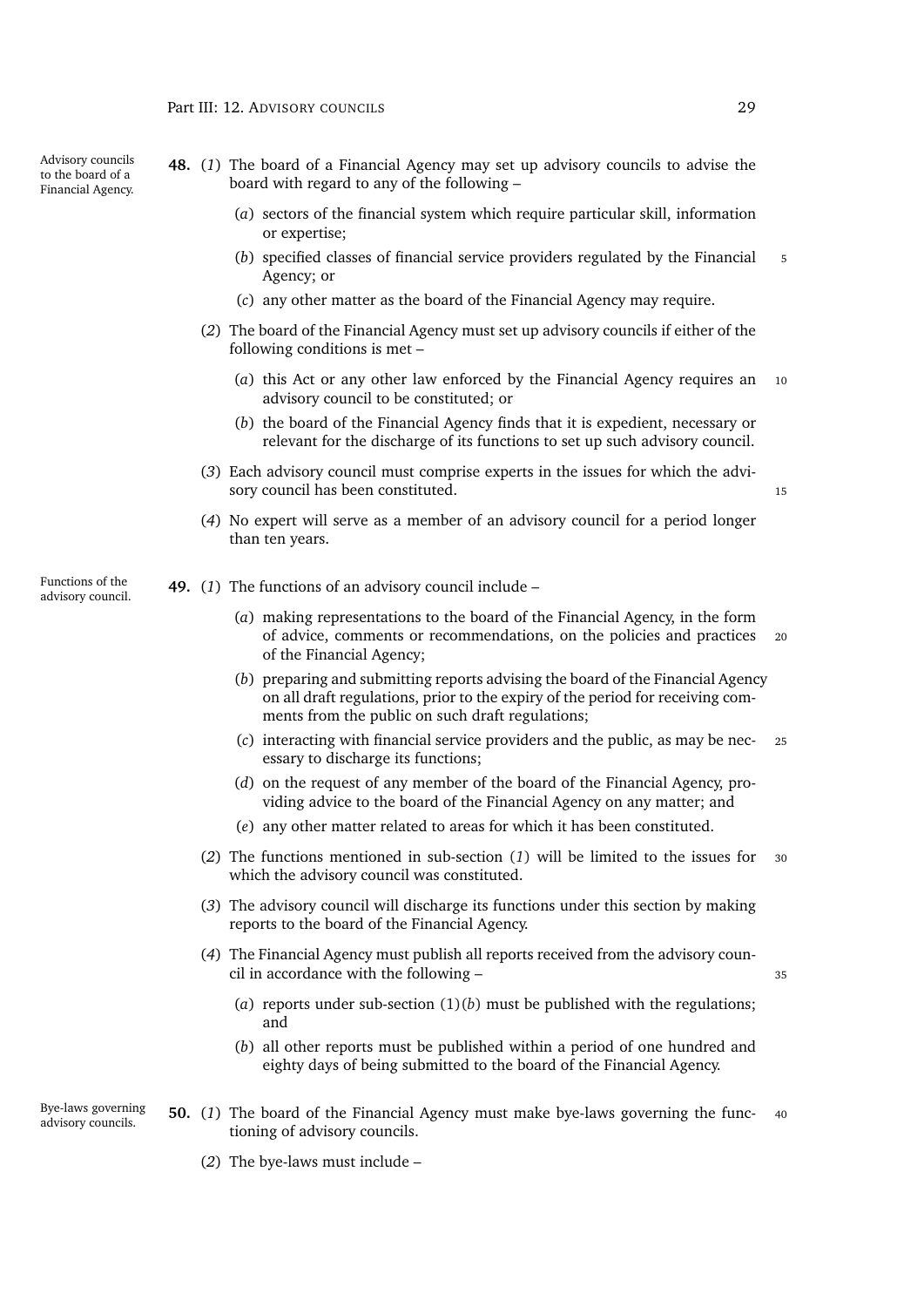- (*a*) the process of selecting experts to be members of advisory councils;
- (*b*) the resources to be allocated to the advisory councils to discharge their functions;
- (*c*) the terms, compensation and conditions of appointment of members of 5 the advisory council; and
	- (*d*) any other provision required for the efficient functioning of the advisory council.

#### REGULATIONS AND GUIDANCE

- Power of a Financial Agency to make regulations. <sup>10</sup> **51.** A Financial Agency may, by notification, make regulations, where required, consistent with this Act and any rules made thereunder to carry out the purposes of this Act.
	- Process of making **52.** (1) If a Financial Agency proposes to make any regulations, it must, acting through  $\frac{1}{\text{regulations}}$ its board, publish a draft of the proposed regulations.
- <span id="page-51-3"></span><span id="page-51-2"></span><sup>15</sup> (*2*) Every draft of the proposed regulations which is published under this section must be accompanied by a statement setting out –
	- (*a*) the objectives of the proposed regulations;
	- (*b*) the problem that the proposed regulations seeks to address;
- (*c*) the underlying principles under this Act, relevant to the proposed regula-<sup>20</sup> tions, and the expected outcome of the proposed regulations;
	- (*d*) how the draft regulations fulfil the provision of this Act under which the regulations are made;
	- (*e*) an analysis of costs and an analysis of benefits of the proposed regulations; and
- <span id="page-51-5"></span><span id="page-51-0"></span><sup>25</sup> (*f*) the process by which any person may make a representation in relation to the proposed regulations.
	- (*3*) If the Financial Agency prefers one principle over any other it must issue a statement of reasons for such preference with the proposed regulations.
- (*4*) Before making the regulations, the Financial Agency must have regard to any <sup>30</sup> representations made to it in accordance with sub-section [\(2\)\(](#page-51-0)*f*).
	- (*5*) To make the regulations
		- (*a*) the board of the Financial Agency must approve the regulations; and
		- (*b*) the Financial Agency must publish
			- (*i*) all the representations received by it under sub-section [\(2\)\(](#page-51-0)*f*); and
- <sup>35</sup> (*ii*) unless specified otherwise, at least a general account of the response of the Financial Agency to the representations.
	- (*6*) If the regulations substantially differ from the proposed regulations published by the Financial Agency, the Financial Agency, in addition to complying with sub-section (*[5](#page-51-1)*), must publish –
- <sup>40</sup> (*a*) the details and reasons for such difference; and

<span id="page-51-1"></span>

<span id="page-51-4"></span>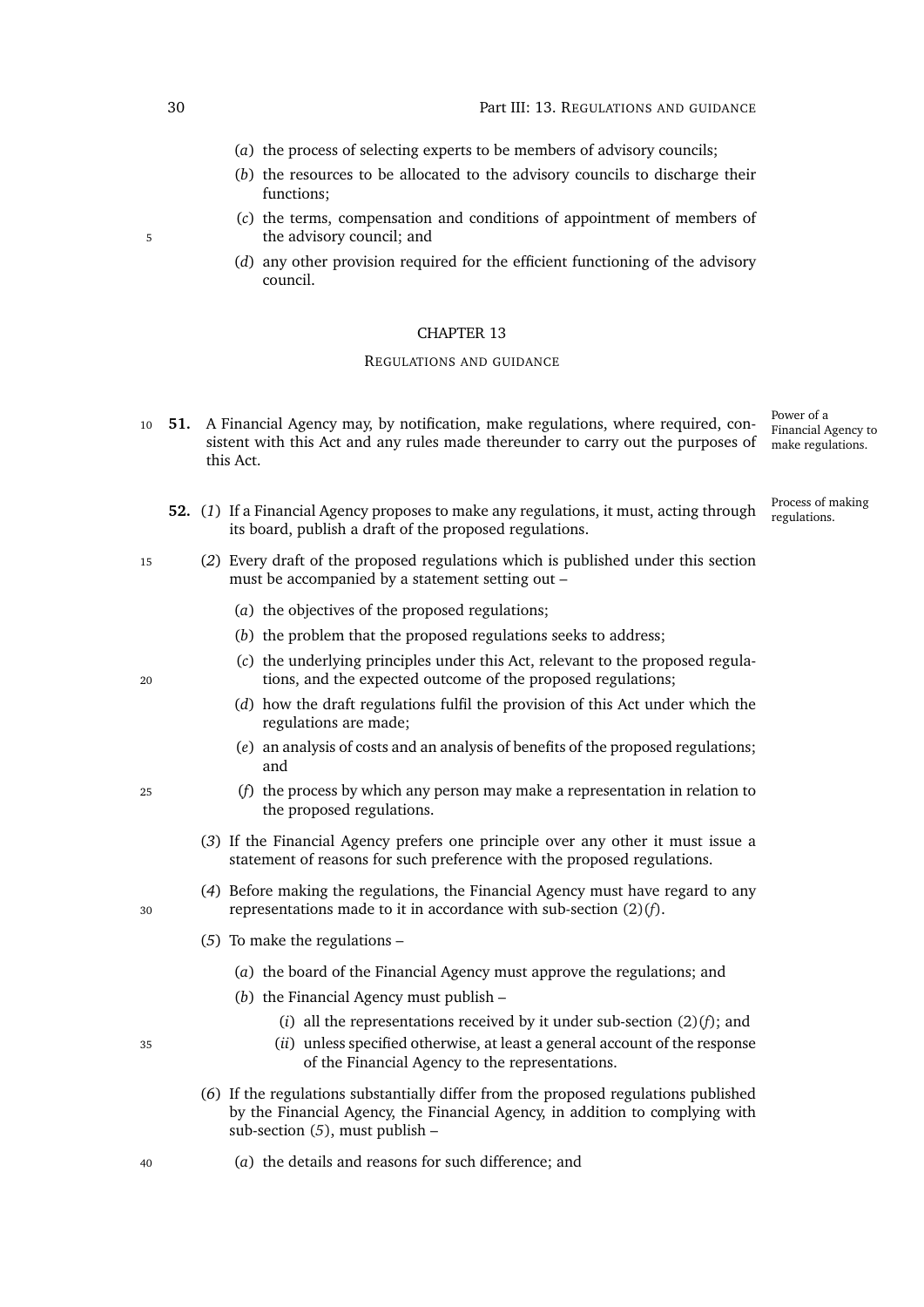<span id="page-52-1"></span>(*b*) an analysis of costs and an analysis of benefits of the differing provisions.

Emergency<br>regulation making.

<span id="page-52-0"></span>53. (1) A Financial Agency may dispense with the procedure under section [52,](#page-51-2) if the time taken to comply with such provision has the potential to cause considerable losses for consumers or financial service providers.  $\frac{5}{5}$ 

- (*2*) If a Financial Agency makes regulations under this section, it must
	- (*a*) publish the reasons for invoking this section; and
	- (*b*) submit a report to the Central Government within reasonable time.
- (3) The regulations must be accompanied by the documents under sections  $52(2)(a)$  $52(2)(a)$ to  $52(2)(d)$  $52(2)(d)$ . 10

(*4*) Regulations made under this section will cease to have effect after a period of one hundred and eighty days from the date on which the regulations are notified under this section.

Standard of analysis of costs and analysis of benefits.

- **54.** (*1*) When carrying out an analysis of costs and an analysis of benefits under this Chapter, the Financial Agency must consider the probable costs that will be <sup>15</sup> borne by –
	- (*a*) financial service providers in complying with the regulations;
	- (*b*) consumers, both directly and indirectly;
	- (*c*) the Financial Agency in enforcing the regulations; and
	- (*d*) any other persons affected by the regulations. <sup>20</sup>
	- (*2*) The Financial Agency must consider the probable benefits that will accrue to the consumers and other persons as a result of the regulations.
	- (*3*) The Financial Agency must use
		- (*a*) the best available data, and wherever not available, reasonable estimates, to carry out the analysis; and 25
		- (*b*) the best scientific method available to carry out the analysis when data is available to the Financial Agency.

Prospective application of regulations. **55.** Except for regulations made under section [53,](#page-52-0) all regulations made by a Financial Agency must apply from an identified prospective date that is set out in such regulations, with due regard to the time necessary for persons impacted to arrange to <sup>30</sup> comply with such regulations.

# General guidance. **56.** (*1*) A Financial Agency may publish general guidance with respect to –

- (*a*) the operation of this Act and any regulations made under it;
- (*b*) any matters relating to functions of the Financial Agency;
- (*c*) meeting the objectives of the Financial Agency; or <sup>35</sup>
- (*d*) any other matter about which the Financial Agency finds it appropriate to provide information or advice.
- (*2*) All requirements of section [52](#page-51-2) apply to the process of making general guidance, except the requirements of –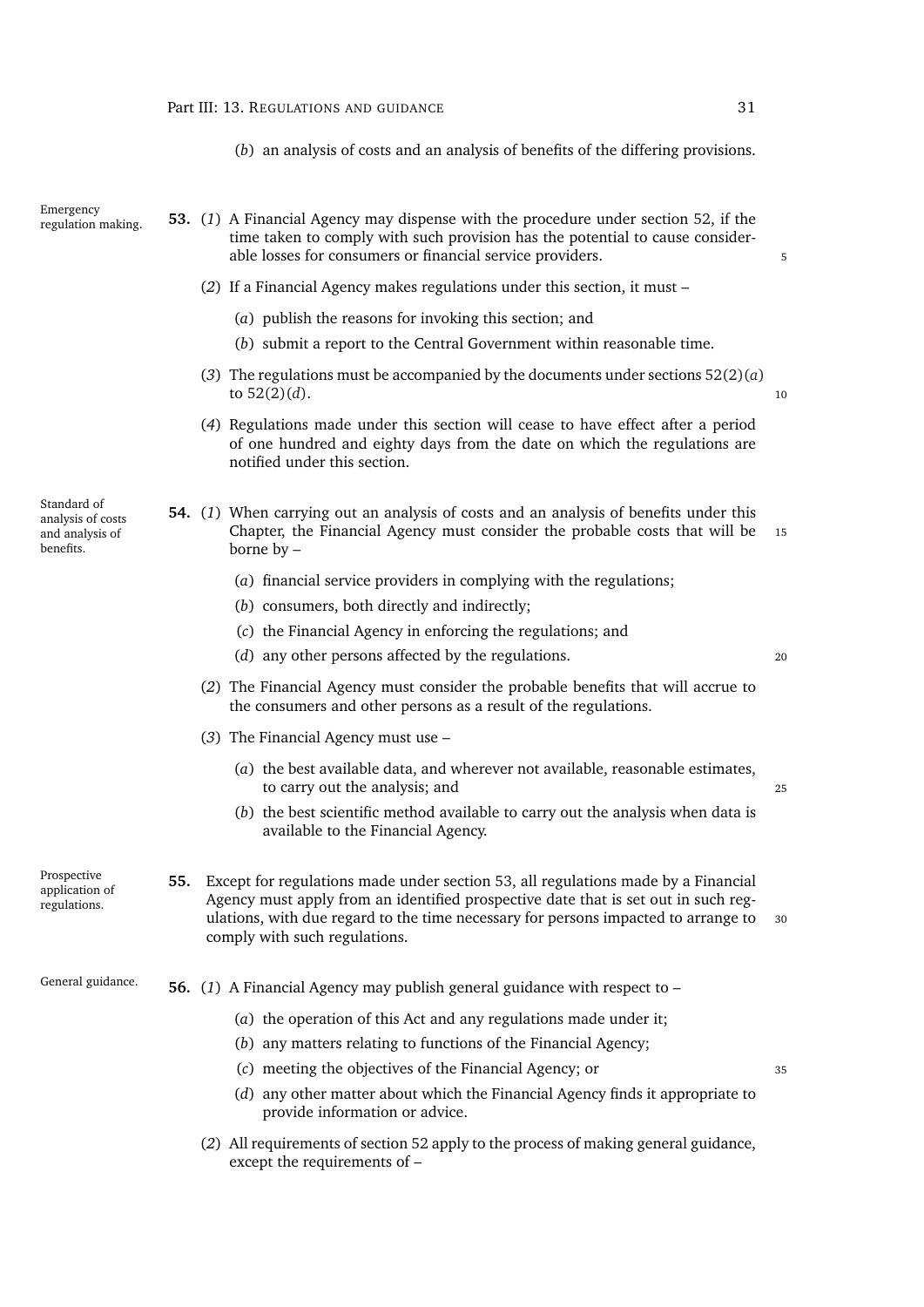- (*a*) section [52\(2\)\(](#page-51-5)*e*); and
- (*b*) sub-section [52\(6\)\(](#page-52-1)*b*).
- (*3*) Violations of general guidance alone will not amount to violation of any provision of law or regulation enforced by the Financial Agency.
- <sup>5</sup> (*4*) A general guidance issued under this Act will be binding on the Financial Agency.
	- (*5*) The Financial Agency may withdraw or amend any general guidance issued by it at any time for reasons to be recorded in writing and published.
- 57. (1) Any person may make an application to a Financial Agency seeking special Special guidance. 10 guidance on transactions or activities governed by this Act.
	- (*2*) The special guidance will be limited to the interpretation or applicability of laws or regulations enforced by the Financial Agency.
	- (*3*) The Financial Agency may specify the manner in which it may charge fees proportional to the cost of providing special guidance.
- <sup>15</sup> (*4*) The Financial Agency may require the person seeking the special guidance to provide information relevant to the issue or transaction for which the special guidance is sought.
	- (*5*) The Financial Agency must publish the application and special guidance provided by it.
- <sup>20</sup> (*6*) If the information provided by the person seeking special guidance, or if the nature of the special guidance is commercially sensitive, and the applicant makes a request to such effect, the Financial Agency may decide –
- (*a*) not to publish an application or special guidance for until such time the information remains commercially sensitive, subject to a maximum period <sup>25</sup> of two years; or
	- (*b*) to withhold the identities of applicants or parties involved.
	- (*7*) No person has recourse to the Tribunal
		- (*a*) against the refusal of the Financial Agency to provide special guidance; or
		- (*b*) against the special guidance provided by the Financial Agency.
- <sup>30</sup> (*8*) Violation of a special guidance alone will not constitute a violation of any laws or regulations enforced by the Financial Agency.
	- (*9*) A special guidance issued by a Financial Agency will be binding on such Financial Agency.
- <span id="page-53-0"></span>**58.** (1) Any person aggrieved by any regulations or general guidance issued by the  $\frac{\text{Review by}}{\text{Tribunal}}$ <sup>35</sup> Financial Agency may prefer an appeal to the Tribunal on the ground of being contrary to this Act, including that –

Review by the

- (*a*) they were made without complying with the requirements of this Part;
- (*b*) they exceeded the limits of the provision under which they were made;
- (*c*) in the case of regulations, there was a material and substantial error in <sup>40</sup> the analysis of costs or the analysis of benefits;
	- (*d*) the conditions under section [53](#page-52-0) did not exist for regulations made under that section;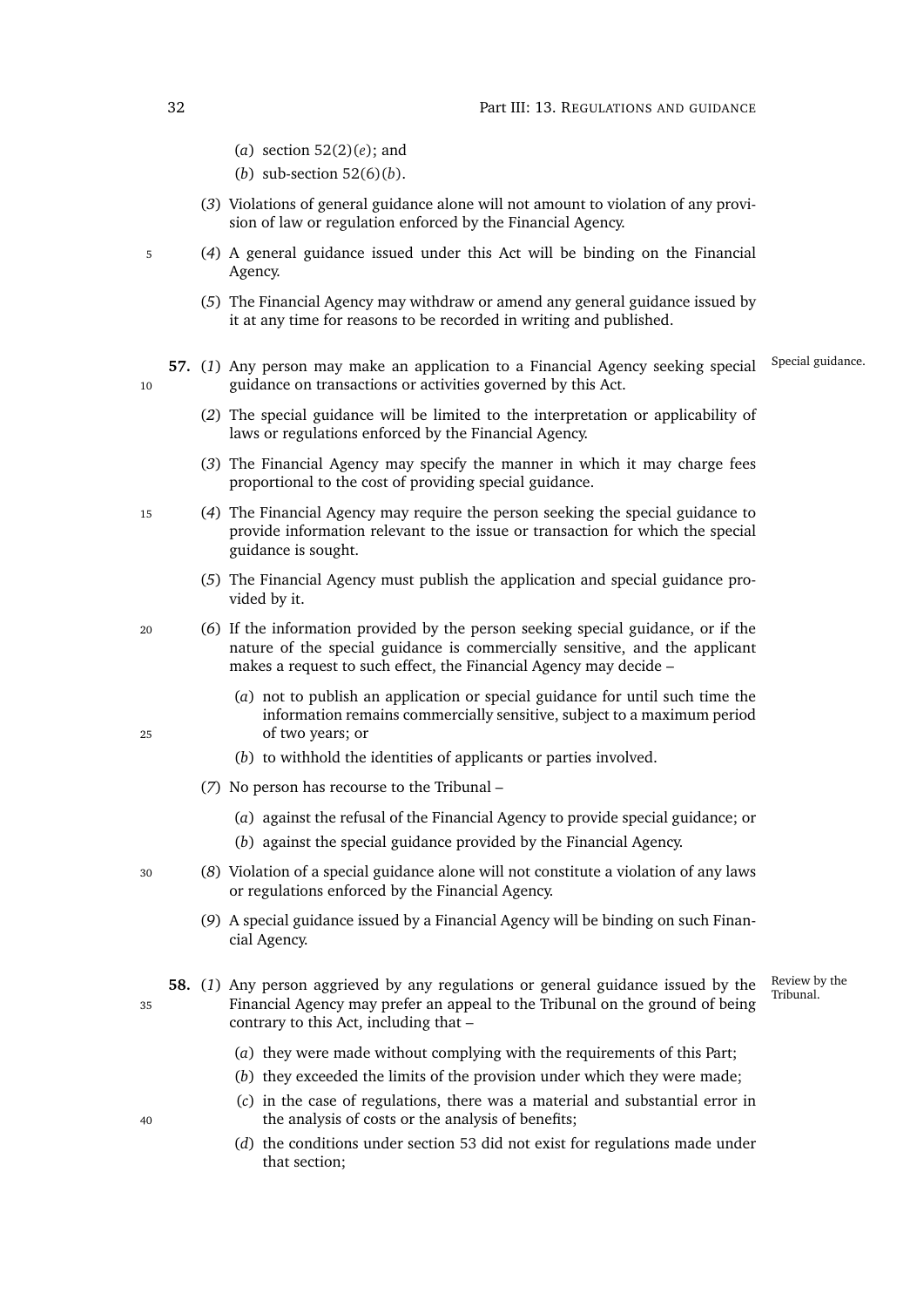- (*e*) the regulations were in gross disregard of the principles that Financial Agency was required to follow while making the relevant regulations; or
- (*f*) the substantial provisions of the regulations did not address the stated objects of the regulations.
- (*2*) The Tribunal must set aside the regulations or general guidance if it determines <sup>5</sup> that any of the grounds under sub-section (*[1](#page-53-0)*) are met.
- regulations. **59.** (*1*) All regulations made under this Act must be reviewed by the Financial Agency within three years of such regulations being issued.
	- (*2*) The review must consist of
		- (*a*) an analysis of costs and an analysis of benefits of the regulations; <sup>10</sup>
		- (*b*) an analysis of all interpretations of the regulations made by the Financial Agency, the Tribunal, any High Court or the Supreme Court; and
		- (*c*) an analysis of the applicability of the regulations to any changes in circumstances since such regulation was issued.
	- (*3*) Every review under this section must be tabled before the board of the Finan- <sup>15</sup> cial Agency as soon as possible.
	- (*4*) The Financial Agency must publish the review within one hundred and twenty days of being tabled before the board of the Financial Agency.

Bye-laws of<br>Financial Agencies.

Review of

- <span id="page-54-1"></span><span id="page-54-0"></span>60. (1) If a Financial Agency is required to make bye-laws under any provision of this Act it must make such bye-laws in compliance of this section. 20
	- (*2*) All proposals for making bye-laws by a Financial Agency, must be submitted to the chairperson of the Financial Agency.
	- (*3*) On receipt of a proposal under sub-section (*[2](#page-54-0)*), the chairperson must introduce the proposal in the form of an agenda in the next meeting of the board of the Financial Agency. 25
	- (*4*) If the board of the Financial Agency approves the proposal in principle, the draft bye-laws must be made available to the public for comments for a period of thirty days.
	- (*5*) The draft bye-laws must clearly state
		- (*a*) the provisions of the Act under which it is proposed to be issued; <sup>30</sup>
		- (*b*) its objectives; and
		- (*c*) the issue it seeks to address.
	- (*6*) The Financial Agency must publish all the comments received on the draft byelaws and consider them before publishing the final bye-laws.

Process for making bye-laws in exigency.

- <span id="page-54-3"></span><span id="page-54-2"></span>**61.** (*1*) The procedure laid down in section [60](#page-54-1) may not be adhered to by a Financial <sup>35</sup> Agency in making bye-laws only if the circumstances so require.
	- (*2*) The existence and details of such circumstances must be set out in writing by the Financial Agency and published.
	- (*3*) Bye-laws made under sub-section (*[1](#page-54-2)*) must clearly state the requirements contained in section  $60(5)$  $60(5)$ .  $40$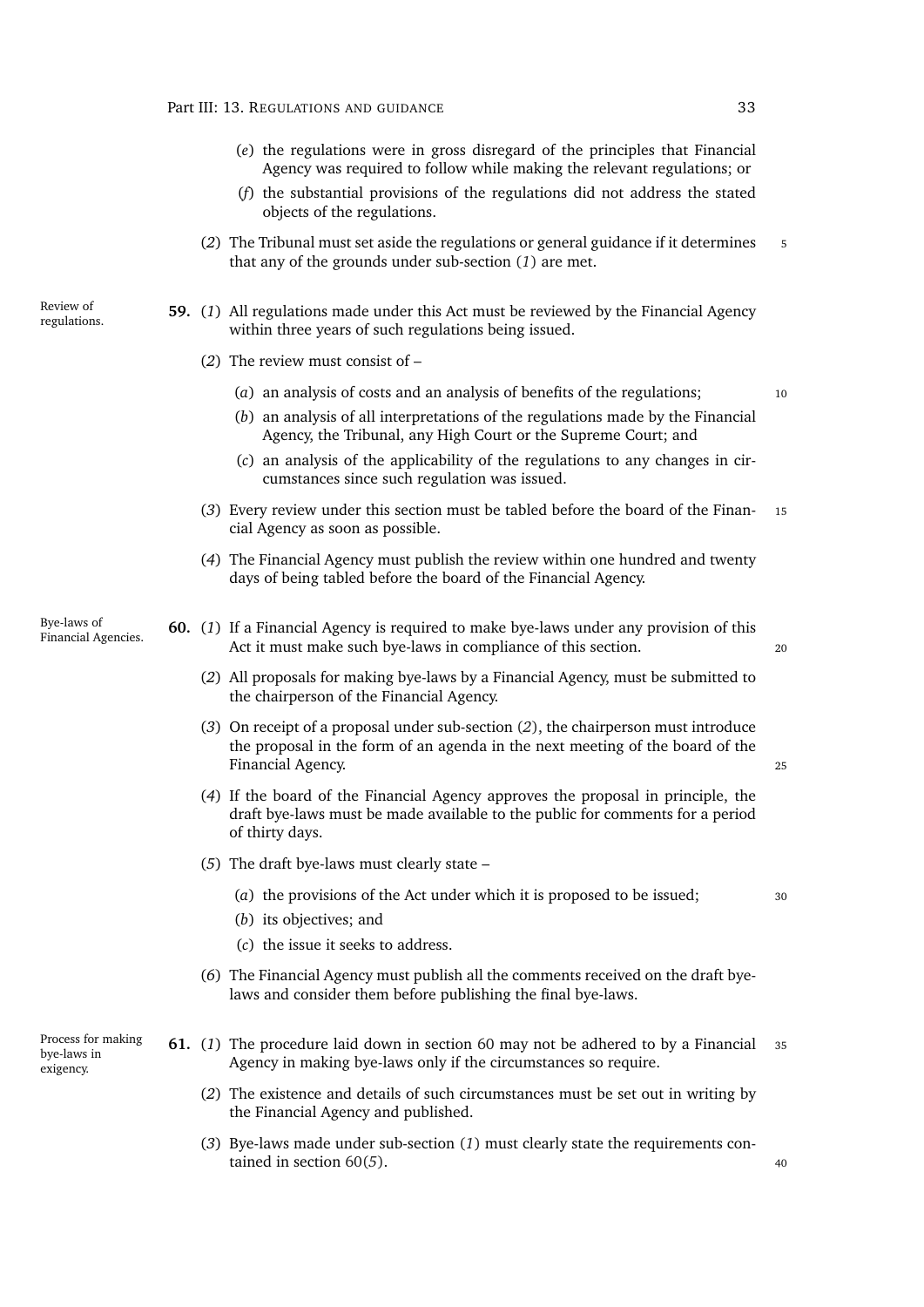- (*4*) Bye-laws made under this section will remain in force for a period as may be identified by the Financial Agency, which may not exceed one hundred and eighty days.
- Power of Central Government to make rules. **62.** The Central Government may, by notification, make rules where required for car-5 rying out the purposes of this Act.
	- Process for making **63.** (1) The Central Government may make rules under this Act in accordance with the <sup>Proce</sup> procedure laid down in this section.
		- (*2*) The draft rules must be made available to the public for comment for thirty days.
- <sup>10</sup> (*3*) All comments received from the public must be published and considered by the Central Government before notifying the rules.
	- (*4*) If no date is identified in the notification of the rules, they will come into effect from the date of their publication.
- bye-laws and rules to be laid before Parliament. **64.** (*1*) All regulations made by a Financial Agency, all bye-laws made by a Financial <sup>15</sup> Agency and all rules made by the Central Government must be laid before each House of Parliament for a period of thirty days starting from the day on which the regulations, bye-laws, or rules are issued.
- (*2*) In calculating the thirty day period, no account is to be taken of any time during which Parliament is dissolved or prorogued or during which both Houses are <sup>20</sup> adjourned for more than four days.
	- (*3*) The regulations, bye-laws, or rules, will be deemed to be approved by Parliament at the expiry of the thirty day period unless, before the end of that period, both Houses of Parliament agree that the regulations, bye-laws or rules –
- (*a*) should not be made, in which case the regulations, bye-laws or rules will <sup>25</sup> be of no effect; or
	- (*b*) should be made with certain modifications, in which case the regulations, bye-laws or rules will come into effect in the modified form.
- (*4*) The annulment or modification of the regulations, bye-laws or rules by Parliament will not affect the validity of anything already done under the regula-<sup>30</sup> tions, bye-laws or rules.
	- Joint action by<br>Financial Agencies. 65. (1) A Financial Agency must refer a matter to the Council, if the Financial Agency is unable to arrive at an agreement with another Financial Agency, within one hundred and eighty days of commencing the process on any issue that requires such Financial Agencies to –
- <sup>35</sup> (*a*) issue joint regulations under this Act; or
	- (*b*) agree on any action required to be taken under this Act.
	- (*2*) The Council must resolve any issue in accordance with the provisions under section [305.](#page-147-0)
- 40 each Financial Agency in respect of obligations under this Act to co-ordinate Agencies. **66.** (*1*) Each Financial Agency must enter into a memorandum of understanding with with one another or to undertake joint action.

Regulations,

Co-ordination between Financial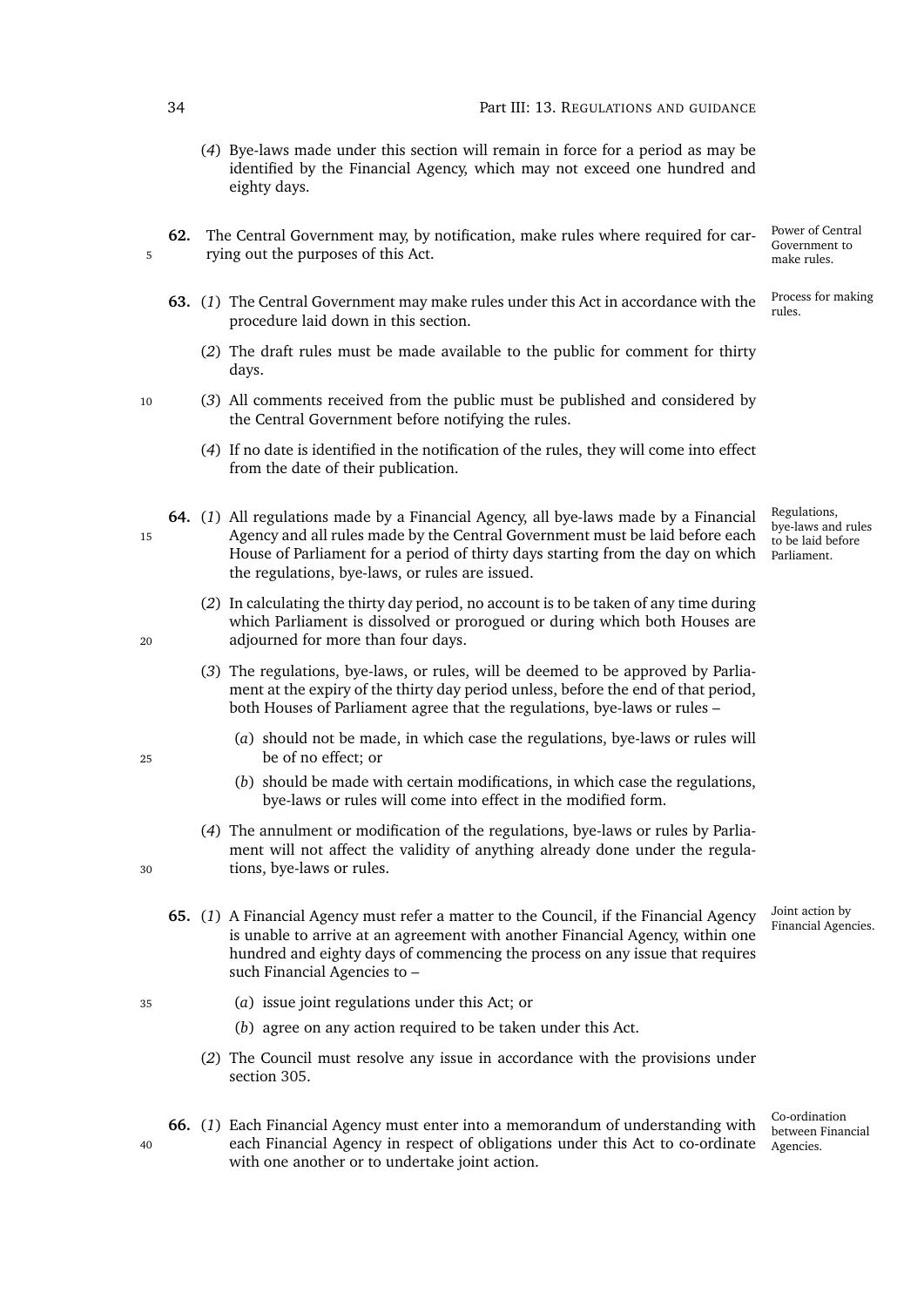| (2) The memorandum of understanding under this section may relate to $-$ |                                                        |                                                                                                                                                                                                                                                                                                                 |  |  |  |  |  |
|--------------------------------------------------------------------------|--------------------------------------------------------|-----------------------------------------------------------------------------------------------------------------------------------------------------------------------------------------------------------------------------------------------------------------------------------------------------------------|--|--|--|--|--|
|                                                                          |                                                        |                                                                                                                                                                                                                                                                                                                 |  |  |  |  |  |
|                                                                          |                                                        |                                                                                                                                                                                                                                                                                                                 |  |  |  |  |  |
|                                                                          |                                                        |                                                                                                                                                                                                                                                                                                                 |  |  |  |  |  |
|                                                                          |                                                        |                                                                                                                                                                                                                                                                                                                 |  |  |  |  |  |
|                                                                          | posed by any party to the memorandum of understanding. |                                                                                                                                                                                                                                                                                                                 |  |  |  |  |  |
|                                                                          |                                                        | (a) co-operation in making regulations, including joint regulations;<br>(b) co-operation for harmonising regulations governing similar matters;<br>(c) access to and sharing of information;<br>(d) cross-staffing of employees; or<br>(e) consultation regarding any important changes that may have been pro- |  |  |  |  |  |

(*3*) Every Financial Agency must publish a report of compliance with this section in its annual report.

# CHAPTER 14 10

#### DISPOSAL OF APPLICATIONS

|  | Applications<br>generally.                         |  | 67. (1) All applications required to be made to a Financial Agency under this Act must<br>be disposed in accordance with this Chapter.                                                                               |    |
|--|----------------------------------------------------|--|----------------------------------------------------------------------------------------------------------------------------------------------------------------------------------------------------------------------|----|
|  |                                                    |  | (2) In this Chapter, an "applicant" means the person who makes an application to<br>a Financial Agency.                                                                                                              | 15 |
|  | Procedure for<br>making                            |  | <b>68.</b> (1) All applications under this Act must be made in the manner specified.                                                                                                                                 |    |
|  | applications.                                      |  | (2) The Financial Agency must acknowledge the receipt of all applications, whether<br>complete or not, within thirty days from receipt.                                                                              |    |
|  |                                                    |  | (3) An applicant may, at any time, before the Financial Agency conveys its decision,<br>by a second application to the Financial Agency -                                                                            | 20 |
|  |                                                    |  | (a) modify an existing application; or                                                                                                                                                                               |    |
|  |                                                    |  | (b) withdraw an application for variation and re-apply.                                                                                                                                                              |    |
|  |                                                    |  | (4) If an applicant withdraws an application for variation and re-applies, the Fi-<br>nancial Agency must process the application afresh.                                                                            |    |
|  | Additional<br>information.                         |  | 69. (1) The Financial Agency may require the applicant to provide additional informa-<br>tion as it reasonably considers necessary to enable it to determine the applica-<br>tion.                                   | 25 |
|  |                                                    |  | (2) While requesting additional information, the Financial Agency must state the<br>relevance of the additional information so sought.                                                                               |    |
|  | Procedure for<br>determination of<br>applications. |  | 70. (1) Where an application received by a Financial Agency is incomplete, the Finan-<br>cial Agency must inform the applicant in this regard within thirty days from<br>the date of the receipt of the application. | 30 |
|  |                                                    |  | (2) The Financial Agency must decide all applications in accordance with the pro-<br>visions and regulations governing the matter to which the application pertains.                                                 |    |
|  |                                                    |  | (3) The Financial Agency must not reject any application merely on the grounds                                                                                                                                       | 35 |

that no regulations governing the subject matter of the application are in effect.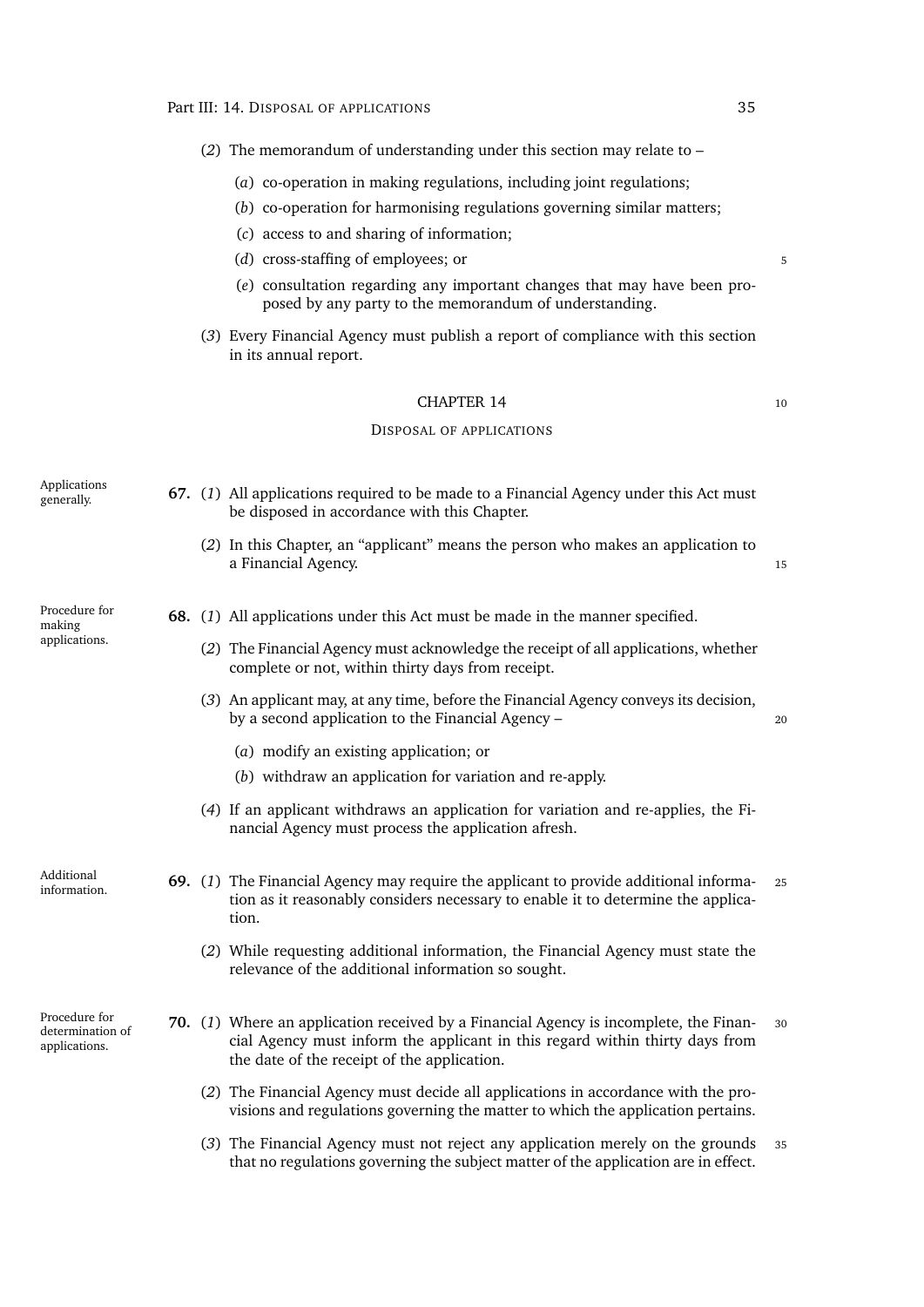- <span id="page-57-0"></span>(*4*) The Financial Agency must ensure that all applications are determined within a period of one hundred and eighty days from the date the application was received by the Financial Agency.
- (*5*) If the Financial Agency does not reject an application within one hundred and 5 eighty days from the date such application has been made, then that application will be deemed to have been accepted.
	- (*6*) The period mentioned under sub-section (*[4](#page-57-0)*) may be extended by the Tribunal on an application by the Financial Agency.
- (*7*) If the Financial Agency proposes to reject an application, it must issue a [show](#page-0-0) 10 [cause notice](#page-0-0) to the applicant.
	- (*8*) If the Financial Agency decides to reject an application, it must issue a [decision](#page-0-0) [order](#page-0-0) to the applicant.
	- (*9*) If the Financial Agency decides to accept an application, it must inform the applicant by issuing an approval order.
- <sup>15</sup> (*10*) The approval order, consistent with applicable regulations, must state
	- (*a*) the scope of approval;
	- (*b*) the time-period for which the approval is effective;
	- (*c*) the provisions under which the approval is granted; and
- (*d*) any conditions, limitations or requirements subject to which the approval <sup>20</sup> is granted.
- 
- Procedure for cancellation of any approval. **71.** (*1*) If a Financial Agency proposes to cancel any permission or approval granted in pursuance of an application otherwise than at the request of the person who made the application, then it must issue a [show cause notice](#page-0-0) to such person.
- (*2*) If the Financial Agency decides to cancel any permission or approval granted <sup>25</sup> in pursuance of an application other than the request of the person who made the application, then it must give issue a [decision order](#page-0-0) to such person.

#### INFORMATION AND INSPECTION

Power to gather

- **72.** (1) This section applies only to information and documents reasonably required  $\frac{1000 \text{ rad}}{\text{information}}$ <sup>30</sup> by a Financial Agency in connection with the pursuit of its objectives or the exercise of functions conferred upon it by this Act or any other law enforced by the Financial Agency.
	- (*2*) The Financial Agency may make regulations requiring financial service providers to make reports in a particular form, manner and frequency.
- <sup>35</sup> (*3*) The Financial Agency may, by notice in writing given to any financial service provider, its financial representatives or related persons, require such person –
	- (*a*) to provide specified information; or
	- (*b*) to produce specified documents.
- (*4*) The information or documents requested by the Financial Agency must be pro-<sup>40</sup> vided or produced –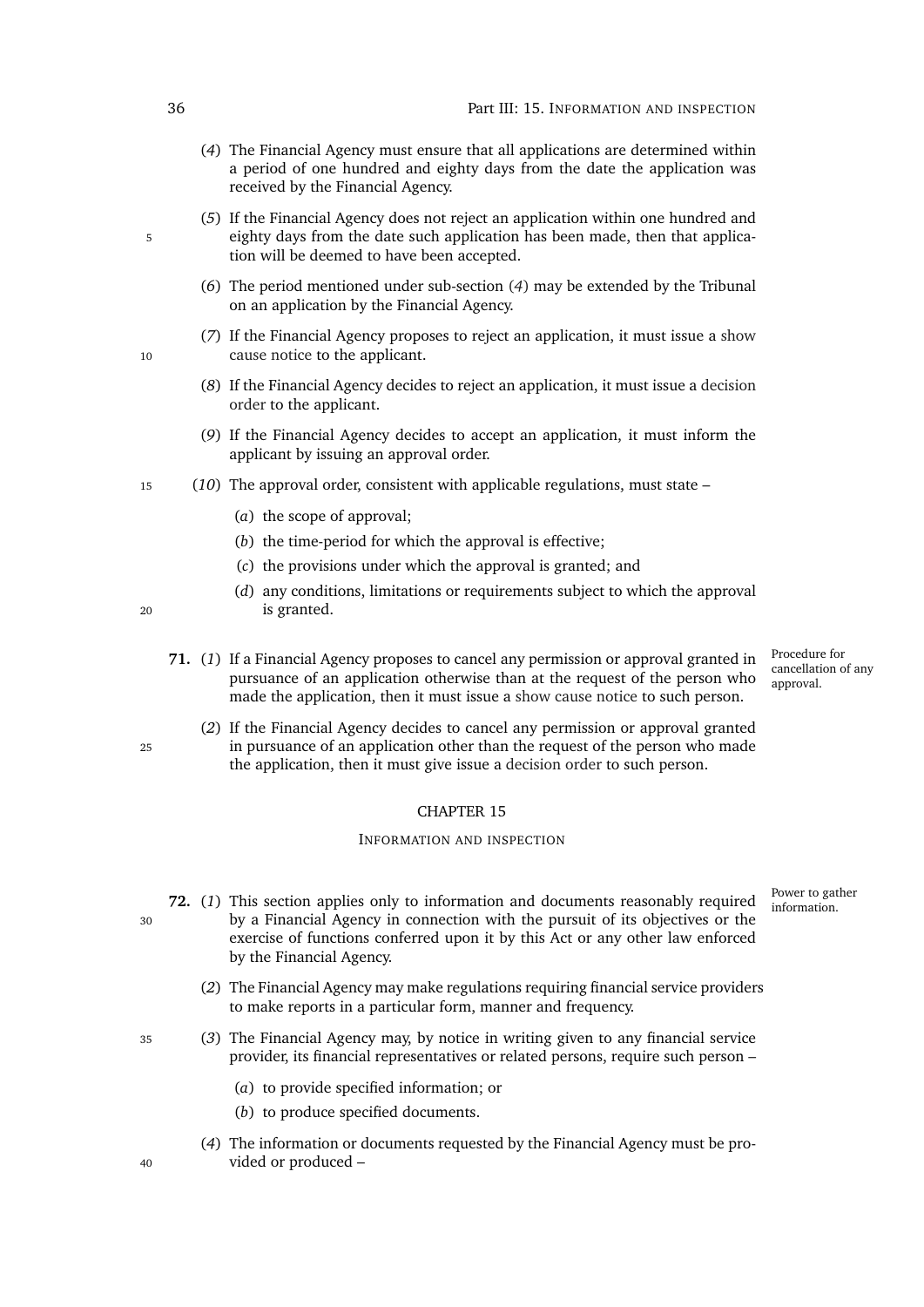- (*a*) before the end of such reasonable period as may be specified;
- (*b*) at such place as may be specified; and
- (*c*) in such form or manner as may be specified.
- (*5*) The Financial Agency may require
	- (*a*) any information provided, whether in a document or otherwise, to be 5 verified in such manner, or
	- (*b*) any document produced to be authenticated in such manner, as it may reasonably require.

Regular

inspections. **73.** (*1*) A Financial Agency may carry out inspection of financial service providers at regular intervals. 10

- (*2*) The Financial Agency will record documents inspected and the finding of such inspections in a specified form.
- <span id="page-58-0"></span>(*3*) The Financial Agency will publish regulations governing –
	- (*a*) the intervals at which a financial service provider may be inspected;
	- (*b*) notice of inspection by the Financial Agency; 15
	- (*c*) the steps the financial service provider has to carry out to enable the inspection; and
	- (*d*) such other conditions as to enable the Financial Agency to collect accurate information about the financial service provider.
- (*4*) The regulations mentioned in sub-section (*[3](#page-58-0)*) must balance the requirement of <sup>20</sup> the Financial Agency with the requirement to prevent disruption in the business of financial service providers or impose unreasonable burden upon financial service providers.

#### CHAPTER 16

## FUNCTIONING OF THE FINANCIAL AGENCY 25

- <span id="page-58-1"></span>**74.** (*1*) A Financial Agency must maintain a website or any other universally accessible repository of electronic information to –
	- (*a*) record and publish all information that the Financial Agency is obligated to record or publish;
	- (*b*) provide a copy of all rules, regulations, bye-laws enforced and all guid- <sup>30</sup> ance issued by the Financial Agency, including all amendments to such rules, regulations, bye-laws and guidance;
	- (*c*) provide information about the process and manner in which applications under this Act are to be made; and
	- (*d*) provide material information about the functions of the Financial Agency. <sup>35</sup>
	- (*2*) All information published on the website or other repository of the Financial Agency must be in an easily accessible and text-searchable format.
	- (*3*) The board of the Financial Agency must review the quality of the website or other repository, based on international best practices, at least once every three years. And the set of the set of the set of the set of the set of the set of the set of the set of the set of the set of the set of the set of the set of the set of the set of the set of the set of the set of the set of th

Minimum standard for publication of information.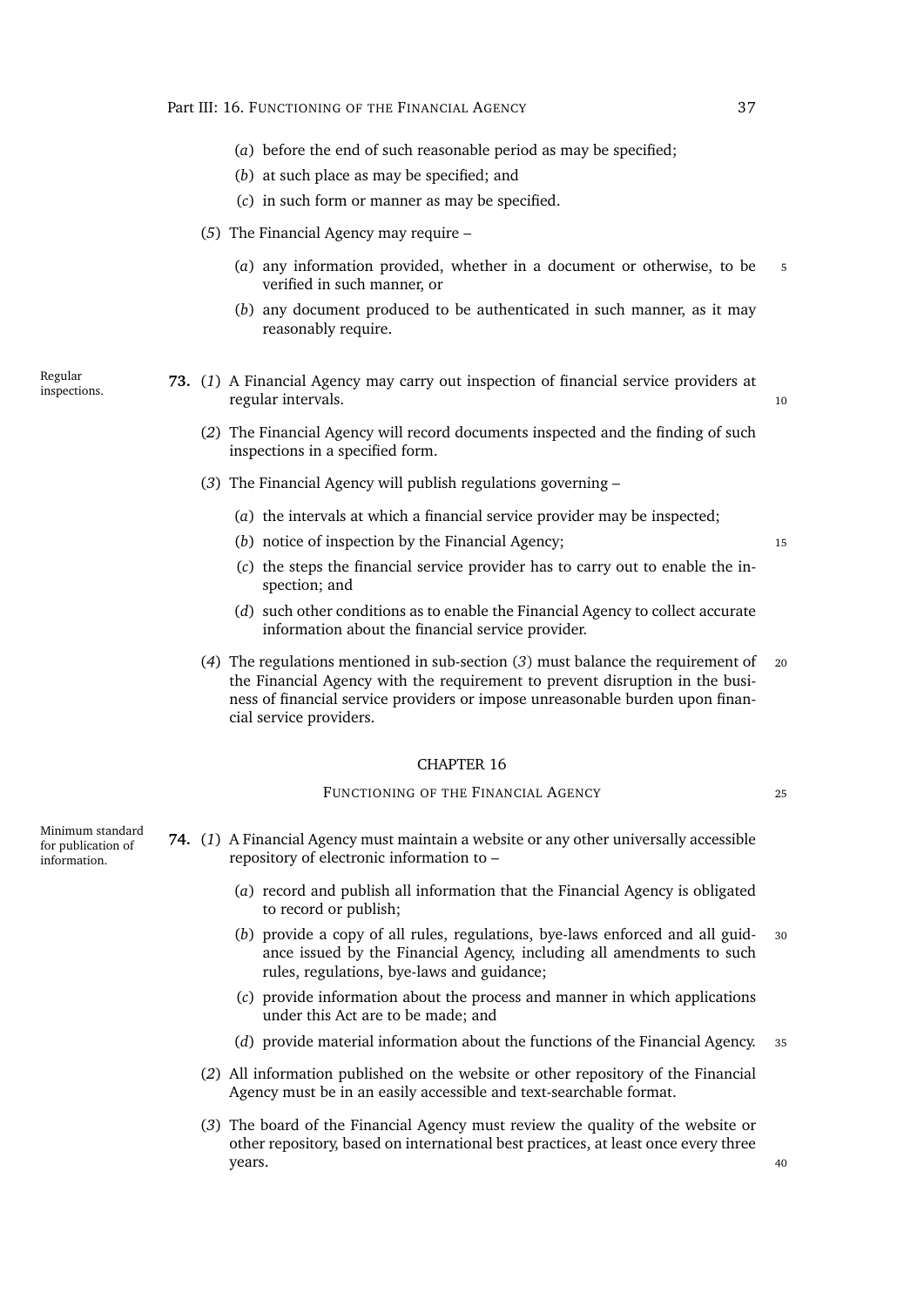<span id="page-59-3"></span><span id="page-59-2"></span><span id="page-59-1"></span><span id="page-59-0"></span>

|    | 38 | Part III: 16. FUNCTIONING OF THE FINANCIAL AGENCY                                                                                                                                                                         |                                                              |
|----|----|---------------------------------------------------------------------------------------------------------------------------------------------------------------------------------------------------------------------------|--------------------------------------------------------------|
|    |    | (4) The board of the Financial Agency must publish the findings of the review<br>under sub-section (3) with the annual report of the Financial Agency.                                                                    |                                                              |
|    |    | (5) The Financial Agency may make regulations supplementing the requirements<br>of this section.                                                                                                                          |                                                              |
| 5  |    | (6) Any information not recorded or published on the website or other repository<br>of the Financial Agency will be presumed to not have been recorded or pub-<br>lished for the purposes of this Act.                    |                                                              |
|    |    | 75. (1) Each Financial Agency is bound by the requirements of this section in its allo-<br>cation and use of resources.                                                                                                   | Allocation and use<br>of resources by a<br>Financial Agency. |
| 10 |    | (2) Each Financial Agency must prepare a report of expenditure with respect to<br>each of its duties and objectives for each financial year.                                                                              |                                                              |
|    |    | (3) Each Financial Agency must maintain a transparent system of allocation of<br>resources to carry out its duties and meet its objectives as stated in its report<br>of expenditure under sub-section (2).               |                                                              |
| 15 |    | (4) The Central Government may make rules requiring the Financial Agency to<br>make additional reports of its expenditure.                                                                                                |                                                              |
|    |    | (5) At least once every three years, the board of the Financial Agency must review<br>the quality of the report of the Financial Agency with the requirements of this<br>section.                                         |                                                              |
| 20 |    | (6) The reports under this section must be published with the annual report of the<br>Financial Agency.                                                                                                                   |                                                              |
|    |    | 76. (1) If any law requires the Financial Agency to carry out any function, the Finan-<br>cial Agency must develop a system to measure the efficiency with which that<br>function was discharged.                         | Performance and<br>efficiency of a<br>Financial Agency.      |
| 25 |    | (2) The Financial Agency must measure its efficiency in relation to its functions, in<br>accordance with the system developed under sub-section $(1)$ , in a reasonable<br>and objective manner, for each financial year. |                                                              |
| 30 |    | (3) The Financial Agency must determine goals for the discharge of each function<br>for which it has developed a system under sub-section $(1)$ for the financial year.                                                   |                                                              |
|    |    | (4) The Financial Agency must, at the end of each financial year, prepare a report<br>comparing information from sub-section $(2)$ with the goals that were set for<br>the financial year under sub-section $(3)$ .       |                                                              |
| 35 |    | (5) The Central Government may make rules requiring the Financial Agency to<br>make additional reports of its performance and discharge of functions.                                                                     |                                                              |
|    |    | (6) At least once every three years, the board of the Financial Agency must review<br>the quality of the report of the Financial Agency with the requirements of this<br>section.                                         |                                                              |
| 40 |    | (7) The reports under this section must be published with the annual report of the<br>Financial Agency.                                                                                                                   |                                                              |
|    |    | (8) In this section, "reasonable and objective manner", in relation to the measure-<br>ment of a system, includes -                                                                                                       |                                                              |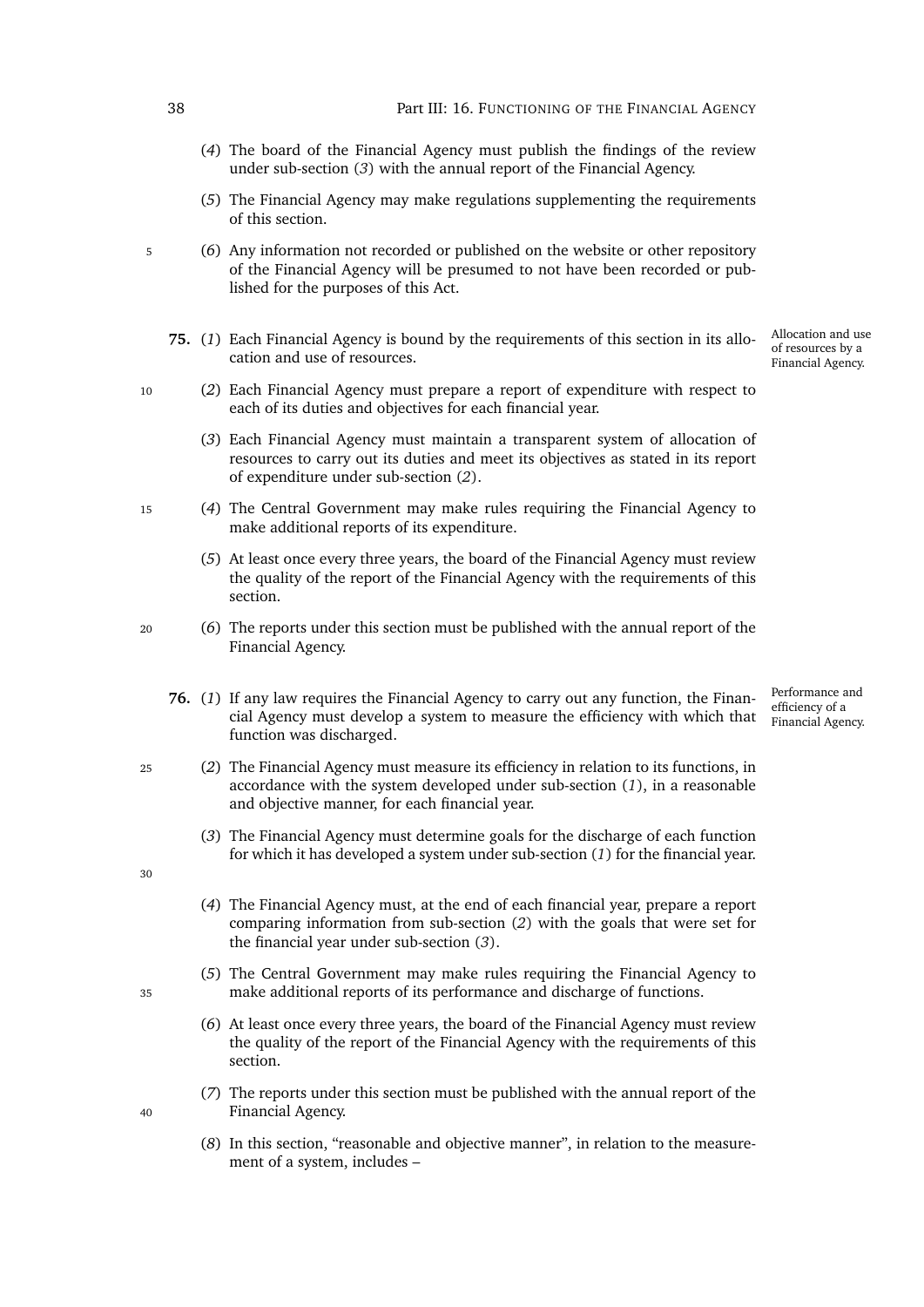- (*a*) a system of measurement that best represents any function being measured;
- (*b*) a standardised system that allows comparison where possible; and
- (*c*) where possible, numerical systems of measurement.
- <span id="page-60-0"></span>**77.** (*1*) Each Financial Agency must furnish to the Central Government, at such time <sup>5</sup> and in such manner and form as may be prescribed, or as the Central Government may direct, such returns and statements, and such particulars in regard to any proposed or existing operations of the Council as the Central Government may, from time to time, require.
	- (*2*) The board of the Financial Agency must prepare and submit to the Central <sup>10</sup> Government an annual report within ninety days from the end of a financial year.
	- (*3*) The annual report must be in such manner and form as may be prescribed, and must give a true and full account of the performance of the Financial Agency in the previous financial year, including – 15

- (*a*) a review of the Financial Agency's activities in relation to the discharge of its functions and the achievement of its objectives;
- (*b*) all information that is necessary to understand the discharge of functions and the achievement of the objectives of the Financial Agency, that has been published by the Financial Agency; 20

- (*c*) all information that the Financial Agency is required to publish along with the annual report under this Act;
- (*d*) a statement of the deliberations of the Financial Agency, accompanied by the records of meetings of the Financial Agency;
- (*e*) a statement indicating any statutory obligation that the Financial Agency <sup>25</sup> or the board of the Financial Agency has not complied with, and reasons for such non-compliance;
- (*f*) a statement by the chairperson of the Financial Agency, in relation to the activities and performance of the Financial Agency;
- (g) a statement of major activities the Financial Agency will undertake in the subsequent financial year; and
- (*h*) a statement which any member of the board may wish to include.
- <span id="page-60-2"></span>(*4*) A copy of the report received under sub-section (*[2](#page-60-0)*) must be laid, as soon as possible after its receipt, before each House of Parliament.
- Accounts and
- <span id="page-60-1"></span>Accounts and **78.** (1) Each Financial Agency must maintain proper accounts and other relevant records 35 and prepare an annual statement of accounts, in such form as may be prescribed by the Central Government in consultation with the Comptroller and Auditor-General of India.
	- (*2*) The accounts of a Financial Agency must be audited annually by the government auditor. And the same state of the state of the state of the state of the state of the state of the state of the state of the state of the state of the state of the state of the state of the state of the state of the
	- (*3*) The audit by the government auditor will not include an audit of performance of the Financial Agency.
	- (*4*) The government auditor must
		- (*a*) certify the accounts of the Financial Agency; and

Returns and reports.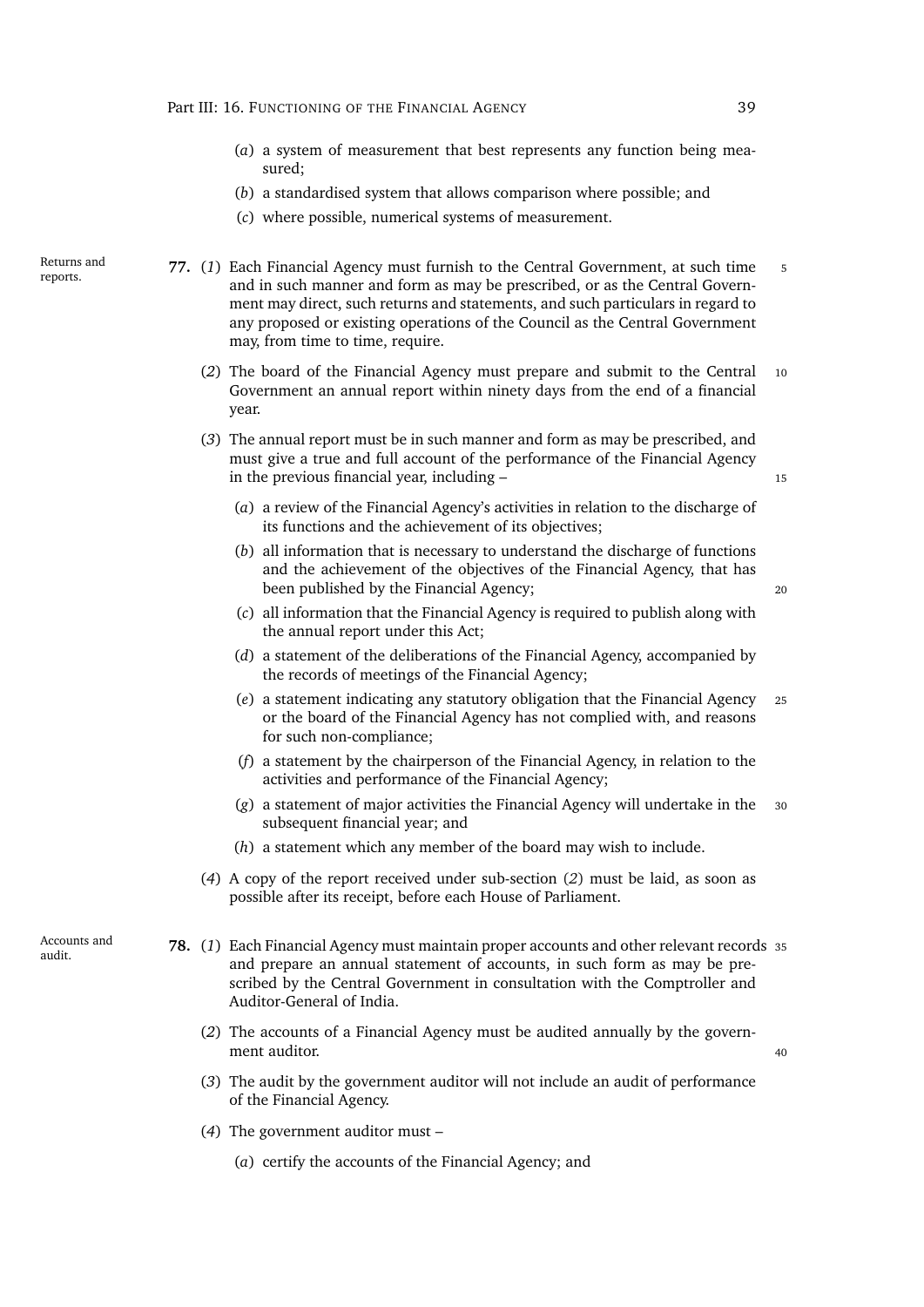- (*b*) make an audit report.
- <span id="page-61-0"></span>(*5*) The certified accounts and the audit report must be placed before the board of the Financial Agency and the board of the Financial Agency must record its observations on the audit report.
- <sup>5</sup> (*6*) The annual report of the Financial Agency must include
	- (*a*) certified accounts and audit report as provided under sub-section (*[4](#page-60-1)*); and
	- (*b*) the observations of the board of the Financial Agency under sub-section (*[5](#page-61-0)*).
- (*7*) In relation to sub-section (*[1](#page-60-2)*), the Reserve Bank, while preparing its financial 10 statements, must comply with accounting standards to the extent that it is, in the opinion of the Reserve Bank Board, appropriate to do so, having regard to the objects and functions of the Reserve Bank.
	- (*8*) In relation to the audit of the accounts of the Reserve Bank, the government auditor, will not audit –
- <span id="page-61-1"></span><sup>15</sup> (*a*) the deliberations, decisions or minutes of the Monetary Policy Committee under section [335,](#page-158-0) and the actions of the Reserve Bank under section [343](#page-161-0) in relation to implementing monetary policy decisions;
	- (*b*) the transactions by the Reserve Bank under sections [345](#page-162-0) and [346;](#page-162-1) and
- (*c*) any part of a discussion or communication between members of the Re-<sup>20</sup> serve Bank Board, members of the Monetary Policy Committee, and officers and employees of the Reserve Bank related to clauses (*[a](#page-61-1)*) and (*b*[\).](#page-61-2)
	- (*9*) In this section, "government auditor" means the Comptroller and Auditor-General of India, or any other person appointed by the Comptroller and Auditor-General of India in this regard.
- Review by external experts. <sup>25</sup> **79.** (*1*) Every Financial Agency must arrange for a review of its performance and operations by a team of experts external to that Financial Agency.
	- (*2*) The review must take place once every three financial years.
	- (*3*) Every Financial Agency must make bye-laws in relation to the following matters regarding the team of external experts –
- <sup>30</sup> (*a*) the required composition of the team;
	- (*b*) the process of selection;
	- (*c*) the process of appointment;
	- (*d*) the terms of service; and
	- (*e*) the duration and terms of the review.
- <sup>35</sup> (*4*) The Financial Agency must ensure that
	- (*a*) the team of external experts include experts in the same field as that of the Financial Agency; and
	- (*b*) there is no conflict of interest between the team of external experts and the Financial Agency.
- <sup>40</sup> (*5*) The review under this section must
	- (*a*) be based on international best principles, as relevant;
- <span id="page-61-2"></span>
- 
- 
-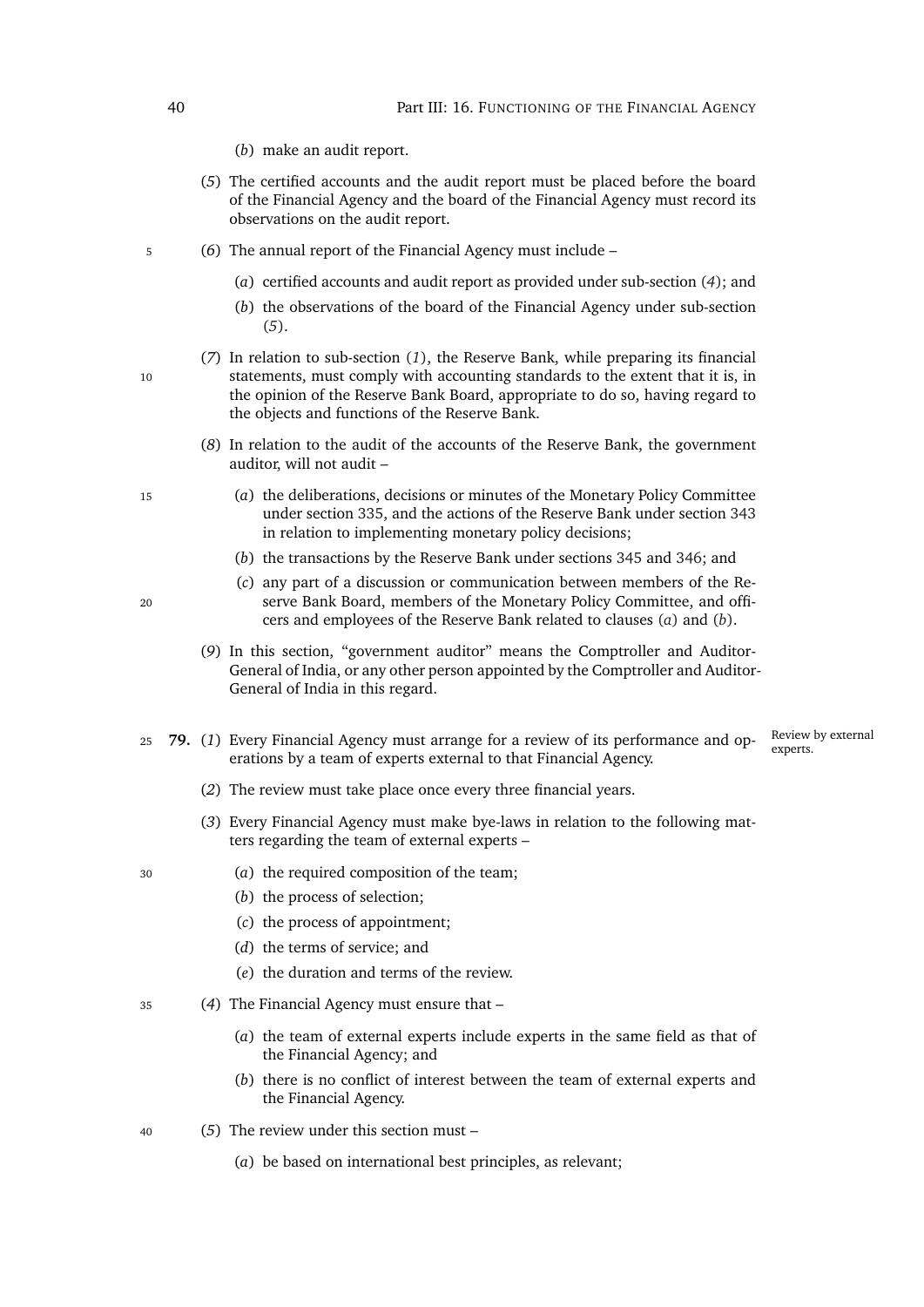- (*b*) give an opinion on whether the Financial Agency is suitably designed and operating effectively; and
- (*c*) identify good practices and make proposals for the Financial Agency to consider.
- (*6*) The Financial Agency must ensure that the team of external experts has access <sup>5</sup> to relevant information and resources as necessary to carry out the review.
- (*7*) The board of the Financial Agency must, within one hundred and eighty days of the review –
	- (*a*) determine a programme of action to implement the report of the review, as appropriate; the control of the control of the control of the control of the control of the control of the control of the control of the control of the control of the control of the control of the control of the control
	- (*b*) publish the report of the review, including all opinions and proposals made by the team of external experts; and

sums of money as it thinks fit for being utilised for the purposes of this Act.

- (*c*) publish the programme of action.
- Grants and loans by Central Government.

Levy and collection of fees by a Financial Agency.

**81.** (*1*) A Financial Agency may levy and collect fees, as required for the discharge of

**80.** The Central Government may make to a Financial Agency, grants or loans of such

(*2*) In levying fees, the Financial Agency must take into consideration one or more of the following factors, as may be relevant –

its functions under this Act, in the relevant manner specified under this Act.

- (*a*) the nature, scope and size of business carried out by the financial service <sup>20</sup> provider;
- (*b*) the requirement that the levy of fees does not constrain competition;
- (*c*) the requirement that the levy of fees is not disproportionate to the costs likely to be incurred by the Financial Agency in discharging the functions for the fees will be levied: and 25
- <span id="page-62-0"></span>(*d*) the financial requirements of the Financial Agency.

Confidentiality. **82.** (*1*) Each Financial Agency, and every member of board of a Financial Agency, officer, and employee of a Financial Agency must maintain the confidentiality of any financial regulatory data and other commercially sensitive information that is obtained or produced in the discharge of any of its functions under this 30 Act, unless –

- (*a*) any provision of this Act permits or requires its publication or disclosure;
- (*b*) any other law or any agreement in force permits or requires its publication or disclosure;
- (*c*) the person from whom it was obtained, and, if different, the person to <sup>35</sup> whom it relates, consents;
- (*d*) it is already available to the public from other sources;
- (*e*) it is in the form of a summary or collection of information so framed that it is not possible to ascertain from it information relating to any particular person; or 40
- (*f*) it enables or assists the Financial Agency or the Central Government to discharge its functions under this Act.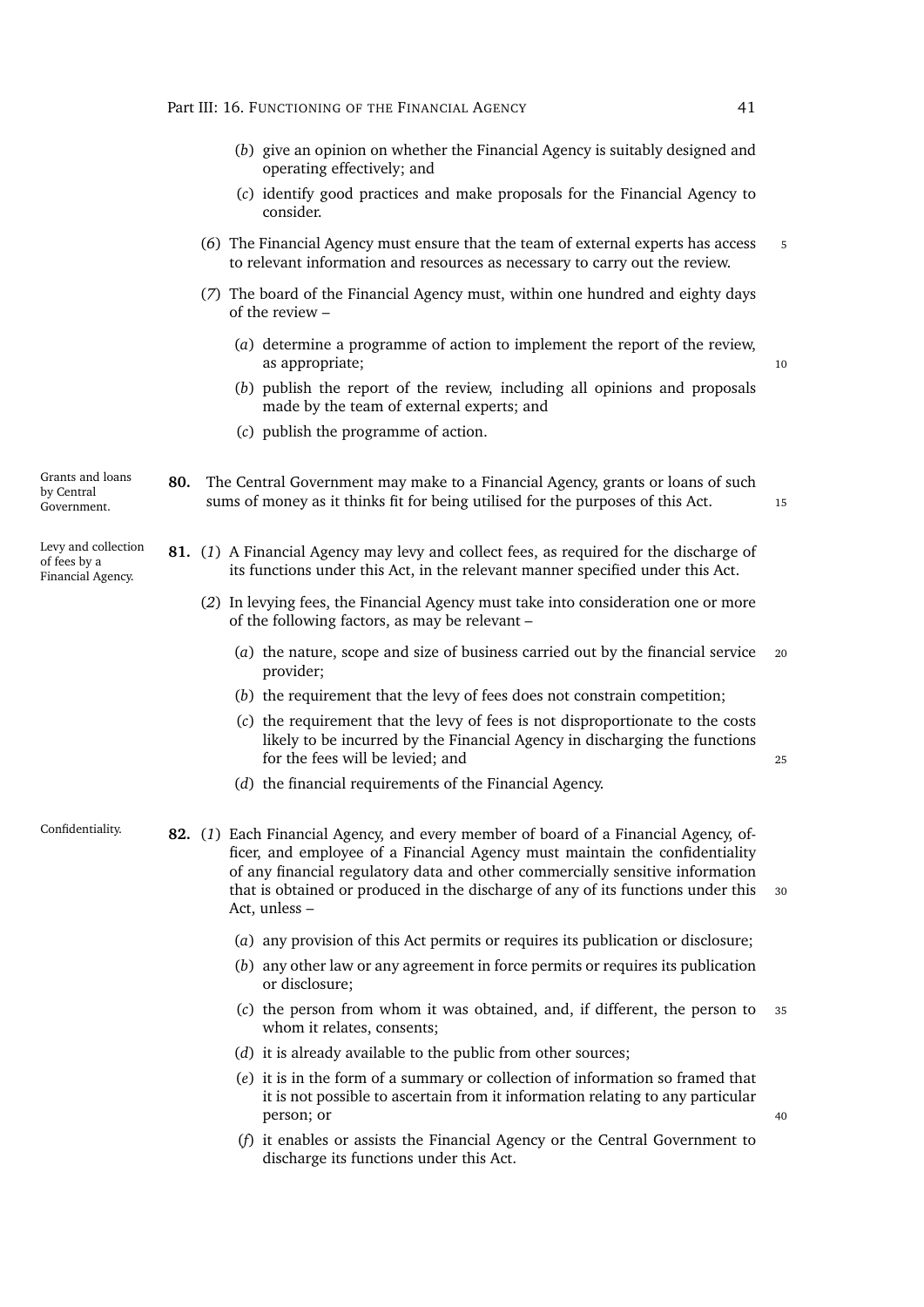- (*2*) The obligation under sub-section (*[1](#page-62-0)*) extends to every member appointed to an advisory council to the board of a Financial Agency.
- (*3*) No violation under this section is committed if the information is disclosed
	- (*a*) in accordance with the exceptions contained in sub-section (*1*[\);](#page-62-0) or
- <sup>5</sup> (*b*) for the purpose of any legal proceedings, as may be directed by a body having appropriate jurisdiction.
	- (*4*) Nothing in this section will be taken to be a restriction of the power of a public authority to exempt the disclosure of information under section 8 of the Right to Information Act, 2005 (22 of 2005).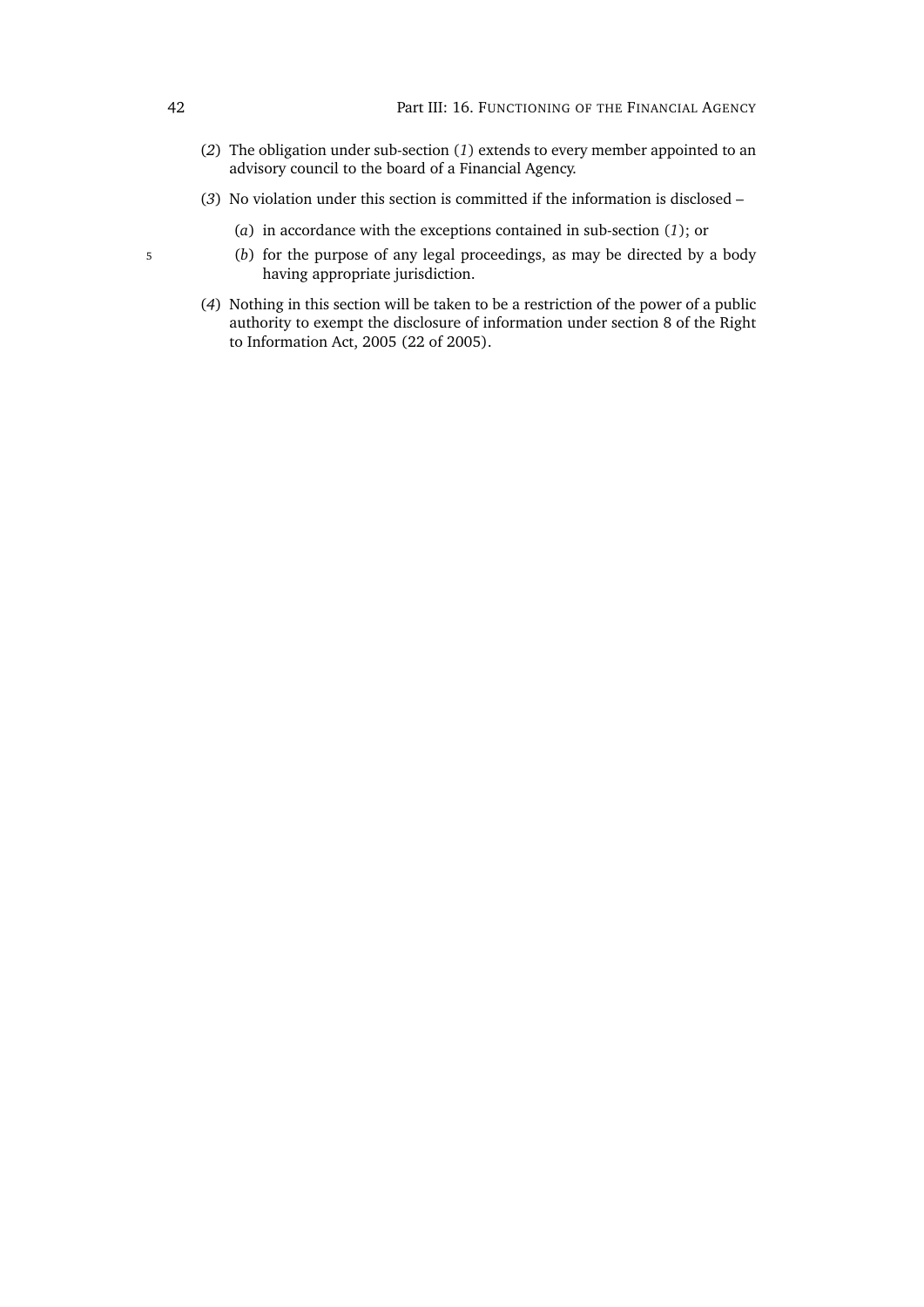### PART IV

# FINANCIAL CONSUMER PROTECTION

## CHAPTER 17

### OBJECTIVES AND PRINCIPLES

Objectives. **83.** The Regulator must discharge its functions and exercise its powers under this Part <sup>5</sup> with the objective of –

- (*a*) protecting and furthering the interests of consumers; and
- (*b*) promoting public awareness of matters relating to financial products and financial services.
- <span id="page-64-0"></span>**84.** (*1*) The Regulator must have regard to the following principles while discharging <sup>10</sup> its functions and exercising its powers under this Part –
	- (*a*) the level of protection required by a consumer and the level of care required from a financial service provider, which may vary depending on –
		- (*i*) the level of knowledge, experience and expertise of the consumer; <sup>15</sup>
		- (*ii*) the nature and degree of risk embodied in the financial product or financial service being availed by the consumer;
		- (*iii*) the appropriateness of a financial product or financial service for different classes of consumers; and
		- (*iv*) the extent of dependence of the consumer on the financial service <sup>20</sup> provider;
	- (*b*) consumers must ordinarily take responsibility for their transactional decisions;
	- (*c*) any obligation imposed on a financial service provider should be reasonably commensurate with the benefits for consumers, considered in general <sup>25</sup> terms, which are expected to result from the imposition of that obligation;
	- (*d*) competition in the markets for financial products and financial services is desirable in the interests of consumers and therefore –
		- (*i*) barriers to competition owing to adverse effects of regulatory actions should be minimised; and 30
		- (*ii*) there should be competitive neutrality in the treatment of financial service providers;
	- (*e*) facilitating access to financial products and financial services is desirable in the interests of consumers; and
	- (*f*) innovation in financial products and financial services is desirable in the <sup>35</sup> interests of consumers.
	- (*2*) In interpreting this Part and in discharging its functions or exercising its powers under this Part, if the Regulator perceives a conflict between any of the principles contained in sub-section (*[1](#page-64-0)*), or if more than one interpretation is possible, the Regulator must reconcile and manage the conflict giving preference to the 40 principle which would be the most relevant for furthering its objectives under this Part.

Principles of consumer protection.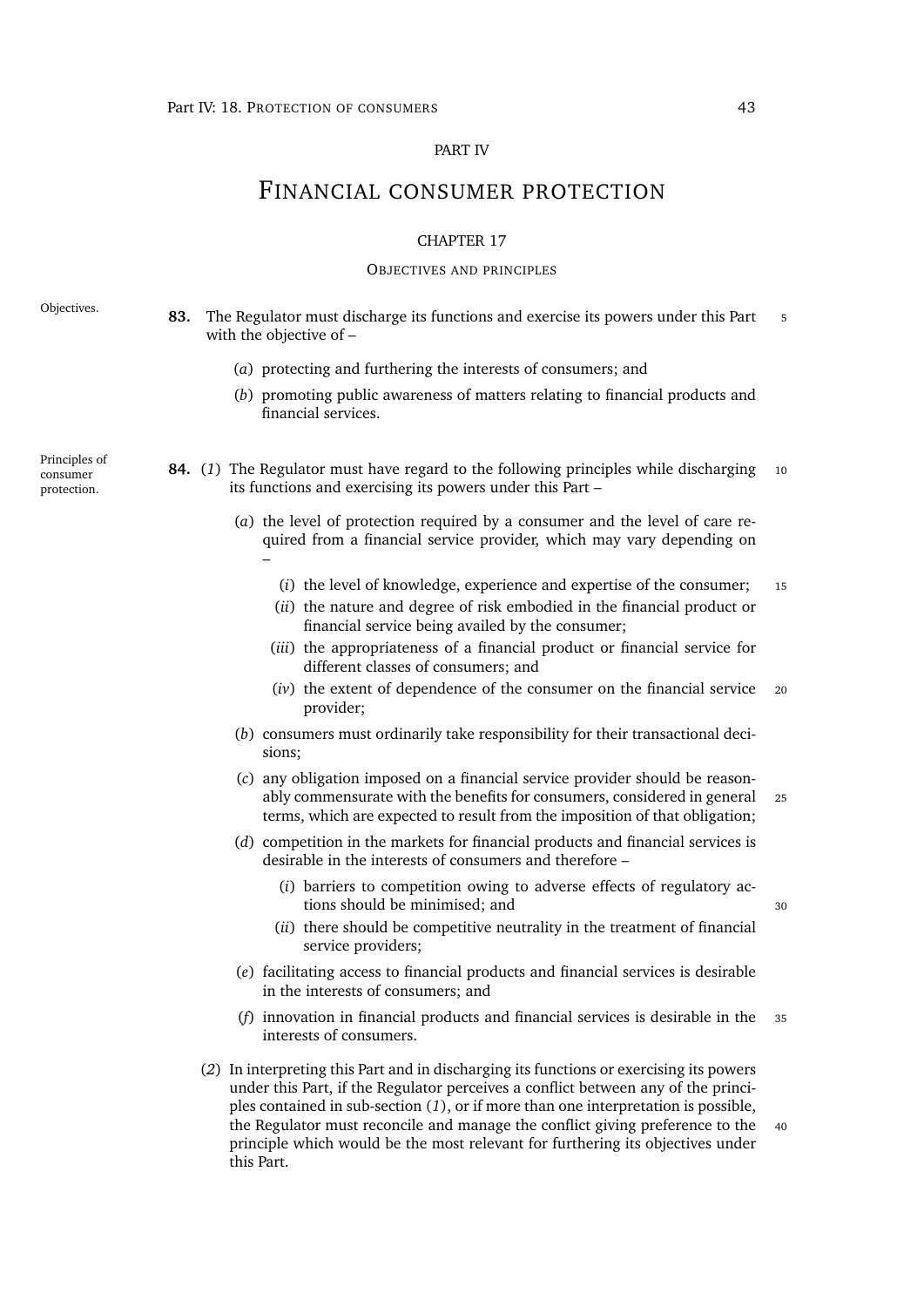(*3*) The Regulator must also take into account information received from the Redress Agency under section [123](#page-80-0) while discharging its functions and exercising its powers under this Part.

#### CHAPTER 18

# 5 PROTECTION OF CONSUMERS

- Requirement of professional diligence. **85.** (*1*) A financial service provider must exercise professional diligence while entering into a financial contract or discharging any obligations under it.
- (*2*) In this section, "professional diligence" means the standard of skill and care that a financial service provider would be reasonably expected to exercise to-10 wards a consumer, commensurate with –
	- (*a*) honest market practice;
	- (*b*) the principle of good faith;
	- (*c*) the level of knowledge, experience and expertise of the consumer;
- (*d*) the nature and degree of risk embodied in the financial product or finan-<sup>15</sup> cial service being availed by the consumer; and
	- (*e*) the extent of dependence of the consumer on the financial service provider.
	- **86.** (1) An unfair term of a non-negotiated contract will be void.
		- (*2*) A term is unfair if it –
- (*a*) causes a significant imbalance in the rights and obligations of the parties <sup>20</sup> under the financial contract, to the detriment of the consumer; and
	- (*b*) is not reasonably necessary to protect the legitimate interests of the financial service provider.
	- (*3*) The factors to be taken into account while determining whether a term is unfair, include –
- <span id="page-65-0"></span><sup>25</sup> (*a*) the nature of the financial product or financial service dealt with under the financial contract;
	- (*b*) the extent of transparency of the term;
	- (*c*) the extent to which the term allows a consumer to compare it with other financial contracts for similar financial products or financial services; and
- <sup>30</sup> (*d*) the financial contract as a whole and the terms of any other contract on which it is dependent.
	- (*4*) The Regulator may specify an illustrative list of terms that are considered to be unfair terms under this section.
	- (*5*) A term is transparent if it –
- <sup>35</sup> (*a*) is expressed in reasonably plain language that is likely to be understood by the consumer;
	- (*b*) is legible and presented clearly; and
	- (*c*) is readily available to the consumer affected by the term.

(*6*) If a term of a financial contract is determined to be unfair under sub-section <sup>40</sup> (*[3](#page-65-0)*), the parties will continue to be bound by the remaining terms of the financial contract to the extent that the financial contract is capable of enforcement without the unfair term.

<span id="page-65-1"></span>

Unfair terms in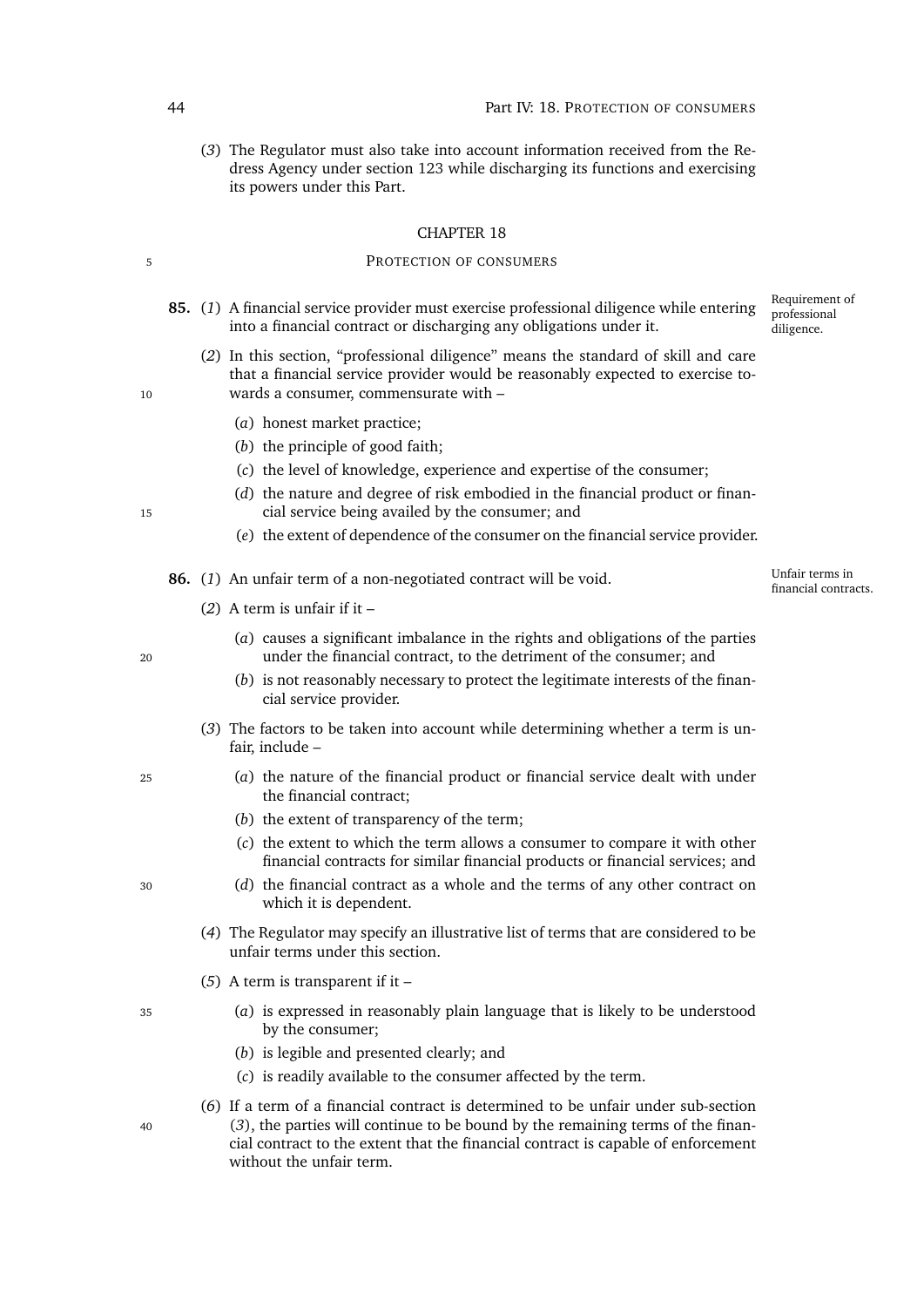| contracts. | $\mathbf{O}/\mathbf{G}$ |  |  |
|------------|-------------------------|--|--|
|            |                         |  |  |
|            |                         |  |  |
|            |                         |  |  |
|            |                         |  |  |
|            |                         |  |  |

Non-negotiated

- 87. (1) In this Chapter, "non-negotiated contract" means a contract whose terms, other than the terms contained in section [88,](#page-66-0) are not negotiated between the parties to the financial contract and includes –
	- (*a*) a financial contract in which, relative to the consumer, the financial service provider has a substantially greater bargaining power in determining 5 the terms of the financial contract; and
	- (*b*) a standard form contract.
	- (*2*) In this section, "standard form contract" means a financial contract that is substantially not negotiable for the consumer, except for the terms contained in section [88.](#page-66-0) 10
	- (*3*) Even if some terms of a financial contract are negotiated in form, the financial contract may be regarded as a non-negotiated contract if so indicated by –
		- (*a*) an overall and substantial assessment of the financial contract; and
		- (*b*) the substantial circumstances surrounding the financial contract.
	- (*4*) In a claim that a financial contract is a non-negotiated contract, the onus of <sup>15</sup> demonstrating otherwise will be on the financial service provider.
- <span id="page-66-0"></span>Terms that are
- <span id="page-66-1"></span>Terms that are **88.** (1) Section [86](#page-65-1) does not apply to a term of a financial contract if it –
	- (*a*) defines the subject matter of the financial contract;
	- (*b*) sets the price that is paid, or payable, for the provision of the financial product or financial service under the financial contract and has been <sup>20</sup> clearly disclosed to the consumer; or
	- (*c*) is required, or expressly permitted, under any law or regulations.
	- (2) The exemption under sub-section  $(1)(b)$  $(1)(b)$  does not apply to a term that deals with the payment of an amount which is contingent on the occurrence or nonoccurrence of any particular event. <sup>25</sup>

Unfair conduct

- prohibited. **89.** (*1*) Unfair conduct in relation to financial products or financial services is prohibited.
	- (*2*) In this Chapter, "unfair conduct" means an act or omission by a financial service provider or its financial representative that significantly impairs, or is likely to significantly impair, the ability of a consumer to make an informed transac- <sup>30</sup> tional decision and includes –
		- (*a*) misleading conduct under section [90;](#page-66-2)
		- (*b*) abusive conduct under section [91;](#page-67-0) and
		- (*c*) such other conduct as may be specified.
- <span id="page-66-3"></span><span id="page-66-2"></span>Misleading
- Misleading 90. (1) Conduct of a financial service provider or its financial representative in relation 35 to a determinative factor is misleading if it is likely to cause the consumer to take a transactional decision that the consumer would not have taken otherwise, and the conduct involves –
	- (*a*) providing the consumer with inaccurate information or information that the financial service provider or financial representative does not believe <sup>40</sup> to be true; or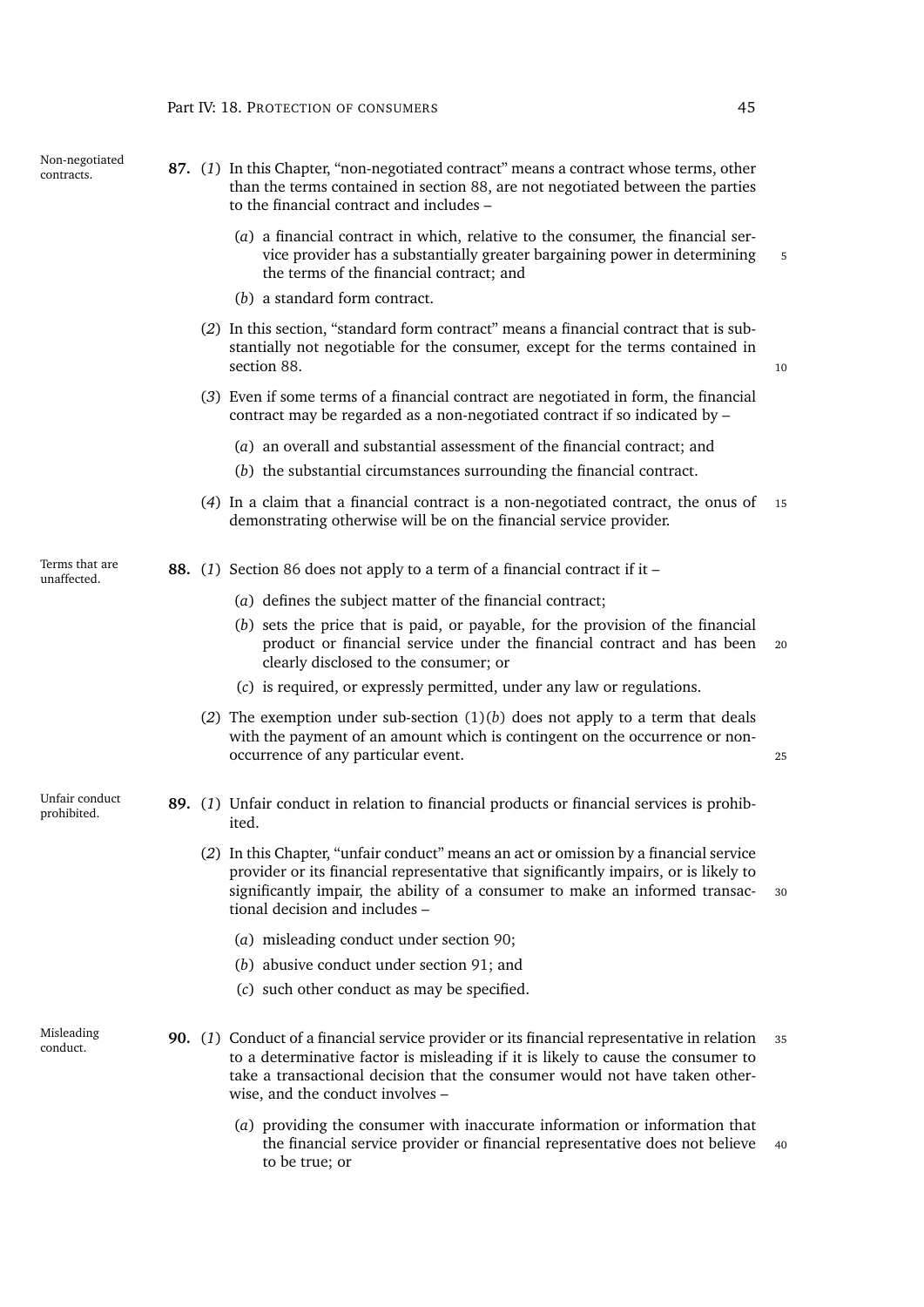- (*b*) providing accurate information to the consumer in a manner that is deceptive.
- (*2*) In determining whether a conduct is misleading under sub-section (*[1](#page-66-3)*), the following factors must be considered to be "determinative factors" –
- <sup>5</sup> (*a*) the main characteristics of a financial product or financial service, including its features, benefits and risks to the consumer;
	- (*b*) the consumer's need for a particular financial product or financial service or its suitability for the consumer;
- (*c*) the consideration to be paid for the financial product or financial service 10 or the manner in which the consideration is calculated;
	- (*d*) the existence, exclusion or effect of any term in a financial contract, which is material term in the context of that financial contract;
	- (*e*) the nature, attributes and rights of the financial service provider, including its identity, regulatory status and affiliations; and
- <sup>15</sup> (*f*) the rights of the consumer under any law or regulations.
	- 91. (1) A conduct of a financial service provider or its financial representative in rela-<br><sup>Abusive conduct</sup> tion to a financial product or financial service is abusive if it –
		- (*a*) involves the use of coercion or undue influence; and
- (*b*) causes or is likely to cause the consumer to take a transactional decision <sup>20</sup> that the consumer would not have taken otherwise.
	- (*2*) In determining whether a conduct uses coercion or undue influence, the following must be considered –
		- (*a*) the timing, location, nature or persistence of the conduct;
		- (*b*) the use of threatening or abusive language or behaviour;
- <sup>25</sup> (*c*) the exploitation of any particular misfortune or circumstance of the consumer, of which the financial service provider is aware, to influence the consumer's decision with regard to a financial product or financial service;
- (*d*) any non-contractual barriers imposed by the financial service provider where the consumer wishes to exercise rights under a financial contract, <sup>30</sup> including –
	- (*i*) the right to terminate the financial contract;
	- (*ii*) the right to switch to another financial product or another financial service provider; and
- (*e*) a threat to take any action, depending on the circumstances in which the <sup>35</sup> threat is made.

### PROTECTION OF PERSONAL INFORMATION

**92.** In this Chapter, "personal information" means any information that relates to a consumer or allows a consumer's identity to be inferred, directly or indirectly, and <sup>40</sup> includes –

Meaning of personal information.

- (*a*) name and contact information;
- (*b*) biometric information, in case of individuals;

<span id="page-67-0"></span>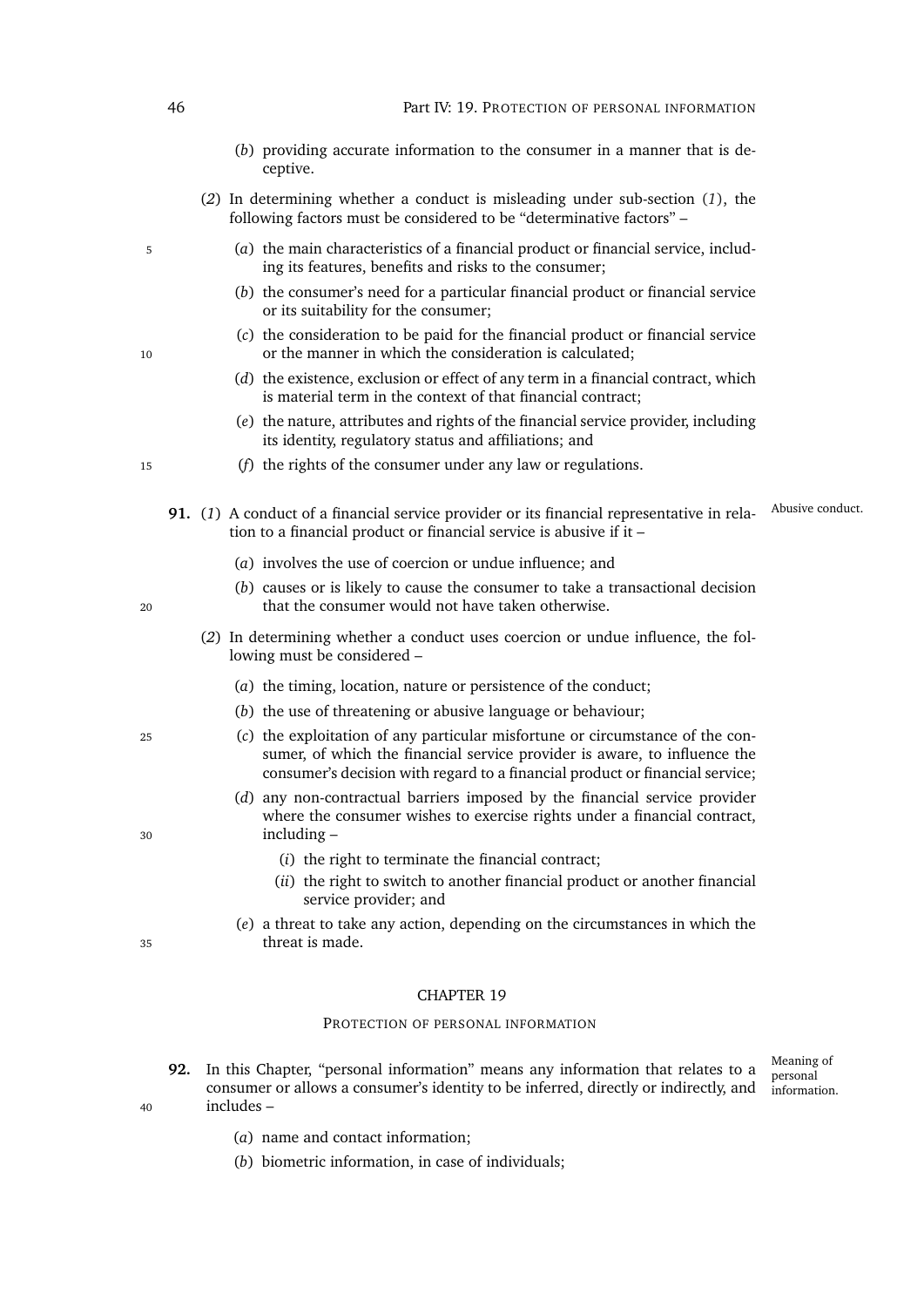- (*c*) information relating to transactions in, or holdings of, financial products;
- (*d*) information relating to the use of financial services; or
- (*e*) such other information as may be specified.

**93.** (*1*) A financial service provider must –

- (*a*) not collect personal information relating to a consumer in excess of what 5 is required for the provision of a financial product or financial service;
- (*b*) maintain the confidentiality of personal information relating to consumers and not disclose it to a third party, except in a manner expressly permitted under sub-section (*[2](#page-68-0)*);
- (*c*) make best efforts to ensure that any personal information relating to a <sup>10</sup> consumer that it holds is accurate, up to date and complete;
- (*d*) ensure that consumers can obtain reasonable access to their personal information, subject to any exceptions that the Regulator may specify; and
- (*e*) allow consumers an effective opportunity to seek modifications to their personal information to ensure that the personal information held by the 15 financial service provider is accurate, up to date and complete.
- <span id="page-68-0"></span>(*2*) A financial service provider may disclose personal information relating to a consumer to a third party only if –
	- (*a*) it has obtained prior written informed consent of the consumer for the disclosure, after giving the consumer an effective opportunity to refuse <sup>20</sup> consent;
	- (*b*) the consumer has directed the disclosure to be made;
	- (*c*) the Regulator has approved or ordered the disclosure, and unless prohibited by the relevant law or regulations, the consumer is given an opportunity to represent under such law or regulations against such disclosure; <sup>25</sup>
	- (*d*) the disclosure is required under any law or regulations, and unless prohibited by such law or regulations, the consumer is given an opportunity to represent under such law or regulations against such disclosure;
	- (*e*) the disclosure is directly related to the provision of a financial product or financial service to the consumer, if the financial service provider – <sup>30</sup>
		- (*i*) informs the consumer in advance that the personal information may be shared with a third party; and
		- (*ii*) makes arrangements to ensure that the third party maintains the confidentiality of the personal information in the same manner as required under this Part; or 35
	- (*f*) the disclosure is made to protect against or prevent actual or potential fraud, unauthorised transactions or claims, if the financial service provider arranges with the third party to maintain the confidentiality of the personal information in the manner required under this Part.
- (*3*) In this section, "third party" means any person other than the concerned finan- <sup>40</sup> cial service provider, including a person belonging to the same group as the financial service provider.

Regulations regarding personal information.

- **94.** The Regulator may make regulations to
	- (*a*) provide additional requirements for the collection, storage, modification and protection of personal information by financial service providers, in- <sup>45</sup> cluding –

Principles governing use of personal information.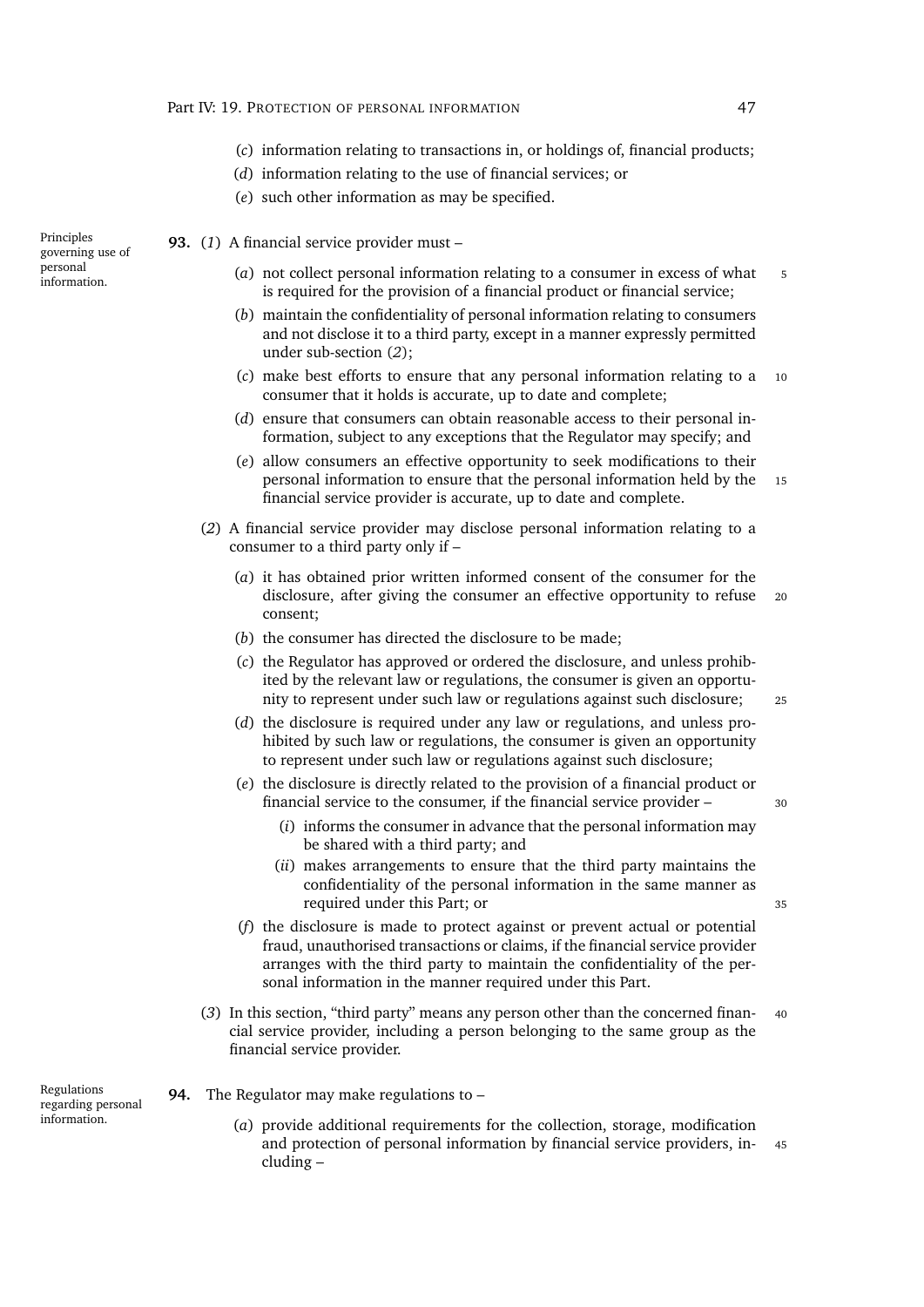- (*i*) the manner of maintenance of records of personal information and the time-periods for which the records are to be maintained; and
- (*ii*) the manner in which records of personal information should be dealt with after the expiry of the specified period;
- <sup>5</sup> (*b*) exempt a class of financial service providers from the application of all or any portion of this Chapter or modify the manner in, or extent to which, all or any portion of the Chapter applies to them, subject to any specified conditions; or
- (*c*) establish mechanisms to ensure that consumers have access to, and are 10 given an effective opportunity to seek modifications to, their personal information.

#### REQUIREMENT OF FAIR DISCLOSURE

- <span id="page-69-0"></span>95. (1) A financial service provider must ensure fair disclosure of information that is Initial disclosures. 15 likely to be required by a consumer to make an informed transactional decision.
	- (*2*) In order to constitute fair disclosure, the information must be provided
		- (*a*) sufficiently before the consumer enters into a financial contract, so as to allow the consumer reasonable time to understand the information;
- (*b*) in writing and in a manner that is likely to be understood by a consumer <sup>20</sup> belonging to a particular category; and
	- (*c*) in a manner that enables the consumer to make reasonable comparison of the financial product or financial service with other similar financial products or financial services.
- (*3*) The Regulator may specify the types of information that must be disclosed to <sup>25</sup> a consumer in relation to a financial product or financial service, which may include information regarding –
	- (*a*) main characteristics of the financial product or financial service, including its features, benefits and risks to the consumer;
- (*b*) consideration to be paid for the financial product or financial service or <sup>30</sup> the manner in which the consideration is calculated;
	- (*c*) existence, exclusion or effect of any term in the financial product or financial contract;
	- (*d*) nature, attributes and rights of the financial service provider, including its identity, regulatory status and affiliations;
- <sup>35</sup> (*e*) contact details of the financial service provider and the methods of communication to be used between the financial service provider and the consumer;
	- (*f*) rights of the consumer to rescind a financial contract within a specified period; or
- <sup>40</sup> (*g*) rights of the consumer under any law or regulations.
	- Continuing<br>disclosures. **96.** (1) A financial service provider must provide a consumer that is availing a financial product or financial service provided by it, with the following continuing disclosures –

- 
-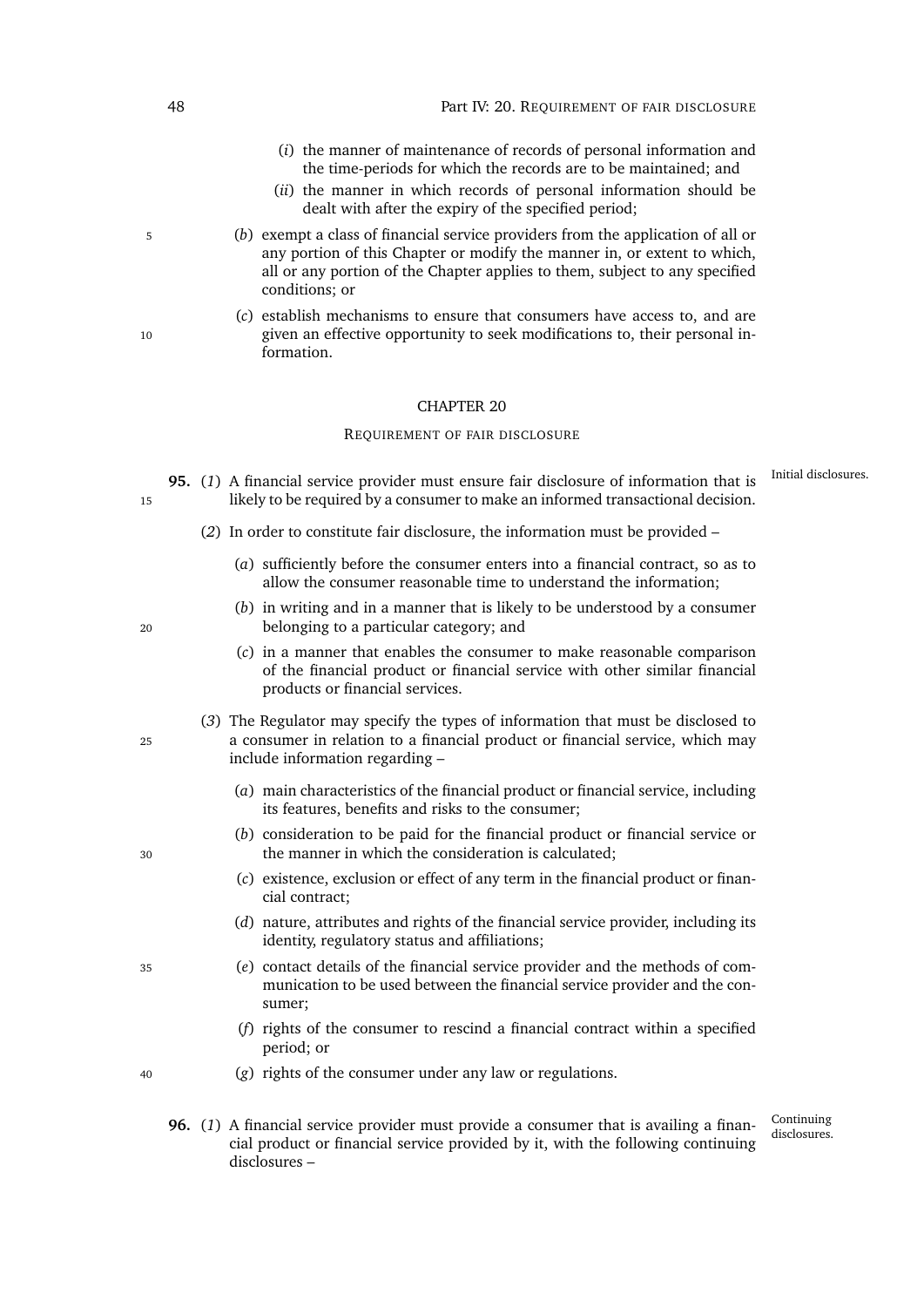- (*a*) any material change to the information that was required to be disclosed under section [95](#page-69-0) at the time when the consumer initially availed the financial product or financial service;
- (*b*) information relating to the status or performance of a financial product held by the consumer, as may be required to assess the rights or interests 5 in the financial product or financial service; and
- (*c*) any other information that may be specified.
- (*2*) A continuing disclosure must be made
	- (*a*) within a reasonable time-period from the occurrence of any material change or at reasonable periodic intervals, as applicable; and 10
	- (*b*) in writing and in a manner that is likely to be understood by a consumer belonging to that category.
- (*3*) The Regulator may specify
	- (*a*) the nature of information that must be disclosed on a continuing basis to a consumer that has availed of a specified financial product or financial 15 service;
	- (*b*) the time-period within which continuing disclosures of information are to be made for a specified financial product or financial service; or
	- (*c*) circumstances in which the consumer will have aright to terminate the financial contract upon a continuing disclosure being made. <sup>20</sup>

- **97.** The Regulator may make regulations to
	- (*a*) provide for the manner in which a disclosure of information relating to a financial product or financial service has to be made to a consumer; or
	- (*b*) exempt a class of financial service providers from the application of all or any portion of this Chapter or modify the manner in, or extent to which, <sup>25</sup> all or any portion of the Chapter applies to them, subject to any specified conditions.

#### REDRESS OF COMPLAINTS

- <span id="page-70-0"></span>**98.** (*1*) A financial service provider must have in place an effective mechanism to re- <sup>30</sup> ceive and redress complaints from its consumers in relation to financial products or financial services provided by it, or on its behalf, in a prompt and fair manner.
	- (*2*) A financial service provider must inform a consumer, at the commencement of relationship with the consumer and at such other time when the information <sup>35</sup> is likely to be required by the consumer, of –
		- (*a*) the consumer's right to seek redress for any complaints, including through the Redress Agency; and
		- (*b*) the processes followed by the financial service provider to receive and redress complaints from its consumers.
- **99.** (*1*) The Regulator must make regulations on the processes to be followed by a financial service provider to receive and redress complaints from its consumers in an effective manner.

Regulations regarding disclosure requirements.

Responsibility of financial service providers.

Regulations regarding redress of complaints.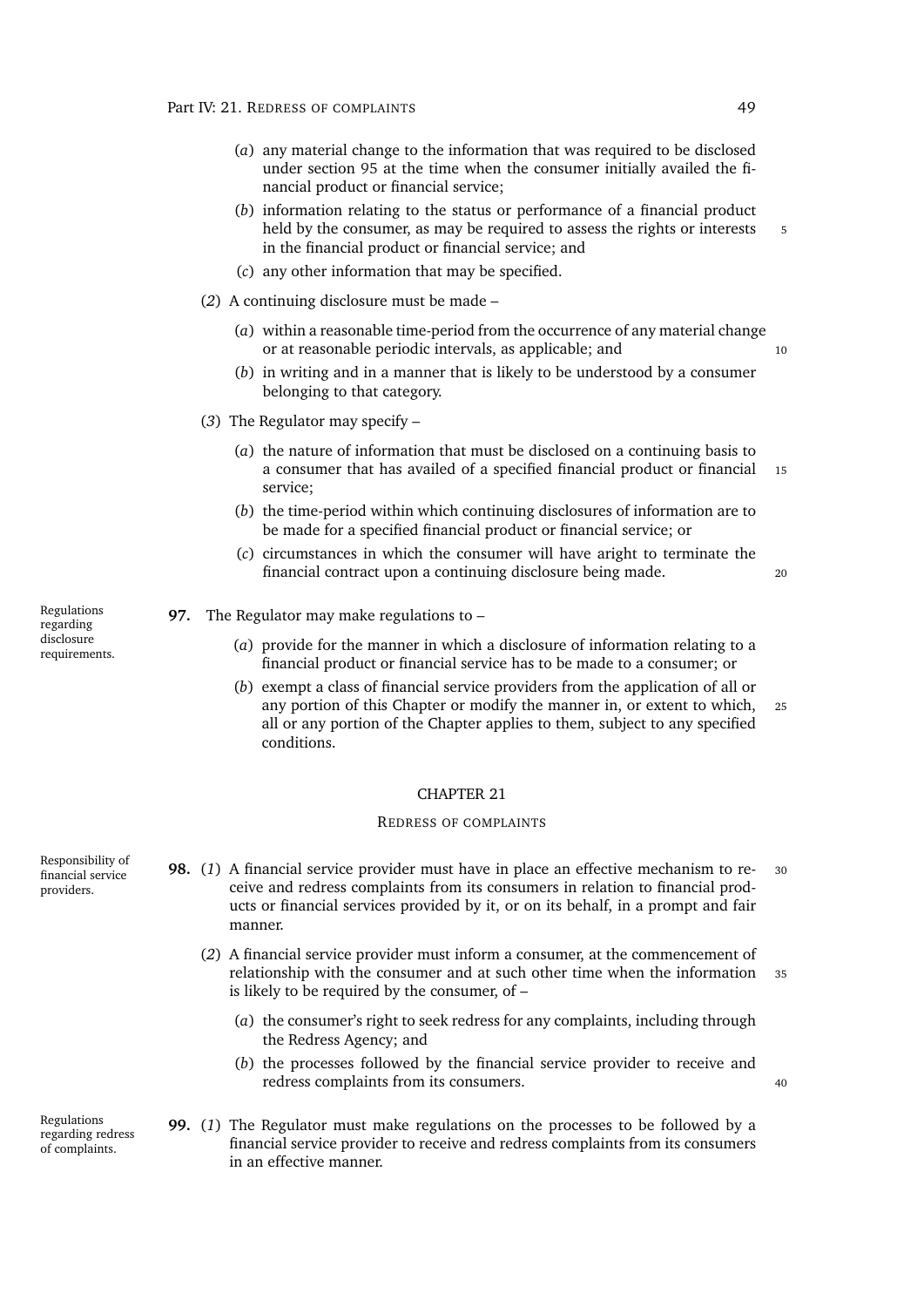- (*2*) The regulations must provide for
	- (*a*) the process to be followed by a consumer to file a complaint with a financial service provider and the time-period within which the complaint must be filed; and
- <sup>5</sup> (*b*) the process to be followed by a financial service provider to receive and redress complaints and the time limits for each step of the process.
	- (*3*) The regulations may, in addition, provide for
		- (*a*) the time-periods and intervals at which information under section [98\(](#page-70-0)*2*) has to be provided;
- <sup>10</sup> (*b*) the form and manner in which information under section [98\(](#page-70-0)*2*) has to be provided, including a requirement to make the information available on a financial service provider's website;
	- (*c*) a requirement to maintain records of each complaint received by a financial service provider and the measures taken for its redress;
- <sup>15</sup> (*d*) a requirement to submit periodic reports to the Regulator about the receipt and redress of complaints in the specified manner;
	- (*e*) an alternate dispute resolution mechanism for complaints in relation to specified financial products or financial services to be followed after, or in place of, the financial service provider's redress process;
- <sup>20</sup> (*f*) the process to be followed where two or more financial service providers may be jointly responsible for the redress of a complaint; or
	- (*g*) any other matter relevant to the redress of complaints.

#### SUITABILITY OF ADVICE FOR RETAIL CONSUMERS

suitability. <sup>25</sup> **100.** (*1*) A retail advisor must –

Assessment of

- (*a*) make all efforts to obtain correct and adequate information about the relevant personal circumstances of a retail consumer; and
- (*b*) ensure that the advice given is suitable for the retail consumer after due consideration of the relevant personal circumstances of the retail con-<sup>30</sup> sumer.
	- (*2*) If it is reasonably apparent to the retail advisor that the available information regarding the relevant personal circumstances of a retail consumer is incomplete or inaccurate, the advisor must warn the retail consumer of the consequences of proceeding on the basis of incomplete or inaccurate information.
- <sup>35</sup> (*3*) If a retail consumer intends to avail of a financial product or financial service that the retail advisor determines unsuitable for the retail consumer, the retail advisor –
	- (*a*) must clearly communicate its advice to the retail consumer in writing and in a manner that is likely to be understood by the retail consumer; and
- <sup>40</sup> (*b*) may provide the financial product or financial service requested by the retail consumer only after complying with clause (*[a](#page-71-0)*) and obtaining a written acknowledgement from the retail consumer.

<span id="page-71-0"></span>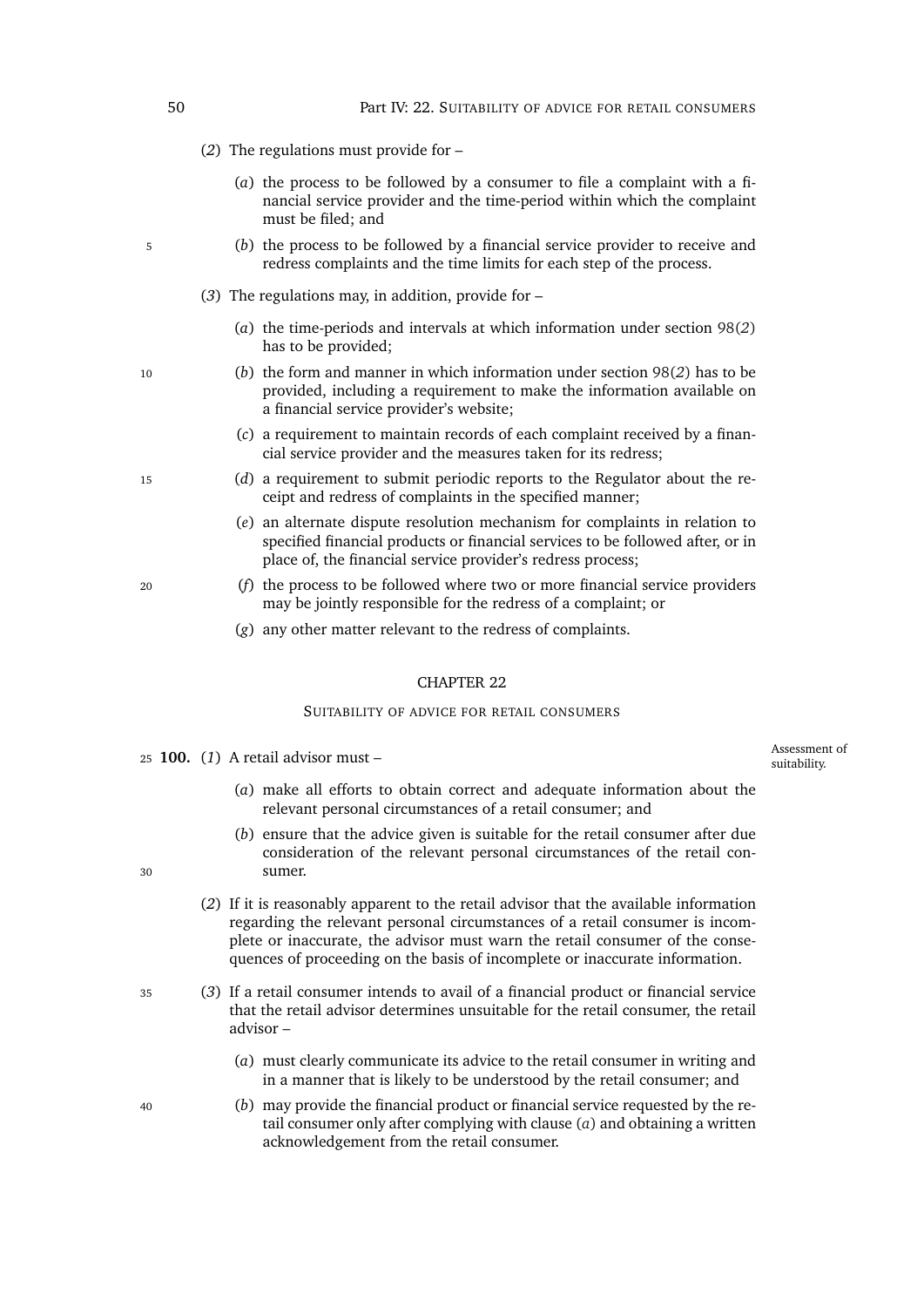- <span id="page-72-0"></span>**101.** (*1*) The Regulator must specify the financial products or financial services which may be provided to retail consumers or a class of retail consumers, only after advice has been given to them under section [100.](#page-71-0)
	- (*2*) The Regulator may specify
		- (*a*) the type of enquiries that need to be made to determine the relevant per- <sup>5</sup> sonal circumstances of retail consumers for a financial product or financial service; or
		- (*b*) that certain types of communications issued by a financial service provider to a retail consumer would not constitute advice for the purposes of sec-tion [100.](#page-71-0) 10
	- (*3*) The Regulator must take into account the following factors while making regulations under sub-section (*[1](#page-72-0)*) –
		- (*a*) the extent to which the cost of seeking information about the relevant personal circumstances of retail consumers might restrict the access of retail consumers to the financial product or financial service; and 15
		- (*b*) sufficiency of the disclosures made under sections [95](#page-69-0) to [97](#page-70-0) to allow retail consumers to assess the suitability of the financial product or financial service for their purposes.

Dealing with<br>conflict of interests. 102. (1) A retail advisor must –

- <span id="page-72-1"></span>(*a*) provide a retail consumer with information regarding any conflict of in- <sup>20</sup> terests, including any conflicted remuneration that the retail advisor has received or expects to receive for making the advice to the retail consumer; and
- (*b*) give priority to the interests of the retail consumer if the advisor knows, or reasonably ought to know, of a conflict between – <sup>25</sup>
	- (*i*) its own interests and the interests of the retail consumer; or
	- (*ii*) the interests of the concerned financial service provider and interests of the retail consumer, in cases where the advisor is a financial representative.
- (2) The information under sub-section  $(1)(a)$  $(1)(a)$  must be given to the retail consumer 30 in writing and in a manner that is likely to be understood by the retail consumer and a written acknowledgement of the receipt of the information should be obtained from the retail consumer.
- (*3*) The Regulator may specify
	- (*a*) the circumstances in which a benefit received by a retail advisor would, <sup>35</sup> or would not, be considered to be a conflicted remuneration; or
	- (*b*) the nature, type and structure of benefits permitted to be received by a retail advisor for a financial product or financial service.
- (*4*) In this section, "conflicted remuneration" means any benefit, whether monetary or non-monetary, derived by a retail advisor from persons other than retail 40 consumers, that could, under the circumstances, reasonably be expected to influence the advice given by the retail advisor to a retail consumer.

advice.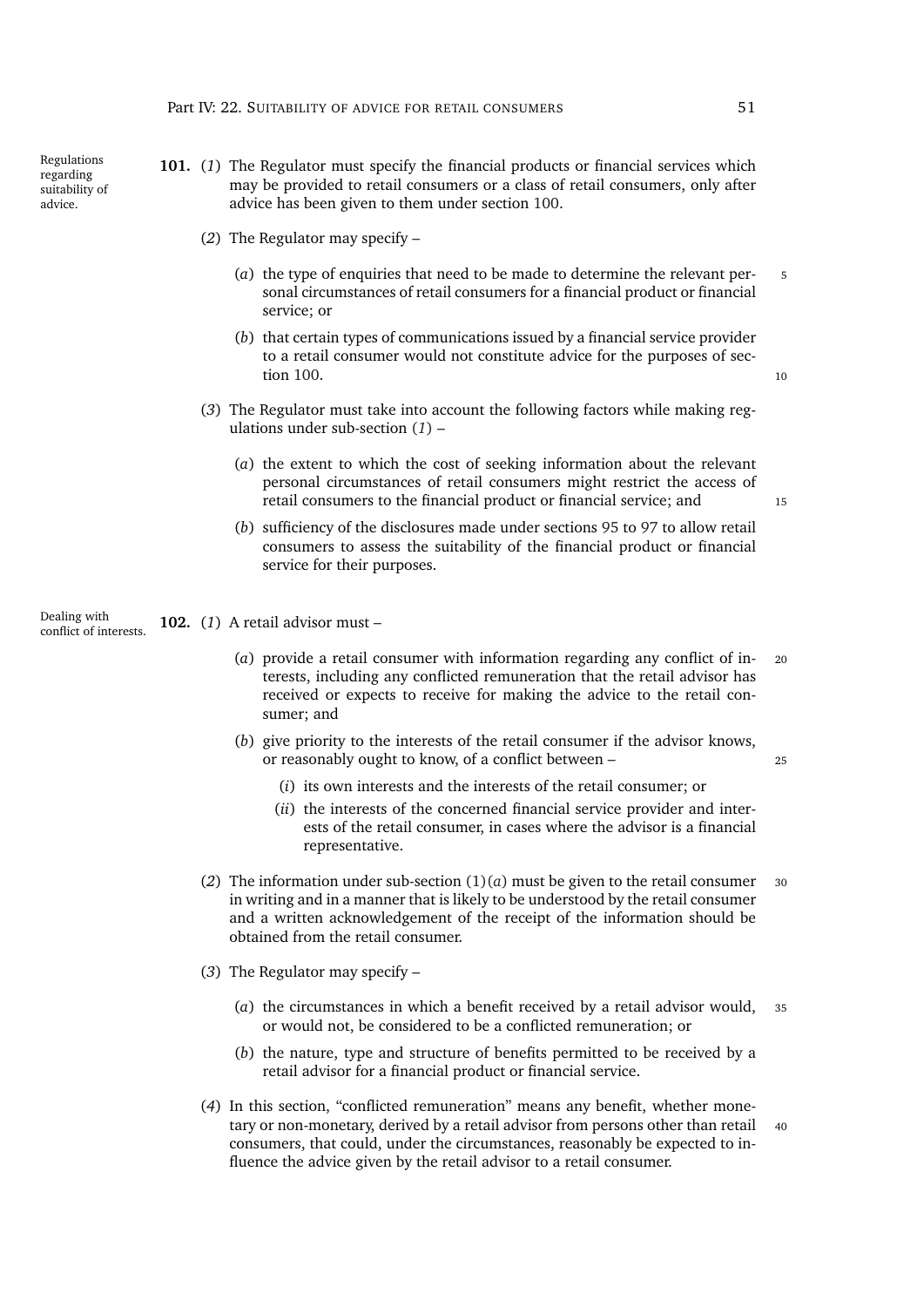#### OTHER POWERS AND FUNCTIONS OF THE REGULATOR

103.  $(1)$  The Regulator must –

General functions<br>of the Regulator.

- (*a*) make regulations to carry out the purposes of this Part;
- <sup>5</sup> (*b*) issue guidance to financial service providers in respect of any matter referred to in this Part or the regulations made under it, whether or not –
	- (*i*) the Part expressly requires or enables the Regulator to make regulations on such matter; or
- <sup>10</sup> (*ii*) a formal application seeking guidance has been made to it;
	- (*c*) supervise, or cause to be supervised, financial service providers to ensure compliance with the provisions of this Part and the regulations made under it;
- (*d*) take appropriate enforcement actions to deal with the violation of the 15 provisions of this Part or the regulations made under it; and
	- (*e*) carry out financial awareness programmes.
	- (*2*) The Regulator must make regulations within six months from the commencement of this Part to provide –
- <span id="page-73-0"></span>(*a*) the amount under section 2(*[140](#page-33-0)*) for the purposes of determining whether <sup>20</sup> a consumer is a retail consumer, which may vary for different financial products or financial services;
	- (*b*) the manner of determining if the value of a financial product or of a financial service rendered meets the value of the amount specified for the purposes of section 2(*[140](#page-33-0)*); and
- <sup>25</sup> (*c*) the net asset value and turnover for the purposes of section 2(*[61](#page-26-0)*).
	- (*3*) The Regulator may from time to time modify the regulations made under subsection (*[2](#page-73-0)*).
- <span id="page-73-2"></span>**104.** (*1*) A financial service provider must ensure that no individual deals with consumers in connection with the provision of a financial product or financial ser-<sup>30</sup> vice by it or on its behalf, including as an employee or financial representative, unless that individual is registered with the Regulator.
	- (*2*) The Regulator may specify
		- (*a*) the situations in which an individual would, or would not, be considered to be worthy of dealing with consumers;
- <sup>35</sup> (*b*) the eligibility requirements to be satisfied by an individual in order to be registered in respect of specified financial products or financial services; or
	- (*c*) a code of conduct expected to be followed by an individual who is registered in respect of specified financial products or financial services.
- <span id="page-73-3"></span><span id="page-73-1"></span><sup>40</sup> **105.** (*1*) A financial service provider must file specified information with the Regulator in relation to –

File and use process for financial products.

Registration of individuals dealing with consumers.

(*a*) any financial product that it proposes to offer to consumers; or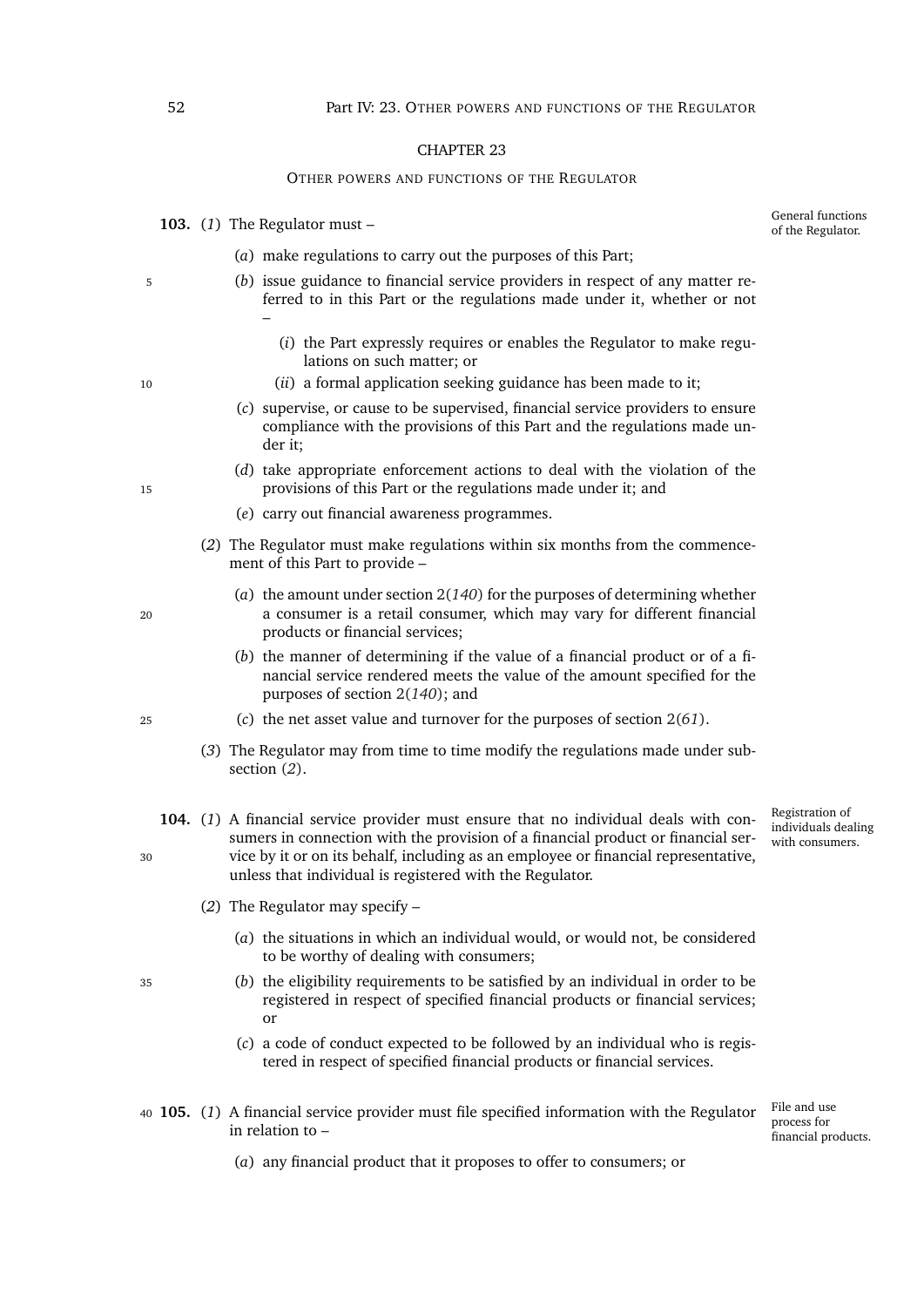- (*b*) any material variation to a financial product already offered to consumers.
- (*2*) A financial service provider must not offer a financial product referred to in sub-section (*[1](#page-73-1)*) to consumers unless –
	- (*a*) it has filed the specified information with the Regulator in respect of the financial product; and 5
	- (*b*) a period of sixty days has elapsed from the date of filing of the specified information with the Regulator.
- (*3*) The Regulator may seek any additional information or clarifications in relation to the product from the financial service provider during the period of sixty days and the financial service provider must provide the same. 10
- (*4*) If the Regulator does not seek any additional information or clarifications, the financial service provider can commence offering the product to consumers after the expiry of the period of sixty days.
- (*5*) The Regulator must specify
	- (*a*) the information required to be filed with it in relation to any financial <sup>15</sup> product or a material variation to a financial product; and
	- (*b*) what would, or would not, constitute a material variation to a financial product.
- <span id="page-74-0"></span>**106.** (1) The Regulator may specify –
	- (*a*) the terms and conditions that are to be, or are not to be, included in finan- <sup>20</sup> cial contracts with specified consumers for specified financial products or financial services; or
	- (*b*) restrictions on invitations or inducements to enter into financial contracts with specified consumers for specified financial products or financial services. 25
	- (*2*) Any regulations made under sub-section (*[1](#page-74-0)*) must be accompanied by a statement explaining –
		- (*a*) the other interventions made or considered by the Regulator to address the concerns sought to be addressed through the regulations; and
		- (*b*) the reasons why such other interventions were or would be insufficient, in <sup>30</sup> the view of the Regulator, to address the concerns sought to be addressed through the regulations.
- <span id="page-74-1"></span>Responsibility of financial service representatives. **107.** (*1*) Any act or omission by a financial representative of a financial service provider, in connection with the provision of a financial product or financial service on behalf of the financial service provider, will also be deemed to be an act or 35 omission by the financial service provider.
	- (*2*) Nothing contained in sub-section (*[1](#page-74-1)*) will make a financial service provider responsible for an offence committed by a financial representative.

#### REDRESS AGENCY 40

<span id="page-74-2"></span>Functions of the

providers for financial

Redress Agency. **108.** (*1*) The Redress Agency will redress the complaints of retail consumers, received directly or forwarded by the Regulator, in cases where –

Restrictions on<br>financial contracts.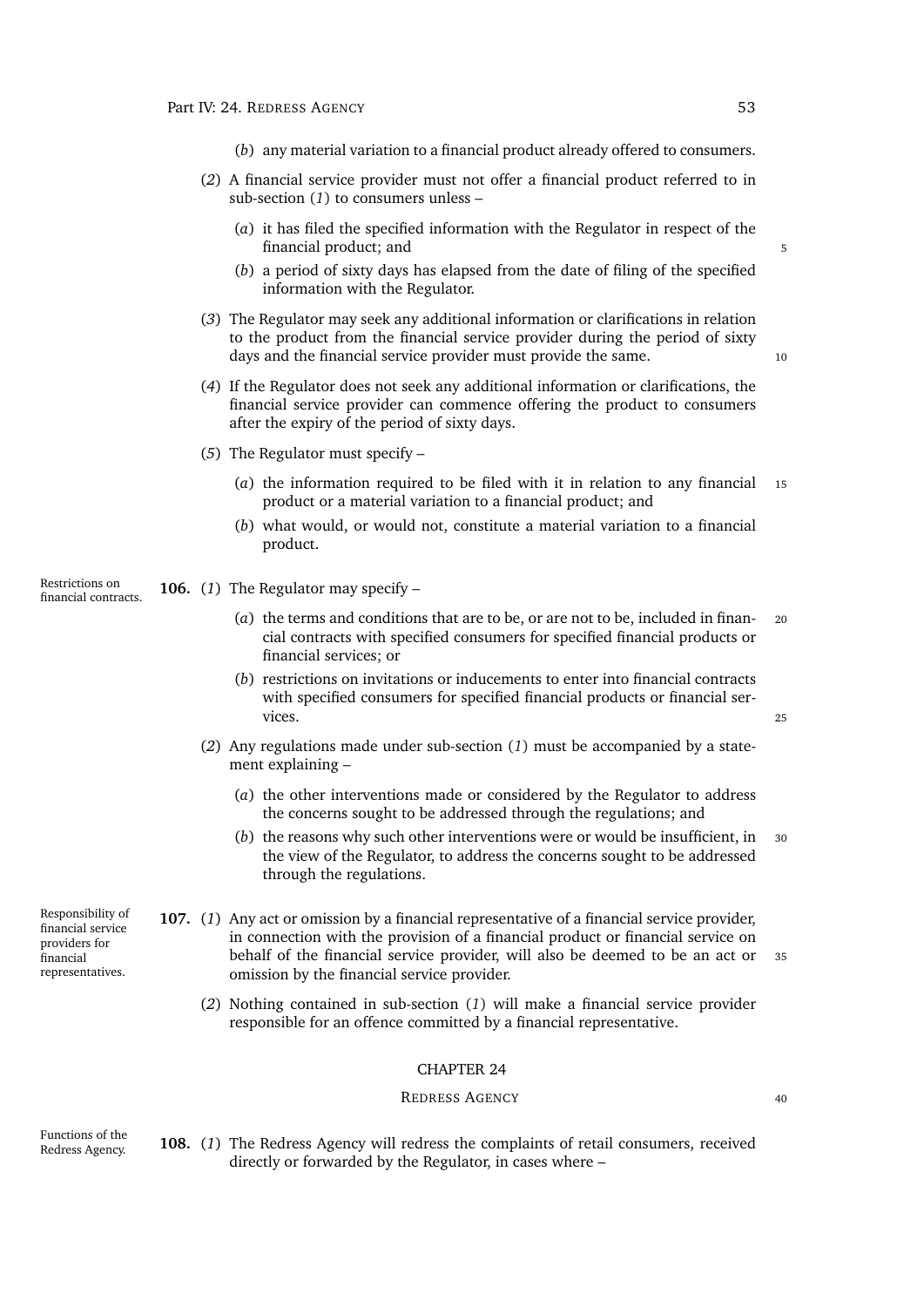- (*a*) the complainant has already made a complaint to the respondent and
	- (*i*) the respondent has failed to resolve the complaint within the timeperiod specified by the Regulators; or
- (*ii*) the complainant is not satisfied with the resolution of the complaint 5 by the respondent;
	- (*b*) proceedings concerning the subject-matter of the complaint are not pending before any other competent court, tribunal or other authority set up by or under any other law for the time being in force; and
- (*c*) a final order on the subject-matter of the complaint has not been made by 10 any other court, tribunal or other authority.
	- (*2*) The Redress Agency may in exceptional circumstances accept a complaint even if the conditions under section  $(1)(a)$  $(1)(a)$  have not been satisfied.
	- (*3*) The Redress Agency must discharge its function in a fair, informal, economical and expeditious manner, through –
- <sup>15</sup> (*a*) mediation between the complainant and respondent to arrive at a voluntary settlement of the complaint; and
	- (*b*) if a complaint is not redressed through mediation, adjudication of the complaint.
- (*4*) The Redress Agency must put in place adequate systems, processes and in-<sup>20</sup> frastructure to enable it to discharge its functions in an efficient and effective manner.
	- Restrictions on the<br>power to delegate. 109. (1) The following powers must be exercised by the Redress Agency Board and cannot be delegated to any other person –
- (*a*) making the bye-laws of the Redress Agency and regulations under section <sup>25</sup> [117;](#page-77-0)
	- (*b*) appointing adjudicators under section [110;](#page-75-1)
	- (*c*) adopting the annual budget of the Redress Agency under section [122\(1\)\(](#page-80-0)*a*); and
- <span id="page-75-1"></span>(*d*) adopting the annual report on the discharge of the Redress Agency's func-<sup>30</sup> tions under section [123.](#page-80-1)
	- Appointment of<br>adjudicators. 110. (1) The Redress Agency must appoint adjudicators having appropriate qualifications and experience, in accordance with its bye-laws.
		- (*2*) Adjudicators appointed by the Redress Agency must be persons of ability, integrity and standing who have –
- <sup>35</sup> (*a*) shown capacity in dealing with consumer protection issues, including redress of consumer disputes; or
	- (*b*) knowledge and expertise in the fields of law or finance.
	- (*3*) The terms of appointment of a person as an adjudicator must ensure the independence of the person appointed.
- <sup>40</sup> (*4*) The powers and functions of adjudicators under this Part may not be delegated to any other person.

<span id="page-75-0"></span>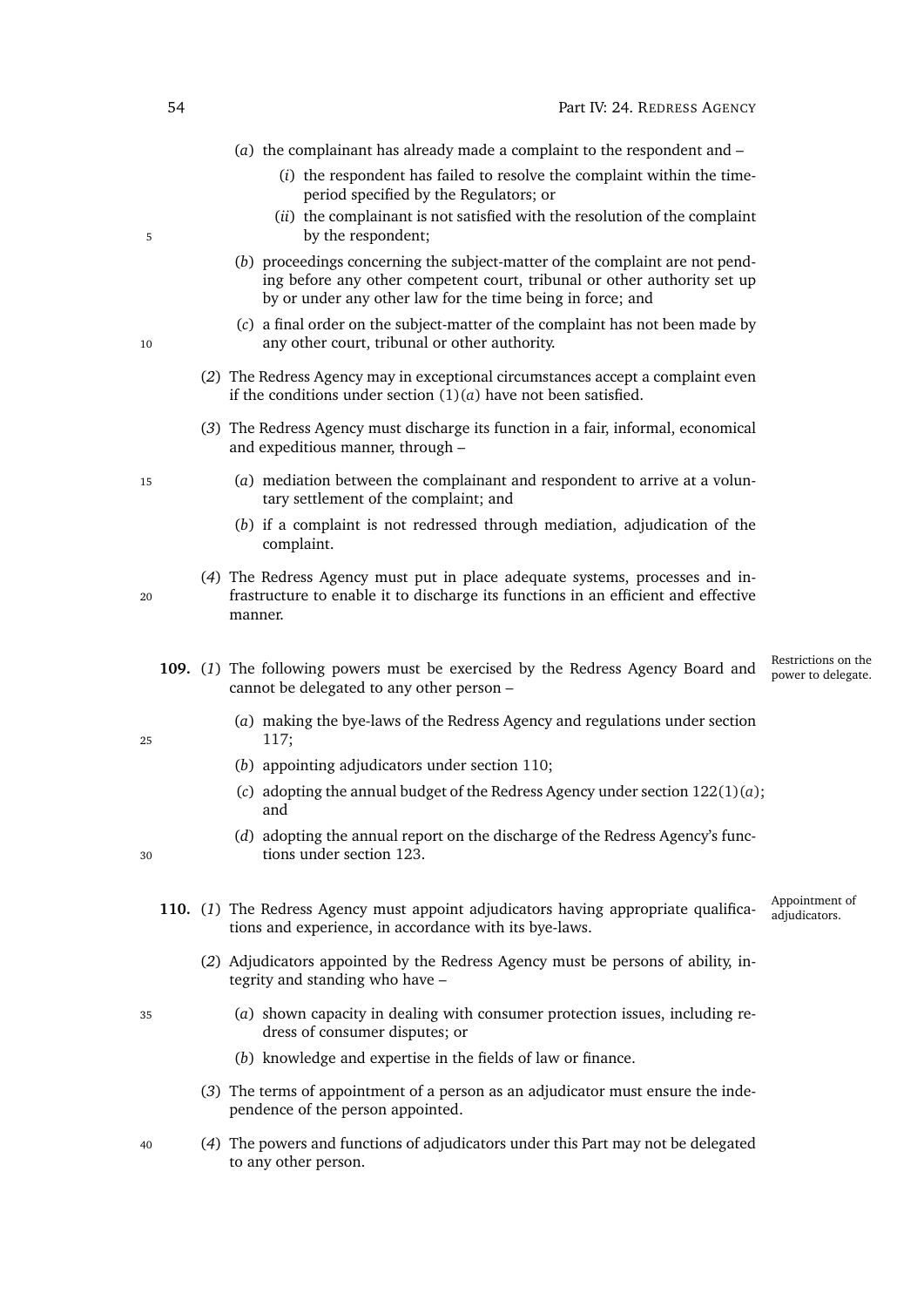#### PROCEEDINGS BEFORE THE REDRESS AGENCY

Screening of<br>complaints.

- 111. (1) A complaint that is received directly by the Redress Agency or forwarded by the Regulator must be screened before it is referred for mediation.
	- (*2*) The Redress Agency may dismiss a complaint upon screening, or at any later <sup>5</sup> time when the relevant information comes to its knowledge, on any of the following grounds –
		- (*a*) the complaint does not satisfy the conditions contained in section [108\(](#page-74-2)*1*); or
		- (*b*) the complaint is *prima facie* frivolous, malicious or vexatious. <sup>10</sup>
	- (*3*) A dismissal of a complaint by the Redress Agency must be accompanied by a statement in writing giving the reasons and grounds for the dismissal.
	- (*4*) A complaint that is not dismissed under this section must be referred to a mediator for mediation.
	- (*5*) If a complaint is allowed to proceed for mediation under sub-section (*[4](#page-76-0)*) no le- <sup>15</sup> gal proceedings concerning the subject-matter of the complaint can be brought before any other court, tribunal or other authority while the matter is pending before the Redress Agency.
- <span id="page-76-1"></span><span id="page-76-0"></span>Mediation and<br>settlement process. 112. (1) The mediator must assist the complainant and respondent to arrive at a voluntary settlement of the complaint. 20
	- (*2*) If the complainant and the respondent arrive at a settlement through mediation, the mediator must record the settlement in writing in the form of a settlement agreement to be signed by the complainant, respondent and the mediator.
	- (*3*) A complainant may challenge the settlement agreement before an adjudicator <sup>25</sup> only on the ground that the consent to the settlement agreement was obtained by coercion, undue influence, misrepresentation or fraud.
	- (*4*) The settlement agreement, unless it is determined to be invalid by the adjudicator, will be binding on the complainant and respondent and will be enforceable as though it were a decree of a civil court.  $\frac{30}{2}$
	- (*5*) A complaint will be referred to an adjudicator for determination if any of the following events occurs and the complainant has not withdrawn the complaint –
		- (*a*) a settlement agreement has not been arrived at within the time limit set out under the regulations;  $35$
		- (*b*) the mediator is of the view that a settlement is not possible in the facts and circumstances of the case and informs the complainant and the respondent in writing of the decision along with reasons; or
		- (*c*) a settlement agreement is found by an adjudicator to be invalid under  $\text{sub-section } (4)$ .  $\tag{4}$

Determination by

- <span id="page-76-2"></span>Determination by **113.** (1) An adjudicator to whom a complaint has been referred must –
	- (*a*) examine the complaint, in accordance with the regulations made in this regard;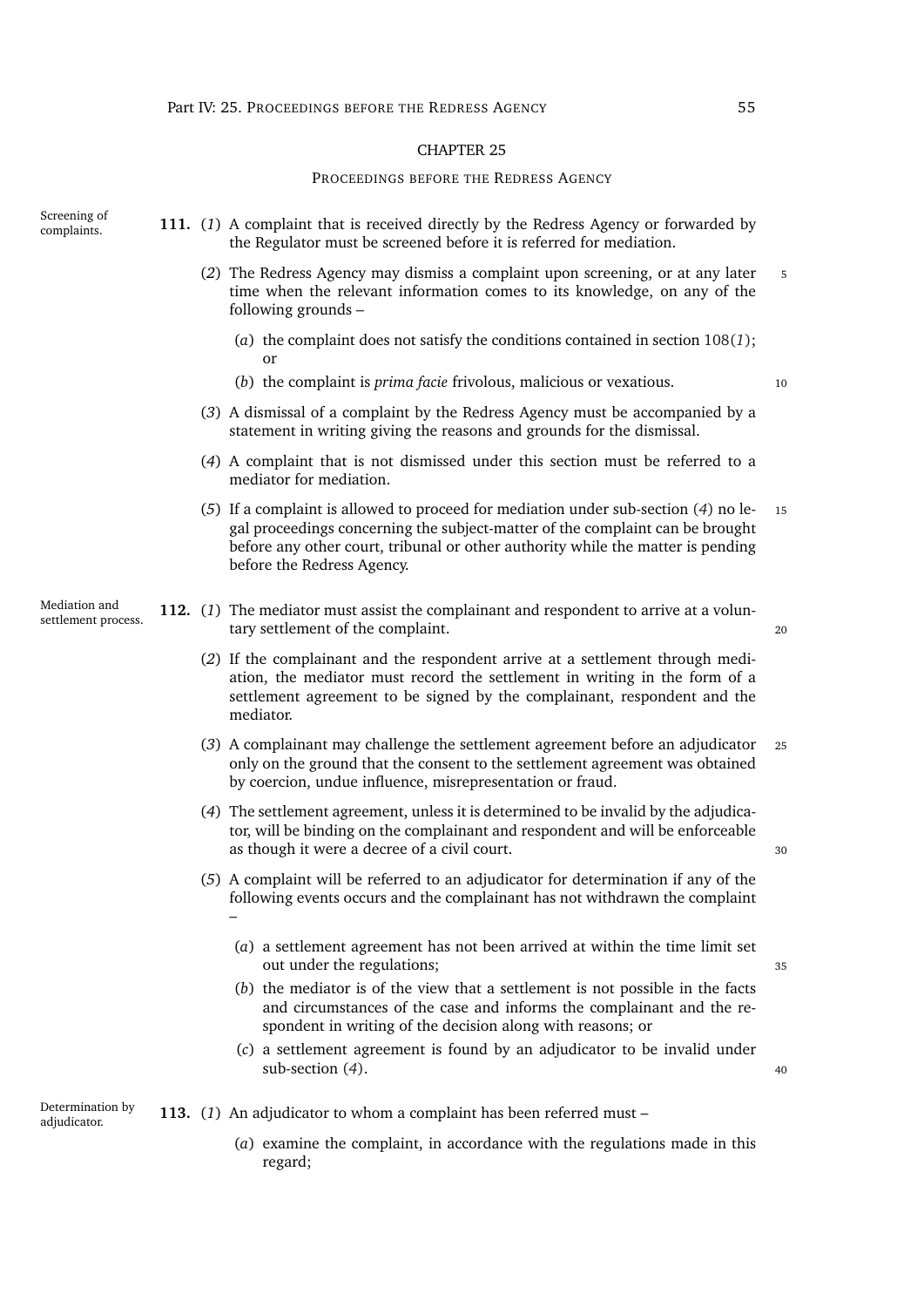- (*b*) determine the complaint with reference to what is equitable in the circumstances, with due regard to –
	- (*i*) the provisions of this Act and the regulations, bye-laws and guidance under it;
- <sup>5</sup> (*ii*) the terms of the financial contract between the complainant and the respondent, which forms the basis of the complaint;
	- (*iii*) any code of conduct applicable to the respondent; and
	- (*iv*) past determinations made by the Redress Agency in similar cases; and
- <sup>10</sup> (*c*) communicate the determination made by the adjudicator to the complainant and the respondent, in writing, in the form of an adjudication order.
	- (*2*) The adjudication order must
		- (*a*) set out the reasons for the determination;
- <sup>15</sup> (*b*) be signed by the adjudicator; and
	- (*c*) inform the complainant and the respondent of their right to appeal against the adjudication order before the Tribunal.
	- (*3*) If the adjudicator determines a complaint in favour of the complainant, the adjudication order may –
- <sup>20</sup> (*a*) make an award against the respondent of such amount as the adjudicator considers fair compensation, subject to the limits provided in the regulations for any –
	- (*i*) financial loss suffered by the complainant; or
- (*ii*) loss or damage caused on account of material distress or material <sup>25</sup> inconvenience suffered by the complainant; or
	- (*b*) direct that the respondent take such steps in relation to the complainant as the adjudicator considers just and appropriate.
- (*4*) An adjudication order providing for compensation may also provide for the amount payable under the award to bear interest at such rate and from such <sup>30</sup> date as set out in the award.
	- (*5*) An adjudication order is enforceable in the same manner as though it were a decree of a civil court.
	- Appeal to the<br>Tribunal 114. Any person aggrieved by an adjudication order may challenge it in appeal before the Tribunal.

Finality of orders.

- <span id="page-77-1"></span><sup>35</sup> **115.** No court, tribunal or other authority will hear a claim on an issue that relates directly and substantially to the subject-matter of a complaint on which an adjudication order has been made under section [113,](#page-76-2) except an appeal under section [114.](#page-77-1)
- 116. Any wilful contravention of an adjudication order made by the Redress Agency is <sup>Offence.</sup> <sup>40</sup> punishable as a Class B offence under this Act.

#### CHAPTER 26

#### REDRESS AGENCY'S PROCEDURES

<span id="page-77-2"></span><span id="page-77-0"></span>**117.** (*1*) The Regulators must make regulations to provide for –

Regulations relating to Redress Agency's procedures.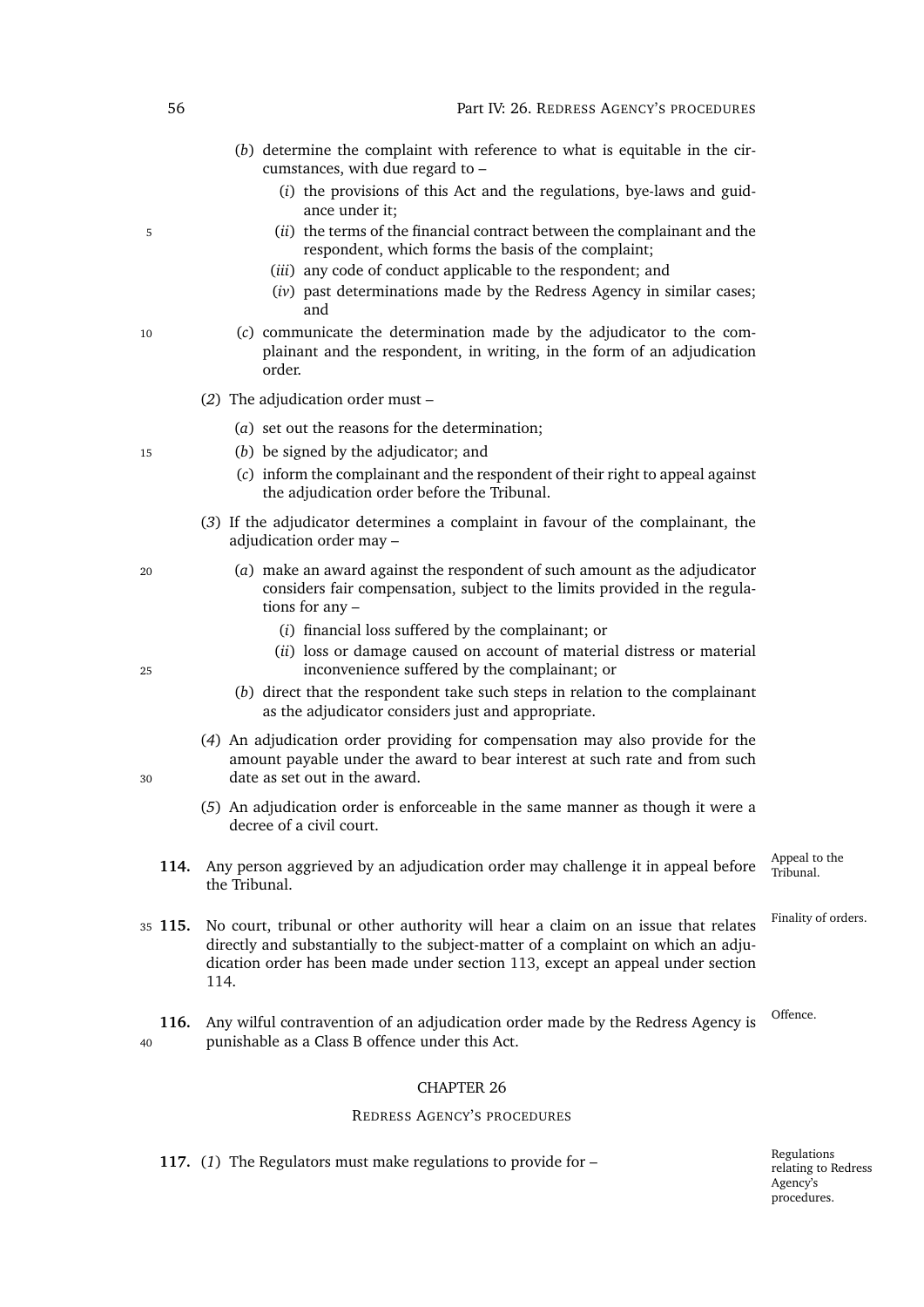- (*a*) the time limit within which a complainant has to submit a complaint to the Redress Agency or to the Regulator and the circumstances in which the time limit may be extended by the Redress Agency; and
- (*b*) the monetary limit on the award of compensation that may be made by the Redress Agency, which may contain – 5
	- (*i*) different limits for different kinds of complaints; or
	- (*ii*) lower sub-limits for compensation awarded on the grounds of distress or inconvenience suffered by a complainant.
- <span id="page-78-0"></span>(*2*) Except as contained in sub-section (*[1](#page-77-2)*), the Redress Agency must make regulations to provide for the procedure to be followed for receiving, screening, 10 mediation and adjudication of complaints.
- (*3*) Regulations made under sub-section (*[2](#page-78-0)*) may, among other things
	- (*a*) fix the time-periods for the internal proceedings of the Redress Agency;
	- (*b*) provide for the circumstances in which a complaint would be accepted by the Redress Agency even if the condition under section  $108(1)(a)$  $108(1)(a)$  has not 15 been satisfied;
	- (*c*) provide for the reference of a complaint, in identified circumstances and with the consent of the complainant, to another body, as may be provided in the bye-laws, with a view to its being determined by that body instead of the Redress Agency; <sup>20</sup>

- (*d*) provide a list of matters which are to be taken into account by adjudicators in determining whether an act or omission was fair and reasonable;
- (*e*) make provision as to the evidence which may be required or admitted, the extent to which it should be oral or written and the consequences of a person's failure to produce any information or document which that <sup>25</sup> person has been required to produce;
- (*f*) provide for the circumstances and the manner in which an adjudicator may award costs;
- (*g*) provide for the fees to be levied from financial service providers under section  $122(1)(b)$  $122(1)(b)$  for the establishment and operation of the Redress Agency;  $30$ and
- (*h*) provide for the fees payable by respondents to the Redress Agency under section [122\(1\)\(](#page-80-3)*c*), which may vary for different kinds of complaints.
- Adjudicators vested with powers of civil court.

**118.** The adjudicators are not bound by the procedure laid down by the Code of Civil Procedure, 1908 (5 of 1908) but have the same powers as a civil court does under <sup>35</sup> the Code of Civil Procedure, 1908 (5 of 1908) in respect of –

- (*a*) summoning and enforcing the attendance of any person and examining them on oath;
- (*b*) requiring the discovery and production of documents;
- (*c*) receiving evidence on affidavits; <sup>40</sup>
- (*d*) issuing commissions for the examination of witnesses or documents;
- (*e*) reviewing its decisions;
- (*f*) dismissing an application for default or deciding it *ex parte*;
- (*g*) setting aside any order of dismissal of any application for default or any order passed by it *ex parte*; and 45
- (*h*) any other matter that may be specified by the Regulators.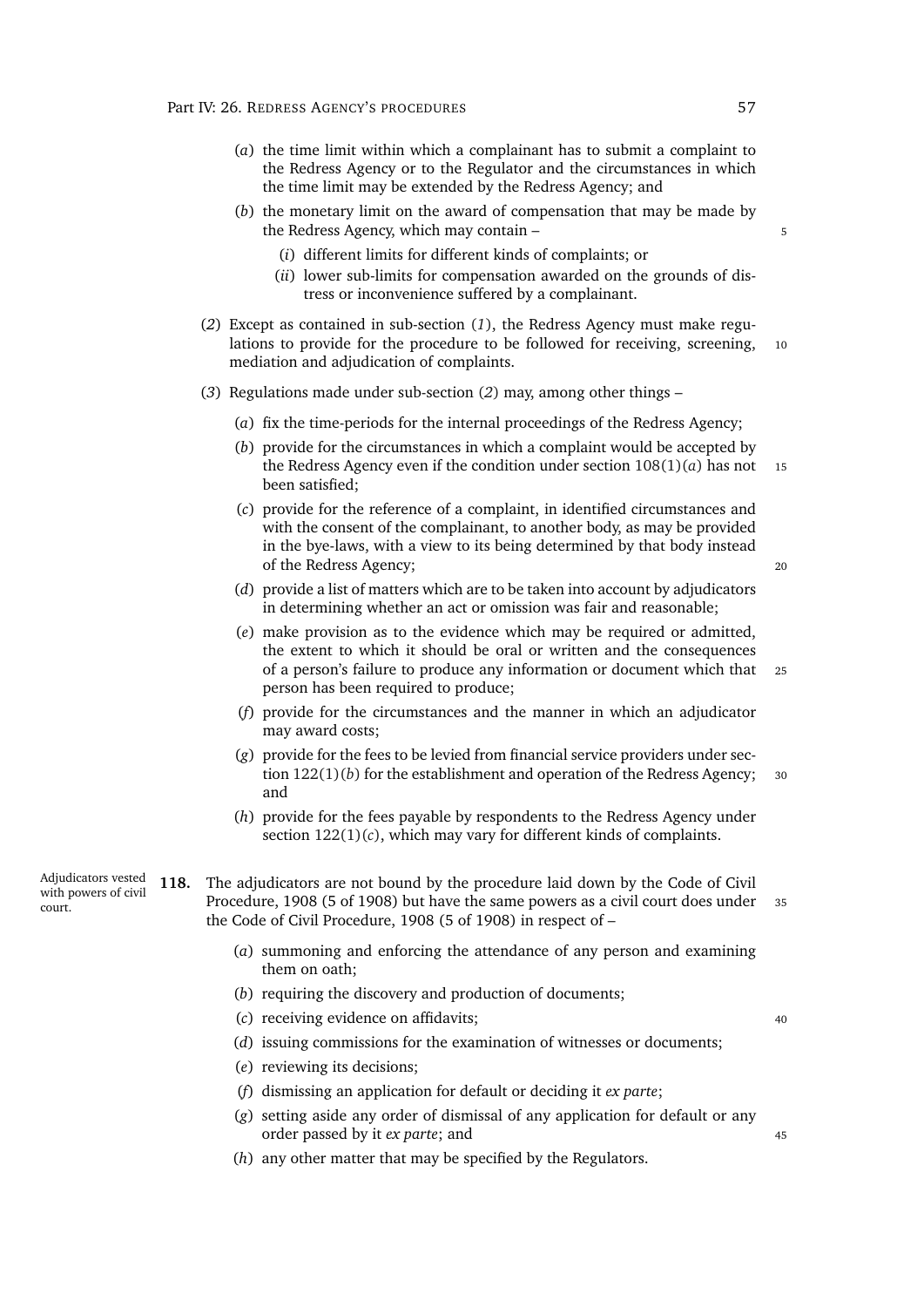- 119. (1) The Redress Agency must make use of modern technology to improve access <sup>Use of technology.</sup> to the Redress Agency and to enable it to discharge its functions in an efficient manner.
	- (*2*) The use of modern technology will include use of mechanisms that allow –
- <sup>5</sup> (*a*) parties to submit documents and information to the Redress Agency through electronic means;
	- (*b*) parties and other concerned persons to participate in the processes of the Redress Agency from remote locations without being physically present;
	- (*c*) electronic filing and management of complaints;
- <sup>10</sup> (*d*) use of automated systems for scheduling the hearing of complaints; and
	- (*e*) providing of electronic access to complaint-related information to the parties to a complaint.
- (*3*) If a complainant accesses the Redress Agency using a mechanism that allows parties to participate in the processes of the Redress Agency from remote lo-15 cations without being physically present, the respondent must also access the Redress Agency in the same manner.

#### OTHER PROVISIONS GOVERNING THE REDRESS AGENCY

- <span id="page-79-0"></span>120. (1) The adjudicator has the power to award reasonable costs against the respon-<sup>20</sup> dent and in favour of the complainant or the Redress Agency, for the purpose of providing a contribution to resources deployed in dealing with the complaint, if in the opinion of the adjudicator, the respondent's conduct was improper or led to an unreasonable burden on the complainant or the Redress Agency.
- (*2*) The adjudicator has the power to award reasonable costs against the com-<sup>25</sup> plainant and in favour of the Redress Agency, for the purpose of providing a contribution to resources deployed in dealing with the complaint, if in the opinion of the adjudicator, the complaint is found to be without foundation or merit or the complainant's conduct was improper or led to an unreasonable burden on the respondent or the Redress Agency.
- <sup>30</sup> (*3*) The adjudicator may, while making an award of costs, order that the amount payable under the award bears interest at a rate and as from a date stated in the adjudication order.
	- (*4*) An amount due under an award made in favour of the Redress Agency is recoverable as a debt due to the Redress Agency.
- 35 **121.** (1) The Redress Agency may, by notice in writing given to any person who is a party to a complaint, require that person to provide any required information or documents which the Redress Agency considers necessary for the determination of the complaint.

Power to call for<br>information.

- (*2*) The information or documents must be provided or produced –
- <sup>40</sup> (*a*) before the end of such reasonable period as may be required by the Redress Agency; and
	- (*b*) in the case of information, in such manner or form as may be required by the Redress Agency.

- 
-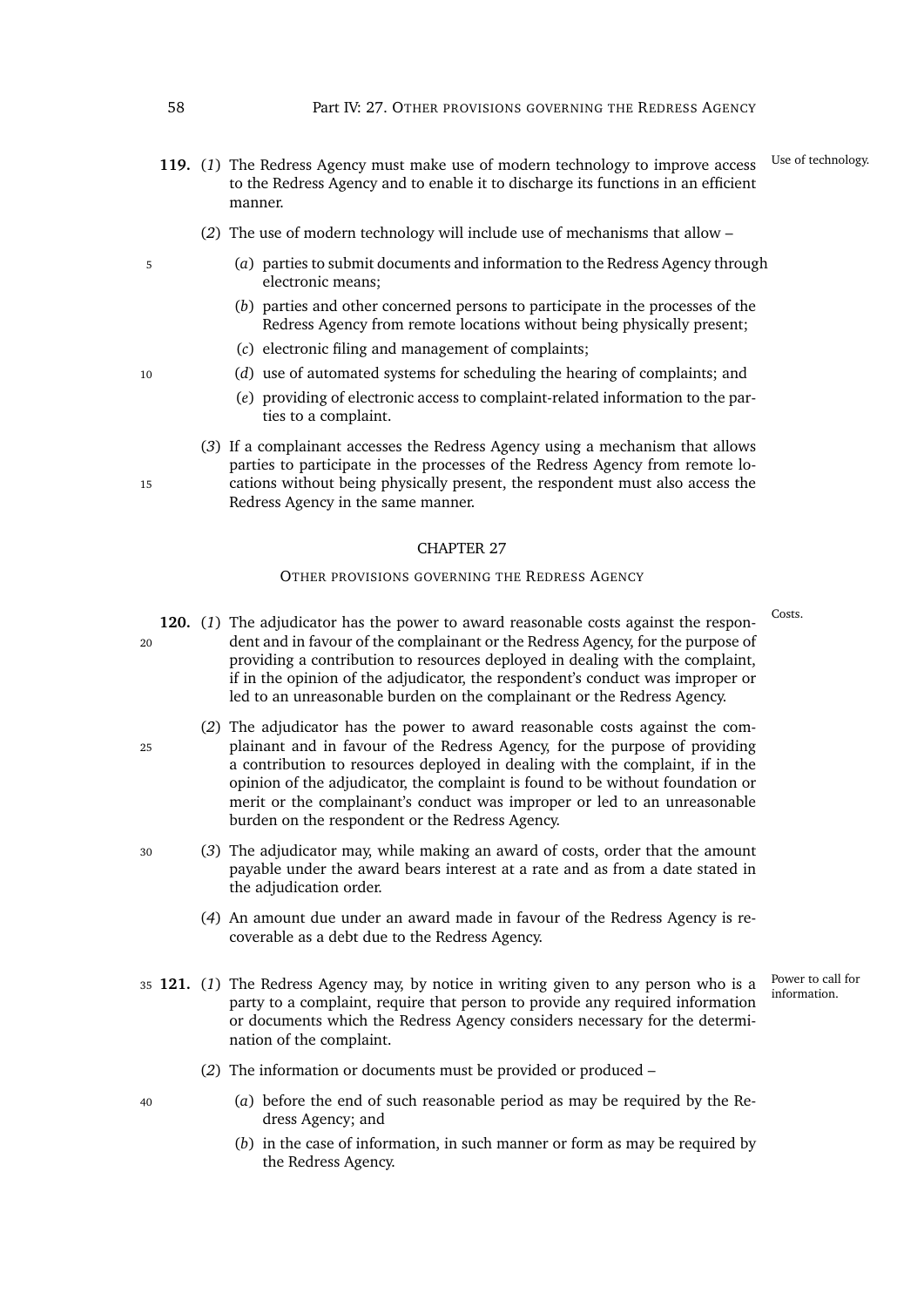<span id="page-80-3"></span><span id="page-80-2"></span><span id="page-80-1"></span><span id="page-80-0"></span>

| Funding.                                          |      | 122. (1) Funds for the establishment and operation of the Redress Agency will consist<br>of –                                                                                                                                                                                               |    |
|---------------------------------------------------|------|---------------------------------------------------------------------------------------------------------------------------------------------------------------------------------------------------------------------------------------------------------------------------------------------|----|
|                                                   |      | (a) allocations made by the Central Government of such sums of money as<br>it thinks fit, based on the annual budget to be prepared by the Redress<br>Agency and submitted to the Central Government before the start of each<br>financial year;                                            |    |
|                                                   |      | (b) fees collected from financial service providers, in the manner provided<br>under regulations made by the Redress Agency;                                                                                                                                                                |    |
|                                                   |      | (c) fees collected from respondents, in the manner provided under regula-<br>tions made by the Redress Agency; and                                                                                                                                                                          | 10 |
|                                                   |      | (d) costs imposed on the parties under section 120.                                                                                                                                                                                                                                         |    |
|                                                   |      | (2) The Redress Agency must take into account the expenditure expected to be in-<br>curred by it in carrying out its functions and the funds available from other<br>sources while determining the amount of fees payable by financial service<br>providers for funding the Redress Agency. | 15 |
|                                                   |      | (3) The Redress Agency may collect the fees under sub-section $(1)(b)$ through the<br>Regulator.                                                                                                                                                                                            |    |
| Sharing of<br>information with<br>the Regulators. | 123. | The Redress Agency must, through the Data Centre, share information on com-<br>plaints received, considered, settled and determined by it, with the Regulator on<br>an ongoing basis, in order to facilitate the Regulator in effectively carrying out its<br>functions.                    | 20 |
| Performance of the<br>Redress Agency.             |      | 124. (1) Prior to the commencement of each year, the Regulators must, in consultation<br>with the Redress Agency, determine -                                                                                                                                                               |    |
|                                                   |      | (a) the productivity, timeliness and service quality targets expected to be<br>achieved by the Redress Agency in that year;                                                                                                                                                                 | 25 |
|                                                   |      | (b) the acceptable level of deviation from the targets determined under sub-<br>section $(a)$ ; and                                                                                                                                                                                         |    |
|                                                   |      | (c) the systems to be used to accurately measure the functioning of the Agency.                                                                                                                                                                                                             |    |
|                                                   |      | (2) The targets and systems determined under sub-section $(1)$ must –                                                                                                                                                                                                                       | 30 |
|                                                   |      | (a) promote transparency;                                                                                                                                                                                                                                                                   |    |
|                                                   |      | (b) provide an accurate representation of functioning of the Redress Agency;                                                                                                                                                                                                                |    |
|                                                   |      | (c) consider the requirements of persons appearing before the Redress Agency;                                                                                                                                                                                                               |    |
|                                                   |      | (d) provide objective methods of measurement where possible;                                                                                                                                                                                                                                |    |
|                                                   |      | (e) provide subjective methods of measurement where objective measure-<br>ments are not possible; and                                                                                                                                                                                       | 35 |
|                                                   |      | (f) incorporate global best practices in the measurement of functioning of<br>bodies set up to address consumer complaints.                                                                                                                                                                 |    |
|                                                   |      | (3) The targets under sub-section $(1)(a)$ may include targets relating to -                                                                                                                                                                                                                |    |

- <span id="page-80-6"></span><span id="page-80-5"></span><span id="page-80-4"></span>(*a*) the average cost per complaint expected to be incurred by complainants, <sup>40</sup> respondents or the Redress Agency;
- (*b*) the number of complaints expected to be processed by the Redress Agency within a given time-period; or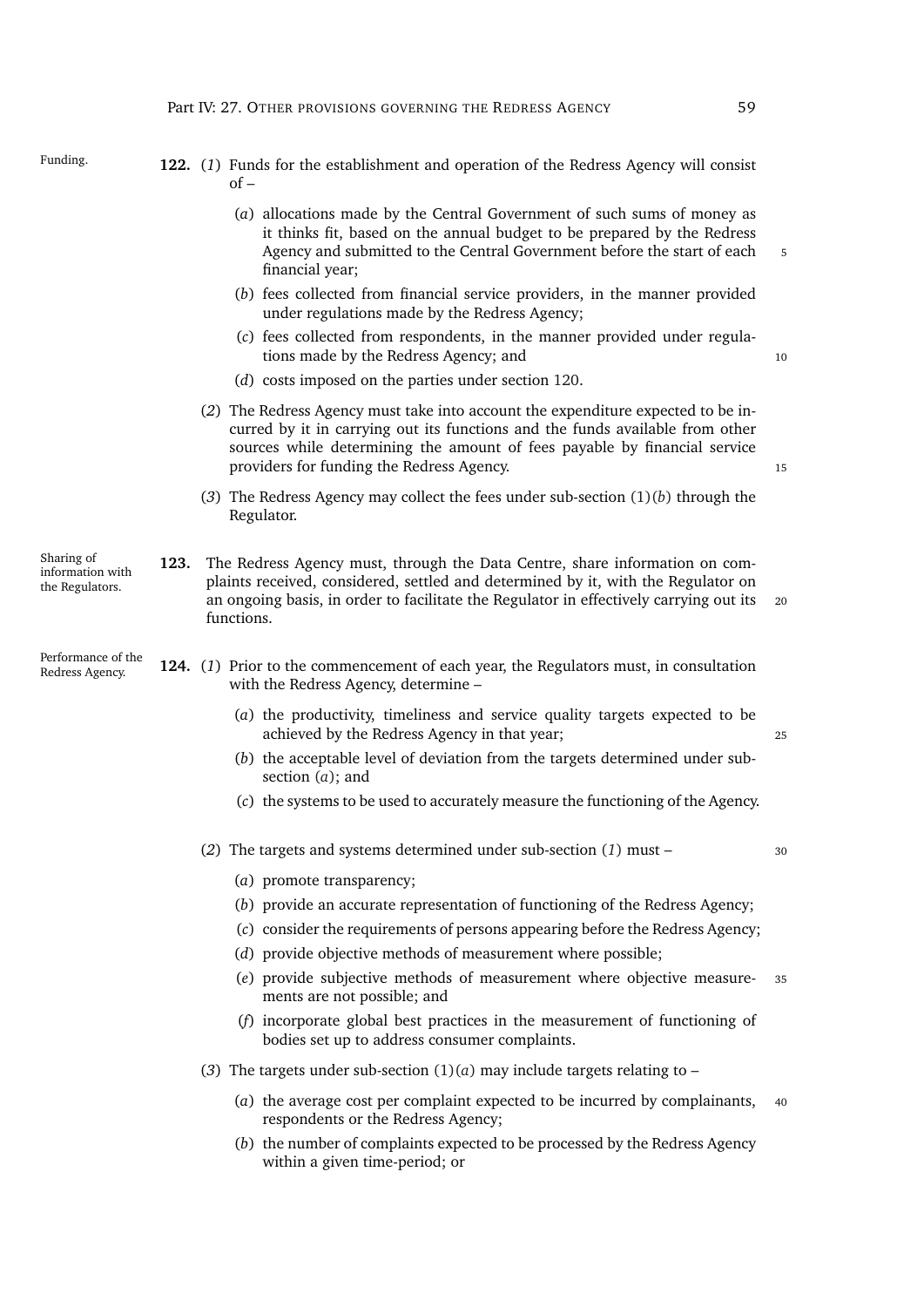- (*c*) the average time expected to be taken by the Redress Agency for processing a complaint.
- (*4*) The Redress Agency must publish
	- (*a*) the targets and systems determined under sub-section (*[1](#page-80-5)*); and
- <sup>5</sup> (*b*) details of the Redress Agency's performance against the targets and systems determined under sub-section (*[1](#page-80-5)*).
	- Annual report of<br>the Redress Agency. 125. (1) In addition to the requirements contained in section [77,](#page-60-0) the annual report of the Redress Agency must contain –
- (*a*) a review of the Redress Agency's performance against the targets and sys-10 tems determined under section [124;](#page-80-6) and
	- (*b*) any other requirements specified by the Regulators.
- (*2*) If the Redress Agency fails to achieve a target determined under section [124](#page-80-6) and the extent of deviation exceeds the acceptable level determined under that section, the annual report must include an explanation containing reasons for 15 the failure to achieve the target and the actions intended to be taken by the Redress Agency to remedy the situation.

#### FINANCIAL AWARENESS

- **126.** (*1*) The Regulator must undertake measures to promote financial awareness.
- <sup>20</sup> (*2*) In this Part, "financial awareness" means the understanding and knowledge of members of the public regarding financial matters, including, the –
	- (*a*) benefits of financial planning;
	- (*b*) rights and protections available to consumers of financial products and financial services; and
- <sup>25</sup> (*c*) features, costs, risks and benefits of different financial products and financial services.
	- (*3*) The Regulator may, in discharge of the financial awareness function, make regulations to –
- (*a*) support the doing by other persons of anything that it considers would <sup>30</sup> enhance financial awareness; or
	- (*b*) arrange for other persons to do anything that it considers would enhance financial awareness.
	- Power to establish a financial awareness body. **127.** (*1*) The Regulator may establish a separate body corporate to carry out the promotion of financial awareness.
- <sup>35</sup> (*2*) If the Regulator decides to establish a financial awareness body, it must
	- (*a*) take such steps as are necessary to ensure that the financial awareness body is, at all times, capable of discharging the function of promoting financial awareness; and
- (*b*) provide services to the financial awareness body which the Regulator con-<sup>40</sup> siders would facilitate the promotion of financial awareness.

Duty to promote financial awareness.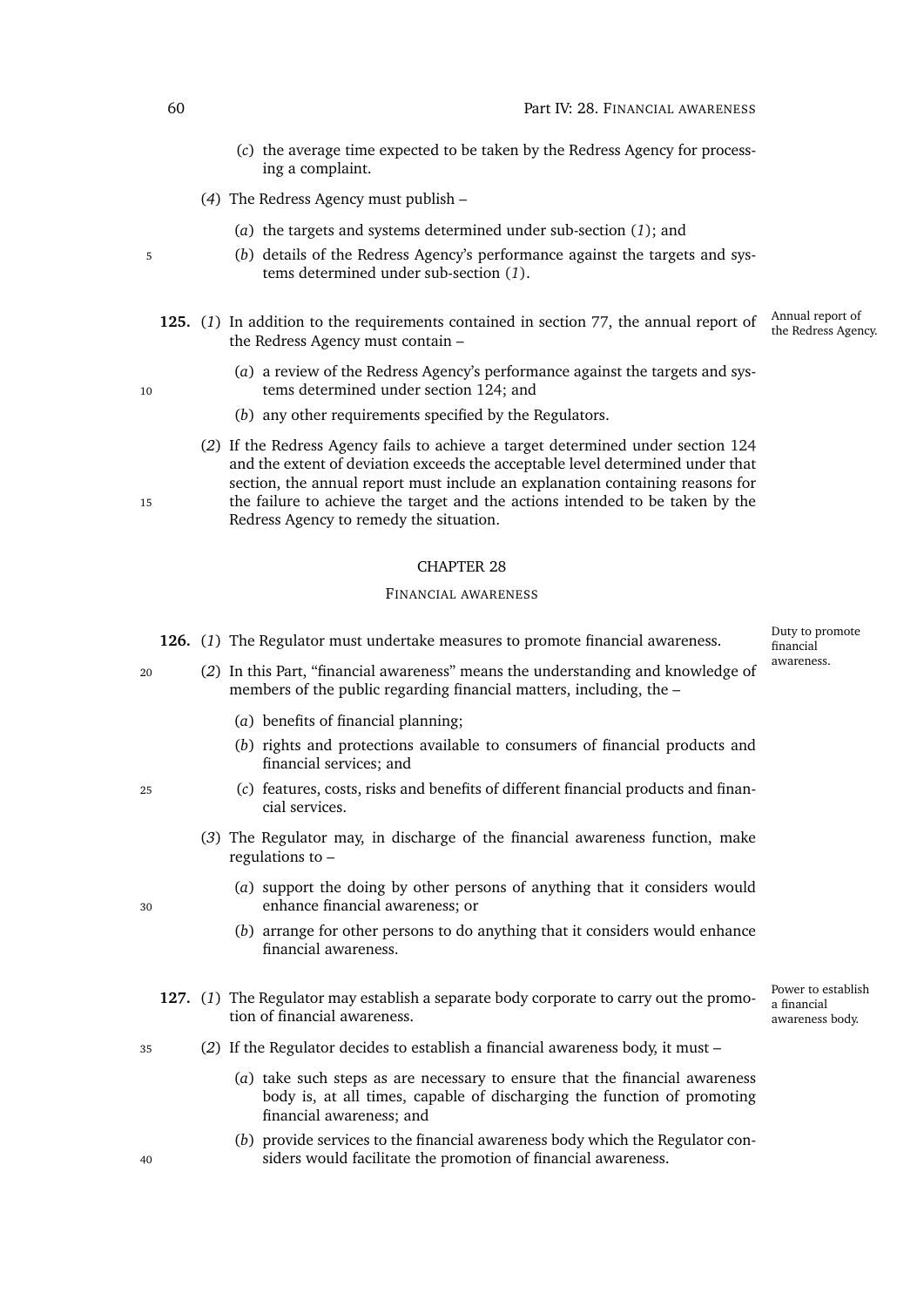Mechanisms to achieve and monitor financial awareness.

**128.** (*1*) The Regulator must ensure that it has in place appropriate mechanisms to achieve and monitor the achievement of the financial awareness objective, which include –

- (*a*) the inclusion of a budget relating to financial awareness in its annual budget; and 5
- <span id="page-82-0"></span>(*b*) the inclusion of an annual plan relating to financial awareness in its financial plan, which must set out –
	- (*i*) the targets of financial awareness for the year, which should, to the extent possible, be in the form of quantifiable targets;
	- (*ii*) relative priorities of each of the targets;  $10$
	- (*iii*) measures planned to achieve the targets;
	- (*iv*) the manner in which the extent of achievement of each of the targets is to be determined and monitored; and
	- (*v*) the allocation of resources towards implementing each of the targets. The set of the set of the set of the set of the set of the set of the set of the set of the set of the set of the set of the set of the set of the set of the set of the set of the set of the set of the set of the set
- (*2*) In addition to the requirements contained in section [77,](#page-60-0) the annual report of the Regulator must include –
	- (*a*) details of the extent to which the targets for the year, as mentioned in the annual plan, have been met;
	- (*b*) an explanation containing reasons for any failure to achieve the targets <sup>20</sup> stated in the annual plan and the actions intended to be taken to remedy the situation; and
	- (*c*) details of its latest accounts relating to the cost of pursuing the financial awareness function.
- (*3*) The Regulator must publish details of its performance against the financial <sup>25</sup> awareness targets determined under sub-section [\(1\)\(b\)\(](#page-82-0)*i*).

#### CHAPTER 29

ADVISORY COUNCIL ON CONSUMER PROTECTION

Establishment of advisory council on consumer protection.

- **129.** (*1*) The Regulator must establish and maintain a Consumer Advisory Council to carry out the functions under section [49](#page-50-0) while representing the interests of <sup>30</sup> consumers.
	- (*2*) The functioning of this advisory council will be in accordance with Chapter [12,](#page-49-0) other than in the aspects provided here.
	- (*3*) The Consumer Advisory Council will consist of a minimum of five and a maximum of nine members who are consumers or persons representing the interests 35 of consumers, to be appointed by the Regulator.
	- (*4*) The Regulator must ensure that the membership of the Consumer Advisory Council gives a fair degree of representation to experts in the fields of personal finance and consumer rights.
	- (*5*) While appointing the members of the Consumer Advisory Council the Regula- <sup>40</sup> tor must also take into account the need to ensure proper geographical representation from across the country.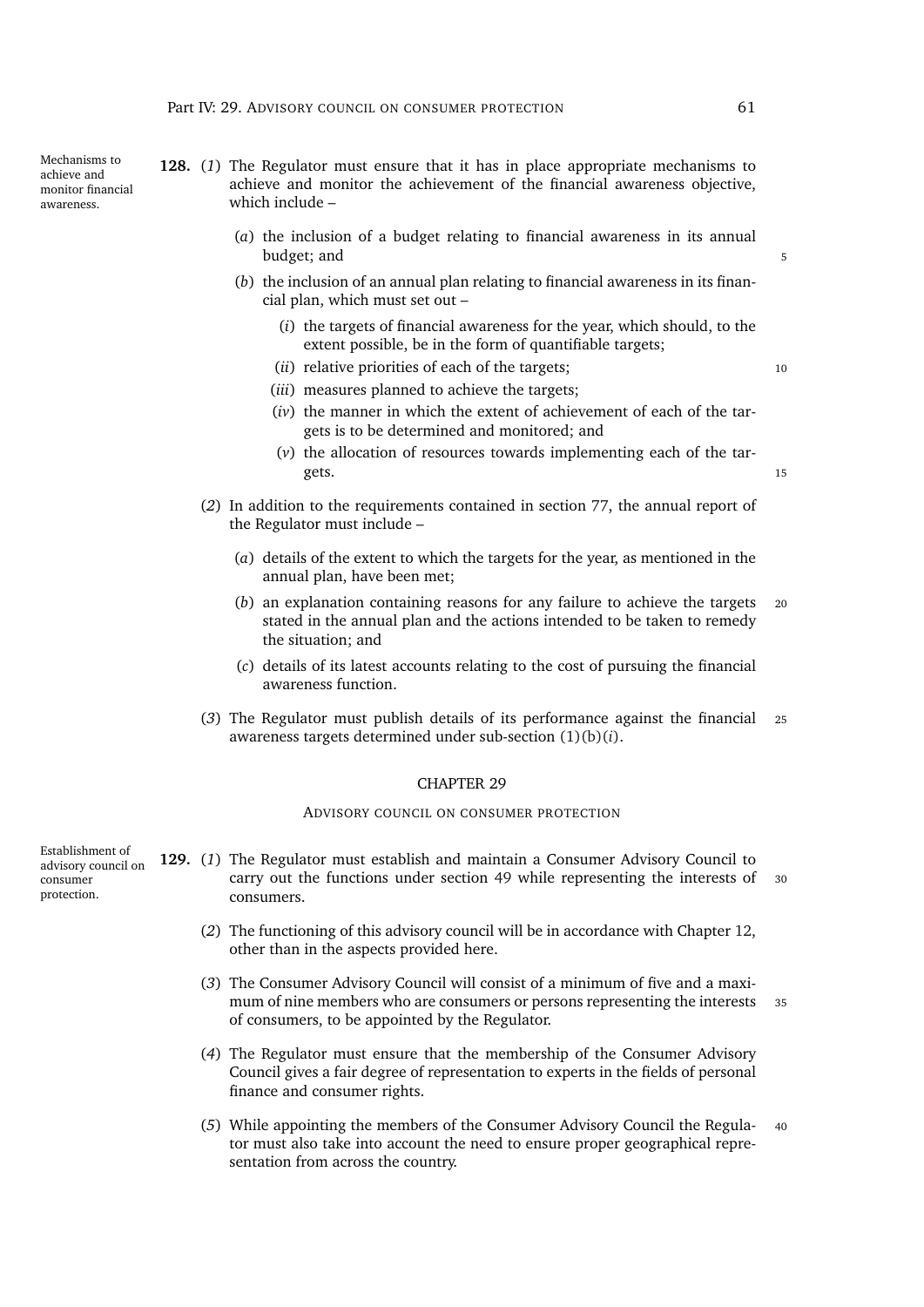62 Part IV: 30. THE COMPETITION COMMISSION AND THE REGULATOR

- (*6*) The Regulator must appoint one of the members of the Consumer Advisory Council to be the chairperson of the Consumer Advisory Council of the Consumer Advisory Council.
- **130.** (*1*) The Regulator must take into account any representations or reports that are 5 made to it by the Consumer Advisory Council in discharge of its functions.
	- (*2*) If the Regulator disagrees with a view expressed, or proposal made, in the representation or report, it must give the Consumer Advisory Council a statement in writing of its reasons for disagreeing.

#### CHAPTER 30

- 10 INTERACTION BETWEEN THE COMPETITION COMMISSION AND THE REGULATOR
	- Consultation for 131. (1) The Competition Commission may submit its comments on draft regulations draft regulations. issued by the Regulator for public consultation under Part [III.](#page-44-0)
		- (*2*) The Regulator must take into account any comments that are submitted to it by the Competition Commission.
- <sup>15</sup> (*3*) If the Regulator disagrees with any comments made by the Competition Commission, it must give the Competition Commission a statement in writing with its reasons for disagreeing.
	- Report by the **Competition** Commission. **132.** (*1*) This section applies where the Competition Commission is of the opinion that a negative effect has been created, or is likely to be created, on account of –
- <sup>20</sup> (*a*) a regulatory provision or practice of a Regulator or a combination of regulatory provisions or practices; or
	- (*b*) a feature, or a combination of features, of a market that could be dealt with by regulatory provisions or practices.
	- (*2*) In this section –
- <sup>25</sup> (*a*) "negative effect" means the prevention, restriction or distortion of competition in a market for financial products or financial services;
	- (*b*) "regulatory provision" means any regulations, guidance or code issued by the Regulator under this Act; and
	- (*c*) "feature of a market" means –
- <sup>30</sup> (*i*) the structure of a market for financial products or financial services or any aspect of that structure; and
	- (*ii*) the conduct, whether or not in the market for the concerned financial products or financial services, of financial service providers or consumers.
- <span id="page-83-2"></span><sup>35</sup> (*3*) If the conditions contained in sub-section (*[1](#page-83-0)*) are satisfied, the Competition Commission must submit a report to the Regulator stating –
	- (*a*) details of the Competition Commission's findings on the negative effect; and
	- (*b*) its recommendation on actions to be taken by the Regulator.

Role of the Consumer Advisory Council.

<span id="page-83-1"></span><span id="page-83-0"></span>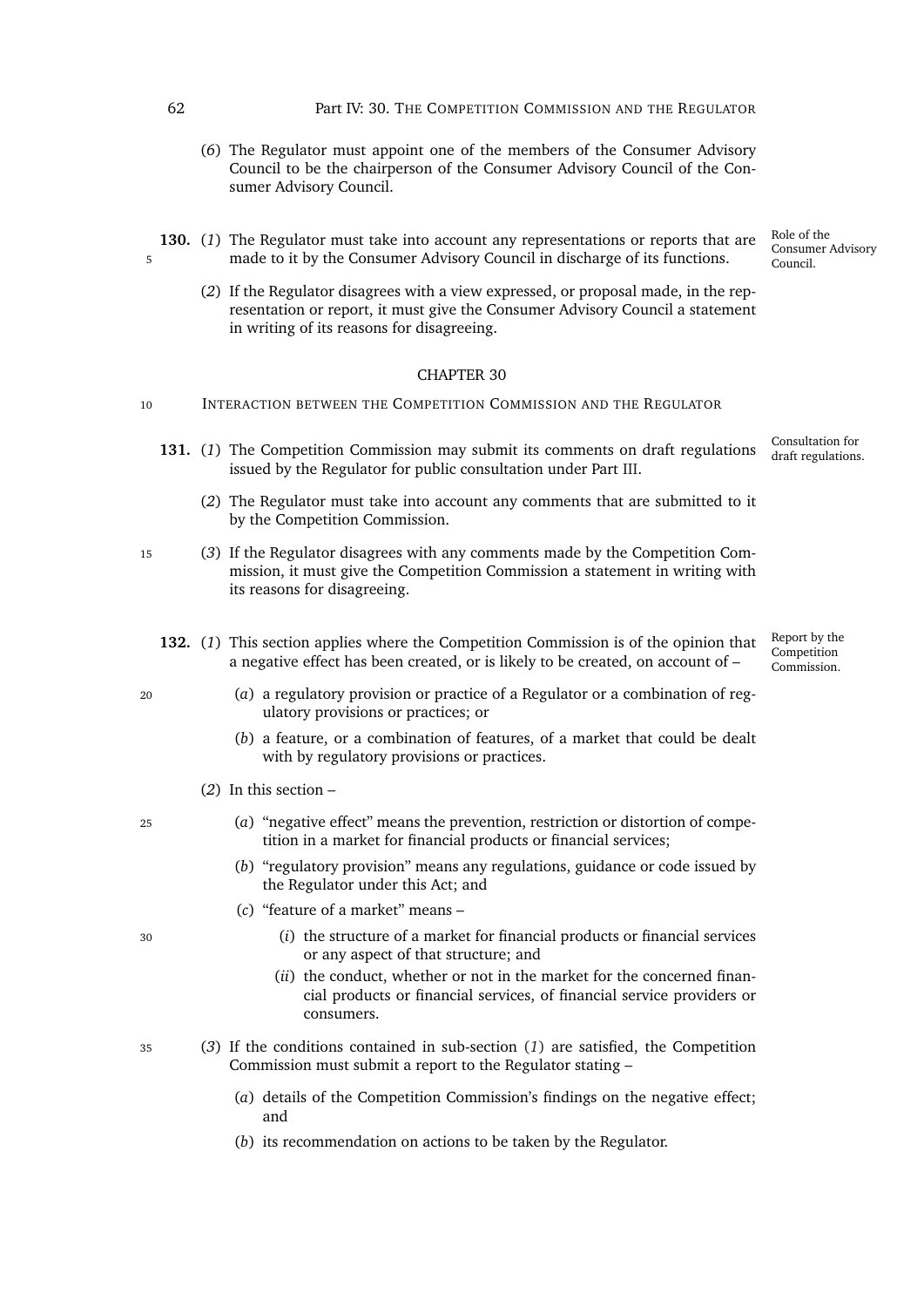- Response by Regulator. **133.** (*1*) The Regulator must, within the period agreed to between the Regulator and the Competition Commission, provide a response to the Competition Commission stating how it proposes to deal with the Competition Commissions report.
	- (*2*) The response must state
		- (*a*) whether it has decided to take any action, or to take no action; <sup>5</sup>
		- (*b*) if it has decided to take action, what action it proposes to take; and
		- (*c*) reasons for its decisions.
	- (*3*) The factors to be taken into account by the Regulator while deciding its response must include –
		- (*a*) its principles, objectives and functions under the relevant Part to which <sup>10</sup> the matter relates;
		- (*b*) representations made to the Regulator in connection with the matter by any person appearing to the Regulator to have a substantial interest in the matter; and
		- (*c*) any cost benefit analysis prepared by the Regulator in relation to the reg- <sup>15</sup> ulatory provision or practice that is the subject of the Competition Commission's report.
	- (*4*) The response must be
		- (*a*) submitted to the Competition Commission; and
		- (*b*) published by the Regulator, along with the Competition Commission's re- <sup>20</sup> port.
- Competition Commission's power to issue directions. **134.** (*1*) If after the Competition Commission has made a report under section [132](#page-83-1) and the Regulator has submitted its response under section [133,](#page-83-2) the Competition Commission continues to remain of the opinion that a negative effect is created under section [132\(](#page-83-0)*1*), the Competition Commission may issue directions to the <sup>25</sup> Regulator requiring it to take particular actions to remedy the negative effect.
	- (*2*) If the Competition Commission issues a direction to the Regulator under this section, it must publish a statement containing details of the direction issued with reasons and submit a copy of it to the Central Government.
	- (*3*) The Central Government must have a copy of the directions issued by the Com- <sup>30</sup> petition Commission laid before the Parliament.

Reference by the Competition Commission.

- <span id="page-84-0"></span>**135.** (*1*) The Competition Commission must make a reference to the Regulator when it undertakes any proceedings under the Competition Act in which at least one of the parties is a financial service provider.
	- (2) The reference must contain  $\frac{35}{2}$ 
		- (*a*) details of the circumstances relating to which proceedings are being undertaken by the Competition Commission;
		- (*b*) any particular issue relating to the proceedings on which the Competition Commission requires the Regulator's inputs; and
		- (*c*) any other matter agreed to between the Regulator and the Competition <sup>40</sup> Commission.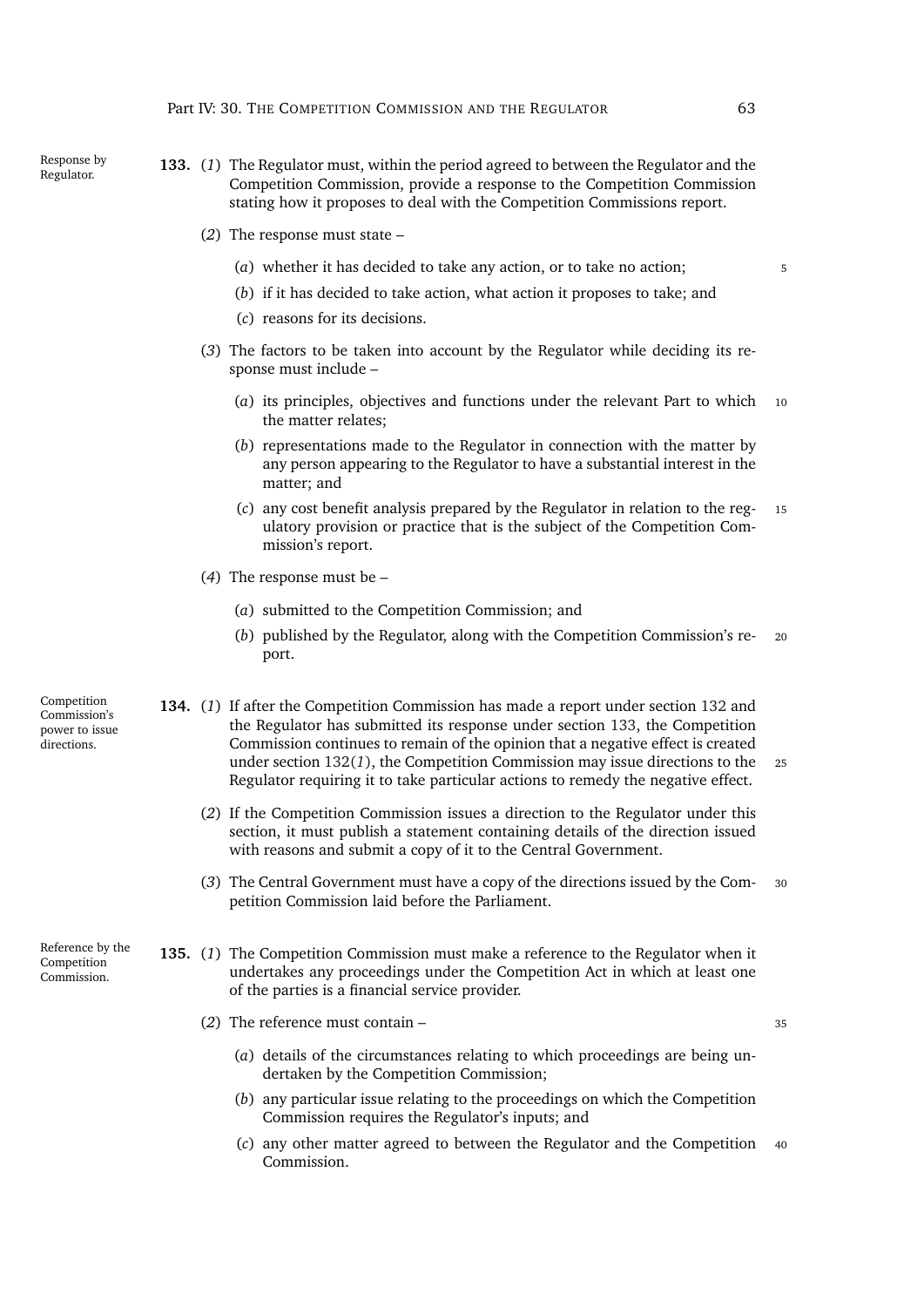- (*3*) The Regulator must assess the reference and respond to the Competition Commission, within the period agreed to between the Regulator and the Competition Commission, with a report on the referred matter.
- (*4*) The report must contain –
- <sup>5</sup> (*a*) the Regulator's response, with reasons, to any particular issues referred by the Competition Commission for its inputs;
	- (*b*) the Regulator's recommendations on factors that should be considered by the Competition Commission in relation to the proceedings, if any; and
- (*c*) information about the Regulator's decision to nominate a non voting mem-10 ber under section [136.](#page-85-0)
	- (*5*) The Competition Commission must take into to account the Regulator's report while making its decision on the referred matter.
	- **136.** (*1*) The Regulator may nominate a person as a non-voting member of the Competition Commission in any proceedings under the Competition Act if –
- Appointment of non-voting member.
- <span id="page-85-0"></span><sup>15</sup> (*a*) at least one of the parties to the proceedings is a financial service provider; and
- (*b*) it appears to the Regulator that a decision taken, or likely to be taken, by the Competition Commission may have a significant negative impact on the pursuance of the Regulator's objectives under this Act or any other <sup>20</sup> law.
- 
- (*2*) The person nominated by the Regulator
	- (*a*) must be a member on the board of the Regulator or a senior official; and
	- (*b*) must have knowledge of the subject matter to which the referred matter relates.
- <sup>25</sup> (*3*) The person nominated by the Regulator will be entitled to attend and participate in the Competition Commission's proceedings on the referred matter but will not entitled to vote on it.
- <span id="page-85-1"></span>137. (1) The Regulator must make a reference to the Competition Commission to report any conduct of a financial service provider that appears to the Regulator to be <sup>30</sup> a suspected violation of the Competition Act.
	- (*2*) The reference must contain details of
		- (*a*) the circumstances in respect of which the reference is being made; and
		- (*b*) the Regulator's reasons for suspecting a violation of the Competition Act.
- (*3*) The Competition Commission must assess the reference and respond to the <sup>35</sup> Regulator, within the period agreed to between the Regulator and the Competition Commission, with a report on the referred matter.
	- (*4*) The report must contain the Competition Commission's decision, with reasons, on whether or not is initiating proceedings under the Competition Act in relation to the referred matter.
- 40 **138.** (1) The Competition Commission and the Regulator must enter into a memoran-<br>understanding. dum of understanding to establish the procedures for co-operation between them, within six months from the commencement of this Act.

Reference by the<br>Regulator.

Memorandum of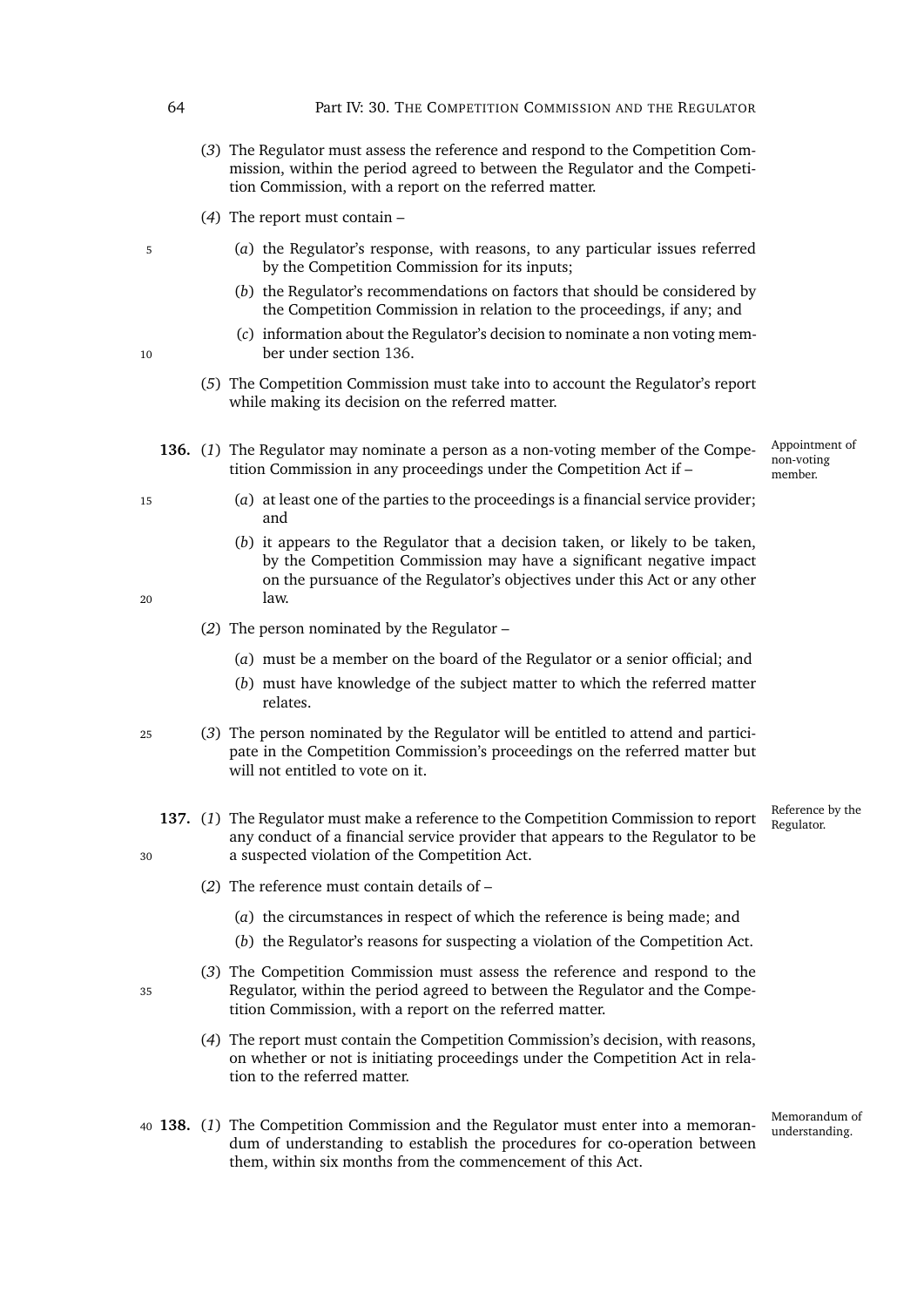(*2*) The memorandum of understanding must provide for –

- (*a*) the period within which the Regulator must submit its response to the Competition Commission under section [133;](#page-83-2)
- (*b*) the detailed process for references to be made by the Competition Commission to the Regulator and by the Regulator to the Competition Com- 5 mission under sections [135](#page-84-0) and [137;](#page-85-1)
- (*c*) the process for appointment of a nominee by the Regulator as non-voting member of the Competition Commission under section [136;](#page-85-0)
- (*d*) process for co-ordination between the Competition Commission and the Regulator in relation to the review of any combination involving a finan- 10 cial service provider, under this Act;
- (*e*) exchange of information between the Competition Commission and the Regulator;
- (*f*) the manner in which a market will be identified for the purposes of this Act; and 15
- (*g*) any other matter that may be agreed to between the Regulator and the Competition Commission.
- (*3*) The Regulator and the Competition Commission may agree to revise the terms of the memorandum of understanding from time to time.

#### CHAPTER 31 20

#### EFFECT ON OTHER LAWS

**139.** (*1*) The Central Government may, by notification, provide that nothing contained in the Consumer Protection Act, 1986 (68 of 1986) will apply to a retail consumer in respect of any complaint covered under this Act, in such parts of India, as considered necessary, from such date as may be notified by the Central <sup>25</sup> Government.

- (*2*) A notification under this section may be issued by the Central Government if it is satisfied that –
	- (*a*) the number of complaints being referred to the Redress Agency under this Act are significantly higher than the complaints referred to the consumer 30 courts established under the Consumer Protection Act, 1986 (68 of 1986);
	- (*b*) the Redress Agency is effectively discharging its functions under this Act; and
	- (*c*) the issuance of the notification will not cause a significant detriment to the interests of retail consumers. <sup>35</sup>

Power to exclude application of the Consumer Protection Act, 1986.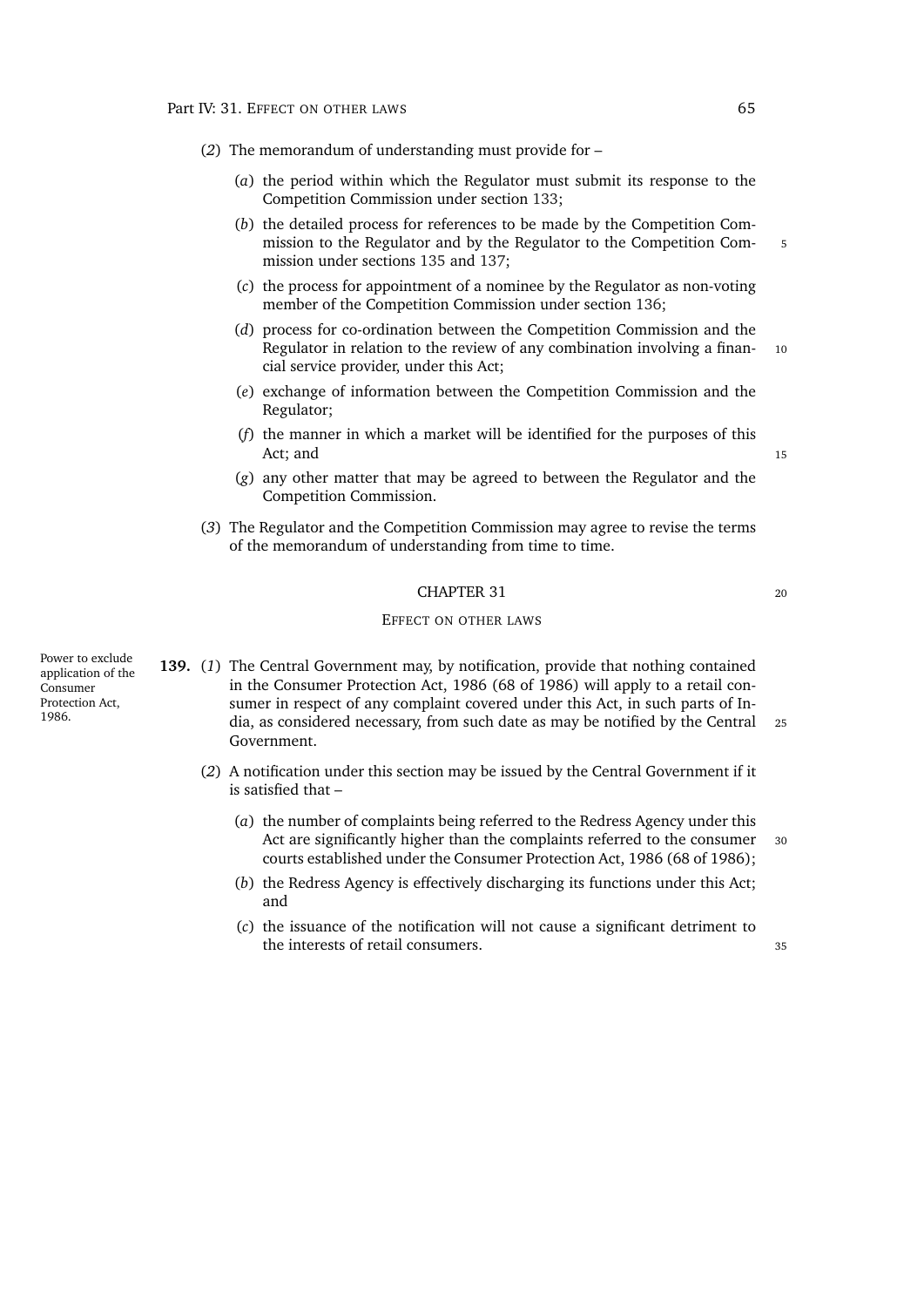#### PART V

## PRUDENTIAL REGULATION

#### CHAPTER 32

#### OBJECTIVES AND PRINCIPLES

- <span id="page-87-1"></span>Objectives. <sup>5</sup> **140.** (*1*) The Regulator must discharge its functions and exercise its powers under this Part with the objective of –
	- (*a*) promoting the safety and soundness of regulated persons; and
	- (*b*) contributing to the stability and resilience of the financial system.
- (*2*) The objective of promoting the safety and soundness of regulated persons must 10 be advanced in a manner that seeks to –
	- (*a*) ensure that the affairs of regulated persons are organised, overseen and managed in a manner that enables them to discharge the obligations owed to their consumers; and
- (*b*) maintain the probability of failure of regulated persons within a level ac-<sup>15</sup> ceptable to the Regulator.
	- (*3*) In this section, "failure of a regulated person" means
		- (*a*) the regulated person being unable to meet liabilities as they fall due; or
		- (*b*) an action being initiated under Part [VII](#page-117-0) to address a risk to the viability of the regulated person.
- <span id="page-87-2"></span><span id="page-87-0"></span><sup>20</sup> **141.** (*1*) The Regulator must take into account the following principles while discharging its functions and exercising its powers under this Part –

Principles of prudential regulation.

- (*a*) any obligation imposed on regulated persons should be proportionate to
- (*i*) the nature, scale and complexity of the risks inherent in the regu-<sup>25</sup> lated activity being carried on by the regulated person;
	- (*ii*) the manner in which the regulated activity ranks on the factors contained in section [151\(1\)\(](#page-91-0)*b*); and
- (*iii*) in case of regulated persons that are Systemically Important Financial Institutions, the relevance of the regulated person for the sta-<sup>30</sup> bility and resilience of the financial system;
	- (*b*) the feasibility of supervision by the Regulator and implementation of regulatory actions by regulated persons;
- (*c*) persons who control, oversee and manage the affairs of regulated persons must share the responsibility of ensuring the safety and soundness of the <sup>35</sup> regulated persons;
	- (*d*) minimisation of inconsistencies in the regulatory approach towards regulated activities that are similar in nature or pose similar risks to the fulfilment of the Regulator's objectives under this Part;
- (*e*) any obligation imposed on regulated persons should be consistent with <sup>40</sup> the benefits, considered in general terms, which are expected to result from the imposition of that obligation;

–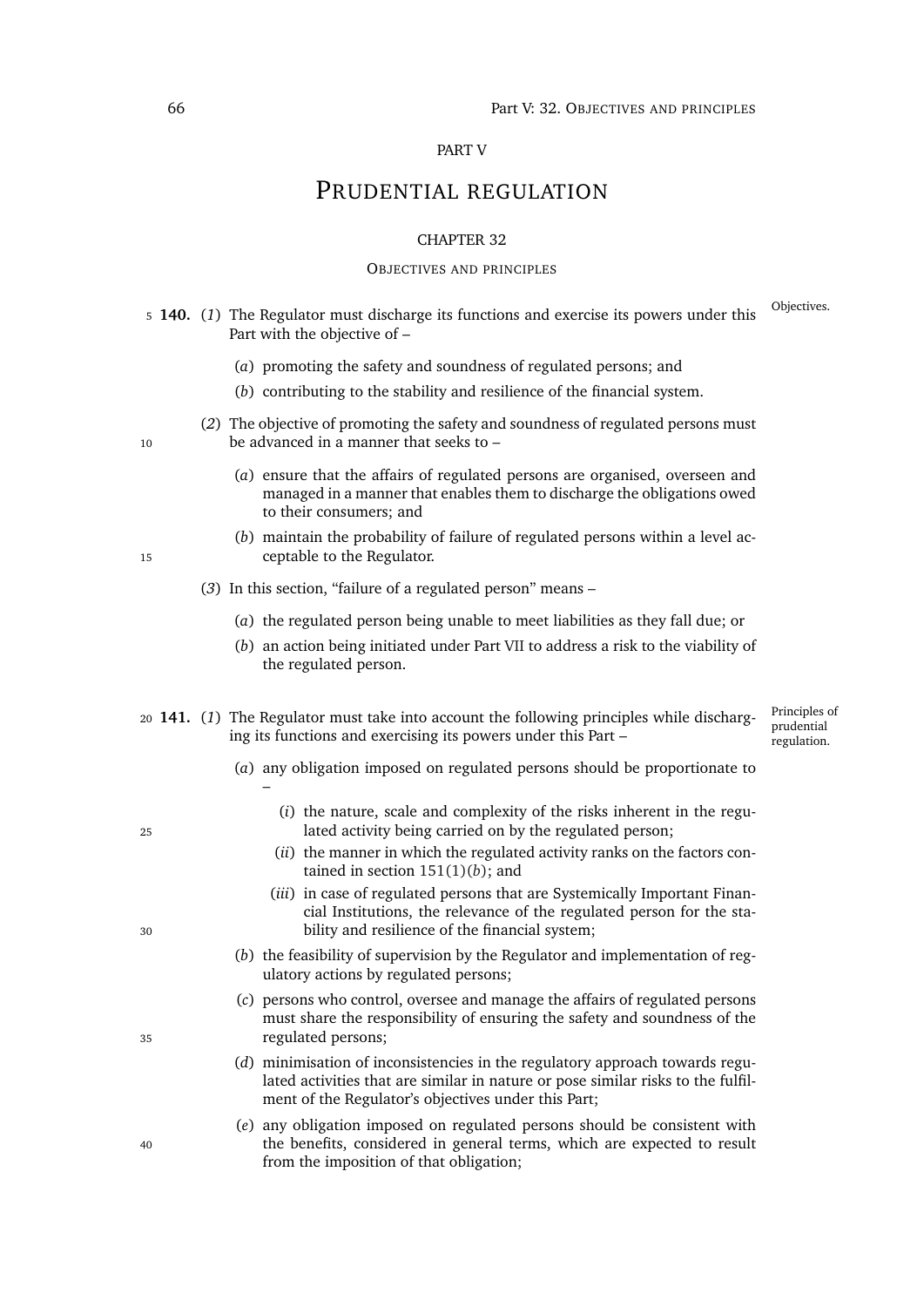- (*f*) competition in the markets for financial products and financial services is desirable in the interests of consumers and therefore –
	- (*i*) barriers to competition owing to adverse effects of regulatory actions should be minimised; and
	- $(iii)$  there should be competitive neutrality in the treatment of financial  $5$ service providers;
- (*g*) facilitating access to financial products and financial services is desirable in the interests of consumers;
- (*h*) innovation in financial products and financial services is desirable in the interests of consumers; 10
- (*i*) regulatory actions should be carried out in a manner that is least detrimental to the global competitiveness of the financial system;
- (*j*) the effects of regulatory actions over a continuing period of time, which means a period of at least five years after a regulatory action is taken, should be considered; and 15
- (*k*) the effects of regulatory actions on the stability and resilience of the financial system, in particular, the need to minimise pro-cyclical effects, should be considered.
- (*2*) In interpreting this Part and in discharging its functions or exercising its powers under this Part, if the Regulator perceives a conflict between any of the princi- <sup>20</sup> ples contained in sub-section (*[1](#page-87-0)*), or if more than one interpretation is possible, the Regulator must reconcile and manage the conflict giving preference to the principle which would be the most relevant for furthering its objectives under this Part.

#### $CHAPTFR$  33 25

<span id="page-88-1"></span>AUTHORISATION TO CARRY ON THE BUSINESS OF PROVIDING FINANCIAL SERVICES

Prohibition on carrying on the business of financial services without authorisation. **142.** (*1*) No person should carry on the business of providing a financial service in India, or purport to do so, whether on its own behalf or on behalf of any other

- <span id="page-88-0"></span>person, unless the person has obtained an authorisation from the Regulator to carry on the business of providing that financial service in accordance with the 30 provisions of this Part.
	- (*2*) In this section, "providing a financial service in India" includes providing financial services to consumers in India, whether from within the territory of India or outside.
	- (*3*) A person purports to provide a financial service in India if, whether or not <sup>35</sup> intended, the person –
		- (*a*) adopts the description of being authorised, or exempt from the requirement of being authorised, to provide the financial service; or
		- (*b*) conducts itself in a manner that indicates or is likely to indicate that the person is authorised, or exempt from the requirement of being authorised, <sup>40</sup> to provide the financial service.
- <span id="page-88-2"></span>Offence. **143.** Any contravention of section [142](#page-88-0) is punishable as a Class B offence under this Act, except in cases where the contravention is found to be wilful, in which case it will be punishable as a Class A offence under this Act.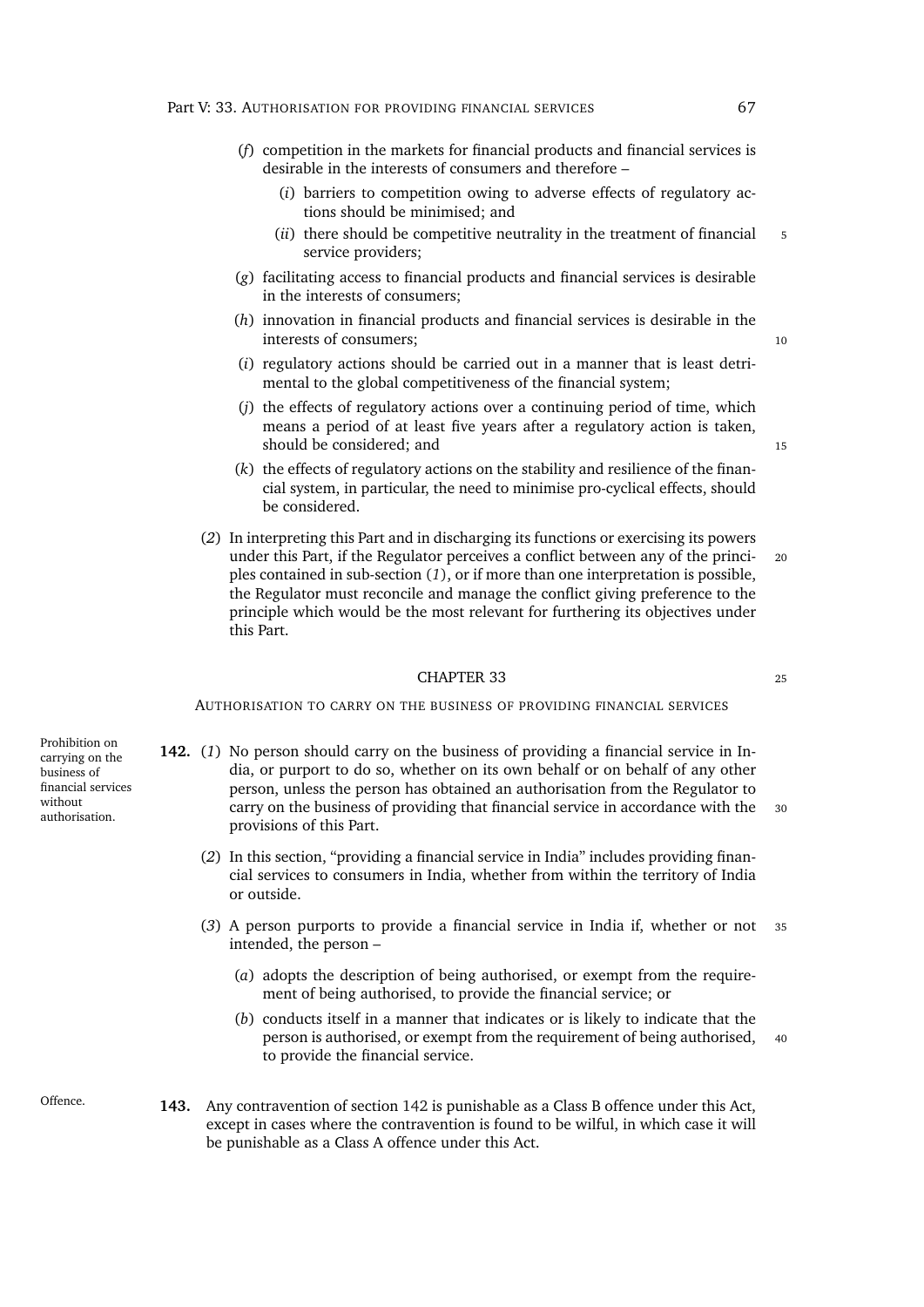**144.** (*1*) The requirement to obtain authorisation under section [142\(](#page-88-1)*1*) will not apply  $t_0$  –

Exemption from requirement to obtain authorisation.

- (*a*) an individual registered with the Regulator under section [104;](#page-73-2)
- (*b*) a financial representative of a financial service provider, if –
- <sup>5</sup> (*i*) the financial representative is carrying on an activity that is connected with the provision of a financial service for which the concerned financial service provider is authorised;
	- (*ii*) the concerned financial service provider has accepted responsibility in writing for the activities of the financial representative; and
- <sup>10</sup> (*iii*) the financial representative complies with such other requirements as may be specified.
	- (*c*) the Central Government or a State Government while carrying out specified financial services, if so provided under regulations made by the Regulator in this regard.
- <span id="page-89-2"></span><sup>15</sup> (*2*) In this section, "concerned financial service provider" means the financial service provider on whose behalf a financial representative is acting.
	- Grant of<br>authorisation. 145. (1) A request for authorisation to carry on a financial service must be made to the Regulator in the form of an application.
- - (*2*) The Regulator may issue an approval order granting authorisation for the car-<sup>20</sup> rying on of any or all the financial services in respect of which an application is made after being satisfied that the person making the application –
		- (*a*) satisfies the authorisation criteria specified by the Regulator under subsection (*[3](#page-89-0)*), if any such authorisation criteria is specified; or
	- (*b*) shows sufficient evidence of being in a position to comply with the provi-<sup>25</sup> sions of this Act.
		- (*3*) The specified authorisation criteria in relation to a financial service may include requirements in relation to one or more of the following matters –
			- (*a*) the capital structure of the applicant, including the minimum capital required to be held by it;
	- <sup>30</sup> (*b*) the legal and organisational structure of the applicant;
		- (*c*) the ownership structure of the applicant, including restrictions on ownership of the applicant by specified persons or class of persons;
		- (*d*) the systems of governance required to be put in place by the applicant;
	- (*e*) fit and proper person criteria for persons engaged in the oversight or <sup>35</sup> strategic management of the applicant;
		- (*f*) conditions to be satisfied in case the applicant is a member of a specified type of group;
		- (*g*) evidence of being in a position to comply with the relevant prudential requirements under Chapter [34,](#page-91-1) if, and to the extent, applicable; and
	- <sup>40</sup> (*h*) any other criteria that the Regulator may specify.
		- Authorisation through self-registration. **146.** (*1*) The Regulator must specify the categories of financial service providers that will be entitled to obtain authorisation through self-registration, subject to such conditions as may be specified.

<span id="page-89-0"></span>

<span id="page-89-1"></span>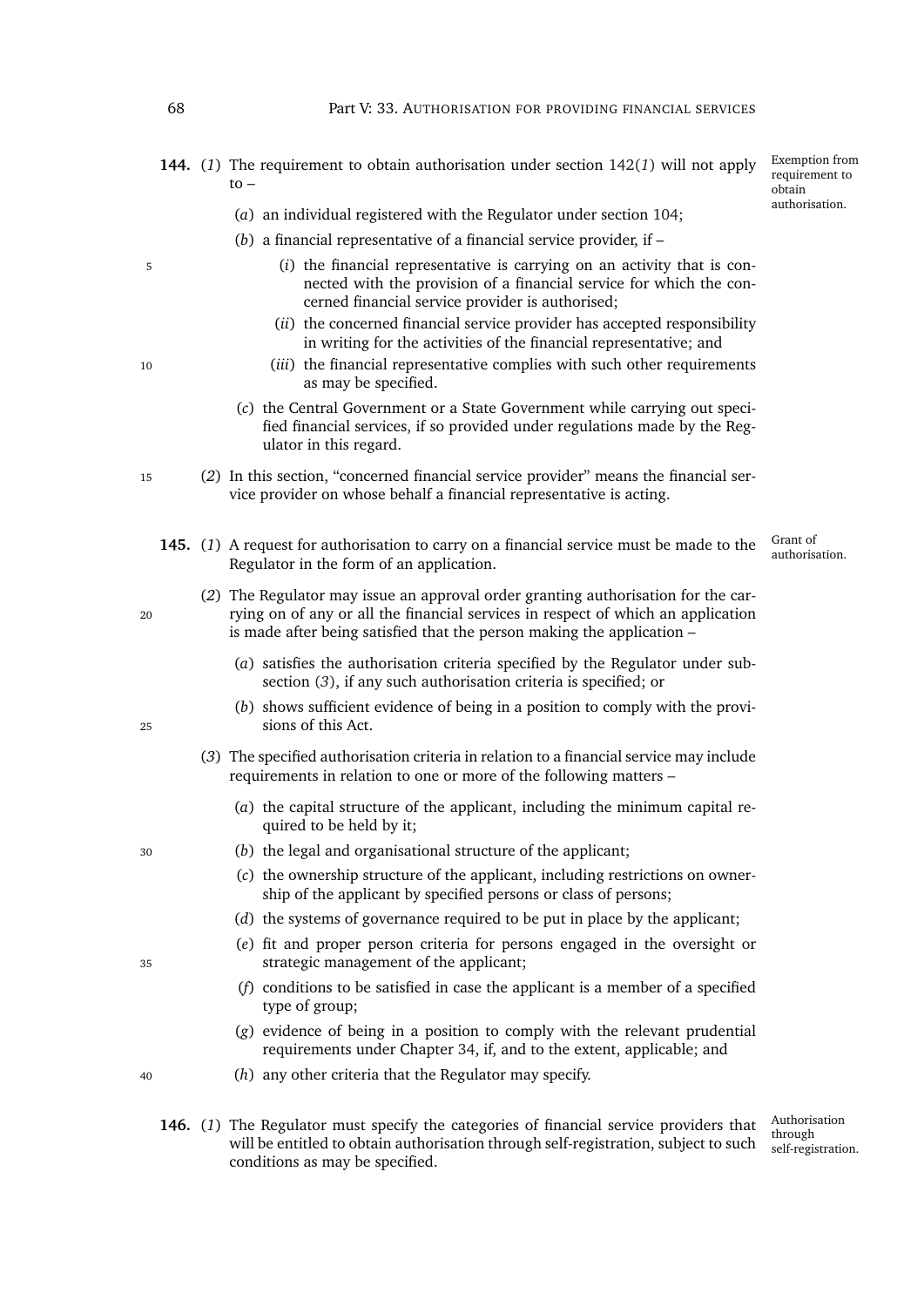- (*2*) The acknowledgment of an application for authorisation made by a person specified under sub-section (*[1](#page-89-1)*) will constitute the grant of an authorisation under section [145](#page-89-2) and the provisions of section [70](#page-56-0) will not be applicable in such cases.
- (*3*) The self-registration process will not apply to any person that proposes to carry <sup>5</sup> out a financial service –
	- (*a*) that is specified to be a regulated activity; or
	- (*b*) in respect of which any authorisation criteria has been specified.

<span id="page-90-1"></span><span id="page-90-0"></span>**147.** (*1*) The Regulator may vary, suspend or cancel the authorisation of a financial service provider, either on the application of the concerned financial service 10 provider or acting on its own.

- (*2*) The authorisation may be varied under sub-section (*[1](#page-90-0)*) by
	- (*a*) adding or removing a financial service from the list of financial services for which the authorisation was granted;
	- (*b*) varying the description of a financial service for which the authorisation <sup>15</sup> was granted; or
	- (*c*) varying the conditions on which the authorisation was granted.
- (*3*) The Regulator may vary, suspend or cancel an authorisation, acting on its own,  $if -$ 
	- (*a*) the financial service provider has failed, or is likely to fail, to satisfy the <sup>20</sup> authorisation criteria under section [145,](#page-89-2) if applicable;
	- (*b*) the financial service provider has failed to carry on a regulated activity for which the authorisation was granted for a continuous period of eighteen months; or
	- (*c*) the action is required to be taken in order to meet any of the Regulator's <sup>25</sup> objectives.
- (*4*) If the Regulator decides to vary, suspend or cancel an authorisation issued to a financial service provider acting on its own, it must issue a show-cause notice to the concerned financial service provider followed by a decision order.
- (*5*) The variation, suspension or cancellation of an authorisation under this sec- <sup>30</sup> tion will not affect the validity of any financial contract entered into or made before the date of notification of the variation, suspension or cancellation by the Regulator.
- **148.** (*1*) The Regulator will issue a unique identification number to each person permitted to carry out a financial service under this Act, whether by grant of an <sup>35</sup> authorisation under section [145](#page-89-2) or by virtue of an exemption under section [144.](#page-88-2)
	- (*2*) The Regulator must maintain and keep updated at all times a publicly accessible database of –
		- (*a*) persons authorised under section [145](#page-89-2) to carry out a financial service; and <sup>40</sup>
		- (*b*) persons exempted under section [144](#page-88-2) from the requirement to obtain authorisation.
	- (*3*) If the Regulator varies, suspends or cancels an authorisation under section [147](#page-90-1) it must maintain a record of the same on the financial system database.

Database of authorisations and exemptions.

Variation, suspension or cancellation of authorisation.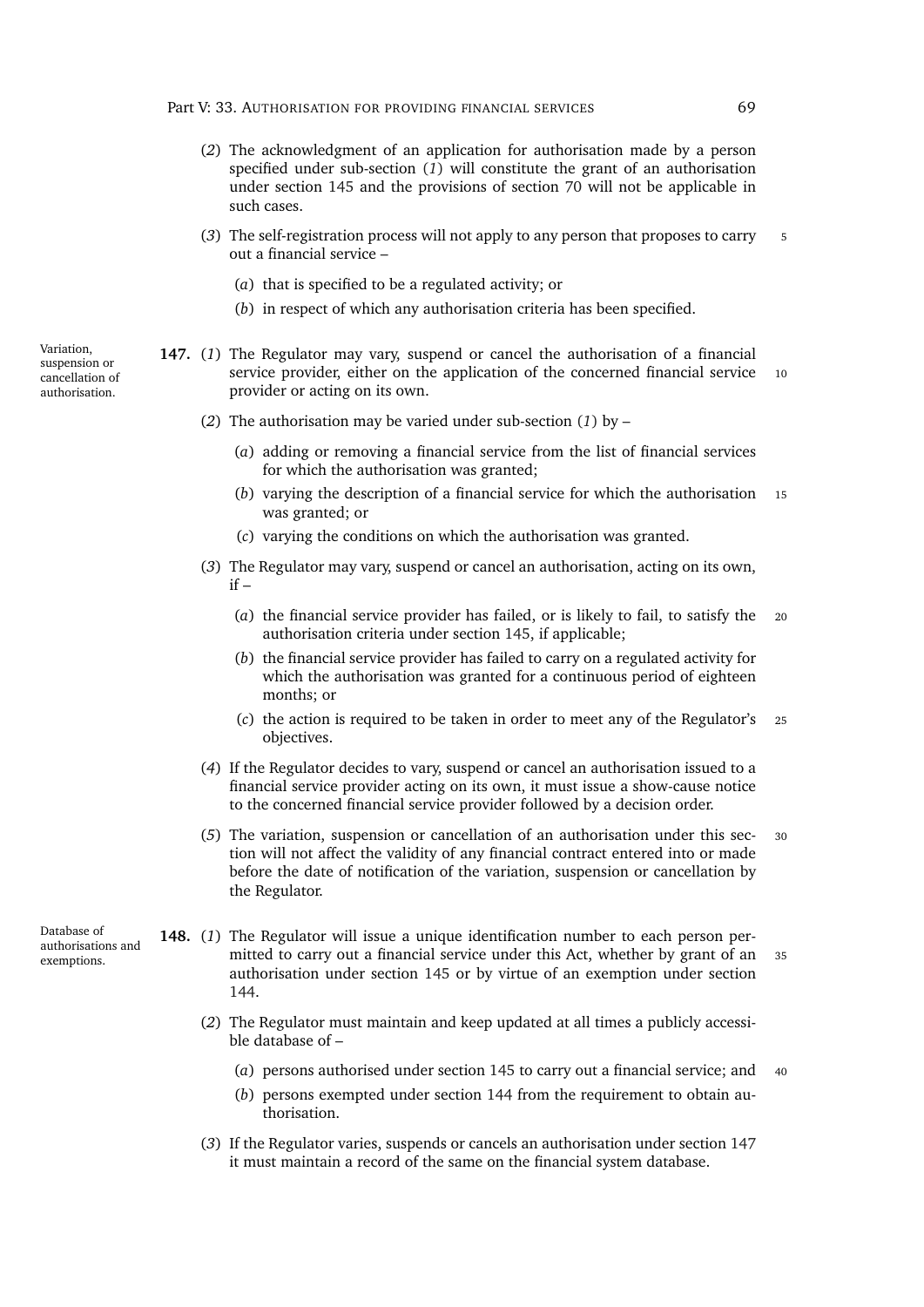File and use process for financial products.

Power to vary the meaning of financial products and financial services.

- **149.** A financial service provider may offer financial products to consumers in the manner provided under section [105.](#page-73-3)
- **150.** (*1*) The Central Government may prescribe any facility or instrument, in addition to those listed in section 2(*[72](#page-27-0)*), to be a financial product if it allows a person  $\overline{5}$  to –
	- (*a*) make a contribution of money or securities, where the person making the contribution does not have any day-to-day control over the use of the contribution, and the contribution is made with the objective of –
		- (*i*) getting a financial return or any benefit; or
- <sup>10</sup> (*ii*) safekeeping of the contribution;
	- (*b*) manage, avoid or limit the financial consequences arising from
		- (*i*) the happening or not happening of a particular event; or
		- (*ii*) fluctuations in receipts or costs, including prices, currency exchange rates and interest rates;
- <sup>15</sup> (*c*) make payments, or cause payments to be made, otherwise than by the physical delivery of Indian currency; or
	- (*d*) borrow money.
	- (*2*) The Central Government may prescribe any service, other than those listed in section 2(*[75](#page-27-1)*), to be a financial service.
- <sup>20</sup> (*3*) The Regulator may specify any service or class of services, rendered by specified persons, to be excluded from the list of financial services under section 2(*[75](#page-27-1)*), subject to such conditions as may be specified.

#### CHAPTER 34

#### PRUDENTIAL REQUIREMENTS

- <span id="page-91-2"></span>Regulations regarding regulated activities. <sup>25</sup> **151.** (*1*) In this Act, "regulated activity" means a financial service that is specified by the Regulator to be a regulated activity for the purposes of this Act, taking into account the following factors –
- (*a*) the inherent difficulties that may be faced by financial service providers carrying on the financial service in fulfilling the obligations owed by them <sup>30</sup> to their consumers; and
	- (*b*) the nature of the relationship between financial service providers carrying on the financial service and their consumers, including –
- <span id="page-91-0"></span>(*i*) the nature and extent of detriment that may be caused to consumers in case of non-fulfilment of obligations owed to them by the finan-<sup>35</sup> cial service providers;
	- (*ii*) the ability of consumers to access and process information relating to the safety and soundness of the financial service providers; and
	- (*iii*) the ability of consumers to co-ordinate among themselves to monitor the safety and soundness of the financial service providers.
- <sup>40</sup> (*2*) While specifying a regulated activity under sub-section (*[1](#page-91-2)*), the Regulator must also specify the manner in which a category or sub-category of financial service ranks on the basis of the factors stated in section [\(1\)\(](#page-91-0)*b*).

<span id="page-91-1"></span>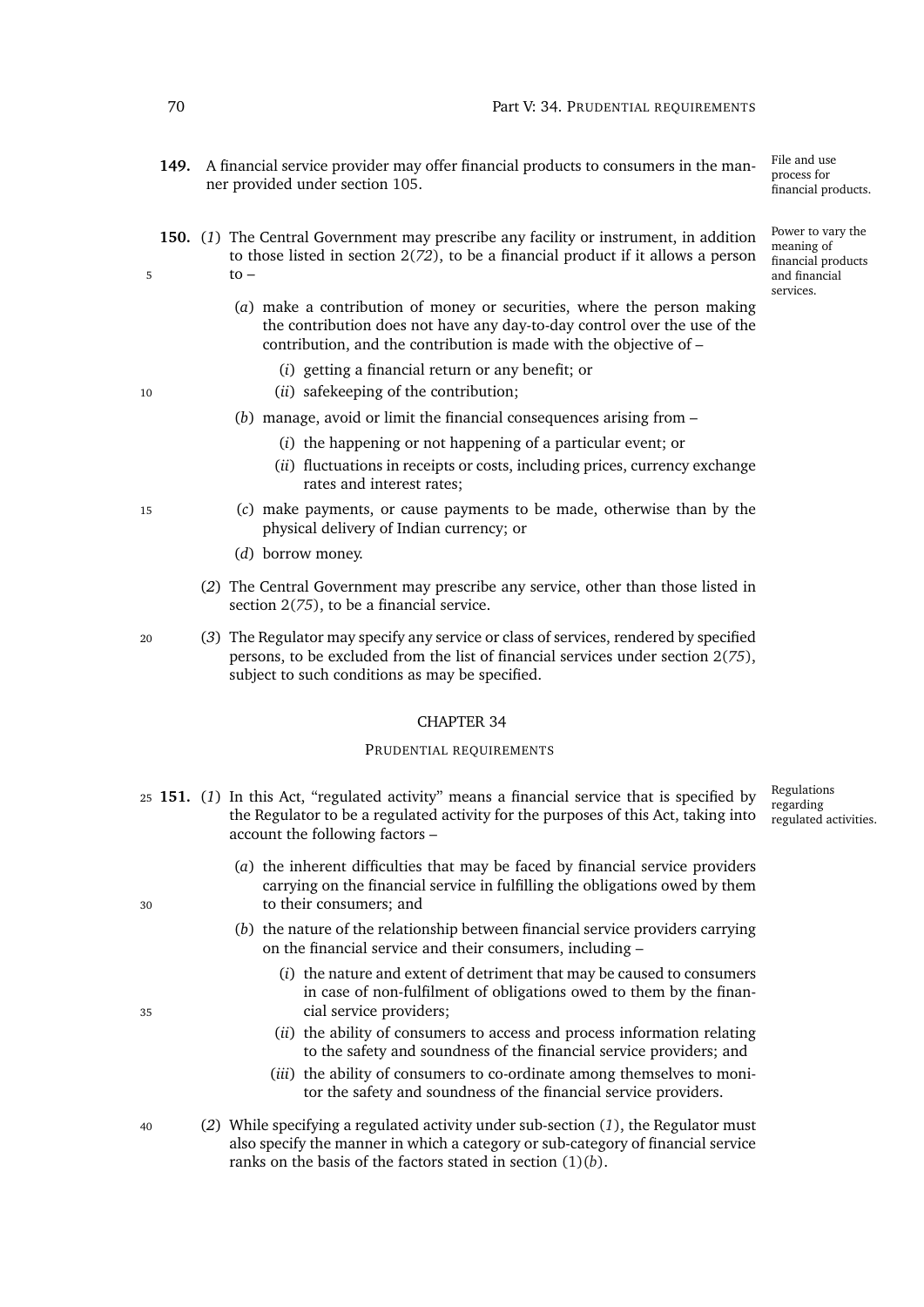<span id="page-92-2"></span>(*3*) The regulations under this section must be made within six months from the commencement of this Part and may be modified from time to time.

Capital resource

# Capital resource **152.** (1) A regulated person must at all times – requirements.

- (*a*) maintain adequate capital resources that ensure that there is no significant risk that its liabilities cannot be met; 5
- (*b*) ensure that its capital resources are equal to or in excess of the capital resource requirements specified by the Regulator under sub-section [\(2\)\(](#page-92-0)*b*); and
- (*c*) monitor its compliance with the capital resource requirements on an ongoing basis and inform the Regulator of any actual or potential breach of 10 the capital resource requirements.
- <span id="page-92-0"></span>(*2*) The Regulator must specify –
	- (*a*) the manner in which the provisions of this section apply to different categories of regulated persons;
	- (*b*) the capital resource requirements, both as to amount and quality, for dif- <sup>15</sup> ferent categories of regulated persons and the duration within which the requirements are to be met;
	- (*c*) the manner in which the amounts or values of assets and liabilities are to be calculated for the purpose of meeting capital resource requirements;
	- (*d*) the manner in which change in the value of assets and liabilities is to be <sup>20</sup> recognised and calculated;
	- (*e*) the financial resources that will not be taken into account as capital resources for the purposes of assessing compliance with the capital resource requirements;
	- (*f*) the process to be followed by the regulated person in case of any actual <sup>25</sup> or potential breach of its capital resource requirements;
	- (*g*) circumstances that may constitute an actual or potential breach of the capital resource requirements; and
	- (*h*) the consequences of non-compliance with the regulations made under this section. 30
- <span id="page-92-1"></span>(*3*) While making regulations under sub-section [\(2\)\(](#page-92-0)*b*), the regulator may provide  $for -$ 
	- (*a*) the manner in which capital instruments are to be classified into different tiers of capital resources;
	- (*b*) limits on the use of different tiers of capital resources by regulated persons <sup>35</sup> to meet the capital resource requirements; or
	- (*c*) a requirement that a specified portion of the capital resources must be held in the form of specified capital instruments, which, in the opinion of the Regulator, would facilitate enhanced assessment of the regulated person by specified persons. 40

- (4) If the Regulator makes regulations under sub-section  $(3)(a)$  $(3)(a)$ , it must take into account –
	- (*a*) the extent to which a capital instrument is likely to absorb losses;
	- (*b*) the permanence of the capital instrument and the extent of its availability, when required, including the extent of variation in its loss absorption 45 capacity upon variation of time, context and circumstances;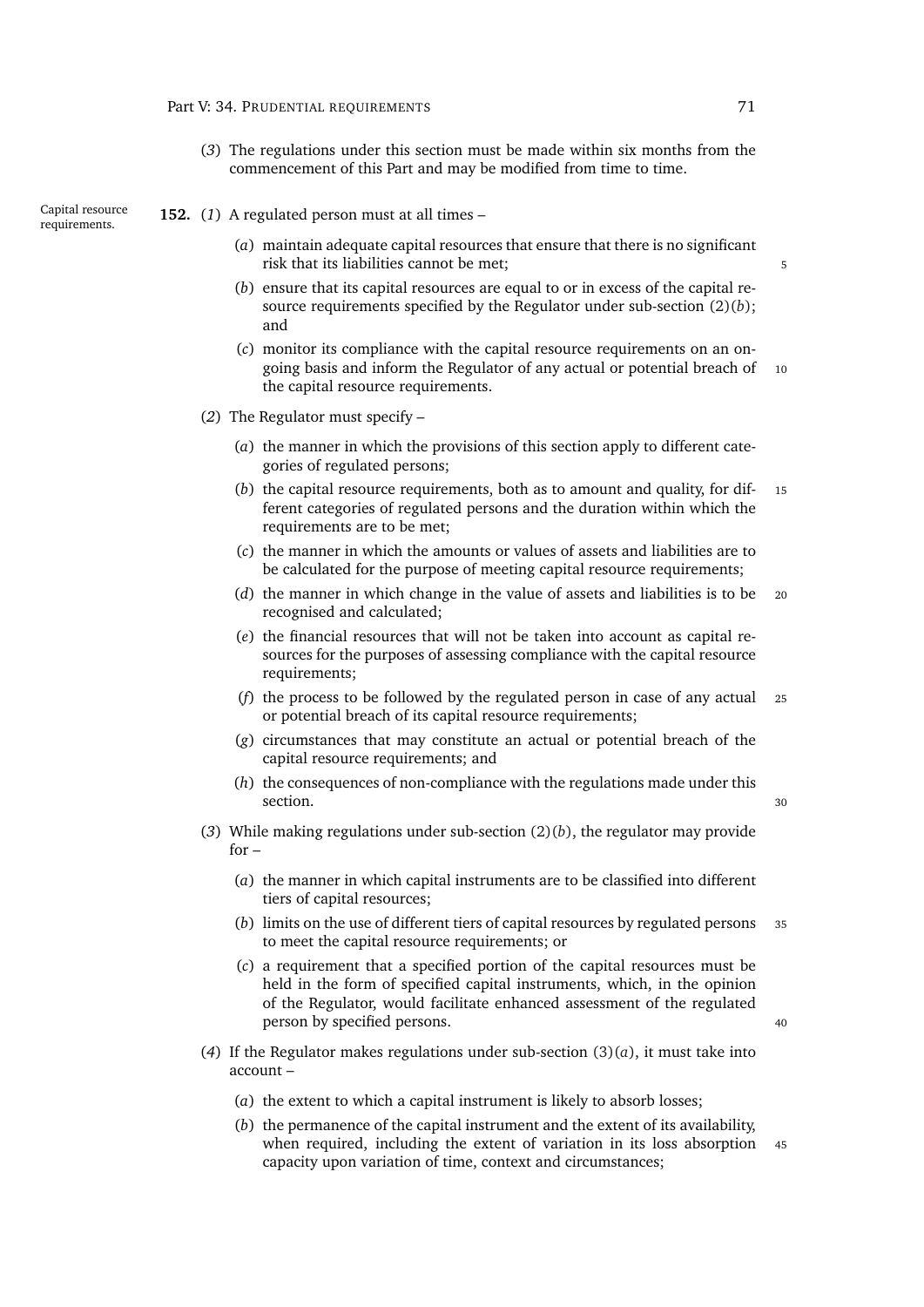- (*c*) the manner in which the capital instrument ranks for repayment, compared to other debts and liabilities, upon winding up, dissolution or similar procedure involving the regulated person; and
- (*d*) the extent of fixed costs, including obligation to pay dividends or interest, 5 associated with the capital instrument.
	- (*5*) In this section
		- (*a*) "capital resources" means financial resources held by a regulated person that are capable of absorbing unexpected losses; and
- (*b*) "capital instrument" means an instrument for making an investment in, or 10 contribution to, the capital resources of the regulated person, including any security issued by or loan made to the regulated person.
	- **153.** (*1*) A regulated person must notify the Regulator, in writing, of its intention to issue a capital instrument which it intends to include within its capital resources.

Notice of issuance of capital instruments.

- <span id="page-93-0"></span>(*2*) The notice must be given at least one month before the intended date of issue, 15 unless there are exceptional circumstances which make it impracticable to give notice of such period, in which event the regulated person must give such notice as is practicable in those circumstances.
	- (*3*) When giving notice, a regulated person must –
- (*a*) provide details of the amount of capital resources that the regulated per-<sup>20</sup> son is seeking to raise through the intended issue and the person to whom the capital instrument is intended to be issued;
	- (*b*) identify the tier of capital resources that the capital instrument is intended to fall within; and
- (*c*) provide details of any features of the capital instrument which are novel, <sup>25</sup> unusual or different from a capital instrument of a similar nature previously issued by the regulated person or widely available in the market.
	- (*4*) The Regulator must specify –
- (*a*) capital instruments to which this section does not apply, which may be determined taking into account factors including, the extent to which capital <sup>30</sup> instruments of a similar nature are widely available in the market or have been previously issued by the regulated person; and
- (*b*) circumstances that will be considered to be exceptional under sub-section (*[2](#page-93-0)*), which may include situations where there is a risk of a regulated person's capital resources falling below its capital resources requirements <sup>35</sup> if the notice period under that sub-section is observed.
	- Liquidity 154. (1) A regulated person must at all times maintain adequate liquidity resources, <sup>Liquidity</sup> requirements. and should satisfy the liquidity requirements specified by the Regulator.
		- (*2*) A regulated person must manage and monitor its compliance with the liquidity requirements on an ongoing basis, including to ensure that –
- <sup>40</sup> (*a*) its liquidity resources contain an adequate buffer of high quality, unencumbered assets; and
	- (*b*) it maintains a prudent funding profile, including assets that are of appropriate maturities, taking account of the expected timing of its liabilities.
	- (*3*) The Regulator must specify –

- 
- 
-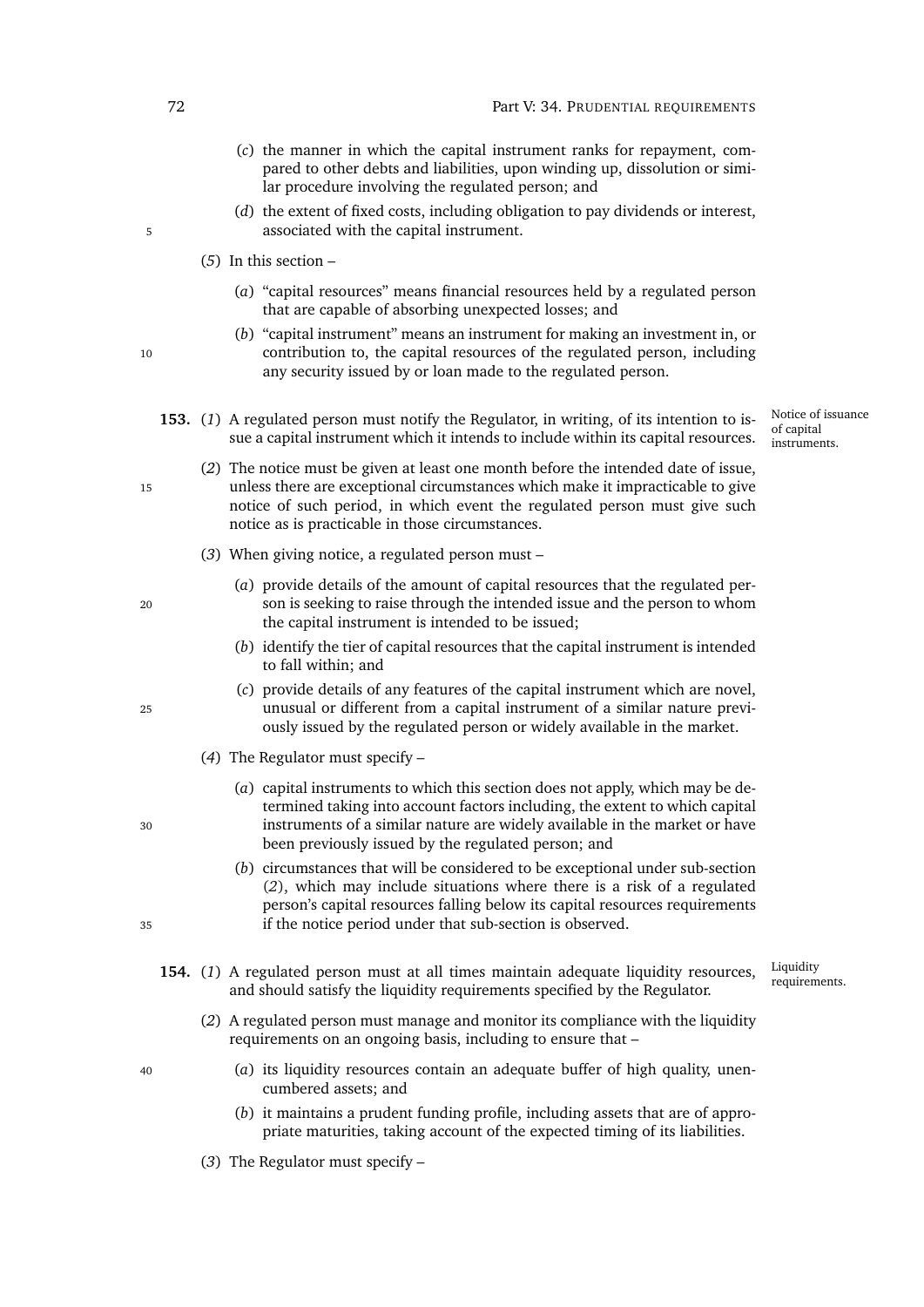- (*a*) the manner in which the provisions of this section apply to different categories of regulated persons;
- <span id="page-94-0"></span>(*b*) the liquidity requirements, both as to amount and quality, for different categories of regulated persons and the duration within which the requirements are to be met:
- (*c*) the resources that will not be taken into account as liquidity resources for the purposes of assessing compliance with the liquidity requirements;
- (*d*) requirements relating to the maintenance of a prudent funding profile for different categories of regulated persons;
- (*e*) the process to be followed by regulated persons in case of any actual or <sup>10</sup> potential breach of liquidity requirements; and
- (*f*) the consequences of non-compliance with the regulations made under this section.
- (*4*) While making regulations under sub-section [\(3\)\(](#page-94-0)*b*), the Regulator may provide  $for -$  15

- (*a*) the conditions that must be satisfied for a resource to be regarded as being a satisfactory liquidity resource for the purposes of meeting the liquidity requirements;
- (*b*) requirements to maintain specified ratios or reserves to meet liquidity requirements; and 20
- (*c*) limits on the use of different financial resources to meet the liquidity requirements taking into account the liquidity of such financial resources, as noted by the Regulator over a period of time.
- (*5*) In this section, "liquidity resources" mean the financial resources to be held by a regulated person in order to ensure that there is no significant risk that its <sup>25</sup> liabilities cannot be met as they fall due.
- <span id="page-94-1"></span>Investment. **155.** (*1*) A regulated person must invest its assets and the assets of its consumers in a prudent manner, taking into account the following principles –
	- (*a*) investments must be made in assets whose risks can be properly identified, measured, monitored, managed, controlled and reported by the regulated 30 person;
	- (*b*) investments must be made in a manner that ensures the security, quality, liquidity and profitability of the assets of the regulated person, taken as a whole;
	- (*c*) investments must be made taking into account the nature and duration of <sup>35</sup> the regulated person's liabilities;
	- (*d*) in case of any conflict of interest, investments must be made in the best interests of the consumers of the regulated person; and
	- (*e*) assets must be properly diversified in order to avoid excessive exposure to any particular person, asset, sector or group, or geographical area and 40 excessive accumulation of risk in the assets of the regulated person, taken as a whole.
	- (*2*) The Regulator must specify
		- (*a*) the manner in which the provisions of this section apply to different categories of regulated persons;  $\frac{45}{45}$
		- (*b*) any investment restrictions applicable to a regulated activity; and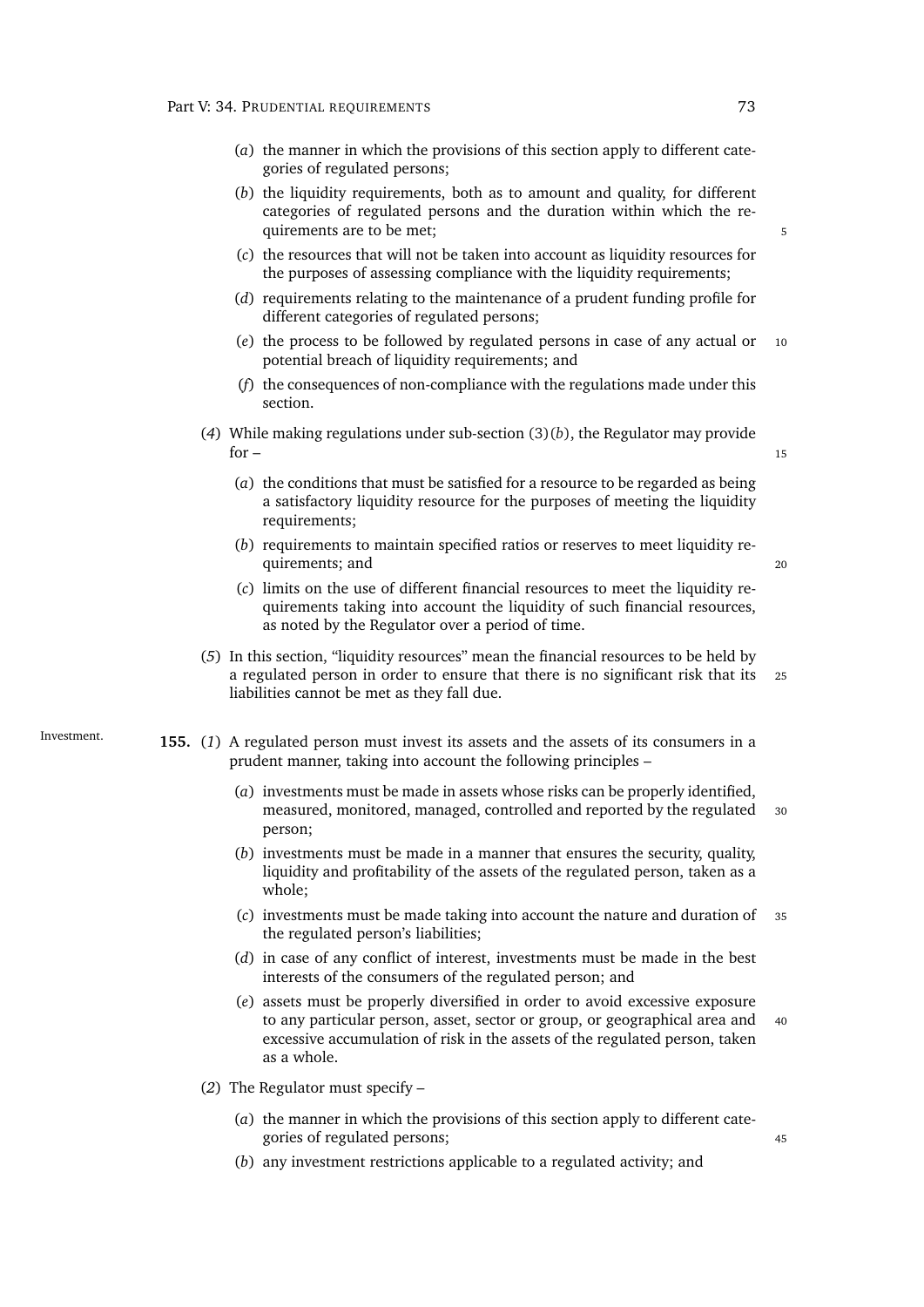- (*c*) the consequences of non-compliance with the regulations made under this section.
- (3) While making regulations under sub-section  $(2)(b)$  $(2)(b)$ , the Regulator must take into account the need –
- <sup>5</sup> (*a*) to ensure the security, quality, liquidity and profitability of the assets of the regulated person, taken as a whole;
	- (*b*) to ensure the protection of funds of consumers, which may be done through
- (*i*) a requirement to segregate the funds or assets of consumers from 10 the other funds or assets of the regulated person; or
	- (*ii*) any other prohibition or restriction on the disposal of, or other dealing with, funds or assets belonging to consumers.
- (*4*) The power to make regulations under sub-section [\(2\)\(](#page-94-1)*b*) must not be used by the Regulator to provide for quantitative restrictions on the composition of the 15 assets of a regulated person, taken as a whole.
	- (*5*) In this section, "quantitative restrictions" include the imposition of maximum or minimum limits on the holding of any particular asset or category of assets.
	- **156.** (*1*) A regulated person must –

–

Systems of governance.

- <span id="page-95-0"></span>(*a*) have in place effective systems of governance which provide for sound <sup>20</sup> and prudent management of its affairs; and
	- (*b*) ensure that the systems of governance adopted by it are implemented, reviewed and updated on a regular basis.
	- (*2*) A regulated person must take into account the following factors while determining its systems of governance for the purposes of sections [156](#page-95-0) to [160](#page-98-0) –
- <sup>25</sup> (*a*) the nature, scale and complexity of its business;
	- (*b*) the diversity of its operations, including geographical diversity;
	- (*c*) the volume and size of transactions carried out by it;
	- (*d*) the degree of risk associated with each area of its operation; and
	- (*e*) its group-wide risks.
- <sup>30</sup> (*3*) The systems of governance must include policies and procedures on
	- (*a*) governance and controls;
	- (*b*) risk management;
	- (*c*) internal audit; and
	- (*d*) where relevant, outsourcing.
- <sup>35</sup> (*4*) The Regulator must specify
	- (*a*) the manner in which the provisions of sections [156](#page-95-0) to [160](#page-98-0) apply to different categories of regulated persons; and
	- (*b*) the consequences of non-compliance with the regulations made under sections [156](#page-95-0) to [160.](#page-98-0)
- <span id="page-95-1"></span><sup>40</sup> (*5*) The Regulator may also specify that –
	- (*a*) regulated persons must put in place a written policy on any aspect of its systems of governance, including matters under sections [156](#page-95-0) to [160;](#page-98-0) and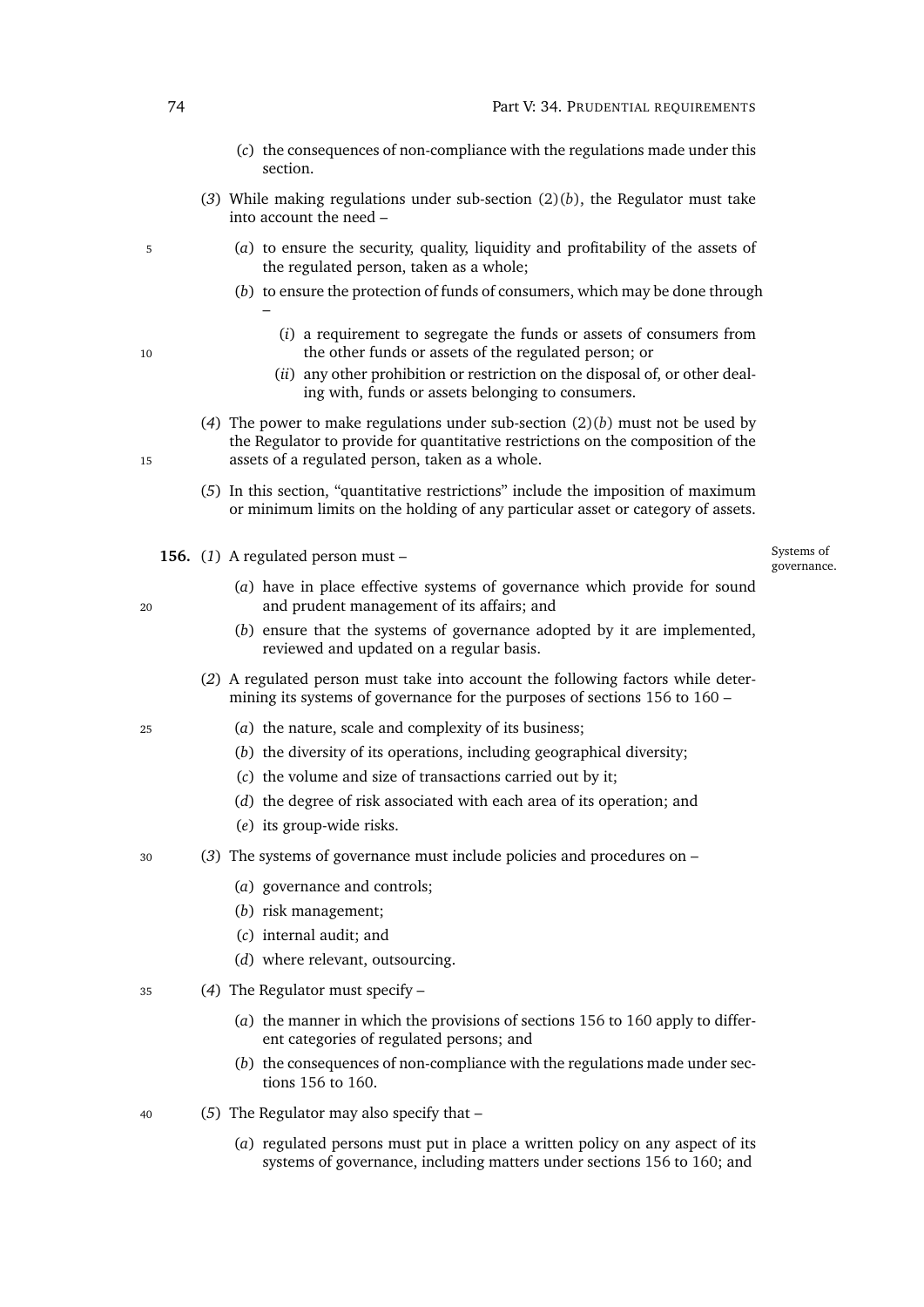<span id="page-96-0"></span>(*b*) the policies required to be put in place under clause (*[a](#page-95-1)*) must be reviewed and revised periodically.

Governance and

- Governance and **157.** (1) A regulated person must have in place an appropriate organisational and governance structure with efficient policies and procedures to ensure that –
	- (*a*) persons carrying on significant functions on its behalf are fit and proper <sup>5</sup> persons;
	- (*b*) there is a clear allocation and appropriate segregation of responsibilities within its organisation;
	- (*c*) there are adequate systems for reporting, communication and co-operation within its organisation; 10
	- (*d*) the performance of multiple tasks by individuals does not, and is not likely to, prevent the sound performance of their duties;
	- (*e*) its executive remuneration policy is
		- (*i*) consistent with its available resources and risk profile; and
		- (*ii*) minimises any potential conflict of interest; 15
	- (*f*) it has in place appropriate administrative, accounting and internal monitoring procedures; and
	- (*g*) it maintains adequate and orderly books and records, in the manner and for the periods specified by the Regulator.
	- (*2*) The Regulator must specify requirements relating to <sup>20</sup>
		- (*a*) the appointment of persons, who are fit and proper persons, for the implementation of any of the systems of governance under sections [157](#page-96-0) to [160;](#page-98-0)
		- (*b*) preventing conflict of interest of persons responsible for carrying on significant functions in relation to regulated persons; and 25
		- (*c*) the circumstances and manner in which the Regulator may replace the body responsible for the oversight of the regulated person's affairs or the members of such body.
	- (*3*) The Regulator may also specify requirements relating to
		- (*a*) appointment, responsibilities and process of appointment of persons car- <sup>30</sup> rying on significant functions, including a requirement to obtain approval before a person can carry on specified significant functions;
		- (*b*) the size and composition of the bodies responsible for the oversight or strategic management of regulated persons;
		- (*c*) the establishment of specified committees or groups for carrying out spec- <sup>35</sup> ified functions;
		- (*d*) the processes to be followed by the bodies, committees and groups mentioned in clauses (*[b](#page-96-1)*) and (*c*[\);](#page-96-2)
		- (*e*) the structure or form of executive remuneration;
		- (*f*) control and ownership structure of regulated persons; <sup>40</sup>
		- (*g*) systems and processes required to be put in place by regulated persons to ensure effective compliance with applicable laws and regulations and internal policies; and
		- (*h*) restrictions on capital distributions by regulated persons under specified circumstances. 45

<span id="page-96-3"></span><span id="page-96-2"></span><span id="page-96-1"></span>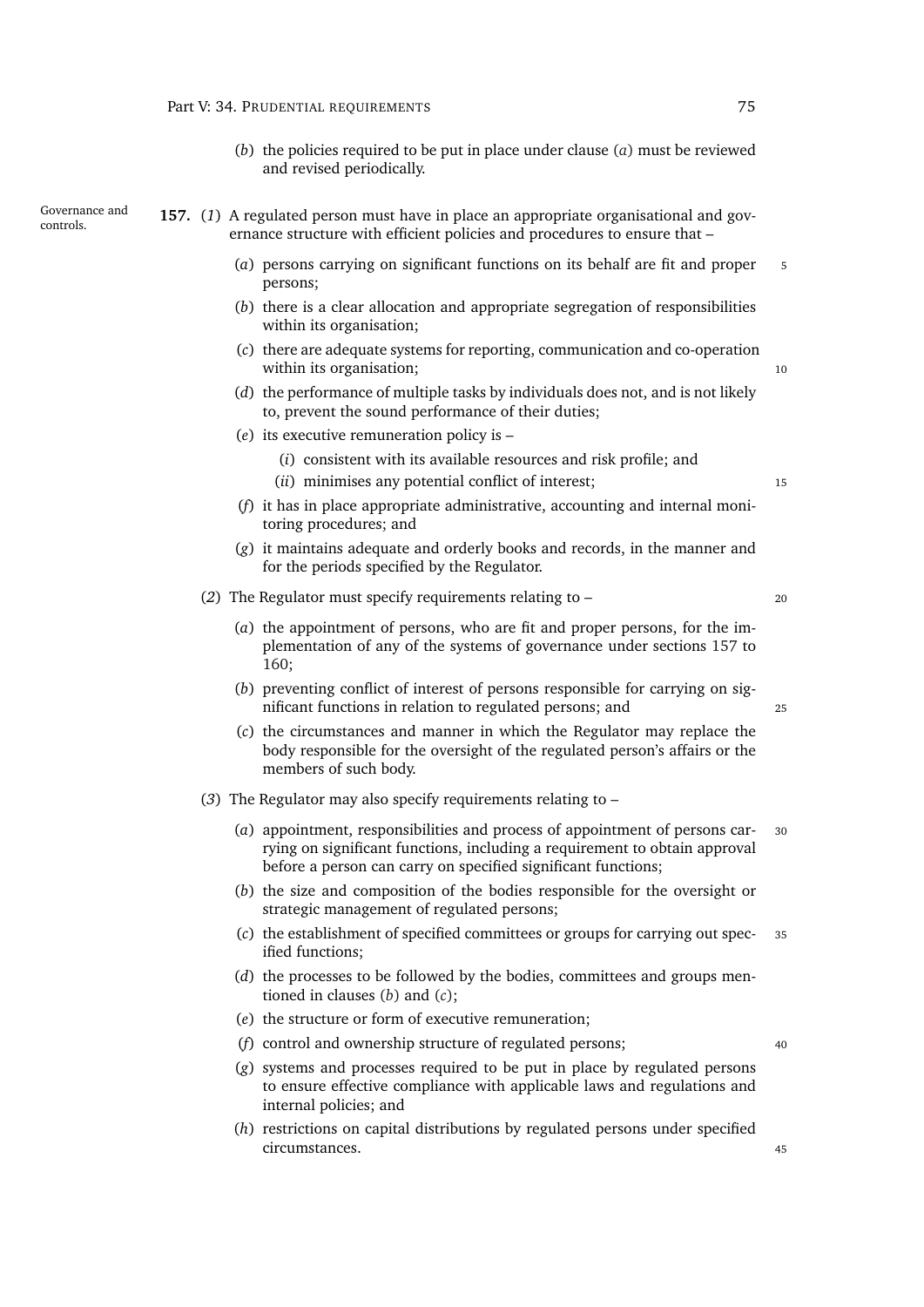- 158. (1) A regulated person must have in place an effective risk management system<sup>Risk management.</sup> comprising of policies and processes necessary to properly identify, measure, prioritise, monitor, manage and report on a continuous basis, the risks to which the regulated person is or could be exposed.
- <sup>5</sup> (*2*) The risk management system put in place by the regulated person must
	- (*a*) be effective and well integrated into its organisational structure and decision making processes;
	- (*b*) enable it to properly identify and assess the risks to which it is, or could be, exposed in the short, medium and long-term;
- <sup>10</sup> (*c*) take into account inter-dependencies of risks, concentration of a particular risk and overall risk tolerance levels;
	- (*d*) provide for the reporting of risk exposures to the bodies responsible for its oversight and strategic management;
- (*e*) implement risk mitigation techniques that are appropriate according to 15 the nature of the risks assumed by it; and
	- (*f*) ensure that its affairs are conducted in a manner that enable it to cover its expected losses.
	- (*3*) The Regulator may specify –
- (*a*) the types of risks that need to be taken into account in relation to a reg-<sup>20</sup> ulated activity, which may include business risks, investment risks, operational risks, credit risks, concentration risks and liquidity risks;
	- (*b*) the types of risk management and risk mitigation techniques required to be followed in respect of a regulated activity;
	- (*c*) methods to be used for identifying, measuring and monitoring risks; and
- <sup>25</sup> (*d*) reporting requirements to be complied with by a regulated person when it undertakes specified types of risks.
	- 159. (1) A regulated person must have in place an effective internal audit system to <sup>Internal audit.</sup>
		- (*a*) examine and evaluate the adequacy and effectiveness of its systems of governance; and
- <sup>30</sup> (*b*) issue recommendations based on the result of examinations and evaluations carried out in accordance with clause (*[a](#page-97-0)*) and verify compliance with those recommendations.
	- (*2*) The internal audit system must be designed in a manner that –
- (*a*) ensures the independence and impartiality of the persons carrying out the <sup>35</sup> internal audit function; and
	- (*b*) allows persons carrying out the internal audit function to
		- (*i*) express their findings and recommendations to the bodies responsible for the oversight and strategic management of the regulated person; and
- <sup>40</sup> (*ii*) communicate directly with any officer or employee of the regulated person and have complete and unrestricted access to all information and records, as they consider necessary for the discharge of their functions, subject to confidentiality requirements.
	- (*3*) The Regulator may specify –

- <span id="page-97-0"></span>
-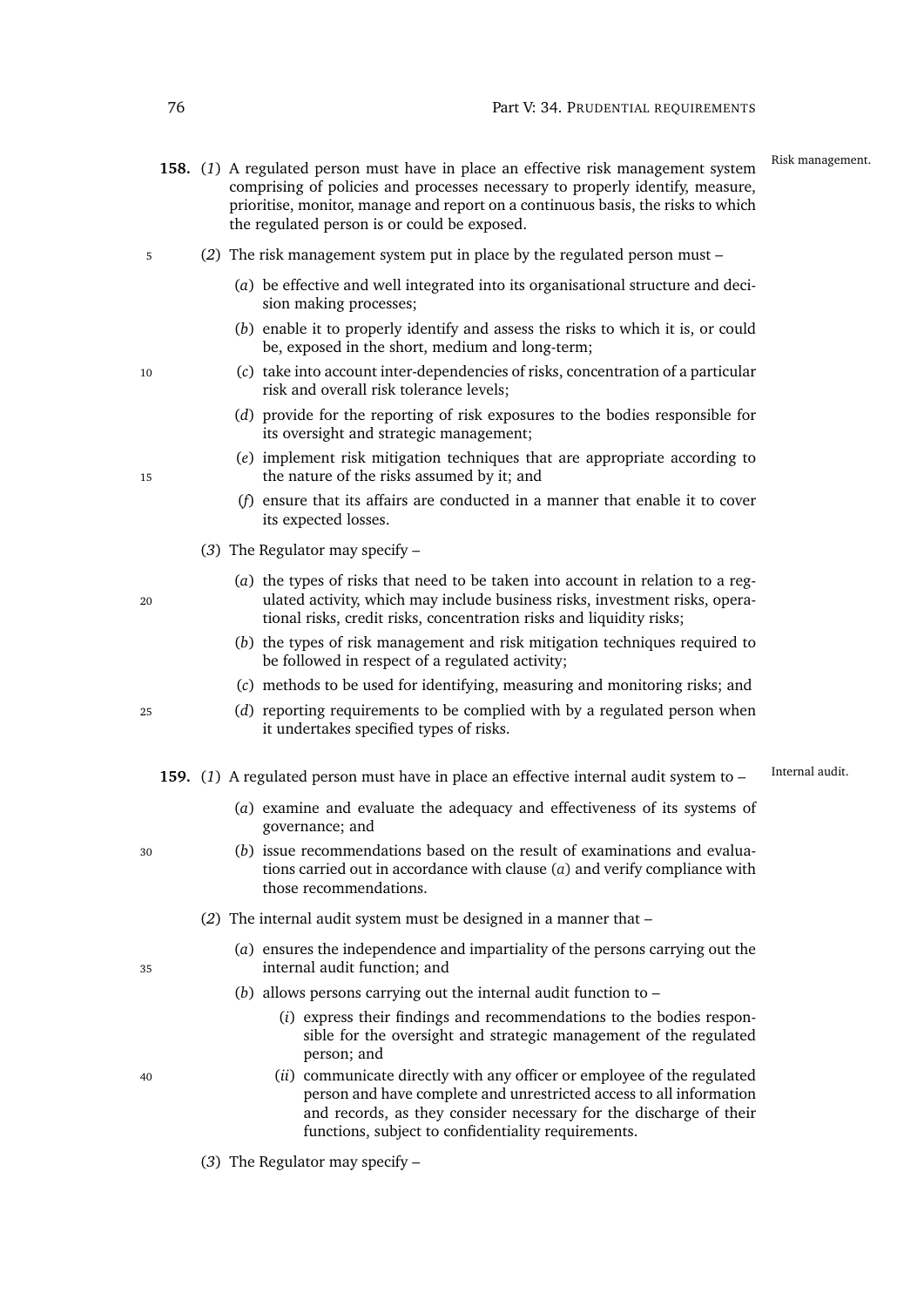- (*a*) the procedures that must be followed by persons performing the internal audit function; and
- (*b*) requirements that certain findings that are made in exercise of the internal audit function must be notified to the body responsible for the oversight of the regulated person or to the Regulator.

Outsourcing. **160.** (*1*) In this section –

- <span id="page-98-0"></span>(*a*) "outsourcing" means an arrangement between a regulated person and any other person by which the person performs a function or activity, whether directly or by sub-outsourcing, which would otherwise be performed by the regulated person itself; and 10
- (*b*) "service provider" means a person who performs a function or activity under an outsourcing arrangement with a regulated person.
- (*2*) This section will apply to the outsourcing of a function or activity to a service provider, whether or not the service provider is a financial service provider and irrespective of the service provider's place of business. 15
- (*3*) If a regulated person proposes to outsource any function or activity to a service provider, the regulated person must –
	- (*a*) obtain the prior permission of the Regulator if the function or activity being outsourced is a critical function or activity specified by the Regulator under sub-section  $(6)(a)$  $(6)(a)$ ; 20

- (*b*) remain fully responsible for discharging all of its obligations under this Act and regulations made under it in respect of that function or activity; and
- (*c*) ensure that the outsourcing of that function or activity does not
	- (*i*) impair the quality of its systems of governance or impede the ability <sup>25</sup> of the Regulator to monitor the compliance of its obligations by the regulated person;
	- (*ii*) cause an excessive increase in the risks faced by the regulated person; or
	- (*iii*) undermine the continuous and satisfactory provision of financial <sup>30</sup> services to the consumers of the regulated person.
- (*4*) While choosing a service provider for outsourcing any function or activity, a regulated person must ensure that –
	- (*a*) a detailed review is performed of the potential service provider's ability to deliver the required functions or activities satisfactorily; 35
	- (*b*) there are no actual or potential conflicts of interest that may impair the service provider's ability to deliver to the required standard;
	- (*c*) the service provider applies equivalent provisions to those that the regulated person would have to apply in respect of the confidentiality of consumer data, if applicable; 40
	- (*d*) the outsourcing arrangement is not in breach of any law; and
	- (*e*) the service provider is required to disclose any developments that may have a material impact on its ability to carry out the outsourced function or activity.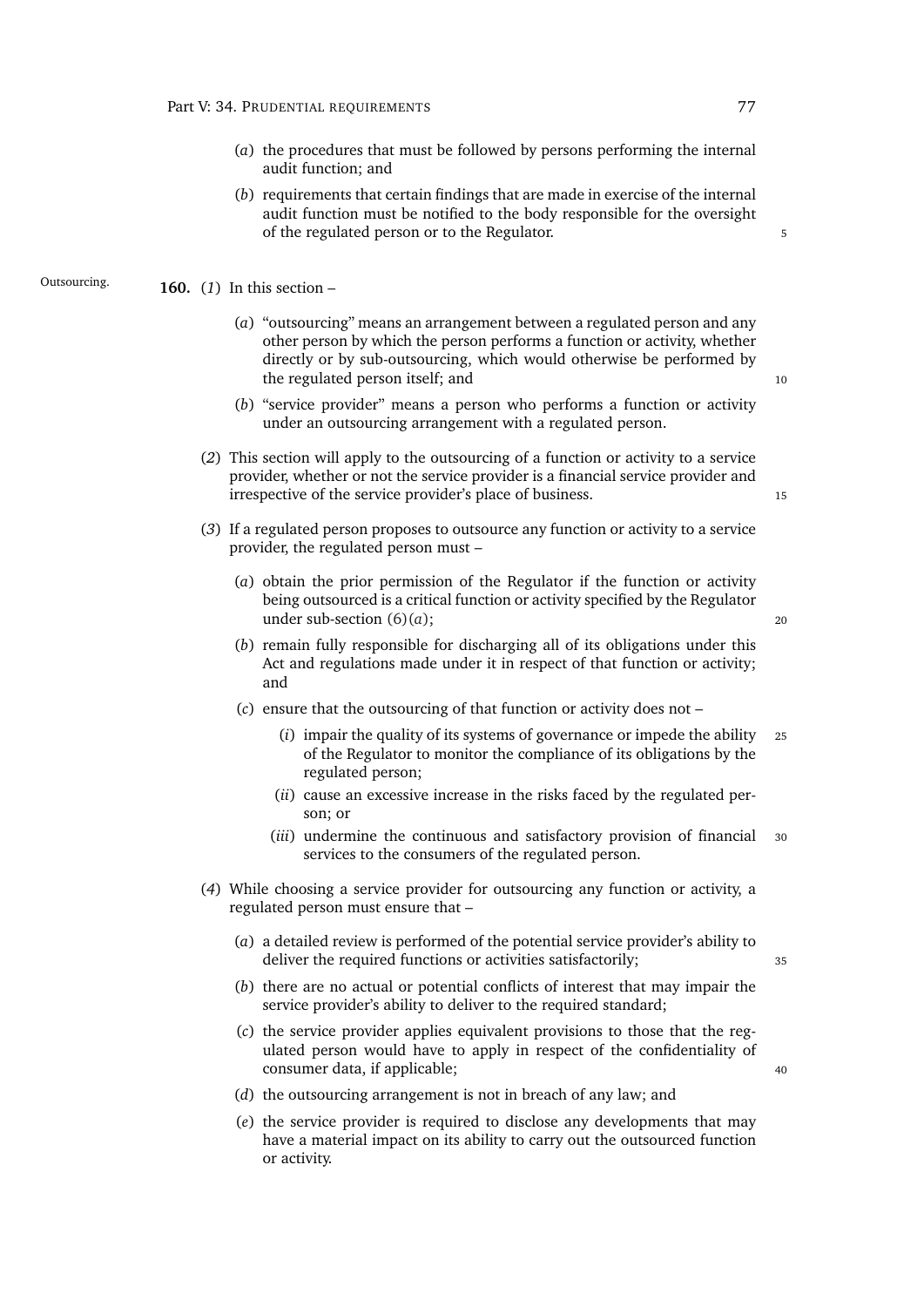- (*5*) The Regulator will continue to have the power to supervise outsourced functions and activities and the service provider to whom a function or activity is outsourced must co-operate with the Regulator in connection with the outsourced function or activity.
- <span id="page-99-0"></span><sup>5</sup> (*6*) The Regulator must specify –
	- (*a*) the particular functions or activities that are considered to be critical functions or activities in relation to a regulated activity and which must not be outsourced without obtaining the Regulator's prior permission;
- (*b*) the conditions under which outsourcing of any function or activity may be 10 performed, including any particular undertakings that the service provider may be required to provide; and
	- (*c*) continuous disclosure requirements in relation to the outsourced functions or activities.

**161.** (*1*) The Regulator may specify restrictions on –

Restrictions on business and operations.

- 
- <sup>15</sup> (*a*) the activities, including categories of financial services, permitted to be carried out by –
	- (*i*) regulated persons engaged in specified regulated activities; or
	- (*ii*) subsidiaries or other persons under the control of regulated persons engaged in specified regulated activities; and
- <sup>20</sup> (*b*) the creation of encumbrances on assets belonging to the regulated person or its consumers.
	- (*2*) The Regulator must specify
		- (*a*) the manner in which the provisions of this section apply to different categories of regulated persons; and
- <sup>25</sup> (*b*) the consequences of non-compliance with the regulations made under this section.
	- Requirement to obtain Corporation **162.** The Regulator may specify that certain classes of regulated activities are permitted to be carried out only if Corporation insurance has been obtained under Part [VII.](#page-117-0)

#### CHAPTER 35

#### <sup>30</sup> AUDITORS AND ACTUARIES

- forming a similar function, as may be specified by the Regulator, to exercise actuaries. **163.** (*1*) A regulated person must appoint an auditor, actuary or any other person perthe powers and functions under section [164.](#page-100-0)
	- (*2*) The Regulator must specify –
- <span id="page-99-1"></span><sup>35</sup> (*a*) the categories of financial services that are regulated activities for the purposes of this section;
	- (*b*) requirements as to qualifications and experience to be satisfied by auditors and actuaries of regulated persons; and
- (*c*) the powers, functions and responsibilities of auditors and actuaries acting <sup>40</sup> for regulated persons, in addition to those specified in this Act.
	- (*3*) The regulations made under sub-section (*[2](#page-99-1)*) may provide for –

insurance.

Appointment of auditors and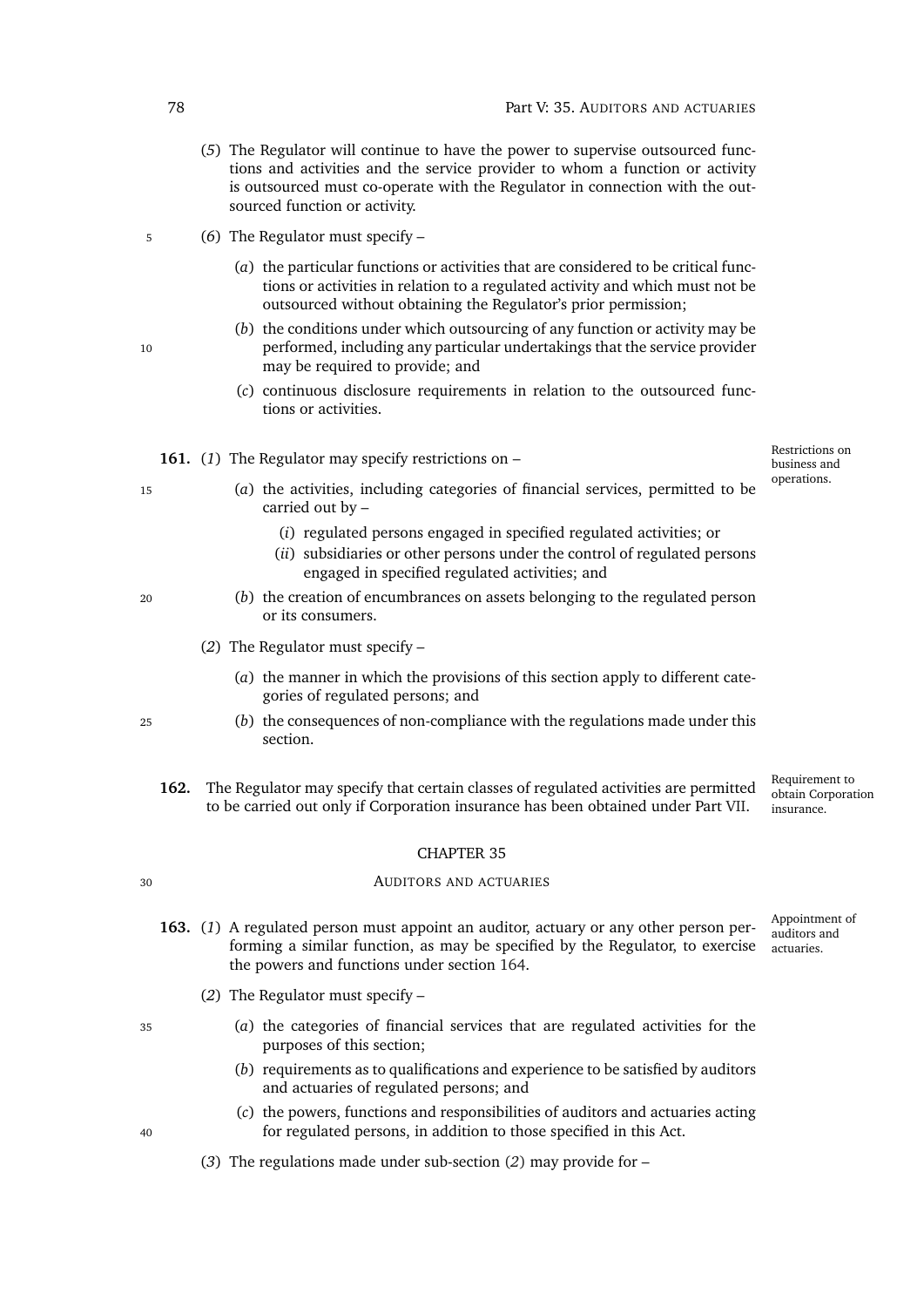- (*a*) the manner and time within which an auditor or actuary is to be appointed;
- (*b*) a requirement for the Regulator to be informed of such appointment;
- (*c*) provisions that enable the Regulator to make an appointment if no appointment has been made or information about such information has not 5 been provided to the Regulator; and
- (*d*) conditions relating to the term of office, remuneration, removal or resignation of an auditor or actuary.
- (*4*) An auditor or actuary appointed under this section must act in accordance with the regulations specified by the Regulator.  $10$

#### <span id="page-100-0"></span>**164.** (*1*) An auditor or actuary appointed under this Act to act for a regulated person –

- (*a*) will have the right to access the books and records of the regulated person at all times; and
- (*b*) will be entitled to require such information and explanations from the regulated person or its officers, as it reasonably considers necessary for 15 the performance of its duties as an auditor or actuary.
- <span id="page-100-1"></span>(*2*) The Regulator may make regulations to specify that an auditor or actuary must communicate specified information or opinions to the Regulator on any matter that the Regulator reasonably believes to be relevant for the exercise of any of its functions. <sup>20</sup>
- (*3*) The matters to be communicated to the Regulator under sub-section (*[2](#page-100-1)*) may include matters relating to persons other than the concerned regulated person.
- (*4*) If the Regulator specifies that this section applies to any person other than auditors or actuaries it must also specify the manner and extent to which the section applies to them. 25
- Disqualification. **165.** (*1*) If it appears to the Regulator that an auditor or actuary appointed under this Act to act for a regulated person has failed to comply with the requirements imposed on it under this Act or regulations made under it, it may disqualify the person from acting as the auditor or actuary, as the case may be, for any regulated person or any particular category of regulated persons. <sup>30</sup>
	- (*2*) If the Regulator proposes to disqualify an auditor or actuary under this section it must give the person a show-cause notice after which if it makes a decision to disqualify the person it must issue a decision order.
	- (*3*) The Regulator may cancel a decision notice imposing a disqualification imposed under this section if satisfied that the disqualified person will in future <sup>35</sup> comply with the duty in question.
	- (*4*) A person who has been issued a decision order under this section may appeal to the Tribunal.
- Offence. **166.** Any contravention of this Chapter is punishable as a Class C offence under this  $\det$ ,  $\det$

#### CHAPTER 36

#### <span id="page-100-2"></span>PROVISIONS GOVERNING PARTICULAR TRANSACTIONS

Actions involving regulated persons. **167.** (*1*) No person should carry out any of the following actions without complying with the provisions of this Act –

Powers and functions of auditors and actuaries.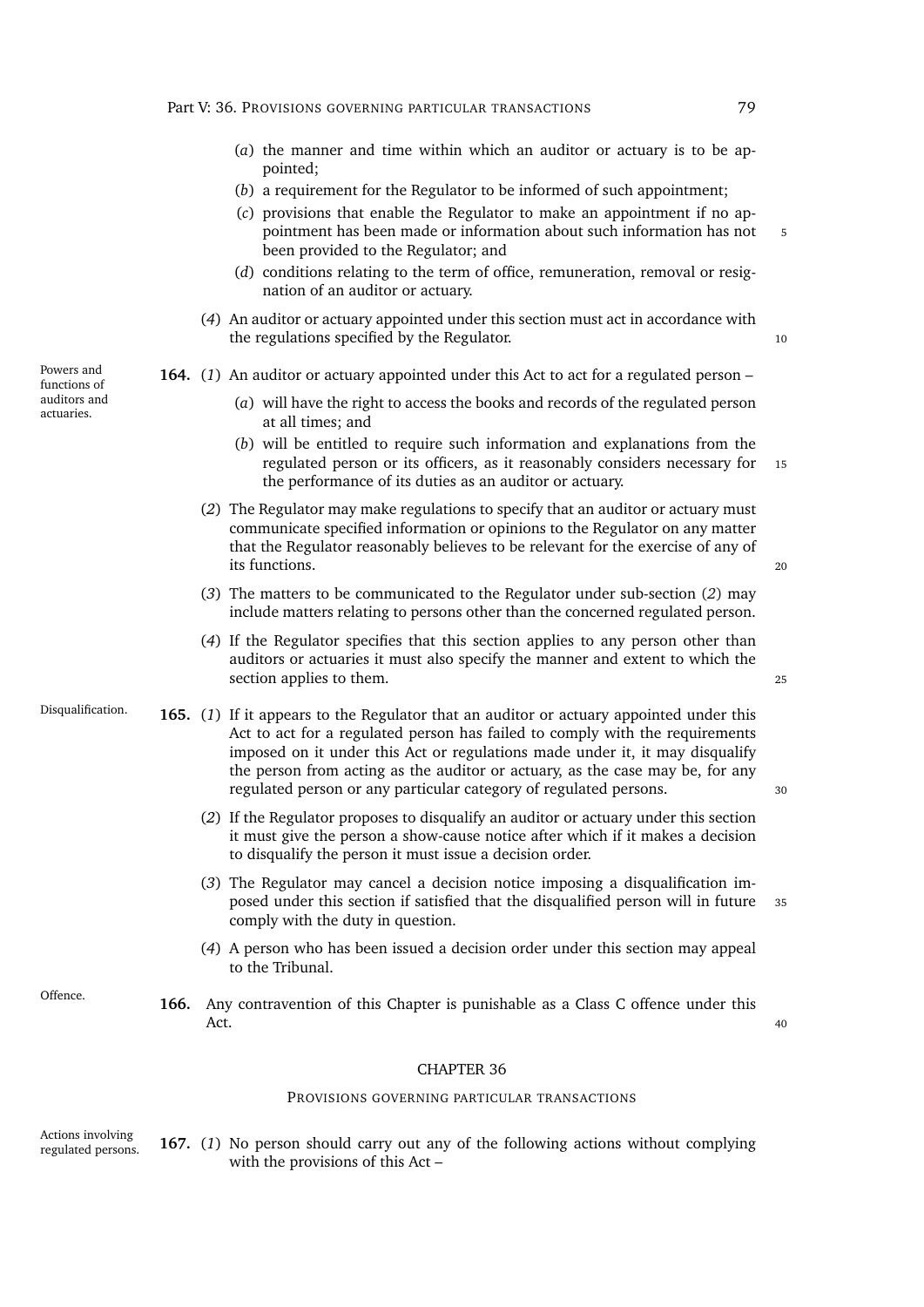#### 80 **Part V: 36. PROVISIONS GOVERNING PARTICULAR TRANSACTIONS**

- (*a*) a merger, amalgamation or restructuring involving a regulated person;
- (*b*) the transfer or acquisition of control of, or significant interest in, a regulated person;
- (*c*) sale, disposal or acquisition of the whole, or substantially the whole, of 5 the undertaking of a regulated person or a significant portion of its assets or liabilities; or
	- (*d*) voluntary winding up, dissolution or similar action involving a regulated person or discontinuation of its business in any other manner.
- (*2*) A person that proposes to take an action under sub-section (*[1](#page-100-2)*) must make an 10 application to the Regulator.
	- (*3*) The assessment of the application by the Regulator must be done taking into account, among others, the following factors –
- (*a*) the interests of consumers of financial products or financial services provided by the regulated person and any other persons who may be affected <sup>15</sup> by the action envisaged under sub-section (*[1](#page-100-2)*);
	- (*b*) the suitability and financial soundness of the person who will carry out the regulated activity if the action envisaged under sub-section (*[1](#page-100-2)*) is effected; and
- (*c*) the likelihood of compliance with the provisions applicable to the regu-<sup>20</sup> lated activity under this Act, if the action envisaged under sub-section (*[1](#page-100-2)*) is effected.
	- (*4*) The Regulator must specify
		- (*a*) the manner in which the provisions of this section apply to different categories of regulated persons;
- <sup>25</sup> (*b*) the scope of the terms "significant interest" and "significant portion of assets or liabilities" in respect of each regulated activity governed by this section; and
	- (*c*) the information required to be submitted by any person that seeks to carry out an action under sub-section (*[1](#page-100-2)*).
- 30 **168.** (1) A regulated person must ensure that transactions with related persons are en-<br>related persons. tered into on an arms-length basis and the terms of such transactions are no more favourable than the terms contained in, or likely to be contained in, corresponding transactions with persons other than related persons.

Transactions with

- (*2*) The Regulator must specify –
- <sup>35</sup> (*a*) the manner in which the provisions of this section apply to different categories of regulated persons;
	- (*b*) the categories of related person transactions that must be reported to the Regulator;
- <span id="page-101-0"></span>(*c*) any limits on the permissible value, frequency or proportion of related <sup>40</sup> person transactions;
	- (*d*) the categories of related person transactions that are prohibited in relation to specified regulated activities; and
	- (*e*) the meaning of "relatives" for the purposes of sub-section [2\(127\)\(](#page-32-0)*c*).
- (*3*) While making regulations under sub-section [\(2\)\(](#page-101-0)*d*), the Regulator must take <sup>45</sup> into account –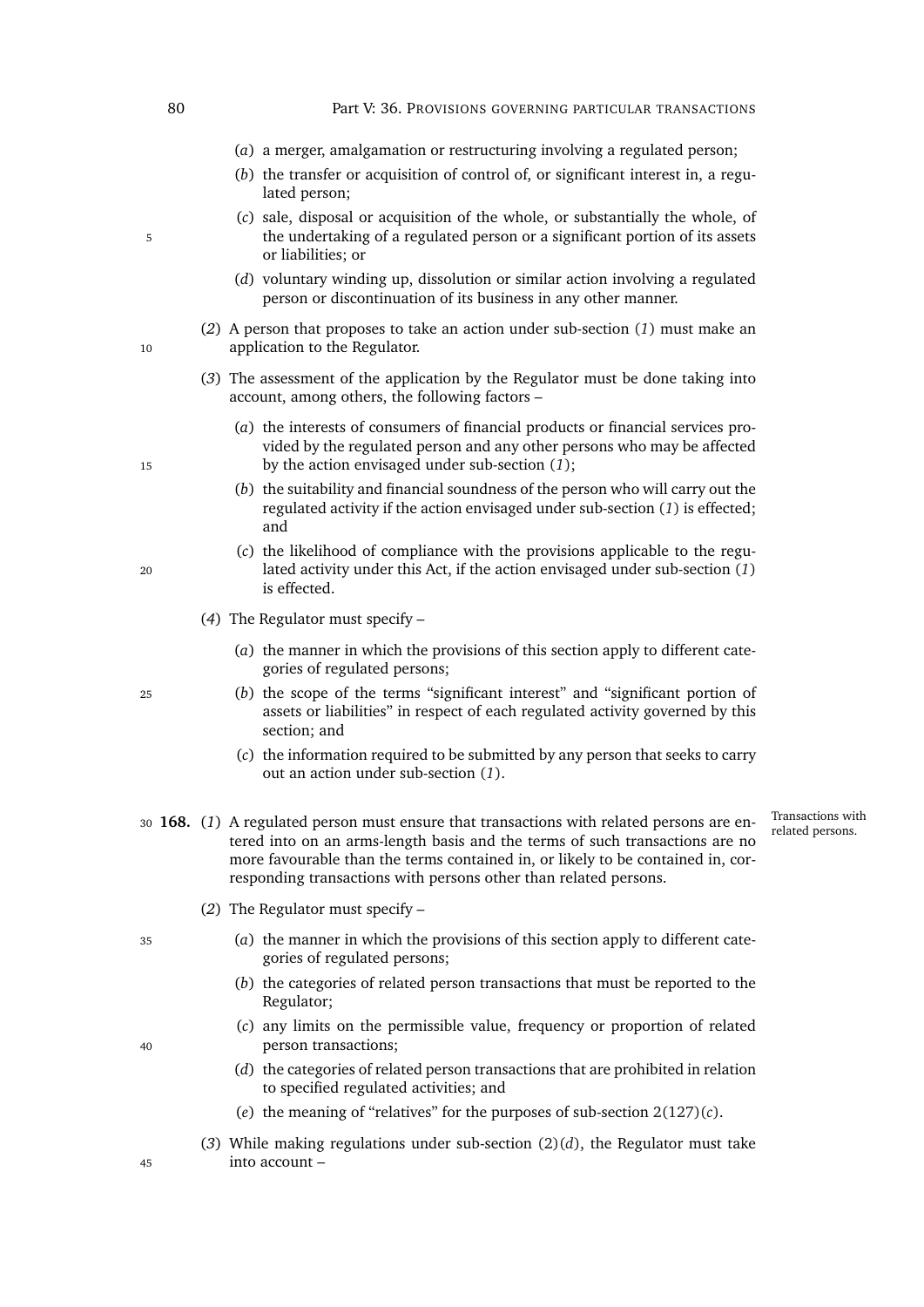- (*a*) the risks arising from the related person transaction to the safety and soundness of the regulated person;
- (*b*) the conflict of interest that may arise on account of the related person transaction; and
- (*c*) the manner in which the related party transaction may affect the ability 5 of the regulated person to effectively discharge its obligations towards its consumers.

#### FUNCTIONS AND POWERS OF THE REGULATOR

<span id="page-102-2"></span><span id="page-102-1"></span><span id="page-102-0"></span>

| General functions<br>of the Regulator.                       | 169. The Regulator must -                                                                                                                                                                                                                                                                                                                                                                    |    |  |
|--------------------------------------------------------------|----------------------------------------------------------------------------------------------------------------------------------------------------------------------------------------------------------------------------------------------------------------------------------------------------------------------------------------------------------------------------------------------|----|--|
|                                                              | (a) make regulations to carry out the purposes of this Part;                                                                                                                                                                                                                                                                                                                                 |    |  |
|                                                              | (b) issue guidance to financial service providers in respect of any matter re-<br>ferred to in this Part or the regulations made under it, whether or not                                                                                                                                                                                                                                    |    |  |
|                                                              | (i) the Part expressly requires or enables the Regulator to make regula-<br>tions on such matter; or                                                                                                                                                                                                                                                                                         | 15 |  |
|                                                              | (ii) a formal application seeking guidance has been made to it;                                                                                                                                                                                                                                                                                                                              |    |  |
|                                                              | (c) supervise financial service providers to ensure compliance with the provi-<br>sions of this Part and the regulations made under it; and                                                                                                                                                                                                                                                  |    |  |
|                                                              | (d) take appropriate enforcement action to deal with the violation of the pro-<br>visions of this Part or the regulations made under it.                                                                                                                                                                                                                                                     | 20 |  |
| Conduct of stress<br>tests.                                  | 170. (1) In this section, "stress tests" means tests to assess the ability of regulated per-<br>sons to cope with possible events or future changes in economic conditions<br>that could have unfavourable effects on their overall financial standing.                                                                                                                                      |    |  |
|                                                              | (2) The Regulator may specify $-$                                                                                                                                                                                                                                                                                                                                                            | 25 |  |
|                                                              | (a) the requirement that regulated persons must conduct stress tests; and                                                                                                                                                                                                                                                                                                                    |    |  |
|                                                              | (b) quantitative tools and methods for the conduct of stress tests by regulated<br>persons.                                                                                                                                                                                                                                                                                                  |    |  |
|                                                              | $(3)$ If the Regulator makes regulations under sub-section $(2)$ , it must provide for<br>the categories of regulated persons covered by those regulations.                                                                                                                                                                                                                                  | 30 |  |
| Orders issued in<br>exercise of<br>supervisory<br>functions. | 171. (1) The Regulator may, in exercise of its supervisory functions, issue a show-cause<br>notice, followed by a decision order to a regulated person if the Regulator<br>concludes that the affairs of the regulated person are being conducted in a<br>manner that contravenes, or is likely to contravene the requirements contained<br>in section 158 or the regulations made under it. | 35 |  |
|                                                              | (2) The Regulator must specify $-$                                                                                                                                                                                                                                                                                                                                                           |    |  |
|                                                              | (a) the circumstances in which a decision order may be issued under sub-<br>section $(1)$ ; and                                                                                                                                                                                                                                                                                              |    |  |
|                                                              | (b) the types of restrictions or requirements that may be imposed under the<br>decision order, which must be appropriate for the purposes of addressing<br>the deficiencies leading to their imposition.                                                                                                                                                                                     | 40 |  |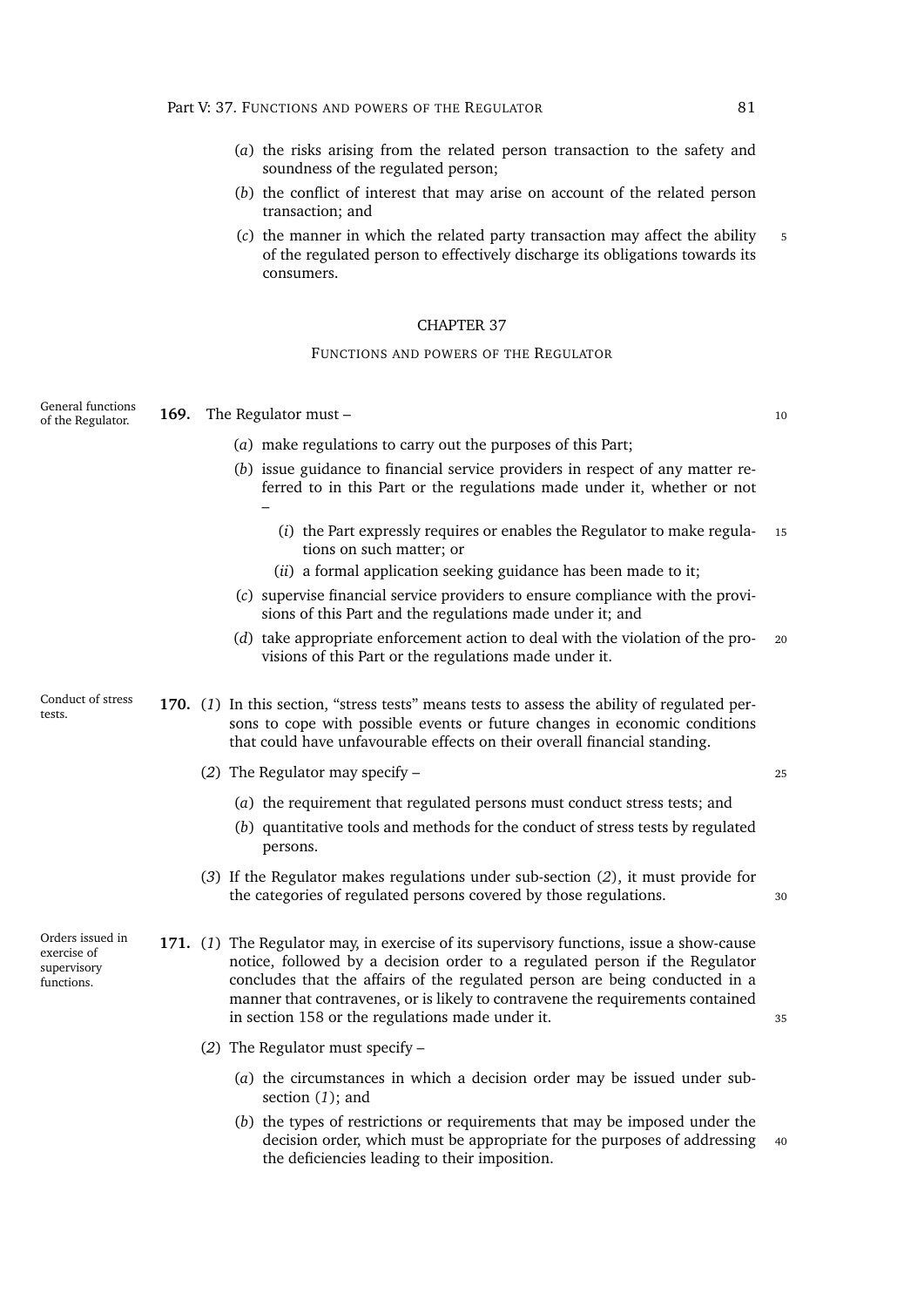- (*3*) The regulations made under sub-section [\(2\)\(](#page-102-2)*b*) may provide that decision orders issued under this section may impose –
	- (*a*) restrictions on the manner in which the regulated person conducts its business; or
- <sup>5</sup> (*b*) restrictions on the liabilities and financial obligations that may be undertaken by the regulated person.
	- (*4*) The Regulator must
		- (*a*) review compliance by the regulated person with the decision order issued to it under sub-section (*[1](#page-102-1)*);
- <sup>10</sup> (*b*) review the effectiveness of the decision order in addressing the deficiencies which led to the imposition of the restrictions or requirements; and
	- (*c*) remove the restrictions or requirements when the regulated person has remedied the deficiencies, which led to their imposition, to the satisfaction of the Regulator.
- <span id="page-103-0"></span>Additional capital resources requirements. <sup>15</sup> **172.** (*1*) The Regulator may, under exceptional circumstances, issue a decision order to a regulated person setting additional capital resources requirements to be satisfied by the regulated person, if the Regulator finds that –
- (*a*) the risks undertaken by the regulated person deviate significantly from the basis on which the capital resources requirements under section [152](#page-92-2) <sup>20</sup> were determined by the Regulator;
	- (*b*) the systems of governance of the regulated person deviate significantly from the standards contained in sections [156](#page-95-0) to [160](#page-98-0) or the regulations made under those sections, where –
- (*i*) those deviations prevent it from being able to properly identify, <sup>25</sup> measure, monitor, manage and report the risks that it is or could be exposed to; and
	- (*ii*) the application of other measures is in itself unlikely to improve the deficiencies sufficiently within an appropriate timeframe; or
- (*c*) the regulated person is a Systemically Important Financial Institution and <sup>30</sup> contributes disproportionately, as compared to other Systemically Important Financial Institutions, to the risk to the stability and resilience of the financial system.
- (*2*) The regulated person must make every effort to remedy the deficiencies that led to the imposition of the additional capital resources requirement under <sup>35</sup> sub-section (*[1](#page-103-0)*).
	- (*3*) The Regulator must
		- (*a*) periodically review the additional capital resources requirement imposed on a regulated person; and
- (*b*) remove the requirement when the regulated person has remedied the de-<sup>40</sup> ficiencies which led to its imposition to the satisfaction of the Regulator.
	- (*4*) The Regulator must specify the circumstances in which an additional capital resources requirement may be imposed and the manner in which it will be calculated.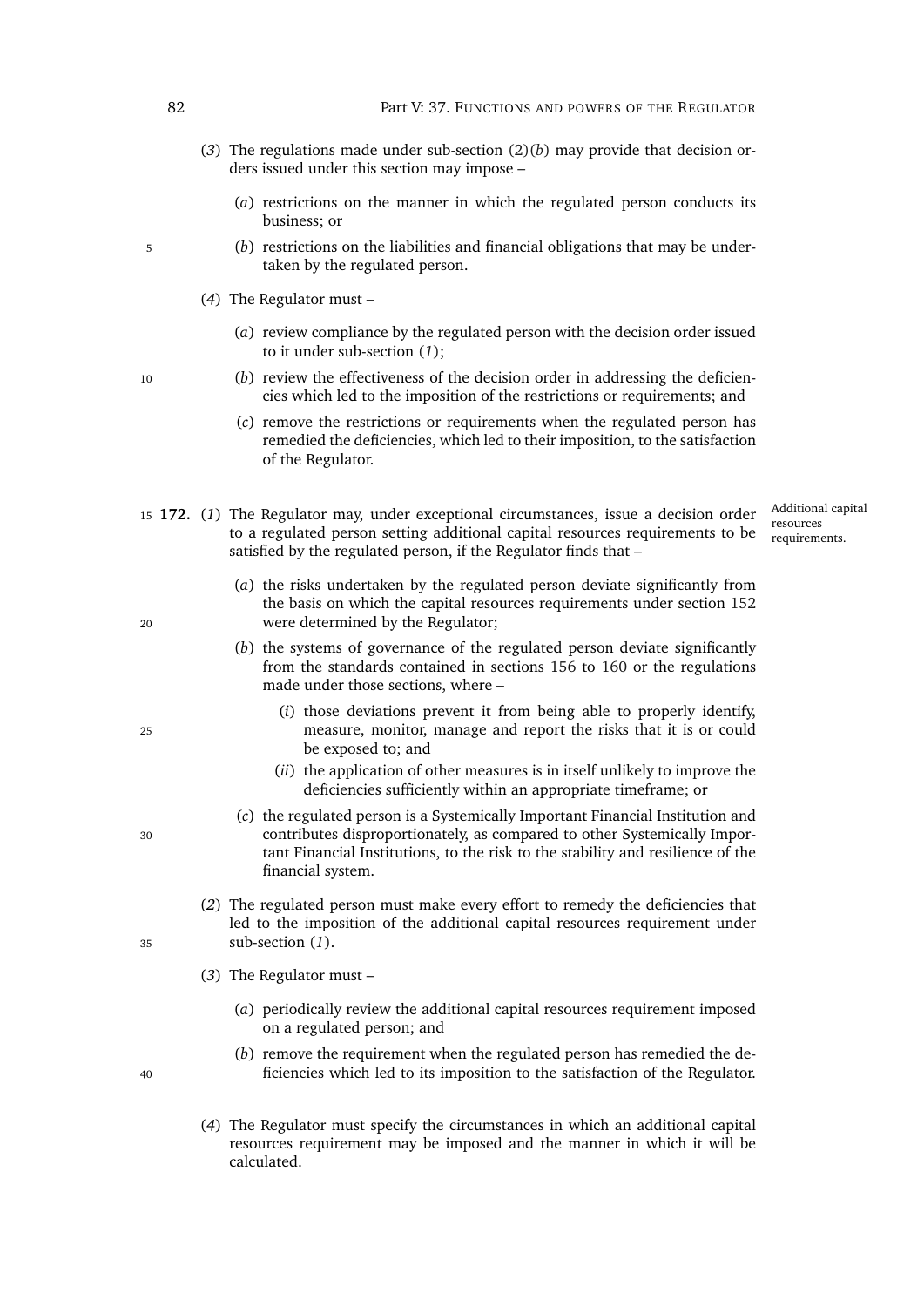(*5*) In this section, "additional capital resources requirement" means a requirement to maintain additional capital resources over and above those required to be maintained as per the capital requirements contained in section [152\(2\)\(](#page-92-0)*b*) or the regulations made under it.

Supervision of groups.

- <span id="page-104-1"></span><span id="page-104-0"></span>**173.** (1) The Regulator may specify the following requirements in cases where persons 5 belonging to a group are engaged in carrying out more than one category of regulated activities –
	- (*a*) group-wide requirements to supplement any of the requirements contained in Chapter [34;](#page-91-1) or
	- (*b*) group-wide supervisory review and reporting procedures and intervention <sup>10</sup> measures to ensure compliance with the group-wide requirements specified under clause (*a*[\).](#page-104-0)
	- (*2*) The Regulator must specify the manner in which the provisions of this section apply to groups consisting of persons engaged in carrying out different categories of regulated activities.
	- (*3*) While making regulations under sub-section (*[1](#page-104-1)*), the Regulator must take into account the risk exposures inherent in groups carrying on specified regulated activities.
- **174.** The Regulators must enter into arrangements to co-operate with each other in connection with the authorisation, regulation and supervision of – <sup>20</sup>
	- (*a*) financial service providers that are engaged in carrying out more than one financial service, and such financial services are regulated by different Regulators; and
	- (*b*) financial service providers belonging to groups where the members of the group are engaged in carrying out more than one financial service, and <sup>25</sup> such financial services are regulated by different Regulators.

Responsibility of Regulators to co-operate.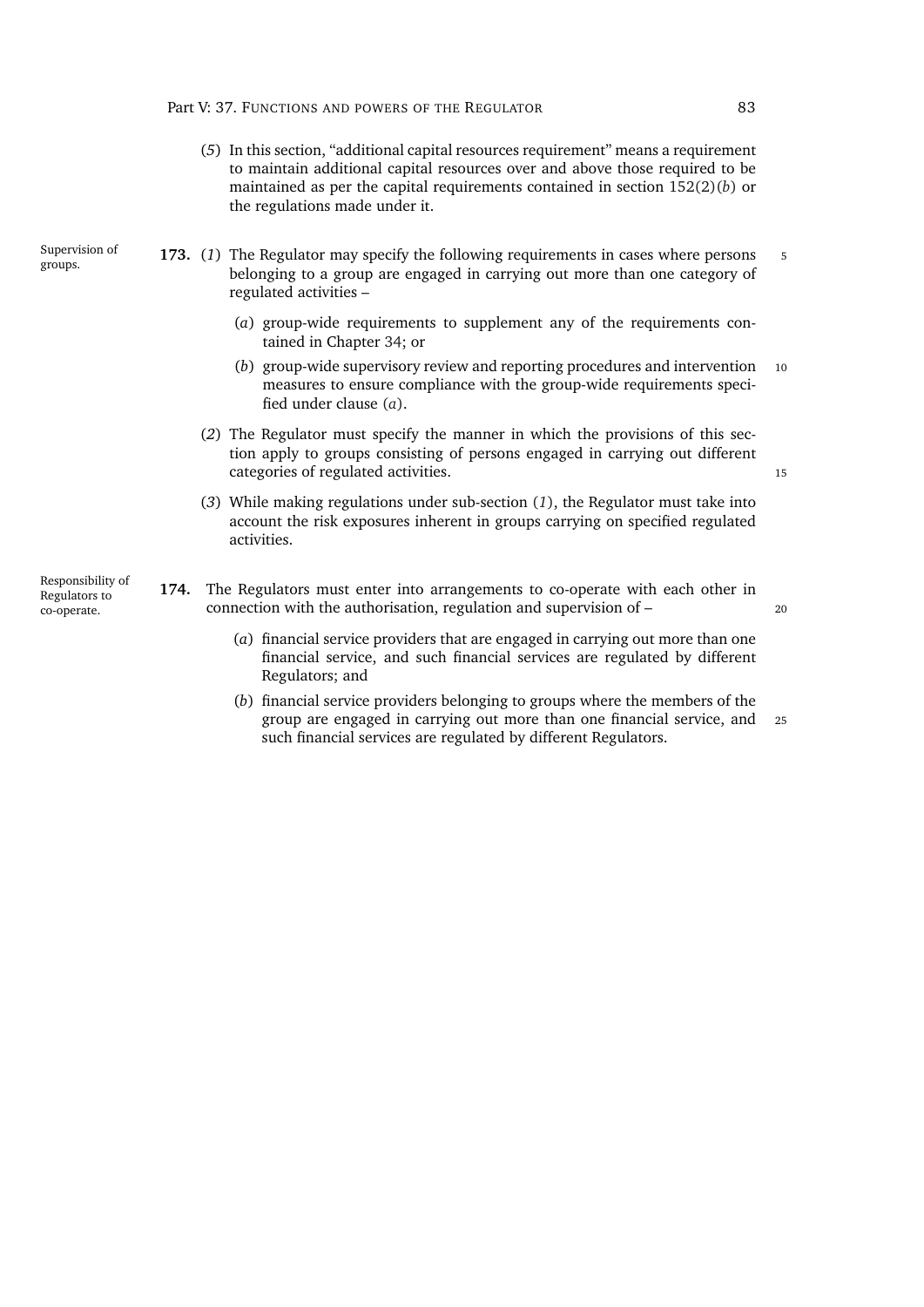#### 84 Part VI: 38. PRINCIPLES RELATING TO CERTAIN CONTRACTS

### PART VI

# CONTRACTS, TRADING AND MARKET ABUSE

#### CHAPTER 38

#### PRINCIPLES RELATING TO CERTAIN CONTRACTS

<span id="page-105-0"></span>

|    |         | 5 175. (1) The provisions of this Part will govern contracts of insurance or contracts re-<br>garding securities, as the case may be.                                                                                                                                                    | Scope of this Part.                      |
|----|---------|------------------------------------------------------------------------------------------------------------------------------------------------------------------------------------------------------------------------------------------------------------------------------------------|------------------------------------------|
|    |         | (2) The provisions of sections 176 to 180 will govern only contracts of insurance.                                                                                                                                                                                                       |                                          |
|    |         | 176. (1) The policy-holder has a duty of utmost good faith towards the insurer in rela-<br>tion to a contract of insurance, including while entering into such a contract.                                                                                                               | Utmost good faith.                       |
| 10 |         | (2) The Regulator may specify the meaning and scope of utmost good faith in<br>relation to specified contracts of insurance.                                                                                                                                                             |                                          |
|    |         | 177. (1) Unless specified, insurable interest will not be required to constitute a valid<br>insurance contract.                                                                                                                                                                          | Insurable interest.                      |
| 15 |         | (2) The Regulator may specify the types of contracts of insurance that may require<br>insurable interest.                                                                                                                                                                                |                                          |
|    |         | 178. (1) No insurer may refuse to record an assignment of a contract of insurance made<br>in accordance with regulations.                                                                                                                                                                | Assignment of<br>insurance policies.     |
|    |         | (2) The Regulator may make regulations to restrict assignment in relation to spec-<br>ified classes of contracts of insurance.                                                                                                                                                           |                                          |
|    | 20 179. | The Regulator may make regulations to protect interests of policy-holders in the<br>event of lapse of contracts of life insurance.                                                                                                                                                       | Lapse of contracts<br>of life insurance. |
| 25 |         | 180. (1) Where an insurer is liable under a contract of insurance in respect of an act of<br>a third party, the insured must disclose to the insurer, at the time of making<br>the claim, if it has received any amount from the third party towards indemni-<br>fication of the losses. | Subrogation.                             |
|    |         | (2) If the insured has not received any amount from the third party before mak-<br>ing the claim but receives such amount after the insurer has fully and finally<br>settled the insured, the insurer has a lien on such amount up to the sum so<br>indemnified.                         |                                          |
| 30 |         | (3) Subject to any contract to the contrary, the insurer will have a right of ac-<br>tion against the third party only after it has fully and finally indemnified the<br>insured.                                                                                                        |                                          |
| 35 |         | 181. (1) Every individual owner of financial product or beneficiary of a financial service<br>may, at any time, nominate any individual to whom such financial product or<br>benefit of financial service must be transmitted in the event of death of such                              | Nomination.                              |

<span id="page-105-1"></span>individual owner.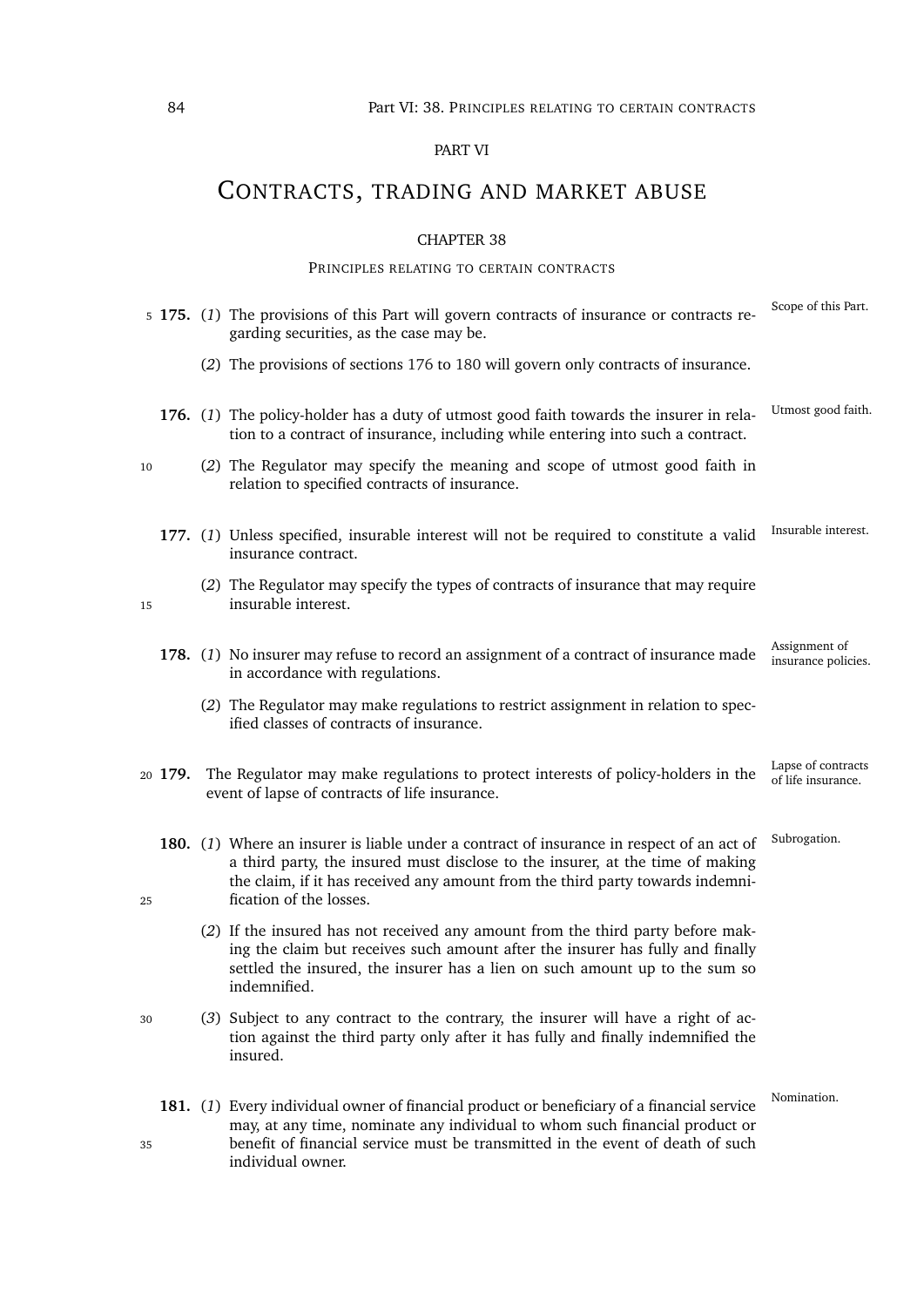- (*2*) Where a financial product or benefits of a financial service are held jointly by more than one individual, the joint holders may together nominate any individual to whom all the rights in the financial product or benefits of the financial service will be transmitted to in the event of death of all the joint holders. The set of the set of the set of the set of the set of the set of the set of the set of the set of the
- (*3*) Notwithstanding anything contained in any other law for the time being in force or in any disposition, whether testamentary or otherwise, in respect of a financial product or financial service, where a nomination made in the specified manner purports to confer on any individual the right to vest the financial product or financial service, the nominee will, on the death of the owner of 10 the financial product or beneficiary of the financial service or, as the case may be, on the death of the joint holders, become entitled to all the rights in the financial product or financial service, of the owner of the financial product or beneficiary of the financial service, or as the case may be, of all the joint holders, in relation to such financial product or financial service, to the exclusion of 15 all other persons, unless the nomination is varied or cancelled in the specified manner.
- (*4*) Where the nominee is a minor, it will be lawful for the owner of a financial product or beneficiary of a financial service making the nomination, to appoint any individual to become entitled to the financial product or benefit of the <sup>20</sup> financial service, in the event of the death of the nominee during minority.
- (*5*) Nominations under this section must be made in the manner as may be specified.
- (*6*) If the nature of the financial product or financial service is such that it is only applicable to the owner or beneficiary and no rights subsist on the death of <sup>25</sup> such owner or beneficiary, then the provisions of this section will not create any such right.
- Enforceability of derivatives. **182.** (*1*) Derivative contracts traded over an exchange and non-exchange traded derivative contracts between sophisticated counterparties are not void notwithstanding anything contained in section 30 of the Indian Contract Act, 1872 (9 of <sup>30</sup> 1872).
	- (*2*) Under this section, "sophisticated counterparties" means any person other than a retail consumer under this Act.

#### INFRASTRUCTURE INSTITUTIONS <sup>35</sup>

Infrastructure Institution. **183.** (*1*) Infrastructure Institutions include any person which act as –

- <span id="page-106-0"></span>(*a*) exchange;
- (*b*) depository;
- (*c*) trade repository;
- (*d*) central counterparty; or 40
- (*e*) settlement system including a settlement system in a payment system.
- (*2*) The Central Government may include any other person under sub-section (*[1](#page-106-0)*) by notification in the Official Gazette.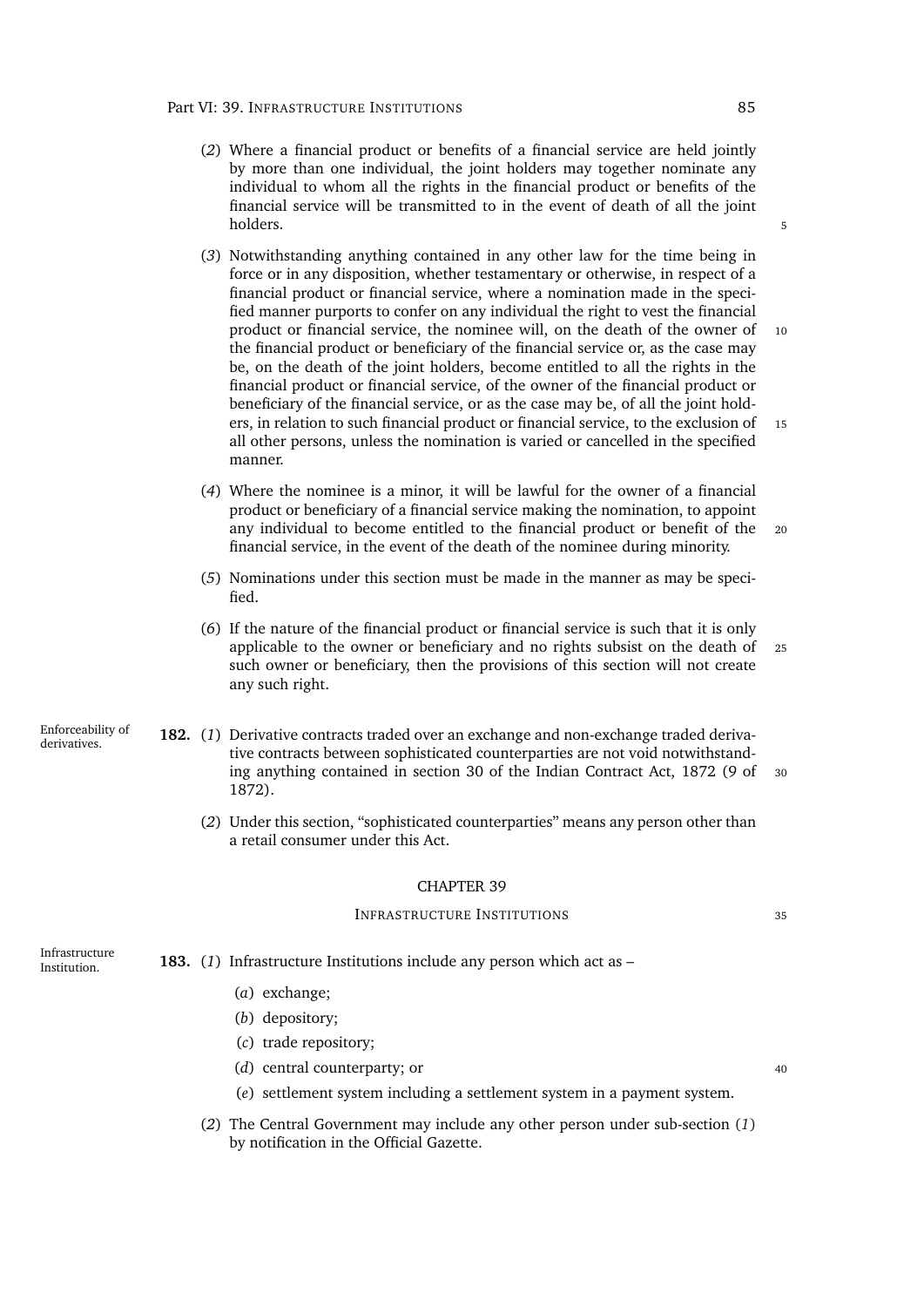- Additional 184. All Infrastructure Institutions are financial service providers and the provisions of Additional requirements. this Act apply to Infrastructure Institutions in addition to any requirement provided in this Chapter.
- **185.** (*1*) An Infrastructure Institution must make bye-laws to govern –
- <span id="page-107-1"></span><span id="page-107-0"></span><sup>5</sup> (*a*) the financial services provided by it;
	- (*b*) the direct participants dealing with it, to the extent required for the proper functioning of the financial service provided; and
	- (*c*) anything incidental to clauses (*[a](#page-107-0)*) and (*b*[\).](#page-107-1)
- (*2*) No condition may be placed on persons using the financial services provided 10 by the Infrastructure Institution unless provided in the bye-laws of the Infrastructure Institution.
	- (*3*) No bye-laws of the Infrastructure Institution will be applicable unless approved by the Regulator.
- <span id="page-107-3"></span>Procedure for **186.** (1) If an Infrastructure Institution proposes to make or amend any bye-laws, it <sup>Procedure for</sup> making bye-laws. <sup>15</sup> must make an application to the Regulator.
	- (*2*) The application must contain a copy of the proposed bye-laws.
	- (*3*) If the Regulator considers it appropriate, it may specify the Infrastructure Institution to publish the proposed bye-laws, invite comments on the bye-laws from the public and submit the comments received to the Regulator.
- <sup>20</sup> (*4*) The Regulator may reject an application under this section if any proposed bye-laws undermine the requirements contained in section [187\(](#page-107-2)*1*).
	- (*5*) The Regulator must decide the application under sub-section (*[1](#page-107-3)*) in accordance with this Act.
- <span id="page-107-2"></span>**187.** (*1*) Whenever an Infrastructure Institution makes bye-laws it must ensure that the <sup>25</sup> bye-laws –
	- (*a*) promote the objectives and take into consideration the principles as the Regulator as contained in sections [83,](#page-64-0) [84,](#page-64-1) [140,](#page-87-1) and [141;](#page-87-2)
	- (*b*) provide non-discriminatory access to all persons using its financial services;
- <sup>30</sup> (*c*) promote the objective that the Council is required to pursue as contained in section [290;](#page-143-0)
	- (*d*) minimise market abuse; and
	- (*e*) foster transparency.
	- (*2*) In this section –
- 
- <sup>35</sup> (*a*) "non-discriminatory access" includes
	- (*i*) not creating differential obligations for similarly placed parties availing any financial services provided by the Infrastructure Institution; and
- (*ii*) not preventing similarly placed parties from availing any financial <sup>40</sup> services provided by the Infrastructure Institution; and

Requirement for Infrastructure Institutions to make bye-laws.

Principles governing bye-laws.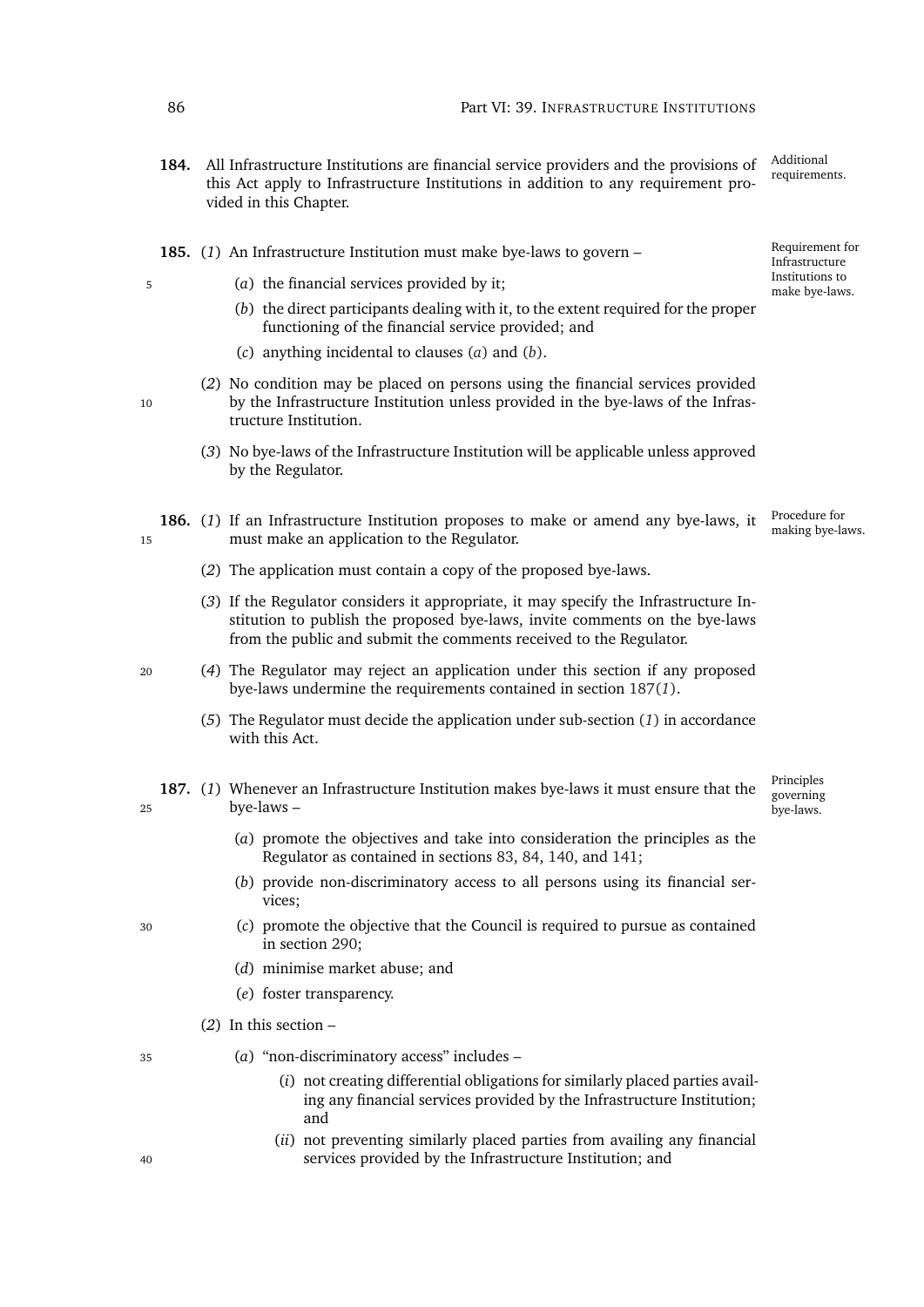- <span id="page-108-0"></span>(*b*) "transparency" means that adequate information about the functions and transactions carried out on the Infrastructure Institution are available to persons using the financial services provided by the Infrastructure Institution to make informed decisions about their transactions.
- (*3*) In relation to exchanges, "transparency", in addition to the provisions con- <sup>5</sup> tained in sub-section  $(2)(b)$  $(2)(b)$ , includes the requirement that an exchange must freely provide information about the issuer, price, volume and liquidity of all securities traded.

mechanisms to identify and minimise market abuse. 10

Requirement for governance and monitoring mechanisms.

Liability. **189.** (*1*) An Infrastructure Institution and its officers and staff are not to be liable in damages for anything done or omitted in the discharge of regulatory functions of such Infrastructure Institution unless it is shown that the act or omission 15 was in bad faith.

<span id="page-108-2"></span>(*2*) The Regulator may make regulations requiring Infrastructure Institutions to

**188.** (*1*) All Infrastructure Institutions must have adequate governance and monitoring

take measures to meet the requirements of this section.

to the Regulator that an Infrastructure Institution –

(*2*) "Regulatory functions" in this section means the functions of the Infrastructure Institution so far as relating to, or to matters arising out of, the obligations to which the Infrastructure Institution is subject under, or by virtue of, this Act.

Power of Regulator to give directions to an Infrastructure Institution.

(*a*) has failed, or is likely to fail, to satisfy the authorisation requirements; or

**190.** (*1*) The Regulator may give directions to an Infrastructure Institution, if it appears <sup>20</sup>

- (*b*) has failed to comply with any other obligation imposed on it by or under this Act.
- (*2*) If the Regulator proposes to give directions under this section, it must issue a <sup>25</sup> [show cause notice.](#page-0-0)
- (*3*) If the Regulator decides to give directions under this section, it must issue an [decision order.](#page-0-0)
- (*4*) Directions under this section must be limited to taking remedial measures relevant to preventing the Infrastructure Institution from failing to provide finan- <sup>30</sup> cial services.

Requirement of Infrastructure Institution to publish information.

- <span id="page-108-1"></span>**191.** (*1*) An Infrastructure Institution must publish information of its activities which –
	- (*a*) protect the interests of persons availing financial services from the Infrastructure Institution; and
	- (*b*) allow the Regulator and the Council to make informed decisions. <sup>35</sup>

- (*2*) The Regulator may make regulations specifying
	- (*a*) the information which satisfies the conditions contained in sub-section (*[1](#page-108-1)*);
	- (*b*) the form and manner in which information has to be published; and
	- (*c*) the frequency of the publication. <sup>40</sup>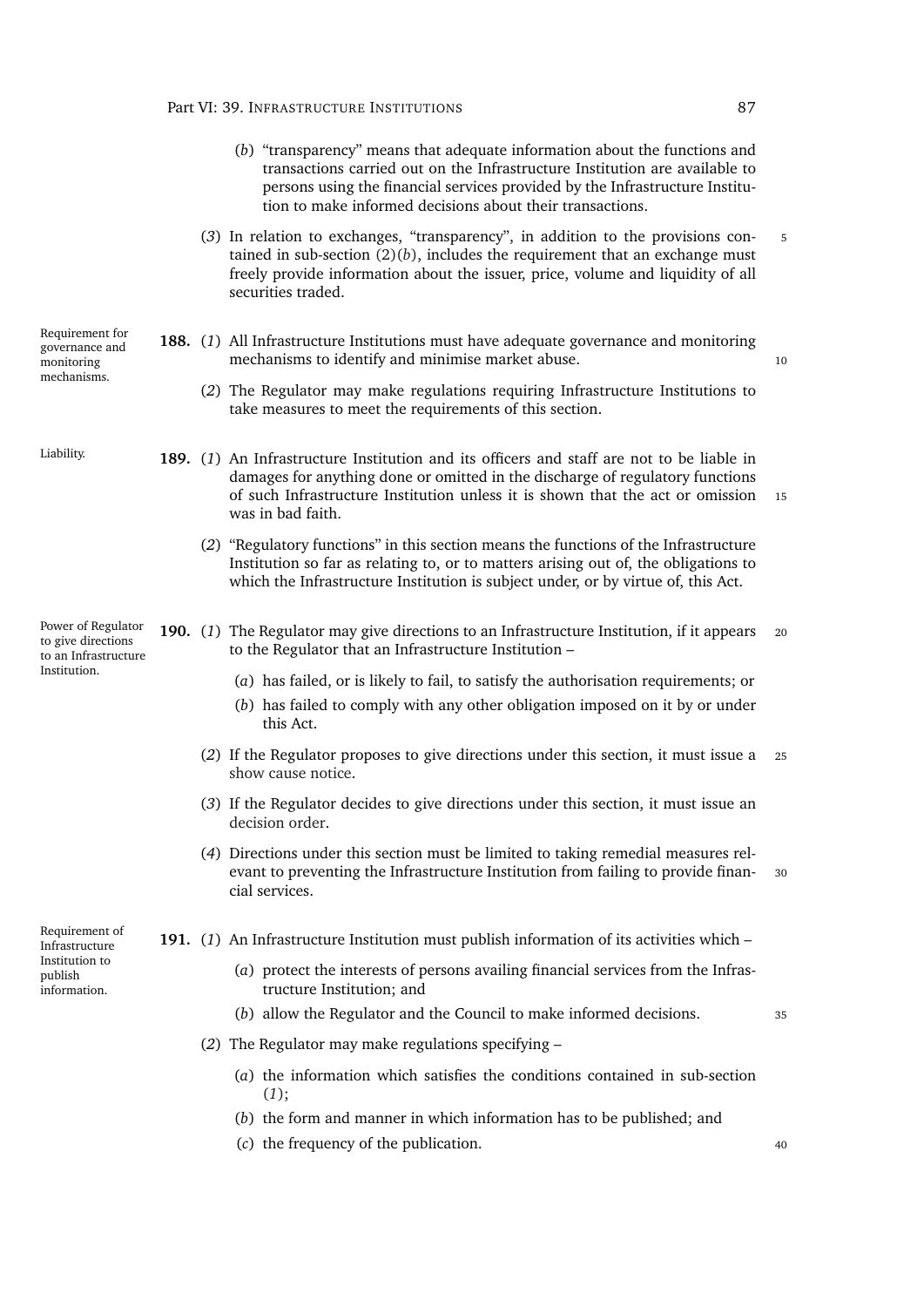- <span id="page-109-0"></span>**192.** (*1*) While performing functions and exercising powers under this Chapter, the Regulator must ensure that appropriate balance is maintained between –
	- (*a*) the requirements placed on the Infrastructure Institution under this Act; and
- <sup>5</sup> (*b*) the costs of setting up new Infrastructure Institutions and the costs to persons using financial services provided by Infrastructure Institutions.
	- (*2*) The Regulator must publish a report every five years
		- (*a*) reviewing its conduct in relation to its functioning and exercise of powers contained in sub-section (*[1](#page-109-0)*); and
- <sup>10</sup> (*b*) explaining the manner in which the balance contained in sub-section (*[1](#page-109-0)*) has been achieved.

#### CONTRACTUAL ISSUES PERTAINING TO INFRASTRUCTURE INSTITUTIONS

- Finality of 193. (1) When a transaction carried out using the services of an Infrastructure Institu-<sup>15</sup> tion attains finality, –
	- (*a*) such transactions must not be reversed; or
	- (*b*) no court, tribunal or authority in an insolvency, dissolution or winding up proceeding must reverse the transaction.
- (*2*) The Regulator may specify the conditions under which a transaction attains <sup>20</sup> finality.
	- (*3*) The Regulator may specify different conditions for different transactions or different Infrastructure Institutions.
	- (*4*) The provisions of this section applies notwithstanding any other provision of any other law for the time being in force.
- <span id="page-109-1"></span><sup>25</sup> (*5*) Sub-section (*[4](#page-109-1)*) does not bar any person from making a claim for compensation of any loss arising out of any transaction under any other law, subject to section [189.](#page-108-2)

#### **194.** (*1*) This section applies if all the following conditions are met –

Lien of an Infrastructure Institution.

- 
- (*a*) an Infrastructure Institution acts as a settlement system;
- <sup>30</sup> (*b*) a person uses the services provided by such Infrastructure Institution; and
	- (*c*) such person has deposited or placed in the possession of the Infrastructure Institution any asset or collateral for completion of any transactions.
	- (*2*) The Infrastructure Institution will have lien over such asset or collateral until all transactions initiated or carried out by such person are completed.
- <sup>35</sup> (*3*) The Infrastructure Institution may use such asset or collateral to settle any claims arising out of any transaction carried out by the person using the services provided by the Infrastructure Institution.
	- (*4*) The provisions of this section applies notwithstanding –
- (*a*) any decision made in an insolvency, dissolution or winding up proceeding; <sup>40</sup> or

Competition for Infrastructure Institution.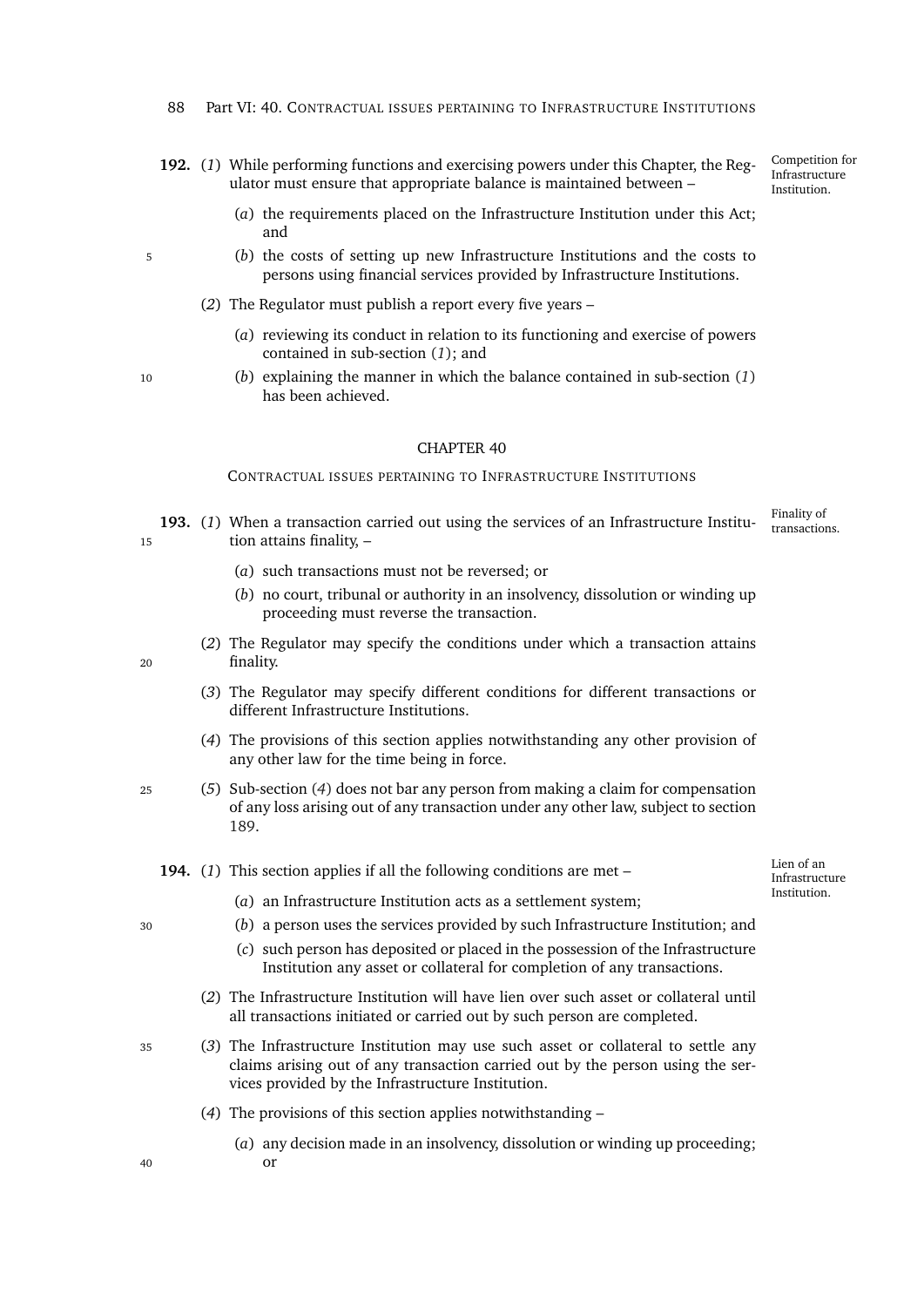| Part VI: 40. CONTRACTUAL ISSUES PERTAINING TO INFRASTRUCTURE INSTITUTIONS 89 |  |
|------------------------------------------------------------------------------|--|
|------------------------------------------------------------------------------|--|

|                                                                                      |      | (b) operation of any law for the time being in force.                                                                                                                                                                                                                                                     |    |
|--------------------------------------------------------------------------------------|------|-----------------------------------------------------------------------------------------------------------------------------------------------------------------------------------------------------------------------------------------------------------------------------------------------------------|----|
| Registration of<br>transfer of financial<br>product with                             |      | 195. (1) A depository must, on receipt of information, register the transfer of a security<br>or other financial product in the name of the transferee.                                                                                                                                                   |    |
| depository.                                                                          |      | (2) Where a person opts to hold a security with a depository, the issuer must in-<br>timate such depository the details of allotment of the security and on receipt<br>of such information the depository must enter in its records the name of the<br>allottee as the beneficial owner of that security. |    |
|                                                                                      |      | (3) The Regulator may make regulations determining the form and content of in-<br>formation to be provided under this section.                                                                                                                                                                            |    |
| Options to receive<br>security certificate<br>or hold securities<br>with depository. |      | 196. (1) Every person subscribing to securities offered by an issuer must have the option<br>either to receive the security certificates or hold securities with a depository<br>unless the securities are issued by way of public offering.                                                              | 10 |
|                                                                                      |      | (2) Every person subscribing to financial products, other than securities, must have<br>the option either to receive such financial products in physcial form or in de-<br>materialised form with a depository.                                                                                           | 15 |
| Securities in<br>depositories to be<br>in fungible form.                             |      | 197. (1) All securities or other financial products held by a depository must be demate-<br>rialised and must be in a fungible form.                                                                                                                                                                      |    |
|                                                                                      |      | (2) Nothing contained in section 153 of the Companies Act, 1956 (1 of 1956) will<br>apply to a depository in respect of securities held by it on behalf of beneficial<br>owners.                                                                                                                          | 20 |
| Rights of<br>depositories and<br>beneficial owners.                                  |      | 198. (1) Notwithstanding anything contained in any other law for the time being in<br>force, a depository will be the registered owner for the purposes of effecting<br>and recording transfer of beneficial ownership of securities or other financial<br>products on behalf of a beneficial owner.      |    |
|                                                                                      |      | (2) The beneficial owner will be entitled to all the rights and benefits and be sub-<br>jected to all the liabilities in respect of the securities or other financial products<br>held by a depository.                                                                                                   | 25 |
|                                                                                      |      | (3) The depository as a registered owner will have no voting rights or any other<br>rights in respect of securities held by it except to the extent contained in sub-<br>section $(1)$ .                                                                                                                  | 30 |
| Register of<br>beneficial owners.                                                    | 199. | A depository must maintain a register and an index of beneficial owners of the<br>security or other financial products in the manner provided in sections 150 to 152<br>of the Companies Act, 1956 (1 of 1956) to the extent specified.                                                                   |    |
| Pledge or<br>hypothecation of<br>financial products<br>held in a                     |      | <b>200.</b> (1) A beneficial owner may create a pledge or hypothecation in respect of a secu-<br>rity or other financial product owned by such beneficial owner, subject to any<br>regulations.                                                                                                           | 35 |
| depository.                                                                          |      | (2) The Regulator may specify a requirement of approval from the depository be-<br>fore creation of any pledge or hypothecation under sub-section (1).                                                                                                                                                    |    |
|                                                                                      |      | (3) Every beneficial owner must give intimation of such pledge or hypothecation<br>to the depository and such depository must then make entries in its records                                                                                                                                            | 40 |

<span id="page-110-2"></span><span id="page-110-1"></span><span id="page-110-0"></span>accordingly.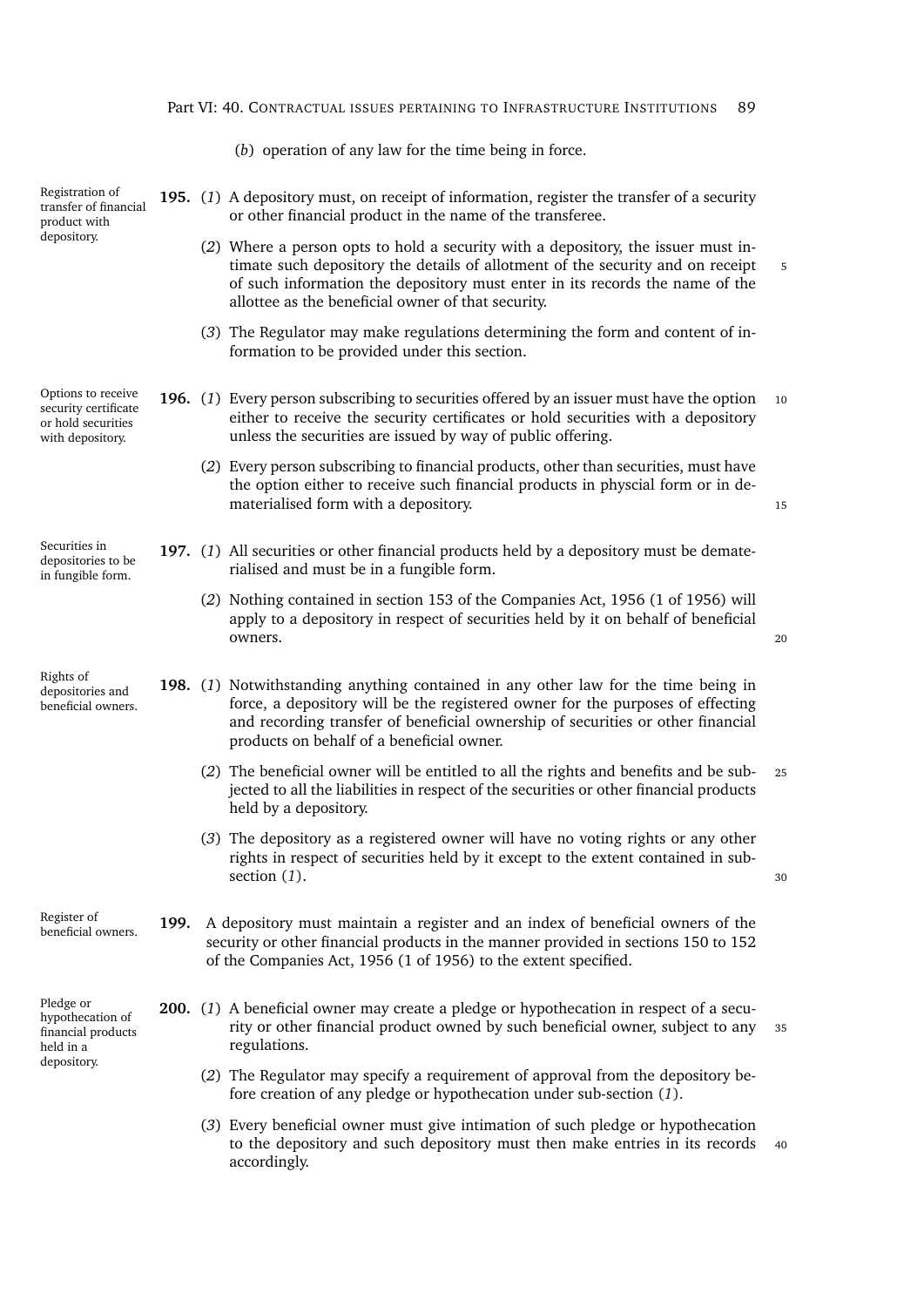### 90 Part VI: 41. ISSUE AND LISTING OF SECURITIES

- (*4*) An entry in the records of a depository under sub-section (*[3](#page-110-2)*) will be evidence of a pledge or hypothecation.
- **201.** (*1*) A depository must furnish to the issuer or concerned financial service provider, information about the transfer of securities or other financial products in the 5 name of beneficial owners at such intervals and in such manner as may be specified.
	- (*2*) The issuer or financial service provider must make available to the depository copies of the relevant records in respect of securities or other financial products held by such depository as may be specified.
- <span id="page-111-0"></span><sup>10</sup> **202.** (*1*) If a beneficial owner seeks to opt out of a depository in respect of any security or other financial product, such beneficial owner must inform the depository accordingly.
- <span id="page-111-1"></span>(*2*) The depository must on receipt of intimation under sub-section (*[1](#page-111-0)*) make appropriate entries in its records and must inform the issuer or the concerned 15 financial service provider.
	- (*3*) The issuer or financial service provider must issue the certificate of security or other financial product to the beneficial owner or the transferee, as the case may be, within thirty days of the receipt of intimation from the depository.
- <span id="page-111-2"></span>(*4*) The Regulator must make regulations regarding the mode and manner of inti-<sup>20</sup> mation, fees and other incidental issues.
	- (*5*) The duty on the issuer or financial service provider under sub-section (*[3](#page-111-1)*) is subject to compliance with appropriate regulations under sub-section (*[4](#page-111-2)*).
	- **203.** The Bankers' Books Evidence Act, 1891 (18 of 1891) applies in relation to a depository as if it were a bank as defined in section 2 of that Act.
- <span id="page-111-3"></span><sup>25</sup> **204.** (*1*) A depository must indemnify a beneficial owner for any loss caused to the beneficial owner due to the negligence of the depository or any direct participant of the depository.
	- (*2*) Sub-section (*[1](#page-111-3)*) is subject to any other law to the contrary.
- (*3*) Where the loss due to the negligence of any direct participant of the depository <sup>30</sup> under sub-section (*[1](#page-111-3)*) is indemnified by the depository, the depository has the right to recover the same from such direct participant.
	- 205. (1) An Infrastructure Institution acting as a settlement system may lend securities <sup>Securities lending.</sup> to persons that use such services.
- (*2*) The Regulator may make regulations governing the lending of securities by <sup>35</sup> Infrastructure Institutions.

# CHAPTER 41

# ISSUE AND LISTING OF SECURITIES

206. (1) A public offering of securities must be pursuant to filing of a statement providing adequate information about the issuer and the security being issued, with <sup>40</sup> the Regulator.

Furnishing of information and records by depository and issuer.

Option to opt out in respect of any security.

The Bankers' Books Evidence Act, 1891 to apply to depositories. Depositories to indemnify loss in certain cases.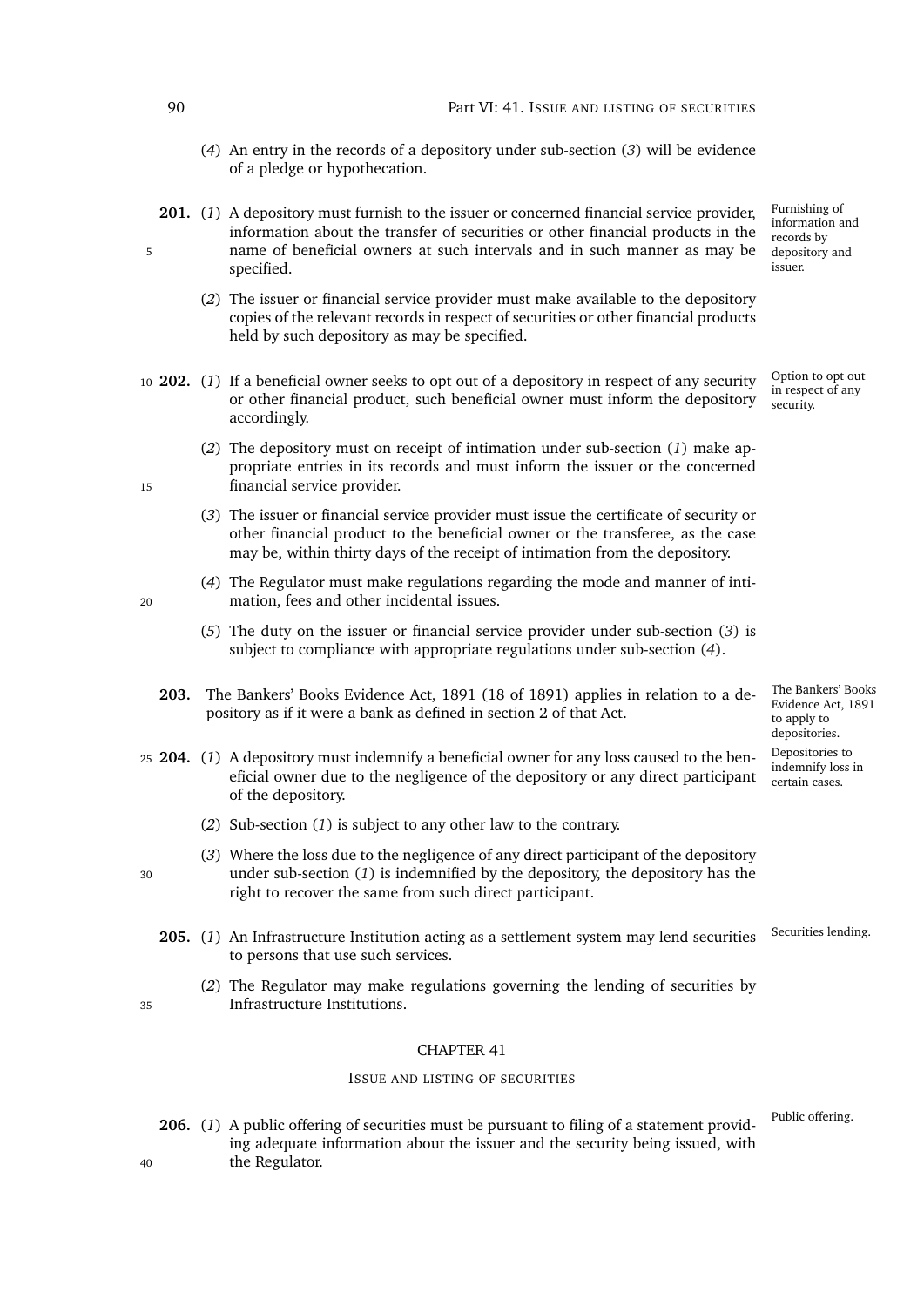|                                                             | (2) The Regulator may specify $-$                                                                                                                                                                             |
|-------------------------------------------------------------|---------------------------------------------------------------------------------------------------------------------------------------------------------------------------------------------------------------|
|                                                             | (a) what constitutes public offering;                                                                                                                                                                         |
|                                                             | (b) what constitutes adequate information; and                                                                                                                                                                |
|                                                             | (c) the form and content of the information to be provided.                                                                                                                                                   |
|                                                             | (3) The Regulator may impose different conditions on public offering, for -<br>5                                                                                                                              |
|                                                             | (a) different classes of securities; and                                                                                                                                                                      |
|                                                             | (b) different classes of issuers.                                                                                                                                                                             |
|                                                             | (4) The Regulator may make regulations exempting specified issuers from comply-<br>ing with the provisions of this section.                                                                                   |
| Violations.                                                 | 207. If any person makes a public offering in violation of this Act, then such person is<br>10<br>liable to pay a penalty as may be specified.                                                                |
| Obligation in<br>public offering.                           | <b>208.</b> (1) Every issuer making a public offering has an obligation to $-$                                                                                                                                |
|                                                             | (a) provide adequate information, before a public offering is made, about<br>the issuer and the security to allow persons to make adequately informed<br>decision to subscribe to such public offering;<br>15 |
|                                                             | (b) provide adequate information, on a regular basis, about the issuer and the<br>securities to allow persons to make adequately informed decisions about<br>dealing in such securities; and                  |
|                                                             | (c) have in place systems of governance and processes to ensure that the<br>functions of the issuer do not discriminate between owners of a class of<br>20<br>securities of the issuer.                       |
|                                                             | (2) If the public offering is made by a person other than the issuer, then the person<br>must provide information which is relevant for a potential subscriber of the<br>issue to make an informed decision.  |
|                                                             | (3) The Regulator must make regulations to enforce the provisions of this section<br>25<br>$including -$                                                                                                      |
|                                                             | (a) the information that must be provided under this section;                                                                                                                                                 |
|                                                             | (b) the form, manner and frequency with which such information must be<br>provided; and                                                                                                                       |
|                                                             | (c) the systems of governance and processes the issuer must undertake.<br>30                                                                                                                                  |
| Listing of securities<br>on an exchange.                    | <b>209.</b> (1) Any security with respect to which a public offering has been made must be<br>listed on an exchange.                                                                                          |
|                                                             | (2) If any class of securities is listed on an exchange, further issue of the same class<br>of securities of the same issuer must be listed.                                                                  |
| Application for<br>listing of securities<br>on an exchange. | 210. (1) Any person seeking to list any security on an exchange must make an applica-<br>35<br>tion to such exchange.                                                                                         |
|                                                             | (2) No such application to an exchange may be entertained unless it has been<br>$made -$                                                                                                                      |
|                                                             | (a) with the consent of the issuer of the securities concerned; and                                                                                                                                           |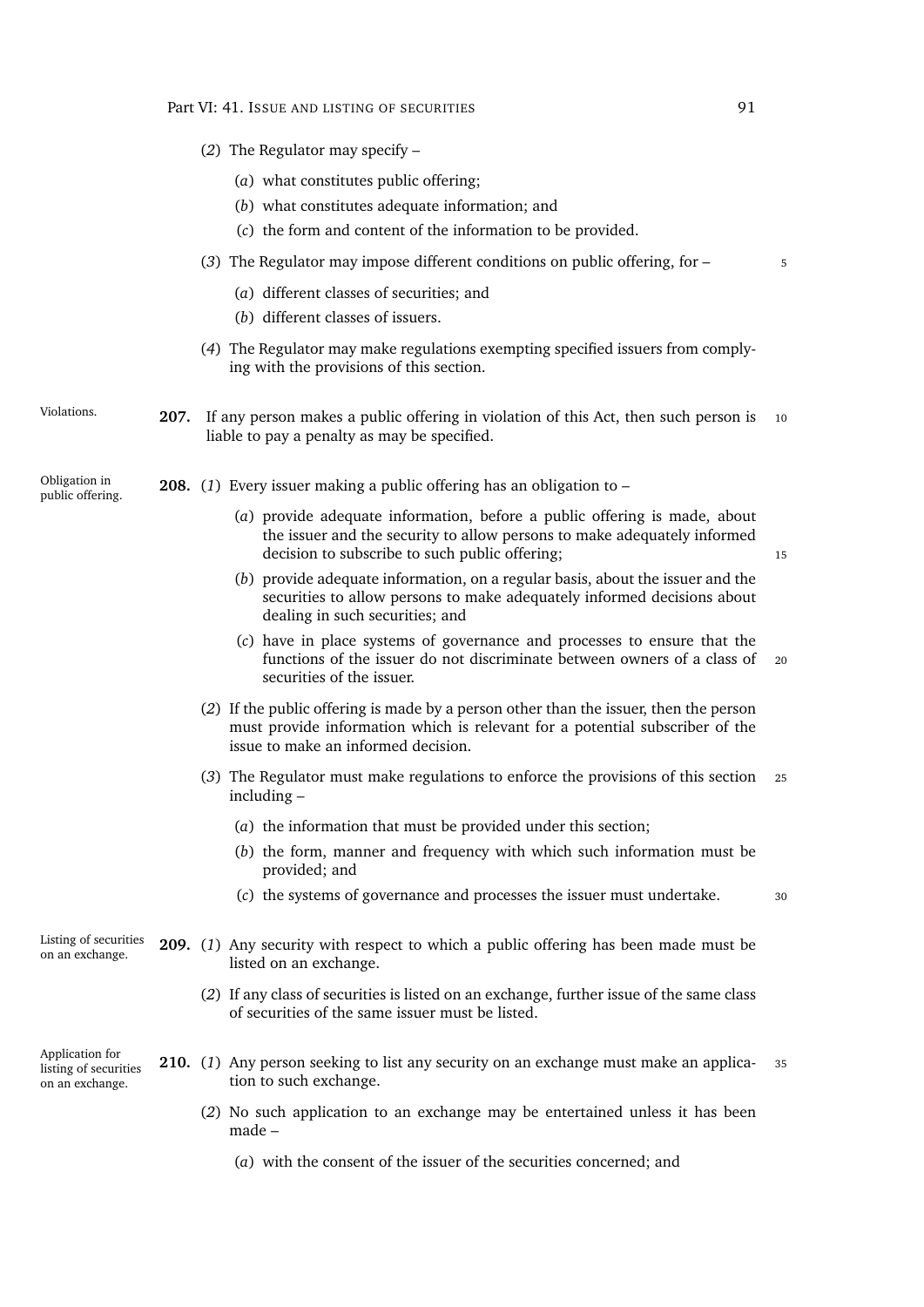- (*b*) in the form and manner provided by the bye-laws of the exchange.
- (*3*) The exchange must inform the applicant of its decision on an application for listing within thirty days from the date on which the complete application is received.
- <span id="page-113-0"></span><sup>5</sup> (*4*) If the exchange rejects the application for listing it must give an [decision order.](#page-0-0)
	- (*5*) A person aggrieved by the order of the exchange contained in (*[4](#page-113-0)*) may appeal to the Tribunal.
	- **211.** (1) An exchange must make bye-laws in relation to the constant exchange.

Duties of an

- (*a*) disclosure by the issuer of material information regarding the issuer or 10 the security listed on the exchange within a definite time;
	- (*b*) the form and manner of application for listing; and
	- (*c*) the conditions for approval for listing.
	- (*2*) The exchange must monitor the compliance of the issuer with its bye-laws.
- (*3*) In addition to imposition of any penalty for violation of any bye-laws by the <sup>15</sup> issuer, the exchange must inform the Regulator of any violation of the bye-laws by the issuer.
	- 212. (1) Securities listed may be de-listed if any of the following conditions are met <sup>De-listing</sup>
		- (*a*) the issuer of the security makes an application for de-listing; or
- <span id="page-113-1"></span>(*b*) the security does not have enough liquidity and may be used for market <sup>20</sup> abuse.
	- (2) In deciding an application under clause  $(1)(a)$  $(1)(a)$ , the exchange must consider the effect the de-listing will have on all persons owning the securities.
	- (*3*) The Regulator must make regulations governing the de-listing of securities.
- (*4*) The Regulator and the exchange must ensure that de-listing process protects <sup>25</sup> the interests of the persons who have purchased securities prior to such delisting.
	- (*5*) An exchange must de-list securities, if so directed by the Regulator, in accordance with regulations.
- (*6*) If the Regulator proposes to make an order for de-listing it must issue a [show](#page-0-0) <sup>30</sup> [cause notice](#page-0-0) to the issuer of the securities.
	- (*7*) If the Regulator decides to make an order for de-listing it must issue an [decision](#page-0-0) [order](#page-0-0) to the issuer of the securities.
	- (*8*) In case an exchange de-lists a security other than on a direction by the Regulator or application of the issuer, it must make a reasoned order.
- <span id="page-113-2"></span><sup>35</sup> (*9*) A person aggrieved by the order of the exchange contained in sub-section (*[8](#page-113-2)*) may appeal to the Tribunal.
	- 213. (1) Owners of securities listed on an exchange must be provided with the oppor-<br> tunity to sell their securities at a fair price in the event of an actual or potential change in the control of the issuer.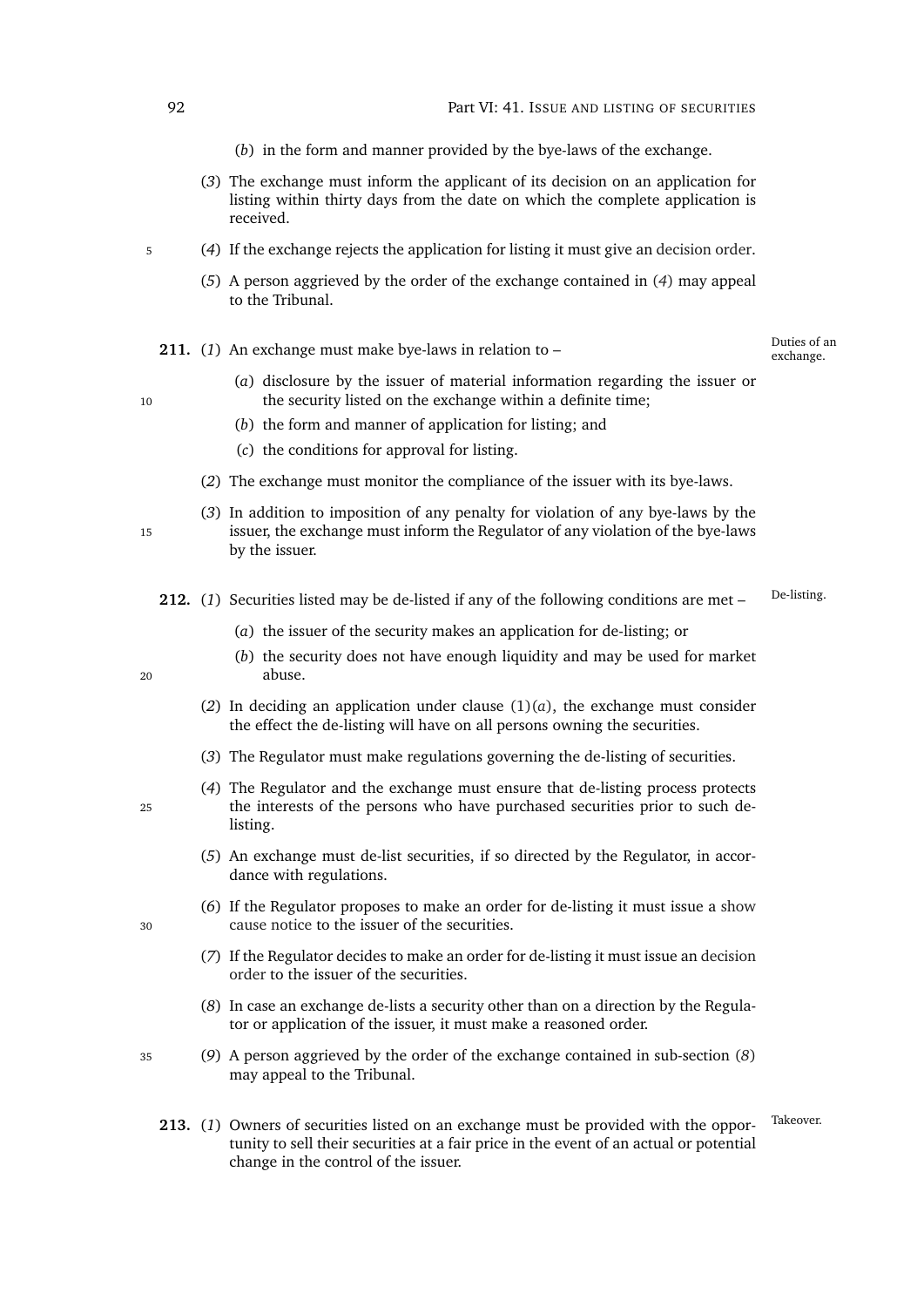- <span id="page-114-0"></span>(*2*) The regulator must make regulations to –
	- (*a*) determine the criteria of change in control;
	- (*b*) ensure all owners of listed securities have adequate information to make informed decisions;
	- (*c*) the process for determining the fair price; and  $\frac{1}{5}$
	- (*d*) prevent any action which may prevent the determination of the fair price.
- <span id="page-114-2"></span>(*3*) The Regulator –
	- (*a*) must, in consultation with the Corporation, specify the conditions under which specified transactions may be exempted from compliance with reg-ulations under sub-section ([2](#page-114-0)) for the purpose of carrying out transactions 10 under Part [VII;](#page-117-0) and
	- (*b*) may, in consultation with the Corporation, exempt a transaction from compliance with regulations under sub-section (*[2](#page-114-0)*), by a reasoned order, for the purpose of carrying out transactions under Part [VII.](#page-117-0)
- <span id="page-114-1"></span>Buy Back. **214.** (*1*) The issuer must ensure that any buy back of securities by the issuer is carried <sup>15</sup> out in a manner which –
	- (*a*) does not discriminate between owners of the securities;
	- (*b*) provides a fair value to persons from whom the securities are bought back; and
	- (*c*) is equitable to those who choose to sell their securities. <sup>20</sup>
	- (*2*) The Regulator must make regulations governing the buy back of securities by the issuer.
	- (*3*) The regulations under sub-section (*[2](#page-114-1)*) must specify:
		- (*a*) conditions of buy back;
		- (*b*) procedure of buy back; <sup>25</sup>
		- (*c*) general obligations of issuer; and
		- (*d*) penalties for violation.

#### MARKET ABUSE

- 
- Market abuse. **215.** (1) A person is prohibited from committing market abuse. 30
	- (*2*) A person commits market abuse if the conduct of such person is intended to interfere with free and fair operation of the securities market by, hampering the ability of persons to make informed decisions in relation to dealing in securities, and is carried out to make a financial gain and includes criminal market abuse. <sup>35</sup>
	- (*3*) Criminal market abuse consists of
		- (*a*) abuse of information as described in section [216;](#page-115-0)
		- (*b*) insider trading as described in section [217;](#page-115-1) or
		- (*c*) securities market abuse as described in section [218.](#page-115-2)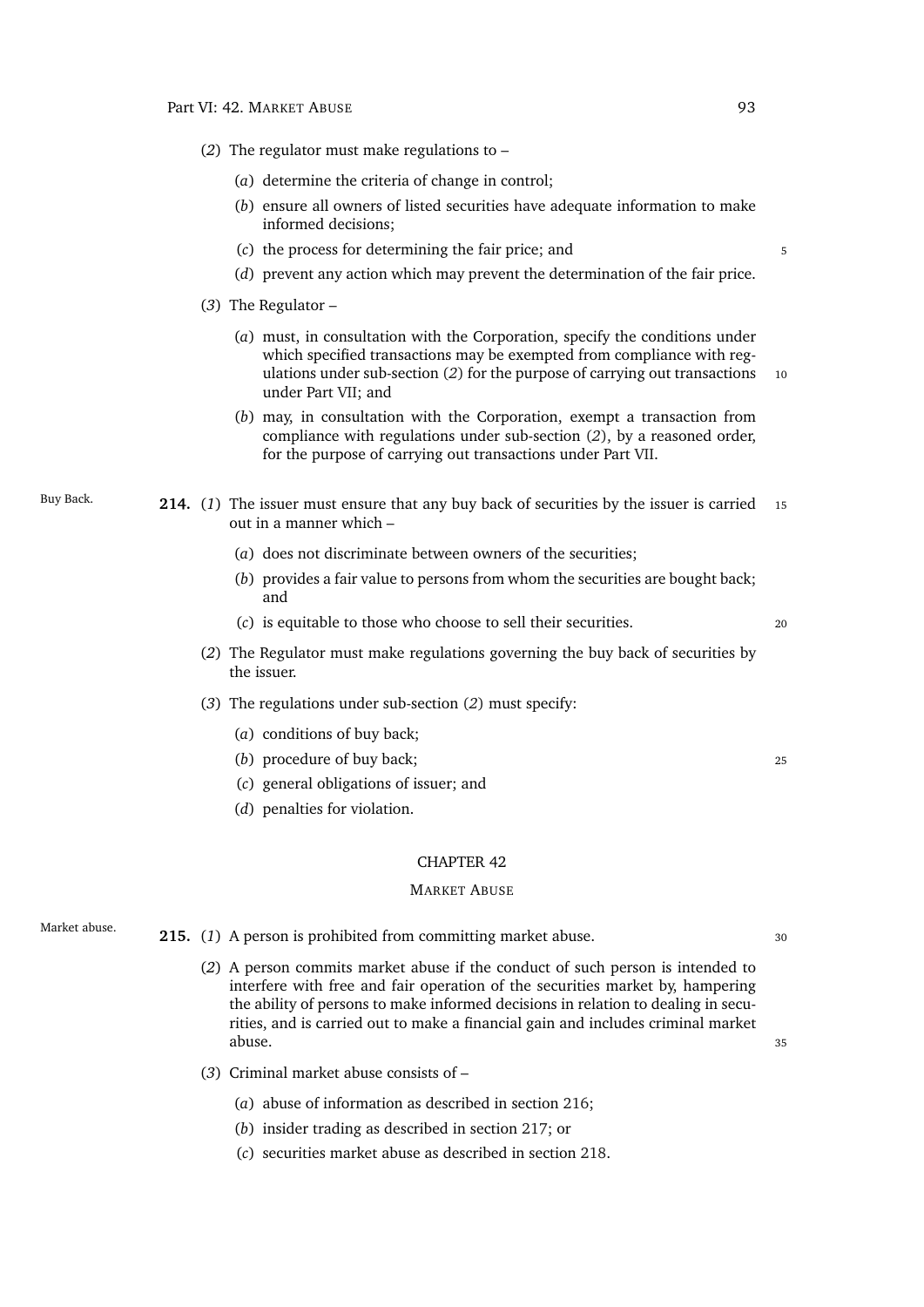- <span id="page-115-0"></span>Abuse of **216.** (1) A person commits abuse of information, if that person, for the purpose of mak- $\frac{\text{Abuse of}}{\text{information}}$ ing a financial gain, –
	- (*a*) fails to disclose material information about a security when there is a legal obligation to disclose such information; or
- <sup>5</sup> (*b*) publishes information that the person knows is false, misleading, deceptive or will result in misrepresentation.
	- (*2*) In this section, "publishes" include dissemination of information in any form which may be reasonably used by any person.

<span id="page-115-1"></span>217. A person commits insider trading if that person, while in possession of unpublished Insider trading. 10 price sensitive information, in breach of a fiduciary duty or other relationship of trust or confidence, for the purpose of making a financial gain –

- (*a*) deals, directly or indirectly, in securities; or
- (*b*) discloses, actively or otherwise, unpublished price sensitive information to any other person likely to engage in insider trading.
- <span id="page-115-2"></span>Securities market 15 **218.** (1) A person commits securities market abuse if such person, with the intention of  $\frac{3 \text{ e}^{-1} \text{ s}^{-1}}{3 \text{ e}^{-1} \text{ s}^{-1}}$ making a financial gain, attempts to achieve or succeeds in achieving, results contained in sub-section (*[2](#page-115-3)*), by –
	- (*a*) dealing in securities, directly or indirectly; or
- (*b*) using or employing fictitious, manipulative, deceptive or artificial devices <sup>20</sup> or any other form of deception, scheme, artifice or contrivance.

(*2*) Results intended by securities market abuse may be any of the following –

- (*a*) artificially creating, maintaining or affecting the price, liquidity, demand, supply, trading or market for securities; or
- (*b*) giving false or misleading impression about the price, liquidity, demand, <sup>25</sup> supply, trading or market for securities.
	- (*3*) In this section, "conduct" includes any act, expression, omission or concealment, whether committed in a deceitful manner or not, and whether or not resulting in any wrongful gain or avoidance of loss, by –
		- (*a*) any person;
- <sup>30</sup> (*b*) any other person with connivance of such person; or
	- (*c*) by agent of such person.
	- Duties of the<br>Regulator. Regulator. **219.** (*1*) The Regulator may make regulations specifying conduct which amounts to market abuse.
		- (*2*) The regulations may require persons transacting in securities –
- <sup>35</sup> (*a*) to refrain from taking specified actions; or
	- (*b*) to report transactions in securities.
	- (*3*) The Regulator may make different regulations for different securities or different classes of persons.
	- (*4*) The Regulator may exempt specified securities or specified classes of persons.

<span id="page-115-3"></span>

- 
-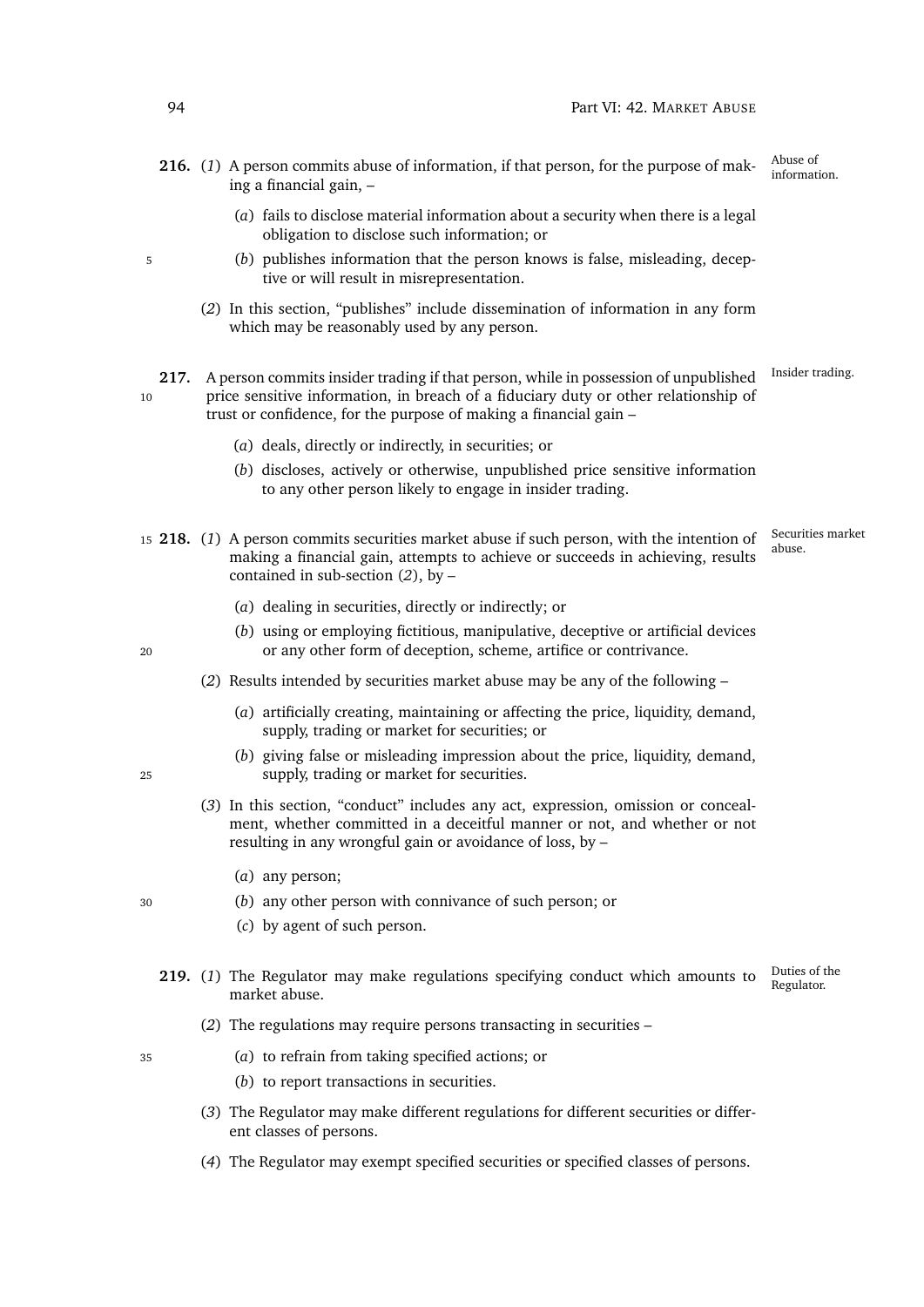- (*5*) The Regulator may take enforcement actions, as applicable, against any person who commits, attempts to commit, or abets market abuse.
- (*6*) If the Regulator proposes to take any enforcement action against a person under this section it must give the person a [show cause notice.](#page-0-0)
- (7) If the Regulator decides to take any enforcement action against a person under 5 this section it must give the person an [decision order.](#page-0-0)
- (*8*) Any enforcement action by the Regulator does not bar the Regulator from prosecuting such person for criminal market abuse, but any fine required to be paid as a result of a conviction for criminal market abuse may be set off against any amount paid for an enforcement action for the same cause of action. 10

Punishment for criminal market abuse.

- **220.** (*1*) A person who commits or abets criminal market abuse, is punishable with Class A offence under this Act.
	- (*2*) A person who attempts to engage in market abuse, is punishable with Class C offence under this Act.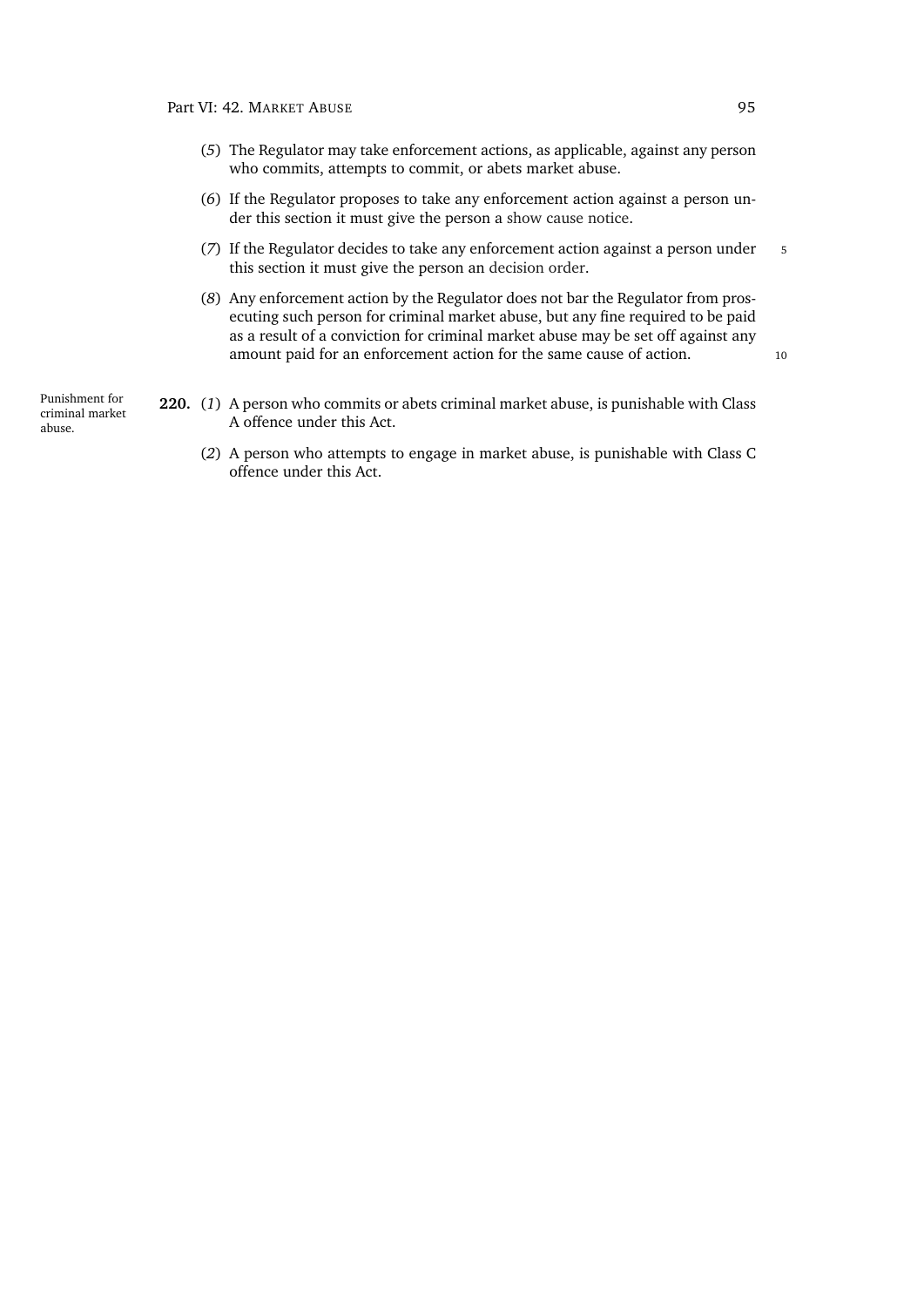### PART VII

# <span id="page-117-2"></span><span id="page-117-0"></span>RESOLUTION OF FINANCIAL SERVICE PROVIDERS

#### CHAPTER 43

#### OBJECTIVES AND FUNCTIONING OF THE CORPORATION

- Objectives. <sup>5</sup> **221.** The Corporation will be guided by the following objectives in carrying out its functions under this Part –
	- (*a*) to protect and enhance the stability and resilience of the financial system;
	- (*b*) to enhance financial market efficiency through the efficient pricing and allocation of risk;
- <sup>10</sup> (*c*) to protect consumers of covered obligations up to a reasonable limit; and
	- (*d*) to protect public funds.
	- Role of the<br>Corporation. **222.** The role of the Corporation is to carry out the resolution of covered service providers in accordance with its objectives and the provisions of this Part.
- Functions of the<br>Corporation Board. 223. (1) The Corporation Board may provide an opinion to the Corporation on any <sup>15</sup> matter relating to resolution as it finds relevant.
	- (*2*) The Corporation Board must disseminate information to the public relating to its functions in a transparent and accountable manner.
- **224.** (*1*) The Corporation must ensure that the persons appointed as officers and employees have knowledge and experience in the regulation, supervision or res-<sup>20</sup> olution of financial service providers, including of Systemically Important Financial Institutions, bankruptcy and liquidation, or have knowledge of finance, economics, accountancy and law.
- (*2*) Each person appointed as an officer or employee will, before entering into any duties with the Corporation, take an oath of fidelity and secrecy in the form <sup>25</sup> provided by bye-laws.
	- (*3*) The officers and employees of the Corporation may include such examiners as are necessary to carry out the functions under section [225.](#page-117-1)

#### CHAPTER 44

#### REGULAR AND SPECIAL EVALUATIONS

- <span id="page-117-1"></span>30 **225.** (1) An examiner must conduct such regular and special evaluations, in accordance  $\frac{r_{\text{unctions}}}{\text{examples}}$ with the provisions of this Chapter, as may be necessary to –
	- (*a*) provide by way of a rating, or any other means, an assessment of the safety and soundness of the covered service provider, including its financial condition;
- <sup>35</sup> (*b*) initiate any necessary contingency planning for the resolution of a covered service provider;

Officers and employees of the Corporation.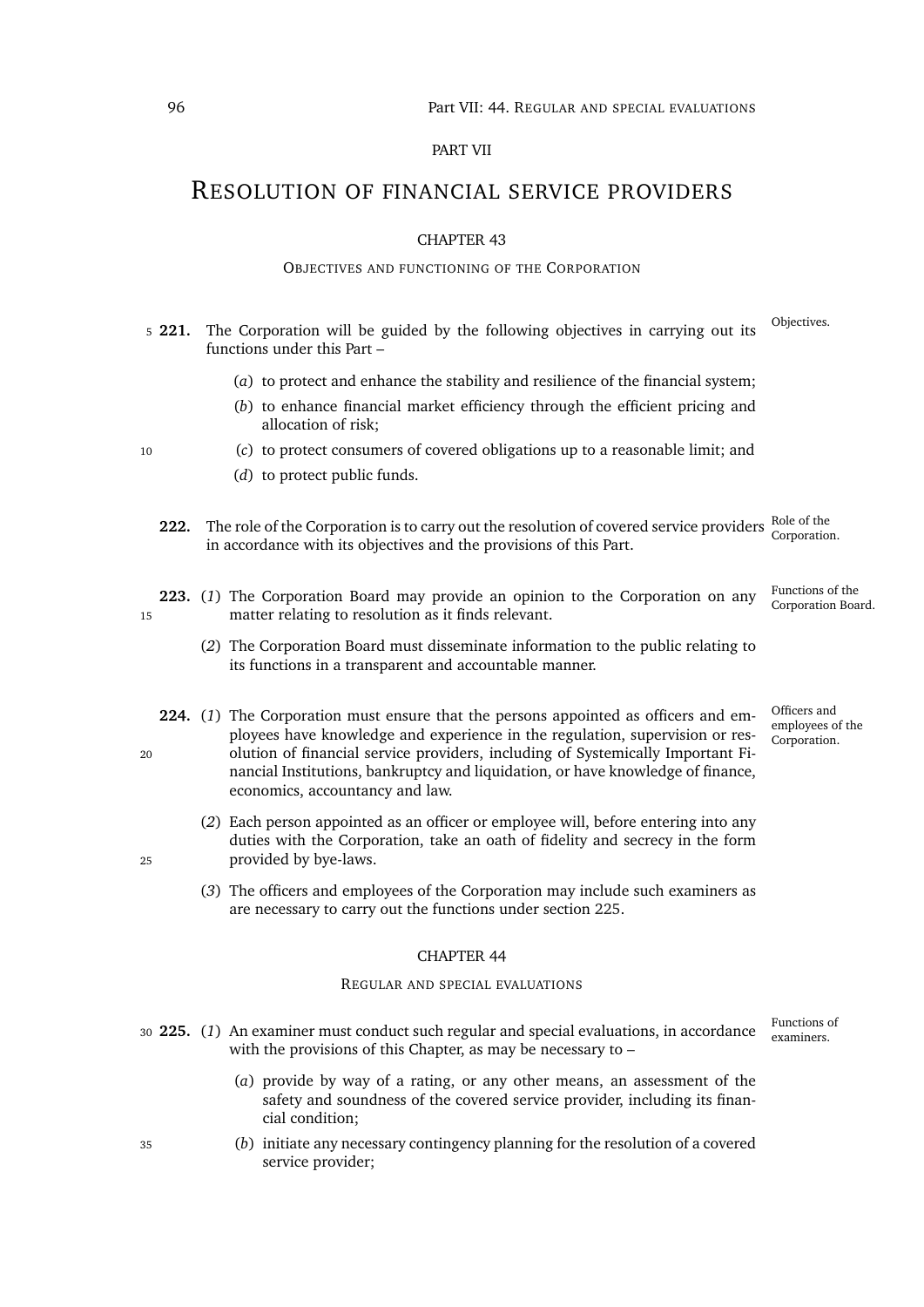- (*c*) enable the Corporation to make a decision order regarding whether a covered service provider should be placed in the receivership of the Corporation; and
- (*d*) pay compensation relating to, and apply for the winding up of, a covered service provider.
- (*2*) Every examiner must submit reports to the Corporation at such frequency and in such form and manner as may be specified.

Regular<br>evaluations.

Special<br>evaluations.

- <span id="page-118-2"></span><span id="page-118-0"></span>**226.** (1) An examiner will have the power, on behalf of the Corporation, to conduct the regular evaluation of –
	- (*a*) a financial service provider that applies to the Corporation to become a <sup>10</sup> covered service provider; and
	- (*b*) a covered service provider, whenever the Corporation Board makes a decision order that an evaluation of such covered service provider is necessary.
	- (*2*) An examiner must conduct the regular evaluation under sub-section (*[1](#page-118-0)*) in such form, manner and frequency as may be specified.
- <span id="page-118-4"></span><span id="page-118-3"></span>227. (1) An examiner will have the power, on behalf of the Corporation, to conduct a special evaluation of any covered service provider if the Corporation makes a decision order that –
	- (*a*) a covered service provider is at a risk other than "low risk to viability" under the framework for prompt corrective action under Chapter [45;](#page-120-0) or 20
	- (*b*) the special evaluation is necessary for the Corporation to exercise its authority for the resolution of a covered service provider.
	- (*2*) Before conducting a special evaluation, the Corporation must review the resolution plan submitted by the covered service provider.
	- (*3*) Where a special evaluation is carried out, the Corporation may <sup>25</sup>
		- (*a*) bear the costs; or
		- (*b*) charge the costs to the covered service provider in respect of which they were incurred.
	- (*4*) If the covered service provider is unable, or refuses, to pay the costs under sub-section  $(3)(b)$  $(3)(b)$ , the Corporation may recover such costs from the covered  $30$ service provider as a debt due and payable to the Corporation.

<span id="page-118-1"></span>Power to call for information. **228.** (*1*) The Corporation, and any examiner appointed and acting on behalf of the Corporation, for the purposes of any actions undertaken under sections [225,](#page-117-1) [226,](#page-118-2) and [227](#page-118-3) will have the power to access records of a covered service provider, whether in the course of conducting a regular or special evaluation, regarding 35 the affairs of the covered service provider, or a person belonging to the same group, or its related person.

> (*2*) The examiner must, without delay, inform the Corporation, in the specified form and manner, if, at any time, there comes to the attention of the examiner any change in the circumstances of the covered service provider that might 40 have material consequences on the position of the Corporation.

Summoning witnesses and calling for information.

**229.** (*1*) For the purposes of this section, "agency" –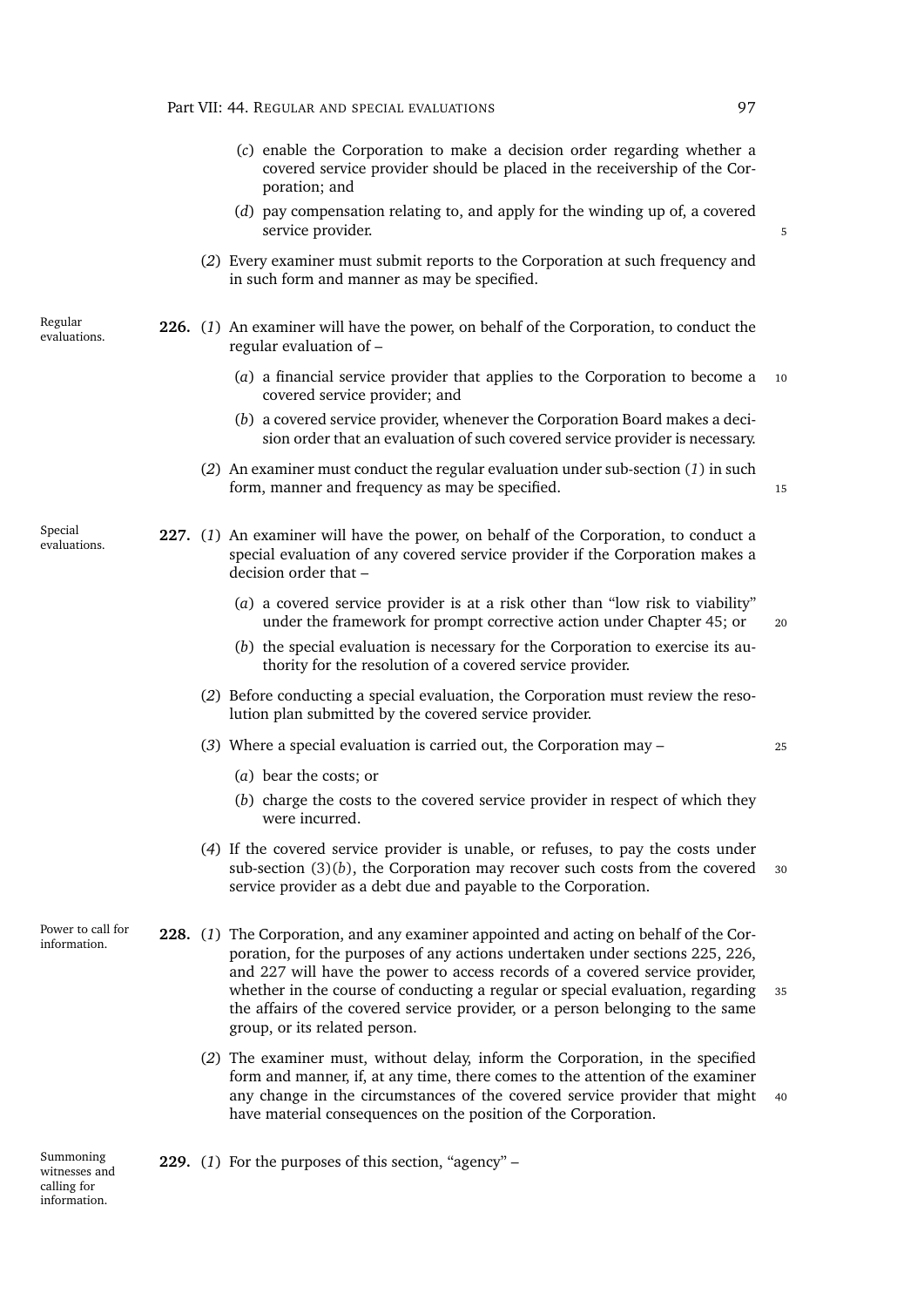- <span id="page-119-0"></span>(*a*) means the Corporation, the Regulator, or the Tribunal, as the case may be; and
- (*b*) includes any designated representative of a body under clause (*a*[\),](#page-119-0) including examiners.
- <span id="page-119-1"></span><sup>5</sup> (*2*) An agency conducting or carrying out any proceedings, evaluation, investigation, assessment, consideration or determination under this Part, may, by an order in writing, do any of the following –
	- (*a*) call for such information or material from a covered service provider, or its related persons, as the agency determines necessary; or
- <sup>10</sup> (*b*) summon such covered service provider, or its related persons, to depose before the agency as it determines necessary.
	- (*3*) The information or material received under this section must be disseminated to the public only to the extent required under the Right to Information Act, 2005 (22 of 2005).
- <sup>15</sup> (*4*) An agency may apply to the Tribunal to enforce an order made under subsection (*[2](#page-119-1)*), and the Tribunal will have the power to require compliance with such order.
- (*5*) Where an agency conducts or carries out a proceeding, evaluation, investigation, assessment, consideration or determination under this Part at the instance <sup>20</sup> of a covered service provider –
	- (*a*) the agency may bear such reasonable expenses and fees as it determines appropriate; or
	- (*b*) require such expenses and fees to be paid by the covered service provider, or recover such expenses and fees from its assets.
- <sup>25</sup> (*6*) The recipient of a request under sub-section (*[2](#page-119-1)*) is bound to
	- (*a*) produce the information or material, if available with it, to the agency in a timely manner; or
	- (*b*) attend the proceedings at a time and location as specified by the agency.
- Enforcement action 230. (1) While undertaking an enforcement action and imposing a monetary penalty Enforcement action <sup>30</sup> under sections [225,](#page-117-1) [226,](#page-118-2) and [227](#page-118-3) against a covered service provider, the Corporation may take into consideration the following factors –
	- (*a*) the number of days that the covered service provider fails to permit an examiner to conduct a regular or special evaluation; or
- (*b*) the number of days that the covered service provider fails to provide any <sup>35</sup> information required to be disclosed in the course of the regular or special evaluation.
	- (*2*) While undertaking an enforcement action and imposing a monetary penalty under section [227\(](#page-118-4)*3*), the Corporation may take into consideration the following factors –
- <sup>40</sup> (*a*) the number of days it fails to pay the costs; or
	- (*b*) the number of days it fails to repay the cost due as debt to the Corporation.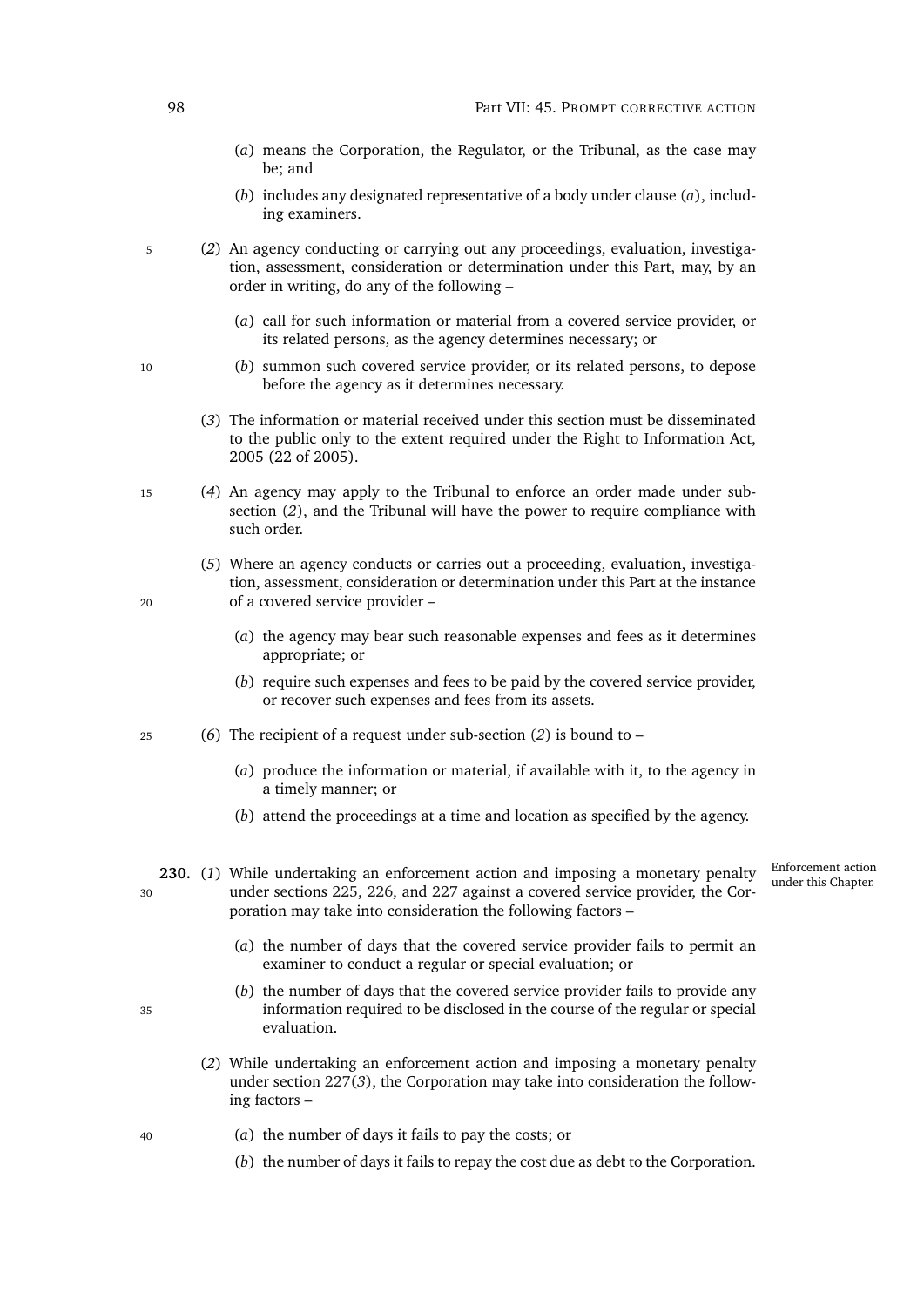#### PROMPT CORRECTIVE ACTION

<span id="page-120-0"></span>Framework for prompt corrective action. **231.** (*1*) The Corporation and the Regulator must make joint regulations to establish a framework for prompt corrective action for all covered service providers. (2) The Corporation and the Regulator, in establishing a framework for prompt 5 corrective action, must take into account the following factors – (*a*) the ability of a covered service provider to access additional capital; (*b*) the ability of a covered service provider to promptly address supervisory concerns that may arise from time to time; (*c*) the likelihood of the viability of the covered service provider deteriorating <sup>10</sup> further if problems are not addressed within reasonable time; and (*d*) the proportionality of any measures identified and specified by the framework to the risk to the viability of the covered service provider. (*3*) The framework for prompt corrective action must seek to – (*a*) identify the risks to the viability of a covered service provider at an early <sup>15</sup> stage; (*b*) identify the remedial measures that may be taken by the Corporation, the Regulator, and any other public authority, in a manner that is timely and proactive; and (*c*) identify the remedial measures that must be taken by covered service <sup>20</sup> providers to reduce the probability of failure, and ensure that the measures are taken in a manner that is timely and proactive. Risk assessment measure. **232.** (*1*) "Risk assessment measure" means the risk assessment measures specified by the Regulator to assess the risk to viability of a financial service provider and includes a risk-based capital requirement. <sup>25</sup> (*2*) The Regulator may make regulations to provide for the imposition or withdrawal of a risk assessment measure. (*3*) The Regulator must make regulations to provide, for each risk assessment measure, the levels at which a covered service provider has a low risk to viability, moderate risk to viability, material risk to viability, imminent risk to viability <sup>30</sup> and critical risk to viability. (*4*) The Regulator must on a regular and periodic basis, review the risk assessment measures specified under sub-section (*[2](#page-120-1)*) to determine whether the risk assessment measures are sufficient to – (*a*) facilitate prompt corrective action; and <sup>35</sup> (*b*) prevent or minimise loss to the Resolution Fund. (*5*) While determining risk assessment measures, the Regulator must take into account standard business cycle conditions. (*6*) Regulations under this section must be issued only after consultation with the Corporation. 40 Low risk to viability. **233.** (*1*) There is "low risk to viability" of a covered service provider if the Regulator

<span id="page-120-1"></span>makes a decision order that the covered service provider –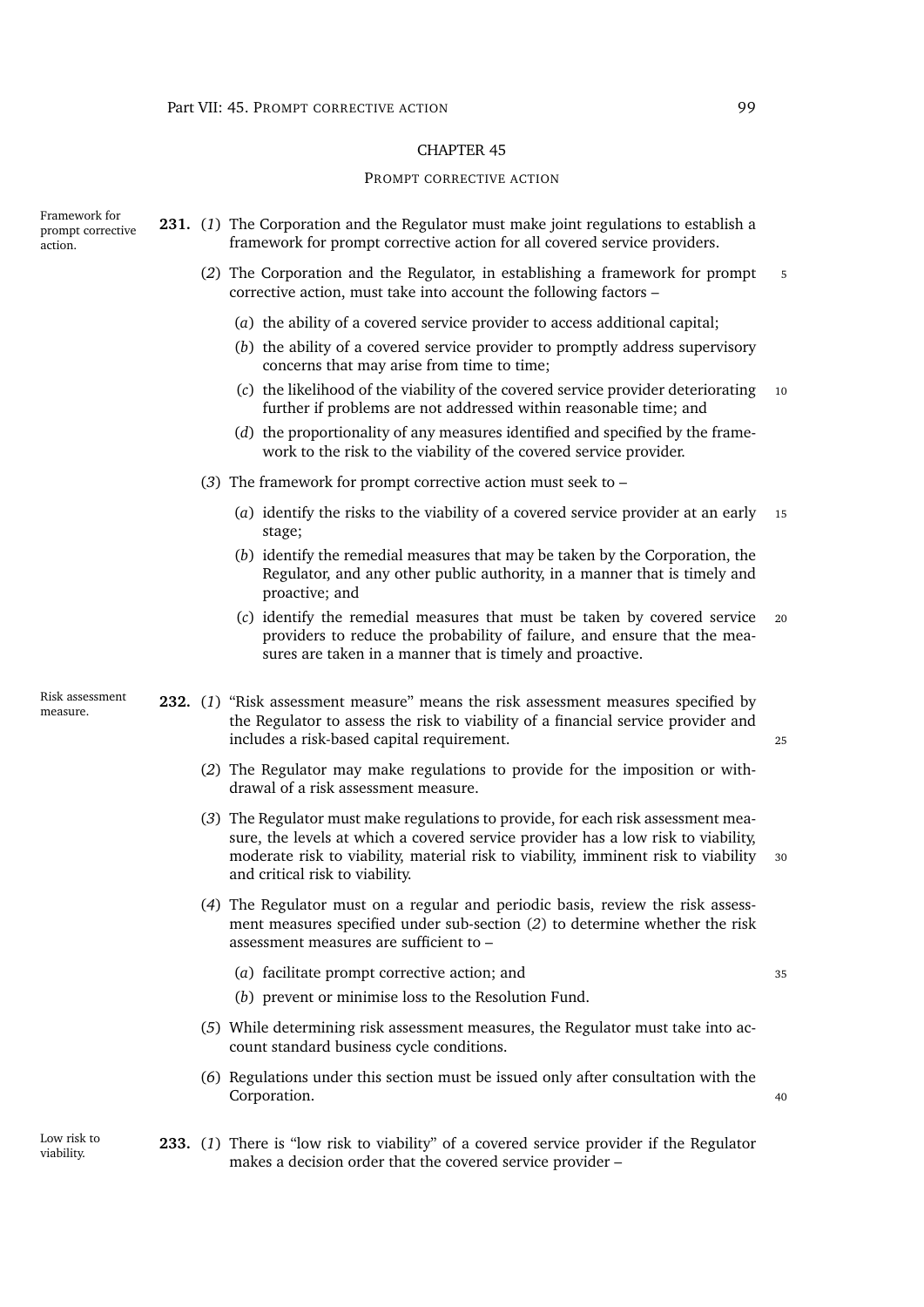<span id="page-121-2"></span><span id="page-121-1"></span>

| 100 | Part VII: 45. PROMPT CORRECTIVE ACTION                                                                                                                                                                                   |                                |
|-----|--------------------------------------------------------------------------------------------------------------------------------------------------------------------------------------------------------------------------|--------------------------------|
|     | (a) significantly exceeds the required minimum level for each relevant risk<br>assessment measure; and                                                                                                                   |                                |
|     | (b) is resilient to most normal adverse business and economic conditions.                                                                                                                                                |                                |
| 5   | (2) Consequent to the decision order that there is low risk to viability of a covered<br>service provider, the actions to be taken by the Corporation and the Regulator<br>are provided in the Fourth Schedule.          |                                |
|     | 234. (1) There is "moderate risk to viability" of a covered service provider if the Regu-<br>lator makes a decision order that the covered service provider -                                                            | Moderate risk to<br>viability. |
| 10  | (a) meets the required minimum level for each relevant risk assessment mea-<br>sure;                                                                                                                                     |                                |
|     | (b) is vulnerable to normal adverse business and economic conditions in a<br>manner that could cause the covered service provider to be at material<br>risk to viability if its concerns are not promptly addressed; and |                                |
|     | (c) may recover if prompt corrective action is undertaken.                                                                                                                                                               |                                |
| 15  | (2) Consequent to the decision order that there is moderate risk to viability of a<br>covered service provider, the actions to be taken by the Corporation and the<br>Regulator are provided in the Fourth Schedule.     |                                |
|     | 235. (1) There is "material risk to viability" of a covered service provider if the Regulator<br>makes a decision order that the covered service provider -                                                              | Material risk to<br>viability. |
| 20  | (a) fails to meet the required minimum level for any relevant risk assessment<br>measure; and                                                                                                                            |                                |
|     | (b) may recover if prompt corrective action is undertaken.                                                                                                                                                               |                                |
| 25  | (2) Consequent to the decision order that there is material risk to viability of a<br>covered service provider, the actions to be taken by the Corporation and the<br>Regulator are provided in the Fourth Schedule.     |                                |
|     | 236. (1) There is "imminent risk to viability" of a covered service provider if the Regu-<br>lator makes a decision order that the covered service provider -                                                            | Imminent risk to<br>viability. |
|     | (a) is significantly below the required minimum level for any relevant risk<br>assessment measure; and                                                                                                                   |                                |
| 30  | (b) may recover if prompt corrective action is undertaken.                                                                                                                                                               |                                |
|     | (2) Consequent to the decision order that there is imminent risk to viability of a<br>covered service provider, the actions to be taken by the Corporation and the<br>Regulator are provided in the Fourth Schedule.     |                                |
| 35  | 237. (1) There is "critical risk to viability" of a covered service provider if the Regulator<br>makes a decision order that the covered service provider -                                                              | Critical risk to<br>viability. |
|     | (a) is significantly below the required minimum level for any relevant risk<br>assessment measure; and                                                                                                                   |                                |
|     | (b) will not recover even if prompt corrective action is undertaken.                                                                                                                                                     |                                |

<span id="page-121-3"></span><span id="page-121-0"></span>(*2*) Consequent to the decision order that there is critical risk to viability of a cov-<sup>40</sup> ered service provider, the actions to be taken by the Corporation and the Regulator are provided in the Fourth Schedule.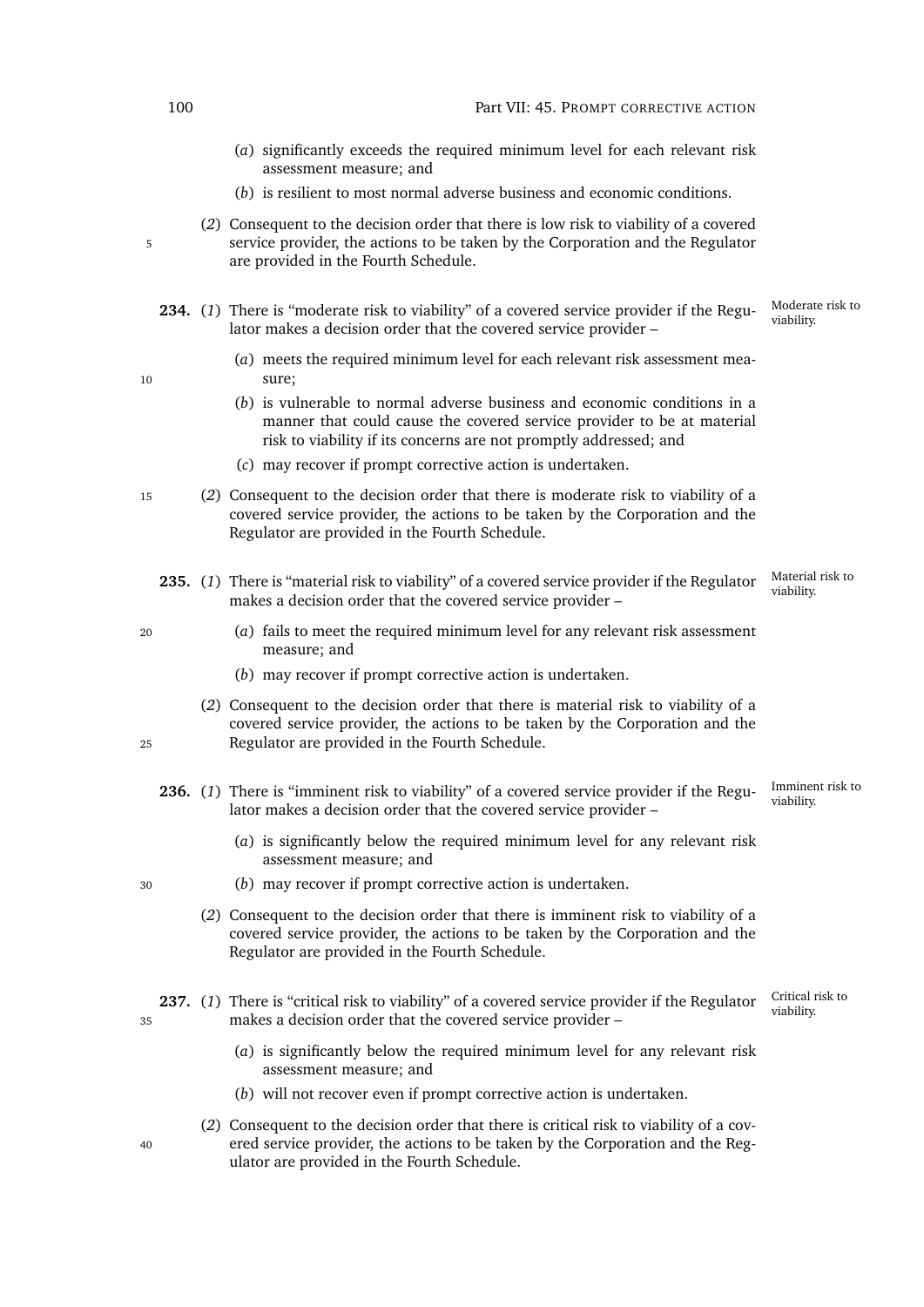Capital distribution

| and executive<br>remuneration. |  | 250. Try The Regulator may, by accision order, provide for the influs within which a cov-<br>ered service provider may make capital distribution or executive remuneration<br>if the Regulator makes a decision order that, after doing so, the covered service<br>provider is likely to be at greater risk to viability than it is before making such<br>capital distribution or executive remuneration. | 5  |
|--------------------------------|--|-----------------------------------------------------------------------------------------------------------------------------------------------------------------------------------------------------------------------------------------------------------------------------------------------------------------------------------------------------------------------------------------------------------|----|
|                                |  | (2) No covered service provider will make any capital distributions while it re-<br>mains in default with regard to the payment of any assessment due to the<br>Corporation.                                                                                                                                                                                                                              |    |
|                                |  | $(3)$ This section will not apply if $-$                                                                                                                                                                                                                                                                                                                                                                  |    |
|                                |  | (a) there is a dispute between the covered service provider and the Corpora-<br>tion over the amount of such assessment; and                                                                                                                                                                                                                                                                              | 10 |
|                                |  | (b) if, pending final determination of the dispute, the covered service provider<br>deposits with the Corporation a security for the disputed amount as the<br>Corporation determines to be satisfactory.                                                                                                                                                                                                 |    |
| Restoration plan.              |  | 239. (1) Every covered service provider must prepare a restoration plan and get it ap-<br>proved from the Regulator as soon as the Regulator makes a decision order<br>that the covered service provider has moderate risk to viability.                                                                                                                                                                  | 15 |
|                                |  | (2) The restoration plan must contain, in the event of specified circumstances af-<br>fecting the viability of a covered service provider, the measures to be taken -                                                                                                                                                                                                                                     | 20 |
|                                |  | (a) to restore the covered service provider to low risk to viability; and                                                                                                                                                                                                                                                                                                                                 |    |
|                                |  | (b) to continue the carrying on of the whole or part of the business of the<br>covered service provider by itself, or by any other person.                                                                                                                                                                                                                                                                |    |
|                                |  | (3) The Regulator must make regulations to provide for $-$                                                                                                                                                                                                                                                                                                                                                |    |
|                                |  | (a) the contents of the restoration plan other than what is contained in sub-<br>section $(2)$ ;                                                                                                                                                                                                                                                                                                          | 25 |
|                                |  | (b) the manner by which a covered service provider may update its restora-<br>tion plan; and                                                                                                                                                                                                                                                                                                              |    |
|                                |  | (c) the manner by which a covered service provider may get its restoration<br>plan approved.                                                                                                                                                                                                                                                                                                              | 30 |
|                                |  | (4) If the Regulator determines that a restoration plan fails to make satisfactory<br>provision in relation to the matters required, the Regulator must take steps as<br>it considers appropriate.                                                                                                                                                                                                        |    |
|                                |  | (5) The steps that the Regulator may take include requiring the restoration plan to<br>be revised.                                                                                                                                                                                                                                                                                                        | 35 |
|                                |  | (6) The Regulator must submit a copy of every restoration plan approved by the<br>Regulator to the Corporation, as soon as may be practicable after the approval<br>is granted.                                                                                                                                                                                                                           |    |

<span id="page-122-1"></span><span id="page-122-0"></span>**238.** (*1*) The Regulator may, by decision order, provide for the limits within which a cov-

- (*7*) Regulations for restoration plans must have regard to the relevant international standards, if any. 40
- (*8*) Regulations under this section must be issued only after consultation with the Corporation.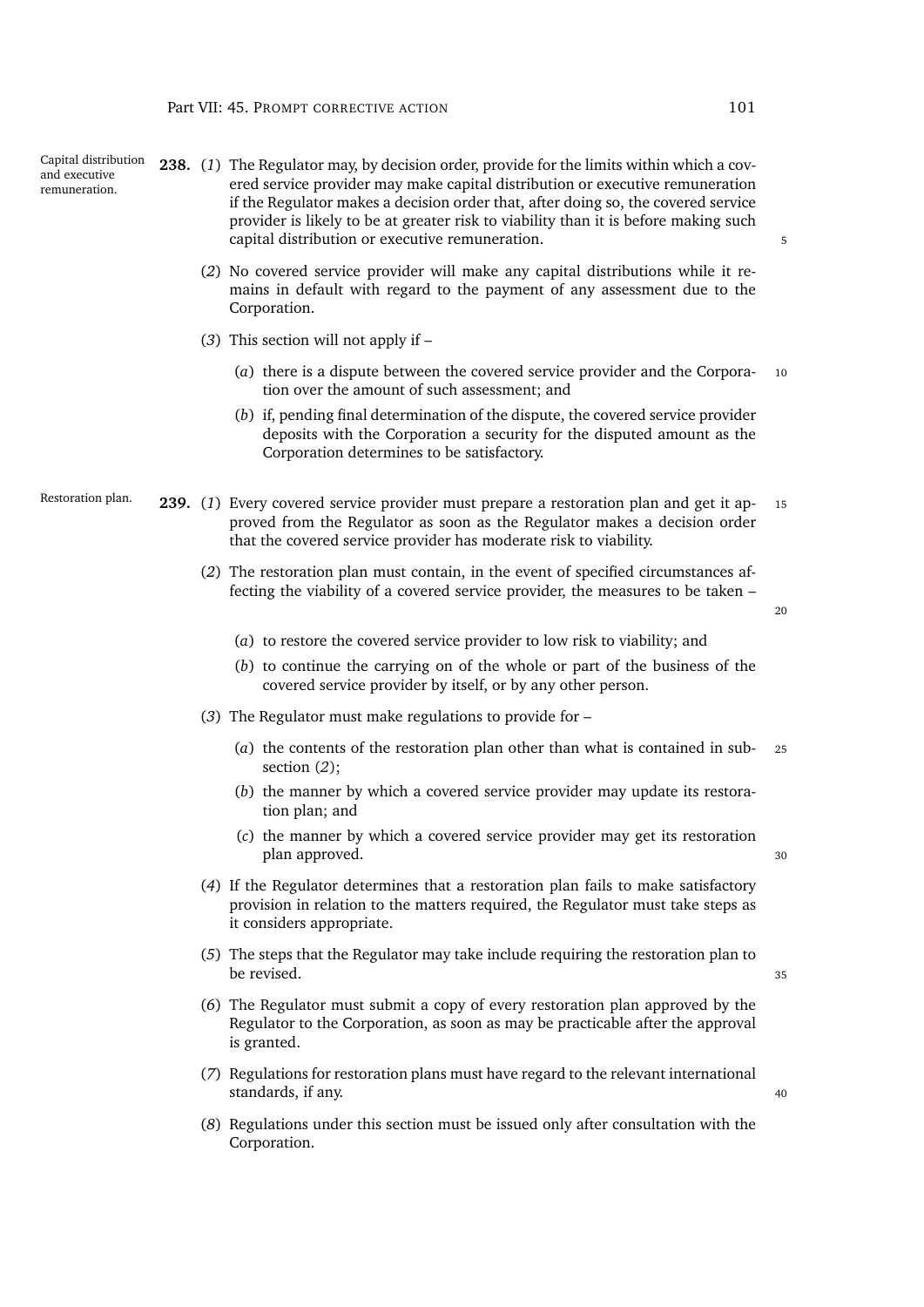- 240. (1) A covered service provider must prepare a resolution plan and get it approved Resolution plan. from the Corporation as soon as the Regulator makes a decision order that the covered service provider has material risk to viability.
- (*2*) The Corporation must make regulations to provide for the form, manner and 5 frequency by which a covered service provider must prepare and update a resolution plan.
	- (*3*) A covered service provider, in preparing or updating the resolution plan, must
		- (*a*) minimise the potential loss from resolution;
- <sup>10</sup> (*b*) ensure that the resolution plan can be implemented without recourse to public funds;
	- (*c*) minimise the impact on financial stability;
	- (*d*) minimise detrimental effects on consumers; and
- (*e*) allow decisions and actions to be taken and executed in a short span of 15 time.
	- (*4*) The resolution plan must identify
		- (*a*) the core business activities of the covered service provider;
- (*b*) the parts of the business of the covered service provider which must be continued, either by that covered service provider or otherwise, or be <sup>20</sup> allowed to fail; and
	- (*c*) the manner of such continuation or failure.
	- (*5*) The resolution plan, with respect to the economic functions that may be critical to the functioning of the financial system, must –
- (*a*) identify functions that need to continue because the availability of those <sup>25</sup> functions is critical to the financial system, or would need to be wound up in an orderly fashion so as to avoid financial instability;
	- (*b*) identify and consider ways of removing barriers that would prevent critical economic functions being resolved successfully; and
- (*c*) isolate and identify critical economic functions from non-critical activities <sup>30</sup> which could be allowed to fail.
	- (*6*) The resolution plan must provide for one or more of the measures identified to be taken by the covered service provider, the Corporation, the Regulator, and any other public authority, as the case may be.
- (*7*) The Corporation must submit a copy of the resolution plan, including the mod-<sup>35</sup> ified resolution plan, as and when it is prepared or updated, to the Regulator, as soon as may be practicable after it is finalised.
	- (*8*) Regulations for resolution plans must have regard to the relevant international standards, if any.

#### <span id="page-123-0"></span><sup>40</sup> POWERS AND DUTIES AS RECEIVER

**241.** The Regulator has the power to appoint the Corporation as receiver of a covered service provider in accordance with the provisions of this Part.

Power of Regulator to appoint Corporation as receiver.

–

- 
- 
-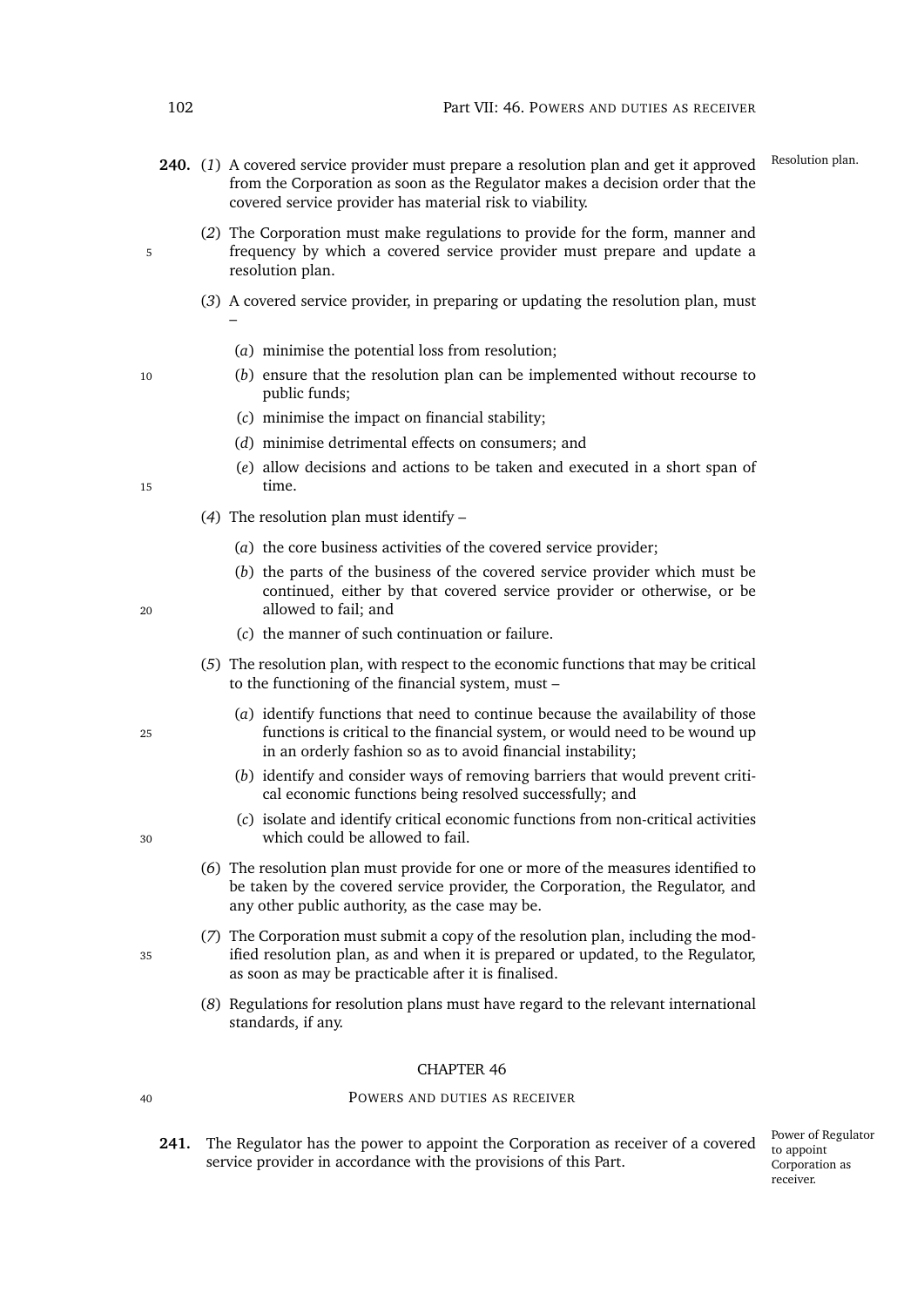Appointment as

- <span id="page-124-1"></span><span id="page-124-0"></span>Appointment as **242.** (1) The Corporation may apply to the Regulator, in the form and manner prescribed, for appointment as receiver of a covered service provider only if at least one of the following conditions is met –
	- (*a*) there is any concealment of the books, records or assets of the covered service provider, or any refusal to submit the covered service provider's 5 books, records or affairs for evaluation or inspection to any examiner;
	- (*b*) the Corporation terminates or cancels all Corporation insurance that the covered service provider may have acquired in accordance with Chapter [50;](#page-131-0)
	- (*c*) the covered service provider materially fails to submit and implement a <sup>10</sup> restoration plan within the time specified under section [239;](#page-122-1) or
	- (*d*) there is "imminent risk to viability" of a covered service provider under the framework for prompt corrective action contained in Chapter [45.](#page-120-0)
	- (*2*) Upon receiving an application from the Corporation under sub-section (*[1](#page-124-0)*), the Regulator, by order, must appoint the Corporation as receiver of the covered 15 service provider.
	- (*3*) Upon appointment as receiver of the covered service provider, the Corporation may, by decision order, direct –
		- (*a*) the vesting of shares and subordinate debt of the covered service provider in the Corporation; or 20
		- (*b*) the incorporation of a bridge service provider in accordance with the provisions contained in Chapter [48.](#page-128-0)
	- (*4*) The Corporation will, upon appointment as receiver of the covered service provider, succeed to all rights, titles, powers, and privileges of the covered service provider, and of any shareholder, member, consumer, officer, or director <sup>25</sup> of such covered service provider with respect to the covered service provider and the assets of the covered service provider.
- <span id="page-124-2"></span>Resolution order. **243.** (*1*) Upon appointment as receiver of a covered service provider, the Corporation may, by a resolution order, resolve the covered service provider, in one, or a combination, of the following modes of resolution – <sup>30</sup>
	- (*a*) purchase in accordance with the provisions contained in Chapter [47;](#page-126-0)
	- (*b*) the incorporation of bridge service provider in accordance with the provisions contained in Chapter [48;](#page-128-0) or
	- (*c*) temporary public ownership in accordance with the provisions contained in Chapter [49.](#page-130-0) 35
	- (*2*) The resolution order may provide for an exemption from compliance with certain regulations, in accordance with section [213\(](#page-114-2)*3*).
	- (*3*) The Corporation may exercise any of its powers as a receiver contained in this Chapter under the resolution order.
	- (*4*) The Corporation may modify the resolution order any time before any actions <sup>40</sup> are taken in connection with it, as may be necessary.
	- (*5*) The resolution order must provide for the actions that will be taken by the Corporation with regard to the covered service provider, including any process for compensation under Chapter [51.](#page-136-0)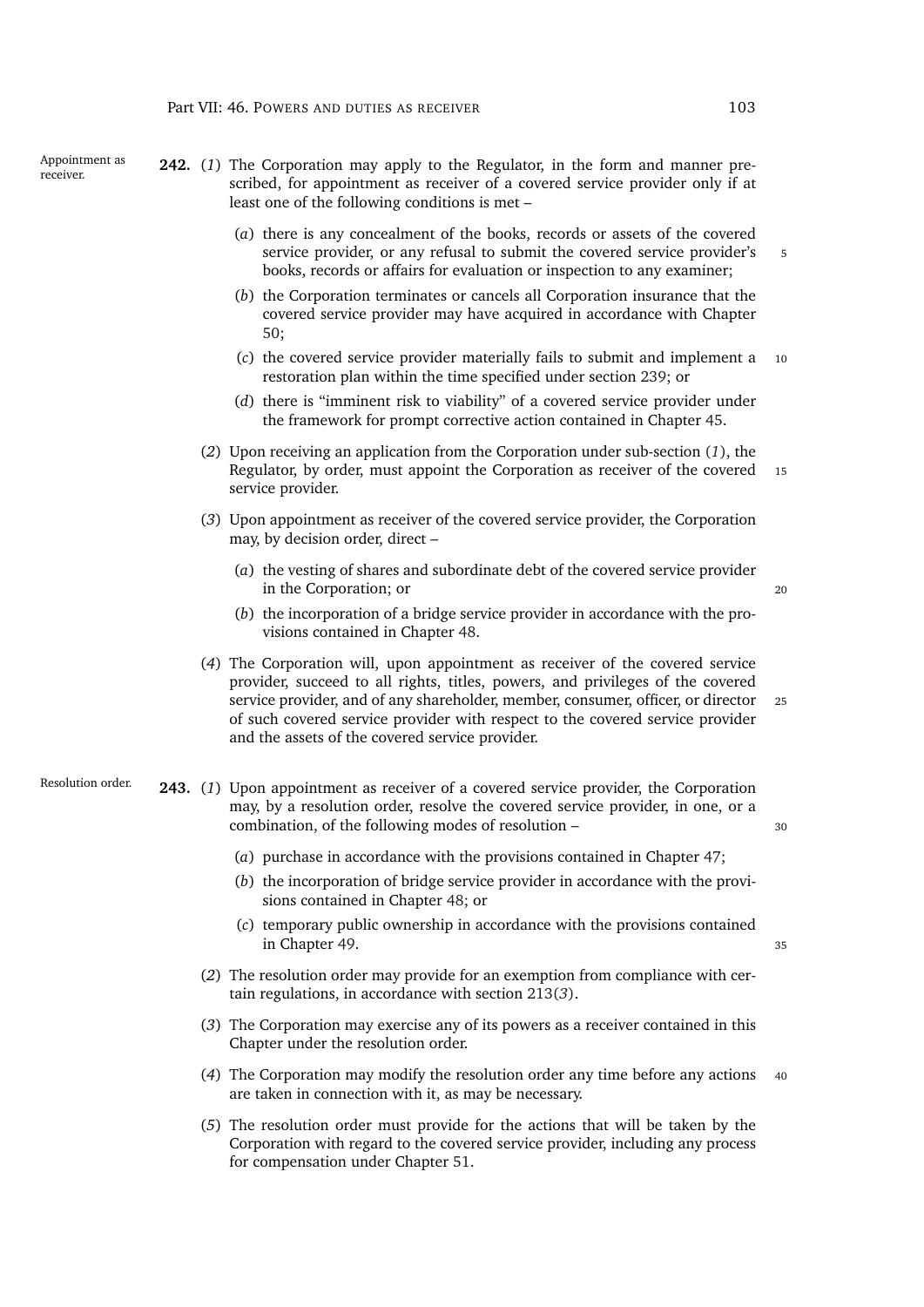- (*6*) The Corporation must provide a copy of the resolution order to the covered service provider and the Regulator as soon as may be practicable after the resolution order is issued.
- **244.** Upon appointment as receiver of a covered service provider, the Corporation may, 5 in accordance with any regulations made under this Part, take the following actions –
	- (*a*) take possession and control of the assets and undertaking of the covered service provider;
	- (*b*) take over the management of the covered service provider;
- <sup>10</sup> (*c*) require any person related to the covered service provider to account for and deliver to the Corporation the possession and control of the assets of the covered service provider;
- (*d*) sell or otherwise dispose of the assets and undertaking in such other manner and on such terms and conditions as the Corporation determines to 15 be appropriate;
	- (*e*) arrange for the assumption by any person of all or part of the liabilities of the covered service provider;
	- (*f*) conduct the business of the covered service provider to the extent that it deems necessary or beneficial to the receivership;
- <sup>20</sup> (*g*) sue, defend, compromise and settle, in the name of the covered service provider, any claim made by or against it;
	- (*h*) execute documents under the seal of the covered service provider;
- (*i*) do all such other things as may be necessary or incidental to the exercise of the Corporation's rights, powers, privileges and immunities as receiver; <sup>25</sup> or
	- (*j*) recover from the assets of the covered service provider all costs incurred in the receivership in priority over all other claims.
- Functions of the officers, directors and shareholders of a covered service provider. **245.** The Corporation may make regulations to provide for the performance of any function by any member or shareholder, director, partner, trustee or officer of any <sup>30</sup> covered service provider for which the Corporation has been appointed receiver.
	- **246.** (1) Upon the Corporation being appointed as receiver of a covered service provider, <sup>Stay of</sup> proceedings. there will be a stay on other proceedings involving the covered service provider to the extent provided for in this section.
- (*2*) No action or other civil proceedings including any execution or enforcement <sup>35</sup> proceedings may be commenced or continued against the covered service provider or in respect of its assets or liabilities.
- (*3*) No action or other civil proceedings may be commenced or continued against any third party for the recovery of money, or for the enforcement of any security including any guarantee provided for the benefit of any covered service <sup>40</sup> provider in respect of any liabilities of the covered service provider.
- **247.** Nothing contained in the Indian Stamp Act, 1899 (2 of 1899) will affect the power of the Corporation to recommend that any document relating to a transfer of assets or liabilities of a covered service provider under this Part will not attract stamp duty, and such recommendation will ordinarily be followed by the Central Govern-<sup>45</sup> ment.

Transfer not covered under Indian Stamp Act, 1899.

Stay of

Power to manage covered service provider.

- 
-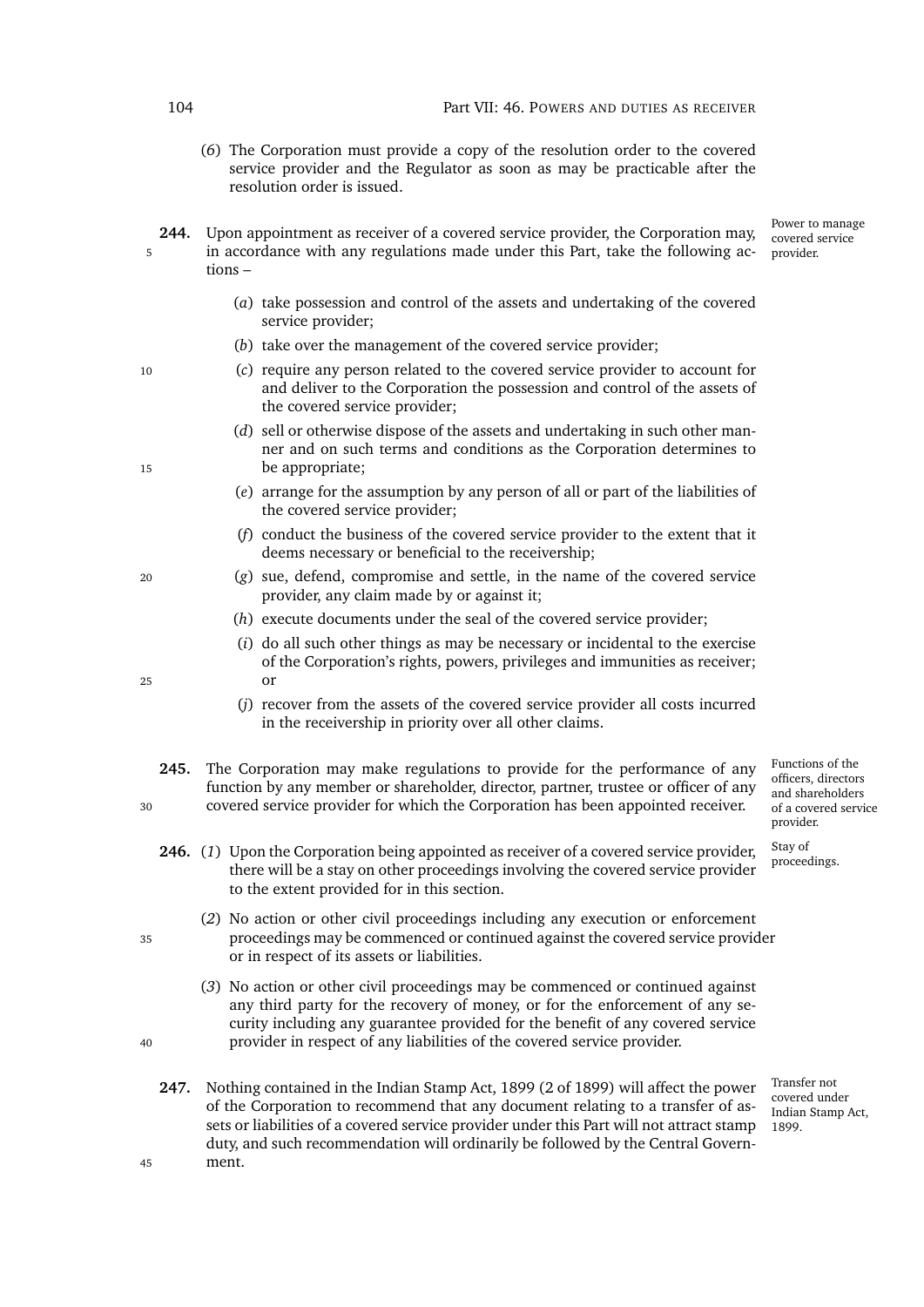<span id="page-126-1"></span><span id="page-126-0"></span>

| No termination or<br>amendment of<br>agreement. | No person may terminate or amend any agreement with a covered service provider<br>248.<br>or claim an accelerated payment by reason only of - |                                                                                                                                                                                                                                         |   |
|-------------------------------------------------|-----------------------------------------------------------------------------------------------------------------------------------------------|-----------------------------------------------------------------------------------------------------------------------------------------------------------------------------------------------------------------------------------------|---|
|                                                 |                                                                                                                                               | (a) the covered service provider being placed in receivership; or                                                                                                                                                                       |   |
|                                                 |                                                                                                                                               | (b) the agreement being assigned to or assumed by the bridge service provider.                                                                                                                                                          |   |
| Agreements<br>suspended.                        | 249.                                                                                                                                          | Where an order appointing the Corporation as receiver is made under section 242,<br>any provision in any agreement contrary to the provisions in that section is void.                                                                  | 5 |
|                                                 |                                                                                                                                               | <b>CHAPTER 47</b>                                                                                                                                                                                                                       |   |
|                                                 |                                                                                                                                               | <b>RESOLUTION BY PURCHASE</b>                                                                                                                                                                                                           |   |
| Process for<br>purchase.                        |                                                                                                                                               | 250. (1) The Corporation must estimate the net worth of a covered service provider un-<br>der resolution using industry accepted best practices of valuation, as specified.<br>10                                                       |   |
|                                                 |                                                                                                                                               | (2) Any estimation of the net worth of a covered service provider under resolution<br>made by the Corporation under this section is confidential, and must not be<br>disclosed to any person, including any potential purchaser.        |   |
|                                                 |                                                                                                                                               | (3) The Corporation must prepare and issue a bid package, which must contain all<br>the initial information which a potential purchaser needs to be provided with<br>15<br>before placing a bid.                                        |   |
|                                                 |                                                                                                                                               | (4) The mode and manner of issuance of a bid package will be as specified.                                                                                                                                                              |   |
|                                                 |                                                                                                                                               | (5) Potential purchasers may submit an intention to bid to the Corporation in the<br>manner and form, and within such time, as may be specified.                                                                                        |   |
|                                                 |                                                                                                                                               | (6) Based on the intentions to bid, the Corporation may approve or reject potential<br>20<br>purchasers, in a manner as specified.                                                                                                      |   |
|                                                 |                                                                                                                                               | (7) The Corporation must permit every approved potential purchaser to conduct<br>due diligence of the covered service provider under resolution.                                                                                        |   |
|                                                 |                                                                                                                                               | (8) The Corporation must provide an opportunity for negotiations between the<br>potential purchaser and the covered service provider before the submission of<br>25<br>final bid.                                                       |   |
|                                                 |                                                                                                                                               | (9) The approved potential purchasers must submit a final bid after conducting<br>the due diligence in such manner and form, and within such time, as may be<br>specified.                                                              |   |
|                                                 |                                                                                                                                               | (10) Within such time-period after all approved potential purchasers submit their<br>30<br>final bids, as may be specified in the bid package, the Corporation must inform<br>one or more identified purchasers, in a manner specified. |   |
|                                                 |                                                                                                                                               | (11) When carrying out the process under this section, the Corporation must take<br>into consideration -                                                                                                                                |   |
|                                                 |                                                                                                                                               | (a) the composition of assets and liabilities of the covered service provider<br>35<br>under resolution;                                                                                                                                |   |
|                                                 |                                                                                                                                               | (b) the competitive and economic conditions prevalent in the financial sys-<br>tem; and                                                                                                                                                 |   |
|                                                 |                                                                                                                                               | (c) the need for expeditious resolution.                                                                                                                                                                                                |   |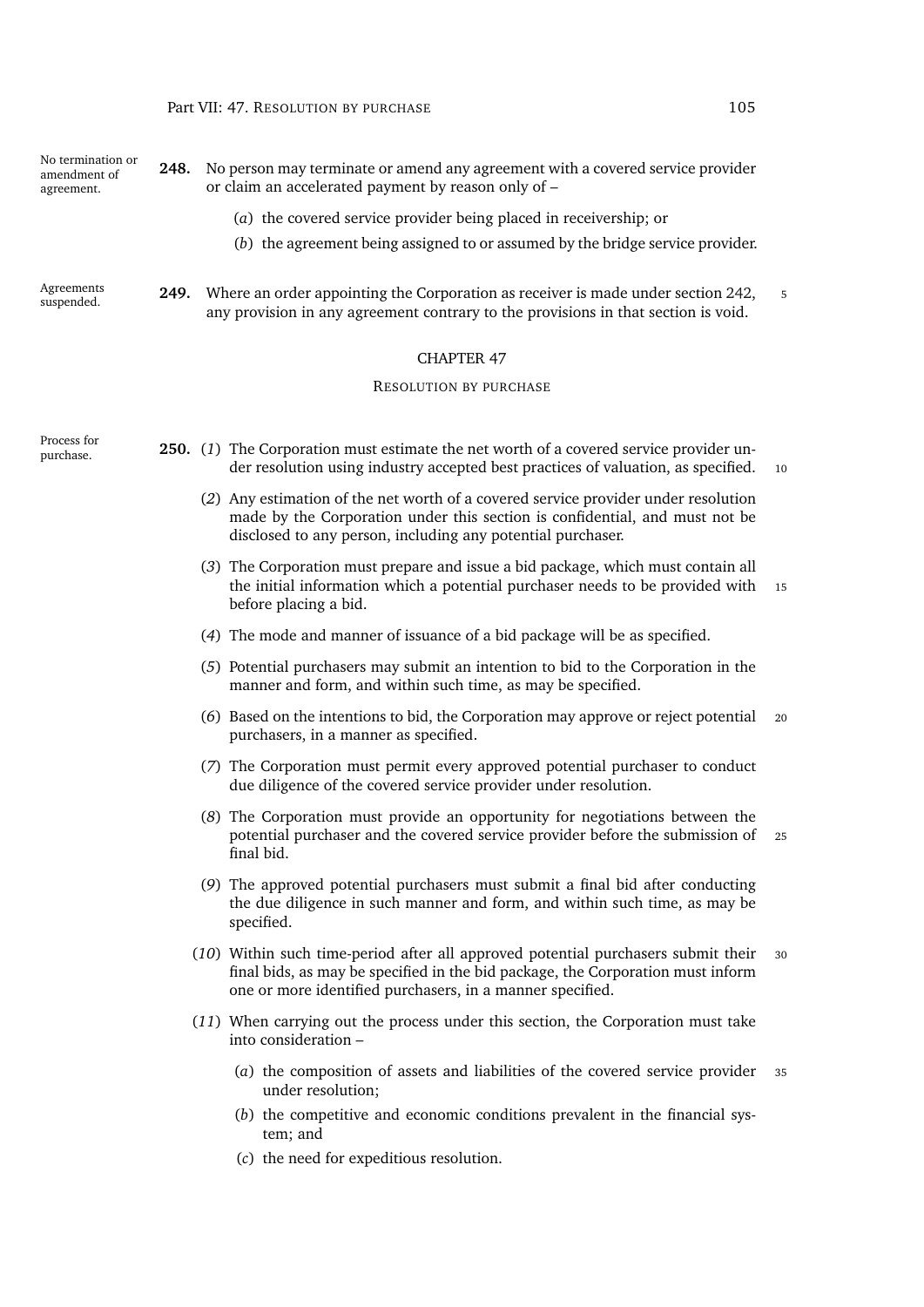- (*12*) When carrying out the process under this section, the Corporation must seek  $t_0$  –
	- (*a*) maximise the number of potential purchasers;
	- (*b*) explore multiple transaction structures;
- <sup>5</sup> (*c*) give accurate and ample information to potential purchasers;
	- (*d*) conduct thorough due diligence of potential purchasers;
	- (*e*) minimise disruption to consumers of the covered service provider under resolution; and
- (*f*) minimise disruption to financial services provided by the covered service 10 **provider under resolution.** 
	- (*13*) In this section
		- (*a*) "bid package" means the set of documents necessary to invite bids to purchase the underlying assets or liabilities of a covered service provider under resolution;
- <sup>15</sup> (*b*) "intention to bid" means a communication, in the form and manner specified, submitted by a potential purchaser to the Corporation, in response to a bid package, indicating an intention to bid for a covered service provider under resolution; and
- (*c*) "potential purchaser" means a person who has submitted an intention to <sup>20</sup> bid.
	- Resolution order:<br>Purchase 251. The resolution order issued under section [243](#page-124-2) for resolving a covered service provider by purchase may provide for all or any of the following –
		- (*a*) the identification of one or more purchasers;
- (*b*) the merger of the covered service provider under resolution with one or <sup>25</sup> more of the purchasers; and
	- (*c*) the transfer of the assets, liabilities and qualified financial contracts of the covered service provider under resolution to one or more of the purchasers.
- <span id="page-127-0"></span>Transfer of assets, liabilities and qualified financial contracts. **252.** (*1*) Where a resolution order directs the transfer of assets or liabilities of a cov-<sup>30</sup> ered service provider under resolution, which includes any qualified financial contracts, the Corporation must do either of the following –
	- (*a*) transfer all the assets, liabilities and qualified financial contracts to a purchaser; or
- (*b*) transfer some of the assets, liabilities and qualified financial contracts to <sup>35</sup> one or more purchasers.
	- (*2*) The Corporation must inform all persons who are parties to qualified financial contracts under transfer under this section, if any, within twenty-four hours of the transfer.
- (*3*) A person who is a party to a qualified financial contract under transfer under <sup>40</sup> this section cannot exercise any right under such contract by virtue of any provision in such contract, solely by reason of or incidental to the issuance of a resolution order against the covered service provider.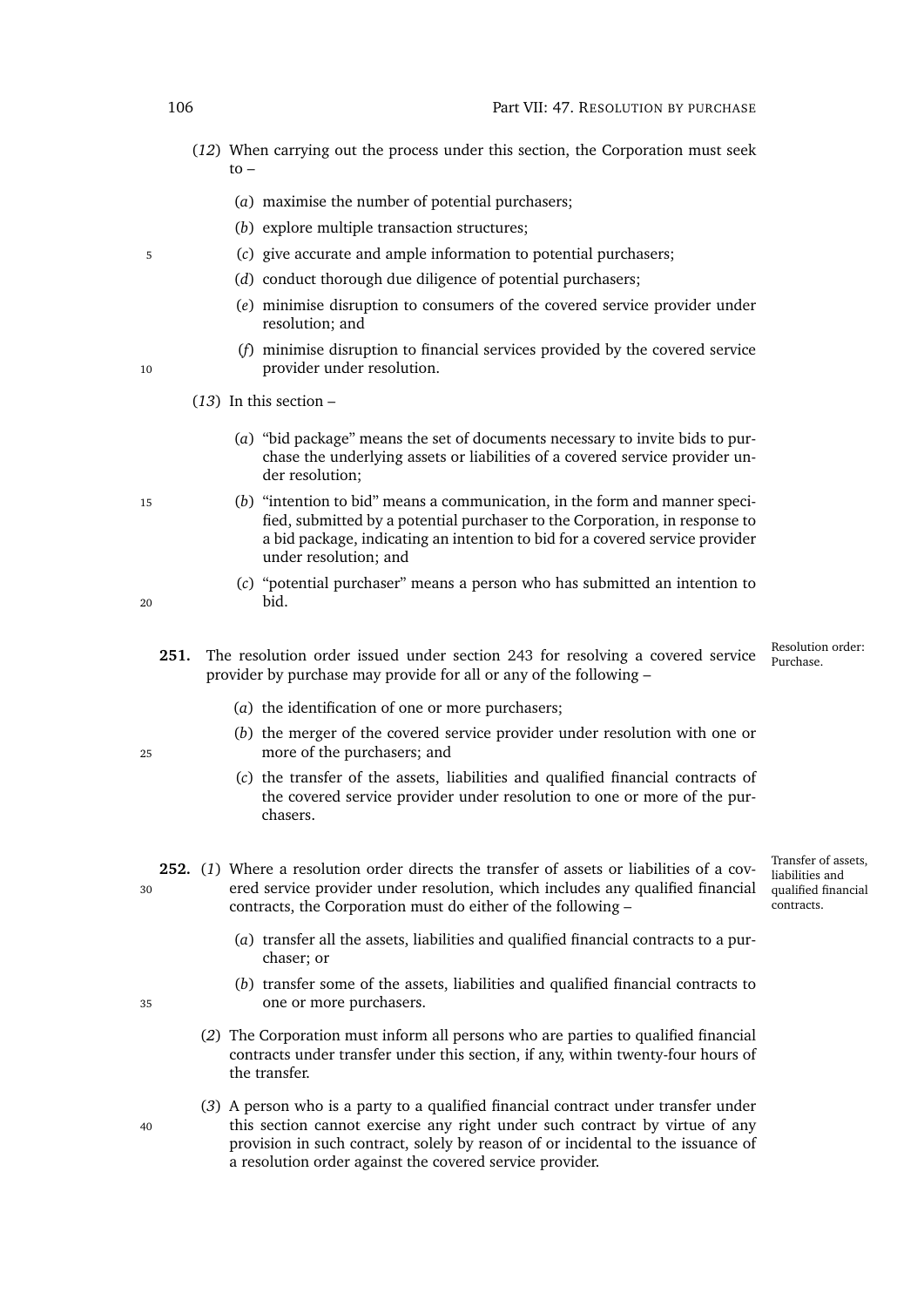- (*4*) A resolution order under sub-section (*[1](#page-127-0)*) may direct the transfer of assets or liabilities of a covered service provider under resolution, which includes any qualified financial contracts, to a foreign financial service provider only if the contractual rights of parties to such qualified financial contracts, are enforceable substantially to the same extent as permitted under this section.  $\frac{5}{5}$
- (*5*) In this section
	- (*a*) "foreign financial service provider" means a financial service provider which is not an Indian financial service provider and any branch or agency of such financial service provider;
	- (*b*) "qualified financial contract" means any financial contract as may be spec- <sup>10</sup> ified by the Corporation; and
	- (*c*) "transfer of qualified financial contracts" includes the transfer to a purchaser of all of the following –
		- (*i*) all qualified financial contracts between any person and the covered service provider under resolution; 15
		- (*ii*) all claims of the person against the covered service provider under resolution under such contract, other than any claim which, under the terms of the contract, is subordinated to the claims of general unsecured creditors of the covered service provider under resolution; <sup>20</sup>

- (*iii*) all claims of the covered service provider under resolution against the person under such contract; and
- (*iv*) all property securing or any other credit enhancement for such contract or any claim under such contract.
- (*6*) For the purpose of this section, parties to qualified financial contracts do not <sup>25</sup> include the covered service provider under resolution.
- Confidentiality and<br>disclosure. 253. (1) Any bid package provided under section [250](#page-126-1) is confidential, and may not be disclosed to any person other than those identified by the Corporation, until the purchase by a covered service provider is concluded.
	- (*2*) The Corporation must, after the purchase is concluded, publish the relevant <sup>30</sup> details about the transaction to the public in a transparent and accountable manner.
- Provisions of Competition Act not applicable. **254.** (*1*) The provisions of section 43A of the Competition Act will not apply to any party to the purchase of the assets and liabilities of a covered service provider under resolution by a purchaser under this Chapter.
	- (*2*) In this section, "party" includes
		- (*a*) the Corporation;
		- (*b*) the Regulator;
		- (*c*) the covered service provider under resolution; or
		- (*d*) the purchaser. <sup>40</sup>

#### RESOLUTION BY BRIDGE SERVICE PROVIDER

Establishment of bridge service provider. **255.** (*1*) The Corporation may establish one or more wholly owned subsidiaries as appropriate to be referred to as "bridge service provider".

<span id="page-128-0"></span>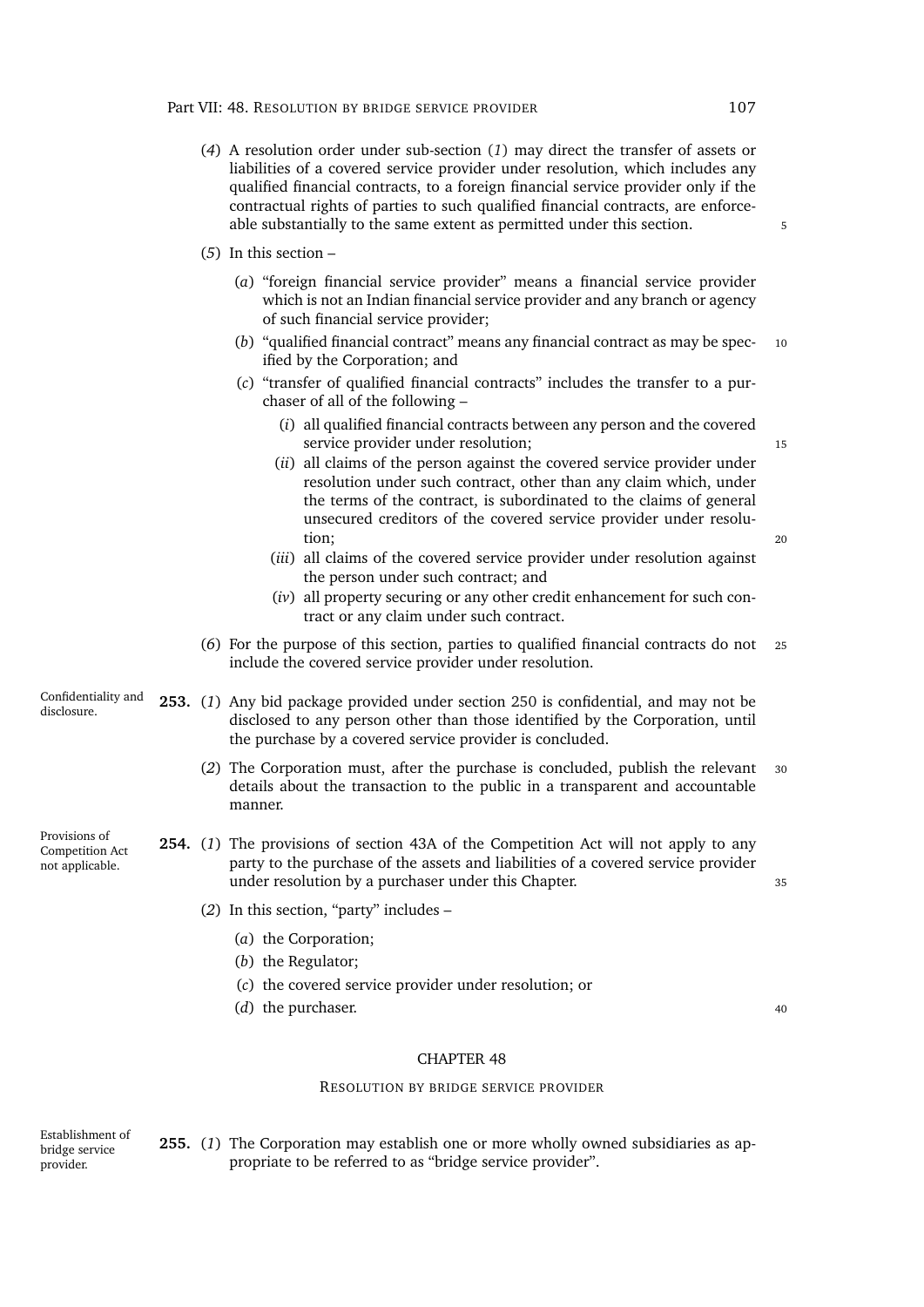- (*2*) The general superintendence, direction and management of the affairs of the bridge service provider will vest in the board of the bridge service provider, which may exercise all powers and do all acts that may be exercised and done by the bridge service provider.
- <sup>5</sup> (*3*) The Corporation must appoint the board of directors of the bridge service provider.
	- (*4*) The board of a bridge service provider must elect a chairperson who may also serve in the position of chief executive officer of the bridge service provider.
	- (*5*) The Corporation may –
- <sup>10</sup> (*a*) remove the directors of the board of a bridge service provider;
	- (*b*) fix the compensation of directors of the board of the bridge service provider and its senior management; and
	- (*c*) indemnify directors, officers, employees, and agents of a bridge service provider on such terms as the Corporation determines to be appropriate.
- <span id="page-129-0"></span><sup>15</sup> (*6*) The Corporation may, on its own, or whenever the board of the bridge service provider determines to be necessary, make available to the bridge service provider, upon such terms and conditions and in such form and amounts as the Corporation may determine, funds for the operation of the bridge service provider.
- <sup>20</sup> (*7*) The funds for the operation of the bridge service provider under sub-section (*[6](#page-129-0)*) may be in addition to any portion of the share capital of the bridge service provider that may be purchased or retained by the Corporation.
- (*8*) Whenever the board of a bridge service provider, with the approval of the Corporation, determines it is advisable to do so, the board of the bridge service <sup>25</sup> provider will cause capital stock of the bridge service provider to be issued and offered for sale in such amounts as it may determine.
	- **256.** (*1*) The resolution order issued under section [243](#page-124-2) for resolving a covered service provider by a bridge service provider may direct all or any of the following –
- Resolution order: Bridge service provider.

- 
- <span id="page-129-1"></span>(*a*) the transfer of some or all of the assets or liabilities of the covered service <sup>30</sup> provider under resolution to the bridge service provider; or
	- (*b*) the performance of any other temporary function by the bridge service provider which the Corporation may specify.
	- (*2*) The transfer of any assets or liabilities under this section will be effective without any further approval under law.
- <sup>35</sup> (*3*) When issuing a resolution order under this section, the Corporation must keep in consideration the following factors –
	- (*a*) the extent to which the continued operation of the covered service provider is essential to provide adequate financial services in the community where such covered service provider is located;
- <sup>40</sup> (*b*) the inability to effect a resolution by purchase under Chapter [47](#page-126-0) immediately;
	- (*c*) the necessity to create conditions to enable the carrying out of a purchase under Chapter [47;](#page-126-0) and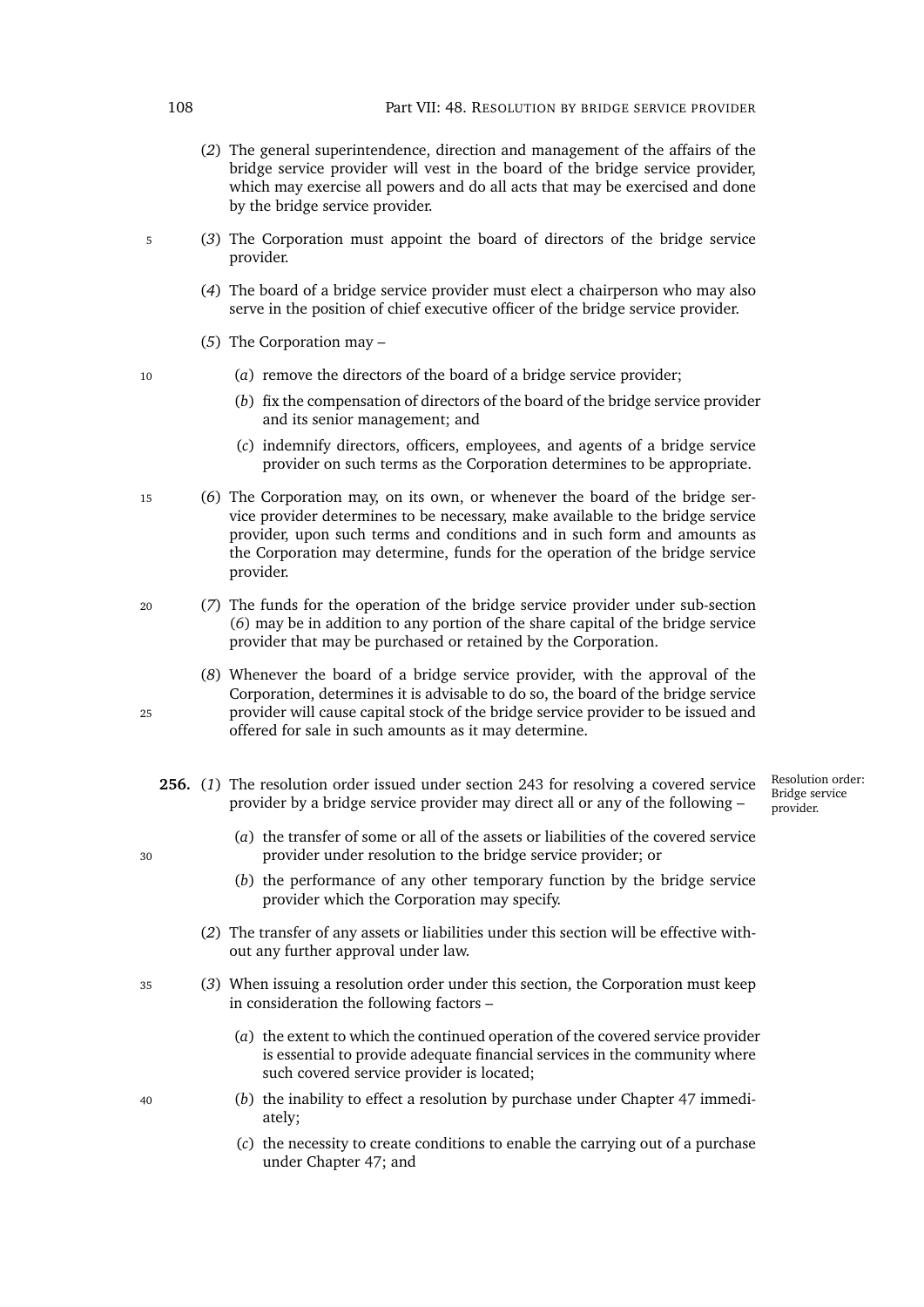- (*d*) the amount reasonably necessary to operate such bridge service provider, which should not exceed the amount reasonably necessary to liquidate the covered service provider under resolution.
- <span id="page-130-1"></span>(*4*) The resolution order under this section must be implemented fully within two years from the date of the issuance of the order.
- (*5*) The Corporation Board may extend the period under sub-section (*[4](#page-130-1)*) for one year at a time, not more than three times.
- <span id="page-130-5"></span><span id="page-130-2"></span>**257.** (*1*) The status of a bridge service provider must terminate at the earliest of the following circumstances –
	- (*a*) the bridge service provider is merged or consolidated with an entity other 10 than the Corporation and other than another bridge service provider;
	- (*b*) the liabilities of the bridge service provider are assumed by an entity other than the Corporation and other than another bridge service provider;
	- (*c*) the assets of the bridge service provider are acquired by an entity other than the Corporation and other than another bridge service provider; or 15
	- (*d*) the expiration of the period under sub-section [256\(](#page-130-1)*4*).
	- (*2*) If the status of a bridge service provider has not been terminated under subsection (*[1](#page-130-2)*), the Corporation must liquidate the bridge service provider upon the full implementation of the resolution order under section [256.](#page-129-1)
	- (*3*) The liquidation of a bridge service provider must be in accordance with the <sup>20</sup> provisions laid down under Chapter [51.](#page-136-0)

#### <span id="page-130-0"></span>RESOLUTION BY TEMPORARY PUBLIC OWNERSHIP

- <span id="page-130-4"></span><span id="page-130-3"></span>Resolution order: Temporary public ownership. **258.** (*1*) The resolution order issued under section [243](#page-124-2) for resolving a covered service provider by temporary public ownership may provide for – <sup>25</sup>
	- (*a*) the identification of a designated service provider; and
	- (*b*) the transfer of all or parts of the assets and liabilities of the covered service provider under resolution to the designated service provider.
	- (*2*) The resolution order may direct a designated service provider to
		- (*a*) exercise normal shareholder rights in the covered service provider under <sup>30</sup> resolution;
		- (*b*) manage the covered service provider under resolution; or
		- (*c*) exercise any other powers as may be specified in the resolution order.
	- (*3*) The designated service provider must introduce corporate governance arrangements in the covered service provider under resolution in line with best practice 35 as soon as is reasonably practicable.
	- (*4*) The designated service provider may, subject to the approval of the Corporation, design, and implement a business plan, to operate the covered service provider.
	- (*5*) The Corporation may specify the requirements for a business plan under sub- <sup>40</sup> section (*[4](#page-130-3)*).

Termination and dissolution of bridge service provider.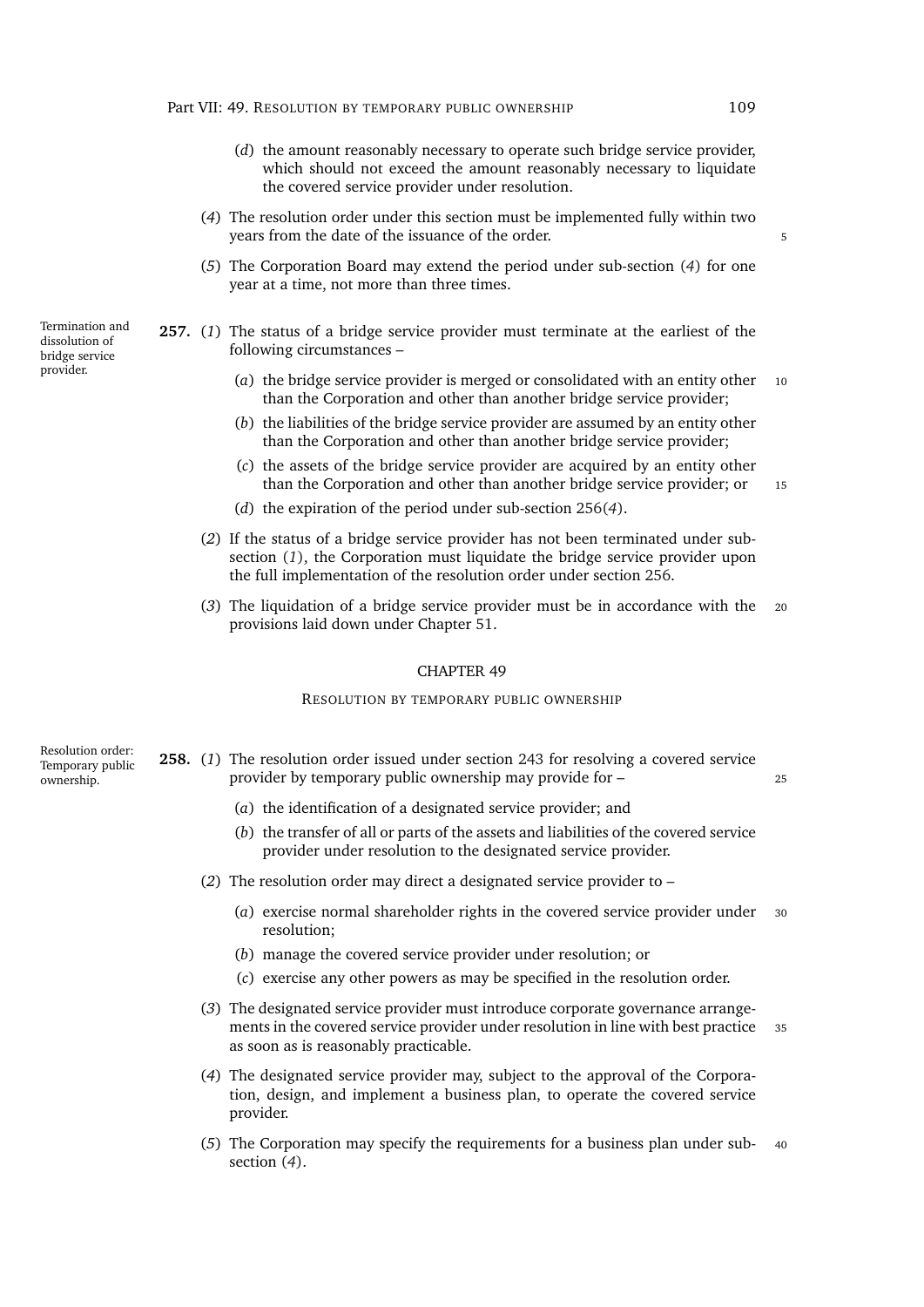- (*6*) The Corporation must monitor the implementation of the business plan to ensure that it continues to meet its objectives.
- <span id="page-131-1"></span>(*7*) When issuing a resolution order under this section, the Corporation must keep in consideration the following factors –
- <sup>5</sup> (*a*) the exercise of the power is necessary to resolve or reduce a serious threat to the stability of the financial system;
	- (*b*) the exercise of the power seeks to create and protect value for public funds, taking account of risk;
- (*c*) the exercise of the power is subsequent to the Corporation having consid-10 ered and eliminated the exercise of the power under Chapters [47](#page-126-0) and [48;](#page-128-0) and
- (*d*) the exercise of the power requires the Central Government to provide financial assistance in respect of the covered service provider for the purpose of resolving or reducing a serious threat to the stability of the finan-15 cial system.
	- (*8*) Before issuing a resolution order under this section, the Corporation must consult the Council, in accordance with the provisions under section [287.](#page-141-0)
	- (*9*) In this section –
- (*a*) "designated service provider" means a financial service provider that is a <sup>20</sup> nominee of the Corporation, and may include a wholly owned subsidiary of the Corporation; and
	- (*b*) "financial assistance" means providing guarantees or indemnities, or any other kind of financial assistance, whether actual or contingent, as may be notified by the Central Government.
- <span id="page-131-5"></span><sup>25</sup> **259.** (*1*) The Corporation must terminate the resolution order under section [258](#page-130-4) when it makes a decision order that the factors under section [258\(](#page-131-1)*7*) are no longer met.
	- covered service provider. (*2*) If necessary, the Corporation must liquidate the covered service provider under resolution after its decision order under this section.
- <span id="page-131-0"></span><sup>30</sup> (*3*) The liquidation of the covered service provider under resolution under this section must be in accordance with the provisions laid down under Chapter [51.](#page-136-0)

#### RESOLUTION FUND

- <span id="page-131-4"></span><span id="page-131-2"></span><sup>35</sup> **260.** (*1*) The Corporation has the duty to insure –
	- (*a*) each consumer of a specified category of covered obligations with a covered service provider to the extent of a specified limit; and
	- (*b*) each covered service provider to the extent of a specified limit.
	- (*2*) The Corporation must specify –
- <span id="page-131-3"></span><sup>40</sup> (*a*) the limits under this section; and
	- (*b*) the specified categories of consumers under sub-section  $(1)(a)$  $(1)(a)$ .

Duty to insure.

Termination of temporary public ownership and liquidation of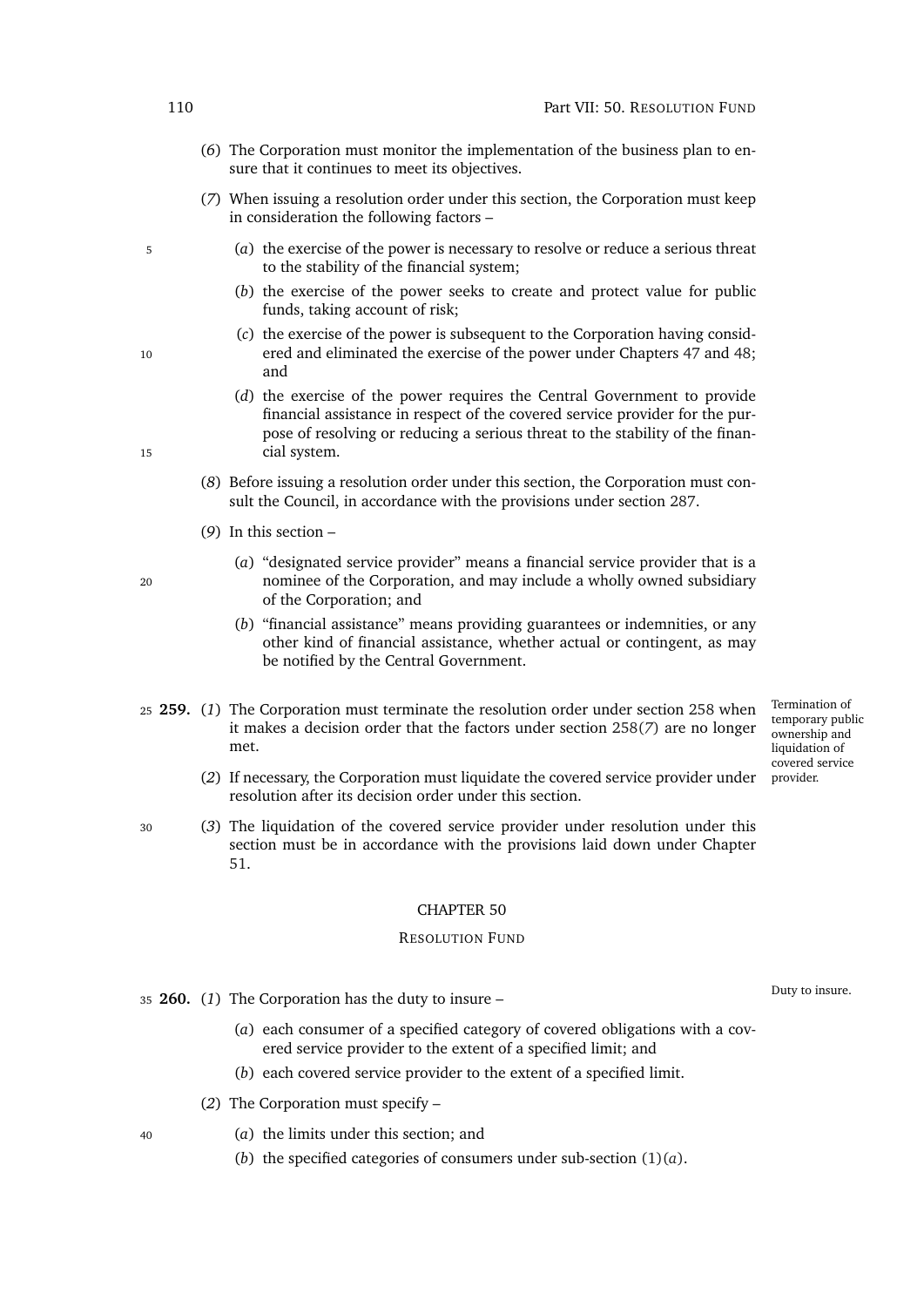Eligibility for Corporation insurance.

- (*3*) The Corporation, in determining the limits under this section, must take into consideration its objectives under Chapter [43.](#page-117-2)
- (*4*) The Regulator, in consultation with the Corporation, will determine the specified categories of covered obligations under this section, and in doing so, must take into consideration the following factors – 5
	- (*a*) the nature and extent of detriment that may be caused to consumers in case of non-fulfilment of obligations owed to them by the covered service provider;
	- (*b*) the lack of ability of consumers to access and process information relating to the safety and soundness of the covered service provider; and 10
	- (*c*) the inherent difficulties that may arise for financial service providers in fulfilling those obligations.
- <span id="page-132-1"></span><span id="page-132-0"></span>**261.** (*1*) The following financial service providers are eligible to obtain Corporation insurance under this Part –
	- (*a*) each financial service provider that makes covered obligations for the pur- <sup>15</sup> pose of this Part; and
	- (*b*) each financial service provider designated by the Council as a Systemically Important Financial Institution.
	- (*2*) No financial service provider that is not eligible under sub-section (*[1](#page-132-0)*) can obtain Corporation insurance under this Part. <sup>20</sup>

- <span id="page-132-2"></span>Application process for Corporation insurance. **262.** (*1*) Every financial service provider that is eligible under section [261](#page-132-1) must apply to the Corporation for Corporation insurance, in the manner and form specified by the Corporation.
	- (*2*) For every financial service provider that is eligible and applies to the Corporation under sub-section (*[1](#page-132-2)*), the Corporation must carry out an assessment <sup>25</sup> within sixty days of that financial service provider making an application to the Corporation.
	- (*3*) If the Corporation, upon carrying out an assessment, makes a decision order that a financial service provider can be a covered service provider, the Corporation will issue Corporation insurance to that financial service provider under <sup>30</sup> such terms and conditions as may be specified by the Corporation.

Assessment by Assessment by **263.** (1) The Corporation must carry out an assessment of a financial service provider, in Corporation. the specified form and manner, to make a decision order whether that financial service provider can be a covered service provider.

- (*2*) A financial service provider may not obtain Corporation insurance if the Cor- <sup>35</sup> poration has not carried out an assessment of that financial service provider.
- <span id="page-132-3"></span>Resolution Fund. **264.** (*1*) There will be constituted a fund, established and maintained by the Corporation, called the Resolution Fund, to which will be credited all amounts received as premium from covered service providers, towards –
	- (*a*) insuring each consumer of specified categories of covered obligations un- <sup>40</sup> der section [260\(1\)\(](#page-131-2)*a*); and
	- (*b*) insuring against the resolution of each covered service provider under section [260\(1\)\(](#page-131-3)*b*).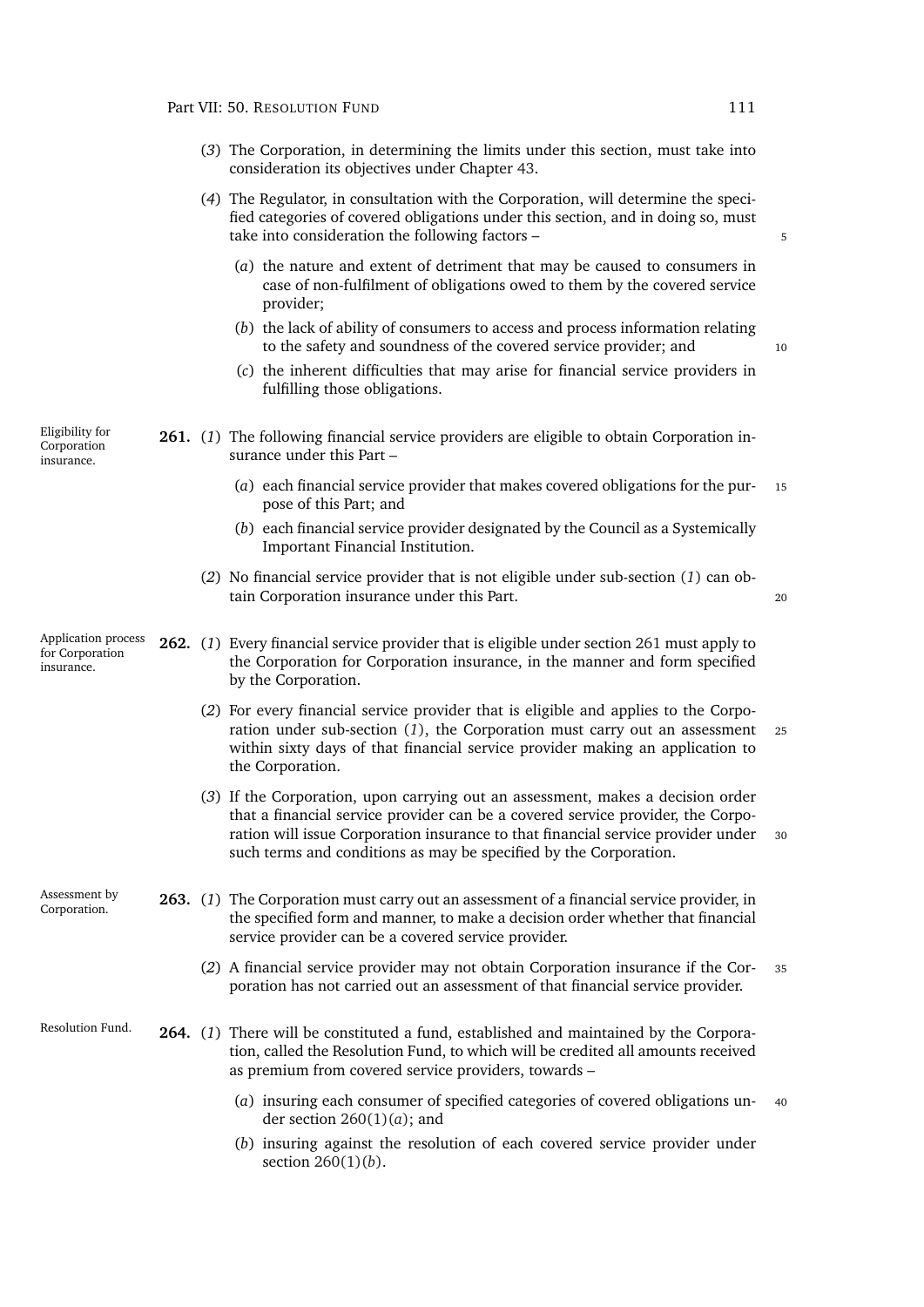<span id="page-133-2"></span>(*2*) The Resolution Fund will be applied for meeting –

- (*a*) the costs of compensation as may be incurred by the Corporation in the exercise of its duty under section [260;](#page-131-4) and
- <span id="page-133-1"></span>(*b*) the costs of resolution and any administrative costs and expenses as may 5 be incurred by the Corporation in the exercise of its duty under section [260.](#page-131-4)
	- Conditions for the use of the Resolution Fund. **265.** The Corporation may invest the amounts credited to the Resolution Fund, when not required by the Corporation, in promissory notes and securities of the Central Government and money market mutual funds.
- Revision of insurance limits. <sup>10</sup> **266.** (*1*) The Corporation may specify revisions to the limits of Corporation insurance from time to time.
	- (*2*) The revision of Corporation insurance limits must be guided by the principle of proportionality to the risk to viability of the covered service provider.
- <span id="page-133-0"></span>Calculation of 267. (1) The Corporation must specify, for the purposes of calculating premia, to under-<br>premia. <sup>15</sup> take the following –
	- (*a*) the manner of classification of covered service providers into different categories;
	- (*b*) the manner and methodology of assessment of premia payable by different categories of covered service providers;
- <sup>20</sup> (*c*) the process of collection of premia from covered service providers; and
	- (*d*) the manner and mode of payment of premia by covered service providers to the Corporation.
	- (*2*) The premia under this section will be collected by the Corporation once every six months.
- 25 (3) The regulations under sub-section  $(1)(a)$  $(1)(a)$  will take into consideration the following factors –
	- (*a*) the probability of failure of the covered service provider; and
	- (*b*) the consequences presented to the Corporation by the probability of failure of the covered service provider.
- <sup>30</sup> (*4*) No covered service provider may, without prior agreement with the Corporation, change a premium amount, interest or any other payment to be made to the Corporation by reason of a set-off or claim by the covered service provider against the Corporation.
- **268.** (*1*) The premium under section [264\(1\)\(](#page-132-3)*b*) will include administrative costs, which <sup>35</sup> must be specified by the Corporation, and must include the following –
- Calculation of administrative costs.

Corporation

- (*a*) the costs for a particular function or service, including the cost for making an application to the Corporation for Corporation insurance;
- (*b*) any exemptions from or reductions in costs; or
- (*c*) any remission of costs in whole or in part.
- <sup>40</sup> (*2*) In specifying costs under this section, the Corporation must take into account

–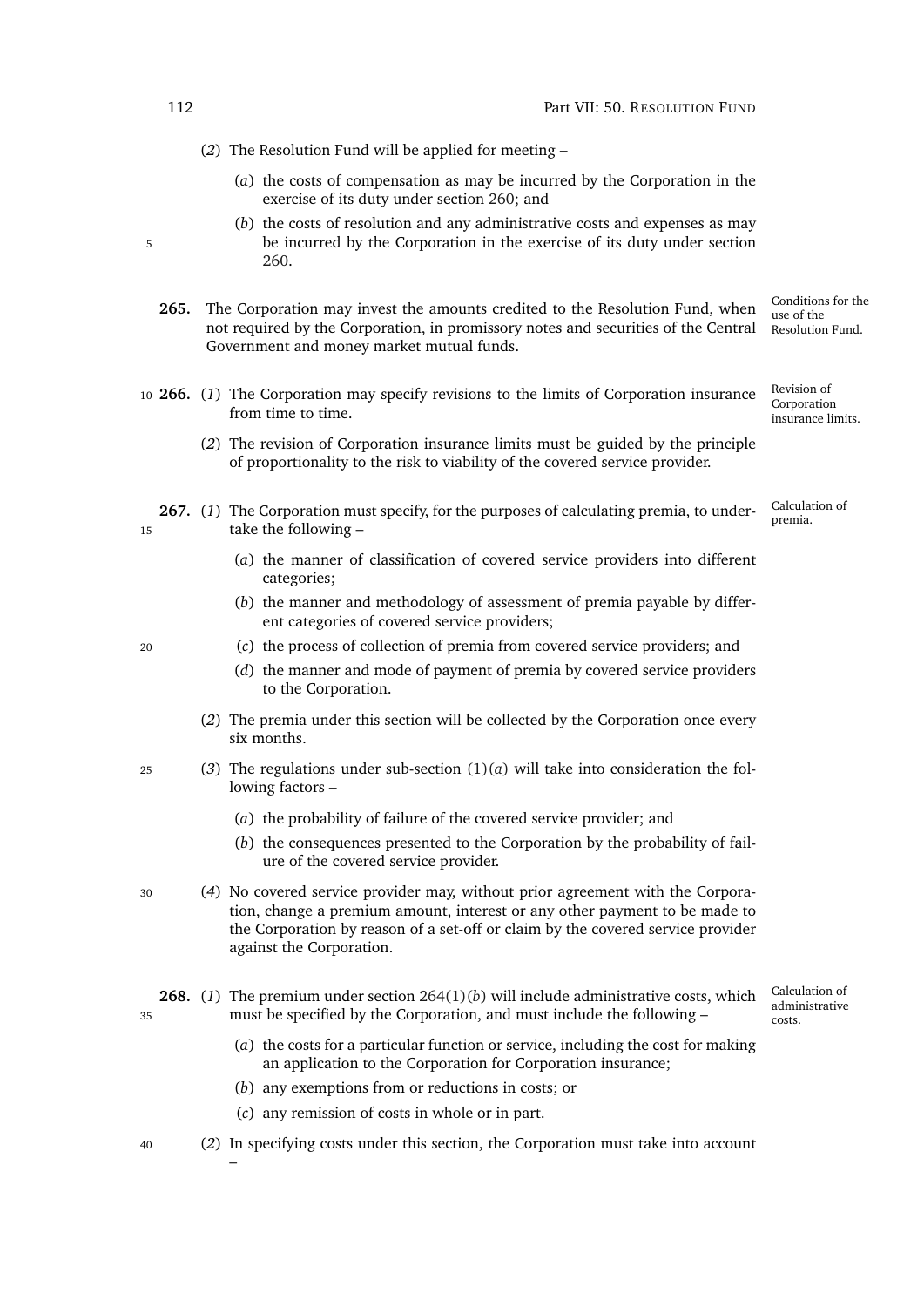- (*a*) adequacy in meeting the financial requirements and present and projected expenditures of the Corporation; and
- (*b*) fairness in comparison to the costs incurred by the Corporation for which the costs are payable.

Obligations of the Corporation. **269.** (*1*) The Corporation must make pay-outs from the Resolution Fund when a reso- <sup>5</sup> lution order under section [243](#page-124-2) provides for the payment of a specified amount to specified consumers of a covered service provider, on the date on which the resolution order comes into force.

- (*2*) The Central Government must, in consultation with the Corporation, prescribe the maximum amount that may be made as pay-outs. The maximum amount that may be made as pay-outs.
- (*3*) The Corporation may make pay-outs in instalments, if it is appropriate and necessary to do so.
- (*4*) The Corporation must make regulations to provide for the process of making pay-outs, which must include the following –
	- (*a*) the notice period to be given by the Corporation to the consumers with <sup>15</sup> respect to the pay-out;
	- (*b*) representations, if any, to be made by the covered service provider, or the consumers, to the Corporation in relation to the pay-out;
	- (*c*) any extension of the notice period; and
	- (*d*) alternate provisions for making payments to consumers who are not found <sup>20</sup> or readily traceable, at the time of making pay-outs.
- (*5*) If a covered service provider makes a claim for compensation over and above its specified insured amount, such claim will be referred to the Corporation under the provisions of Chapter [51.](#page-136-0)
- (*6*) Any amount paid by the Corporation under this Chapter in respect of a covered <sup>25</sup> obligation will, to the extent of the amount paid, discharge the Corporation from its liability in respect of that covered obligation.

<span id="page-134-1"></span><span id="page-134-0"></span>**270.** The Corporation retains the right to terminate the Corporation insurance of a covered service provider in any of the following circumstances –

- (*a*) if the covered service provider fails to pay premia for two consecutive <sup>30</sup> periods;
- (*b*) if the covered service provider has, by a decision order, been determined to be at critical risk to viability under section [237;](#page-121-0)
- (*c*) the covered service provider or its directors or trustees have engaged or are engaging in unsafe or unsound practices in conducting the business or <sup>35</sup> continuing the operations of the covered service provider;
- (*d*) the covered service providers or its directors or its trustees have violated any applicable law, regulations or condition imposed by the Corporation or Corporation insurance or written agreement entered into between the covered service provider and the Corporation; <sup>40</sup>
- (*e*) the Regulator makes a decision order that the covered service provider is not engaged in the activity it is registered to carry on; or
- (*f*) the Regulator withdraws any authorisation that it may have granted to the covered service provider.

Grounds for termination of Corporation insurance.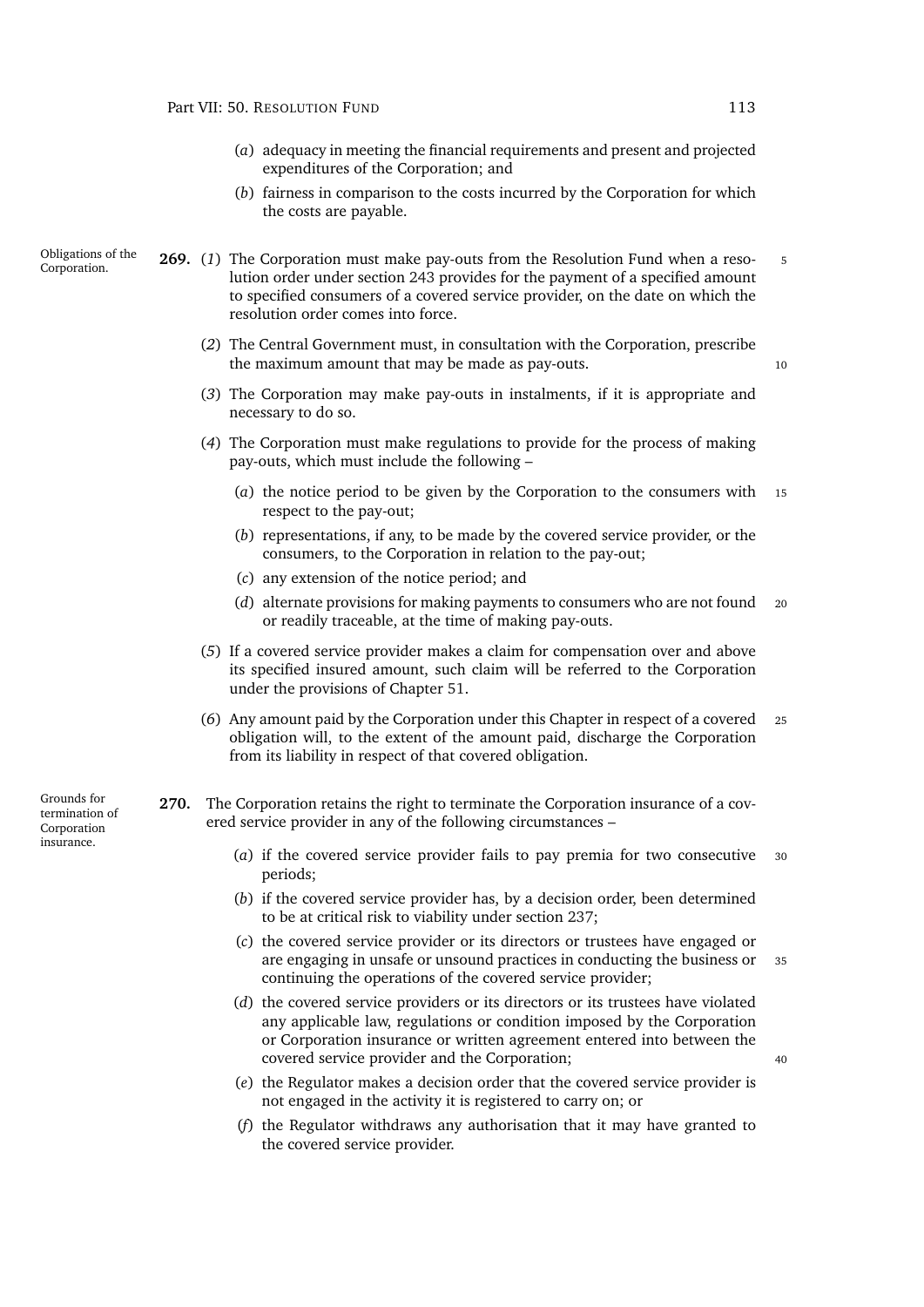**271.** (*1*) If any of the circumstances under section [270](#page-134-0) are met, the Corporation may, by a decision order, terminate the Corporation insurance of a covered service provider.

Process for termination of **Corporation** insurance.

- (*2*) Before issuing an order under this section, the Corporation must –
- <sup>5</sup> (*a*) inform the covered service provider of its intended actions;
	- (*b*) provide the time-period within which a representation may be made by the covered service provider to the Corporation, which may not be more than ninety days; and
- (*c*) consider representations from the covered service provider, if such repre-10 sentation is made within the notice period provided.
	- (*3*) The Corporation may extend the time-period for submitting representation, upon the request of the covered service provider, for a period of not more than ninety days, if it is satisfied that such a request is reasonable.
- (*4*) If no representation is received by the Corporation from a covered service 15 provider with the time-period provided, the Corporation must terminate the Corporation insurance of that covered service provider.
	- (*5*) If the Corporation insurance of a covered service provider is terminated, the Corporation must, without delay –
		- (*a*) inform the covered service provider of such termination; and
- <sup>20</sup> (*b*) require the covered service provider to inform its consumers and the public at large of such termination, in the form and manner as may be specified.
- **272.** (*1*) The Corporation may revoke the termination of the Corporation insurance of a covered service provider if it is satisfied that the reasons for termination have <sup>25</sup> been suitably remedied or the risk to consumers or any other person has been averted or substantially reduced, to the satisfaction of the Corporation.
- (*2*) If the termination of Corporation insurance of a covered service provider takes place under section  $270(6)(a)$  $270(6)(a)$ , the Corporation may revoke the said termination and restore the Corporation insurance if that covered service provider pays <sup>30</sup> all the amounts due by way of premia from the date of default till the date of payment, together with interest due on the date of payment.
	-

Revocation of termination of Corporation insurance.

- <span id="page-135-0"></span>273. (1) The Corporation may avail of a line of credit from the Central Government for Line of credit. a period of five years from the date of establishment of the Resolution Fund, in such form and manner as prescribed.
- <sup>35</sup> (*2*) The Central Government may extend the line of credit upon a request by the Corporation, in the form and manner prescribed, as it thinks fit.
	- (*3*) The terms of the line of credit must include the following
		- (*a*) the amount that may be borrowed by the Corporation under this section;
- (*b*) the repayment schedule according to which the amount must be returned <sup>40</sup> to the Central Government;
	- (*c*) the interest rate that the Corporation is obliged to pay on the amount availed under the line of credit; and

- 
- 

- 
- 

- 
-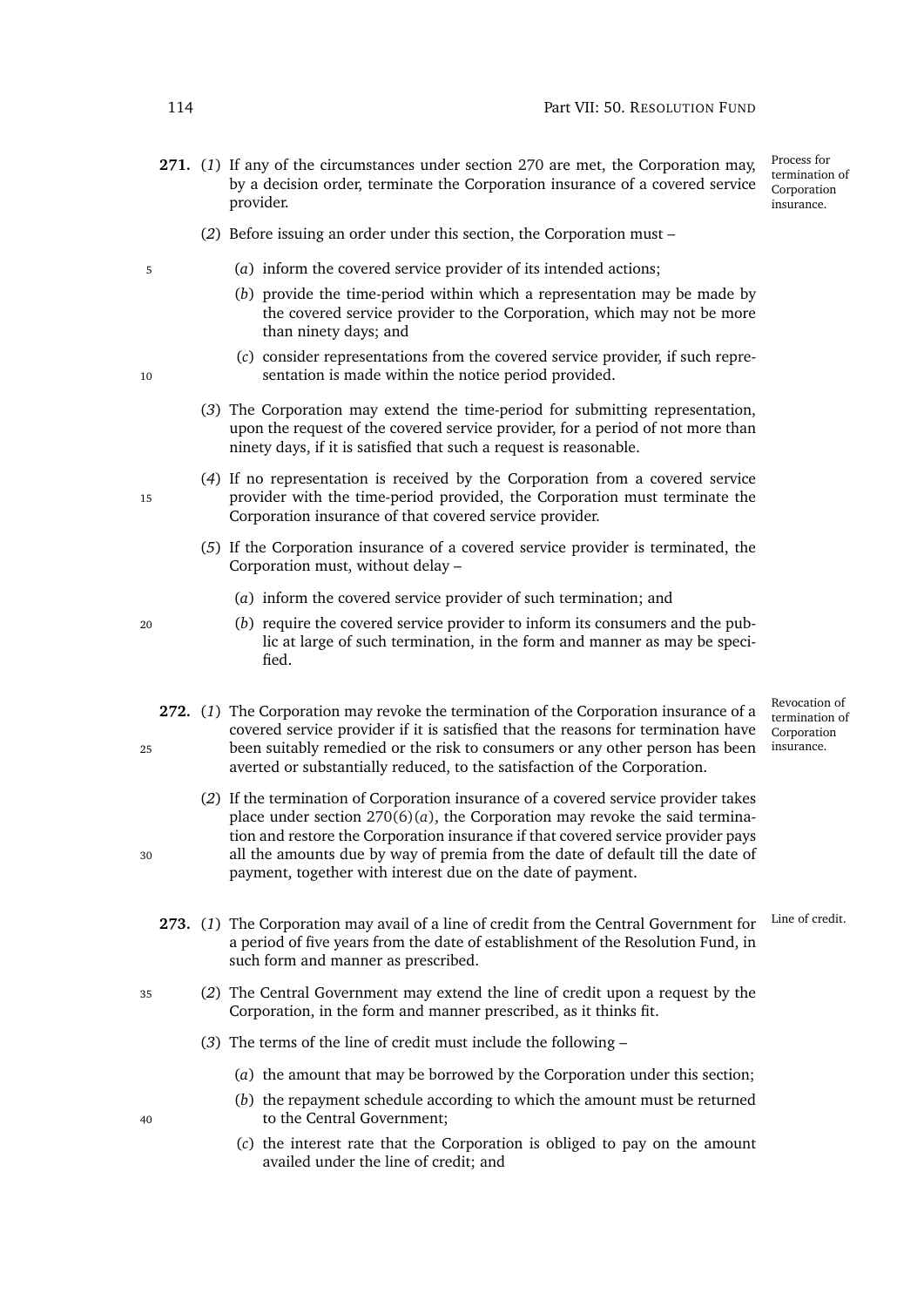- (*d*) the nature of investments the Corporation can make with the amount availed under the line of credit.
- (*4*) The Central Government will determine and review the terms of the line of credit, in accordance with this section.
- <span id="page-136-1"></span>(*5*) The Corporation may, during the period that it avails the line of credit, apply <sup>5</sup> to the Central Government, in the form and manner prescribed, for extension, renewal or temporary increase of credit.
- (*6*) Each request by the Corporation to the Central Government for extension, renewal or increase of credit under this section must be accompanied by a detailed report stating the reasons and need for such additional borrowing and 10 its intended uses.
- (*7*) The Central Government may, upon a request by the Corporation under subsection (*[5](#page-136-1)*), extend, renew, or temporarily increase the line of credit, for such period as it thinks fit.
- (*8*) The Corporation may use the amount availed under the line of credit for in- <sup>15</sup> vestment purposes, subject to section [265.](#page-133-1)
- (*9*) If the Corporation avails the line of credit for the resolution of an identified covered service provider, the Corporation may meet its repayment obligations against that line of credit by claiming to be a creditor of the first priority of that identified covered service provider, in accordance with section [280,](#page-138-0) if that <sup>20</sup> covered service provider is liquidated or dissolved.

Advertisement of Corporation insurance.

- **274.** (*1*) The Corporation must make regulations to provide for the form and manner in which a covered service provider must advertise to the public at large about its Corporation insurance.
	- (*2*) No financial service provider, or a person belonging to the same group, or its <sup>25</sup> related person, may represent or imply that the financial service provider, or any obligation or amount credited to the Corporation, is insured or guaranteed by the Corporation, if such obligation or amount is not insured or guaranteed by the Corporation, including by –
		- (*a*) the use of the terms "Resolution Corporation" , the "Corporation", "Cor- <sup>30</sup> poration insurance", "Resolution Fund", the "Fund" or any other term that gives the impression that it is associated with the Corporation or the Resolution Fund, as part of the business name, or firm name, of any person, including any corporation, partnership, trust or any other entity; or
		- (*b*) the use of any other terms, signs or symbols as part of an advertisement <sup>35</sup> or any other representation.

#### CHAPTER 51

#### COMPENSATION AND LIQUIDATION

<span id="page-136-0"></span>Initiation of

- <span id="page-136-2"></span>compensation. **275.** (*1*) A resolution order issued under section [243](#page-124-2) must provide for compensation in connection with the covered service provider under resolution. <sup>40</sup>
	- (*2*) Under this section, the Corporation must specify the categories of persons who are entitled to compensation from the resolution of the covered service provider under the resolution order.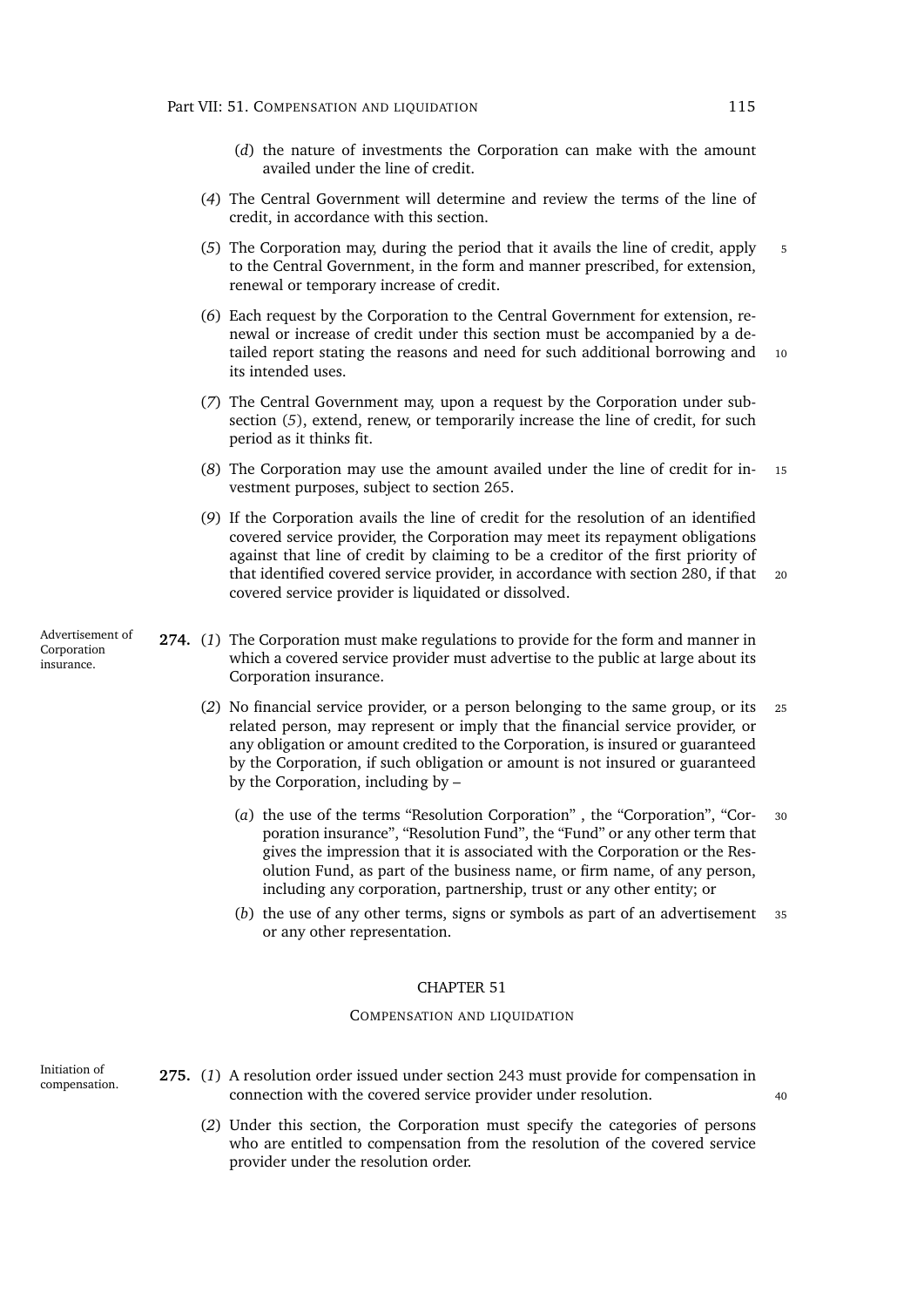- (*3*) The Corporation may specify the categories of persons who may be entitled to compensation from the resolution of a covered service provider under a resolution order, and the time-period within which the determination under sub-section (*[2](#page-136-2)*) must be made.
- <span id="page-137-5"></span><span id="page-137-2"></span><span id="page-137-0"></span>5 **276.** (1) After a determination under section [275\(](#page-136-2)2), the Corporation must issue, within  $\frac{\text{compare}}{\text{notice}}$ a specified time-period –

Compensation

- (*a*) a general notice to the public; and
- (*b*) special notices to individuals who fall within the specified categories.
- <span id="page-137-1"></span>(*2*) The notices under sub-section (*[1](#page-137-0)*) must be issued in a manner best suited to 10 bring it to the attention of the. public or the individuals, as the case may be.
	- (3) The notice under sub-section  $(1)(b)$  $(1)(b)$  to every individual who falls within the specified categories must –
		- (*a*) state the amount of entitlement to compensation of that individual;
- <span id="page-137-8"></span><span id="page-137-3"></span>(*b*) state the proof of entitlement to compensation that that individual must <sup>15</sup> provide to the Corporation; and
	- (*c*) provide the form, manner and reasonable time-period within which individuals must respond to the notice.
	- (*4*) The Corporation may specify –
- (*a*) under sub-section  $(1)(a)$  $(1)(a)$  and sub-section  $(1)(b)$ , the form and the time <sup>20</sup> period within which such notice must be issued; and
	- (*b*) the proof of entitlement that specified categories of persons may provide under sub-section [\(3\)\(](#page-137-3)*b*).
	- (*5*) Every individual to whom a notice has been issued by the Corporation must respond in the form, manner and time-period provided.
- <span id="page-137-6"></span><span id="page-137-4"></span><sup>25</sup> (*6*) The Corporation may reject the entitlement to compensation of an individual if section (*[5](#page-137-4)*) is not complied with.
	- (*7*) Regulations under this section must be issued only after consultation with the Regulator.
- (*8*) In this section, "proof of entitlement to compensation" means all information <sup>30</sup> or documentation, as may be specified, that an individual must present to the Corporation under section [276,](#page-137-5) to prove that that individual is entitled to the compensation.
- **277.** (*1*) Any person, including an individual under sub-section [275\(](#page-136-2)*2*), may object to the notices under sections  $276(1)(a)$  $276(1)(a)$  and  $276(1)(b)$ , in connection with the <sup>35</sup> resolution of a covered service provider under a resolution order, on one of the following grounds –

Objections to compensation notice.

- (*a*) that person has not been identified as an individual under sub-section [275\(](#page-136-2)*2*) but is entitled to compensation;
- (*b*) that individual has complied with section [276\(](#page-137-4)*5*) but has been rejected <sup>40</sup> under section [276\(](#page-137-6)*6*); or
	- (*c*) that individual has been offered compensation of an amount less than their entitlement to compensation.

<span id="page-137-7"></span>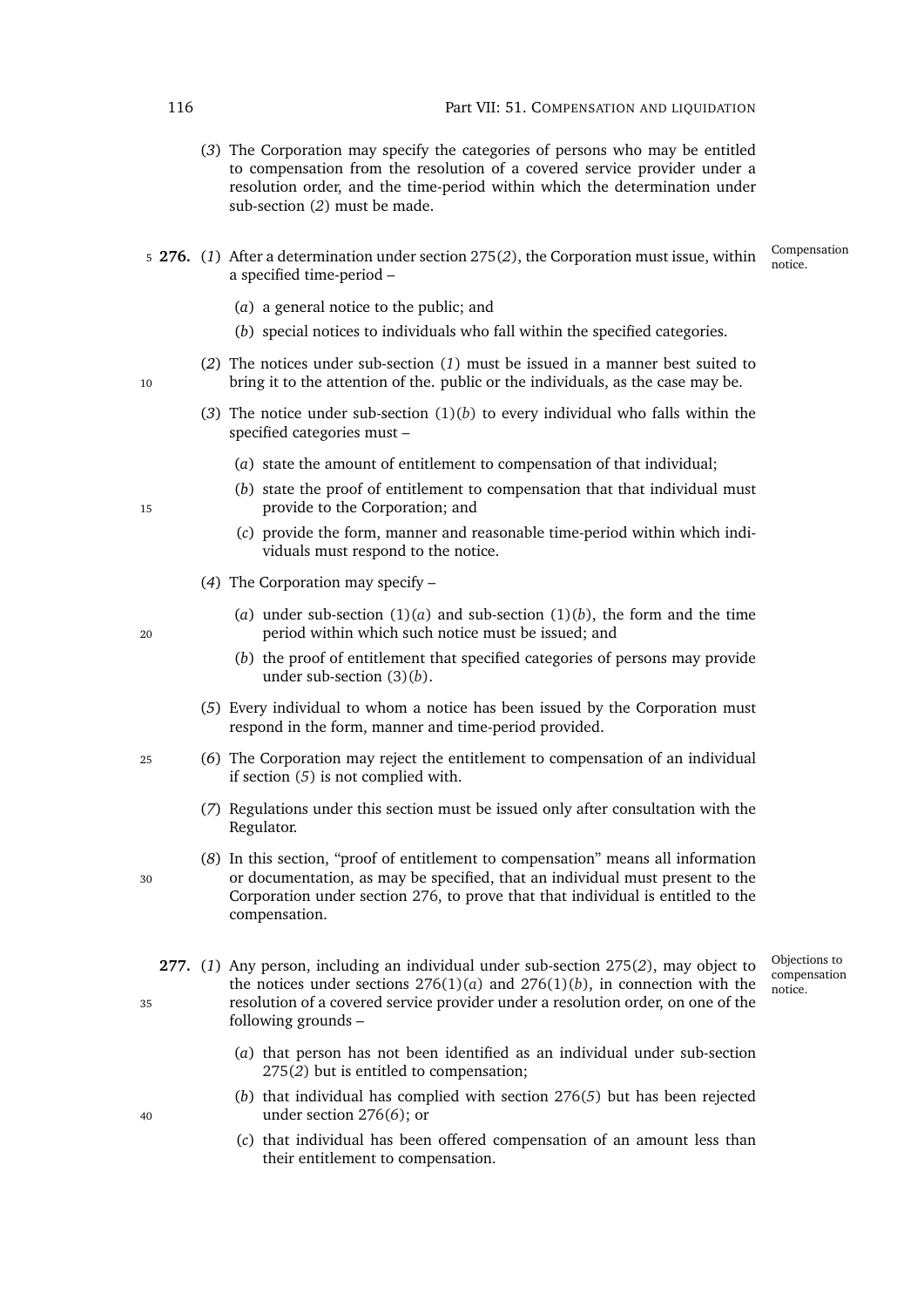- (*2*) The form, manner and reasonable time-period within which objections to the notices under this section may be made must be in accordance with regulations made by the Corporation.
- <span id="page-138-2"></span><span id="page-138-1"></span>(*3*) The Corporation must consider the objections to the notices received under this section, and determine whether the person making the objection is entitled to 5 compensation, and the amount of such entitlement to compensation, from the resolution of the covered service provider under the resolution order.
- Compensation<br>order. **278.** (1) The Corporation must issue a compensation order in accordance with the provisions of this section.
	- (*2*) A compensation order must be issued within reasonable time, as may be spec- <sup>10</sup> ified, after issuing compensation notices under section [276,](#page-137-5) but not before the objections to the compensation notices have been received under section [277.](#page-137-7)
	- (*3*) The compensation order must
		- (*a*) adhere to industry accepted best practices of valuation, as may be speci- $\text{fied};$  15
		- (*b*) after due consideration of sections [276\(](#page-137-4)*5*), [276\(](#page-137-6)*6*) and [277\(](#page-138-1)*3*)
			- (*i*) identify the persons or individuals who are to be given compensation;
			- (*ii*) identify the persons or individuals who will not be given compensation; <sup>20</sup>
		- (*c*) identify the final amount of such compensation that is to be given, which may be different from the amount of entitlement to compensation under section [276\(3\)\(](#page-137-8)*a*); and
		- (*d*) provide details of the mode, manner and time-period within which such compensation will be given.
	- (*4*) The Corporation must specify
		- (*a*) the form and manner of issuing a compensation order;
		- (*b*) the valuation methods to be followed by the Corporation for the purposes of valuing compensation; and
		- (*c*) the mode, manner and time-period within which any compensation under <sup>30</sup> a compensation order must be given.
	- (*5*) An affected person under a compensation order has the right to appeal such order before the Tribunal in accordance with the provisions of section [282.](#page-139-0)
- Payment of<br>compensation. 279. (1) Any compensation to be given under a compensation order must be given by the Corporation in accordance with section [264\(](#page-133-2)*2*). 35

- <span id="page-138-0"></span>(*2*) Any amount given by the Corporation under this Chapter in respect of compensation to a person will, to the extent of the amount paid, discharge the Corporation from its liability in respect of that compensation to that person.
- Liquidation of a covered service provider. **280.** (*1*) The Corporation must only apply for liquidation or dissolution of a covered service provider under resolution –  $\frac{40}{2}$ 
	- (*a*) under section [257;](#page-130-5)
	- (*b*) if it so determines under section [259;](#page-131-5) or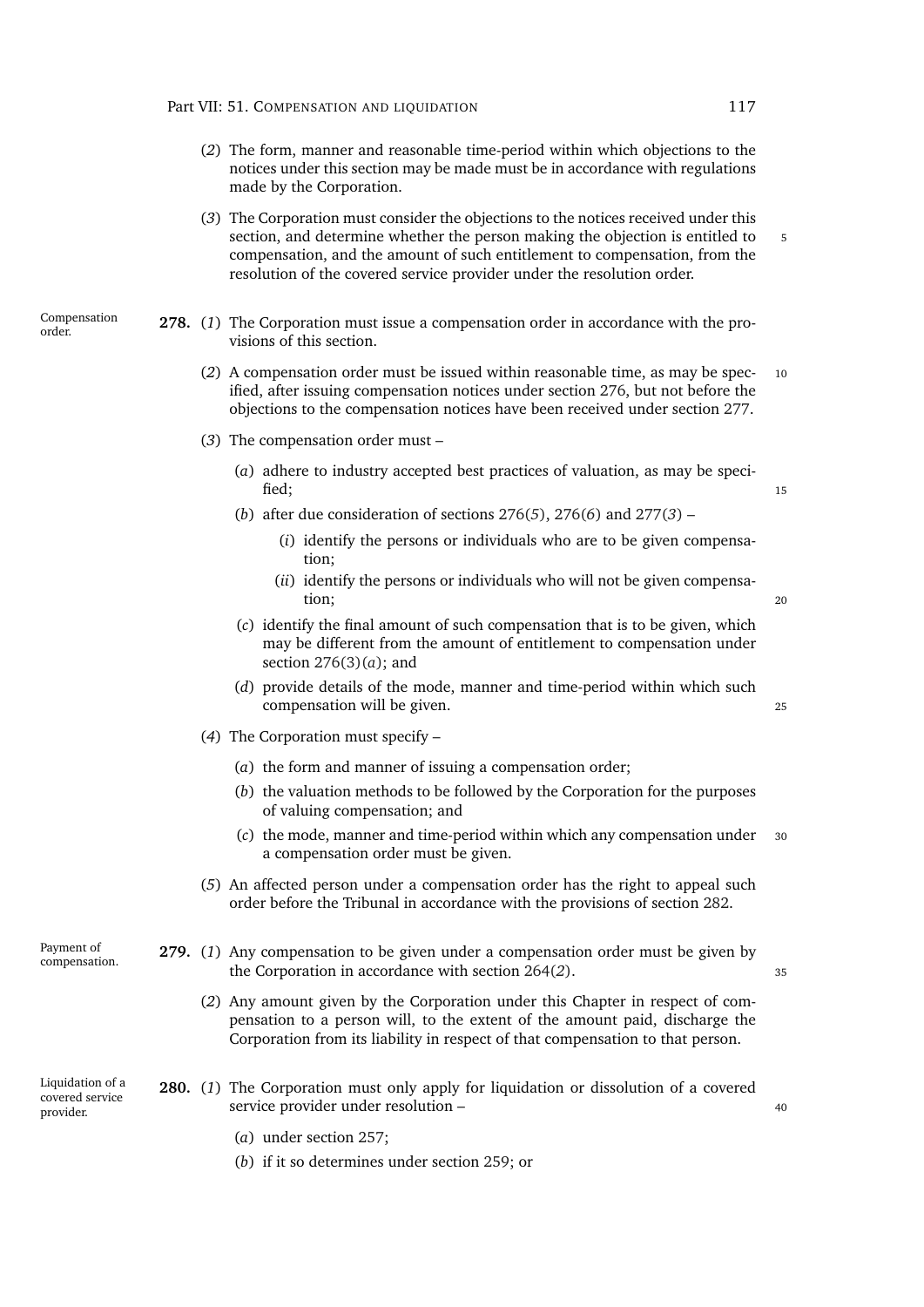- (*c*) if a covered service provider has, by decision order, been determined to be at critical risk to viability under section [237,](#page-121-0) and the Corporation determines that it is necessary to liquidate or dissolve that covered service provider.
- <sup>5</sup> (*2*) The Corporation must apply for liquidation or dissolution of the covered service provider under the law applicable to that covered service provider for liquidation or dissolution, within –
	- (*a*) the duration specified in the resolution order; or
- (*b*) if the resolution order does not provide for a duration for such application, 10 within a period of thirty days from the date of the order.
	- (*3*) Where the law applicable to the covered service provider for liquidation or dissolution provides for the appointment of a liquidator or such other person, as the case maybe, the Corporation is deemed to be the liquidator or such other person, as the case may be.
- <sup>15</sup> (*4*) Where a covered service provider is being liquidated or dissolved under the applicable law and where the Corporation has utilised proceeds from the Resolution Fund towards such covered service provider, the Corporation –
	- (*a*) is deemed to be a creditor of the first priority of the covered service provider; and
- <sup>20</sup> (*b*) will be reimbursed by the liquidator or such other person as the case maybe, to the extent and in the manner provided under the applicable law.
- (*5*) Where the Corporation had availed a line of credit under section [273](#page-135-0) to resolve the covered service provider being liquidated or dissolved, such amount must <sup>25</sup> be repaid first out of the proceeds of liquidation or dissolution.

# APPEALS

- **281.** A resolution order issued by the Corporation under this Part is for all purposes final and conclusive and may not be questioned or reviewed by the Tribunal.
- <span id="page-139-0"></span><sup>30</sup> **282.** (*1*) An affected person under a compensation order issued under section [278](#page-138-2) has the right to appeal against that compensation order before the Tribunal.
	- (*2*) The form, manner and time-period within which such appeal must be made will be in accordance with this Act.
- (*3*) A person is an affected person under a compensation order if that person, <sup>35</sup> under that compensation order –
	- (*a*) has been identified and offered compensation, but of an amount less than that person's entitlement to compensation; or
	- (*b*) has been refused compensation, but is entitled to compensation.
- **283.** (1) The Tribunal may, having regard to an appeal under section [282,](#page-139-0) order the <sup>40</sup> payment of interest on the reassessed compensation amount, along with the reassessed compensation amount, if it determines that the such payment is just and reasonable.

No review of<br>resolution order.

Appeal against compensation order.

Payment of<br>interest.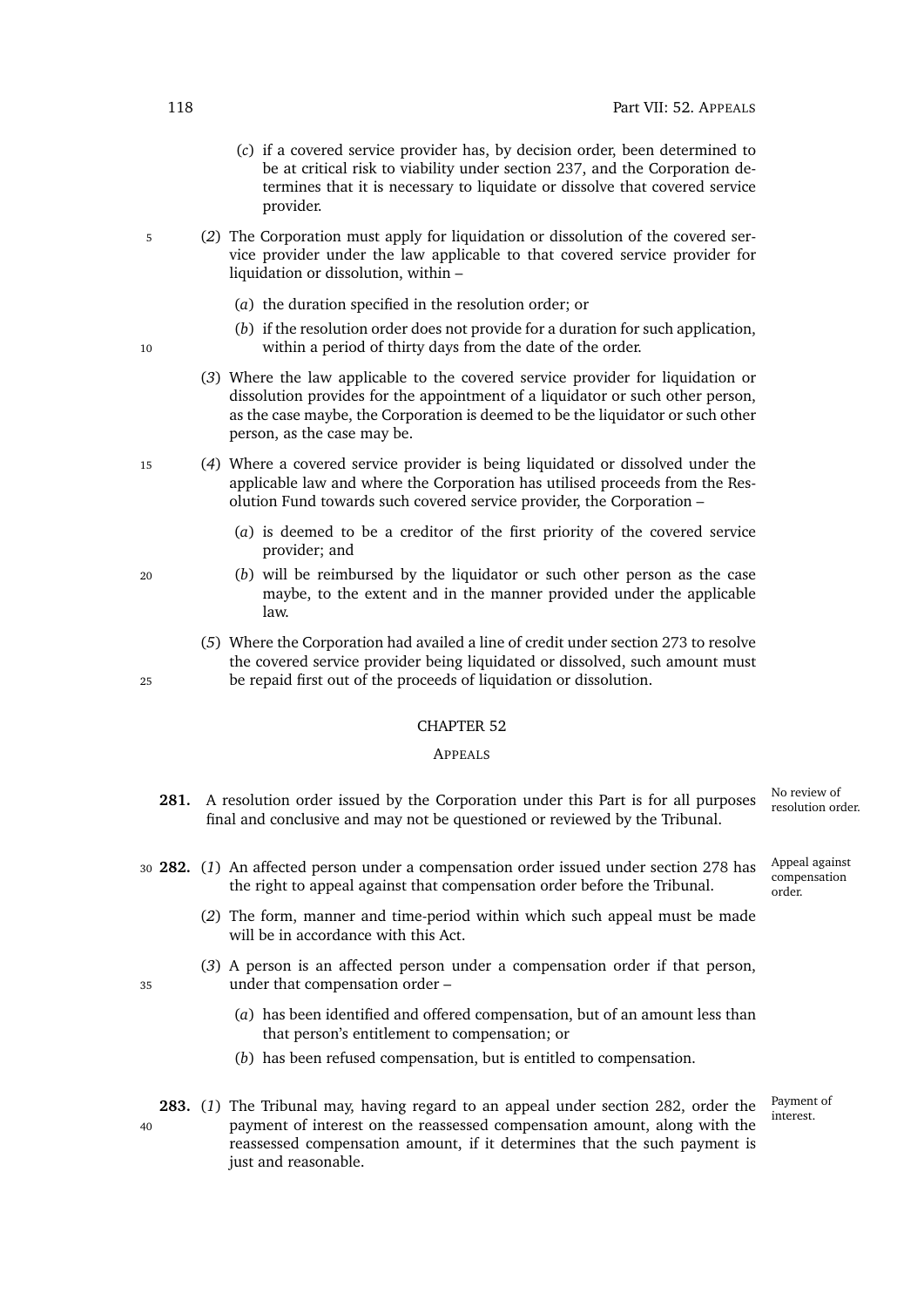(*2*) The payment of interest under this section may be calculated at a rate and from a time that the Tribunal determines to be just and reasonable.

**284.** (*1*) A decision or determination of the Corporation may be reviewed by the Tribunal only if one of the following conditions are met –

- (*a*) the Corporation, in making the decision or determination, has made an <sup>5</sup> error apparent on the face of record;
- (*b*) the Corporation, in making the decision or determination, has not considered all relevant material, or has relied on irrelevant material, in making a decision or determination; or
- (*c*) the Corporation, in making the decision or determination, has violated <sup>10</sup> the principles of natural justice.

#### CHAPTER 53

#### INTERACTION WITH OTHER AGENCIES

- <span id="page-140-4"></span><span id="page-140-3"></span><span id="page-140-2"></span><span id="page-140-1"></span><span id="page-140-0"></span>**285.** (*1*) Prior to exercising any powers under Chapter [46,](#page-123-0) the Corporation must prepare a report detailing the effect that any action it is likely to take may have on <sup>15</sup> competition in the relevant market.
	- (*2*) Prior to exercising any powers under Chapter [46,](#page-123-0) the Corporation must
		- (*a*) consult with the Competition Commission regarding the effect of the Corporation's proposed action on competition in the relevant market, including by way of providing the report prepared under sub-section (*1*[\);](#page-140-0) and <sup>20</sup>
		- (*b*) make available any data, information or material in the possession of the Corporation relating to the action it is likely to take, as may be required by the Competition Commission under the Competition Act.
	- (*3*) For the purpose of sub-section (*[2](#page-140-1)*), sections 21 and 43A of the Competition Act will not apply. 25
	- (*4*) Any data, information or material obtained by the Competition Commission from the Corporation under sub-section [\(2\)\(](#page-140-2)*b*) will be treated as confidential in accordance with the provisions of section 57 of the Competition Act.
	- (*5*) The Competition Commission, in carrying out any evaluation or making any determination in relation to a matter on which a report has been provided <sup>30</sup> by the Corporation under sub-section (*2*[\),](#page-140-1) must give due regard to section 20(4)(k) of the Competition Act.
	- (*6*) Sub-section (*[2](#page-140-1)*) will not apply if the Corporation determines that
		- (*a*) it must act immediately in order to prevent the probable failure of a covered service provider; or 35
		- (*b*) the exercise of its powers relates to a combination involving a covered service provider and one or more persons belonging to the same group as the covered service provider.
	- (*7*) Except the proviso to section 20(1) of the Competition Act, the provisions of section 20 of the Competition Act will not apply to a determination under sub- 40 section (*[6](#page-140-3)*) until the completion of an action taken by the Corporation under Chapter [46.](#page-123-0)

Interaction between Corporation and Competition Commission.

Review of decisions taken by the Corporation.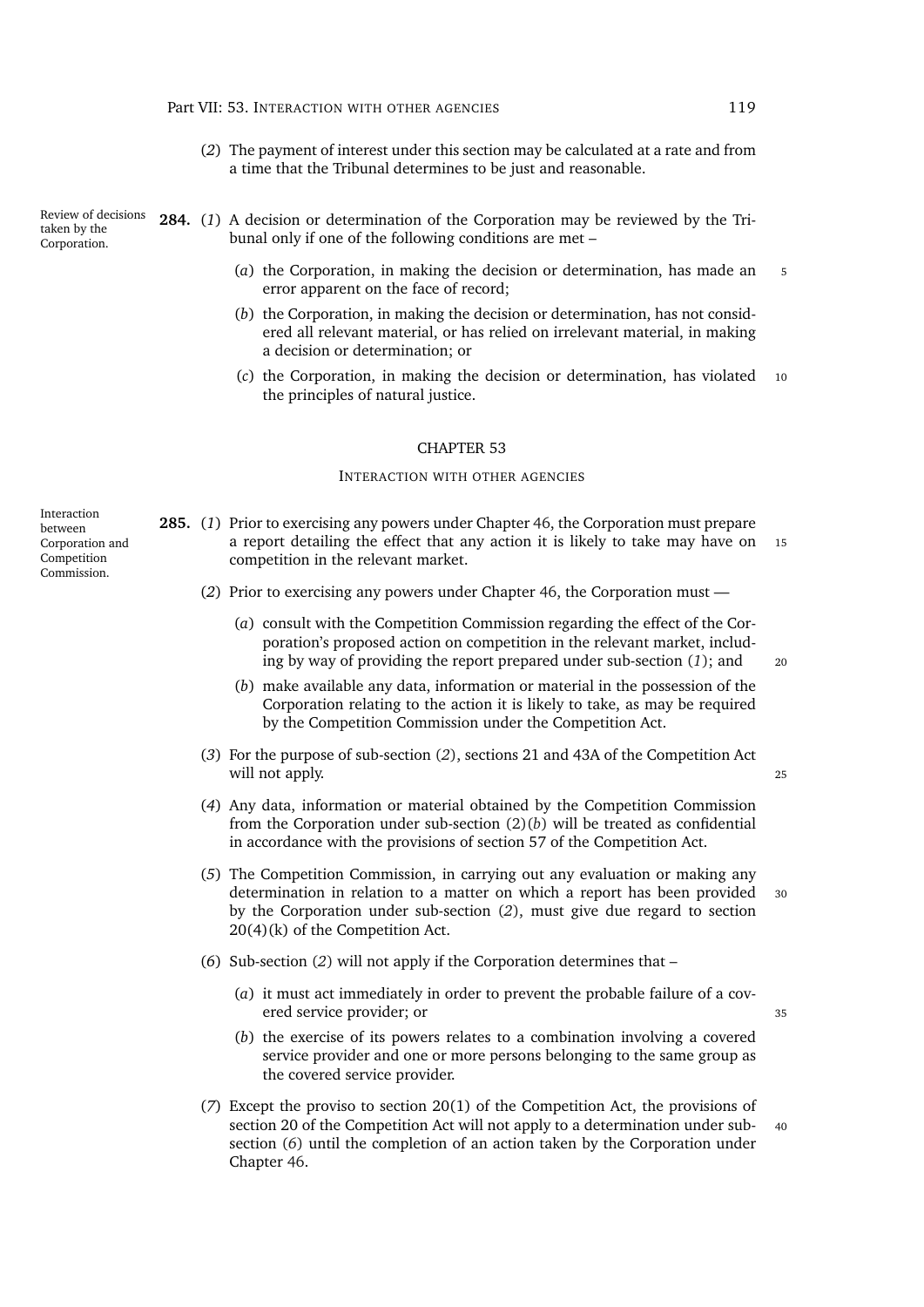- (*8*) Nothing contained in sub-section (*[7](#page-140-4)*) will prevent the Competition Commission from reviewing a combination and suggesting modifications to the terms of a combination effected as a result of the exercise by the Corporation of its powers under Chapter [46](#page-123-0) if the Competition Commission determines that the combi-5 nation causes or is likely to cause an appreciable adverse effect on competition within the relevant market.
	- (*9*) In this section, "relevant market" has the meaning assigned to it under section  $2(r)$  of the Competition Act, as may be determined jointly by the Competition Commission and the Corporation for the purposes of this Part.
- <sup>10</sup> **286.** (*1*) The Corporation and each Regulator must seek to
	- (*a*) consult on a regular and frequent basis;

Interaction between Corporation and Regulator.

- (*b*) co-ordinate on a regular and frequent basis:
- (*c*) ensure and achieve harmonisation of regulatory action;
- (*d*) issue regulations jointly and in a timely manner on the matters under <sup>15</sup> sub-section (*3*[\),](#page-141-1) and any other matter as may be provided under this Act;
	- (*e*) make relevant information available to each other in a timely manner; and
	- (*f*) achieve all of the above in any other area considered relevant under this Part.
- <span id="page-141-1"></span><sup>20</sup> (*2*) The frequency of interaction with respect to a covered service provider should take into account the stage of risk to viability of the covered service provider.
	- (*3*) The Corporation and the Regulator must make regulations jointly in a timely manner, on all the following –
		- (*a*) the framework for prompt corrective action;
- <sup>25</sup> (*b*) the risk assessment of covered service providers;
	- (*c*) the actions to be taken with respect to a covered service provider at different stages of risk to the covered service provider; and
	- (*d*) the identification of emerging risks, their assessment, quantification and impact upon the financial sector.
- <sup>30</sup> (*4*) The Corporation must inform the Regulator if the Corporation considers taking any action with respect to a covered service provider under sections [234,](#page-121-1) [235,](#page-121-2) [236](#page-121-3) or [237](#page-121-0) under the framework for prompt corrective action.
- (*5*) The Regulator must provide the Corporation with the summary of risk assessment carried out by it in connection with covered service providers, on a regu-<sup>35</sup> lar basis, and in a timely fashion.
	- (*6*) The Regulator must inform the Corporation of its determination, with respect to a covered service provider, with regard to –
		- (*a*) the risk to viability of the covered service provider;
		- (*b*) the reasons for such determination; and
- <span id="page-141-0"></span><sup>40</sup> (*c*) the measures that the Regulator proposes to take.
	- (*7*) The Regulator must provide the Corporation with copies of its intervention, if any, with respect to a covered service provider.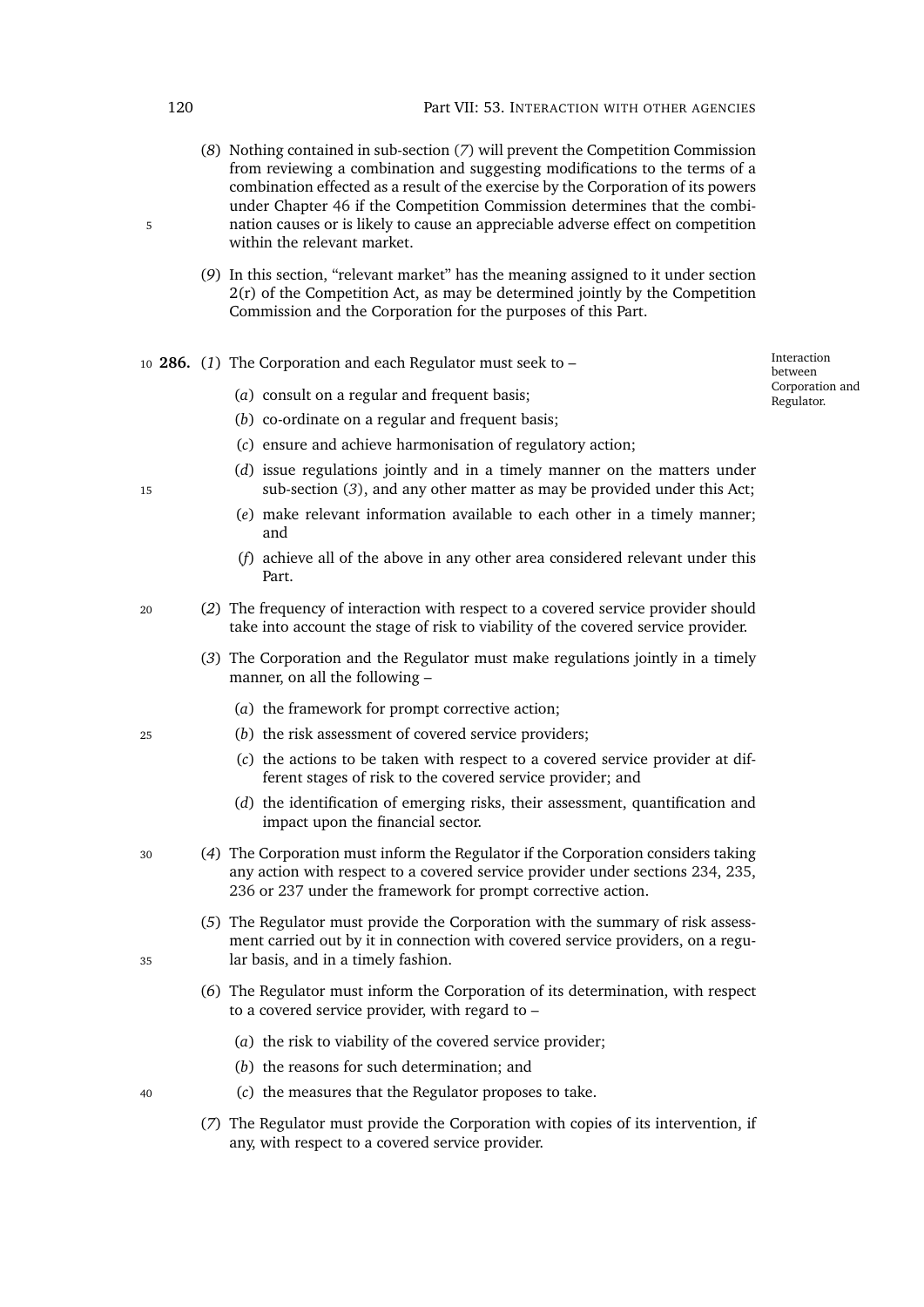Interaction between Corporation and Council.

- **287.** (*1*) If there is a difference of opinion with regard to the issuance of regulations between the Corporation and the Regulator, the dispute will be resolved by the Council in accordance with the provisions under section [305.](#page-147-0)
	- (*2*) Prior to initiating any measure in respect of a Systemically Important Financial Institution, the Corporation must – 5
		- (*a*) inform the Council of the measures that the Corporation proposes to take; and
		- (*b*) take such measures only with the approval of the Council.

#### CHAPTER 54

# OTHER PROVISIONS GOVERNING THE CORPORATION 10

reports. **288.** In addition to anything contained in this Act with regard to the annual report, the Corporation must submit to the Central Government the following additional information –

- (*a*) a statement setting out the value of the Resolution Fund;
- (*b*) a statement mentioning the use of the Resolution Fund; <sup>15</sup>

- (*c*) a statement including details on actions taken against covered service providers; and
- (*d*) any other statement that is necessary to give an accurate assessment of its functioning.

Application of

Returns and

Application of **289.** Nothing contained in any other law creating a body corporate carrying out a finan-<br>other laws. cial service will affect the applicability of the provisions of this Part against such body corporate.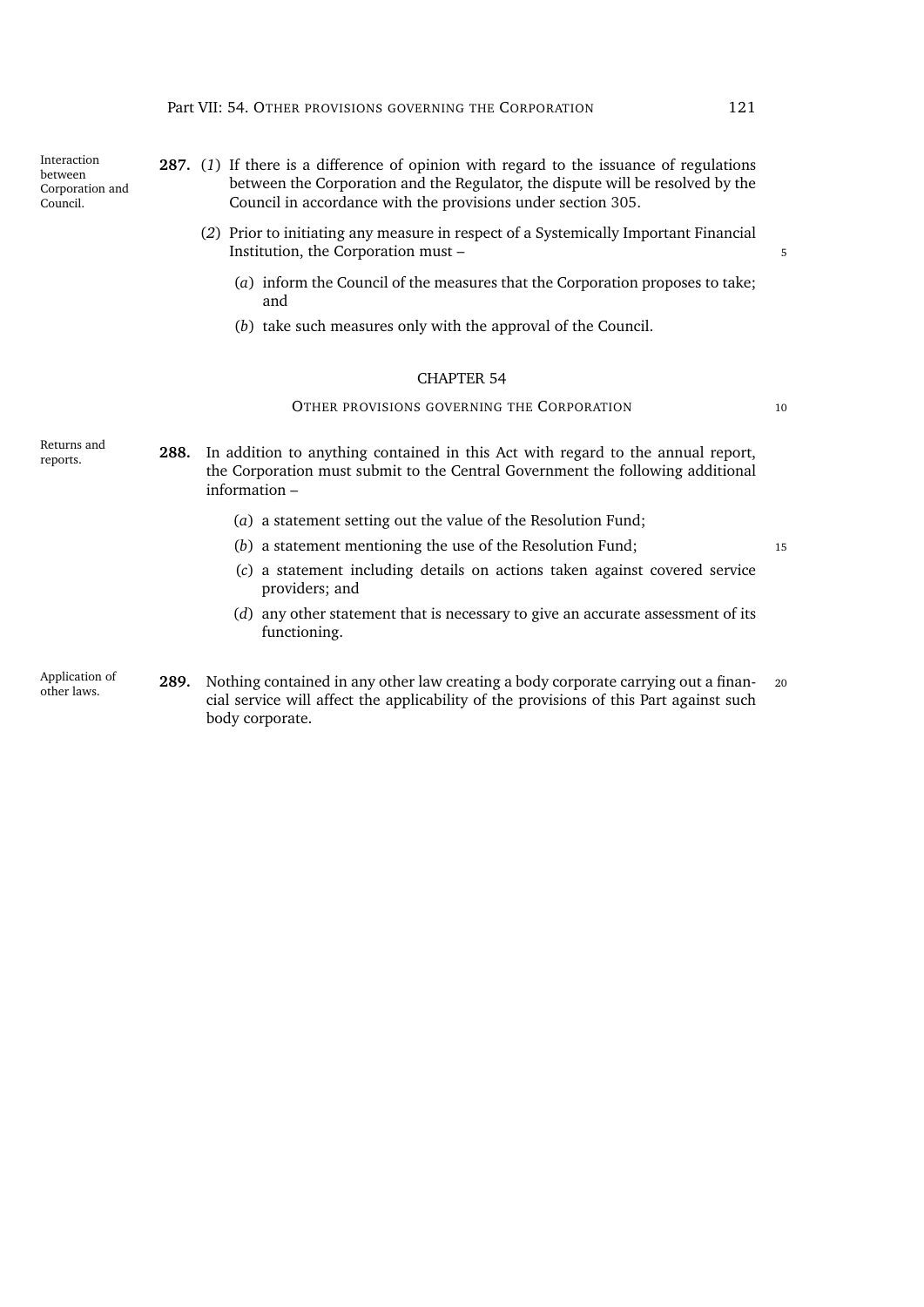# PART VIII

# FINANCIAL STABILITY AND DEVELOPMENT COUNCIL

# CHAPTER 55

# OBJECTIVE AND FUNCTIONING OF THE FINANCIAL STABILITY AND DEVELOPMENT 5 COUNCIL

|    |  | 290. (1) The Council will pursue the objective of fostering the stability and resilience of<br>the financial system, by -                                                                                                                | Objective.                                      |
|----|--|------------------------------------------------------------------------------------------------------------------------------------------------------------------------------------------------------------------------------------------|-------------------------------------------------|
|    |  | (a) identifying and monitoring systemic risk; and                                                                                                                                                                                        |                                                 |
|    |  | (b) taking all required action to eliminate or mitigate systemic risk.                                                                                                                                                                   |                                                 |
| 10 |  | (2) The Council must have regard to India's international obligations, as relevant,<br>in the process of achieving its objective.                                                                                                        |                                                 |
|    |  | 291. (1) The office of the Council will consist of the Council Board, an Executive Com-<br>mittee, a Secretariat, and a Data Centre.                                                                                                     | Functioning of the<br>Council.                  |
| 15 |  | (2) The Council Board must publish a report within thirty days of the beginning of<br>every financial year to disclose all delegations to the office of the Council, or<br>by the office of the Council for the previous financial year. |                                                 |
|    |  | 292. (1) There will be established, for the purposes of this Act, an Executive Committee<br>which will have administrative and managerial control over the affairs of the<br>Council.                                                    | Establishment of<br>the Executive<br>Committee. |
| 20 |  | (2) The Executive Committee will comprise -                                                                                                                                                                                              |                                                 |
|    |  | (a) the Reserve Bank Chairperson as the chairperson of the Executive Com-<br>mittee;                                                                                                                                                     |                                                 |
|    |  | (b) a nominee of the member mentioned under section $21(3)(a)$ ;                                                                                                                                                                         |                                                 |
|    |  | (c) the Financial Authority Chairperson;                                                                                                                                                                                                 |                                                 |
| 25 |  | (d) the Corporation Chairperson;                                                                                                                                                                                                         |                                                 |
|    |  | $(e)$ an administrative law member; and                                                                                                                                                                                                  |                                                 |
|    |  | (f) the Council Chief Executive.                                                                                                                                                                                                         |                                                 |
|    |  | 293. (1) There will be established, for the purposes of this Act, a Secretariat which will<br>assist the Council in the performance of its functions under this Act.                                                                     | Establishment of<br>the Secretariat.            |
| 30 |  | (2) The Secretariat will be headed by the Council Chief Executive.                                                                                                                                                                       |                                                 |
|    |  |                                                                                                                                                                                                                                          | $Eachli an + af$                                |

name of the Financial Data Management Centre to perform the functions laid Management **294.** (*1*) There will be established, for the purposes of this Act, a Data Centre by the down in Chapter [57.](#page-149-0)

Establishment of the Financial Data Centre.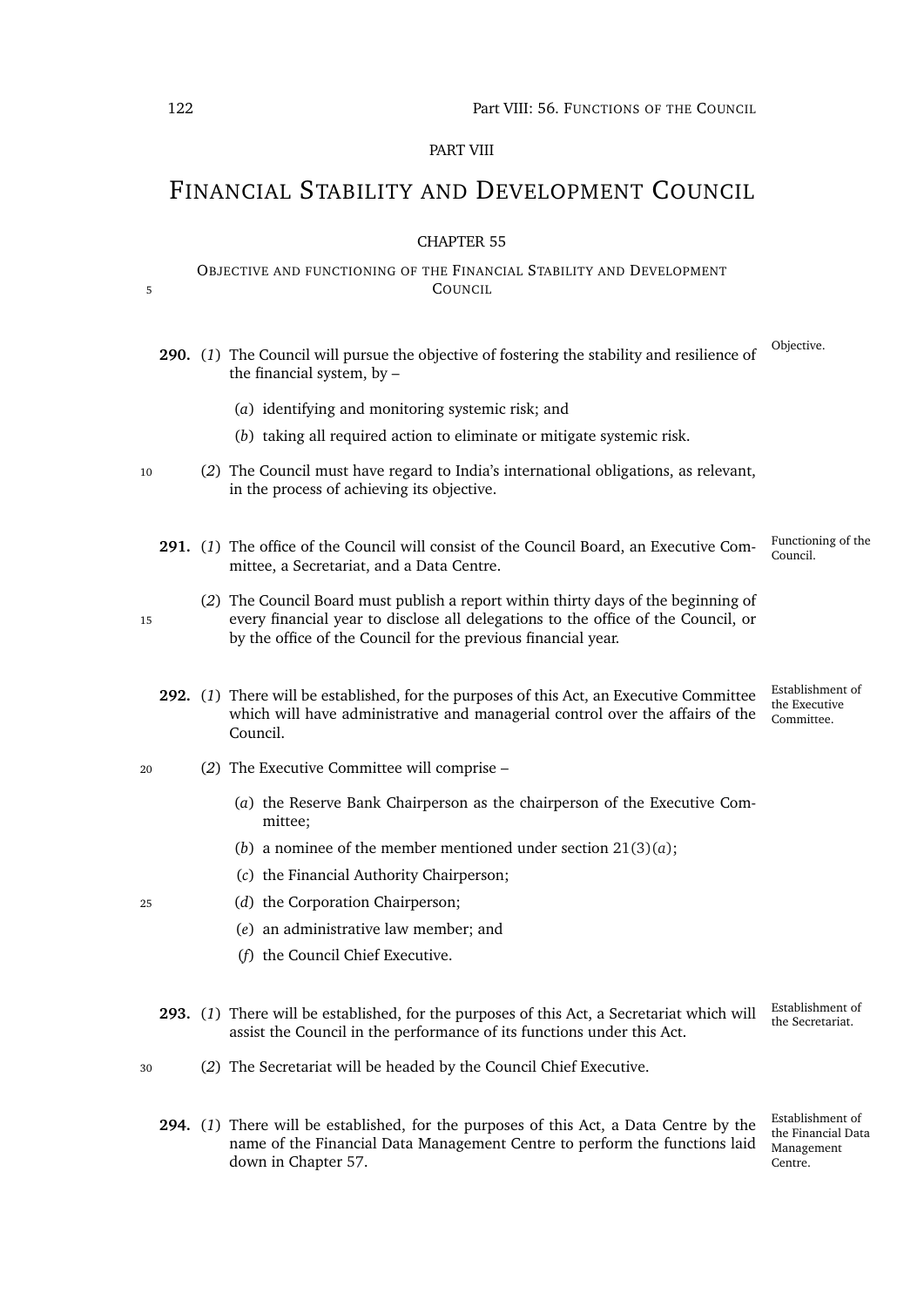(*2*) The Data Centre will be headed by a Data Centre Director who will be appointed by the Council Board in accordance with section [45.](#page-49-0)

#### CHAPTER 56

### FUNCTIONS OF THE COUNCIL

**295.** The Council must – 5

- (*a*) conduct data analysis and research;
- (*b*) designate financial service providers as Systemically Important Financial Institutions;
- (*c*) formulate and implement the application of system-wide measures to the financial system; 10
- (*d*) promote co-operation and co-ordination among members and Financial Agencies;
- (*e*) assist the members and Financial Agencies in the performance of their functions;
- (*f*) assist the Central Government, members and Financial Agencies during a <sup>15</sup> financial system crisis; and
- <span id="page-144-2"></span><span id="page-144-0"></span>(*g*) ensure the performance of all other actions that are required to be undertaken by the Council under this Act.

Functions of the<br>Council

Principles. **296.** (*1*) The Council must, while discharging its functions and exercising its powers under this Act, ensure that its actions – 20

- (*a*) take into account the principles of proportionality between the costs imposed and the benefits expected to be achieved;
- (*b*) seek to reduce the potential for regulatory inconsistencies;
- (*c*) do not cause a significant adverse effect on the competitiveness of the financial system; <sup>25</sup>
- (*d*) do not cause a significant adverse effect on the growth of the financial system in the medium or long-term; and
- (*e*) lead to greater transparency and sharing of material information in relation to the financial system.
- <span id="page-144-1"></span>(*2*) If a proposed action of the Council is likely to conflict with any principle under <sup>30</sup> sub-section (*1*[\),](#page-144-0) the Council has a duty to explain before it can continue with the proposed action.
- (*3*) In sub-section (*[2](#page-144-1)*), a "duty to explain" means that the Council must publish
	- (*a*) the principles that are likely to conflict with the proposed action, and the extent of such conflict; 35
	- (*b*) the efforts taken by the Council to reconcile its proposed action with the principles; and
	- (*c*) a justification of the proposed action in relation to the achievement of its objective.
- Data analysis and **297.** (1) The Council must monitor and analyse all accessible data, and conduct such 40 research, as is relevant to the achievement of its objective.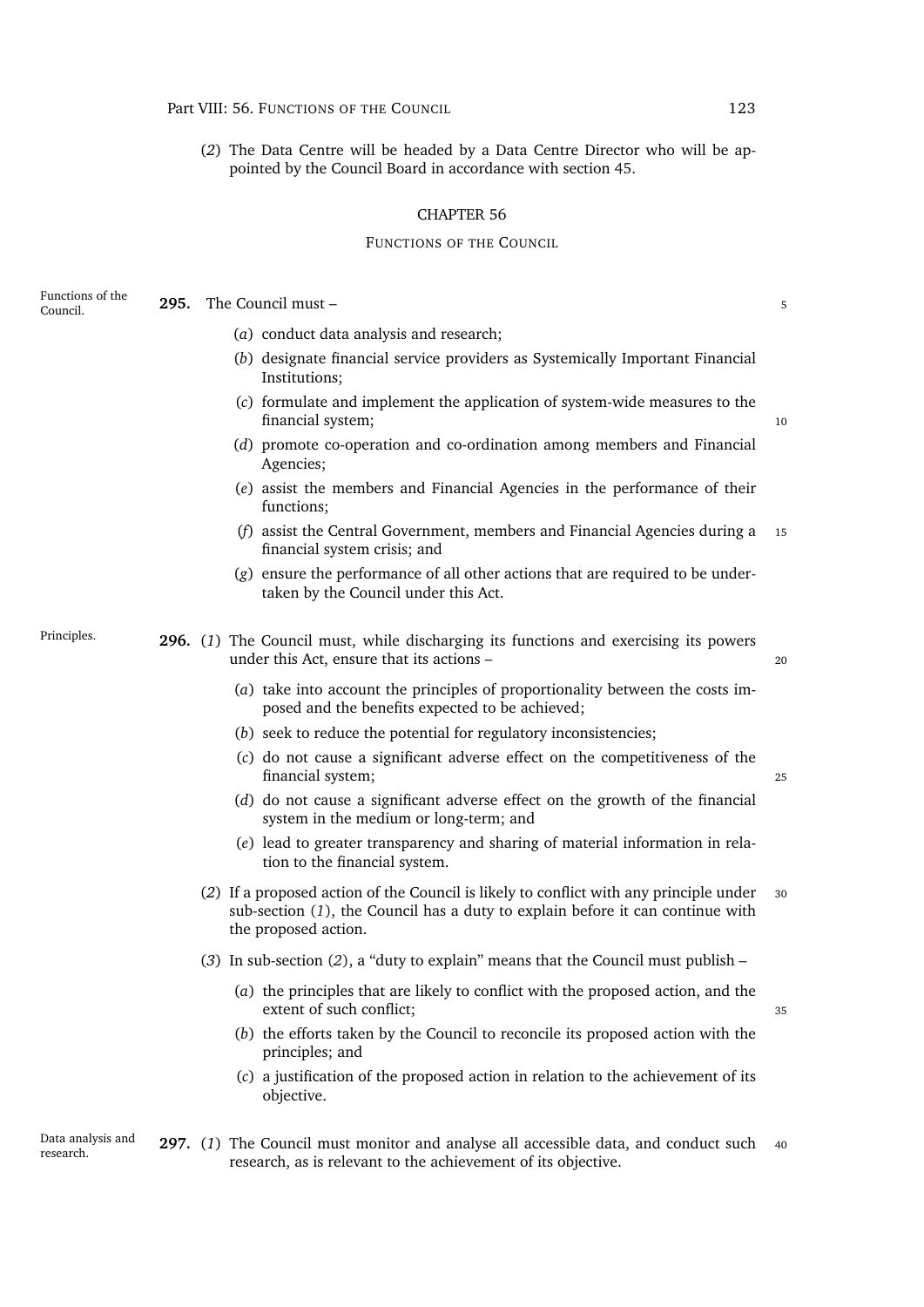- (*2*) The functions of the Council relating to the monitoring and analysis of accessible data and conducting research include –
	- (*a*) developing expertise and information systems to monitor and conduct statistical, mathematical, financial and related analysis of accessible data;
- <span id="page-145-0"></span><sup>5</sup> (*b*) identifying trends in the financial system that assist in the identification, measurement, and monitoring of systemic risk in the financial system;
	- (*c*) developing system-wide measures, systemic indicators for designating Systemically Important Financial Institutions, and other tools that may be used to eliminate or mitigate systemic risk in the financial system;
- <sup>10</sup> (*d*) studying the impact on the financial system of any measures, systemic indicators, or tools that have been developed under clause [\(](#page-145-0)*c*) on the financial system; and
	- (*e*) analysing international best practices for the efficient discharge of its functions.
- <sup>15</sup> (*3*) The Council must publish the results of its data monitoring, data analysis and research frequently, and at least once every one hundred and eighty days.
	- Council's access to **298.** The Council may specify the collection of financial regulatory data where  $-\frac{\text{Count}}{\text{data}}$ 
		- (*a*) such data is relevant to the achievement of its objective; and
- (*b*) the relevant Financial Agency has not specified the submission of such <sup>20</sup> data.
- 
- <span id="page-145-1"></span>Determination of 299. (1) The Council must specify, the systemic indicators for designating financial ser-<br>systemic indicators. vice providers as Systemically Important Financial Institutions.
	- (*2*) The Council must review regulations under sub-section (*[1](#page-145-1)*) every financial year.
- (*3*) The Council, in determining the systemic indicators, must consider all of the <sup>25</sup> following factors –
	- (*a*) the nature of the financial service or financial product provided, if any, by the financial service provider;
	- (*b*) the size of the financial service provider;
- (*c*) the interconnectedness of the financial service provider with the financial <sup>30</sup> system, and other parts of the economy;
	- (*d*) the substitutability of the financial service, the financial product or the financial service provider in the financial system; and
	- (*e*) any additional factors as may be specified.

(*4*) In addition to the requirements under section [52\(](#page-51-0)*2*), the following documents <sup>35</sup> must accompany the draft regulations –

- (*a*) a statement explaining the application of the systemic indicators to the data of various categories or classes of financial services, financial products and financial service providers;
- (*b*) the time-period within which the Council will designate financial service <sup>40</sup> providers as Systemically Important Financial Institutions;
	- (*c*) the conditions and process of deciding requests for exemption from such designation; and
	- (*d*) the time-period within which the Council will convey its decision in relation to any requests for exemption from such designation.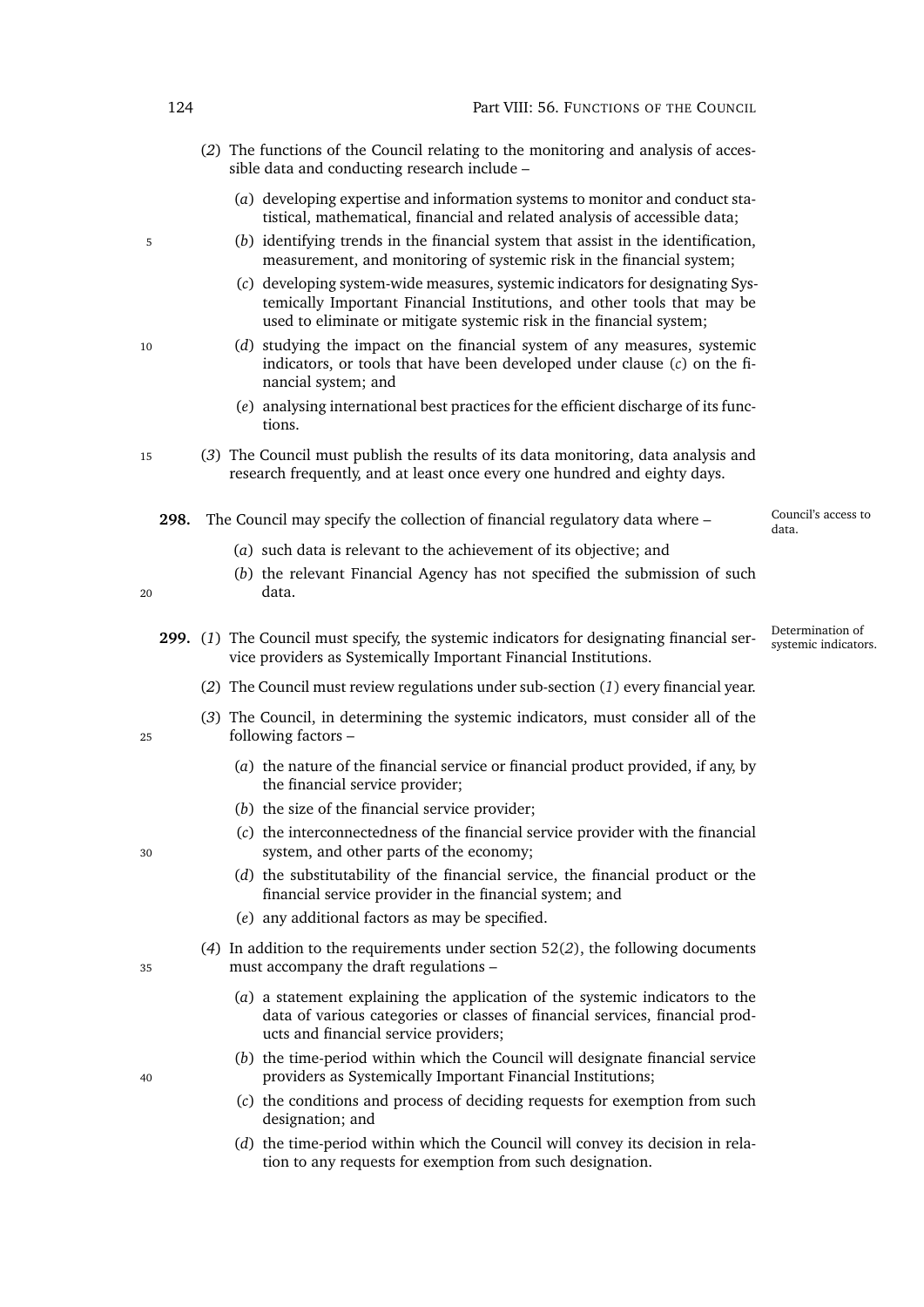<span id="page-146-4"></span><span id="page-146-3"></span><span id="page-146-2"></span><span id="page-146-1"></span><span id="page-146-0"></span>

| (2) If the Council proposes to designate a financial service provider as a Systemi-<br>cally Important Financial Institution it must issue a show cause notice to such<br>financial service provider.<br>(3) If the Council decides to designate a financial service provider as a Systemically<br>Important Financial Institution it must issue a decision order.<br>(4) If any Systemically Important Financial Institution carries out a financial ser-<br>vice that is not allocated to a Regulator under section 11, the Council must,<br>through the decision order mentioned in sub-section $(3)$ , identify the Regula-<br>tor who will regulate such Systemically Important Financial Institution.<br>Formulation of<br><b>301.</b> (1) The Council may, for the purpose of implementation under section 302, specify<br>system-wide<br>the formulation of any system-wide measure specified in the Third Schedule.<br>measures.<br>(2) In its formulation of the system-wide measure, the Council should consider the<br>following factors -<br>(a) that the system-wide measure applies to the entire financial system; or<br>(b) that the system-wide measure applies to a substantial part of the financial<br>system that is exposed to, or is contributing to, a similar source of systemic<br>risk.<br>$(3)$ In addition to the requirements under section 52(2), the following documents<br>must accompany the draft regulations -<br>(a) the scope of implementation of the system-wide measure;<br>(b) an explanation of the possible implementation of the system-wide mea-<br>sure to specified types of financial services, financial products, or financial<br>service providers; and<br>(c) the parameters of discretion that will be provided to the Financial Agen-<br>cies in the implementation of the system-wide measure.<br>(4) The formulation of the system-wide measure, as specified under sub-section<br>(1) will be implemented by the Financial Agencies, as appropriate, in accor-<br>dance with section 302.<br>(5) Any action to be taken by the Council under this section must only be taken by<br>the Council Board.<br>Implementation of<br><b>302.</b> (1) The Council may, by order in writing, direct the implementation of a system-<br>system-wide<br>wide measure, if it determines that such implementation is required to achieve<br>measures.<br>the Council's objective.<br>(2) The order under sub-section $(1)$ must –<br>(a) identify the parameters of application of the system-wide measure; | Application of<br>systemic indicators<br>to financial service<br>providers. |  | <b>300.</b> (1) The Council must review as frequently as required, and at least once every<br>financial year, the applicability of the systemic indicators contained in regu-<br>lations made under section $299(1)$ to financial service providers to identify<br>which financial service providers are to be designated as Systemically Impor-<br>tant Financial Institution. | 5  |
|-----------------------------------------------------------------------------------------------------------------------------------------------------------------------------------------------------------------------------------------------------------------------------------------------------------------------------------------------------------------------------------------------------------------------------------------------------------------------------------------------------------------------------------------------------------------------------------------------------------------------------------------------------------------------------------------------------------------------------------------------------------------------------------------------------------------------------------------------------------------------------------------------------------------------------------------------------------------------------------------------------------------------------------------------------------------------------------------------------------------------------------------------------------------------------------------------------------------------------------------------------------------------------------------------------------------------------------------------------------------------------------------------------------------------------------------------------------------------------------------------------------------------------------------------------------------------------------------------------------------------------------------------------------------------------------------------------------------------------------------------------------------------------------------------------------------------------------------------------------------------------------------------------------------------------------------------------------------------------------------------------------------------------------------------------------------------------------------------------------------------------------------------------------------------------------------------------------------------------------------------------------------------------------------------------------------------------------------------------------------------------------------------------------------------------------------------------------------------------------------------------------------------------------------------------------|-----------------------------------------------------------------------------|--|---------------------------------------------------------------------------------------------------------------------------------------------------------------------------------------------------------------------------------------------------------------------------------------------------------------------------------------------------------------------------------|----|
|                                                                                                                                                                                                                                                                                                                                                                                                                                                                                                                                                                                                                                                                                                                                                                                                                                                                                                                                                                                                                                                                                                                                                                                                                                                                                                                                                                                                                                                                                                                                                                                                                                                                                                                                                                                                                                                                                                                                                                                                                                                                                                                                                                                                                                                                                                                                                                                                                                                                                                                                                           |                                                                             |  |                                                                                                                                                                                                                                                                                                                                                                                 |    |
|                                                                                                                                                                                                                                                                                                                                                                                                                                                                                                                                                                                                                                                                                                                                                                                                                                                                                                                                                                                                                                                                                                                                                                                                                                                                                                                                                                                                                                                                                                                                                                                                                                                                                                                                                                                                                                                                                                                                                                                                                                                                                                                                                                                                                                                                                                                                                                                                                                                                                                                                                           |                                                                             |  |                                                                                                                                                                                                                                                                                                                                                                                 | 10 |
|                                                                                                                                                                                                                                                                                                                                                                                                                                                                                                                                                                                                                                                                                                                                                                                                                                                                                                                                                                                                                                                                                                                                                                                                                                                                                                                                                                                                                                                                                                                                                                                                                                                                                                                                                                                                                                                                                                                                                                                                                                                                                                                                                                                                                                                                                                                                                                                                                                                                                                                                                           |                                                                             |  |                                                                                                                                                                                                                                                                                                                                                                                 |    |
|                                                                                                                                                                                                                                                                                                                                                                                                                                                                                                                                                                                                                                                                                                                                                                                                                                                                                                                                                                                                                                                                                                                                                                                                                                                                                                                                                                                                                                                                                                                                                                                                                                                                                                                                                                                                                                                                                                                                                                                                                                                                                                                                                                                                                                                                                                                                                                                                                                                                                                                                                           |                                                                             |  |                                                                                                                                                                                                                                                                                                                                                                                 | 15 |
|                                                                                                                                                                                                                                                                                                                                                                                                                                                                                                                                                                                                                                                                                                                                                                                                                                                                                                                                                                                                                                                                                                                                                                                                                                                                                                                                                                                                                                                                                                                                                                                                                                                                                                                                                                                                                                                                                                                                                                                                                                                                                                                                                                                                                                                                                                                                                                                                                                                                                                                                                           |                                                                             |  |                                                                                                                                                                                                                                                                                                                                                                                 |    |
|                                                                                                                                                                                                                                                                                                                                                                                                                                                                                                                                                                                                                                                                                                                                                                                                                                                                                                                                                                                                                                                                                                                                                                                                                                                                                                                                                                                                                                                                                                                                                                                                                                                                                                                                                                                                                                                                                                                                                                                                                                                                                                                                                                                                                                                                                                                                                                                                                                                                                                                                                           |                                                                             |  |                                                                                                                                                                                                                                                                                                                                                                                 |    |
|                                                                                                                                                                                                                                                                                                                                                                                                                                                                                                                                                                                                                                                                                                                                                                                                                                                                                                                                                                                                                                                                                                                                                                                                                                                                                                                                                                                                                                                                                                                                                                                                                                                                                                                                                                                                                                                                                                                                                                                                                                                                                                                                                                                                                                                                                                                                                                                                                                                                                                                                                           |                                                                             |  |                                                                                                                                                                                                                                                                                                                                                                                 | 20 |
|                                                                                                                                                                                                                                                                                                                                                                                                                                                                                                                                                                                                                                                                                                                                                                                                                                                                                                                                                                                                                                                                                                                                                                                                                                                                                                                                                                                                                                                                                                                                                                                                                                                                                                                                                                                                                                                                                                                                                                                                                                                                                                                                                                                                                                                                                                                                                                                                                                                                                                                                                           |                                                                             |  |                                                                                                                                                                                                                                                                                                                                                                                 |    |
|                                                                                                                                                                                                                                                                                                                                                                                                                                                                                                                                                                                                                                                                                                                                                                                                                                                                                                                                                                                                                                                                                                                                                                                                                                                                                                                                                                                                                                                                                                                                                                                                                                                                                                                                                                                                                                                                                                                                                                                                                                                                                                                                                                                                                                                                                                                                                                                                                                                                                                                                                           |                                                                             |  |                                                                                                                                                                                                                                                                                                                                                                                 | 25 |
|                                                                                                                                                                                                                                                                                                                                                                                                                                                                                                                                                                                                                                                                                                                                                                                                                                                                                                                                                                                                                                                                                                                                                                                                                                                                                                                                                                                                                                                                                                                                                                                                                                                                                                                                                                                                                                                                                                                                                                                                                                                                                                                                                                                                                                                                                                                                                                                                                                                                                                                                                           |                                                                             |  |                                                                                                                                                                                                                                                                                                                                                                                 |    |
|                                                                                                                                                                                                                                                                                                                                                                                                                                                                                                                                                                                                                                                                                                                                                                                                                                                                                                                                                                                                                                                                                                                                                                                                                                                                                                                                                                                                                                                                                                                                                                                                                                                                                                                                                                                                                                                                                                                                                                                                                                                                                                                                                                                                                                                                                                                                                                                                                                                                                                                                                           |                                                                             |  |                                                                                                                                                                                                                                                                                                                                                                                 | 30 |
|                                                                                                                                                                                                                                                                                                                                                                                                                                                                                                                                                                                                                                                                                                                                                                                                                                                                                                                                                                                                                                                                                                                                                                                                                                                                                                                                                                                                                                                                                                                                                                                                                                                                                                                                                                                                                                                                                                                                                                                                                                                                                                                                                                                                                                                                                                                                                                                                                                                                                                                                                           |                                                                             |  |                                                                                                                                                                                                                                                                                                                                                                                 |    |
|                                                                                                                                                                                                                                                                                                                                                                                                                                                                                                                                                                                                                                                                                                                                                                                                                                                                                                                                                                                                                                                                                                                                                                                                                                                                                                                                                                                                                                                                                                                                                                                                                                                                                                                                                                                                                                                                                                                                                                                                                                                                                                                                                                                                                                                                                                                                                                                                                                                                                                                                                           |                                                                             |  |                                                                                                                                                                                                                                                                                                                                                                                 | 35 |
|                                                                                                                                                                                                                                                                                                                                                                                                                                                                                                                                                                                                                                                                                                                                                                                                                                                                                                                                                                                                                                                                                                                                                                                                                                                                                                                                                                                                                                                                                                                                                                                                                                                                                                                                                                                                                                                                                                                                                                                                                                                                                                                                                                                                                                                                                                                                                                                                                                                                                                                                                           |                                                                             |  |                                                                                                                                                                                                                                                                                                                                                                                 |    |
|                                                                                                                                                                                                                                                                                                                                                                                                                                                                                                                                                                                                                                                                                                                                                                                                                                                                                                                                                                                                                                                                                                                                                                                                                                                                                                                                                                                                                                                                                                                                                                                                                                                                                                                                                                                                                                                                                                                                                                                                                                                                                                                                                                                                                                                                                                                                                                                                                                                                                                                                                           |                                                                             |  |                                                                                                                                                                                                                                                                                                                                                                                 |    |
| sure;                                                                                                                                                                                                                                                                                                                                                                                                                                                                                                                                                                                                                                                                                                                                                                                                                                                                                                                                                                                                                                                                                                                                                                                                                                                                                                                                                                                                                                                                                                                                                                                                                                                                                                                                                                                                                                                                                                                                                                                                                                                                                                                                                                                                                                                                                                                                                                                                                                                                                                                                                     |                                                                             |  | (b) identify the Financial Agencies that will implement such system-wide mea-                                                                                                                                                                                                                                                                                                   | 40 |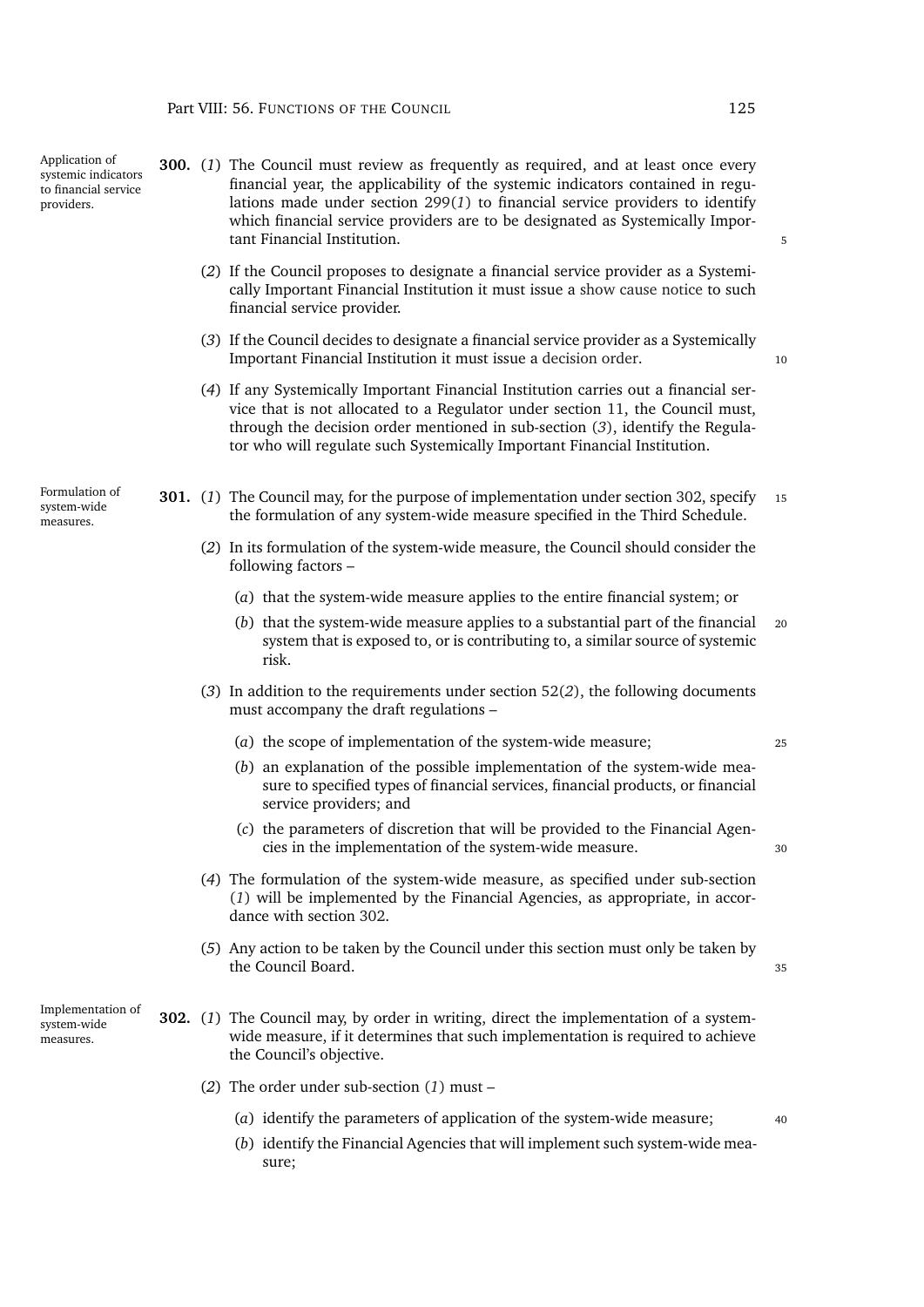<span id="page-147-0"></span>

|      |  |                                                                                              | (c) direct the Financial Agencies to exercise their powers to ensure the imple-<br>mentation of such system-wide measure;                                                                                              |                                                    |  |  |  |
|------|--|----------------------------------------------------------------------------------------------|------------------------------------------------------------------------------------------------------------------------------------------------------------------------------------------------------------------------|----------------------------------------------------|--|--|--|
|      |  |                                                                                              | (d) allocate specific implementation to specific Financial Agencies, if the mea-<br>sure requires implementation by more than one Financial Agency; and                                                                |                                                    |  |  |  |
| 5    |  |                                                                                              | (e) direct the Financial Agencies to monitor and review the implementation<br>of the system-wide measure and report to the Council as frequently, and<br>in such form and manner, as may be provided for in the order. |                                                    |  |  |  |
|      |  |                                                                                              | (3) The existence of the order is relevant to the exercise of any discretion conferred<br>on the Financial Agencies.                                                                                                   |                                                    |  |  |  |
| 10   |  |                                                                                              | (4) The Council must regularly, and at least once every financial year, review the<br>effectiveness of all orders issued under this section.                                                                           |                                                    |  |  |  |
|      |  |                                                                                              | (5) If the Council determines that a specific system-wide measure no longer con-<br>tributes to its objective, then it must -                                                                                          |                                                    |  |  |  |
| 15   |  |                                                                                              | (a) revoke the implementation of such system-wide measure, through an or-<br>der in writing, to the Financial Agencies directed to implement the system-<br>wide measure under sub-section $(2)(c)$ ; or               |                                                    |  |  |  |
|      |  |                                                                                              | (b) suitably modify such system-wide measure in accordance with the proce-<br>dure in section 301, before ordering the implementation of the modified<br>system-wide measure under sub-section (1).                    |                                                    |  |  |  |
| 20   |  |                                                                                              | (6) The Council must conduct an analysis of the impact of any revoked, or modified<br>system-wide measure within one year of such revocation or modification.                                                          |                                                    |  |  |  |
|      |  |                                                                                              | (7) Any action to be taken by the Council under this section must only be taken by<br>the Council Board.                                                                                                               |                                                    |  |  |  |
| 25   |  |                                                                                              | 303. (1) The Council must facilitate co-ordination and co-operation among Financial<br>Agencies.                                                                                                                       | Facilitating<br>co-ordination and<br>co-operation. |  |  |  |
|      |  |                                                                                              | (2) The functions of the Council relating to the facilitation of co-ordination and<br>co-operation include -                                                                                                           |                                                    |  |  |  |
|      |  |                                                                                              | (a) the review and examination of concerns of regulatory inconsistencies;                                                                                                                                              |                                                    |  |  |  |
| 30   |  |                                                                                              | (b) the identification of gaps in actions of the Financial Agencies in dealing<br>with similar matters; and                                                                                                            |                                                    |  |  |  |
|      |  |                                                                                              | (c) the facilitation of knowledge-sharing and cross-staffing.                                                                                                                                                          |                                                    |  |  |  |
| 304. |  | The Council may, upon direction from, or in consultation with, the Central Gov-<br>ernment – |                                                                                                                                                                                                                        |                                                    |  |  |  |
| 35   |  |                                                                                              | (a) co-ordinate and co-operate with, and represent India at, specified inter-<br>national forums and foreign regulatory bodies, as may be necessary to<br>achieve its objective;                                       | forums.                                            |  |  |  |

- (*b*) seek to initiate knowledge-sharing and cross-staffing with international forums and foreign regulatory bodies, as may be necessary to achieve its objective; and
- <sup>40</sup> (*c*) undertake actions that are required to be taken as a result of India's international obligations, as may be necessary to achieve its objective.

126 Part VIII: 56. FUNCTIONS OF THE COUNCIL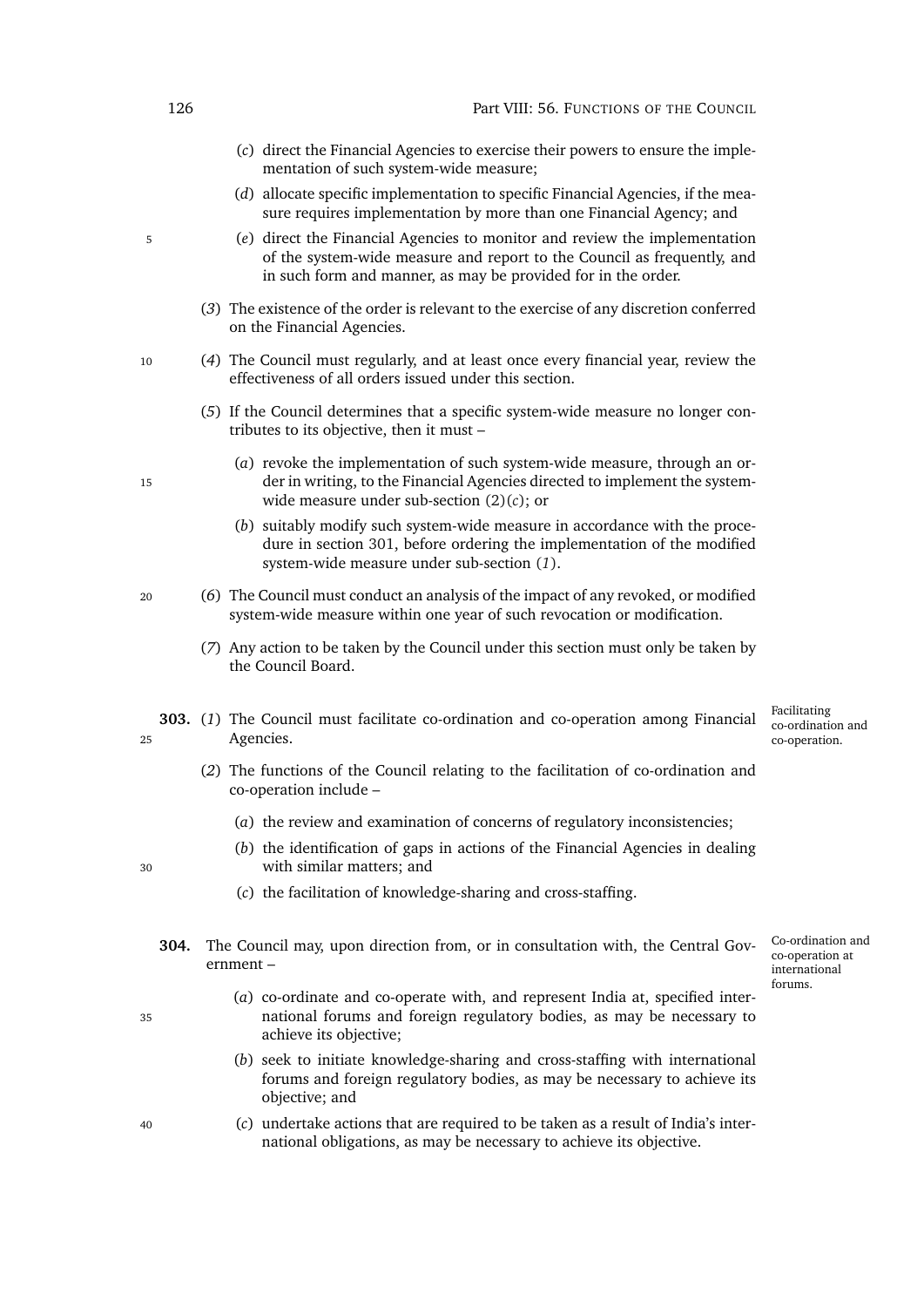- Resolution of
- Resolution of **305.** (1) The Council Board must resolve any dispute between two or more of its mem-<br>disputes. bers or between any of its members and other Financial Agencies, or between Financial Agencies.
	- (*2*) The Council Board must resolve a dispute under this section only if at least one of the following conditions is met – 5
		- (*a*) a member or a Financial Agency submits a written request to the Council Board for the determination of such dispute; or
		- (*b*) in the opinion of the Council Board, a dispute exists between two or more of its members, or between any of its members and other Financial Agencies, or between Financial Agencies, that has the potential to cause regula- 10 tory uncertainty and adversely impact the stability of the financial system.
	- (*3*) Before resolving any dispute under this section, the Council Board must, as soon as practicable, and within ninety days of receiving such written request, or coming to an opinion that a dispute exists –
		- (*a*) determine that the parties involved in the dispute have failed to resolve <sup>15</sup> the dispute in good faith;
		- (*b*) provide a copy of the written request, or a statement of its opinion, to all parties to the dispute;
		- (*c*) undertake to seek the agreement of all parties to the dispute in relation to the resolution of such dispute by the Council Board; and <sup>20</sup>
		- (*d*) publish the procedure of dispute resolution that the Council Board intends to follow, as described in sub-section (*[4](#page-148-0)*).
	- (*4*) The Council Board must follow a procedure of dispute resolution that is necessary to resolve the dispute fairly and expeditiously and is in conformity with the principles of natural justice. 25
	- (*5*) The Council Board must resolve all disputes as soon as possible, and at least within one year of publishing the procedure of dispute resolution.
	- (*6*) In resolving a dispute under sub-section (*[4](#page-148-0)*), the Council Board must ensure that, where a dispute relates to any action taken by a Financial Agency including the extent of jurisdiction of a Financial Agency in taking such action, the 30 decision of the Council Board does not –
		- (*a*) exempt the statutory duties of a party to the dispute; or
		- (*b*) divest a party to the dispute of any authority derived from this Act, or any other law currently in force.
	- (*7*) A decision made by the Council Board under this section must be in writing, <sup>35</sup> and published immediately.
	- **306.** (*1*) The Council must specify, as frequently as appropriate, the parameters for the identification and determination of a financial system crisis.
		- (*2*) The Council must specify, in preparation for assistance during a financial system crisis, a statement of action in relation to potential financial system crises. <sup>40</sup>
		- (*3*) The statement of action under sub-section (*[2](#page-148-1)*) must
			- (*a*) be updated every financial year;
			- (*b*) take into account international best practices in relation to assistance during various types of financial system crises;

<span id="page-148-1"></span><span id="page-148-0"></span>Role of the Council during a financial system crisis.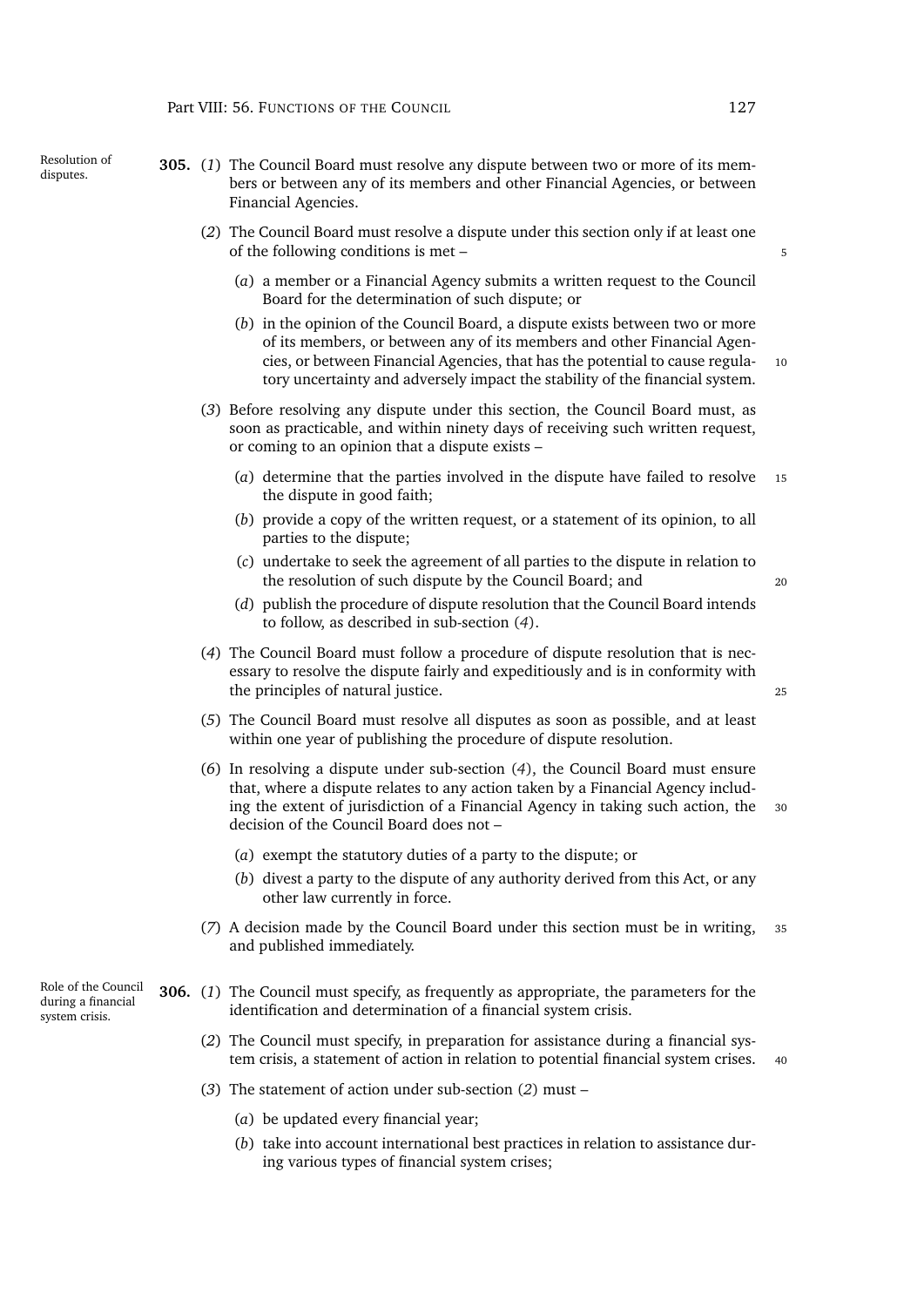- (*c*) contain a statement of policy in relation to the provision of fiscal assistance or other extraordinary assistance by the Central Government; and
- (*d*) describe, in general terms, the manner in which the Council may provide assistance to the Central Government and Financial Agencies for various 5 types of financial system crises.
	- (*4*) If the Central Government, on its own, or upon advice from the Council, determines that there is a financial system crisis, the Council must assist the Central Government, and Financial Agencies as required, and particularly as mentioned in sub-section (*[5](#page-149-0)*).
- <span id="page-149-0"></span><sup>10</sup> (*5*) The Council must –
	- (*a*) provide and conduct such data analysis and research as may be necessary to understand and resolve the financial system crisis;
	- (*b*) assist Financial Agencies in their efforts relating to resolving the financial system crisis;
- <sup>15</sup> (*c*) provide advice to the Central Government in relation to the provision of fiscal assistance or other extraordinary assistance;
	- (*d*) initiate an audit of all actions leading up to, and taken during, the financial system crisis, and publish the results of the audit within a period of one year after the commencement of the financial system crisis; and
- <sup>20</sup> (*e*) where the financial system crisis continues for a period beyond one year, initiate an audit as described in this sub-section for every year of the financial system crisis, until such financial system crisis has ended.

### CHAPTER 57

# FINANCIAL DATA MANAGEMENT CENTRE

- <sup>25</sup> **307.** (*1*) The Council must make bye-laws to provide for the creation of a financial system database, including the process of upgrading the capabilities of the financial system database.
	- (*2*) The Data Centre must administer and supervise the functioning financial system database.
- <sup>30</sup> (*3*) The Data Centre must have regard to international best practices in the administration and supervision of the financial system database.
	- (*4*) The Data Centre must publish reports in relation to the functioning of the financial system database frequently, and at least once every ninety days.
- (*5*) The Data Centre may enter into agreements with any person for the purpose <sup>35</sup> of administration of the financial system database.
	- **308.** (*1*) The Data Centre must ensure that its actions
		- (*a*) lead to efficient and accurate means of accessing financial regulatory data;
		- (*b*) reduce the costs of reporting of financial regulatory data;
- (*c*) actions seek to protect the confidentiality, privacy and security of financial <sup>40</sup> regulatory data; and
	- (*d*) increase access to material information about the financial system.

- 
- 

Principles to be followed by the Data Centre.

Creation, administration and supervision of the financial system database.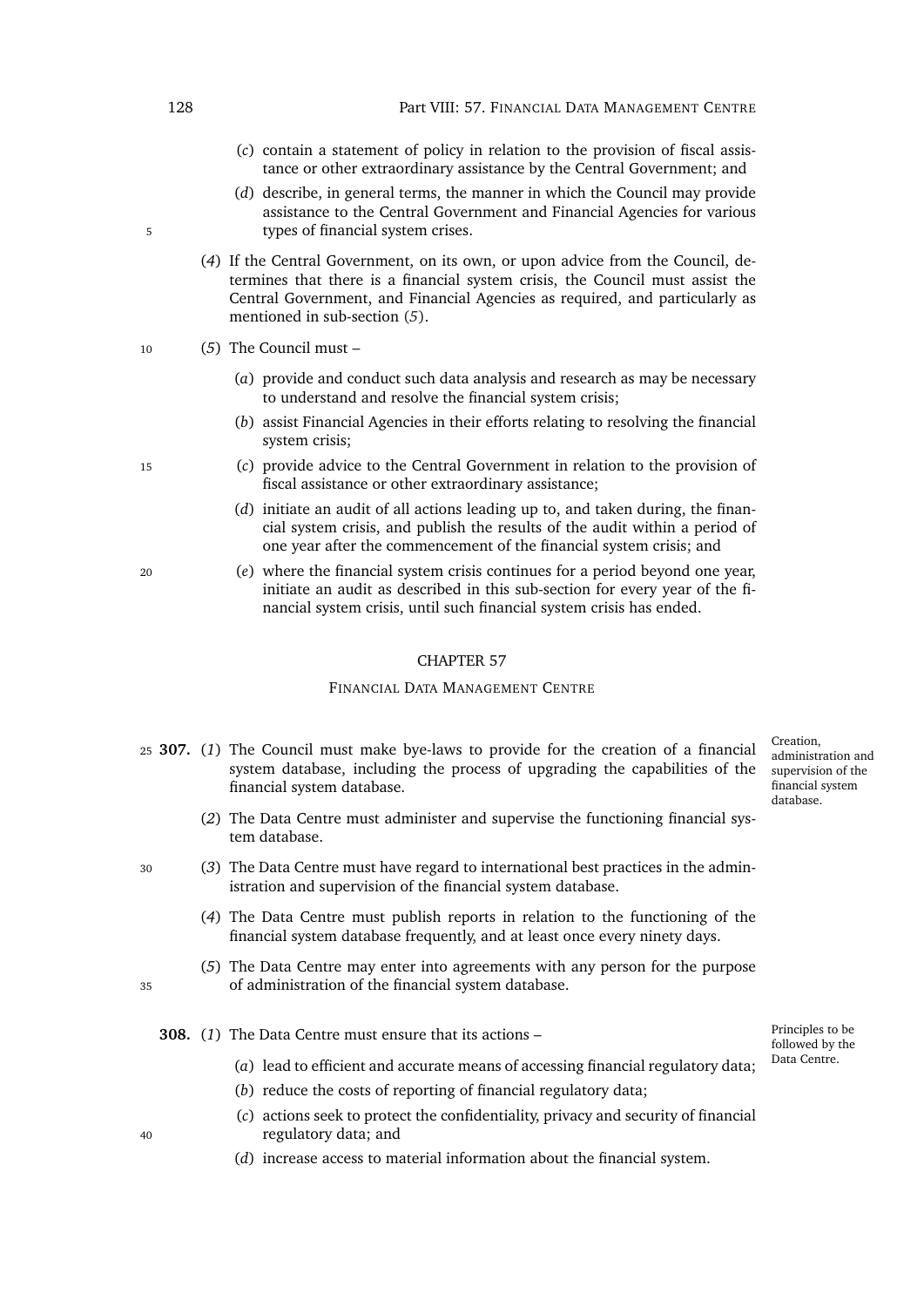<span id="page-150-1"></span><span id="page-150-0"></span>

|                                                                                              |      | 129<br>Part VIII: 57. FINANCIAL DATA MANAGEMENT CENTRE                                                                                                                                                                                                                                                    |    |
|----------------------------------------------------------------------------------------------|------|-----------------------------------------------------------------------------------------------------------------------------------------------------------------------------------------------------------------------------------------------------------------------------------------------------------|----|
|                                                                                              |      | (2) The principles to be followed by the Data Centre under this section are in<br>addition to the principles to be followed by the Council under section 296.                                                                                                                                             |    |
| Submission of<br>financial regulatory                                                        |      | 309. (1) Every Financial Agency must submit financial regulatory data -                                                                                                                                                                                                                                   |    |
| data to the<br>financial system                                                              |      | (a) only in electronic form; and                                                                                                                                                                                                                                                                          |    |
| database.                                                                                    |      | (b) only through the financial system database at the first instance.                                                                                                                                                                                                                                     | 5  |
|                                                                                              |      | (2) Nothing in this section restricts the power of a Financial Agency under law<br>to seek the submission of financial regulatory data in any form other than<br>electronic form, where such data cannot be adequately converted to electronic<br>form, provided that the Data Centre is informed.        |    |
|                                                                                              |      | (3) Nothing in this section restricts the power of a Financial Agency to seek the<br>submission of data other than financial regulatory data to any person other<br>than the financial system database, where such data may be required for the<br>purposes of an investigation by such Financial Agency. | 10 |
|                                                                                              |      | (4) Nothing in this section restricts the power of a Financial Agency under law<br>to specify the content and nature of financial regulatory data that must be<br>submitted by a financial service provider.                                                                                              | 15 |
|                                                                                              |      | (5) Nothing in this section prevents a Financial Agency from maintaining a sepa-<br>rate database of financial regulatory data that may be transmitted to it by the<br>financial system database.                                                                                                         |    |
| Access to financial<br>regulatory data by<br>a Financial Agency<br>or Central<br>Government. |      | <b>310.</b> (1) The Council must enter into a memorandum of understanding with a Financial<br>Agency that seeks the submission of regulatory financial data, or the Central<br>Government, as required.                                                                                                   | 20 |
|                                                                                              |      | (2) The Council must enter into a memorandum of understanding with a Financial<br>Agency that seeks to share financial regulatory data, or other data, with one or<br>more Financial Agencies.                                                                                                            | 25 |
|                                                                                              |      | (3) The memoranda of understanding described under sub-sections $(1)$ and $(2)$<br>must clearly set out the terms and conditions of access and use by the recipient<br>Financial Agency for such financial regulatory data, or other data.                                                                |    |
| Access to financial<br>regulatory data by<br>the Council.                                    |      | 311. (1) The Council must specify the terms and conditions of the Council's access to<br>the financial system database.                                                                                                                                                                                   | 30 |
|                                                                                              |      | (2) The Council must receive such access to the financial system database as may<br>be required to achieve its objective.                                                                                                                                                                                 |    |
| Access to financial<br>regulatory data by<br>the public.                                     | 312. | The Council must, in consultation with relevant Financial Agencies, specify a state-<br>ment of policy regarding the access to financial regulatory data in the financial<br>system database, by members of the public, which includes -                                                                  | 35 |
|                                                                                              |      | (a) the terms and conditions of access to financial regulatory data in the finan-<br>cial system database by members of the public, including the fees payable<br>for such access;                                                                                                                        |    |
|                                                                                              |      | (b) the categories of financial regulatory data that may be instantly accessed<br>by members of the public;                                                                                                                                                                                               | 40 |
|                                                                                              |      | (c) the categories of financial regulatory data that may be accessed by mem-<br>bers of the public only after a particular time-period; and                                                                                                                                                               |    |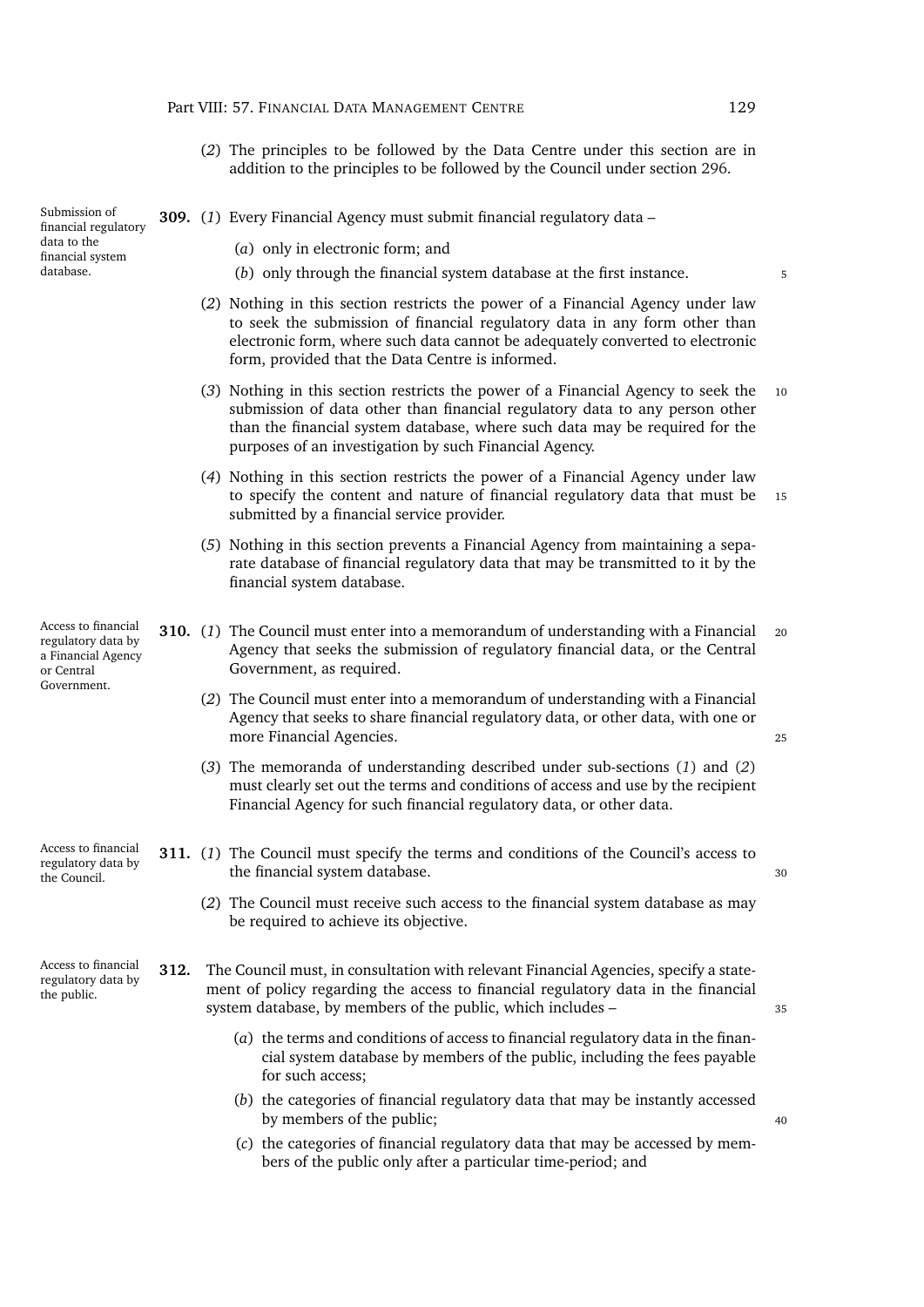### 130 Part VIII: 58. OTHER PROVISIONS GOVERNING THE COUNCIL

- (*d*) the categories of financial regulatory data that may never be available for access.
- **313.** (*1*) Whoever wilfully commits any of the following acts in relation to the financial system database, commits a Class A offence –

Offences in relation to the financial system database.

- <sup>5</sup> (*a*) without being authorised to do so, accesses or secures access, or denies, or causes a denial of access, to the financial regulatory data in the financial system database;
- (*b*) without being authorised to do so, downloads, extracts, copies, or reproduces in any form, financial regulatory data in the financial system 10 database;
	- (*c*) knowingly introduces or causes to be introduced, any computer virus or other computer contaminant into the financial system database;
	- (*d*) knowingly damages or causes the damage of any financial regulatory data in the financial system database;
- <sup>15</sup> (*e*) without authorisation, disrupts or causes disruption to the functioning of the financial system database;
	- (*f*) knowingly damages, destroys, deletes, alters, diminishes in value or utility, or affects by any means, the financial regulatory data in the financial system database; or
- <sup>20</sup> (*g*) knowingly provides any assistance to any person to do any of the acts mentioned above.
	- (*2*) In this section, the expressions "computer contaminant", "computer virus" and "damage" have the meanings respectively assigned to them under section 43 of the Information Technology Act, 2000 (21 of 2000).

### <sup>25</sup> CHAPTER 58

### OTHER PROVISIONS GOVERNING THE COUNCIL

- Decision making in<br>the Council Board. the Council Board. **314.** The provisions of section [35](#page-45-0) will apply to the Council Board in the following manner –
- (*a*) all provisions of the section will apply when there is a financial system <sup>30</sup> crisis; and
	- (*b*) where there is no financial system crisis, the Council Chairperson must seek to secure all decisions that the Council is authorised or required to make only by arriving at a consensus.

315. (1) There will be constituted a fund, established and maintained by the Council, Fund. <sup>35</sup> to which the following will be credited –

- (*a*) all grants, loans, and fees received by the Council; and
- (*b*) all sums received by the Council from such other sources as may be decided upon by the Central Government.
- (*2*) The fund will be applied for meeting –
- <sup>40</sup> (*a*) the salaries, allowances and other remuneration of the members, officers, and employees of the Council;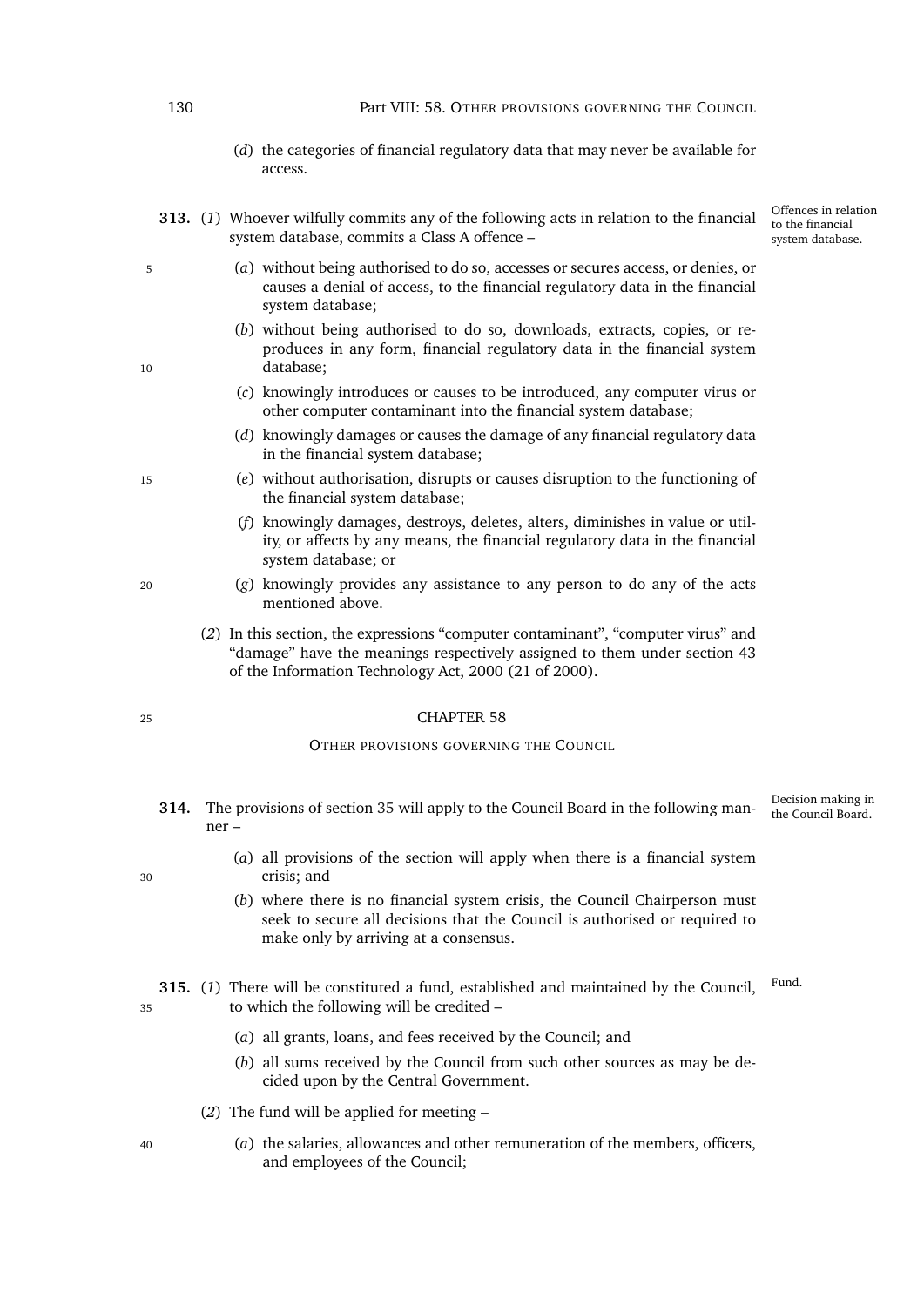- (*b*) the expenses of the Council in performing its functions; and
- (*c*) any other costs and expenses as may be incurred by the Council in the performance of its functions under this Act.
- Annual report. **316.** In addition to the requirements under section [77,](#page-60-0) the Council must submit the following additional information in its annual report –
	- (*a*) a statement setting out the value of the fund of the Council;
	- (*b*) a statement mentioning the use of the fund by the Council for the previous financial year;
	- (*c*) all significant trends identified in the financial system relevant to the objectives of the Council; 10
	- (*d*) an assessment of the stability and resilience of the financial system;
	- (*e*) an assessment of the functioning of the Council in relation to India's international obligations, as relevant; and
	- (*f*) any other statement that is necessary to give an accurate assessment of the functioning of the Council. 15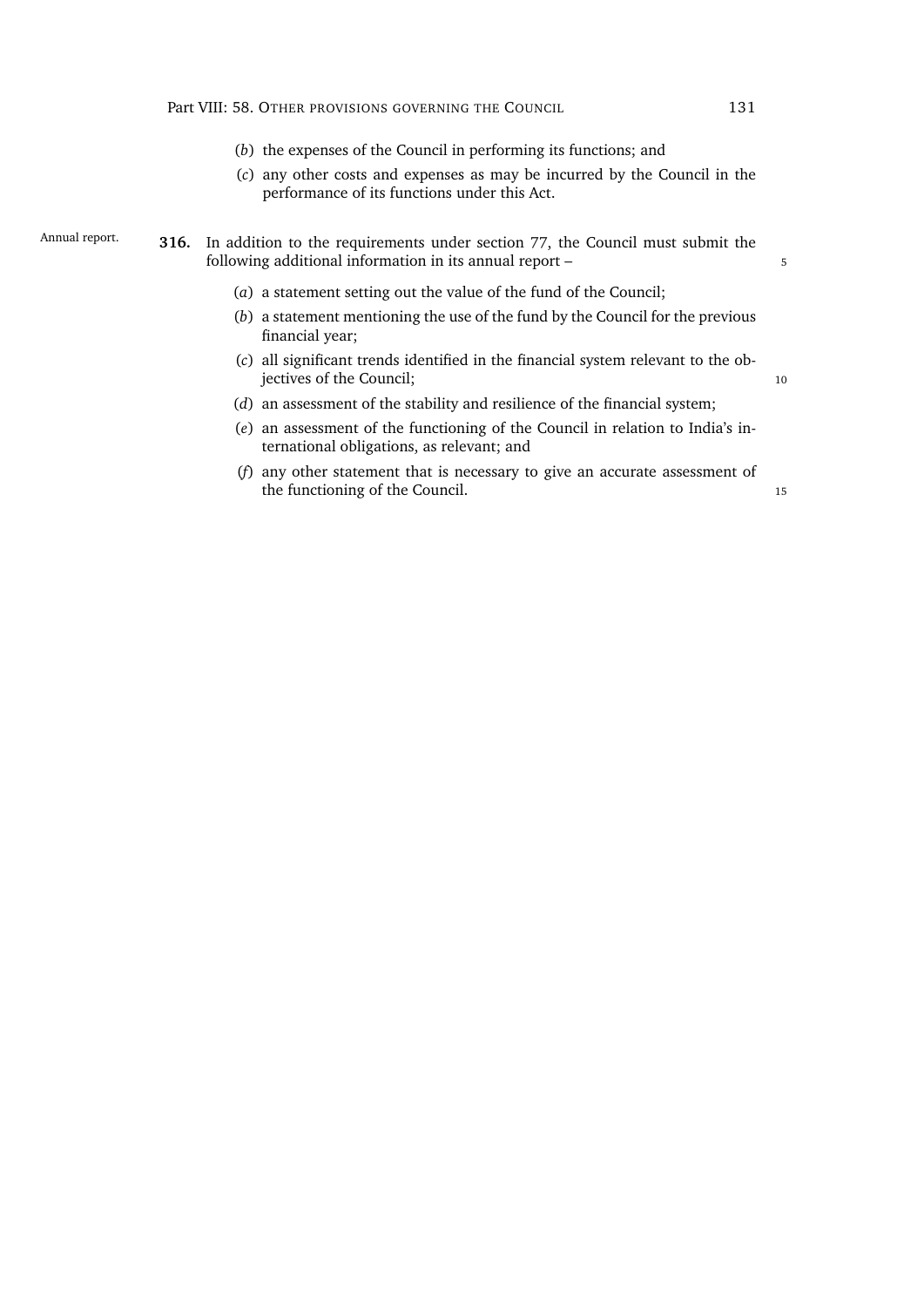# PART IX

# DEVELOPMENT

### CHAPTER 59

### OBJECTIVE AND FUNCTIONS

- <span id="page-153-0"></span>Objective. <sup>5</sup> **317.** (*1*) The Regulator must pursue the objective of fostering the development or improvement of market infrastructure or market process under this Part.
	- (*2*) In this section –
- (*a*) "market infrastructure" means an infrastructure that is provided, operated or maintained by the Regulator, the Central Government or an Infrastruc-10 ture Institution; and
	- (*b*) "market process" means a process that is followed by any or all financial service providers.
	- **318.** The Regulator may, through regulations, adopt any of the following measures to Functions. pursue its objectives contained in section [317\(](#page-153-0)*1*) –
- <span id="page-153-1"></span><sup>15</sup> (*a*) measures to modernise market infrastructure or market process, including in particular, the adoption of new technology;
	- (*b*) measures to provide for product differentiation, or enlarging consumer participation; or
- (*c*) measures to align market infrastructure or market process with interna-<sup>20</sup> tional best practices.
	- Power of Central **319.** (*1*) The Central Government may notify, by an order in writing, a direction to a Regulator to ensure the provision of any identified financial service, on such conditions as may be contained in the order, –
		- (*a*) by any identified category of financial service providers; or
- <sup>25</sup> (*b*) to any identified consumers or classes of consumers.
	- (*2*) The directions under this section must be with a view to ensure effective and affordable access of financial services to persons who would ordinarily not have such access.
- (*3*) The Central Government will reimburse the cost of granting such access by <sup>30</sup> providing either cash or cash equivalents, or tax benefits to identified financial service providers.
	- **320.** The following principles must be taken into account by the Regulator when adopt-Principles. ing any measures under section [318,](#page-153-1) and by the Central Government when issuing any directions under section [319](#page-153-2) –
- <sup>35</sup> (*a*) minimising any potential adverse impact on the objectives of
	- (*i*) the Regulator under Part [IV;](#page-64-0)
	- (*ii*) the Regulator under Part [V;](#page-87-0) and
	- (*iii*) the Council under Part [VIII;](#page-143-0)

- 
- <span id="page-153-2"></span>

Government to direct Regulators for provision of financial service.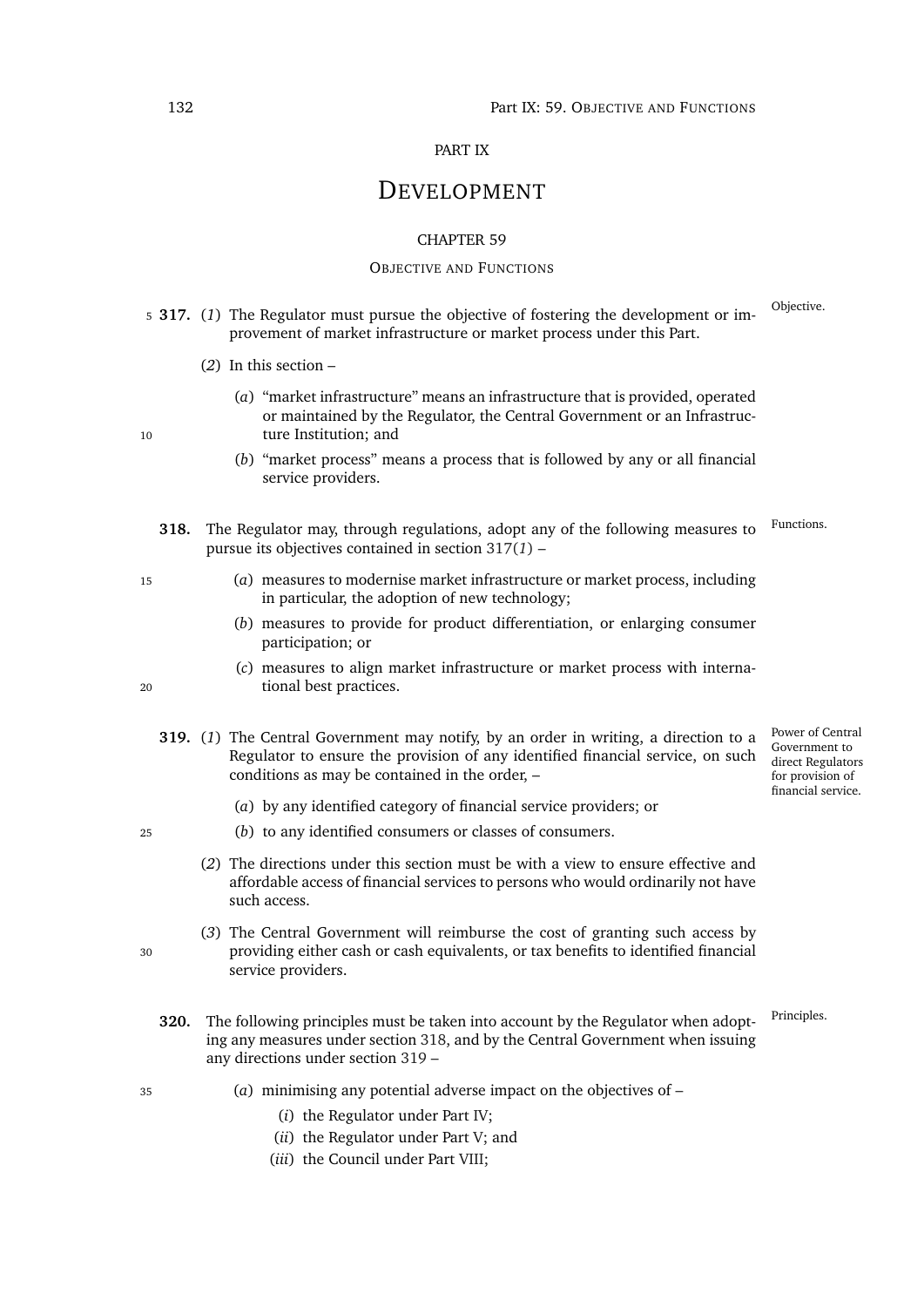- (*b*) minimising the adverse impact on the ability of the financial system to achieve an efficient allocation of resources;
- (*c*) minimising the impact on the ability of consumers to take responsibility for their transactional decisions; and
- (*d*) ensuring that any obligation imposed on a financial service provider is 5 consistent with the benefits, considered in general terms, that are expected to result from the imposition of that obligation.
- Need for measures. **321.** (*1*) A Regulator may adopt a measure under section [318](#page-153-1) only after it has determined that in the absence of adopting such measure, the market infrastructure or market process will fail to – 10

- (*a*) develop or improve adequately; or
- (*b*) function poorly.
- (*2*) A Regulator must consult and co-ordinate with every other Regulator on a regular and frequent basis to identify instances where the adoption of such measures may be required or justified, and assess whether such intervention 15 would develop or improve market infrastructure or market process.

### CHAPTER 60

### PROVISIONS FOR REVIEW

Review of measures and directions.

<span id="page-154-1"></span>**322.** (*1*) There must be a review of –

- (*a*) every measure that has been adopted under section [318;](#page-153-1) and <sup>20</sup>
- (*b*) every direction that has been issued under section [319.](#page-153-2)
- (*2*) A review under this section must be carried out at least once every twelve months after the adoption of the measure, or the issuance of the directions, as the case may be.
- (*3*) A review under this section must <sup>25</sup>

- (*a*) examine the efficacy and the impact of the measure or direction under review;
- (*b*) estimate the cost of having introduced such a measure or direction in the financial system; and
- (*c*) seek to identify best practices and make proposals to the Regulator or the <sup>30</sup> Central Government, as the case may be, for any modifications that may be required in respect of such measure.
- <span id="page-154-0"></span>(*4*) The findings of the review must be submitted to the Agency as a report of recommendations.
- (*5*) There must be no conflict of interest between the team of experts and the <sup>35</sup> Agency under review.
- (*6*) The Agency must ensure that the team of experts has access to relevant information and material as necessary to carry out the review.
- (*7*) The Agency must publish
	- (*a*) every review submitted under sub-section (*[4](#page-154-0)*); and <sup>40</sup>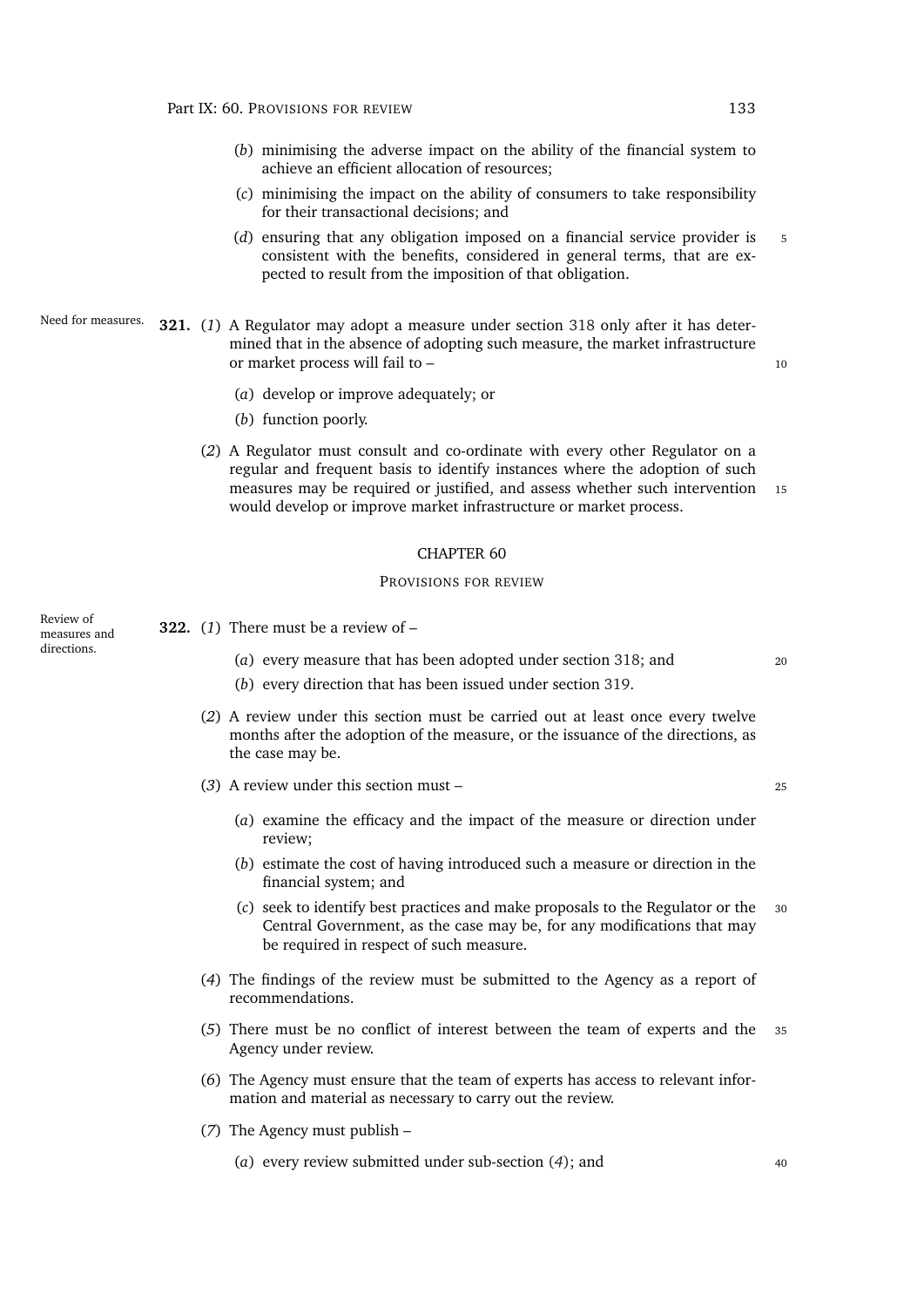- (*b*) all information or data collected for the purpose of the review in a manner that does not allow information relating to any particular person to be ascertained from it.
- (*8*) In this section, "Agency" means the Central Government or the Regulator, as 5 the case may be.
	- **323.** A review under section [322](#page-154-1) must be arranged
		- of measures and (*a*) by a Regulator if a measure under section [318](#page-153-1) is implemented by only that  $\frac{d}{d}$  directions. Regulator;
- (*b*) by the Central Government if a direction under section [319](#page-153-2) is issued to 10 not more than one Regulator; or

- (*c*) by the Council if
	- (*i*) a measure under section [318](#page-153-1) is implemented by more than one Regulator; or
	- (*ii*) a direction under section [319](#page-153-2) is issued to more than one Regulator.
- Research and analysis by the Council. <sup>15</sup> **324.** (*1*) The Council must collect and analyse all accessible data, and conduct research, that is relevant to the achievement of the objectives under this Act.
	- (*2*) The Council must
		- (*a*) review and analyse the design and implementation of a measure or direction under sections [318](#page-153-1) and [319;](#page-153-2) and
- <sup>20</sup> (*b*) seek to facilitate co-ordination between the Regulators and identify areas where action needs to be taken by the Regulators to achieve the objectives under this Act, if –
	- (*i*) a measure under section [318](#page-153-1) is implemented by more than one Regulator; or
- <sup>25</sup> (*ii*) a direction under section [319](#page-153-2) is issued to more than one Regulator.
	- (*3*) The findings of the Council must be
		- (*a*) submitted to the Central Government and each Regulator; and
		- (*b*) published.
- <span id="page-155-0"></span>**325.** (*1*) The Council may call for such information or material as it determines neces-<sup>30</sup> sary from the Regulator, Central Government, or financial service provider to carry out its functions under this Act.
- Collection of information or material by the Council.

Obligation to arrange for review

- (*2*) The recipient of a request under sub-section (*[1](#page-155-0)*) is bound to provide the information or material, if available with it, to the Council in a timely manner.
- (*3*) The Central Government must prescribe the procedure to be followed by the <sup>35</sup> Council to requisition information under this section.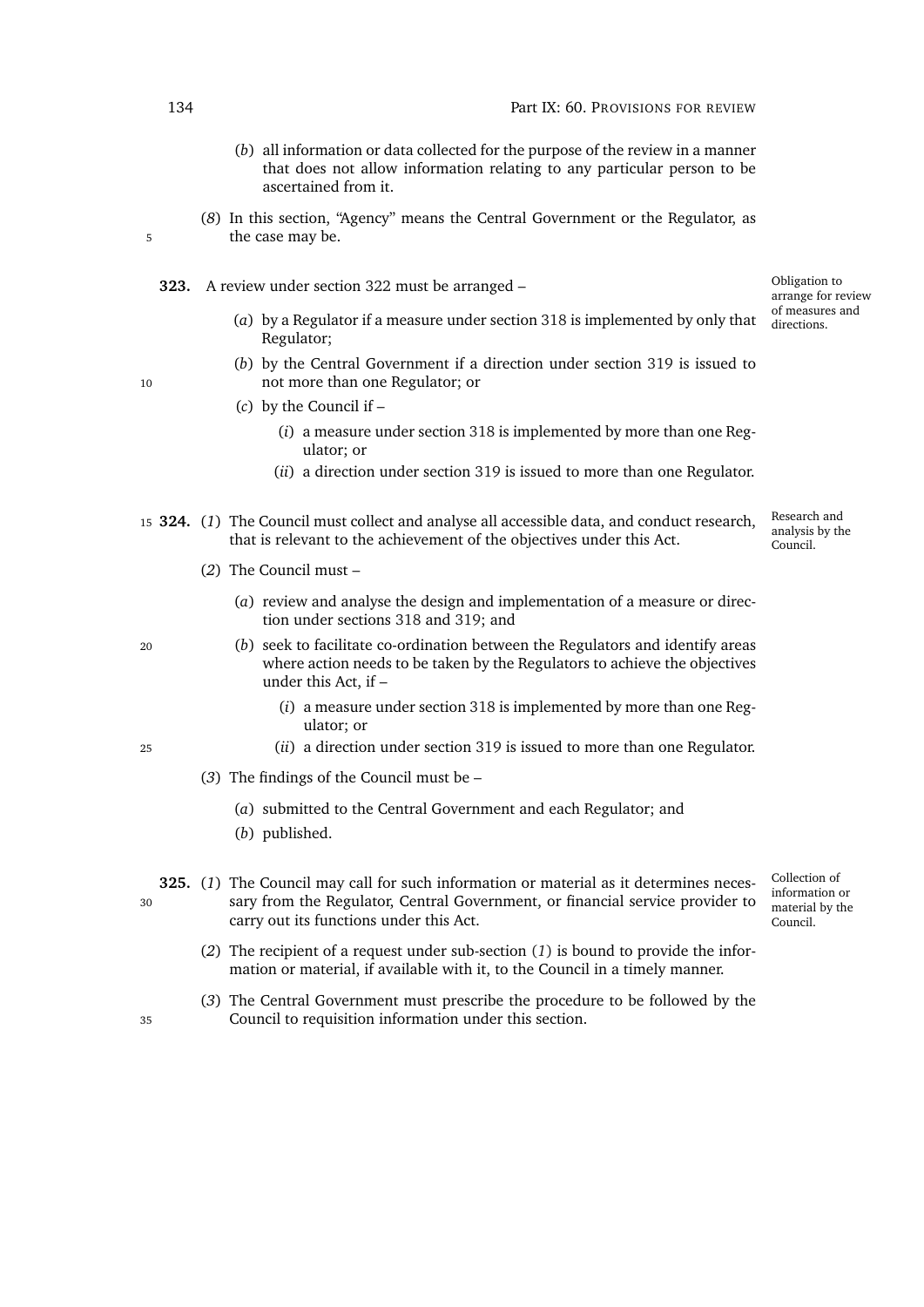# PART X

# RESERVE BANK OF INDIA

# CHAPTER 61

|                                                         |      | OBJECTIVES AND FUNCTIONING OF THE RESERVE BANK                                                                                                                                                                                                                                                                                 |    |
|---------------------------------------------------------|------|--------------------------------------------------------------------------------------------------------------------------------------------------------------------------------------------------------------------------------------------------------------------------------------------------------------------------------|----|
| Objectives.                                             | 326. | The objectives of the Reserve Bank under this Part, are to -                                                                                                                                                                                                                                                                   | 5  |
|                                                         |      | (a) formulate and implement monetary policy; and                                                                                                                                                                                                                                                                               |    |
|                                                         |      | (b) carry on other activities of a central bank, including $-$                                                                                                                                                                                                                                                                 |    |
|                                                         |      | $(i)$ to issue currency of India;                                                                                                                                                                                                                                                                                              |    |
|                                                         |      | (ii) to transact certain business of the Central Government and the State<br>Government, as contained in section 348 and section 349 respec-<br>tively; and                                                                                                                                                                    | 10 |
|                                                         |      | (iii) to act as banker to banking service providers.                                                                                                                                                                                                                                                                           |    |
| Capital of the<br>Reserve Bank.                         |      | <b>327.</b> (1) The capital of the Reserve Bank may be increased by $-$                                                                                                                                                                                                                                                        |    |
|                                                         |      | (a) payment of additional amounts to the Reserve Bank by the Central Gov-<br>ernment; and                                                                                                                                                                                                                                      | 15 |
|                                                         |      | (b) subscription to additional capital of the Reserve Bank by the Central Gov-<br>ernment.                                                                                                                                                                                                                                     |    |
|                                                         |      | (2) Any increase in capital of the Reserve Bank must be notified in the Official<br>Gazette.                                                                                                                                                                                                                                   |    |
| Reserve Bank<br>Board.                                  | 328. | The Reserve Bank Board will -                                                                                                                                                                                                                                                                                                  | 20 |
|                                                         |      | (a) approve the budget and operating plan of the Reserve Bank; and                                                                                                                                                                                                                                                             |    |
|                                                         |      | (b) be responsible for such other matters as provided under this Act, or any<br>other Act.                                                                                                                                                                                                                                     |    |
| Quorum for the<br>meetings of<br>Reserve Bank<br>Board. | 329. | The quorum of a meeting of the Reserve Bank Board will be at least half of the<br>members of the Reserve Bank Board, at least one of whom must be the Reserve<br>Bank Chairperson, or, in the absence of the Reserve Bank Chairperson, the execu-<br>tive member designated by the Reserve Bank Board to act in such capacity. | 25 |
| banking and<br>payment.                                 |      | Advisory council on $330.$ (1) The Reserve Bank Board will be supported by advisory councils in the following<br>areas –                                                                                                                                                                                                       |    |
|                                                         |      | (a) banking; and<br>(b) payments.                                                                                                                                                                                                                                                                                              | 30 |
|                                                         |      | (2) The advisory councils on banking and on payments must, in addition to the<br>matters contained in section 49, prepare and submit to the Reserve Bank Board<br>an annual statement on the material developments in their respective fields<br>and recommendations in relation to such developments.                         | 35 |

# CHAPTER 62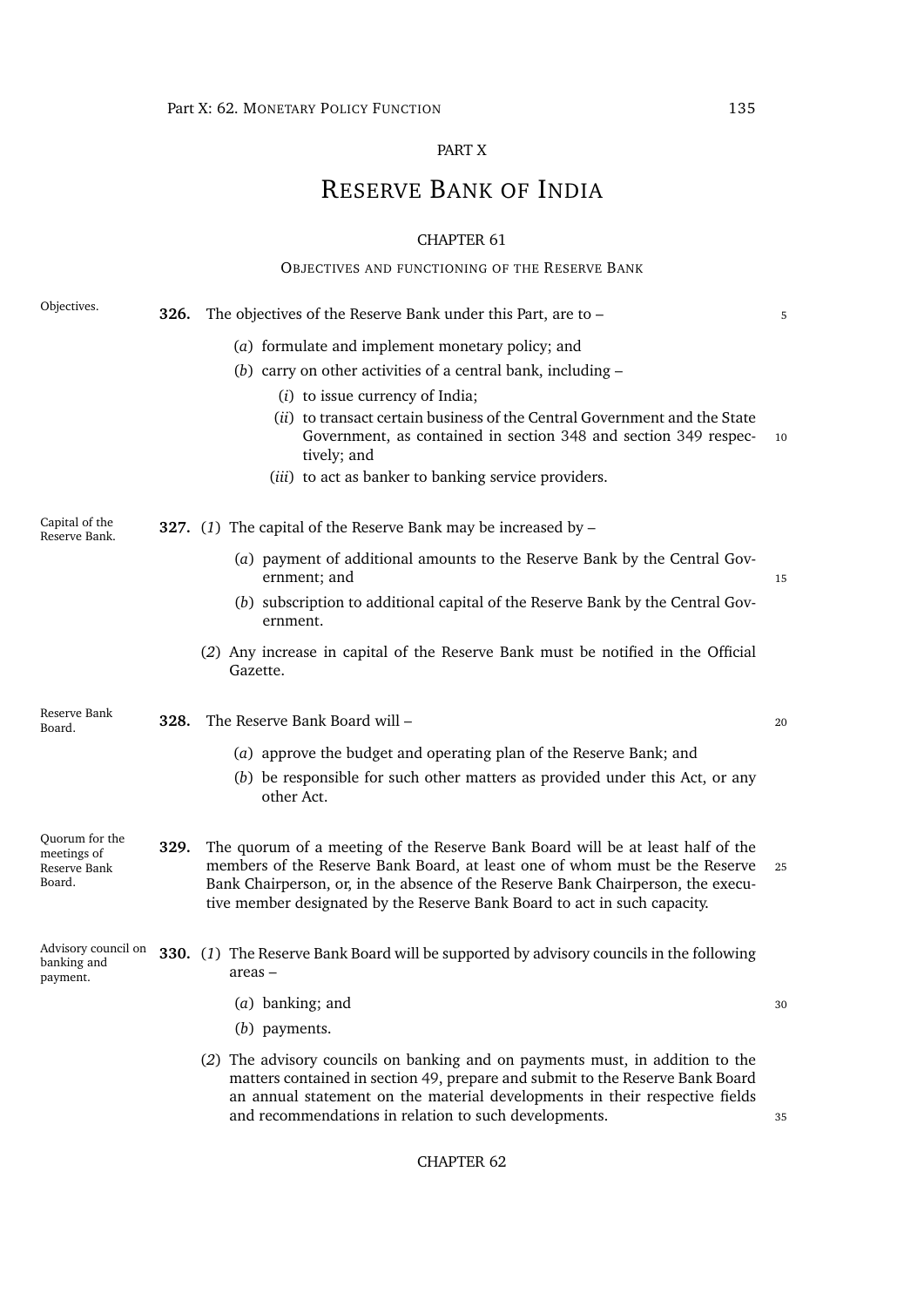### MONETARY POLICY FUNCTION

- <span id="page-157-2"></span><span id="page-157-0"></span>**331.** (*1*) The objectives of the Reserve Bank in the discharge of its monetary policy function must be provided by the Central Government, in consultation with the Reserve Bank Chairperson, by way of a written statement, which identifies 5 and provides –
	- (*a*) an explanation of the predominant objective of the Reserve Bank in discharge of its monetary policy function; and
	- (*b*) an explanation of any additional objectives, if relevant, and the order of priority in which the additional objectives must be achieved.
- <span id="page-157-1"></span><sup>10</sup> (*2*) The statement under sub-section (*[1](#page-157-0)*) must –
	- (*a*) provide quantified medium-term targets in respect of each objective;
	- (*b*) enumerate the circumstances under which the Central Government may determine that the Reserve Bank has failed to achieve the provided targets; and
- <sup>15</sup> (*c*) elaborate the manner in which the Reserve Bank will communicate to the Central Government –
	- (*i*) the reasons for its failure to achieve the provided targets under clause (*a*[\);](#page-157-1)
	- (*ii*) any remedial action proposed to be taken by the Reserve Bank; and
- <sup>20</sup> (*iii*) an estimate of the time-period within which the provided targets would be achieved pursuant to such remedial actions.
	- **332.** (*1*) The Central Government must issue the statement under section [331](#page-157-2) within one week from the day on which this Act comes into force.

Issue and publication of statement on objectives.

Statement on objectives of monetary policy.

- (*2*) The Central Government must, at least once every two years beginning on the <sup>25</sup> day on which this Part comes into force, review the statement issued under sub-section [331\(](#page-157-0)*1*), in consultation with the Reserve Bank Chairperson.
	- (*3*) The Central Government must
		- (*a*) publish the statement under section [331;](#page-157-2)
		- (*b*) place a copy of the statement before Parliament; and
- <sup>30</sup> (*c*) provide a copy of the statement to the Reserve Bank.
	- Monetary Policy 333. (1) There will be a committee known as the Monetary Policy Committee, which will be responsible for formulating the monetary policy of the Reserve Bank.
		- (*2*) The Monetary Policy Committee will consist of –
- (*a*) the Reserve Bank Chairperson, as chairperson of the Monetary Policy <sup>35</sup> Committee;
	- (*b*) one executive member of the Board of the Reserve Bank, as designated by the Reserve Bank Board;
	- (*c*) two members, appointed by the Central Government, in consultation with the Reserve Bank Chairperson; and
- <span id="page-157-4"></span><span id="page-157-3"></span><sup>40</sup> (*d*) three members appointed by the Central Government.
	- (*3*) The Central Government may nominate a representative to attend any meeting of the Monetary Policy Committee.

<span id="page-157-5"></span>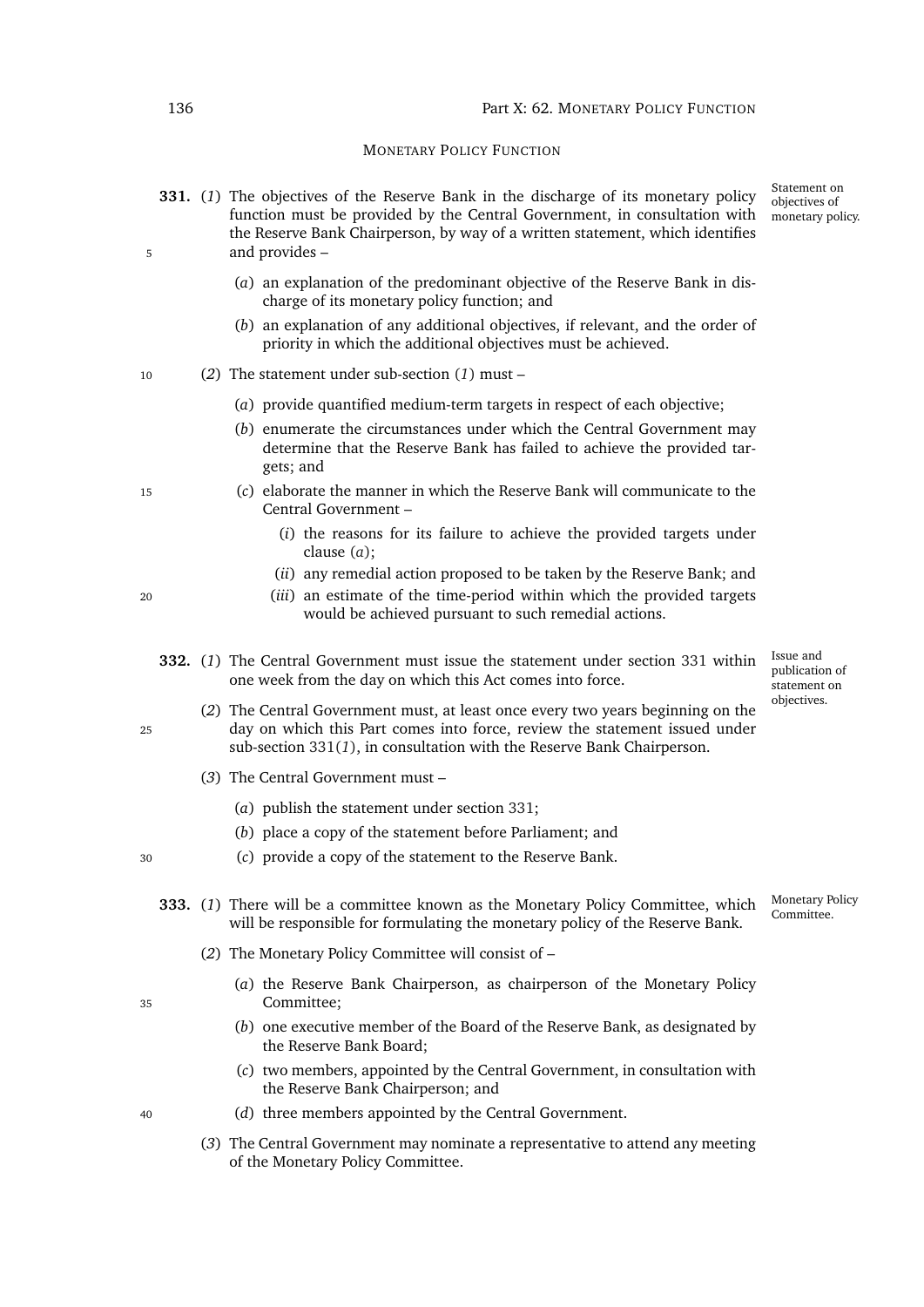- (*4*) All members appointed under sub-sections [\(2\)\(](#page-157-3)*c*) and [\(2\)\(](#page-157-4)*d*) must possess adequate knowledge and experience in the field of economics or finance which would be relevant for the discharge of the functions of the Monetary Policy Committee.
- (*5*) A person must not be appointed as a member of the Monetary Policy Commit- <sup>5</sup> tee under sub-sections  $(2)(c)$  $(2)(c)$  and  $(2)(d)$ , if such person –
	- (*a*) is a member of the Reserve Bank Board or any advisory council of the Reserve Bank;
	- (*b*) is a public servant; or
	- (*c*) is a member of Parliament or state legislature. <sup>10</sup>
- (*6*) The administrative law member of the Reserve Bank Board cannot be appointed to the Monetary Policy Committee under sub-section [\(2\)\(](#page-157-5)*b*).
- <span id="page-158-0"></span>(*7*) No person may be appointed as a member of the Monetary Policy Committee, if such person –
	- (*a*) has any financial or other interest that is likely to prejudicially affect their <sup>15</sup> functions as a member of the Monetary Policy Committee; or
	- (*b*) attracts any of the grounds for removal of members of the Monetary Policy Committee mentioned in the Fifth Schedule.
- (*8*) The Reserve Bank must, by way of bye-laws, define what constitutes an interest under sub-section  $(7)(a)$  $(7)(a)$ . 20

Meetings of the Monetary Policy Committee.

- <span id="page-158-2"></span><span id="page-158-1"></span>**334.** (*1*) The Monetary Policy Committee must meet at least every two months during a financial year.
	- (*2*) The meeting schedule of the Monetary Policy Committee for a financial year must be published by the Reserve Bank at least one week before the first meeting in that financial year. <sup>25</sup>
	- (*3*) The meeting schedule may be changed only
		- (*a*) by way of a decision taken at a prior meeting of the Monetary Policy Committee; or
		- (*b*) if, in the opinion of the Reserve Bank Chairperson, a meeting is required and advance intimation has been provided to the members of the Mone- <sup>30</sup> tary Policy Committee.
	- (*4*) The decision to hold a meeting under sub-section [\(3\)\(](#page-158-1)*b*) must be published by the Reserve Bank as soon as practicable.
	- (*5*) Prior to every meeting, the members of the Monetary Policy Committee must review – 35
		- (*a*) the report issued by the Reserve Bank under section [341\(1\)\(](#page-160-0)*a*); and
		- (*b*) any information which the Monetary Policy Committee has requisitioned and obtained under section [339.](#page-159-0)

Quorum and

decision making. **335.** (*1*) The quorum of a meeting of the Monetary Policy Committee will be five members, at least one of whom must be the Reserve Bank Chairperson and in the <sup>40</sup> absence of the Reserve Bank Chairperson, the executive member designated by the Reserve Bank Board to act in such capacity.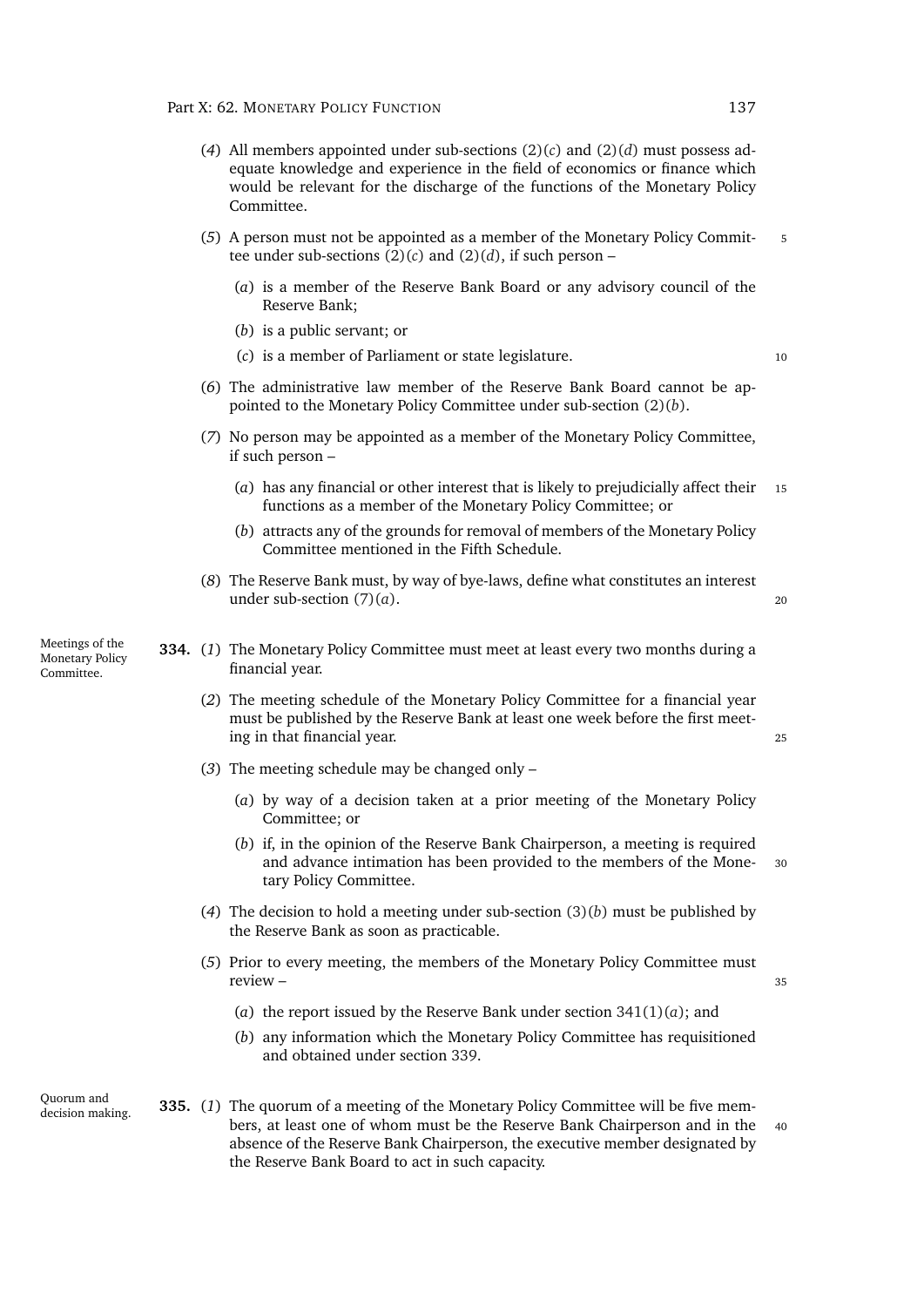- (*2*) Each member of the Monetary Policy Committee will have one vote.
- (*3*) Decisions in a meeting will be taken by a majority of the votes of the members of the Monetary Policy Committee present.
- <span id="page-159-2"></span><span id="page-159-1"></span>(*4*) The decisions of the Monetary Policy Committee will be binding on the Reserve 5 Bank, unless such decision has been superseded by the Reserve Bank Chairperson under [336.](#page-159-1)
	- **336.** (*1*) In exceptional and unusual circumstances, if the Reserve Bank Chairperson disagrees with a decision taken at a meeting of the Monetary Policy Committee, the Reserve Bank Chairperson will have the right to supersede such decision.
- <sup>10</sup> (*2*) The right under sub-section (*[1](#page-159-2)*) will not be available to any person chairing the meetings of the Monetary Policy Committee, in place of the Reserve Bank Chairperson during the absence of the Reserve Bank Chairperson.
	- (*3*) If the Reserve Bank Chairperson exercises the right under sub-section (*[1](#page-159-2)*), an explanatory statement must be –
- <span id="page-159-3"></span><sup>15</sup> (*a*) submitted by the Reserve Bank Chairperson to the Central Government on the same day when the meeting where such right was exercised is held; and
	- (*b*) published along with the minutes of the meeting in which the right has been exercised by the Reserve Bank Chairperson.
- <sup>20</sup> (*4*) The statement under sub-section (*[3](#page-159-3)*) must include
	- (*a*) the details of the decision of the Monetary Policy Committee which has been superseded; and
	- (*b*) the reasons resulting in the exercise of the right under this section.
- <span id="page-159-5"></span><span id="page-159-4"></span>**337.** The Monetary Policy Committee must ensure that the Reserve Bank publishes the <sup>25</sup> decisions taken at the meeting of the Monetary Policy Committee on the day on which such decision is taken.
	- 338. (1) The Monetary Policy Committee must ensure that the Reserve Bank publishes the minutes of the meetings of the Monetary Policy Committee within three weeks after each meeting.
- <sup>30</sup> (*2*) Minutes of the meeting must record, in relation to every decision of the Monetary Policy Committee, the voting preference and reasons for voting of each member of the Monetary Policy Committee, present in such meeting.
- <span id="page-159-0"></span>**339.** (1) The Monetary Policy Committee may, by a statement in writing, require the <sup>Power to obt</sup> Reserve Bank to provide such information that the Monetary Policy Committee <sup>35</sup> considers necessary or expedient to discharge its duties under this Chapter.
	- (*2*) The statement must indicate
		- (*a*) the form or manner in which the information must be provided;
		- (*b*) the time within which the information must be provided;
- (*c*) the entities, if any, in relation to which the information must be provided; <sup>40</sup> and
	- (*d*) the period in relation to which information must be provided.

Bank Chairperson to supersede decision of Monetary Policy Committee.

Right of Reserve

Publication of<br>decisions.

Publication of

Power to obtain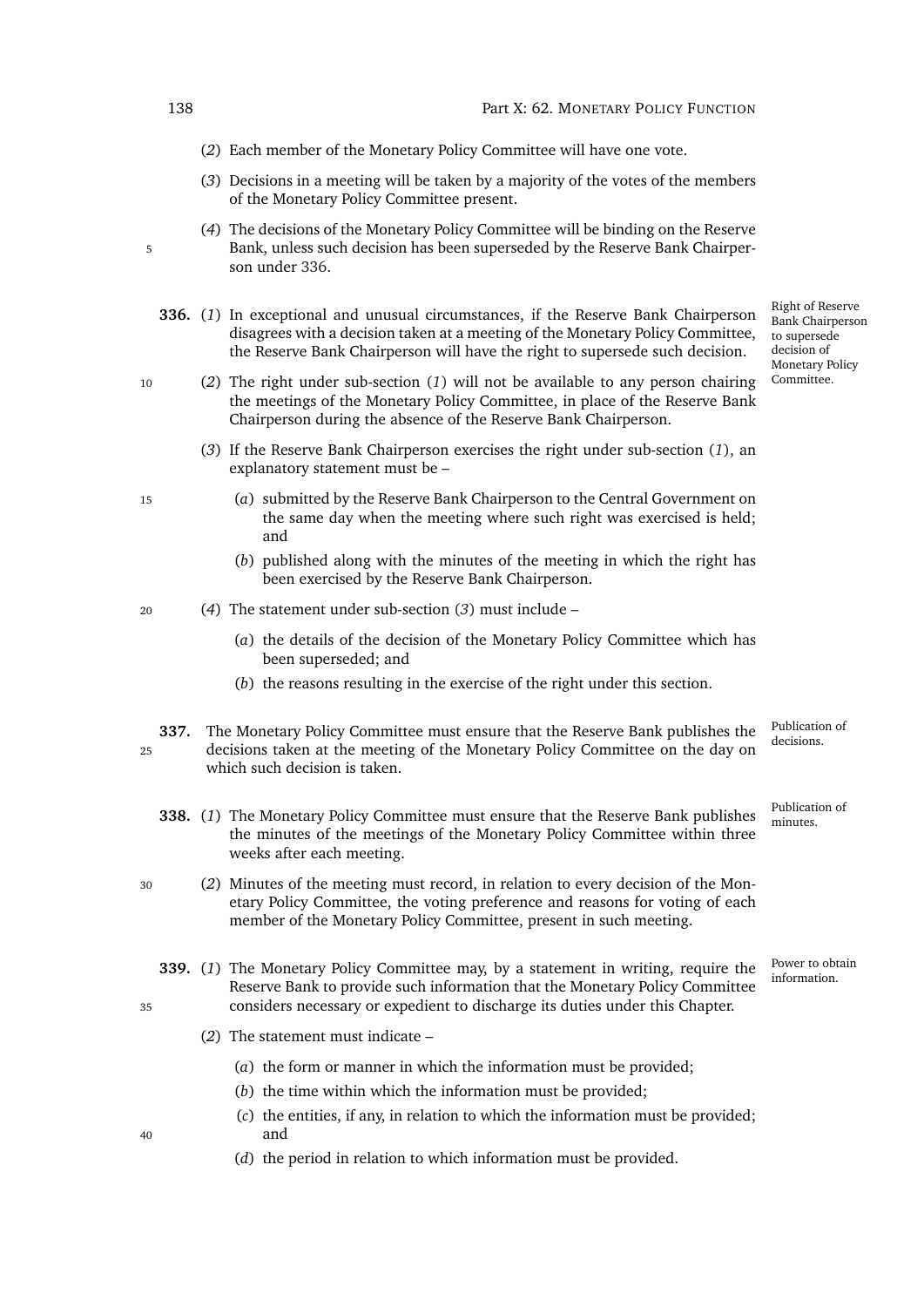- <span id="page-160-1"></span>(*3*) If the Monetary Policy Committee requires information relating to a individual financial service provider, it must obtain the approval of the Reserve Bank Board before obtaining such information.
- **340.** The Reserve Bank Board must make bye-laws in relation to the procedures of the Monetary Policy Committee, including – 5
	- (*a*) the manner of publication of schedule of meetings under section [334\(](#page-158-2)*2*);
	- (*b*) the manner of publication of decisions under section [337;](#page-159-4)
	- (*c*) the manner of publication of minutes of meetings under section [338;](#page-159-5)
	- (*d*) process for requisitioning information from the Reserve Bank under sec-tion [339](#page-159-0) and the process for obtaining the approval of the Reserve Bank 10 Board under sub-section [339\(](#page-160-1)*3*);
	- (*e*) the manner and process of recording and counting of votes at the meeting;
	- (*f*) conduct of meetings, including provision for meetings to be held without the physical presence of a member;
	- (*g*) the manner of noting of minutes of the meetings; and <sup>15</sup>

(*h*) any other matters in relation to activities of the Monetary Policy Committee.

Reports in relation to monetary policy. **341.** (*1*) The Reserve Bank must –

- <span id="page-160-0"></span>(*a*) submit a report to the Monetary Policy Committee, at least three days prior to each meeting of the Monetary Policy Committee, containing in- <sup>20</sup> formation relevant to the decisions to be made by the Monetary Policy Committee in that meeting; and
- <span id="page-160-2"></span>(*b*) publish a quarterly report containing –
	- (*i*) a review of the monetary policy decisions published by the Reserve Bank during such quarter; 25
	- (*ii*) an assessment of the developments in relation to monetary policy in the economy during the period to which the report relates; and
	- (*iii*) an indication of the approach which may be adopted by the Reserve Bank to meet its objectives in relation to monetary policy.
- (2) A report submitted to the Monetary Policy Committee under sub-section  $(1)(a)$  $(1)(a)$  30 must be published simultaneously with the submission of the report to the Monetary Policy Committee.
- (*3*) Any report under sub-section [\(1\)\(](#page-160-2)*b*) must be published after approval of the Monetary Policy Committee.

Reserve power of the Central Government.

- <span id="page-160-3"></span>**342.** (*1*) The Central Government may provide a recommendation in writing, on mon- <sup>35</sup> etary policy, to the Reserve Bank, if it is satisfied that such recommendation is required on account of extreme economic circumstances.
	- (*2*) Upon the receipt of a recommendation from the Central Government under sub-section (*[1](#page-160-3)*), the Reserve Bank Chairperson must provide a copy of such recommendation to the Monetary Policy Committee as soon as possible and at <sup>40</sup> any rate, prior to the first meeting of the Monetary Policy Committee which is to be held after the date of receipt of such recommendation.

Power of the Reserve Bank Board to make bye-laws for procedure of Monetary Policy Committee.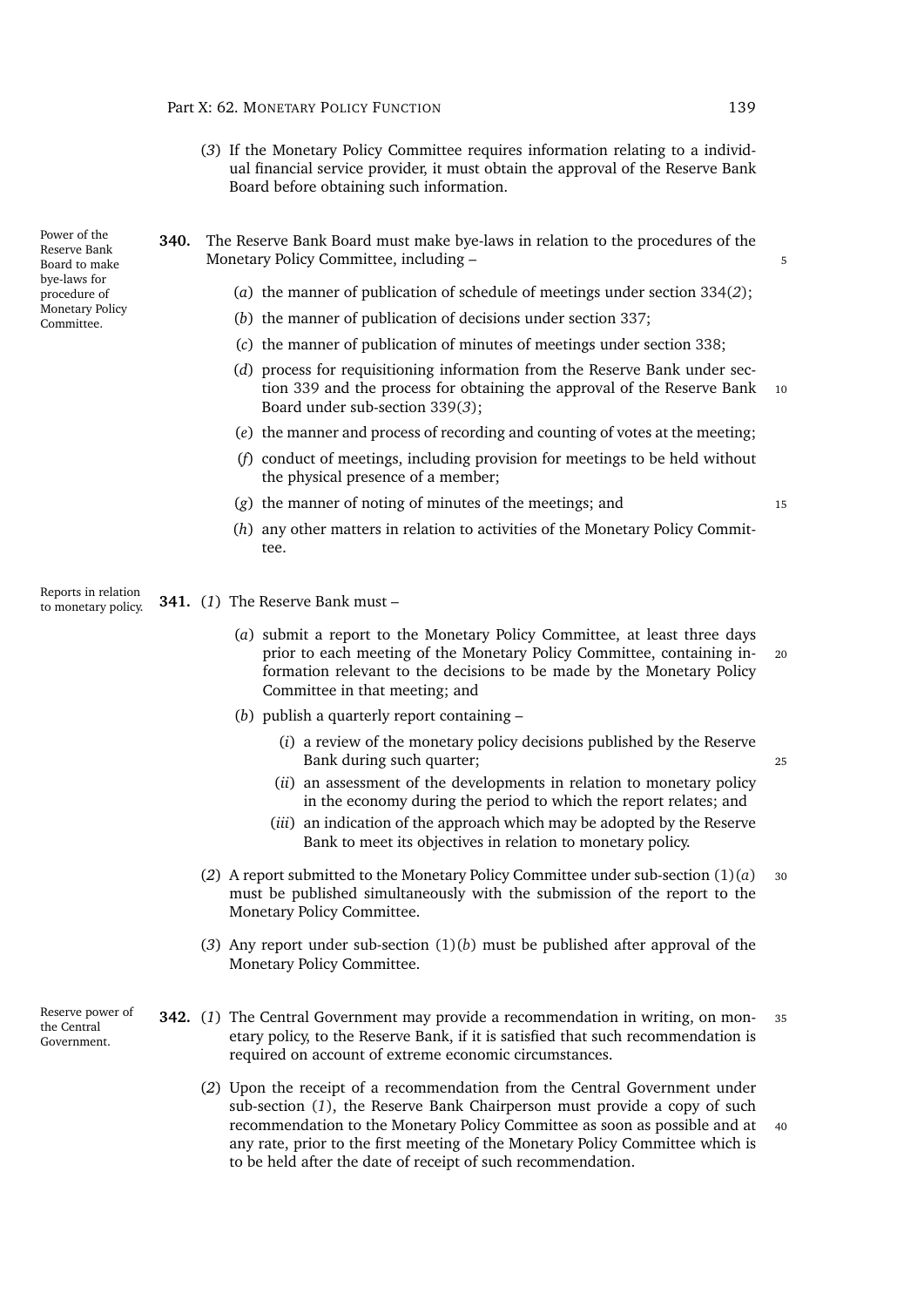- (*3*) The Monetary Policy Committee must consider the recommendation of the Central Government provided under sub-section (*[1](#page-160-3)*) in the first meeting of the Monetary Policy Committee held after the date of receipt of such recommendation.
- <span id="page-161-0"></span><sup>5</sup> (*4*) If the Monetary Policy Committee rejects the recommendation of the Central Government wholly or substantially, the Central Government may, by an order in writing, direct the Reserve Bank on matters with respect to monetary policy.
	- (*5*) The order under sub-section (*[4](#page-161-0)*)
		- (*a*) may be issued only after consultation with the Reserve Bank Chairperson;
- <sup>10</sup> (*b*) must be laid before both Houses of Parliament for approval; and
	- (*c*) will cease to have effect at the end of the following period, whichever is earlier –
- <span id="page-161-2"></span>(*i*) twenty-eight days from the date on which the order is made, unless it is approved by a resolution of each House of Parliament before <sup>15</sup> the end of that period, in accordance with sub-section (*[6](#page-161-1)*); or
	- (*ii*) ninety days from the date on which the order is made.
- <span id="page-161-1"></span>(*6*) In calculating the period of twenty eight days for the purposes of sub-section  $(5)(c)(i)$  $(5)(c)(i)$ , no account is to be taken of any time during which Parliament is dissolved or prorogued or during which either House of Parliament is adjourned <sup>20</sup> for a continuous period of more than four days.
	- (*7*) Any objectives provided to the Reserve Bank by the Central Government under section [331](#page-157-2) will not have effect while an order under sub-section (*[4](#page-161-0)*) is in force.

### CHAPTER 63

## OTHER CENTRAL BANK POWERS

- <span id="page-161-3"></span>General powers of 25 **343.** (1) The Reserve Bank has such powers as are necessary to carry out its functions the Reserve Bank. as a central bank under this Act.
	- (*2*) Powers under sub-section (*[1](#page-161-3)*) include the power to
		- (*a*) receive money on deposit and pay interest on the deposits;
- (*b*) purchase, sell, discount and rediscount bills of exchange, promissory notes <sup>30</sup> and treasury bills;
	- (*c*) purchase and sell government securities;
	- (*d*) hold, purchase and sell securities issued by foreign countries;
	- (*e*) maintain deposits with other banks, including foreign banks;
- (*f*) purchase and sell special drawing rights issued by the International Mon-<sup>35</sup> etary Fund;
	- (*g*) purchase, sell and otherwise deal in gold, specie and other precious metals;
	- (*h*) establish credits and give guarantees;
- (*i*) open accounts in a central bank in any other country or in the Bank for <sup>40</sup> International Settlements or any other international or regional bank, and to act as agent or mandatory or depository or correspondent for any of those banks or organisations and pay interest on any of those deposits;
	- (*j*) issue bills and drafts and effect transfers of money; and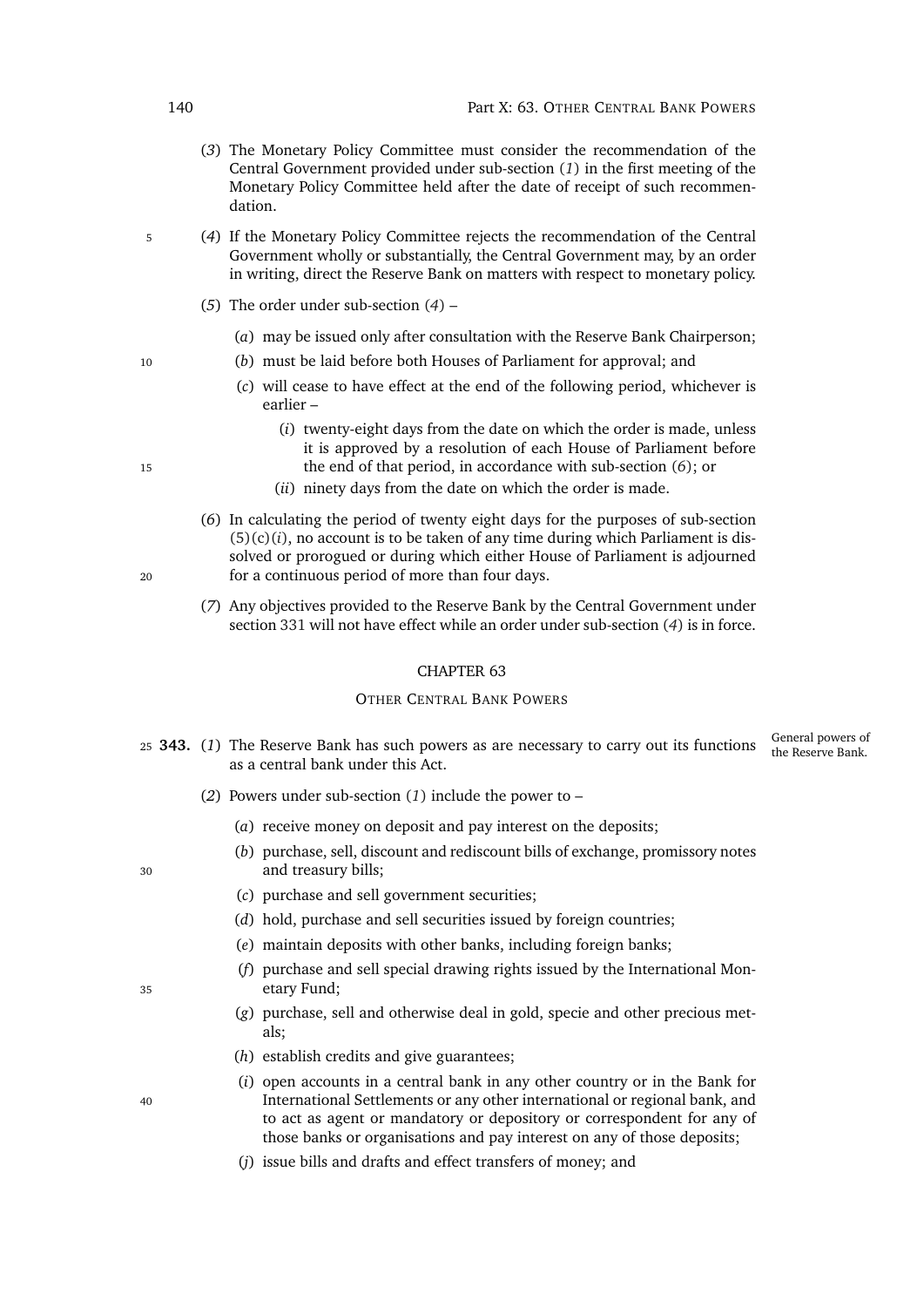| $(k)$ acquire, hold, lease or dispose immovable property.                        |
|----------------------------------------------------------------------------------|
| (3) In this section "International Monetary Fund" has the meaning assigned to it |
| under the International Monetary Fund and Bank Act, 1945 (47 of 1945).           |

<span id="page-162-2"></span><span id="page-162-1"></span><span id="page-162-0"></span>Business which the Reserve Bank may not transact. **344.** (*1*) Unless the Reserve Bank, in the pursuit of its objectives under this Part is acting in accordance with its powers, it must not – 5 (*a*) engage in trade or otherwise have a direct interest in any commercial, industrial, or other undertaking, other than where such interest has been acquired for the satisfaction of any of its claims; (*b*) purchase any capital, including any shares of any banking service provider, or, of any other person, or grant loans against such capital or shares; or 10 (*c*) advance money on the mortgage of, or otherwise against the collateral of, immovable property or documents of title relating to such immovable property, or become the owner of immovable property. (*2*) Any interest of the nature under sub-section [\(1\)\(](#page-162-0)*b*), acquired by the Reserve Bank for the satisfaction of its claims, will be disposed of at the earliest. 15 (3) The provisions of sub-section  $(1)(c)$  $(1)(c)$  will not prevent the Reserve Bank from acquiring or holding property necessary for its business or residential premises for its use. Temporary liquidity assistance. **345.** (*1*) The Reserve Bank may provide short-term funds against adequate collateral to system participants for which the Reserve Bank directly operates payment 20 systems, in order to meet a shortage of funds of such system participants. (*2*) The Reserve Bank must make regulations to provide for – (*a*) the procedure for availing assistance under sub-section (*[1](#page-162-2)*); and (*b*) the manner in which relevant information in relation to the utilisation of assistance under this section, will be shared with relevant Financial <sup>25</sup> Agency for regulatory purposes. (*3*) In this section, short-term means overnight or any such other period as may be notified by the Reserve Bank for the purpose of this section. Emergency liquidity assistance. **346.** (*1*) The Reserve Bank may provide liquidity assistance against adequate collateral to a financial service provider, or, a class of financial service providers, in case <sup>30</sup> of shortage of funds, including where such shortage arises on account of severe or unusual stress in the financial system. (*2*) The Reserve Bank must make regulations to provide for – (*a*) the nature of collateral to be provided by a financial service provider to avail liquidity assistance under this section; and 35 (*b*) additional criteria to receive assistance under this section. (*3*) Prior to extending assistance under this section, the Reserve Bank must consult – (*a*) the relevant Regulator, when assistance is sought to be provided to a fi-

<span id="page-162-4"></span><span id="page-162-3"></span>nancial service provider not regulated by the Reserve Bank under Part [V;](#page-87-0) 40 and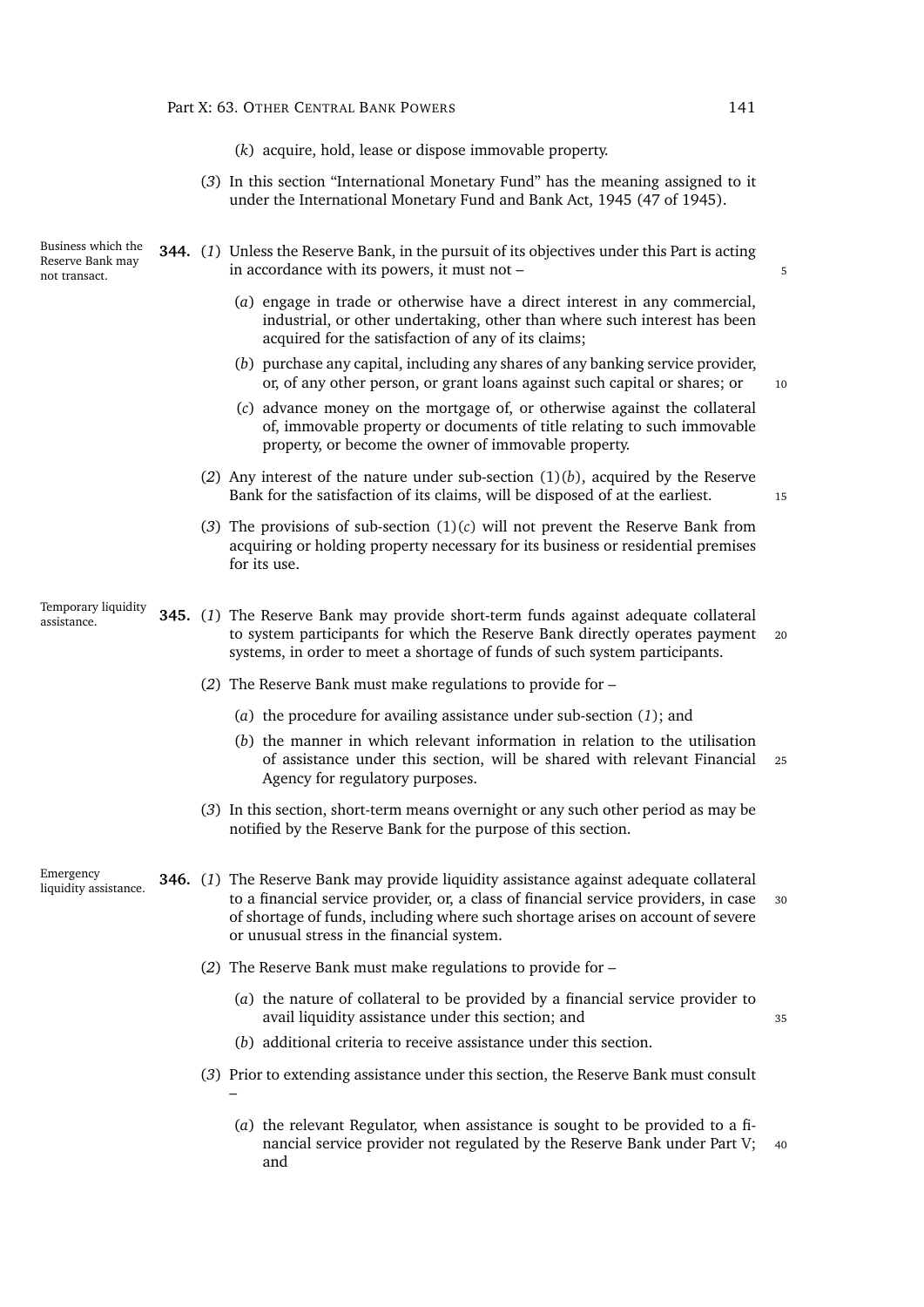- (*b*) the Corporation, when assistance is sought to be provided to a covered service provider.
- <span id="page-163-0"></span>(*4*) The Reserve Bank must make a determination with regard to the matters under sub-section (*[2](#page-162-3)*) prior to extending assistance to a financial service provider 5 under this section.
	- (*5*) No person will have recourse to the Tribunal against the determination made by the Reserve Bank under sub-section (*[4](#page-163-0)*).
	- (*6*) The Reserve Bank must make regulations to provide for –
- (*a*) the procedure to be followed by a financial service provider for availing <sup>10</sup> liquidity assistance under sub-section (*[1](#page-162-4)*); and
	- (*b*) the manner in which relevant information in relation to the utilisation of assistance under this section, will be shared with relevant Financial Agency for regulatory purposes.
- (*7*) The Reserve Bank will be guided by the following principles while extending 15 liquidity assistance under this section –
	- (*a*) confidentiality regarding the use of this assistance by financial service providers; and
	- (*b*) expediency in making a decision to extend assistance under this section.

<span id="page-163-1"></span>**347.** (1) In order to reduce risks relating to payments and settlement, arising from the <sup>20</sup> failure of identified financial service providers, the Reserve Bank must maintain a real time gross settlement system for transferring payments of funds.

Payment system of<br>the Reserve Bank.

- (*2*) In this section
	- (*a*) "the payment system" means the real time gross settlement system under sub-section (*1*[\);](#page-163-1) and
- <sup>25</sup> (*b*) "identified financial service providers" means
	- (*i*) banking service providers;
	- (*ii*) Infrastructure Institutions which provide clearing and settlement services and have been designated Systemically Important Financial Institutions by the Council; and
- <sup>30</sup> (*iii*) any other financial service provider notified by the Central Government, in consultation with the Reserve Bank.
	- (*3*) The Reserve Bank must make regulations governing
		- (*a*) the mode of operation of the payment system;
- <span id="page-163-2"></span>(*b*) the conditions under which the access to the payment system may be <sup>35</sup> withdrawn; and
	- (*c*) all other issues connected or related to the payment system.
- (*4*) If access of an identified financial service provider to the payment system is withdrawn under sub-section [\(3\)\(](#page-163-2)*b*), then the Regulator must cancel the authorisation of such identified financial service provider to act as a banking ser-<sup>40</sup> vice provider, or, to act as an Infrastructure Institution which provides clearing and settlement services, where –
	- (*a*) if the Reserve Bank proposes to withdraw the access to the payment system, it must issue a show cause notice to the identified financial service provider; and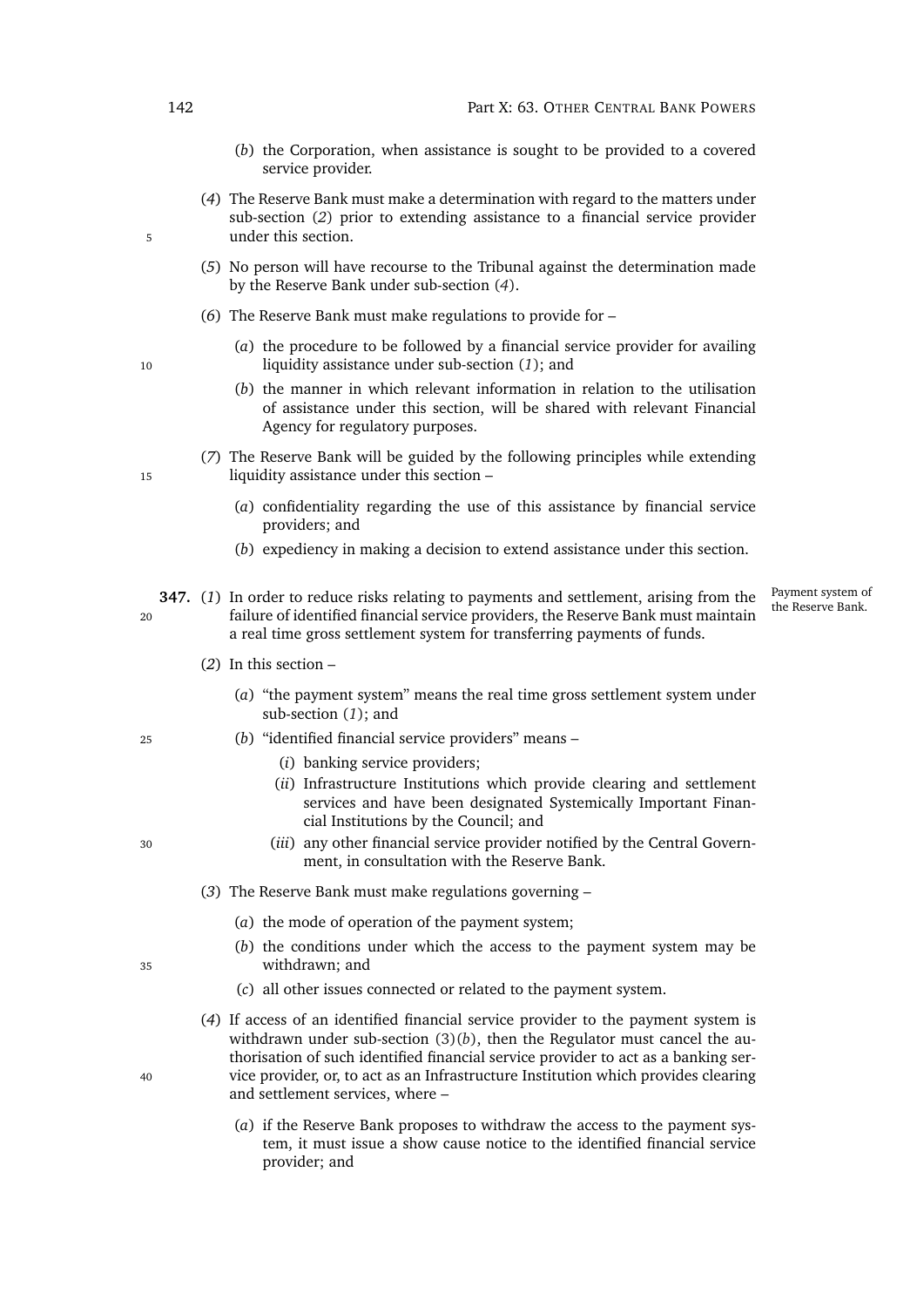- (*b*) if the Reserve Bank proceeds to withdraw the access to the payment system, it must issue a decision order to the identified financial service provider.
- (*5*) The payment system will be an Infrastructure Institution for the purposes of section [193](#page-109-0) and no other provision of this Act will apply to the payment systems.

<span id="page-164-2"></span><span id="page-164-0"></span>**348.** (*1*) The Central Government must –

- (*a*) entrust the Reserve Bank with all its money, remittance, exchange and banking transactions in India; and
- (*b*) deposit, free of interest, all its cash balances with the Reserve Bank. <sup>10</sup>

- (*2*) The Reserve Bank will accept monies on account of the Central Government and will make payments up to the amount standing to the credit of its account.
- (*3*) The Reserve Bank will carry out exchange, remittance and other banking operations for the Central Government.
- <span id="page-164-3"></span>(*4*) All actions under sub-section (*[1](#page-164-2)*) will be in accordance with the conditions <sup>15</sup> agreed between the Reserve Bank and the Central Government.
- (*5*) Any agreement under sub-section (*[4](#page-164-3)*) will be laid before Parliament, as soon as practicable and must be published by the Reserve Bank.
- (*6*) Sub-section (*[1](#page-164-2)*) does not prevent Central Government from carrying on money transactions or holding requisite balances at places where the Reserve Bank <sup>20</sup> has no branches or agencies.
- (*7*) The Reserve Bank will include a description of the business of Central Government carried on by the Reserve Bank in its annual report.

Business of State Governments.

Business of the Central Government.

- <span id="page-164-4"></span><span id="page-164-1"></span>**349.** (*1*) The Reserve Bank, by agreement with a State Government, may –
	- (*a*) undertake all the money, remittance, exchange and banking transactions <sup>25</sup> in India of such State; and
	- (*b*) maintain the deposit of all cash balances of the State with itself, free of interest.
	- (*2*) Any agreement under sub-section (*[1](#page-164-4)*) will be laid before Parliament, as soon as practicable and must be published.  $30$
	- (*3*) The Reserve Bank must include details of the business of State Governments carried on by the Reserve Bank in its annual report.

Right to issue bank notes. **350.** (*1*) The Reserve Bank will have the sole right to issue bank notes in India.

- (*2*) Every bank note issued by the Reserve Bank will be legal tender at any place in India in payment or on account for the amount expressed on it, and will be <sup>35</sup> guaranteed by the Central Government.
- (*3*) The Reserve Bank, after considering the recommendations of the Central Government, must notify –
	- (*a*) the denomination value of the bank notes to be issued by the Reserve Bank: and 40
	- (*b*) the form, design and material of the bank notes.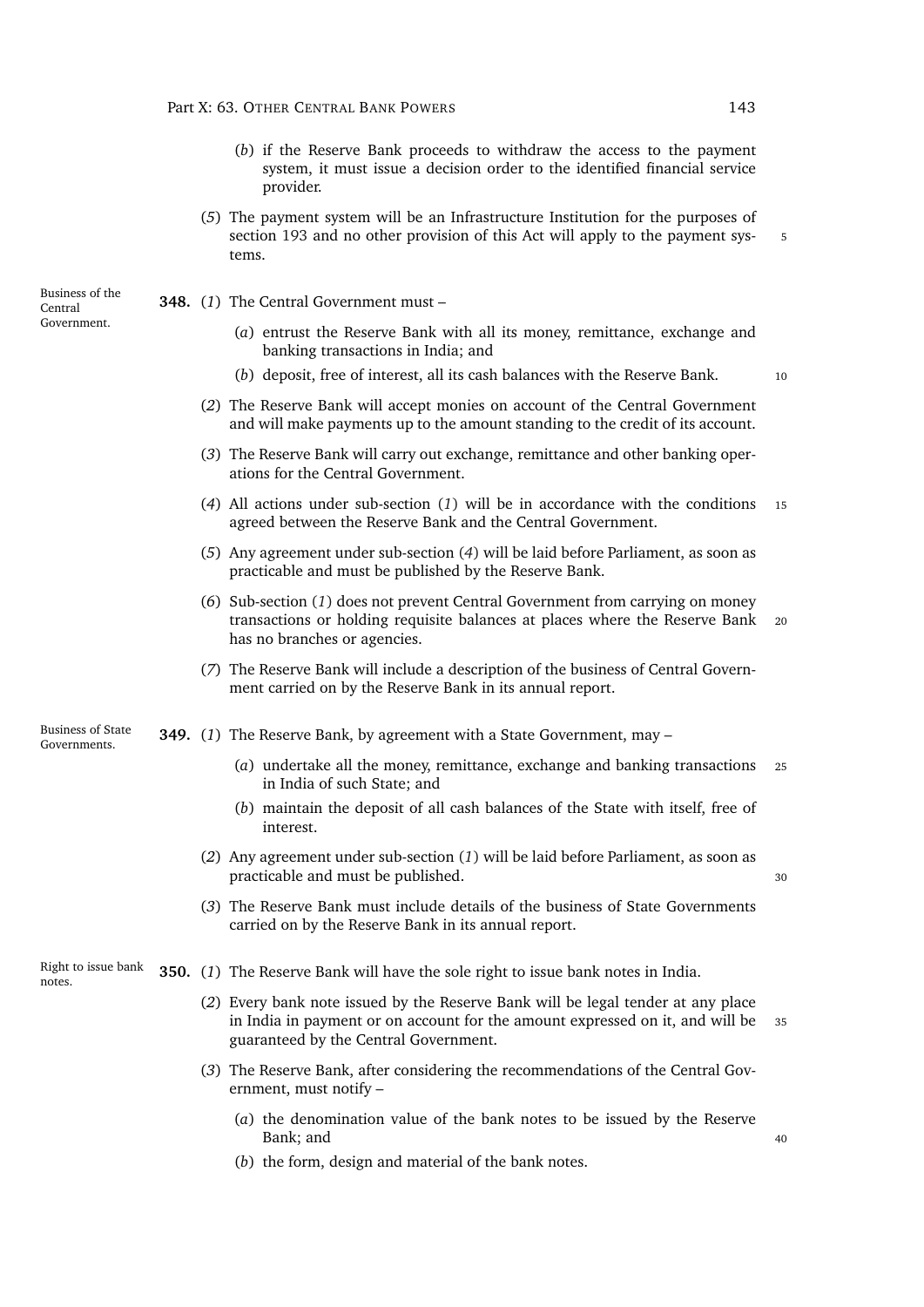- (*4*) The Central Government, on the recommendation of the Reserve Bank, may by notification, direct –
	- (*a*) the non-issue, or discontinuance of issue, of bank notes of certain denominational values; or
- <sup>5</sup> (*b*) that any series of bank notes of any denomination will cease to be legal tender in accordance with the conditions mentioned in the notification.
	- (*5*) The Reserve Bank will not reissue bank notes, which in its opinion are torn, defaced or excessively soiled.
- <span id="page-165-0"></span>(*6*) No person will have the right to recover from the Central Government, or, the 10 Reserve Bank, the value of any lost, stolen, mutilated or imperfect bank note.
	- (*7*) The Reserve Bank, with the sanction of the Central Government, may by notification, provide conditions under which value of a note described under subsection (*[6](#page-165-0)*) may be refunded as of grace.
- (*8*) The Reserve Bank will not be liable for the payment of any stamp duty under 15 the Indian Stamp Act, 1899 (2 of 1899), in respect of bank notes issued by it.
	- **351.** (1) The Reserve Bank will issue bank notes through a separate and wholly distinct <sup>Issue Department.</sup> department called the Issue Department.
		- (*2*) The aggregate assets of the Issue Department must be an amount not less than the total liabilities of the Issue Department.
- <sup>20</sup> (*3*) The Reserve Bank, in consultation with the Central Government, must make bye-laws in relation to the nature, minimum value and other aspects relating to the assets of the Issue Department.
	- (*4*) The assets of the Issue Department will not be subject to any liability other than the liabilities of the Issue Department.
- <sup>25</sup> (*5*) The liabilities of the Issue Department will be an amount equal to the total bank notes in circulation at that point of time.
	- (*6*) The Issue Department will not issue bank notes to any person except in exchange for other bank notes or for such coin, bullion or securities as may be notified by the Reserve Bank in this regard.
		- Issue of rupee
- 30 **352.** (1) The Central Government will not put into circulation any rupee coins, except  $\frac{1}{100}$ through the Reserve Bank.
	- (*2*) The Reserve Bank will not dispose of rupee coins otherwise than for the purposes of circulation.
- <span id="page-165-1"></span>(*3*) The Reserve Bank will, in exchange for bank notes, supply notes of lower value <sup>35</sup> and rupee coins in such quantities, which in the opinion of the Reserve Bank, are required for circulation.
	- (*4*) The Central Government will supply coins to the Reserve Bank on demand for the purpose of supply under sub-section (*[3](#page-165-1)*).
- (*5*) If the Central Government fails to supply coins upon demand by the Reserve <sup>40</sup> Bank, the Reserve Bank will be released from the obligation under sub-section (*[3](#page-165-1)*).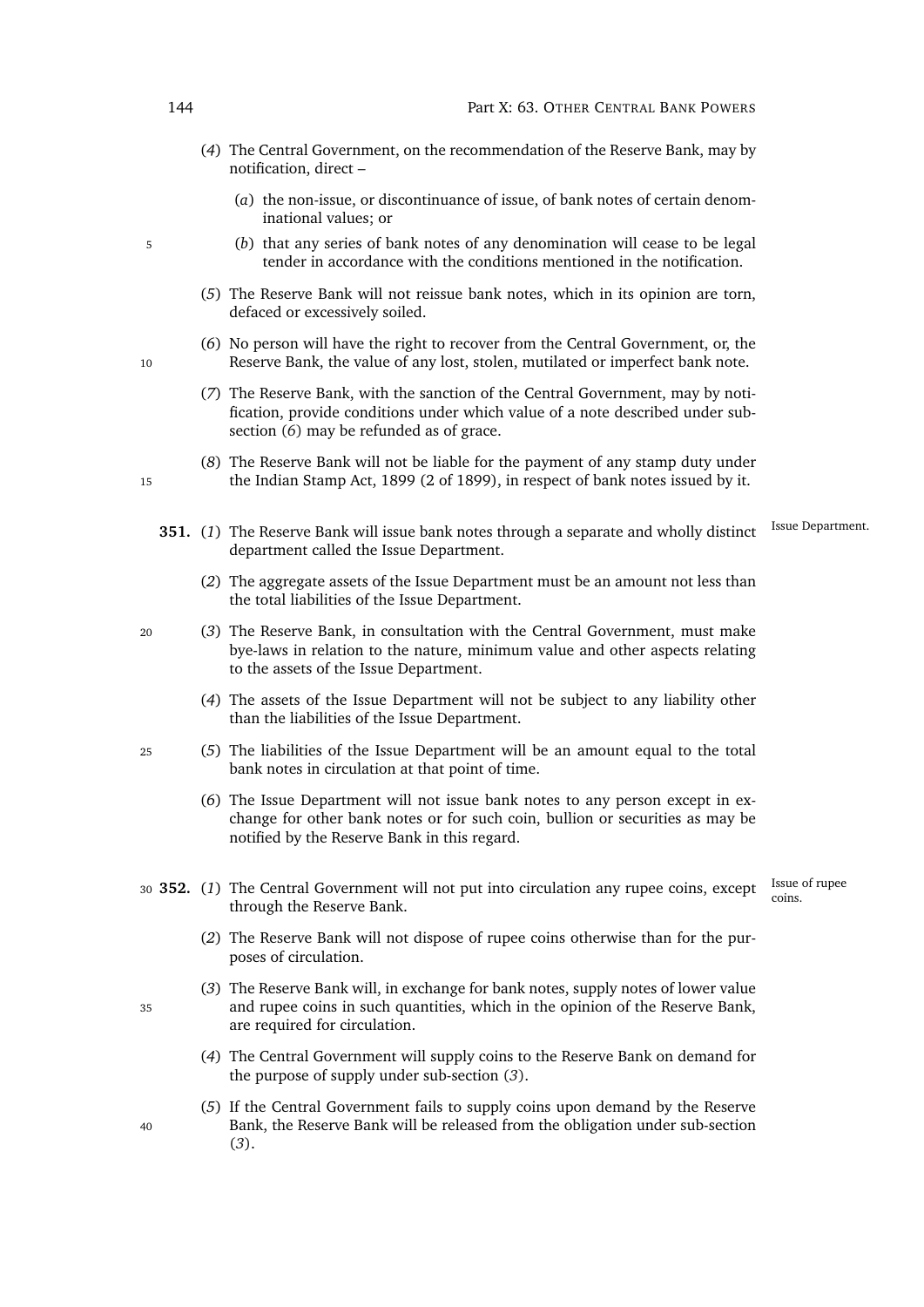<span id="page-166-2"></span><span id="page-166-1"></span><span id="page-166-0"></span>

| Obligation to<br>supply different<br>forms of currency. | 353. | The Reserve Bank will issue rupee coins on demand in exchange for bank notes<br>and will issue bank notes on demand in exchange for coins which is legal tender<br>under the Indian Coinage Act, 2011 (11 of 2011). |    |
|---------------------------------------------------------|------|---------------------------------------------------------------------------------------------------------------------------------------------------------------------------------------------------------------------|----|
| Issue of demand<br>bills and notes.                     |      | <b>354.</b> (1) No person, other than the Reserve Bank, or, the Central Government, where<br>expressly authorised, will -                                                                                           | 5  |
|                                                         |      | (a) draw, accept, make or issue any bill of exchange, hundi, promissory note<br>or engagement for the payment of money payable to bearer on demand;                                                                 |    |
|                                                         |      | (b) borrow, owe or take up any sum or sums of money on the bills, hundis or<br>notes payable to bearer on demand of any such person; or                                                                             |    |
|                                                         |      | (c) make or issue any promissory note expressed to be payable to the bearer<br>of the instrument.                                                                                                                   | 10 |
|                                                         |      | (2) Sub-section (1) does not prevent any cheque or drafts, including hundis, which<br>may be payable to the bearer on demand, to be drawn on a person's account<br>with a banker, shroff or agent.                  |    |
|                                                         |      | (3) In this section, the phrases "bill of exchange", "promissory note", "cheque",<br>"draft" and "banker" have the meaning assigned to them under the Negotiable<br>Instruments Act, 1881 (26 of 1881).             | 15 |
| Power of Reserve<br>Bank to obtain<br>information.      |      | 355. (1) The Reserve Bank must specify the procedure for the Reserve Bank to obtain<br>information relevant for its functions under this Part.                                                                      |    |
|                                                         |      | (2) A person must comply with a request for providing information issued under<br>sub-section $(1)$ and provide the required information or documents, in its pos-<br>session or power, to the Reserve Bank.        | 20 |
|                                                         |      | <b>CHAPTER 64</b>                                                                                                                                                                                                   |    |
|                                                         |      | <b>ACCOUNTS OF THE RESERVE BANK</b>                                                                                                                                                                                 |    |
| Statement of assets<br>and liabilities.                 |      | 356. (1) The Reserve Bank must prepare and publish a statement of its assets and lia-<br>bilities on a weekly basis.                                                                                                | 25 |
|                                                         |      | (2) The statement must relate to assets and liabilities as at the close of business of<br>the day on which such statement is prepared.                                                                              |    |
|                                                         |      | (3) If a day on which a statement is to be prepared is a holiday, as notified by the<br>Central Government, then the statement must be prepared and published on<br>the last business day preceding that day.       | 30 |
|                                                         |      | (4) A copy of the statement must be submitted to the Central Government.                                                                                                                                            |    |
| Allocation of<br>surplus profits.                       |      | 357. (1) The Reserve Bank Board must maintain a policy in relation to the payment of<br>surplus profits to the Central Government.                                                                                  |    |
|                                                         |      | (2) In accordance with its policy, the Reserve Bank must pay profits held by it to<br>the Central Government, after making adequate provisions for -                                                                | 35 |
|                                                         |      | (a) reserves to meet future contingencies; and                                                                                                                                                                      |    |
|                                                         |      | (b) bad and doubtful debts, depreciation in assets, contributions to staff and<br>superannuation funds and for all other matters for which provision are<br>usually provided for by a banking service provider.     | 40 |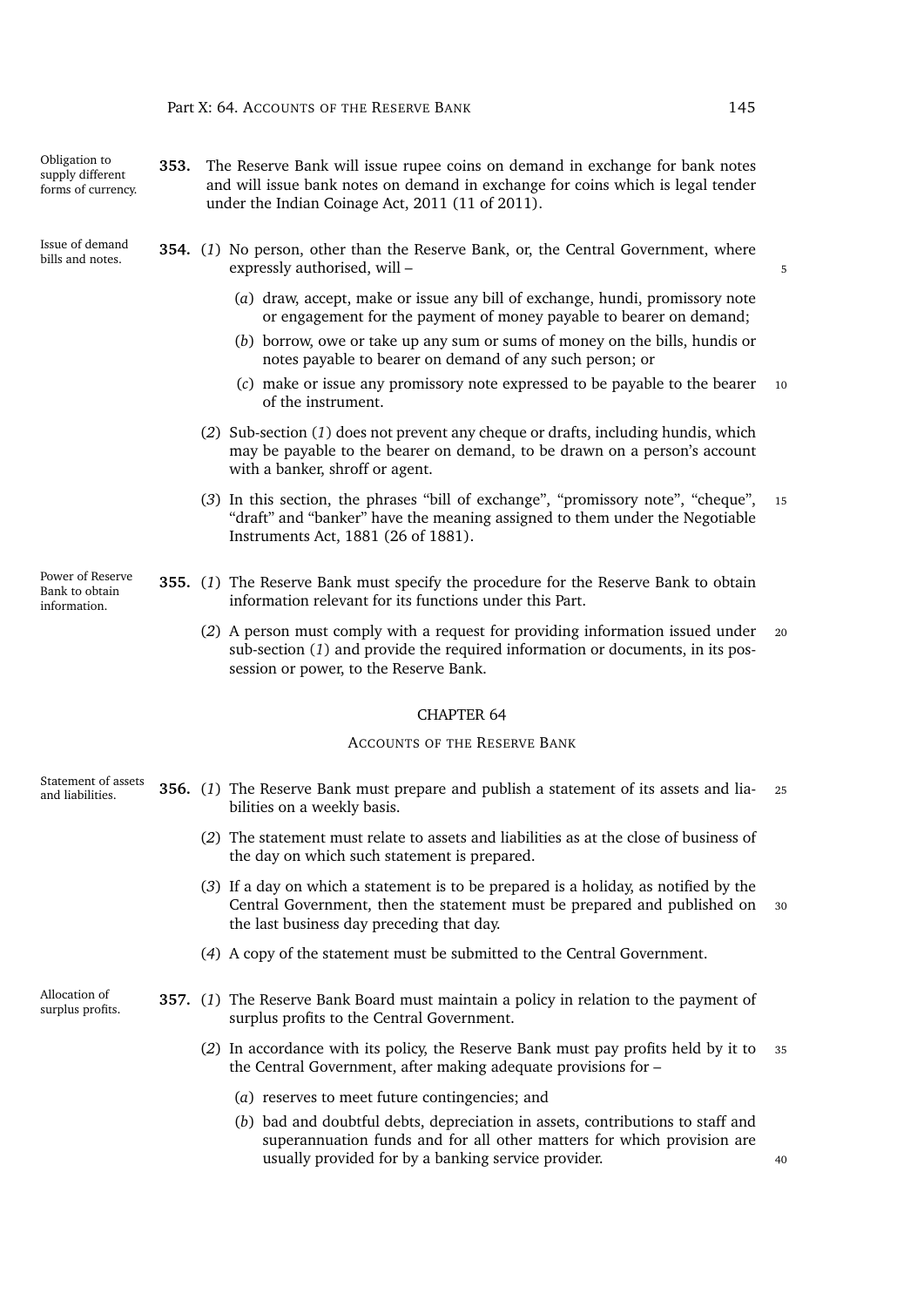### 146 **Part X: 65. OTHER PROVISIONS IN RELATION TO THE RESERVE BANK**

- (*3*) The Reserve Bank must publish the policy issued under sub-section (*[1](#page-166-2)*) and any modifications made to such policy from time to time.
- (*4*) The annual financial statements prepared by the Reserve Bank must clearly explain the provisions made by the Reserve Bank, along with the reasons for 5 every provision.

### CHAPTER 65

### OTHER PROVISIONS IN RELATION TO THE RESERVE BANK

**358.** The Reserve Bank's obligation to comply with the provisions relating to the manner of publication of information as contained in Part [III,](#page-44-0) does not release the

10 Reserve Bank from the obligation to comply with a higher standard of publication, if provided elsewhere under this Act or any other law.

Manner of publication of information.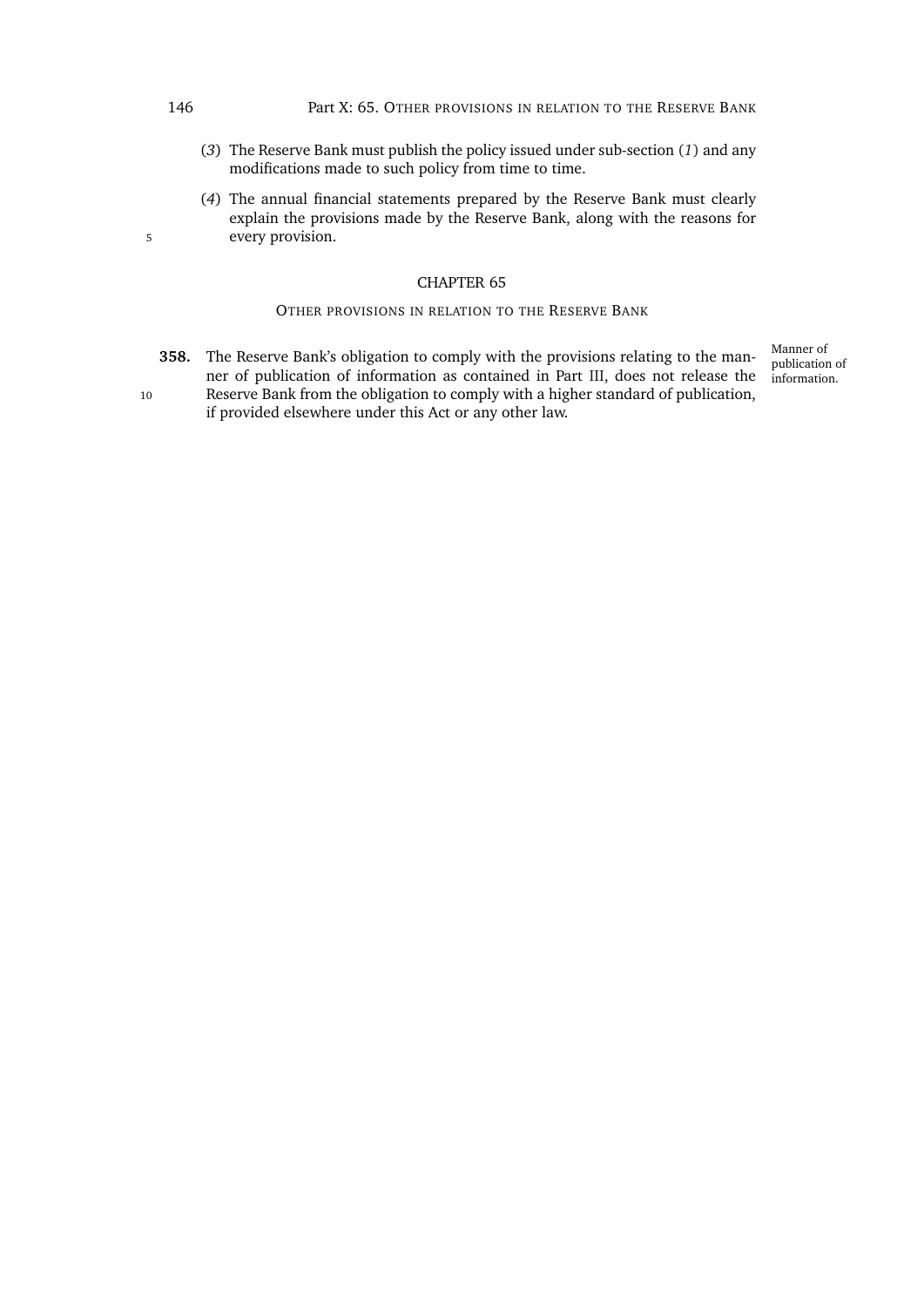### PART XI

# <span id="page-168-1"></span>CAPITAL CONTROLS

### CHAPTER 66

## OBJECTIVES AND PRINCIPLES

<span id="page-168-0"></span>Objectives. **359.** (*1*) The functions and powers under this Part must be discharged and exercised by <sup>5</sup> the competent authority with the objectives of – (*a*) facilitating capital account transactions in a manner that encourages investment and economic growth in India; (*b*) managing adverse short-term fluctuations in balance of international payments; and 10 (*c*) ensuring review of capital account transactions that could affect national security. (*2*) In this Part, "competent authority" means – (*a*) the Central Government for making rules under this Part; or (*b*) the Reserve Bank for making regulations under this Part. <sup>15</sup> Principles. **360.** The following principles must be taken into consideration while discharging functions and exercising powers by the competent authority under this Part – (*a*) similar investments made by residents and non-residents in India must be treated similarly, to the extent practicable; (*b*) investment restrictions must be so designed that the benefits of policies <sup>20</sup> relating to capital account transactions outweigh the potential impact of such restrictions; (*c*) investment measures must be tailored to the particular risks posed by particular investment proposals; and (*d*) policies that restrict capital account transactions on national security con- <sup>25</sup> siderations must be used only when other policies cannot be used to eliminate such national security considerations. CHAPTER 67 SCOPE AND CERTAIN OTHER MATTERS Scope. **361.** (*1*) Cross-border trade in goods, services, payment transactions or other current <sup>30</sup> account transactions are not subject to any restrictions, conditions or prohibitions under this Part. (*2*) Capital account transactions are subject to restrictions, conditions or prohibitions, if any, contained in this Part, or as may be prescribed or specified under this Part. 25 assume that the contract of the contract of the contract of the contract of the contract of the contract of the contract of the contract of the contract of the contract of the contract of the contract of the Emergency circumstances. **362.** The following circumstances or conditions will be considered emergency circumstances or conditions under this Part – (*a*) the outbreak of a natural calamity in India;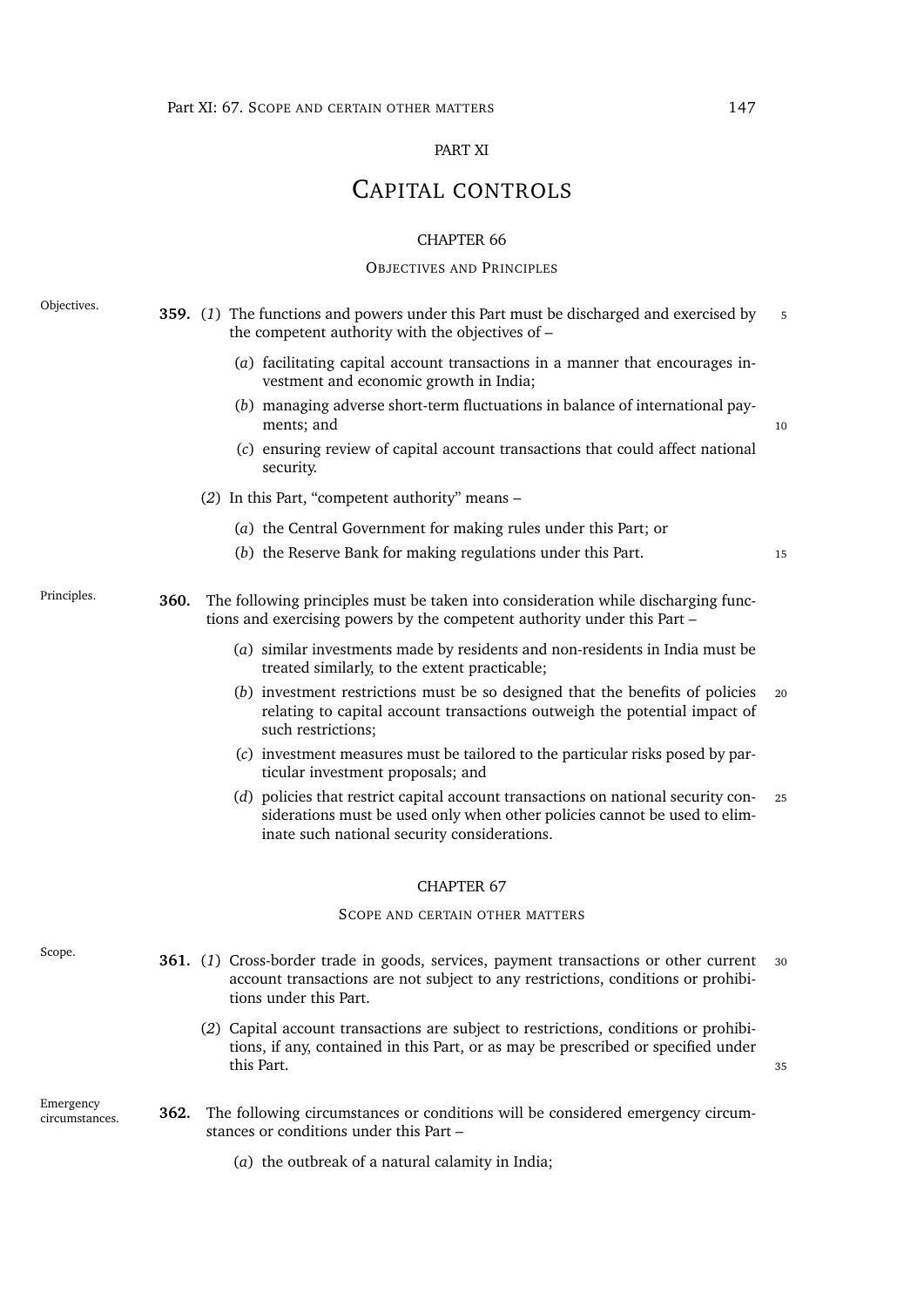- (*b*) grave and sudden changes in domestic economic conditions;
- (*c*) grave and sudden changes in foreign economic conditions;
- (*d*) if international payments and international finance are facing or expected to face serious difficulties;
- <sup>5</sup> (*e*) the proclamation of national emergency under Article 352 of the Constitution of India; or
	- (*f*) the proclamation of financial emergency under Article 360 of the Constitution of India.

### CHAPTER 68

### 10 INWARD FLOWS

- Power to make **363.** (1) For carrying out the purposes of this Part, the Central Government will make  $\frac{100 \text{ N}}{\text{mles}}$ rules in accordance with this Chapter in relation to inward flows.
	- (*2*) The Central Government must prescribe criteria that qualified foreign investors must meet.
- <sup>15</sup> (*3*) The Central Government may prescribe
	- (*a*) the prohibition of one or more classes of inward flows; or
	- (*b*) procedures, conditions, limits, restrictions or approval requirements in relation to –
		- (*i*) any class or classes of inward flows;
- <sup>20</sup> (*ii*) the acquisition or transfer of immovable property situated in India, by a qualified foreign investor;
	- (*iii*) any borrowing by a resident from a non-resident; or
	- (*iv*) the giving of any guarantee or surety in respect of any borrowing, obligation or other liability, by a non-resident.
- <span id="page-169-0"></span>Rule making process. <sup>25</sup> **364.** (*1*) Nothing contained in section [63](#page-55-0) will apply to rule-making by the Central Government under this Part.
	- (*2*) The Central Government may make rules for the implementation of this Part and must consult the Reserve Bank before making draft rules under this section.
- <span id="page-169-1"></span><sup>30</sup> (*3*) The consultation with the Reserve Bank must relate to –
	- (*a*) the problem to be addressed and the goals sought to be achieved as well as the alternatives available for addressing the problem or achieving the goals;
- (*b*) the economic rationale, including the expected benefits and likely costs; <sup>35</sup> and
	- (*c*) the effect on investment climate, efficiency, and balance of payments.
	- (*4*) Subsequent to consultations with the Reserve Bank, the Central Government must make rules in accordance with the process contained in section [52.](#page-51-1)
- **365.** (1) Unless provided otherwise, nothing contained in Chapter [13](#page-51-2) will apply to emer- $\frac{\text{emerge}}{\text{making}}$ <sup>40</sup> gency rules made under this Part.

Emergency rule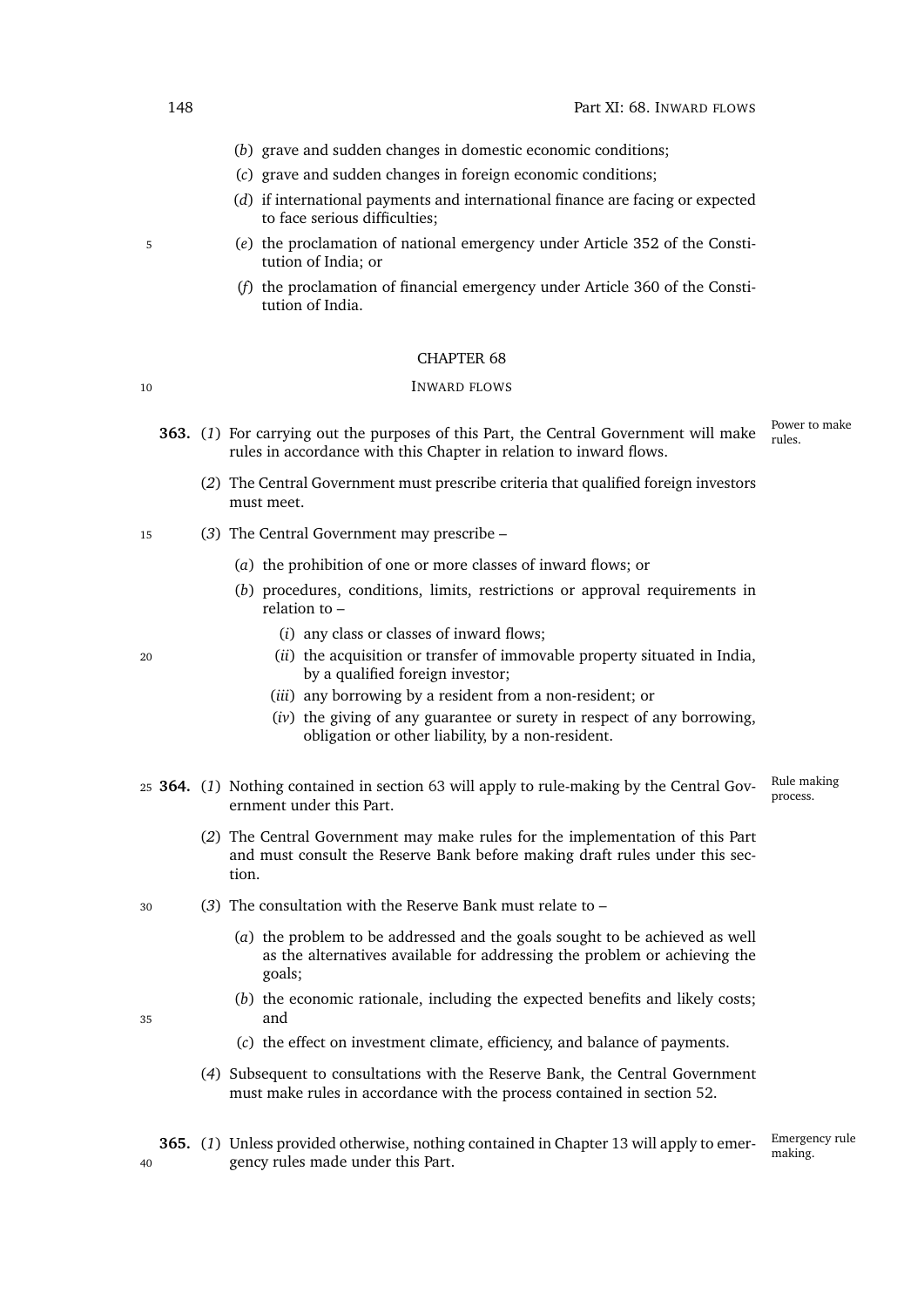- (*2*) The Central Government may make rules in accordance with this section, in any circumstance or condition contained in section [362](#page-168-0) without complying with the process contained in section [364.](#page-169-0)
- (*3*) If any condition or circumstance contained in section [362](#page-168-0) exists, the Central Government must consult the Reserve Bank prior to making rules under this 5 section, within fifteen days from the day on which a condition or circumstance was determined by the Central Government to be an emergency condition or circumstance.
- (*4*) Upon consultation with the Reserve Bank, the Central Government may make rules, temporarily suspending – 10
	- (*a*) any payments or receipts on account of any inward flow, or the whole or a part of any inward flow;
	- (*b*) borrowings from any non-resident; or
	- (*c*) any payment to non-resident or mandating prior approval or safe-keeping of part of any funds borrowed from any non-resident. 15
- (*5*) The rules made under this section must be accompanied by the documents contained in sections  $52(2)(a)$  $52(2)(a)$  to  $52(2)(d)$ .
- (*6*) The rules made under this section must be laid before the Parliament.
- (*7*) Unless withdrawn earlier, the rules made under this section will cease to be in force on the expiry of ninety days from the date on which the rules come into <sup>20</sup> effect.
- (*8*) If the Central Government determines that the rules made under this section are required to be in force for a period of more than ninety days, it must make the rules by following the procedure contained in section [364.](#page-169-0)

### CHAPTER 69 25

### OUTWARD FLOWS

<span id="page-170-0"></span>

| Power to make<br>regulations.      |     | <b>366.</b> (1) For carrying out the purposes of this Part, the Reserve Bank will make regula-<br>tions in accordance with this Chapter in relation to outward flows. |    |  |
|------------------------------------|-----|-----------------------------------------------------------------------------------------------------------------------------------------------------------------------|----|--|
|                                    |     | (2) The Reserve Bank may specify procedures, conditions, limits, restrictions or<br>approval requirements in relation to -                                            | 30 |  |
|                                    |     | (a) any class or classes of outward flows;                                                                                                                            |    |  |
|                                    |     | (b) the acquisition or transfer of immovable property situated outside India,<br>by a resident;                                                                       |    |  |
|                                    |     | (c) any borrowing by a non-resident from a resident; or                                                                                                               |    |  |
|                                    |     | (d) the giving of any guarantee or surety in respect of any borrowing, obliga-<br>tion or other liability, by a resident to a non-resident.                           | 35 |  |
| Process for making<br>regulations. |     | <b>367.</b> (1) The Reserve Bank must consult the Central Government before making draft<br>regulations under this section.                                           |    |  |
|                                    | (2) | The consultation with the Central Government must relate to the matters con-<br>tained in section $364(3)$ .                                                          | 40 |  |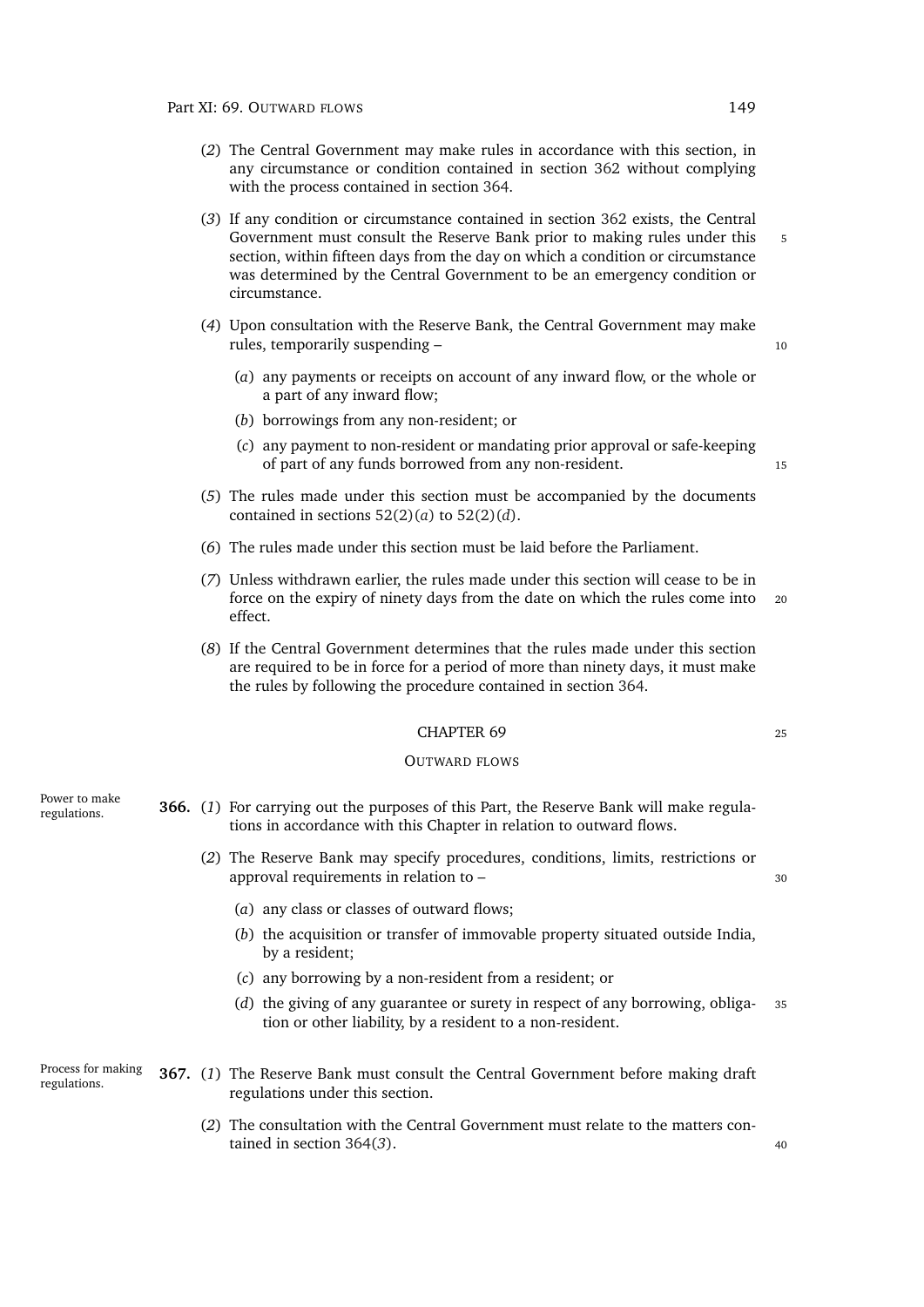**368.** (1) Unless provided otherwise, nothing contained in section [53](#page-52-0) will apply to emergency regulations made under this Part.

Emergency<br>regulation making.

- (*2*) The Reserve Bank may make regulations in accordance with this section, in any of the circumstances or conditions contained in section [362](#page-168-0) without complying 5 with the process contained in section [367.](#page-170-0)
- (*3*) If any condition or circumstance contained in section [362](#page-168-0) exists, the Reserve Bank must consult the Central Government prior to making regulations under this section, within fifteen days from the day on which a condition or circumstance was determined by the Reserve Bank to be an emergency condition or 10 circumstance.
	- (*4*) Upon consultation with the Central Government, the Reserve Bank may make regulations temporarily suspending –
		- (*a*) any payments or receipts on account of any outward flow, or the whole or a part of any outward flow; or
- <sup>15</sup> (*b*) borrowings by any non-resident from any resident.
	- (*5*) The regulations made under this section must be accompanied by the documents contained in sections [52\(2\)\(](#page-51-3)*a*) to [52\(2\)\(](#page-51-4)*d*).
	- (*6*) The regulations made under this section must be laid before the Parliament.
- (*7*) Unless withdrawn earlier, the regulations made under this section will cease <sup>20</sup> to be in force on expiry of ninety days from the date on which the regulations come into effect.
	- (*8*) If the Reserve Bank determines that the regulations made under this section are required to be in force for a period of more than ninety days, it must make the regulations by following the procedure contained in section [367.](#page-170-0)

### <sup>25</sup> CHAPTER 70

### AUTHORISED DEALERS

- **369.** (1) The Reserve Bank must specify the conditions or requirements to be satisfied <sup>General.</sup> by an authorised dealer.
	- (*2*) The regulations must –

resident.

- 
- <sup>30</sup> (*a*) be neutral to the legal structure of a person; and
	- (*b*) allow any person meeting the conditions or requirements to act as an authorised dealer.

(*b*) receive, in any manner, any payment by order or on behalf of any non-

(*3*) The regulations may require any person to obtain authorisation from the Reserve Bank to act as authorised dealer.

<sup>35</sup> **370.** (*1*) Only authorised dealers may, for capital account transactions, –

(*a*) deal in or transfer any foreign exchange to any person; or

Dealing in foreign exchange for capital account transactions.

<span id="page-171-0"></span>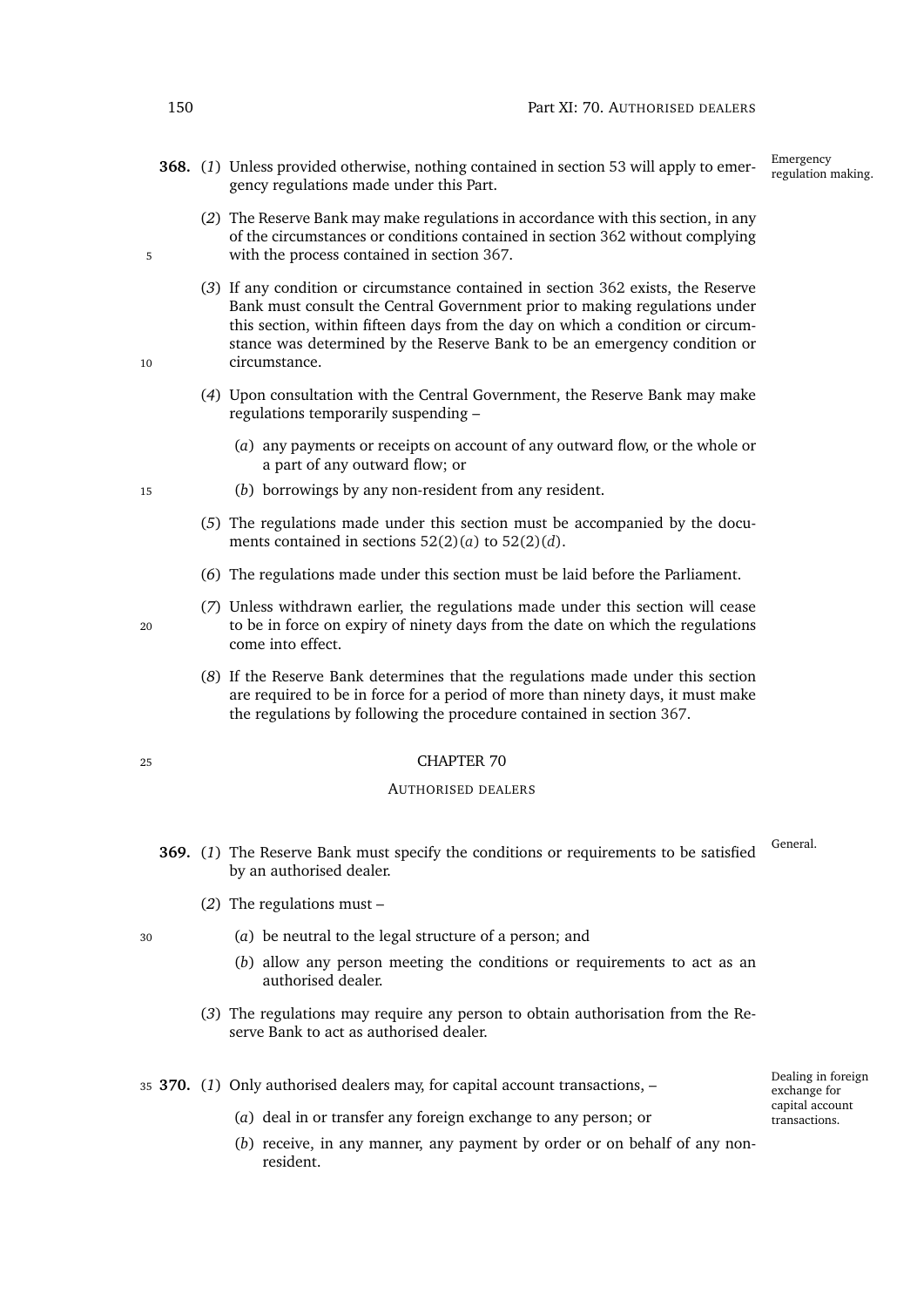- (*2*) Any person may sell or draw foreign exchange for a capital account transaction, to or from an authorised dealer, in accordance with the provisions of this Part or as may be specified.
- Undertaking of transactions by authorised dealers. **371.** (*1*) Prior to undertaking a transaction on behalf of any person, an authorised dealer must be reasonably satisfied that the transaction –  $\frac{1}{5}$ 
	- (*a*) is genuine;
	- (*b*) will not involve a contravention of the provisions of this Part or rules or regulations made under this Part; and
	- (*c*) is not designed to contravene or evade provisions of this Part or rules or regulations made under this Part. 10

### (*2*) In order to be reasonably satisfied, the authorised dealer –

- (*a*) must review and verify the documents and declarations made;
- (*b*) must ensure compliance with provisions of this Part and the rules or regulations made under this Part; and
- <span id="page-172-0"></span>(*c*) may require any person on behalf of whom the transaction is to be un- <sup>15</sup> dertaken, to make declarations and provide information as the authorised dealer may reasonably require under the circumstances.
- <span id="page-172-1"></span>(*3*) The authorised dealer must refuse, in writing, to undertake a transaction if it determines that a person refuses to comply, or unsatisfactorily complies, with any requirement of the authorised dealer contained in sub-section  $(2)(c)$  $(2)(c)$ . 20

- (*4*) Any person aggrieved by a refusal of the authorised dealer under sub-section (*[3](#page-172-1)*) may file a complaint, in such manner as may be specified, with the Reserve Bank.
- (*5*) If the authorised dealer has a reason to believe that any contravention or evasion of this Part or rules or regulations made under this Part is contemplated <sup>25</sup> under sub-section (*[3](#page-172-1)*), it should report the matter to the Reserve Bank, as soon as possible.

### CHAPTER 71

#### NATIONAL SECURITY AND REVIEW

Capital account transactions affecting national security.

- <span id="page-172-2"></span>**372.** (1) A capital account transaction affects national security if it involves any of the 30 following –
	- (*a*) ownership of critical infrastructure by a foreign investor;
	- (*b*) ownership of critical technologies by a foreign investor;
	- (*c*) control or ownership of assets in India by a foreign government;
	- (*d*) a non-resident or a foreign government <sup>35</sup>
		- (*i*) which presents a threat to the peaceful coexistence of India with other nations; or
		- (*ii*) which presents a threat, or a major disruption, to foreign relations of India; or
	- (*e*) any other matter as may be prescribed or specified, as the case may be. <sup>40</sup>
	- (*2*) In this section –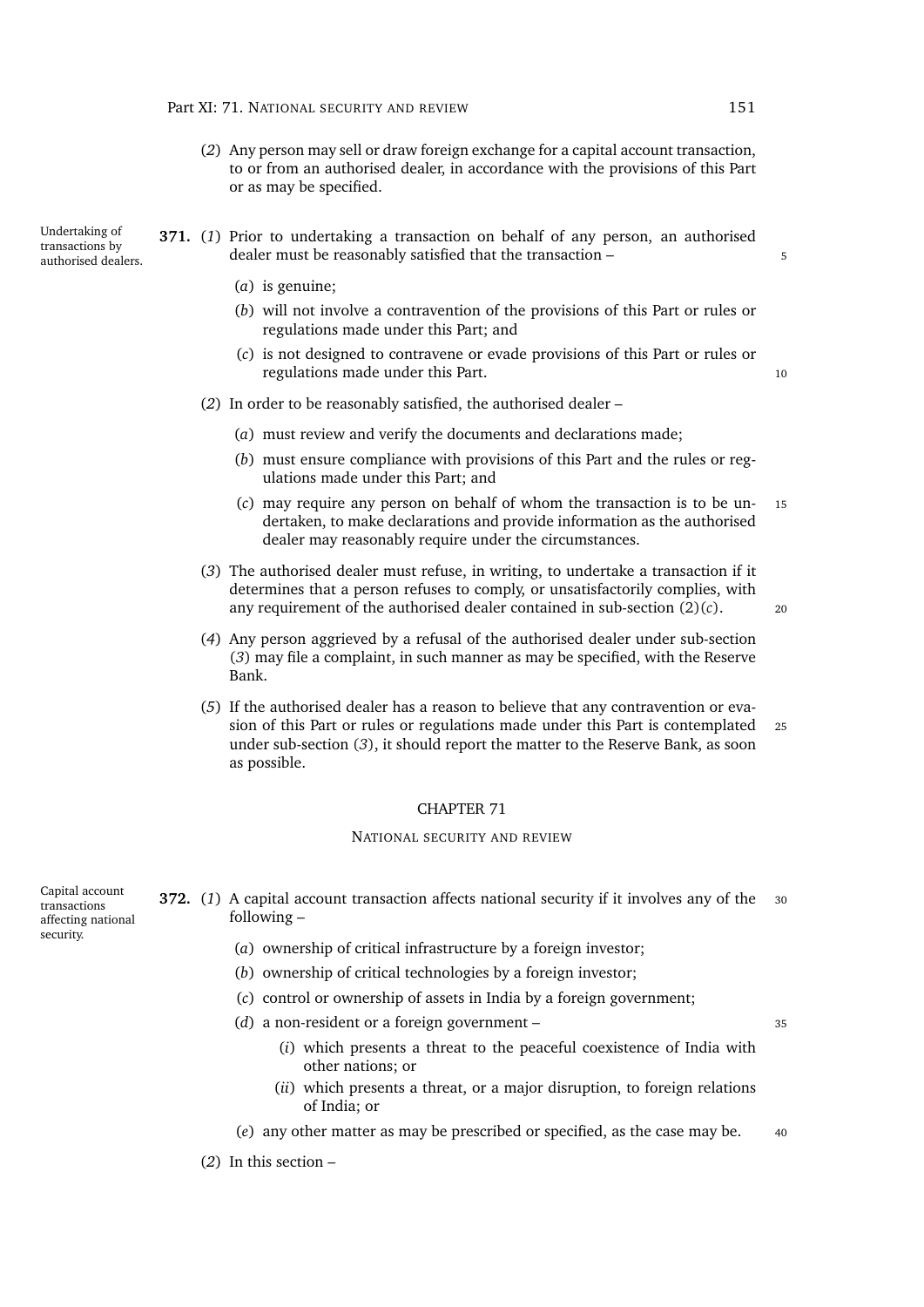- (*a*) "critical infrastructure" means systems and assets, whether physical or virtual, so vital to India that the incapacity or destruction of such systems or assets would have a debilitating impact on the Indian economy; and
- (*b*) "critical technologies" means technology, critical components, or items 5 essential to national defence.

Review by senior

- <span id="page-173-0"></span>**373.** (1) Any person who has received a [decision order](#page-0-0) or any approval order from the  $\frac{R_{\text{e}}}{\text{off}}$ Central Government may apply to the senior officer of the Central Government for review of such order, within fourteen days from the date of receipt of such order.
- <sup>10</sup> (*2*) If the senior officer finds that there is an apparent error in the order, the senior officer may amend or set aside such order.
	- (*3*) The senior officer must convey its decision within a period of one month from the receipt of the application under sub-section (*1*[\).](#page-173-0)
	- (*4*) The senior officer must give a reasoned decision.
- <sup>15</sup> (*5*) An appeal from the order of the senior officer will lie to the Tribunal.
	- (*6*) In this section, "senior officer" means an officer of the Central Government not below the rank of Secretary to the Government of India, having the competence necessary for dealing with applications under Chapter [14,](#page-56-0) and designated by the Central Government to act as senior officer for the purpose of this Part.
- <sup>20</sup> (*7*) An administrative law member reviewing the order of the Reserve Bank in relation to this Part, under section [403,](#page-188-0) must follow the procedure contained in this section.

### CHAPTER 72

### ANNUAL REPORTS AND MISCELLANEOUS

<span id="page-173-1"></span><sup>25</sup> **374.** (*1*) The Central Government must publish an annual report within ninety days of the expiry of the year for which the report relates to.

Annual report of the Central Government.

- (*2*) The annual report must contain
	- (*a*) the rules and amendments to rules made by the Central Government under this Part;
- <sup>30</sup> (*b*) a summary of cost-benefit analysis for the rules made by the Central Government under this Part;
	- (*c*) an analysis of each inward flow affecting national security, including the nature of the acquisitions and potential impact on critical infrastructure or critical technologies;
- <sup>35</sup> (*d*) an analysis of effectiveness of the rules made by the Central Government under this Part; and
	- (*e*) such other matters as are necessary to give a complete disclosure and analysis of the performance of functions by the Central Government under this Part.
- <sup>40</sup> (*3*) In addition to the annual report under sub-section (*[1](#page-173-1)*), the Central Government must publish a table showing –
	- (*a*) by sector, product and country of foreign ownership, the number of acquisitions reviewed by the Central Government;

152 Part XI: 72. ANNUAL REPORTS AND MISCELLANEOUS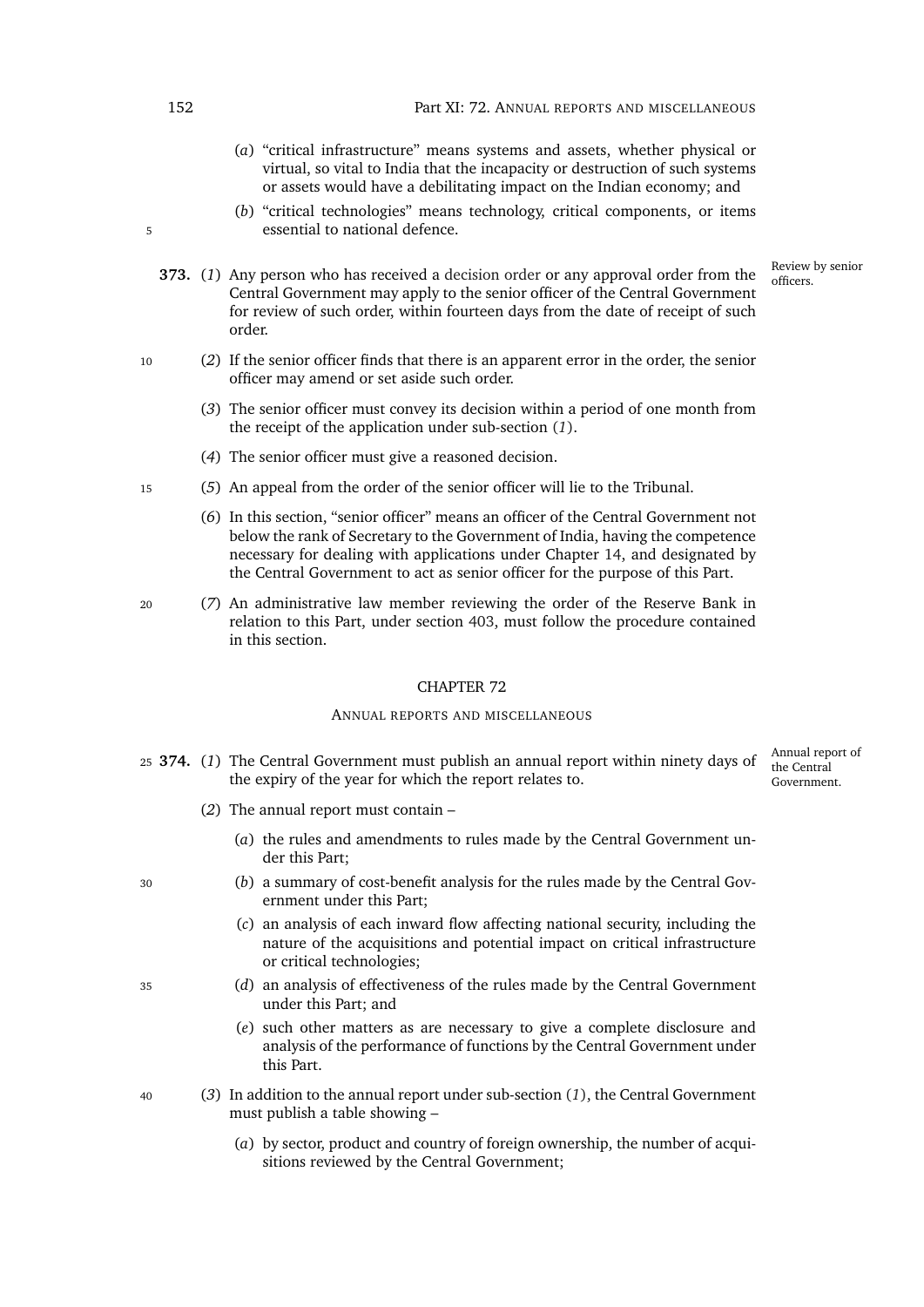- (*b*) the total number of approvals granted by the Central Government;
- (*c*) the total number of applications rejected by the Central Government;
- (*d*) the total number of decisions along with a summary of decisions of the senior officer;
- (*e*) the total number of decisions of the senior officer upheld by the Tribunal <sup>5</sup> along with a summary of such decisions of the Tribunal; and
- (*f*) the total number of decisions of the senior officer struck down by the Tribunal along with a summary of such decisions of the Tribunal.

Annual report of Annual report of **375.** (1) In addition to the requirements contained in section [77,](#page-60-0) the annual report of the Reserve Bank. the Reserve Bank must contain – 10

- <span id="page-174-0"></span>(*a*) the regulations and amendments to regulations made by the Reserve Bank under this Part;
- (*b*) a summary of cost-benefit analysis for the regulations made by the Reserve Bank under this Part;
- (*c*) an analysis of each outward flow affecting national security; <sup>15</sup>
- (*d*) an analysis of effectiveness of the regulations made by the Reserve Bank under this Part; and
- (*e*) such other matters as are necessary to give a complete disclosure and analysis of the performance of functions by the Reserve Bank under this Part. 20
- (*2*) In addition to the annual report under sub-section (*[1](#page-174-0)*), the Reserve Bank must publish a table showing –
	- (*a*) by sector and product, the number of acquisitions reviewed by the Reserve Bank;
	- (*b*) the total number of approvals granted by the Reserve Bank under this <sup>25</sup> Part;
	- (*c*) the total number of applications rejected by the Reserve Bank in this Part;
	- (*d*) the total number of investigations conducted the Reserve Bank in this Part;
	- (*e*) the total number of decisions along with a summary of decisions of the administrative law member of the Reserve Bank under this Part; <sup>30</sup>
	- (*f*) the total number of decisions of the administrative law member of the Reserve Bank under this Part upheld by the Tribunal along with a summary of such decisions of the Tribunal; and
	- (*g*) the total number of decisions of the administrative law member of the Reserve Bank under this Part struck down by the Tribunal along with a <sup>35</sup> summary of such decisions of the Tribunal.

Modifications of certain sections of this Act.

- **376.** (*1*) For the purposes of the applicability of this Part, the provisions of certain sections in this Act will be modified to the extent provided in this section.
	- (*2*) The obligation on Financial Agencies in relation to review of regulations con-tained in section [59](#page-54-0) will also be applicable to the Central Government for the rules made by it under this Part.
	- (*3*) All references to "Financial Agency" contained in Chapter [14](#page-56-0) will be replaced with "competent authority".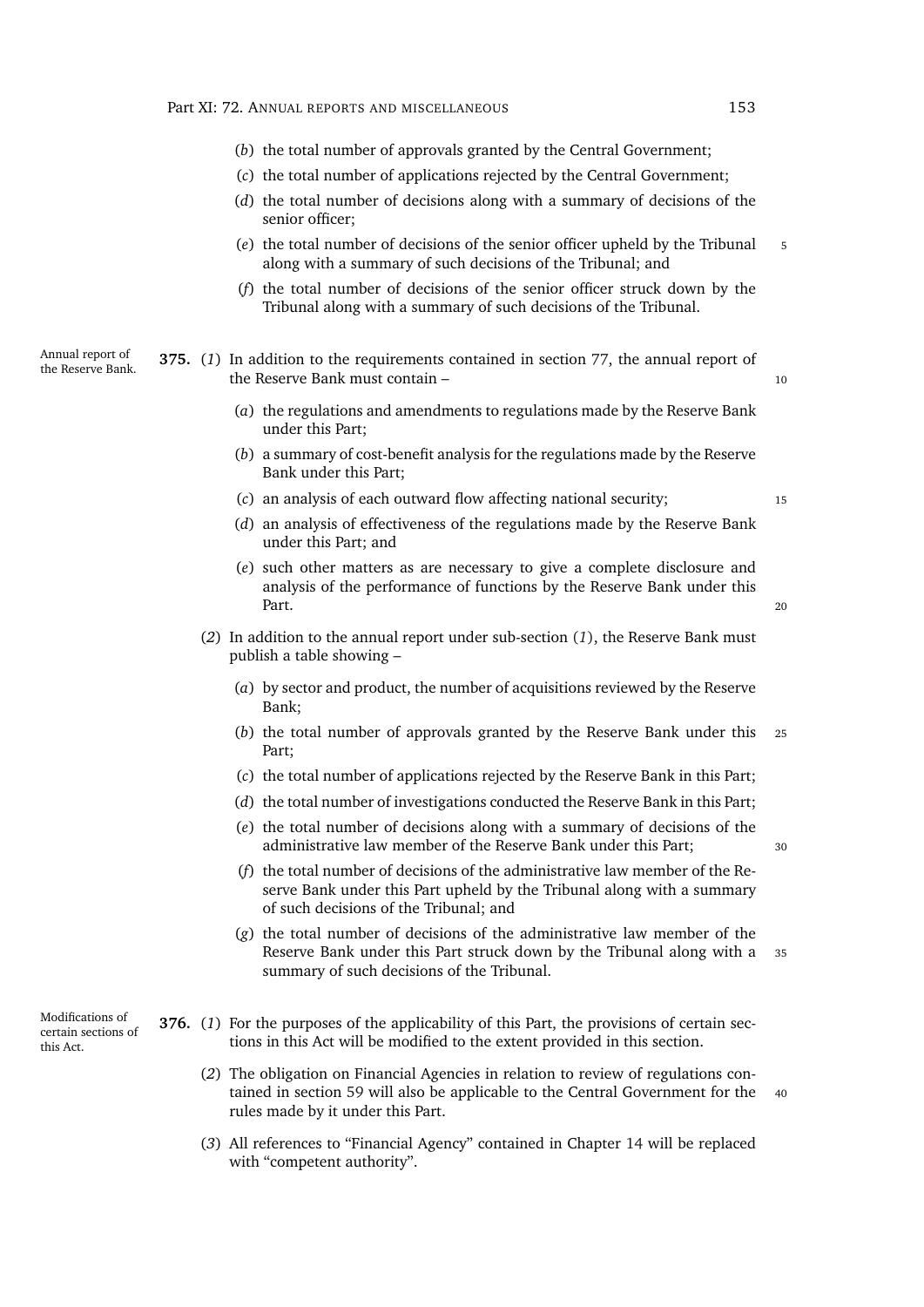- (*4*) All references to "financial service provider"contained in Chapters [15](#page-57-0) and [77](#page-184-0) will be replaced with "authorised dealer or any person involved in a capital account transaction".
- (*5*) The words "or any rules made by the Central Government under Part [XI"](#page-168-1) will 5 be added after –
	- (*a*) the word "Agency" contained in section [58\(](#page-53-0)*1*); and
	- (*b*) the word "regulations" contained in sections  $58(1)(c)$  $58(1)(c)$ ,  $58(1)(e)$ ,  $58(1)(f)$ , [58\(](#page-54-3)*2*), [426\(4\)\(](#page-197-0)*a*) and [394\(](#page-184-1)*1*).
	- (*6*) The following clause will be added in section [58](#page-53-2) –
- <sup>10</sup> (*a*) the conditions contained in section [362](#page-168-0) did not exist for rules or regulations, as the case may be, made under that section.
	- (*7*) The word ", rules" will be added after the word "regulations" contained in section [436\(1\)\(](#page-199-0)*b*).
- (*8*) The words "or prescribed" will be added after the word "specified" contained <sup>15</sup> in section [68\(](#page-56-1)*1*).
	- (*9*) The following sub-section will be added after section [70\(](#page-57-1)*10*) –
- (*a*) In relation to the applications made under Part [XI,](#page-168-1) the requirement to give [show cause notice](#page-0-0) contained in sub-section [70\(](#page-57-2)*7*) will not apply if the competent authority provides in the decision order or the approval <sup>20</sup> order, as the case may be, that such order is in the interest of national security considerations contained in section [372.](#page-172-2)
	- (*10*) The following sub-section will be added after section [71\(](#page-57-3)*2*)
		- (*a*) If the competent authority proposes to cancel any approval granted by it under Part [XI,](#page-168-1) other than the approvals granted under Chapter [70,](#page-171-0) it must
- $25$  –
- (*i*) take into account the investment protection agreement entered into between the Central Government and the government of the country of which the non-resident is resident, if any;
- (*ii*) provide for adequate compensation to the non-resident, or the resi-<sup>30</sup> dent, as the case may be; and
	- (*iii*) provide for reasonable time-period to divest to the non-resident or the resident, as the case may be.
	- (*11*) The following sub-section will be added after section [394\(](#page-184-1)*1*) –
- (*a*) Where the Central Government has information or reasonable grounds <sup>35</sup> to suspect that any authorised dealer or any person involved in a capital account transaction is violating or has violated any provision of any law or rules made under Part [XI,](#page-168-1) or any condition of any approval granted by the Central Government, the Central Government must share such information or the basis of such grounds, as the case may be, with the Reserve <sup>40</sup> Bank and the Reserve Bank must investigate such authorised dealer or person involved in a capital account transaction.
	- (*12*) The words "approval order under Part [XI"](#page-168-1) will be added after the words "decision order" in section [403.](#page-188-0)
	- (13) The following clause will be added after section  $407(3)(c)$  $407(3)(c)$  –

- 
-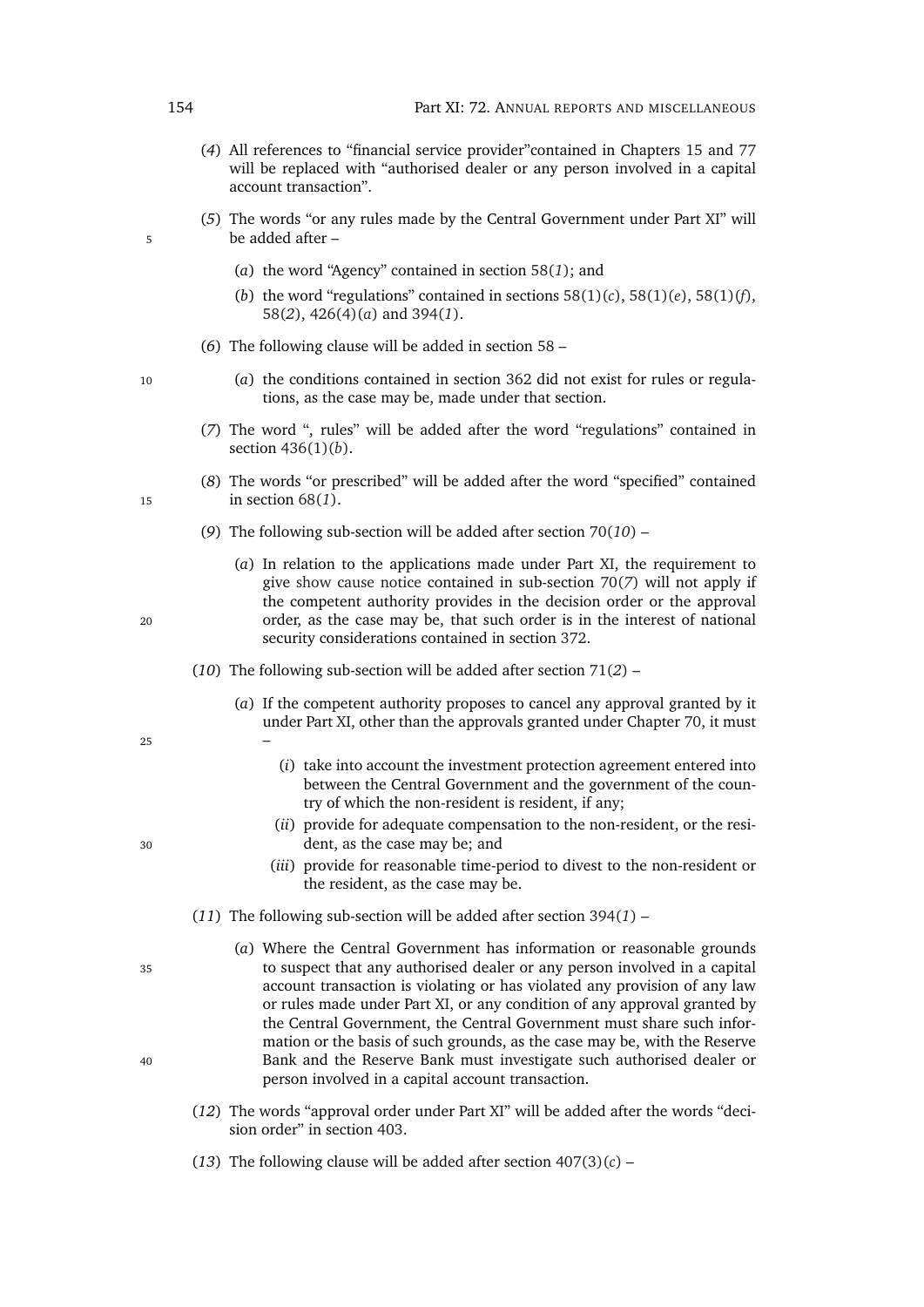- (*a*) condition of any approval order granted by the competent authority under Part [XI.](#page-168-1)
- (*14*) The following sub-section will be added after section [407\(](#page-189-1)*3*)
	- (*a*) In relation to Part [XI,](#page-168-1) enforcement action includes
		- (*i*) direction for reversal of transaction; 5
		- (*ii*) direction to the qualified foreign investor to divest itself of control or of its investment in or transactions with the resident;
		- (*iii*) direction to the resident to divest itself of control or of its investment in or transactions with the non-resident;
		- (*iv*) declaration of annulment of transaction; 10
			-
		- (*v*) direction for amendment of the structure of the transaction; or
		- (*vi*) direction to authorised dealer to undertake a transaction.
- (*15*) The following sub-section will be added after section [408\(](#page-190-0)*3*)
	- (*a*) In addition to the factors contained in sub-section [408\(](#page-190-1)*2*), the Reserve Bank must take into account the investment protection agreement entered 15 into between the Central Government and the government of the country of which the non-resident is resident, if any.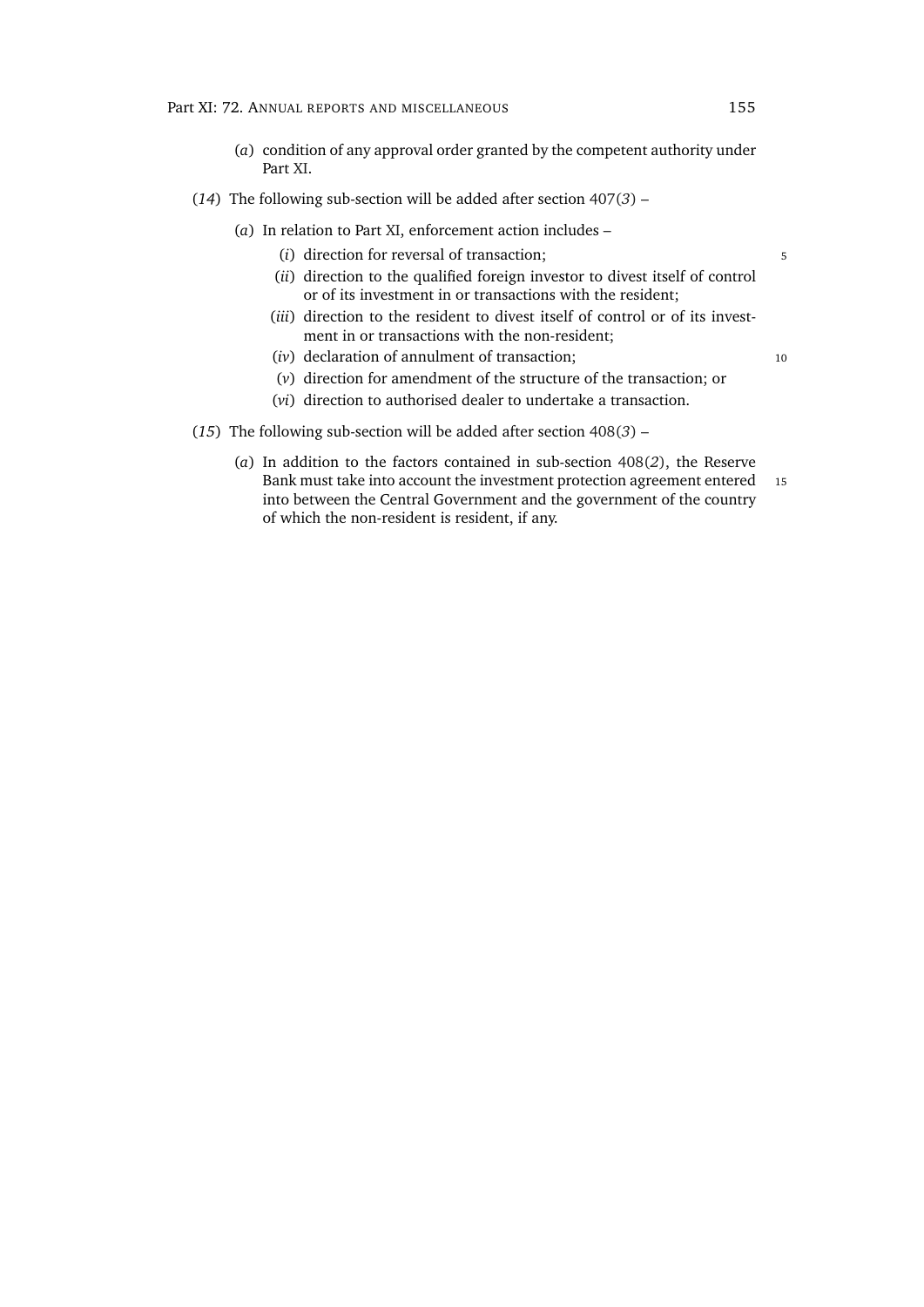### PART XII

# PUBLIC DEBT MANAGEMENT AGENCY

### CHAPTER 73

### OBJECTIVE AND FUNCTIONING OF THE DEBT AGENCY

- Objective. <sup>5</sup> **377.** The Debt Agency has the objective of minimising the cost of raising and servicing public debt over the long-term within an acceptable level of risk at all times, under the general superintendence of the Central Government, as provided by this Part.
	- **378.** (*1*) There will be a Debt Agency Advisory Council to advise the Debt Agency Management Committee under this Part.
- <sup>10</sup> (*2*) The functioning of this advisory council will be in accordance with Chapter [12,](#page-49-1) other than in the aspects provided here.
	- (*3*) The Debt Agency Advisory Council will comprise
		- (*a*) a member designated as chairperson;
- (*b*) an officer of the Central Government higher than the rank of its officer in <sup>15</sup> the Debt Agency Management Committee as member;
	- (*c*) an officer of the Reserve Bank higher than the rank of its officer in the Debt Agency Management Committee as member;
	- (*d*) four experts as members; and
	- (*e*) the Debt Agency Chief Executive as member.
- <sup>20</sup> (*4*) The members of the Debt Agency Advisory Council will be appointed by the Central Government.
	- (*5*) The members of the Debt Agency Advisory Council cannot be the same as the members of the Debt Agency Management Committee, except for the Debt Agency Chief Executive.
- <sup>25</sup> (*6*) Members of the Debt Agency Advisory Council must be persons who have shown capacity in dealing with problems relating to public debt, public finance or financial markets, or have knowledge and experience of accountancy, economics, finance or law.
- (*7*) The Debt Agency Advisory Council must meet at least once in a quarter to <sup>30</sup> review the borrowing programme for the upcoming quarter, and as and when it is called upon by the Debt Agency Management Committee to provide an opinion on any matter under this Part.
	- **379.** (*1*) The Debt Agency Advisory Council must provide its opinion on any matter referred to it by the Debt Agency Management Committee.
- <span id="page-177-0"></span><sup>35</sup> (*2*) The Debt Agency Advisory Council may provide its opinion on any activity of the Debt Agency as it finds relevant.
	- (*3*) The Debt Agency Advisory Council must advise the Debt Agency Management Committee to disseminate information relating its functions to the public in a transparent, accountable and timely manner.

Establishment of the Debt Agency advisory Council.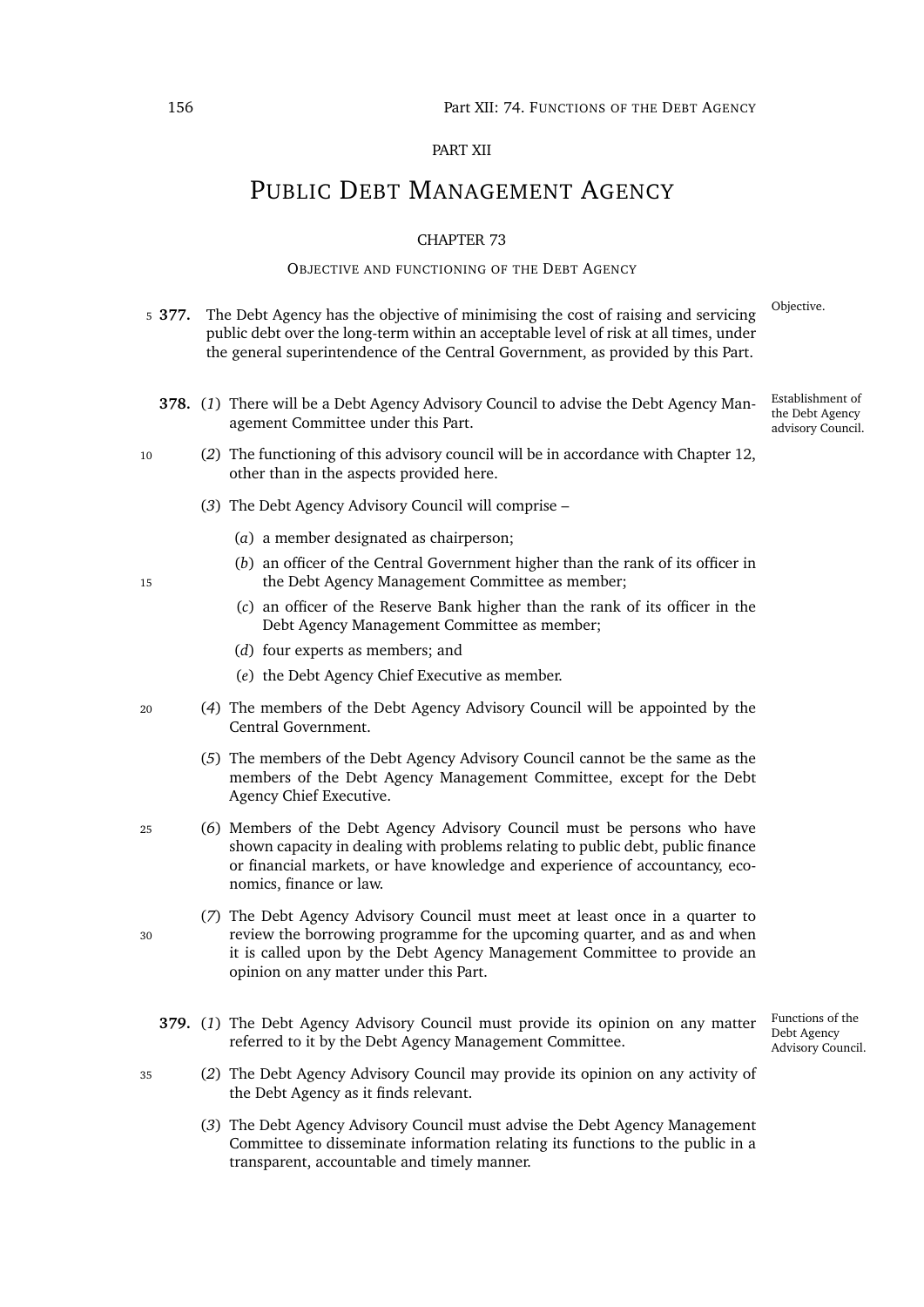# CHAPTER 74

### FUNCTIONS OF THE DEBT AGENCY

| Functions.                 | 380. | The Debt Agency will -                                                                                                                                                                                                                     |    |
|----------------------------|------|--------------------------------------------------------------------------------------------------------------------------------------------------------------------------------------------------------------------------------------------|----|
|                            |      | (a) manage the public debt, cash and contingent liabilities of the Central Gov-<br>ernment; and                                                                                                                                            |    |
|                            |      | (b) undertake other activities incidental to the functions under this section.                                                                                                                                                             |    |
| Public debt<br>management. |      | <b>381.</b> (1) The Debt Agency must manage the public debt, in accordance with this Part,<br>and any rules made thereunder.                                                                                                               |    |
|                            |      | (2) The Debt Agency must submit a draft annual public debt plan, in such form as<br>may be prescribed, for the following financial year, to the Central Government,<br>not later than 1st January of each year.                            | 10 |
|                            |      | (3) Before the draft annual public debt plan is submitted to the Central Govern-<br>ment, the Debt Agency must -                                                                                                                           |    |
|                            |      | (a) seek the opinion of the Debt Agency Advisory Council under section 379(1);<br>and                                                                                                                                                      | 15 |
|                            |      | (b) if the Debt Agency disagrees with the opinion of the Debt Agency Advisory<br>Council, publish a written opinion explaining why it so disagrees.                                                                                        |    |
|                            |      | (4) The draft annual public debt plan must take into account –                                                                                                                                                                             |    |
|                            |      | (a) the opinion of the Debt Agency Advisory Council under section $379(1)$ ;                                                                                                                                                               |    |
|                            |      | (b) the current public debt portfolio, including inherent risks and vulnerabil-<br>ities, of the Central Government;                                                                                                                       | 20 |
|                            |      | (c) the forecasts of revenue and expenditure of the Central Government;                                                                                                                                                                    |    |
|                            |      | (d) the prevailing and evolving market conditions for government securities;                                                                                                                                                               |    |
|                            |      | (e) aspects of efficiency such as costs, risks and phasing of borrowing and<br>repayments; and                                                                                                                                             | 25 |
|                            |      | (f) such other factors as the Debt Agency considers appropriate.                                                                                                                                                                           |    |
|                            |      | (5) The draft annual public debt plan must advise on $-$                                                                                                                                                                                   |    |
|                            |      | (a) the composition of the borrowing and repayment of public debt, including<br>the amount, structure, maturity, currency, indexing, and mode of issuance<br>of public debt; and                                                           | 30 |
|                            |      | (b) the optimal annual calendar for the issuance of public debt.                                                                                                                                                                           |    |
|                            |      | (6) The draft annual public debt plan may advise on $-$                                                                                                                                                                                    |    |
|                            |      | (a) the medium-term and long-term debt strategy of the Central Government;<br>and                                                                                                                                                          |    |
|                            |      | (b) the policy to mitigate risks to the debt portfolio, including any limits that<br>may be placed for such risks.                                                                                                                         | 35 |
|                            |      | (7) The Central Government must approve the draft annual public debt plan, with<br>or without modifications, each year, for the following financial year, and com-<br>municate the same to the Debt Agency, as soon as may be practicable. |    |
|                            |      |                                                                                                                                                                                                                                            |    |

(*8*) The Central Government may modify the annual public debt plan any time <sup>40</sup> during the year as may be necessary, in consultation with the Debt Agency.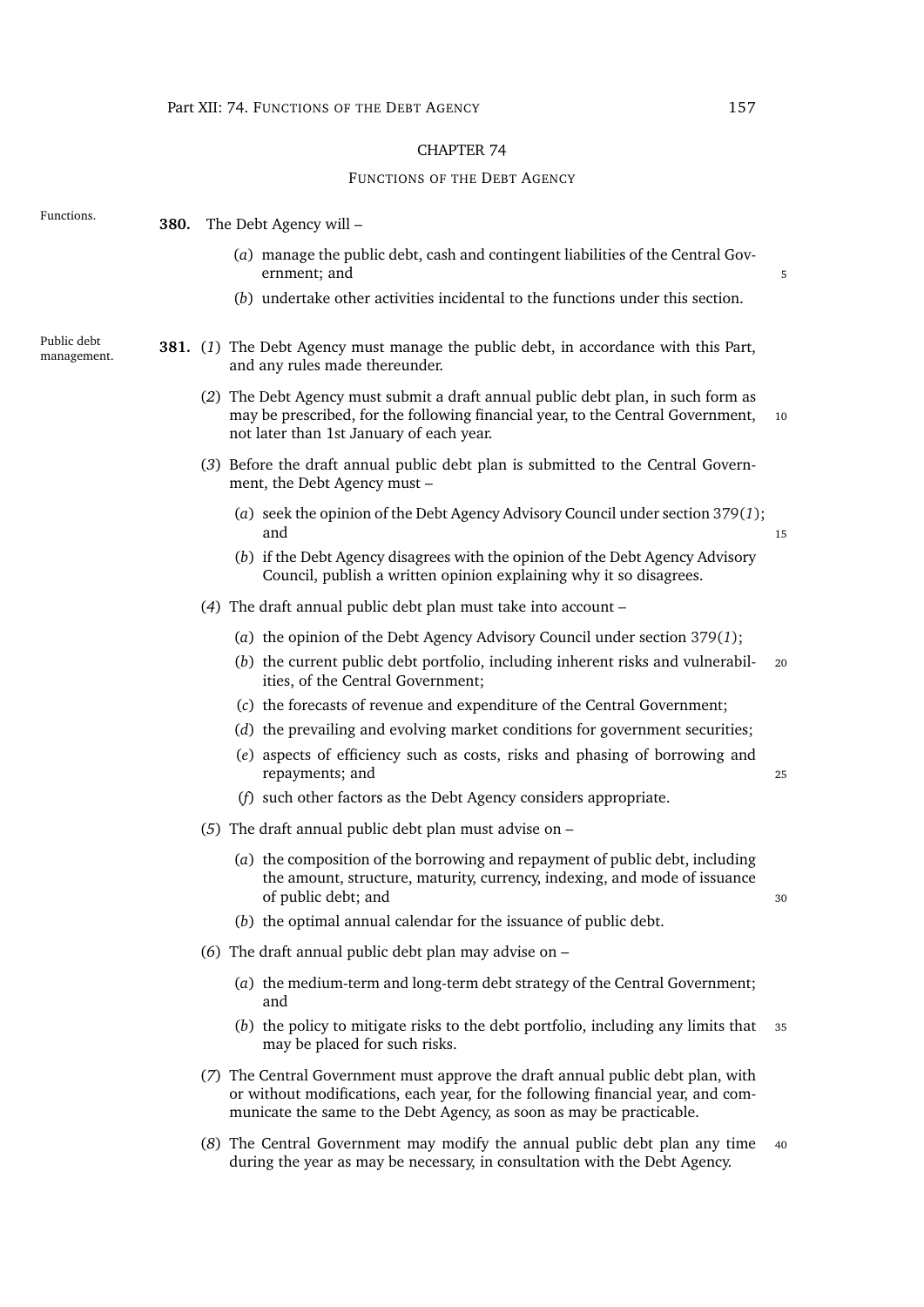- (*9*) The Debt Agency must implement, to the best of its abilities, the annual public debt plan as approved and modified by the Central Government from time to time.
- (*10*) The Debt Agency must prepare a public debt management plan for the Cen-5 tral Government on daily, weekly or monthly basis, as the Debt Agency may determine to be practicable and necessary, in consultation with the Central Government.
- (*11*) The Debt Agency must disseminate information relating to public debt management and the annual public debt plan to the public in a transparent, ac-10 countable and timely manner.
	- (*12*) In this section
		- (*a*) "annual public debt plan" means the annual plan for managing public debt as approved by the Central Government; and
- (*b*) "draft annual public debt plan" means the calendar of the Central Gov-15 ernment for borrowing and repayment of public debt during the next financial year, as proposed by the Debt Agency to the Central Government.
	- 382. (1) The Debt Agency must undertake cash management for the Central Govern-Cash management. ment, in accordance with this Part, and any rules made thereunder.
		- (*2*) The functions of the Debt Agency relating to cash management include –
- <sup>20</sup> (*a*) co-ordinating with the departments, ministries and agencies of the Central Government and the Reserve Bank to estimate the cash balances every day;
	- (*b*) monitoring the cash balances of the departments, ministries and agencies of the Central Government;
- <sup>25</sup> (*c*) advising the Central Government on measures to promote efficient cash management practices and to deal with surpluses and deficits; and
	- (*d*) managing cash balances of the Central Government.
- (*3*) The Debt Agency must prepare a cash management plan for the Central Government on daily, weekly or monthly basis, as the Debt Agency may determine <sup>30</sup> to be practicable and necessary, in consultation with the Central Government.
	- (*4*) The periodic cash management plan must take into consideration
		- (*a*) the forecasts of cash flows of the Central Government;
		- (*b*) synchronisation of cash flows with public debt management; and
- (*c*) aspects of efficiency such as costs and risks associated with cash flows and <sup>35</sup> measures to deal with deficit and surplus.
	- (*5*) The Central Government must approve the periodic cash management plan, with or without modifications, each year, and communicate the same to the Debt Agency, as soon as may be practicable.
- (*6*) The Central Government may modify the periodic cash management plan at <sup>40</sup> any time as may be necessary, in consultation with the Debt Agency.
	- (*7*) The Debt Agency must implement, to the best of its abilities, the periodic cash management plans as approved and modified by the Central Government.
	- (*8*) The Debt Agency must disseminate information relating to cash management to the public in a transparent, accountable and timely manner.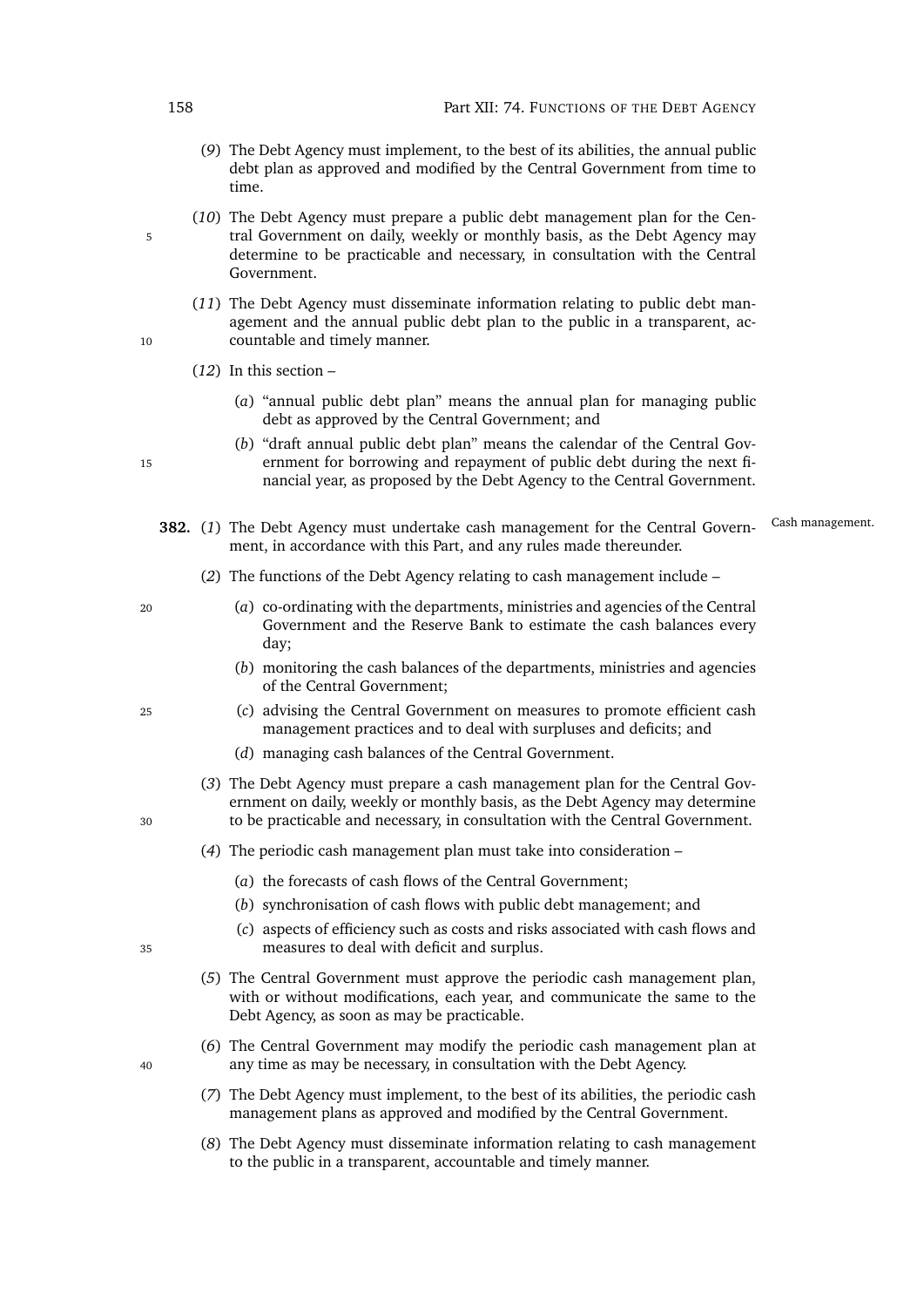Contingent<br>liabilities.

Research and

Fostering the market for government securities.

- <span id="page-180-0"></span>liabilities. **383.** (*1*) The Debt Agency must manage contingent liabilities for the Central Government, in accordance with this Part, and any rules made thereunder.
	- (*2*) The functions of the Debt Agency relating to the management of contingent liabilities include –
		- (*a*) developing, maintaining and managing a database of contingent liabili- <sup>5</sup> ties;
		- (*b*) managing and monitoring contingent liabilities;
		- (*c*) undertaking risk assessments in relation to contingent liabilities; and
		- (*d*) advising the Central Government on the pricing and issuance of contingent liabilities, and the arrangement of contingent lines of credit.  $10$
	- (*3*) The Debt Agency must undertake risk assessments in relation to contingent liabilities on an annual basis, and in accordance with international methodology and practice.
	- (*4*) The Debt Agency must disseminate information relating to contingent liabilities to the public in a transparent, accountable and timely manner. 15

Research and **384.** The Debt Agency must –

tions.

- (*a*) develop, maintain and manage information systems that are necessary to carry out its functions efficiently;
- (*b*) disseminate information and data relating to its functions to the public in a transparent, accountable and timely manner; and <sup>20</sup>
- (*c*) conduct and foster research relevant for the efficient discharge of its func-

**385.** (*1*) The Debt Agency must take steps to foster a liquid and efficient market for government securities.

- (*2*) In the discharge of its functions under this section, the Debt Agency will advise <sup>25</sup> the Regulator, the Central Government or any public authority on the policy and design of the market for government securities.
- (*3*) In carrying out the functions under this section, the Debt Agency must seek to ensure –
	- (*a*) equal access to the market for government securities; <sup>30</sup>
	- (*b*) growth and diversity in the investor base for government securities;
	- (*c*) fair competition in the market for government securities; and
	- (*d*) transparency in the issuance and trading of government securities.

### Services to others. **386.** (*1*) The Debt Agency may, on behalf of any public authority, as may be permitted by the Central Government, or any State Government – 35

- <span id="page-180-1"></span>(*a*) carry out the functions under section [380;](#page-178-0) or
- (*b*) provide technical assistance to enable the public authority or State Government, as the case may be, to carry out the functions under section [380.](#page-178-0)
- (*2*) The Debt Agency must not carry out any function under this section if there is <sup>40</sup> a conflict of interest with the obligations of the Debt Agency under this Part.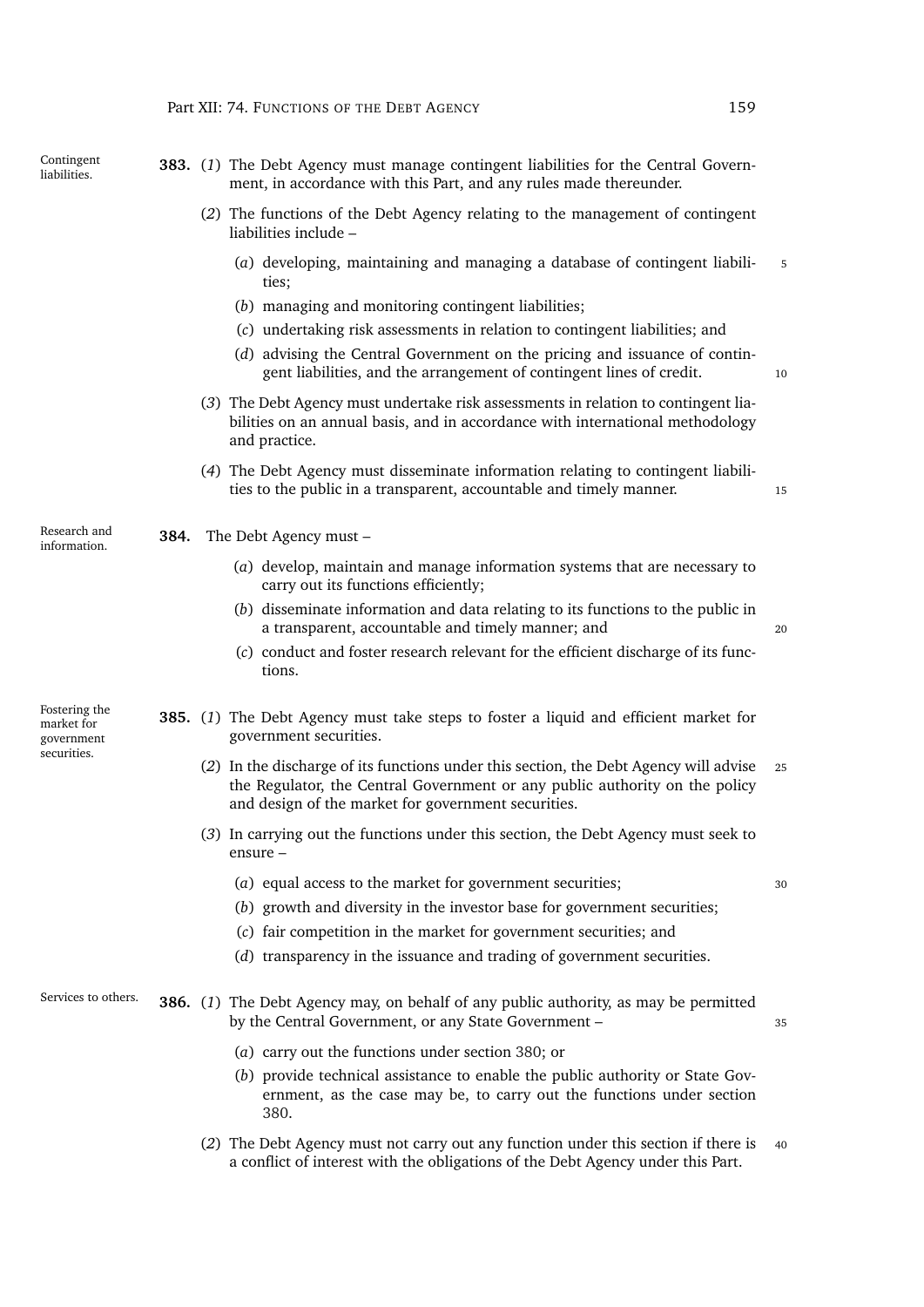- (*3*) The functions carried out under this section must be subject to a written agreement to this effect between the Debt Agency and the public authority or State Government concerned.
- (*4*) Unless excluded by the written agreement, provisions of this Part will apply, 5 with the necessary modifications, to the functions carried out under this section.
	- (*5*) For an agreement under this section to be valid, it must –
- (*a*) require the Debt Agency to carry out, or provide technical assistance to enable the carrying out of, at least one of the functions provided under 10 sections [381,](#page-178-1) [382](#page-179-0) or [383;](#page-180-0) and
	- (*b*) be published.
	- (*6*) In this section, "technical assistance" means any advice, assistance or training pertaining to the functions under section [380.](#page-178-0)
- <span id="page-181-0"></span>Collection of information or material. **387.** (*1*) The Debt Agency may, from time to time, in writing, call for such information 15 or material as it determines necessary from the Central Government, any State Government, or any public authority, to carry out its functions under this Part.
	- (*2*) The information or material that may be called for by the Debt Agency includes information or material relating to –
		- (*a*) public debt;
- <sup>20</sup> (*b*) contingent liabilities;
	- (*c*) cash balances; and
	- (*d*) forecasts of daily cash flows and net cash requirements.
- (*3*) The information or material received under this section will be disseminated to the public only to the extent required under the Right to Information Act, <sup>25</sup> 2005 (22 of 2005).
	- (*4*) The recipient of a request under sub-section (*[1](#page-181-0)*) is bound to provide the information or material, if available with it, to the Debt Agency in a timely manner.
	- **388.** The Debt Agency must not raise funds or undertake transactions in financial markets on its own behalf.

Bar on

#### <sup>30</sup> CHAPTER 75

#### POWERS OF THE CENTRAL GOVERNMENT

- Power of Central Government to issue directions. **389.** (*1*) The Central Government may issue to the Debt Agency, by an order in writing, directions on policy from time to time.
- (*2*) The decision of the Central Government as to whether a direction is one of <sup>35</sup> policy or not is final.
	- (*3*) Before issuing any directions under this section
		- (*a*) the Debt Agency must be given a reasonable opportunity to be heard to express its views; and
- (*b*) the Central Government must publish any views expressed by the Debt <sup>40</sup> Agency in a manner best suited to bring them to the attention of the public, and consider the same.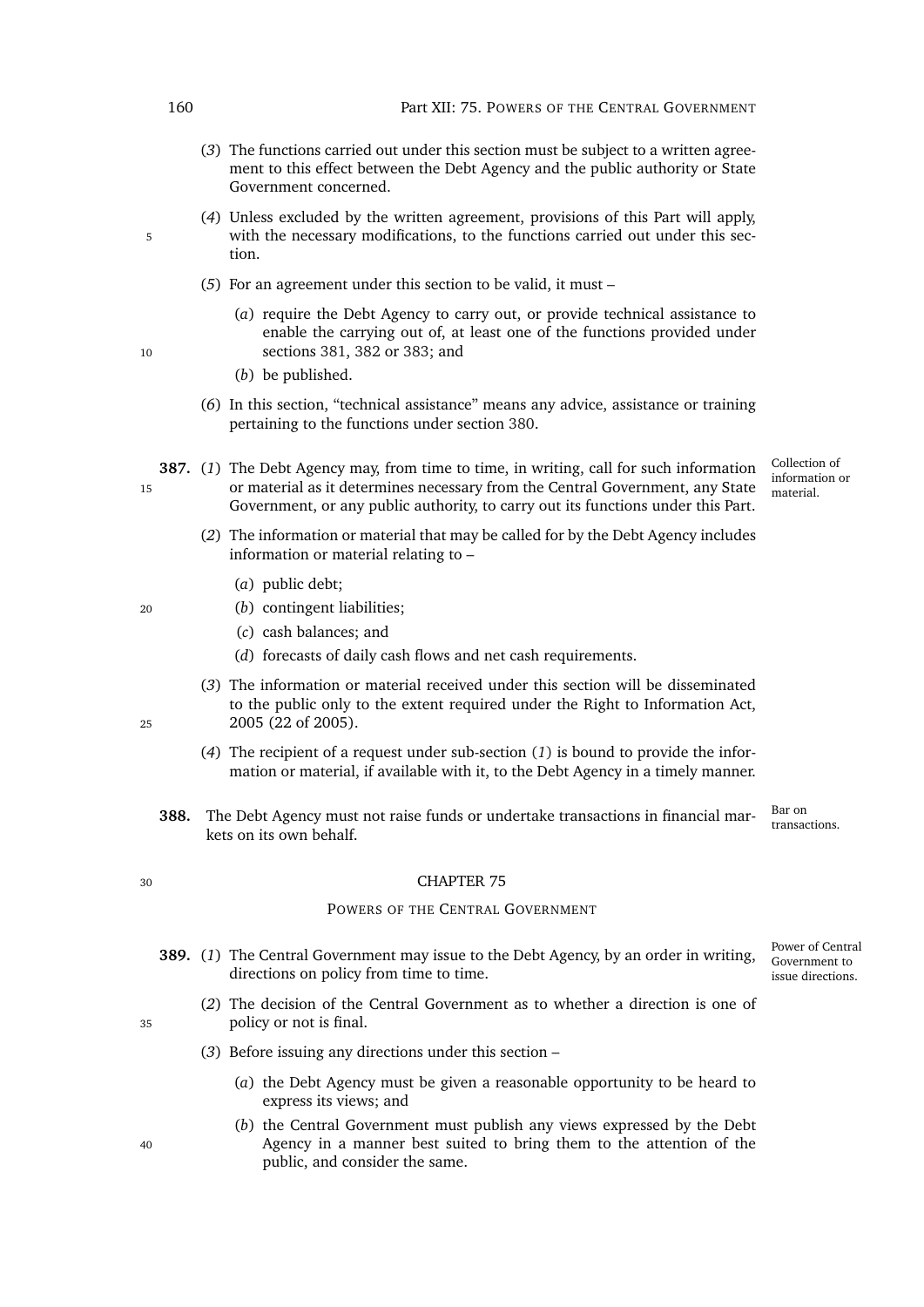- (*4*) The Debt Agency is bound by any directions issued under this section in the exercise of its powers or the performance of its functions under this Part.
- <span id="page-182-0"></span>**390.** (*1*) The Central Government may, by notification, temporarily supersede the Management Committee at any time, if the Central Government is of the opinion  $\text{that}$  –  $\sim$  5
	- (*a*) on account of an emergency, the Debt Agency is unable to perform its functions; or
	- (*b*) the Debt Agency has persistently defaulted either in complying with any direction issued by the Central Government under this Part or in the performance of its functions. 10
	- (*2*) The notification must provide for the period of supersession, which may not exceed a period of one hundred and eighty days.
	- (*3*) Before issuing the notification, the Central Government must
		- (*a*) give a reasonable opportunity to the Debt Agency to make representations against the proposed supersession; and 15
		- (*b*) consider representations, if any, made by the Debt Agency.
	- (*4*) Upon the publication of the notification
		- (*a*) all the members of the Management Committee will, as from the date of supersession, vacate their offices; and
		- (*b*) all the powers and functions which may be exercised or performed by <sup>20</sup> or on behalf of the Debt Agency, will, until the Management Committee is reconstituted under section [24,](#page-41-0) be exercised and performed by such person or persons as the Central Government may direct.
	- (*5*) Before the period of supersession expires, the Central Government must take action towards reconstituting the Management Committee. <sup>25</sup>
	- (*6*) The Central Government may reconstitute the Management Committee of the Debt Agency by fresh appointments, and no person who vacated office under sub-section [\(4\)\(](#page-182-0)*a*) will be deemed disqualified for appointment.
	- (*7*) The Central Government must, at the earliest, lay before each House of Parliament, the notification and a report of the action taken under this section and <sup>30</sup> the circumstances leading to such action.

#### OTHER PROVISIONS GOVERNING THE DEBT AGENCY

- Fees. **391.** (*1*) The Debt Agency may, in consultation with the Central Government, make byelaws to provide for fees payable in respect of its services rendered under this <sup>35</sup> Part.
	- (*2*) The bye-laws may levy the fees on the basis of the kind or scale of service rendered.
	- (*3*) While levying fees, the bye-laws must take into account
		- (*a*) the financial requirements of the Debt Agency; and  $40$
		- (*b*) the costs associated with the service for which the fee is being levied.

Power of Central Government to temporarily supersede Debt Agency in exigency.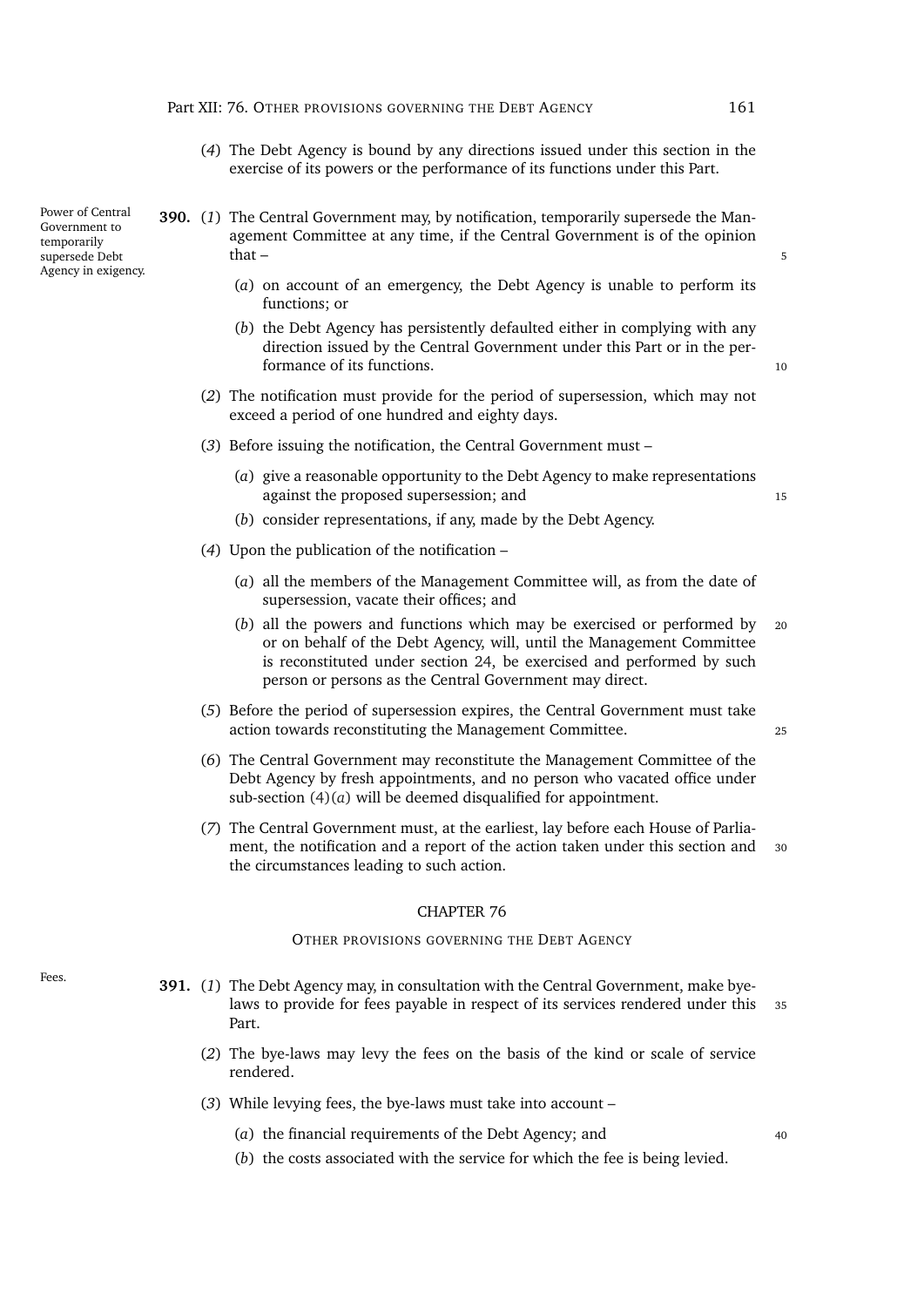- (*4*) For services provided under section [386,](#page-180-1) if the fees are not provided for by byelaws, the Debt Agency may provide for the fees through the agreement entered into under that section.
- Fund. **392.** (*1*) There will be constituted a fund, established and maintained by the Debt 5 Agency, to which the following will be credited –
	- (*a*) all grants, loans, and fees received by the Debt Agency; and
	- (*b*) all sums received by the Debt Agency from such other sources as may be prescribed by the Central Government.
	- (*2*) The fund will be applied for meeting –
- <sup>10</sup> (*a*) the salaries, allowances and other remuneration of the members, officers, and employees of the Debt Agency;
	- (*b*) the expenses of the Debt Agency in performing its functions under this Part; and
	- (*c*) the expenses on objects and for purposes authorised by the Act.

<sup>15</sup> **393.** (*1*) The Central Government is liable to meet the obligations arising from –

Liability for financial transactions.

- (*a*) any financial transaction authorised by the Central Government that is undertaken by the Debt Agency; or
- (*b*) any funds that are raised on behalf of the Central Government by the Debt Agency.
- <sup>20</sup> (*2*) A State Government or public authority is liable to meet the obligations arising from –
	- (*a*) any financial transaction authorised by that State Government or public authority that is undertaken by the Debt Agency; or
- (*b*) any funds that are raised on behalf of that State Government or public <sup>25</sup> authority by the Debt Agency.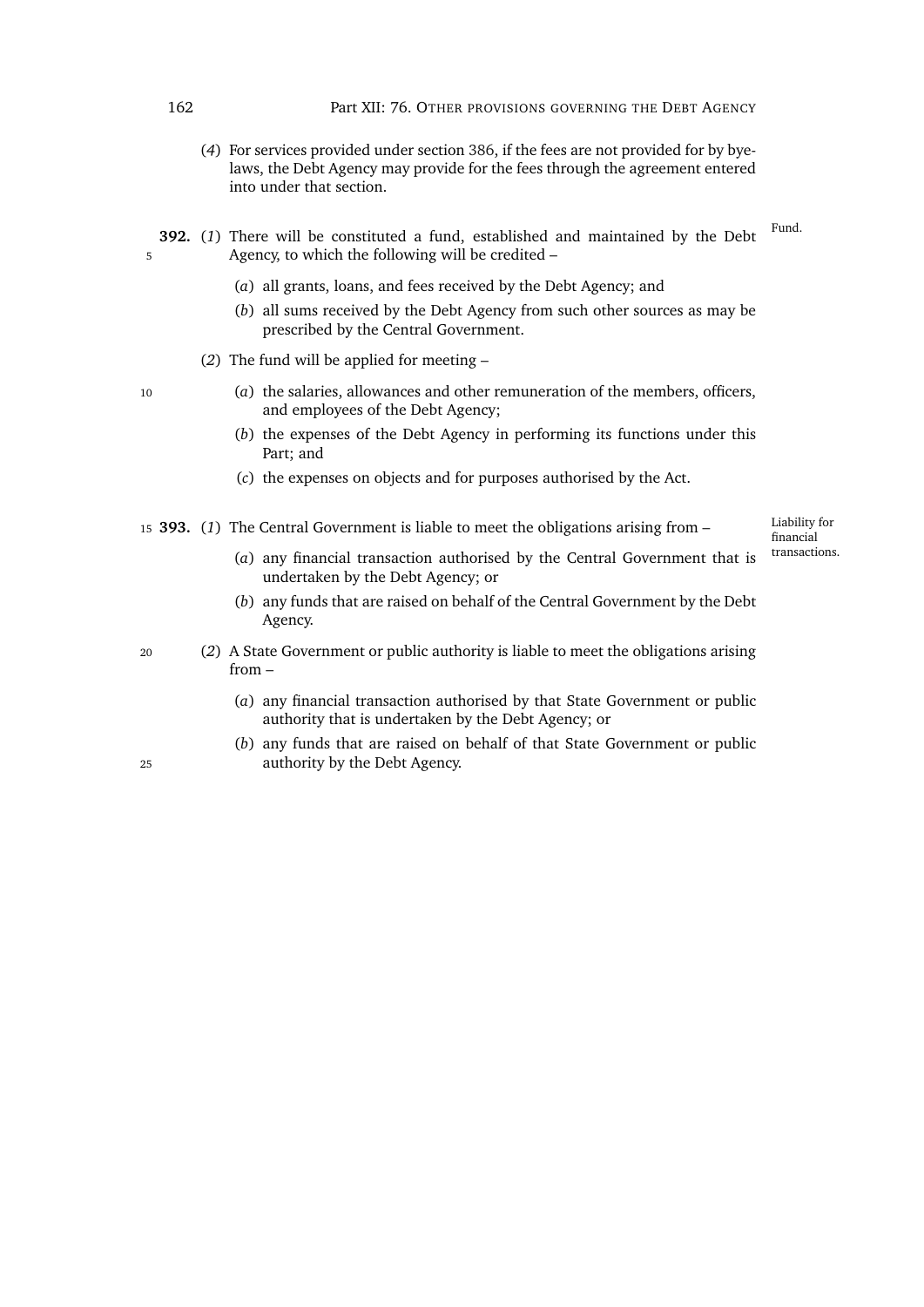#### PART XIII

# INVESTIGATIONS, ENFORCEMENT ACTIONS AND **OFFENCES**

#### CHAPTER 77

#### INVESTIGATIONS 5

Commencing

- <span id="page-184-2"></span><span id="page-184-1"></span>investigations. **394.** (*1*) Where a Financial Agency has information or reasonable grounds to suspect that any person is violating, or has violated, any provisions of the Act or relevant regulations, the Financial Agency may investigate such violation.
	- (*2*) The Financial Agency must appoint one or more competent individuals to investigate the financial service provider and record such appointment. 10
	- (*3*) The record of appointment must provide for
		- (*a*) the person who will be responsible for carrying out the investigation;
		- (*b*) reason for such appointment;
		- (*c*) scope of the investigation;
		- (*d*) the time for the investigation, which will not exceed one hundred and <sup>15</sup> eighty days at the first instance; and
		- (*e*) the method of reporting of the investigation.
	- (*4*) The Financial Agency may modify the terms of appointment contained in subsection  $(3)(e)$  $(3)(e)$ , if the circumstances of the investigation require such modification. <sup>20</sup>
	- (*5*) In this Chapter, "investigator" means an individual appointed under sub-section (*[2](#page-184-1)*).
- investigation. **395.** (*1*) An investigator may exercise powers contained in sub-section (*[3](#page-185-0)*) over
	- (*a*) any financial service provider;
	- (*b*) any person who is an employee or financial representative of any financial <sup>25</sup> service provider;
	- (*c*) any person carrying out any activity subject to regulation by the Financial Agency under the authority of law, with or without the permission of the Financial Agency, and the person in control of such person;
	- (*d*) any related person of financial service provider; <sup>30</sup>
	- (*e*) any other person who has been a party to any regulated activity or has information relevant or helpful to the investigation being carried out; and
	- (*f*) any person suspected of market abuse.
	- (*2*) The investigator may exercise the powers contained in this section only after <sup>35</sup>
		- (*a*) recording the reasons stating the relationship between the person over whom the power is being exercised and the scope of the investigation under section [394\(3\)\(](#page-184-2)*c*); and

<span id="page-184-4"></span><span id="page-184-3"></span><span id="page-184-0"></span>Process of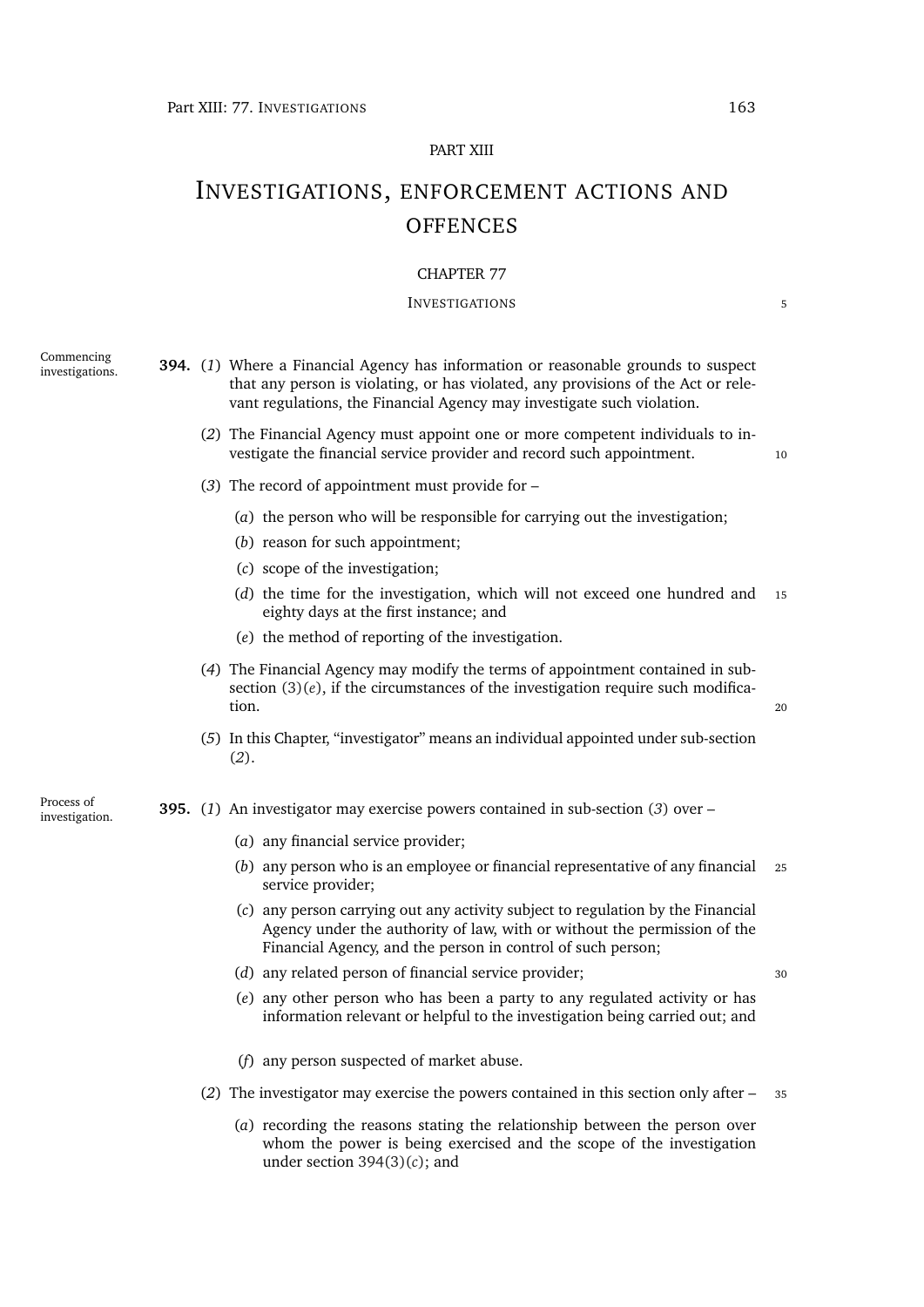- (*b*) providing the reasons recorded to such person, along with any order exercising such powers.
- <span id="page-185-0"></span>(*3*) The investigator may order a person under sub-section (*[1](#page-184-3)*) to –
- (*a*) respond to the questions of the investigator, in person or any form of 5 convenient communication; and
	- (*b*) produce any document or information the investigator may require.
	- (*4*) The investigator may make copies of any document produced.
- (*5*) The investigator will have the same powers as are vested in a civil court under the Code of Civil Procedure, 1908 (5 of 1908) while trying a suit, in respect of 10 the following matters –
	- (*a*) summoning and enforcing the attendance of any individual including government officials;
	- (*b*) requiring such individuals to produce relevant records and documents; and
- <sup>15</sup> (*c*) recording their statements.
	- (*6*) Any copy of a document or record made by the investigator will be presumed to be true and accurate unless evidence is produced to the contrary.
	- investigator. **396.** (*1*) An investigator may –

Powers of the<br>investigator.

- 
- (*a*) enter the premises of any person without prior notice; and
- <span id="page-185-1"></span><sup>20</sup> (*b*) seize and retain custody of books, accounts, or any other records of the person.
	- (*2*) If an investigator proposes to use the powers under sub-section (*1*[\),](#page-185-1) the investigator must make an application to a Judicial Magistrate of the first class of the district where the head office of the Financial Agency is situated.
- <span id="page-185-2"></span><sup>25</sup> (*3*) The Judicial Magistrate may issue an order authorising the investigator to carry out the actions contained in sub-section (*[1](#page-185-1)*) if the investigator satisfies the Judicial Magistrate that –
	- (*a*) the person may not co-operate with the investigation; or
- (*b*) any direction to the person may lead to destruction of information or <sup>30</sup> records which is required by the investigator.
	- (*4*) The order of the Judicial Magistrate under sub-section (*[3](#page-185-2)*) will have the same legal effect as a warrant issued by an appropriate court under the Code of Criminal Procedure, 1973 (2 of 1974).
- (*5*) The investigator may retain books, accounts or any other records seized under <sup>35</sup> this section, for a period not exceeding thirty days.
	- Report of the **397.** After the conclusion of the investigation or lapse of time allocated in the appoint-<br>investigator. ment order, the investigator will make a final report to the Financial Agency.
- **398.** (*1*) This section applies if, pending investigation under section [395,](#page-184-4) the investigator has reasonable grounds to believe that any person mentioned in Section <sup>40</sup> [395\(](#page-184-3)*1*) is taking, or about to take, any action which –

Preventive measures during investigation.

- 
-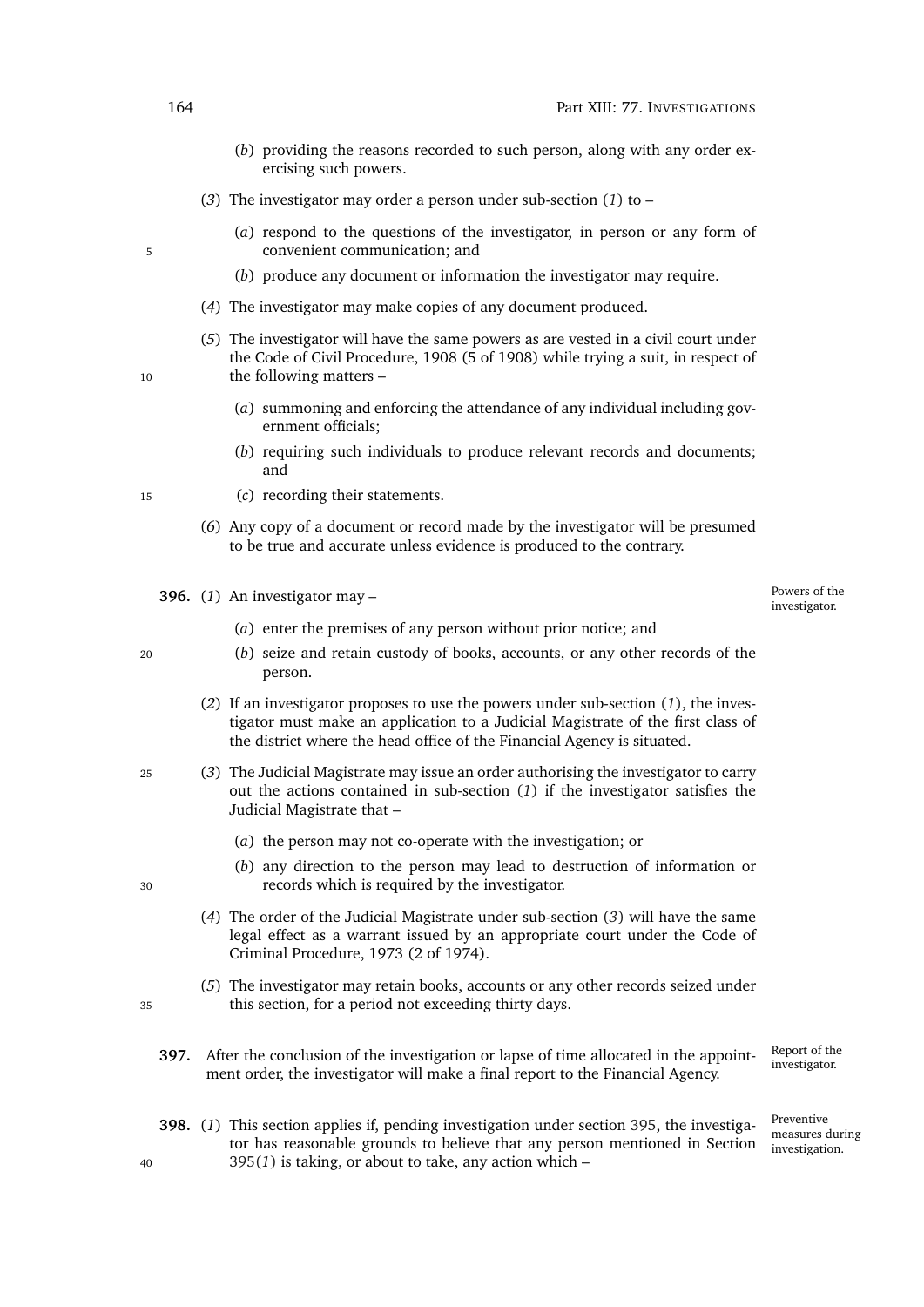- (*a*) constitutes a violation of any provision of law or regulations enforced by the Financial Agency; and
- (*b*) may prevent the investigator from collecting information or evidence.
- <span id="page-186-1"></span>(*2*) The investigator may apply to an administrative law member for a [decision](#page-0-0) [order](#page-0-0) requiring a person to take actions contained in sub-section (*[5](#page-186-0)*). <sup>5</sup>
- (*3*) An application under sub-section (*[2](#page-186-1)*) must be accompanied with reasons for the investigator considering a decision order under this section to be necessary.
- <span id="page-186-2"></span>(*4*) The administrative law member must issue a [decision order](#page-0-0) under sub-section (*[2](#page-186-1)*) only when the administrative law member has reasonable grounds to believe that  $-$  10
	- (*a*) the actions of the person disclose apparent violation of laws and regulations enforced by the Financial Agency;
	- (*b*) if no order is passed, persons availing financial services from the financial service provider will suffer injury which may not be compensated adequately after the investigation is complete;<br>15
	- (*c*) if no order is passed, the investigator will not be able to effectively carry out the investigation; or
	- (*d*) if no order is passed, any eventual remedy or penalty that may be imposed by the Financial Agency, after the investigation is complete, will not be enforceable due to change of circumstances.
- <span id="page-186-0"></span>(*5*) The administrative law member will have the power to issue a [decision order](#page-0-0) against any financial service provider or person suspected of being involved in market abuse –
	- (*a*) to cease or desist from carrying out such specified activities as would meet the objectives contained in sub-section (*[4](#page-186-2)*); <sup>25</sup>
	- (*b*) to keep specified records in a manner and form specified by the investigator; and
	- (*c*) to keep any monies collected from consumers in a separate account or deposit such monies with the Financial Agency.
- (*6*) Before passing a decision order under this section, the administrative law mem- <sup>30</sup> ber will consider the requirements contained in sub-section (*[4](#page-186-2)*) and the requirement of causing least possible disruption to the person to whom such order applies.
- <span id="page-186-3"></span>(*7*) In exceptional circumstances, a decision order under this section may be passed without hearing the person on whom such decision order is passed, but such 35 person will be given a hearing at the earliest possible opportunity before an administrative law member.
- (*8*) After a hearing under sub-section (*[7](#page-186-3)*), the administrative law member must make a new [decision order](#page-0-0) modifying, confirming, recalling or setting aside the previous order.  $40$
- (*9*) A [decision order](#page-0-0) passed under this section will remain in force for a period of ninety days.
- (*10*) Upon the expiry of ninety days, if the investigation under section [395](#page-184-4) has not been completed, the [decision order](#page-0-0) may be extended by the administrative law officer, upon an application by the investigator to extend the [decision order](#page-0-0) for <sup>45</sup> a further period of ninety days if –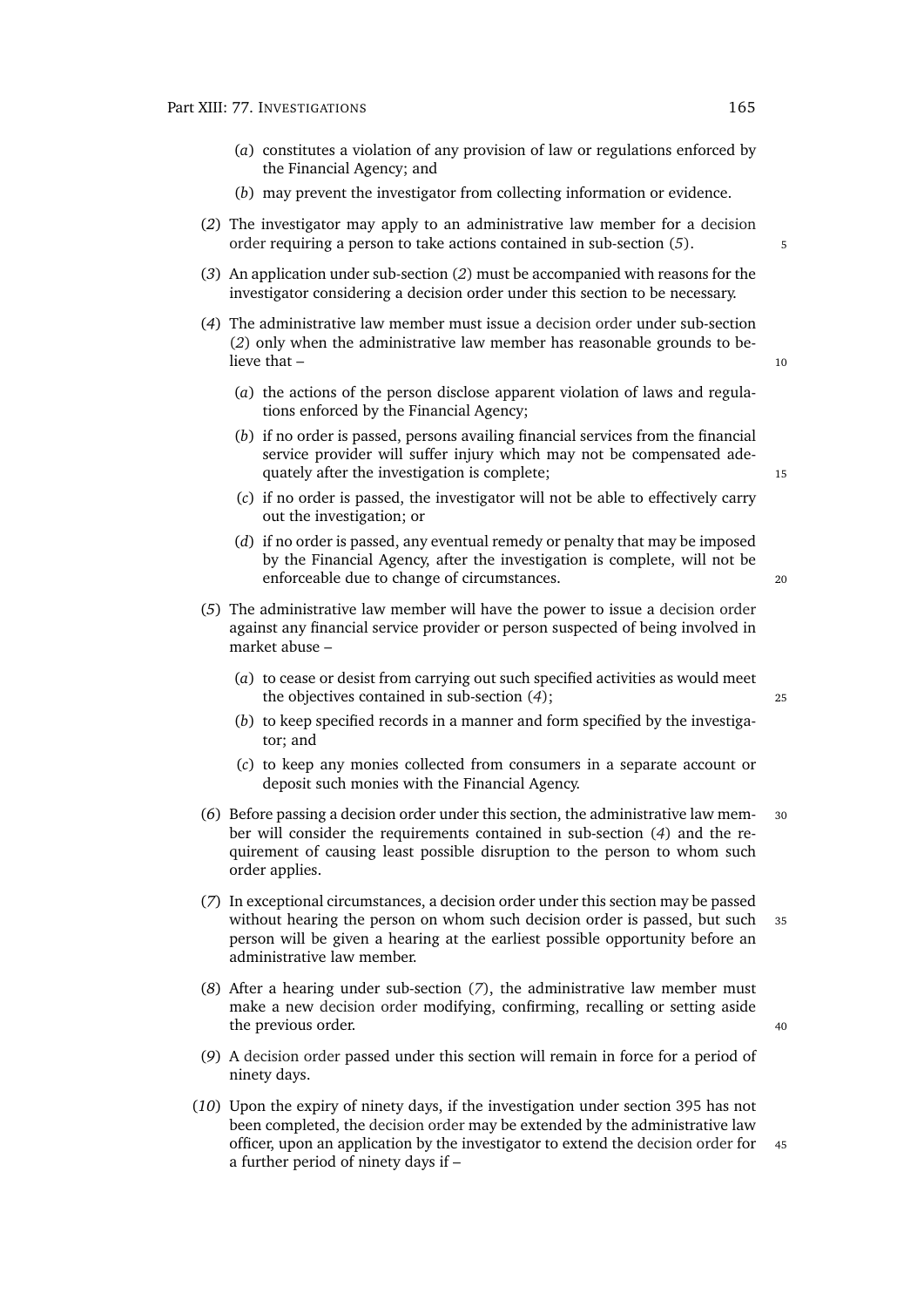- (*a*) the conditions contained in sub-section (*[4](#page-186-2)*) have been met; and
- (*b*) the administrative law member, by a decision order, determines that a longer period is appropriate for completion of the investigation.
- (*11*) Any person who wilfully violates a [decision order](#page-0-0) passed under this section 5 commits a [Class A offence.](#page-0-0)

#### **NOTICES**

- Show cause notice **399.** (*1*) The Financial Agency must issue a [show cause notice](#page-0-0) to a person against whom it proposes to undertake an enforcement action.
- <sup>10</sup> (*2*) The [show cause notice](#page-0-0) must contain an assessment by the Financial Agency of the manner in which the factors under section [408](#page-189-0) are applicable to the violation committed by the person.
- (*3*) A person to whom a [show cause notice](#page-0-0) is issued may produce evidence to disprove the existence or applicability of any of the factors under section [408](#page-189-0) <sup>15</sup> that are identified by the Financial Agency in the [show cause notice.](#page-0-0)
	- **400.** (*1*) A [show cause notice](#page-0-0) must
		- (*a*) be in writing;
		- (*b*) state the action which the Financial Agency proposes to take;
		- (*c*) give causes requiring the proposed action;
- <sup>20</sup> (*d*) comply with section [401;](#page-187-0) and
	- (*e*) if section [401](#page-187-0) applies, describe its effect and state whether any material exists to which the person concerned must be allowed access under it.
- <span id="page-187-2"></span><span id="page-187-1"></span>(*2*) The [show cause notice](#page-0-0) must provide for a reasonable period, which must not be less than twenty-eight days, within which the person to whom it is issued <sup>25</sup> may make representations to the Financial Agency.
	- (*3*) The Financial Agency may extend the period provided for in the notice.
	- (*4*) After the period under sub-section (*[2](#page-187-1)*), as may have been extended under subsection (*[3](#page-187-2)*), has expired, the Financial Agency must decide, within a reasonable period, whether to issue the person concerned a [decision order.](#page-0-0)
- <sup>30</sup> (*5*) In sub-section (*[2](#page-187-1)*), the opportunity to make representations must include a hearing before an administrative law officer, either in person or through electronic communication.
	- **401.** (*1*) When a Financial Agency issues any [show cause notice](#page-0-0) or [decision order,](#page-0-0) it must –
- <sup>35</sup> (*a*) allow the noticee access to the material that was relied upon in taking the decision which gave rise to the obligation to issue the show cause notice or decision order; and
	- (*b*) allow the noticee access to any material that might undermine that decision.

for enforcement action.

Content and standard of [show](#page-0-0) [cause notices](#page-0-0).

Access to material with regard to [show cause notice](#page-0-0) and [decision order.](#page-0-0)

<span id="page-187-0"></span>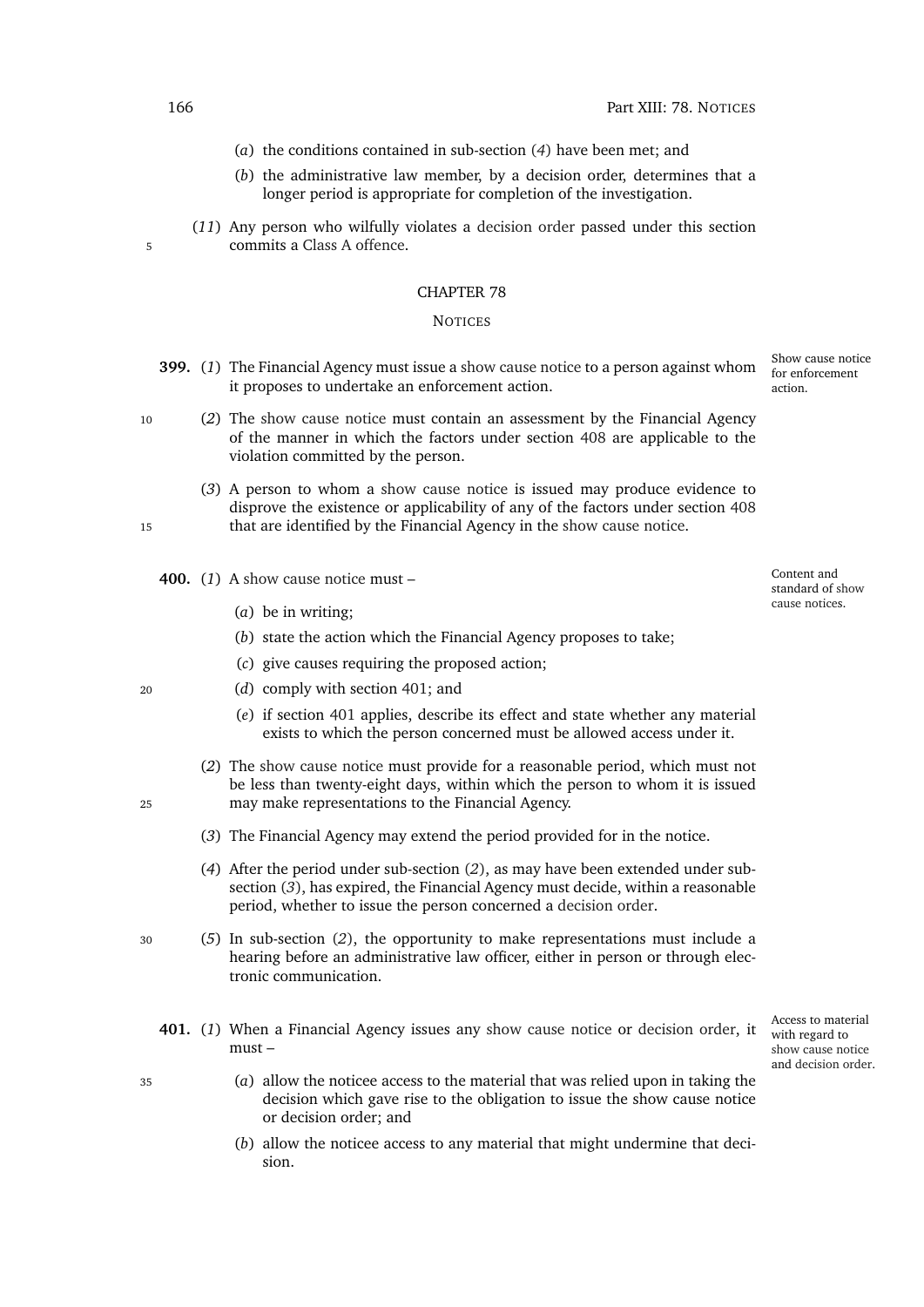- (*2*) The provisions of this section will not bar any court, tribunal or other authority from requiring any information in proceedings before such court, tribunal or other authority.
- (*3*) In this section, "noticee" means a person to whom a [show cause notice](#page-0-0) or [decision order](#page-0-0) applies.  $\overline{\phantom{0}}$

Content and standard of [decision orders](#page-0-0).

- **402.** (*1*) A [decision order](#page-0-0) must (*a*) be in writing;
	- (*b*) give the Financial Agency's reasons for the decision to take the action to which the order relates;
	- (*c*) state whether the Financial Agency has depended on any materials con- <sup>10</sup> tained in section [401;](#page-187-0) and
	- (*d*) clearly state
		- (*i*) any right to have the matter referred to the Tribunal which is given by this Act; and
		- (*ii*) the procedure for such a reference.

- (*2*) If the [decision order](#page-0-0) was preceded by a [show cause notice,](#page-0-0) the action to which the [decision order](#page-0-0) relates must be the same action proposed in the [show cause](#page-0-0) [notice.](#page-0-0)
- (*3*) A [decision order](#page-0-0) does not become effective until thirty days have elapsed from the date of issue of the decision order. 20

- (*4*) A [decision order](#page-0-0) which requires a person to take certain identified actions must provide reasonable time to such person to perform such actions.
- Procedure for review of [decision](#page-0-0) [orders](#page-0-0). **403.** (*1*) Any person who has received a [decision order](#page-0-0) may make an application to the administrative law member of the board of the Financial Agency for review of the [decision order,](#page-0-0) within fourteen days from the date of such order. <sup>25</sup>
	- (*2*) If the administrative law member finds that there is an apparent error in the [decision order,](#page-0-0) the administrative law member may set aside the [decision or](#page-0-0)[der.](#page-0-0)
- Conclusion of proceedings through **404.** (*1*) The Financial Agency must give a discontinuance notice to the concerned person if it decides not to take – 30

- (*a*) the action proposed in a [show cause notice;](#page-0-0) or
- (*b*) the action to which a [decision order](#page-0-0) relates.
- (*2*) A discontinuance notice will not be given with respect to an application for an authorisation to carry on a financial service.
- (*3*) A discontinuance notice must identify the action or actions which are being <sup>35</sup> discontinued.

Confidentiality of

discontinuance notice.

- certain notices. **405.** (*1*) The Financial Agency must not publish a [show cause notice](#page-0-0) and must keep it confidential.
	- (*2*) A discontinuance notice may be published by the Financial Agency if the person to whom such discontinuance notice requests such publication. <sup>40</sup>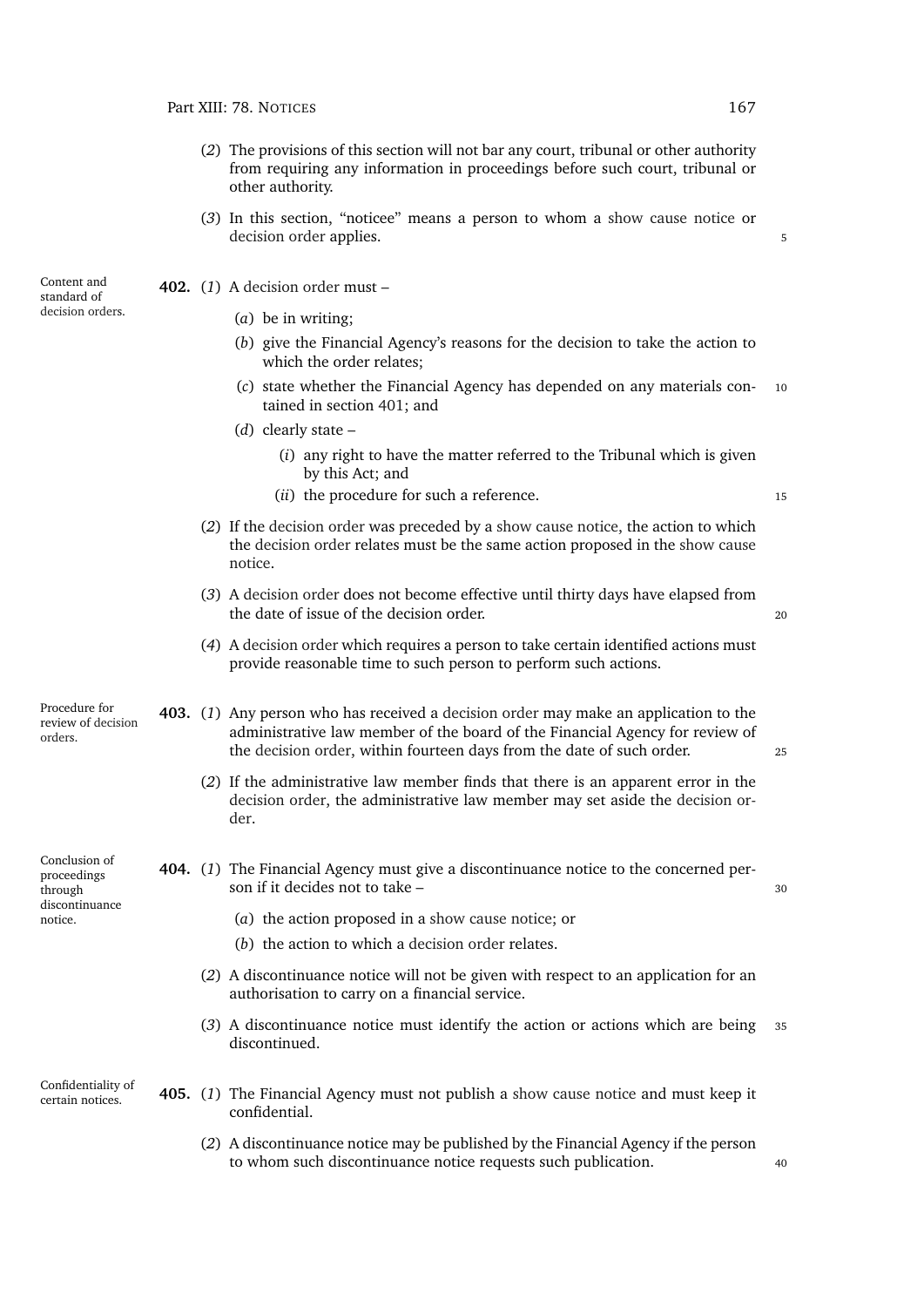- (*3*) The Financial Agency must publish all [decision orders](#page-0-0) unless they fall under the exception under sub-section (*[4](#page-189-1)*).
- <span id="page-189-1"></span>(*4*) A Financial Agency may not publish a [decision order,](#page-0-0) if not publishing such notice is in the interests of the consumer, and the reasons for the same are 5 recorded in writing by the Financial Agency.
	- (*5*) The Financial Agency must publish a compounding order to the extent it refers to the proceedings and the terms of the order.
	- Requirement to 406. (1) The Financial Agency must make regulations governing the show cause notices Requirement to make regulations. and decision orders it issues.
- <sup>10</sup> (*2*) The regulations must
	- (*a*) ensure that show cause notices and decision orders are issued by administrative law officers only;
	- (*b*) ensure that responses to show cause notices are received and considered by administrative law officers only; and
- <sup>15</sup> (*c*) state the procedure the Financial Agency will follow to issue [decision or](#page-0-0)[ders](#page-0-0).
	- (*3*) The Financial Agency must make a report of every violation of regulations made under this section and include such report as a part of the annual report of the Financial Agency.

#### ENFORCEMENT ACTIONS

**407.** (*1*) Each of the following constitutes an "enforcement action" under this Act –

- (*a*) issuance of a private warning;
- (*b*) issuance of a public statement;
- <span id="page-189-3"></span><span id="page-189-2"></span><sup>25</sup> (*c*) issuance of a direction requiring the person to correct the violation;
	- (*d*) imposition of a monetary penalty; and
	- (*e*) variation, suspension, or cancellation of an authorisation, permission or registration granted by the Financial Agency to the person, which are related to the violation.
- <span id="page-189-4"></span><sup>30</sup> (*2*) When a Financial Agency issues a private warning, it must not publish such warning, but may provide copies of the warning to any other Financial Agency.
	- (*3*) The appropriate Financial Agency may undertake one or more enforcement actions against a person for violation of –
		- (*a*) any applicable provision of this Act;
- <sup>35</sup> (*b*) any applicable regulations made by the Financial Agency under this Act; or
	- (*c*) any order or direction issued by the Financial Agency under this Act.
- <span id="page-189-0"></span>**408.** (*1*) Any enforcement action taken by a Financial Agency must be proportionate to the violation in respect of which the enforcement action is proposed to be <sup>40</sup> undertaken.

Factors for determining appropriate enforcement action.

Types of enforcement actions.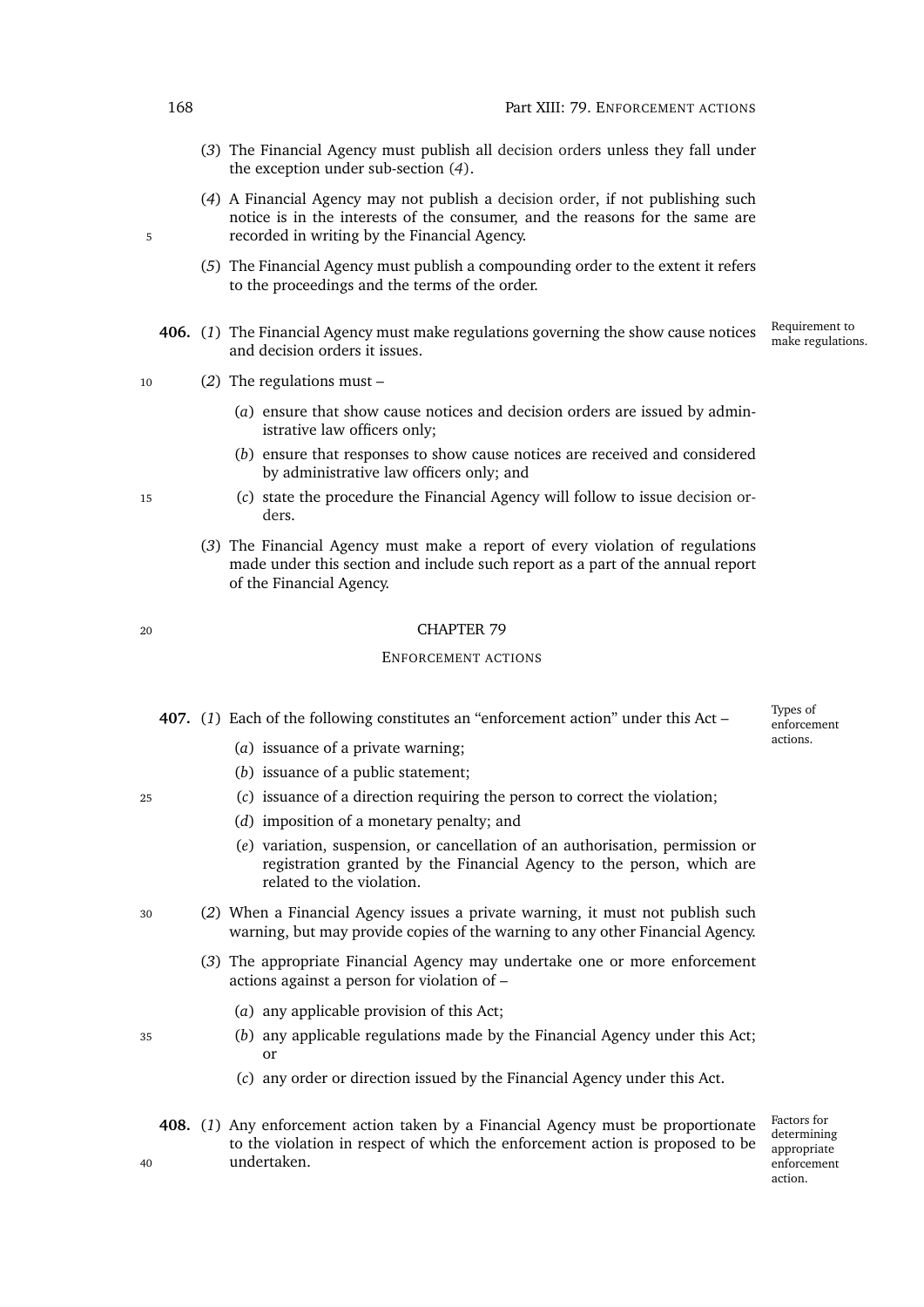- <span id="page-190-1"></span><span id="page-190-0"></span>(*2*) The Financial Agency must consider the following factors while determining the enforcement action to be taken against a person –
	- (*a*) the nature and seriousness of the violation committed by the person, including whether the violation was –
		- (*i*) deliberately carried out by the person; 5
		- (*ii*) caused due to the recklessness of the person; or
		- (*iii*) caused due to negligence on the part of the person;
	- (*b*) the consequences and impact of the violation, including the extent of
		- (*i*) benefit or unfair advantage gained by the person as a result of the violation; and 10
		- (*ii*) loss caused, or likely to be caused, to consumers or any other persons as a result of the violation;
	- (*c*) the conduct of the person after the occurrence of the violation; and
	- (*d*) prior violations or offences committed by the person.
- <span id="page-190-3"></span><span id="page-190-2"></span>(3) If the violation was due to a negligence under sub-section  $(2)(a)(iii)$  $(2)(a)(iii)$  and did 15 not cause any substantial loss to any person, the Financial Agency must not impose any enforcement as contained in section [407\(1\)\(](#page-189-2)*e*).

Maximum amount **409.** (*1*) The maximum monetary penalty that may be imposed by the Financial Agency under section [407\(1\)\(](#page-189-3)*d*) will be determined in the following manner –

- (*a*) if the Financial Agency determines that the violation under section [407\(](#page-189-4)*3*) <sup>20</sup> was committed deliberately by the person, the maximum monetary penalty that may be imposed will be higher of –
	- (*i*) three times the amount of the loss caused, or likely to have been caused, to consumers or any other persons as a result of the violation; or 25
	- (*ii*) three times the amount of the benefit or unfair advantage gained by the person as a result of the violation;
- (*b*) if the Financial Agency determines that a violation under section [407\(](#page-189-4)*3*) was caused due to the recklessness of the person, the maximum monetary penalty that may be imposed will be higher of – <sup>30</sup>
	- (*i*) two times the amount of the loss caused, or likely to have been caused, to consumers or any other persons as a result of the violation; or
	- (*ii*) two times the amount of the benefit or unfair advantage gained by the person as a result of the violation; or  $35$
- (*c*) if the Financial Agency determines that the violation under section [407\(](#page-189-4)*3*) was caused due to the negligence of the person, the maximum penalty that may be imposed will be the higher of –
	- (*i*) one and a half times the amount of the loss caused, or likely to have been caused, to consumers or any other persons as a result of the 40 violation; or
	- (*ii*) one and a half times the amount of the benefit or unfair advantage gained by the person as a result of the violation.
- (*2*) The total amount of the monetary penalty must not be more than rupees one crore, or any amount that the Central Government may prescribe from time to <sup>45</sup> time, if the amount of loss caused, or likely to have been caused, is –
	- (*a*) not substantial; or

of monetary penalties.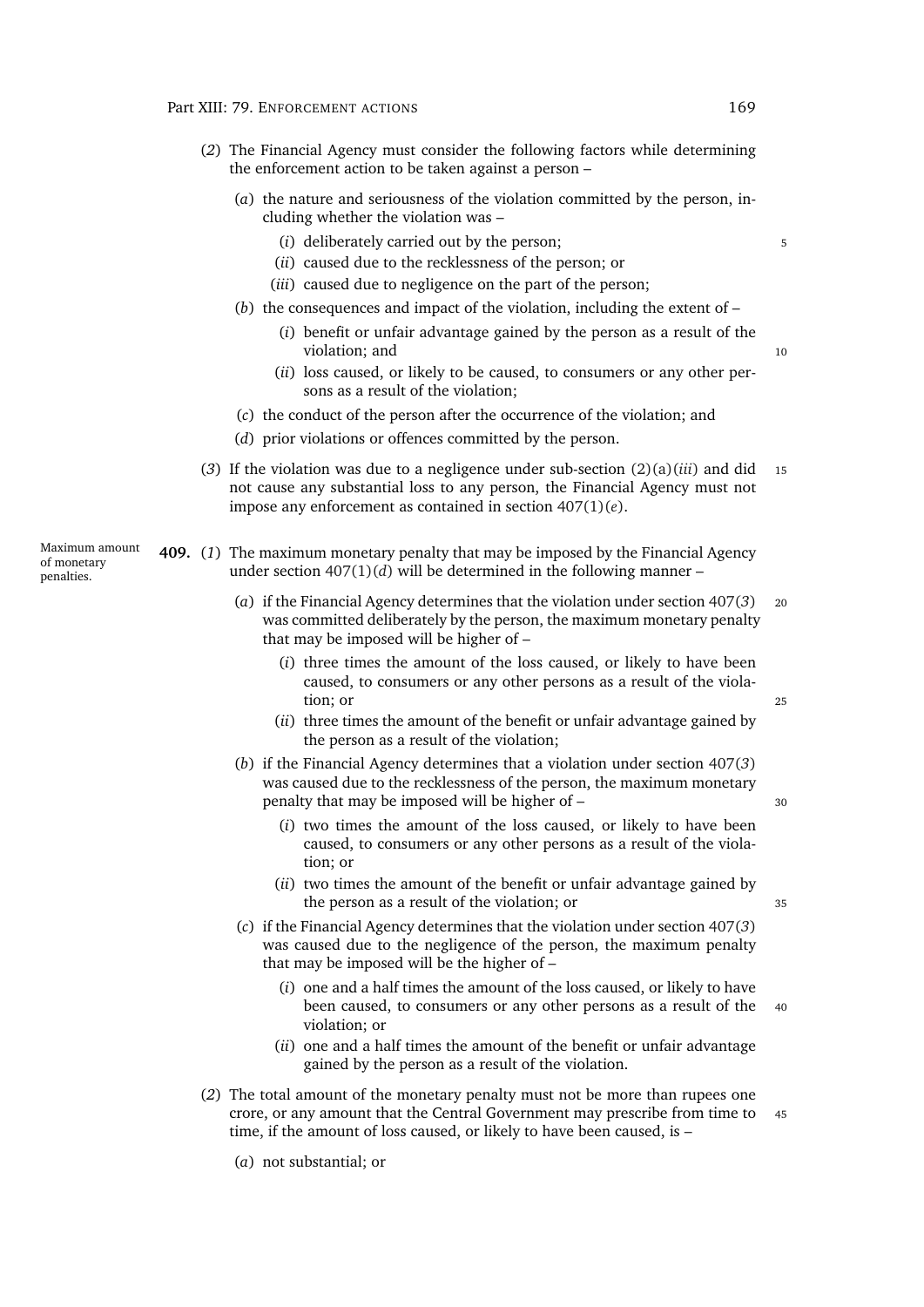- (*b*) cannot be reasonably estimated.
- <span id="page-191-1"></span>**410.** (*1*) A Financial Agency may compensate persons who have been affected by a violation, under this section, if the following conditions are met –
	- (*a*) the loss suffered by the persons is directly attributable to the violation;
- <sup>5</sup> (*b*) the persons who have suffered loss due to the violation can be reasonably identified; and
	- (*c*) the amount recovered by the Financial Agency is sufficient to provide some compensation to all similarly situated persons.
- <span id="page-191-0"></span>(*2*) If the Financial Agency decides to pay compensation under this section, it must 10 make an notice stating the conditions a person has to meet to qualify for such compensation.
	- (*3*) The Financial Agency must keep any amount collected as monetary penalties for this section for a period of two years.
- (*4*) A person must approach the Financial Agency for compensation under this 15 section within a period of two years from the date of the publication of the notice under sub-section (*[2](#page-191-0)*).
	- (*5*) After the expiry of the period of two years, the Financial Agency must transfer any amount kept for the purposes of this section to the Consolidated Fund of India.

<sup>20</sup> (*6*) This section does not prevent any aggrieved person from pursuing any other legal remedies against a person who has committed a violation, provided that any amount payable by a person who has committed a violation to an aggrieved person must be reduced by any amount the aggrieved person has received under this section.

<sup>25</sup> **411.** A Financial Agency must transfer all monies collected by it from the imposition of any penalties under section [407\(1\)\(](#page-189-3)*d*), subject to any amount kept under section [410,](#page-191-1) to the Consolidated Fund of India.

Transfer of penalties to the Consolidated Fund of India.

Compensation to persons affected by violation.

#### CHAPTER 80

#### COMPOUNDING ACTIONS AND NOTICE

<sup>30</sup> **412.** (*1*) Any person may make an application to a Financial Agency requesting for a compounding action if –

Application for compounding action.

- (*a*) such person apprehends enforcement action; or
- (*b*) such person has received a [show cause notice.](#page-0-0)
- (*2*) An application for a compounding action may be made at any time before a <sup>35</sup> [decision order](#page-0-0) concerning the same matter has been issued to the person by the Financial Agency.
	- (*3*) The Financial Agency must dispose of an application for compounding action within ninety days from the receipt of the application.
- (*4*) The application for compounding action must be decided by an administrative <sup>40</sup> law officer.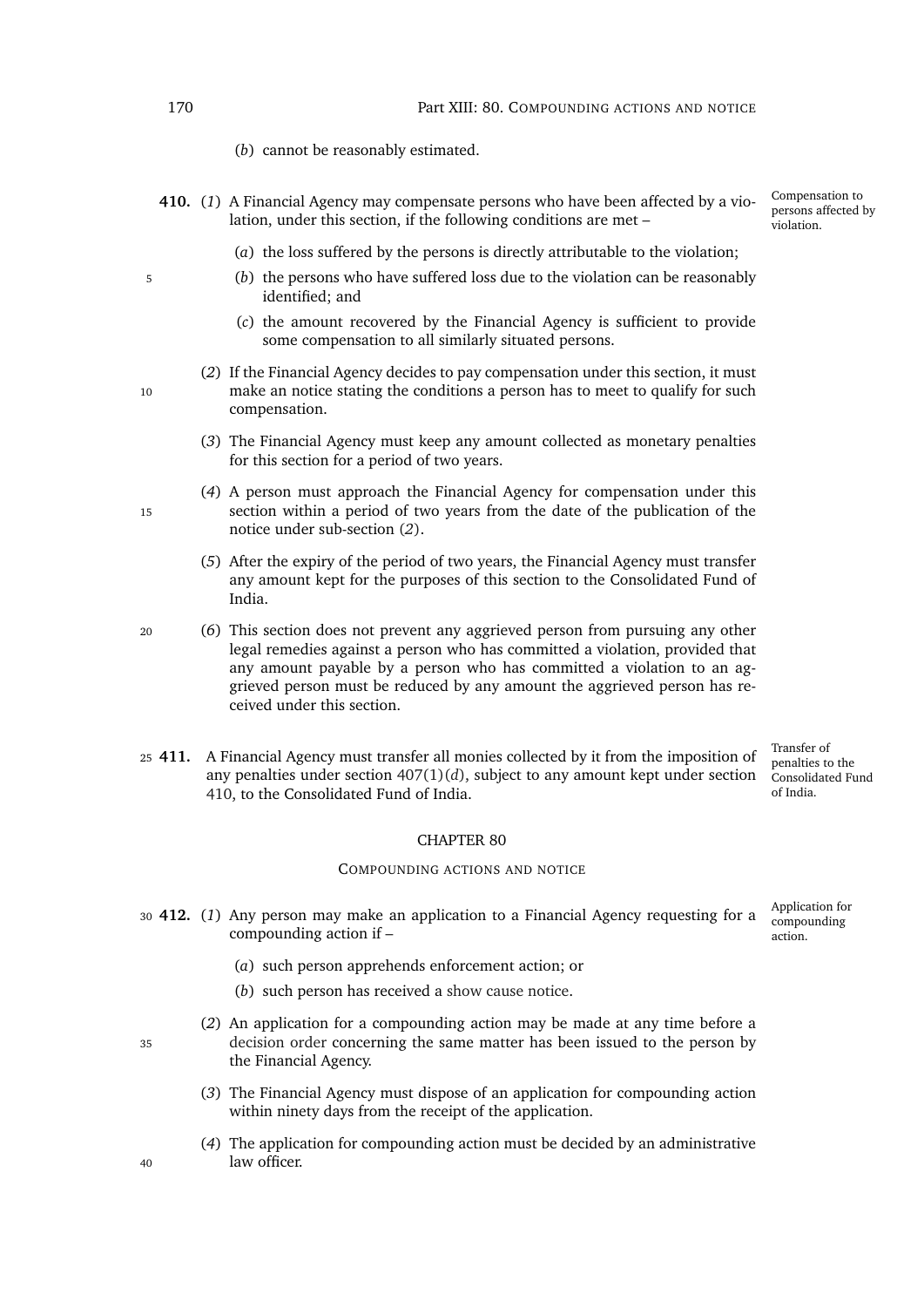- (*5*) If the application for compounding action is rejected by the Financial Agency, it must issue a [decision order](#page-0-0) to the person making the application.
- <span id="page-192-2"></span><span id="page-192-1"></span><span id="page-192-0"></span>**413.** (*1*) If an application for a compounding action is acceptable to the Financial Agency, it may issue a [compounding order](#page-0-0) to the person making the application.
	- (*2*) A [compounding order](#page-0-0) must be issued by an administrative law officer. <sup>5</sup>
	- (*3*) In a [compounding order,](#page-0-0) the Financial Agency may
		- (*a*) require the person to pay an amount towards settlement charges;
		- (*b*) restrain the person from undertaking particular actions; or
		- (*c*) impose a combination of any of the actions mentioned above.
	- (*4*) The Financial Agency must not take any enforcement action against a person <sup>10</sup> on an issue which constitutes a violation under section [407\(](#page-189-4)*3*), if that issue is the subject matter of a [compounding order.](#page-0-0)
	- (*5*) The restriction under sub-section (*[4](#page-192-0)*) will not be applicable if the person making the application for compounding action –
		- (*a*) withholds any material fact regarding the compounding action from the <sup>15</sup> Financial Agency; or
		- (*b*) misleads the Financial Agency in any other manner in connection with the application for compounding action.
	- (*6*) The Financial Agency must not initiate any criminal proceedings under this Act on a matter in relation to which a [compounding order](#page-0-0) has been issued. <sup>20</sup>
		-
	- (*7*) If the [compounding order](#page-0-0) is issued after the institution of criminal proceedings, the Financial Agency or the noticee must make an application to the court before which such criminal proceedings are pending, to compound such offence in terms of the compounding order.
	- (*8*) Before issuing a [compounding order](#page-0-0) the Financial Agency must provide the <sup>25</sup> concerned person with a statement containing the conditions or requirements it proposes to impose under sub-section (*[3](#page-192-1)*).
	- (*9*) If the person rejects the conditions contained in sub-section (*[8](#page-192-2)*), then the Financial Agency must not issue any [compounding order.](#page-0-0)
	- (10) Any offer made by a person in proceedings under this section will not be to the prejudice of the person in any other proceedings or imposition of enforcement actions by a Financial Agency.
	- (*11*) A person is presumed to have rejected the conditions contained in sub-section (*[8](#page-192-2)*), if such person does not respond within fourteen days of the statement being issued.  $35$
	- (*12*) A person who has received a [compounding order](#page-0-0) has no right to approach the Tribunal against any content of the [compounding order.](#page-0-0)
	- (*13*) If the person with respect to whom a [compounding order](#page-0-0) has been issued, wilfully violates any requirements or conditions of such compounding order, the person commits a [Class A offence.](#page-0-0) <sup>40</sup>
	- (*14*) A [compounding order](#page-0-0) under this section does not amount to the application of an enforcement action under this Act.

Procedure for making [compounding](#page-0-0) [order.](#page-0-0)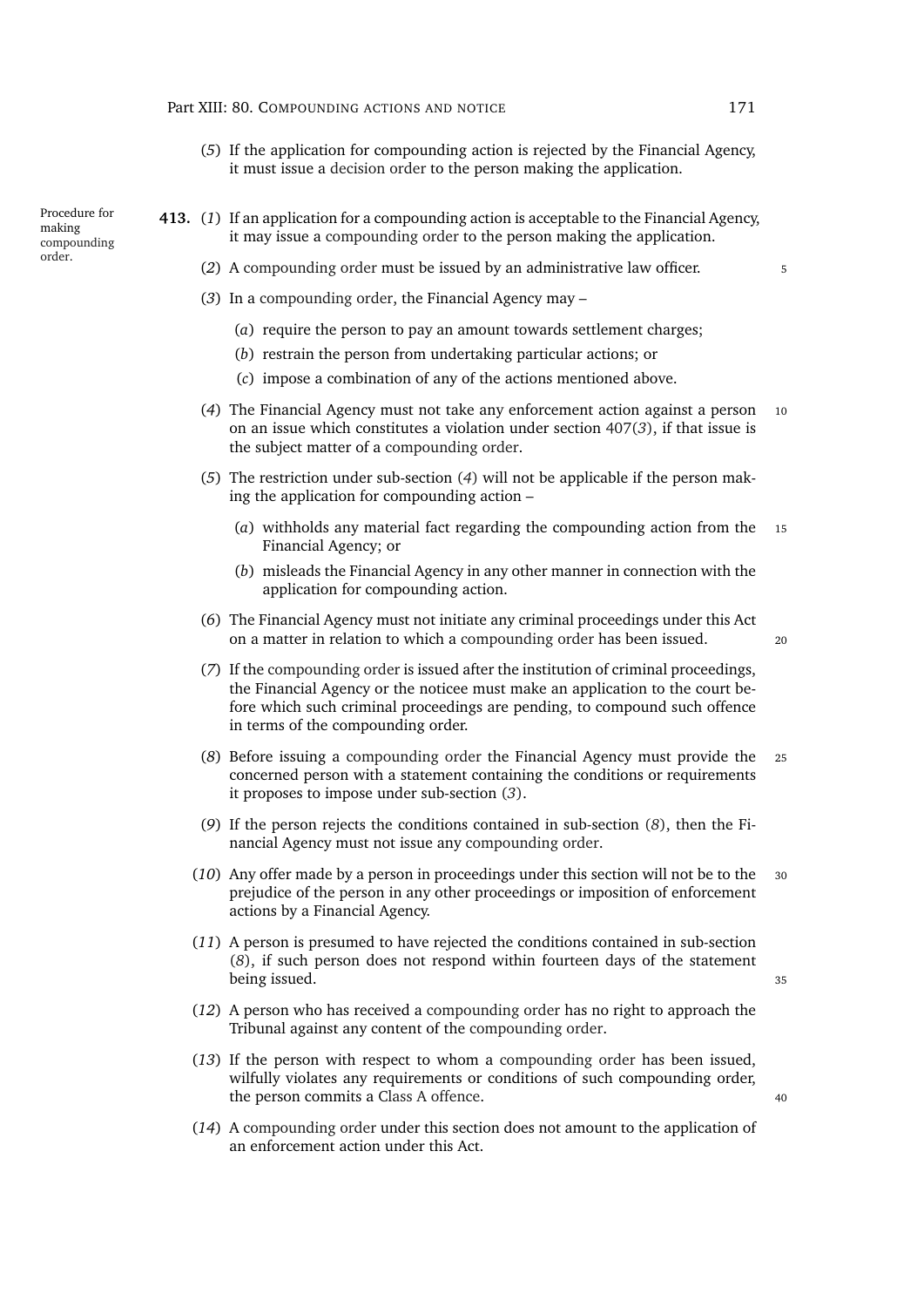- <span id="page-193-0"></span>Regulations concerning compounding. **414.** (*1*) Each Financial Agency must make regulations regarding the manner and process governing compounding orders so as to ensure that compounding is carried out in a transparent, consistent and impartial manner.
	- (*2*) The regulations under sub-section (*[1](#page-193-0)*) must provide for –
- <sup>5</sup> (*a*) the list of violations that cannot be compounded;
	- (*b*) the list of violations that may be compounded;
	- (*c*) the method of calculating any monetary penalty that may be imposed under a compounding order;
- (*d*) the considerations that the Financial Agency may take into account while 10 issuing a compounding order; and
- 
- (*e*) the process for making an application for compounding action.

#### OFFENCES UNDER THIS ACT

- 415. (1) The punishment for  $-$
- <sup>15</sup> (*a*) a [Class A offence](#page-0-0) is a fine, or imprisonment not less than two years but up to ten years, or both;
	- (*b*) a [Class B offence](#page-0-0) is a fine, or imprisonment up to two years, or both; and
	- (*c*) a [Class C offence](#page-0-0) is a fine.
	- (*2*) All offences under this Act are non-cognisable and compoundable.
- <sup>20</sup> (*3*) If any act is punishable under provisions of any other law, the provisions of this Act will not be in derogation to such provisions.
	- **416.** (*1*) No criminal proceedings for any offence under this Act against any person may be initiated except by an application from the Financial Agency.
- (*2*) Criminal proceedings for any offence under this Act must be instituted before <sup>25</sup> a Court of Session.
	- (*3*) The Central Government may make a notification designating a particular Court of Session or establishing a Court of Session for trying offences under this Act.
- (*4*) A Financial Agency may appoint an advocate to act as a public prosecutor for <sup>30</sup> any offence committed under this Act.
	- (*5*) A prosecutor appointed by a Financial Agency under this section will be deemed to be a public prosecutor under the Code of Criminal Procedure, 1973 (2 of 1974).
	- (*6*) The Central Government may make rules for the purpose of this section.
- <sup>35</sup> **417.** (*1*) The following factors are to be taken into account while determining the appropriate period of imprisonment and fine under for an offence –
	- (*a*) the role of the person in the commission of the offence; and
	- (*b*) the factors contained in sections [408\(2\)\(](#page-190-1)*b*), [408\(2\)\(](#page-190-2)*c*) and [408\(2\)\(](#page-190-3)*d*).

Description of<br>offences.

Institution of proceedings for offences.

Factors to be considered for punishment.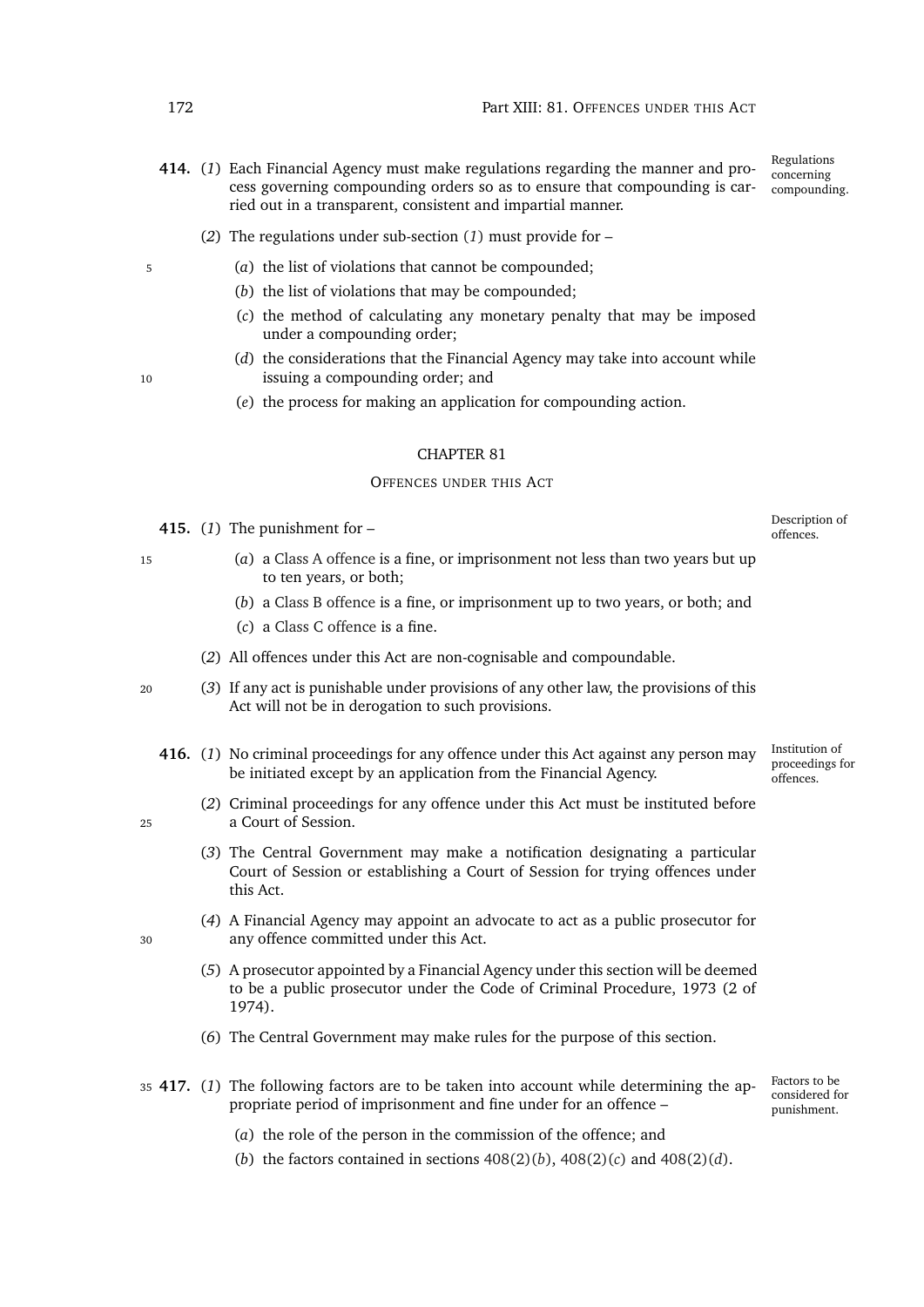- (*2*) The maximum amount of fine to be levied upon a person for an offence will be the higher of –
	- (*a*) three times the loss caused by the person; or
	- (*b*) three times the gain made by the person.
- (*3*) If the loss caused or the gain made by the person cannot be reasonably deter- <sup>5</sup> mined, the maximum fine that may be imposed is rupees one crore.
- (*4*) The prosecution of a person for any offence under this Act will not bar any enforcement action imposed on such persons, but any fine imposed for an offence may be reduced by any penalty paid to a Financial Agency for the same violation. 10

Violations by<br>bodies corporate.

- **418.** (1) If any violation under any this Act is found to have been committed by a body corporate, then an officer of the body corporate is liable, if –
	- (*a*) the violation is shown to have been committed with the consent or connivance of the officer; or
	- (*b*) the violation is attributable to any wilful neglect on the part of the officer. <sup>15</sup>
	- (*2*) Any criminal proceedings or enforcement action against either the officer or the body corporate will not be a bar against proceedings against the other.
	- (*3*) In this section, "officer" includes director, member of the managing committee, chief executive, manager, secretary, individuals in control, and persons who purport to be officers with knowledge of the body corporate.

#### CHAPTER 82

#### **MISCELLANEOUS**

<span id="page-194-0"></span>

| Misleading a<br>Financial Agency. |  | 419. (1) A person that, in purported compliance with any requirement imposed by or<br>under this Act, knowingly gives a Financial Agency material information which<br>is false or misleading, is guilty of a Class A offence. | 25 |
|-----------------------------------|--|--------------------------------------------------------------------------------------------------------------------------------------------------------------------------------------------------------------------------------|----|
|                                   |  | (2) Sub-section (1) applies only to a requirement in relation to which no other<br>provision of any Act creates an offence in connection with the giving of infor-<br>mation.                                                  |    |
| General<br>procedures.            |  | 420. (1) The Financial Agency must make regulations governing the process it will fol-<br>low in implementing provisions of this chapter.                                                                                      | 30 |
|                                   |  | (2) The Financial Agency must make general guidelines stating its $-$                                                                                                                                                          |    |
|                                   |  | (a) interpretation of the provisions of this Chapter; and                                                                                                                                                                      |    |
|                                   |  | (b) the method it will apply in determining the enforcement action and penalty<br>to be imposed.                                                                                                                               |    |
|                                   |  | (3) While taking an enforcement action under this Act, the Financial Agency may                                                                                                                                                | 35 |

(*3*) While taking an enforcement action under this Act, the Financial Agency may <sup>35</sup> impose a lower penalty after recording reasons for doing so.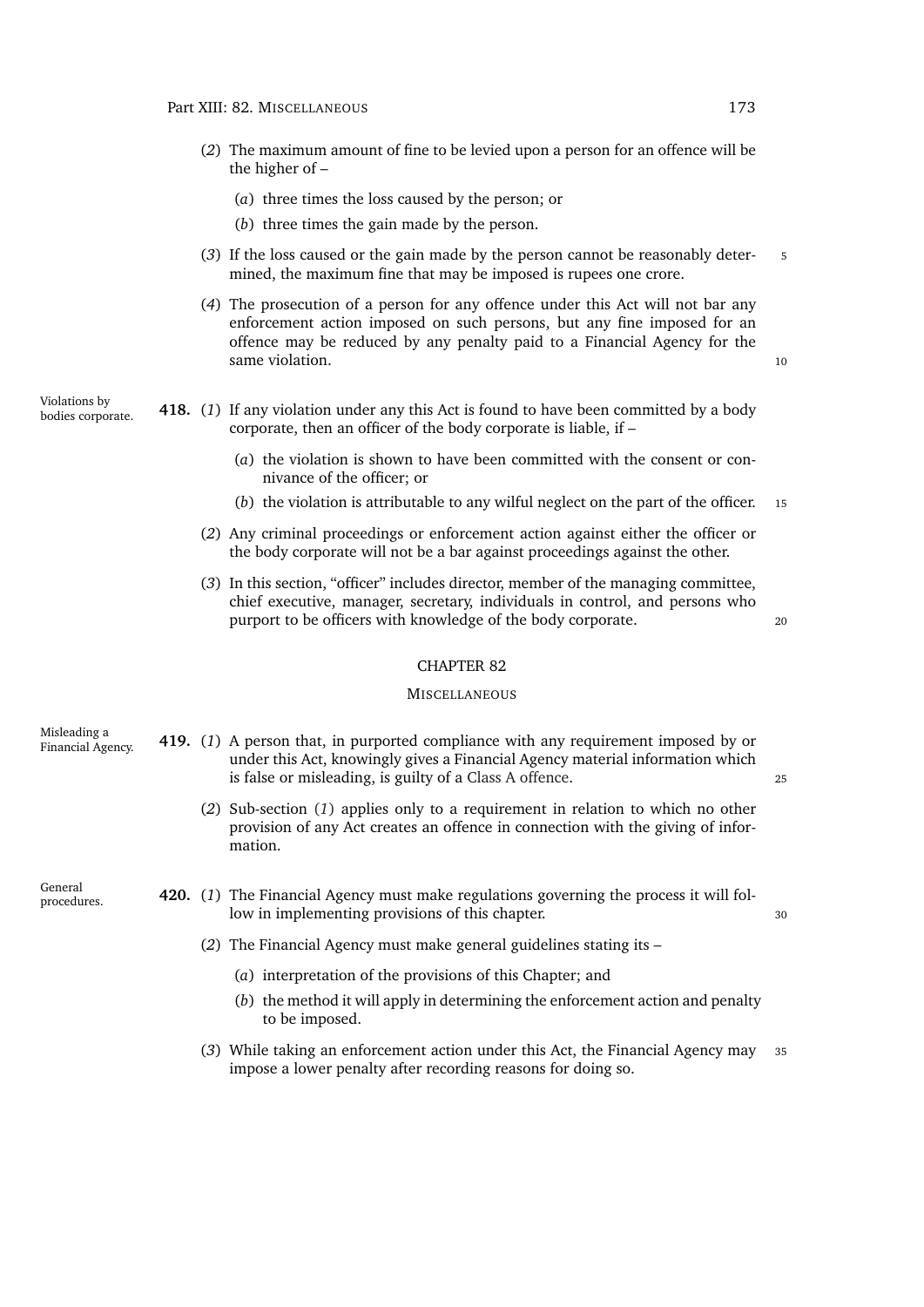#### PART XIV

# FUNCTIONS, POWERS AND DUTIES OF THE TRIBUNAL

#### CHAPTER 83

#### 5 PRESIDING OFFICER AND MEMBERS

Qualification of Presiding Officer and members. **421.** (*1*) A person will not be qualified for appointment as the Presiding Officer of the Tribunal unless such person –

- (*a*) is a sitting or retired Judge of the Supreme Court or a sitting or retired Chief Justice of a High Court; or
- <sup>10</sup> (*b*) is a sitting or retired Judge of a High Court who has completed not less than seven years of service as a Judge in a High Court.
- (*2*) A person will not be qualified for appointment as member of the Tribunal unless that person is a person of ability, integrity and standing who has shown capacity in dealing with problems relating to finance and has qualification and <sup>15</sup> experience of law, finance, economics or accountancy.
	- (*3*) A person may not be appointed as member of the Tribunal within two years from retiring or resigning as a member of the board or employee of any Financial Agency.
- **422.** (*1*) The Central Government must constitute a selection committee in accordance <sup>20</sup> with the First Schedule for selection of the persons for appointment as Presiding Officer or members of the Tribunal.
	- (*2*) The selection committee must comply with the procedure laid down in the First Schedule.
- (*3*) The Central Government must appoint the members of the Tribunal from the <sup>25</sup> persons nominated by the selection committee in consultation with the Chief Justice of India.
- (*4*) In the event of a temporary vacancy in the office of the Presiding Officer, the Central Government may nominate one of the members of the Tribunal as an officiating Presiding Officer for a period not exceeding one hundred and eighty <sup>30</sup> days, having regard to suitability for effective oversight and administration of the Tribunal's adjudicating functions.
	- (*5*) If any vacancy in the Tribunal is not filled within a period of one hundred and eighty days from the date such vacancy arises, the Central Government must make a report on the reasons for the delay in the appointment.
- <sup>35</sup> (*6*) The report mentioned under sub-section (*[5](#page-195-0)*) will be laid before both Houses of Parliament.
	- **423.** (*1*) The Presiding Officer and members of the Tribunal will hold their respective offices till they reach the age of seventy years.

Conditions of service of Presiding Officer and members.

Selection of Presiding Officer and members of the Tribunal.

(*2*) The salary and other entitlements of the Presiding Officer will be the same as <sup>40</sup> the Chief Justice of a High Court.

- 
- 
- 
- <span id="page-195-0"></span>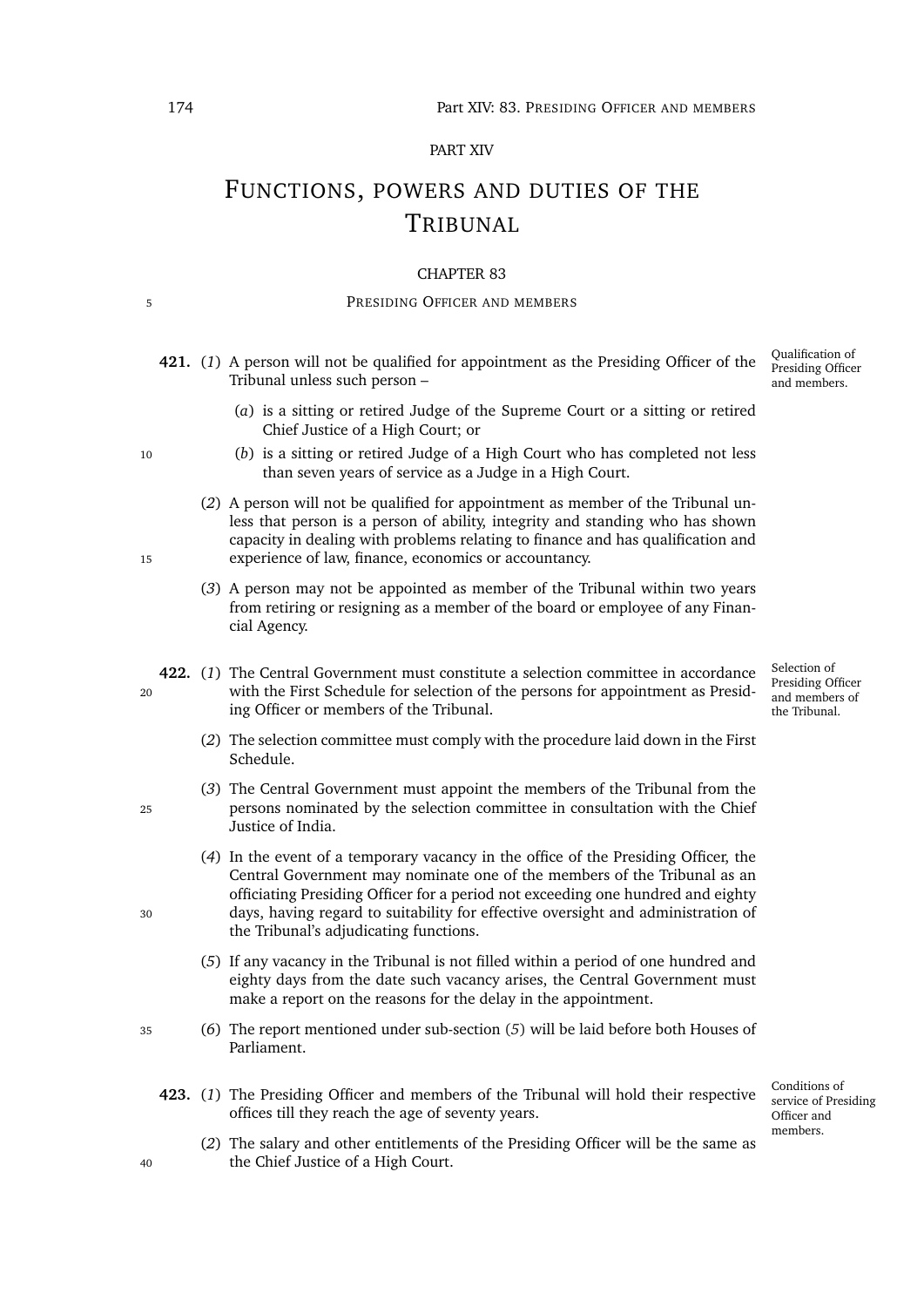(*3*) The salary and other entitlements of the members will be the same as a Judge of a High Court.

- Resignation. **424.** (*1*) The Presiding Officer or any member of the Tribunal may resign by giving a signed notice of resignation to the Central Government.
	- (*2*) On receipt of a notice of resignation, the Central Government must forward a <sup>5</sup> copy of such notice to the Chief Justice of India.
	- (*3*) The Presiding Officer or any member of the Tribunal, after providing the notice of resignation, will continue to hold office till the earlier of –
		- (*a*) the date the Central Government appoints a person to the post vacated by such resignation; or 10
		- (*b*) the expiry of one hundred and eighty days from the date of providing of the notice of resignation.

Removal of Presiding Officer or member of Tribunal.

- **425.** (*1*) The Presiding Officer or any member of the Tribunal may be removed on the same grounds as a member of the board of the Financial Agency under section [40.](#page-47-0) <sup>15</sup>
	- (*2*) The procedure for removal of Presiding Officer or any member of the Tribunal must be the same as a member of the board of the Financial Agency under section [41,](#page-47-1) provided that no Presiding Officer or member of the Tribunal may be removed without consulting the Chief Justice of India.

#### CHAPTER 84 20

#### FUNCTIONING

Power of the<br>Tribunal

- Tribunal. **426.** (*1*) The Tribunal will have the same powers as are vested in a Civil Court under the Code of Civil Procedure, 1908 (5 of 1908).
	- (*2*) Every proceeding before the Tribunal will be deemed to be a judicial proceeding within the meaning of sections 193 and 228, and for the purposes of section <sup>25</sup> 196 of the Indian Penal Code, 1860 (45 of 1860).
	- (*3*) The Tribunal will be deemed to be a civil court for all the purposes of section 195 and Chapter XXVI of the Code of Criminal Procedure, 1973 (2 of 1974) while trying a suit, in respect of the following matters –
		- (*a*) summoning and enforcing the attendance of any person and examining <sup>30</sup> the person on oath;
		- (*b*) requiring the discovery and production of documents;
		- (*c*) receiving evidence on affidavits;
		- (*d*) issuing commissions for the examination of witnesses or documents;
		- (*e*) dismissing an application for default or deciding it *ex parte*; <sup>35</sup>
		- (*f*) setting aside any order of dismissal of any application for default or any order passed by it *ex parte*;
		- (*g*) ordering the attachment of any property; and
		- (*h*) any other matter which may be notified by the Central Government.
	- (*4*) The Tribunal may <sup>40</sup>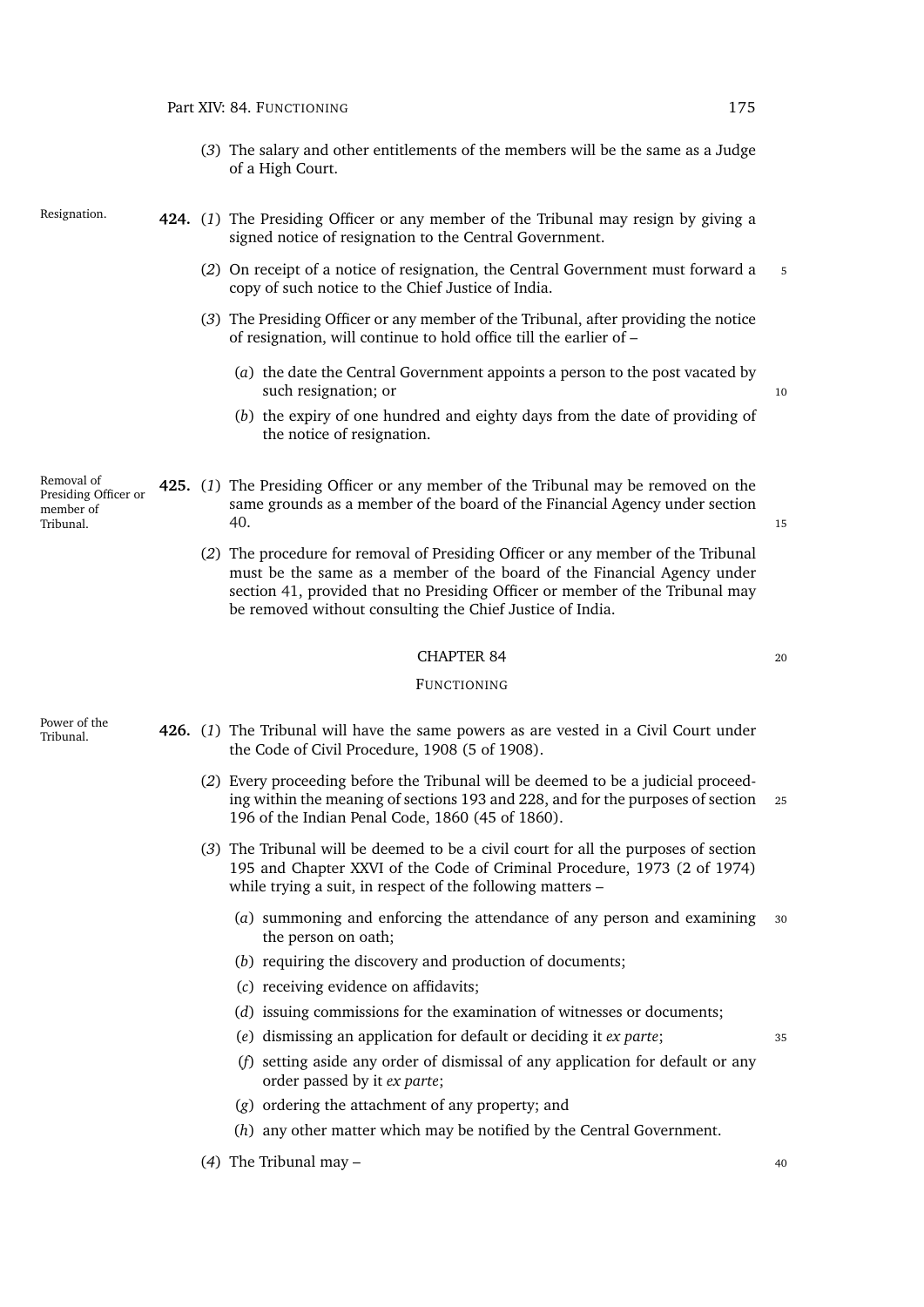- (*a*) set aside any regulations;
- (*b*) modify, suspend or confirm any order, notice or direction of a Financial Agency or Central Government; or
- (*c*) instruct a Financial Agency to issue a new order, notice or direction.
- <sup>5</sup> (*5*) The Tribunal must attempt to dispose any appeal before it within a period of one hundred and eighty days from the date of receipt of any appeal.
	- (*6*) If the Tribunal does not dispose any appeal within one hundred and eighty days it must record such incidence and publish it with its annual report.
- **427.** (*1*) If a monetary penalty imposed on any person has been finally upheld and such 10 person fails to deposit such penalty within a reasonable time, the Financial Agency may make an application to the Tribunal for attachment of the properties of the person for recovery of such penalties.
	- (*2*) If the Tribunal is satisfied that the person has defaulted in payment of penalty, it may issue an order attaching properties of the person.
- <sup>15</sup> (*3*) The order of the Tribunal attaching properties will have the same effect as a decree of a court under the Code of Civil Procedure, 1908 (5 of 1908).
	- (*4*) In this section, "property" includes tangible and intangible property.
	- Presiding Officer. **428.** (*1*) The Presiding Officer will be responsible for the functioning of the Tribunal and have all powers incidental to the discharge of such duties.
- <sup>20</sup> (*2*) A person appointed as a Presiding Officer must, in carrying out the functions of that office, have regard to –
	- (*a*) the need for the Tribunal to be accessible;
	- (*b*) the need for proceedings before the Tribunal
		- (*i*) to be fair; and
- <sup>25</sup> (*ii*) to be handled quickly and efficiently;
	- (*c*) the need for members of any bench of the Tribunal to be experts in the subject matter of, or the law to be applied in, cases in which they decide matters; and
- (*d*) the need to develop innovative methods of settling the types of disputes <sup>30</sup> that may be brought before the Tribunal.
- 
- Presiding Officer's **429.** (*1*) The Presiding Officer may constitute benches composed of members of the Tribunal.
	- (*2*) Benches may be created at any location, or for any type of proceeding.

#### <sup>35</sup> ADMINISTRATION

- Registry of the<br>Tribunal 430. (1) The Tribunal will be supported by a registry, which will be headed by a registrar.
	- (*2*) The registrar will be appointed by the Central Government in consultation with the Presiding Officer.

Power of Tribunal to recover penalties.

Functions of<br>Presiding Officer.

power to constitute benches.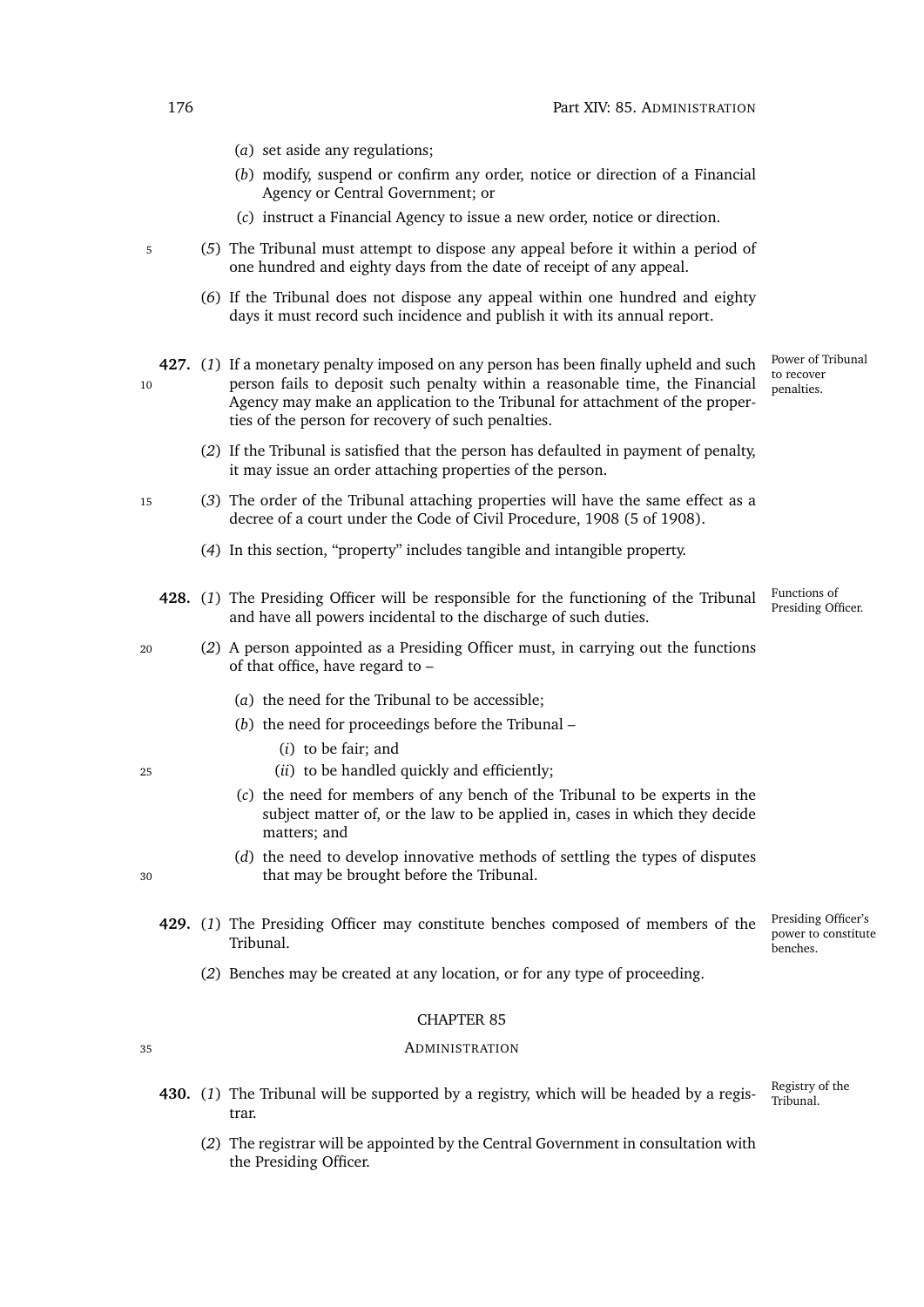the Tribunal; and

- (*b*) discharging administrative functions of the Tribunal, including in relation to matters dealing with all staff of the Tribunal. (*4*) The registrar will be subject to the supervision of the Presiding Officer in the discharge of such functions. Requirement of the registry to provide computerised services. **431.** (*1*) The registry must develop systems and procedures to ensure functions of the Tribunal are provided through computerised systems that are easily accessible. (*2*) The registry must develop systems to – <sup>10</sup> (*a*) allow all parties to submit documents through electronic means; (*b*) schedule hearings of the Tribunal in an efficient manner; (*c*) provide systems for recording evidence of witnesses communication systems; (*d*) enable parties to present their case without requiring their personal ap- <sup>15</sup> pearance at the Tribunal, through electronic means; and (*e*) enable public viewing of proceedings, including by way of transmission of hearings by electronic means. (*3*) The Presiding Officer may direct the usage of electronic means enabled pursuant to this section in proceedings wherever appropriate. 20 Staff of the Tribunal. **432.** (*1*) The Tribunal will have staff comprising such types, categories and number of officers and other employees as may be required to assist the Tribunal in the effective discharge of its functions, as determined by the Central Government. (*2*) If the Presiding Officer, based on the recommendation of the registrar, is of the opinion that more employees or different categories of employees are required <sup>25</sup> to ensure the effective functioning of the Tribunal, then the Presiding Officer must make a requisition to the Central Government in this regard. (*3*) The officers and other employees of the Tribunal must discharge their functions under the general superintendence of the registrar. (*4*) The salaries and allowances and conditions of service of the officers and other <sup>30</sup> employees of the Tribunal will be such as may be prescribed by the Central Government. Finances of the **433.** (1) The registrar must prepare a report, each financial year, stating the financial requirements of operating the Tribunal. (*2*) The report must be made in consultation with the Presiding Officer and the <sup>35</sup> Central Government. (*3*) The registrar must forward the report to the Financial Authority and the Reserve Bank.
	- (*4*) The Financial Authority and the Reserve Bank must provide the Tribunal with funds to meet the financial requirements set out in the report in accordance 40 with the time schedule contained in the report.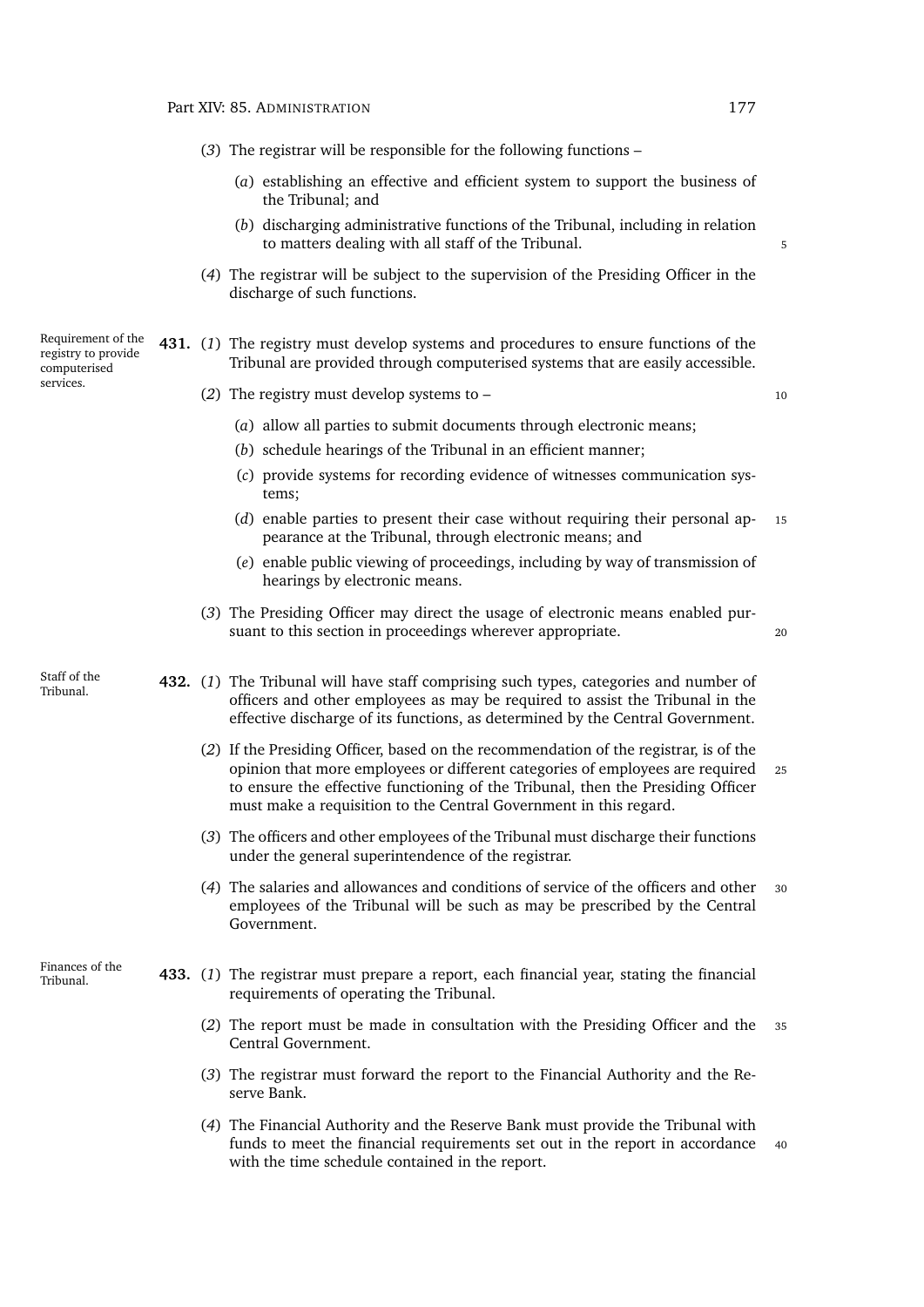- (*5*) The Tribunal must make provision in its procedural rules to charge fees for appeals.
- <span id="page-199-1"></span><span id="page-199-0"></span>Performance of the<br>Tribunal 434. (1) The Presiding Officer, in consultation with the registrar, must formulate systems to accurately measure the functioning of the Tribunal and each member 5 of the Tribunal.
	- (*2*) The Presiding Officer, in consultation with the registrar, must create targets for performance of each measure for each financial year.
	- (*3*) The systems and targets mentioned in the previous sub-sections must
		- (*a*) promote transparency;
- <sup>10</sup> (*b*) provide an accurate representation of functioning of the Tribunal;
	- (*c*) consider the requirements of persons appearing before the Tribunal;
	- (*d*) provide objective methods of measurement where possible;
	- (*e*) provide subjective methods of measurement where objective measurements are not possible; and
- <sup>15</sup> (*f*) incorporate global best practices in measurement of functioning of other tribunals and courts.
	- (*4*) The Presiding Officer must review the systems created under sub-section (*[1](#page-199-0)*) once every three years to –
		- (*a*) incorporate global best practices;
- <sup>20</sup> (*b*) update the systems of measurement; and
	- (*c*) include new metrics of measure of processes and functions.
	- Annual report of **435.** (1) The registry of the Tribunal must publish a report within ninety days of the end the Tribunal report of every financial year.
		- (*2*) The report must contain –
- <sup>25</sup> (*a*) audited financial statements of the Tribunal;
	- (*b*) the details of measurement of the functioning of the Tribunal in accordance with section [434;](#page-199-1) and
	- (*c*) the targets for the following financial year in accordance with section [434.](#page-199-1)

#### <sup>30</sup> JURISDICTION AND APPEALS

436. (1) The Tribunal will have jurisdiction in the following instances – <sup>Jurisdiction</sup>

Jurisdiction of the

- (*a*) from any [decision order;](#page-0-0)
- (*b*) from any regulations or general guidance in accordance with section [58;](#page-53-0)
- (*c*) from any adjudication order of the Redress Agency under section [114;](#page-77-0)
- <sup>35</sup> (*d*) from any decision of the Regulator to disqualify an auditor or actuary under section [165\(](#page-100-0)*4*);
	- (*e*) from any order of the exchange under section [210;](#page-112-0)
	- (*f*) from any order of an exchange under section [212;](#page-113-0)

- 
- 
-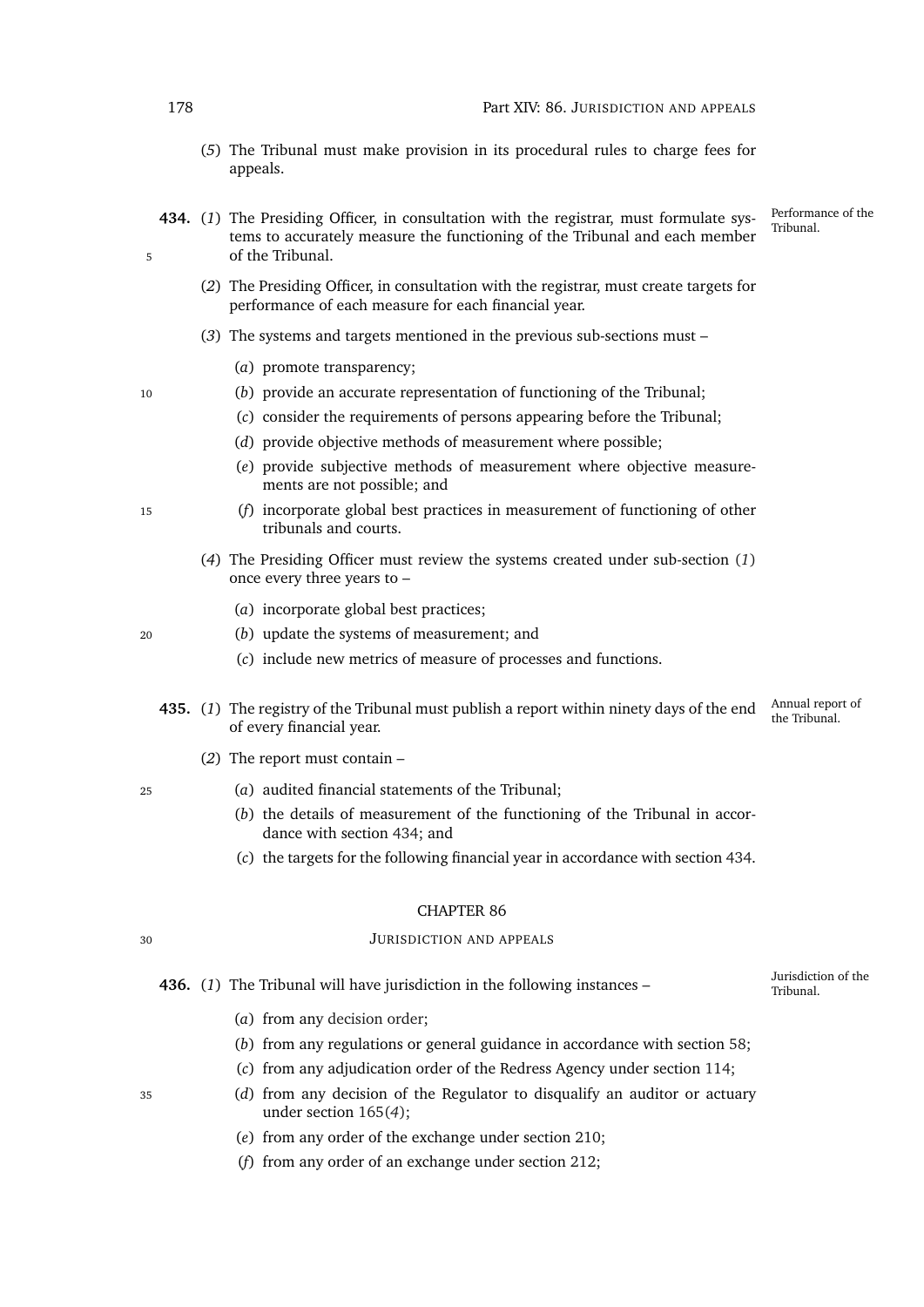- (*g*) from any compensation order under section [282;](#page-139-0) and
- (*h*) from any order of the senior officer under section [373.](#page-173-0)
- (*2*) No appeal will lie against a [show cause notice](#page-0-0) or [compounding order](#page-0-0) issued by a Financial Agency.
- <span id="page-200-0"></span>(*3*) All appeals to the Tribunal against any order of a Financial Agency must be <sup>5</sup> made within sixty days of the date of the order.
- (*4*) The Tribunal may, if it is satisfied that such party was prevented by sufficient cause from filing the appeal within sixty days, allow an appeal to be filed within a further period not exceeding thirty days.
- (*5*) Sub-section (*[3](#page-200-0)*) does not apply to appeals against regulations and guidance <sup>10</sup> under section [58.](#page-53-0)
- (*6*) No civil court will have jurisdiction to entertain any suit or proceeding in respect of any matter which the Tribunal is empowered by or under this Act to determine, and no injunction will be granted by any court, tribunal or other authority in respect of any action taken, or to be taken, in pursuance of any 15 power conferred by or under this Act or rules made hereunder.
- Appeal to Supreme Court. **437.** (*1*) An aggrieved party may appeal to the Supreme Court of India against the order of the Tribunal only on a question of law, within a period of ninety days from the receipt of the order of the Tribunal.
	- (*2*) The Supreme Court may, if it is satisfied that such party was prevented by <sup>20</sup> sufficient cause from filing the appeal within ninety days, allow an appeal to be filed within a further period not exceeding sixty days.

#### **PROCEDURE**

- Procedure of the
- Tribunal. **438.** (*1*) The Tribunal will not be bound by the procedure laid down in the Code of Civil <sup>25</sup> Procedure, 1908 (5 of 1908).
	- (*2*) The Tribunal will have a procedure committee which will be responsible for making the rules of procedure to be followed by the Tribunal
	- (*3*) The Tribunal, acting through the procedure committee, may evolve its own procedure which will be guided by the following principles –  $\frac{30}{2}$

- (*a*) that the principles of natural justice are followed;
- (*b*) that the Tribunal system is accessible and fair;
- (*c*) that the proceedings are handled quickly and efficiently;
- (*d*) that the procedure allows for conduct of proceedings by electronic means, where possible; and 35
- (*e*) that rules of procedure are simple and clear.
- (*4*) The Tribunal must ensure that the entire proceedings of the Tribunal are recorded and published.
- (*5*) The Presiding Officer, by recording reasons in writing, may prevent the publication of certain proceedings.  $\frac{40}{2}$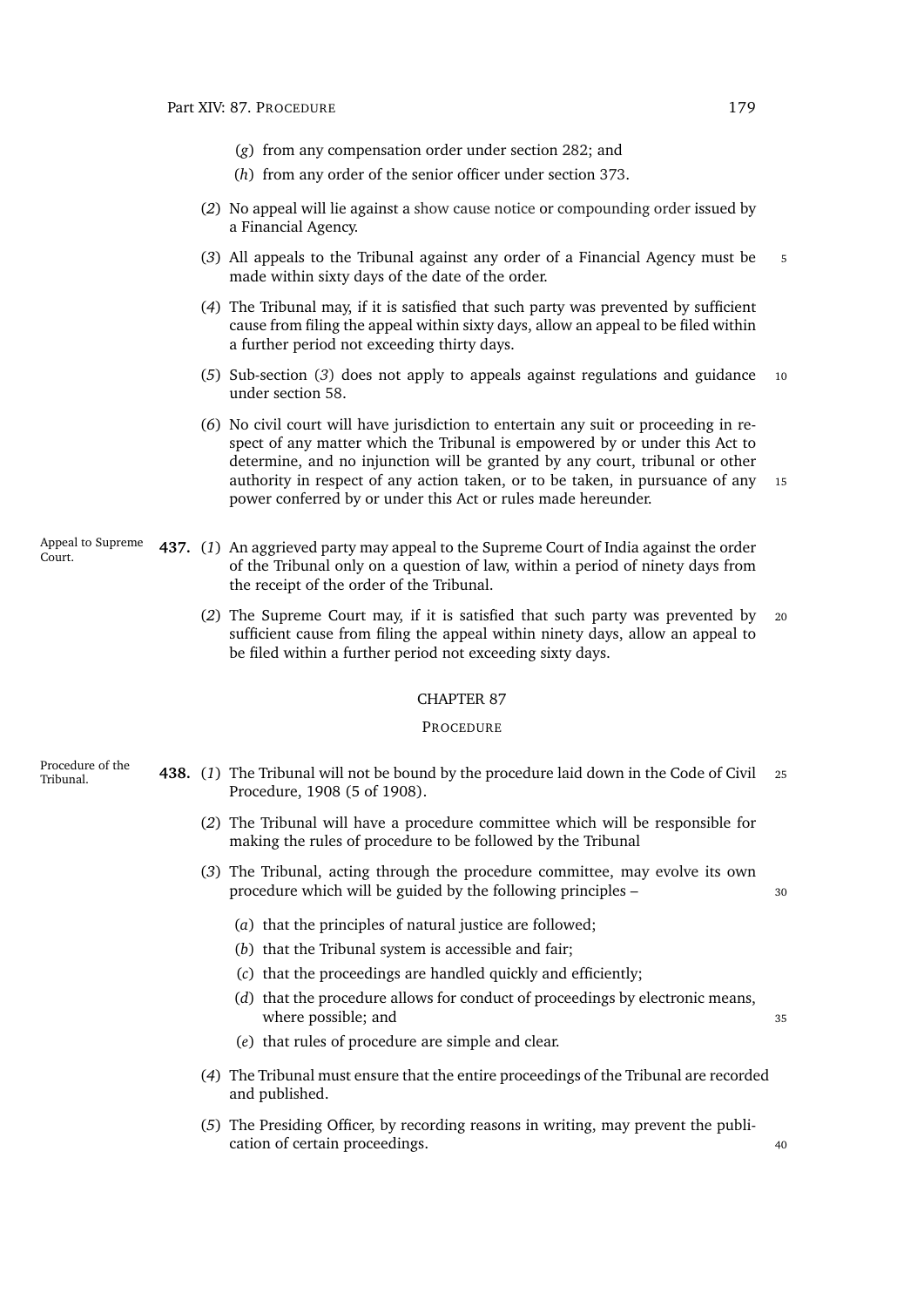**439.** (*1*) The procedure committee of the Tribunal will comprise –

- (*a*) the Presiding Officer;
- (*b*) the registrar of the Tribunal; and
- (*c*) three experts in the field of law, nominated by the Presiding Officer.
- <sup>5</sup> (*2*) The procedure committee must undertake the following functions
	- (*a*) make rules governing proceedings of the Tribunal, which will come into effect upon being notified by the Central Government;
	- (*b*) make rules governing payment of fees payable for filing appeals in the Tribunal, which may vary depending on the nature of the appeal preferred;
- <sup>10</sup> (*c*) identify measures or parameters for determining the performance of the registry; and
	- (*d*) any other function which may be delegated to the procedure committee.
	- (*3*) The procedure committee will have the power to consult such persons as it considers appropriate in the discharge of its functions.
- <sup>15</sup> (*4*) The procedure committee must publish, including by electronic means, the rules made by it.
- <span id="page-201-0"></span>**440.** (*1*) Every order made by the Tribunal will be enforced by it in the same manner as if it were a decree made by a court, and it will be lawful for the Tribunal to send, in case of its inability to execute such order, to the court within the local <sup>20</sup> limits of whose jurisdiction –
	- (*a*) in the case of an order against a company, the registered office of the company is situated; or
- (*b*) in the case of an order against any other person, place where the person concerned resides or carries on business or personally works for gain, is <sup>25</sup> situated.
	- (*2*) Nothing contained in sub-section (*[1](#page-201-0)*) will affect the power of the Tribunal to transmit any order made by it to a civil court having local jurisdiction, and such civil court will execute the order as if it were a decree made by that court.
	- **441.** Any person may appear before the Tribunal in person, or authorise one or more –
- 

<sup>30</sup> (*a*) of its officers;

- (*b*) advocate;
- (*c*) chartered accountant;
- (*d*) company secretary; or
- (*e*) cost accountant.
- <sup>35</sup> **442.** The provisions of the Limitation Act, 1963 (36 of 1963), will, as far as may be, apply to an appeal made to the Tribunal.

Composition and function of procedure committee of the Tribunal.

Enforcement of order of the Tribunal.

Appearance before<br>the Tribunal

Limitation.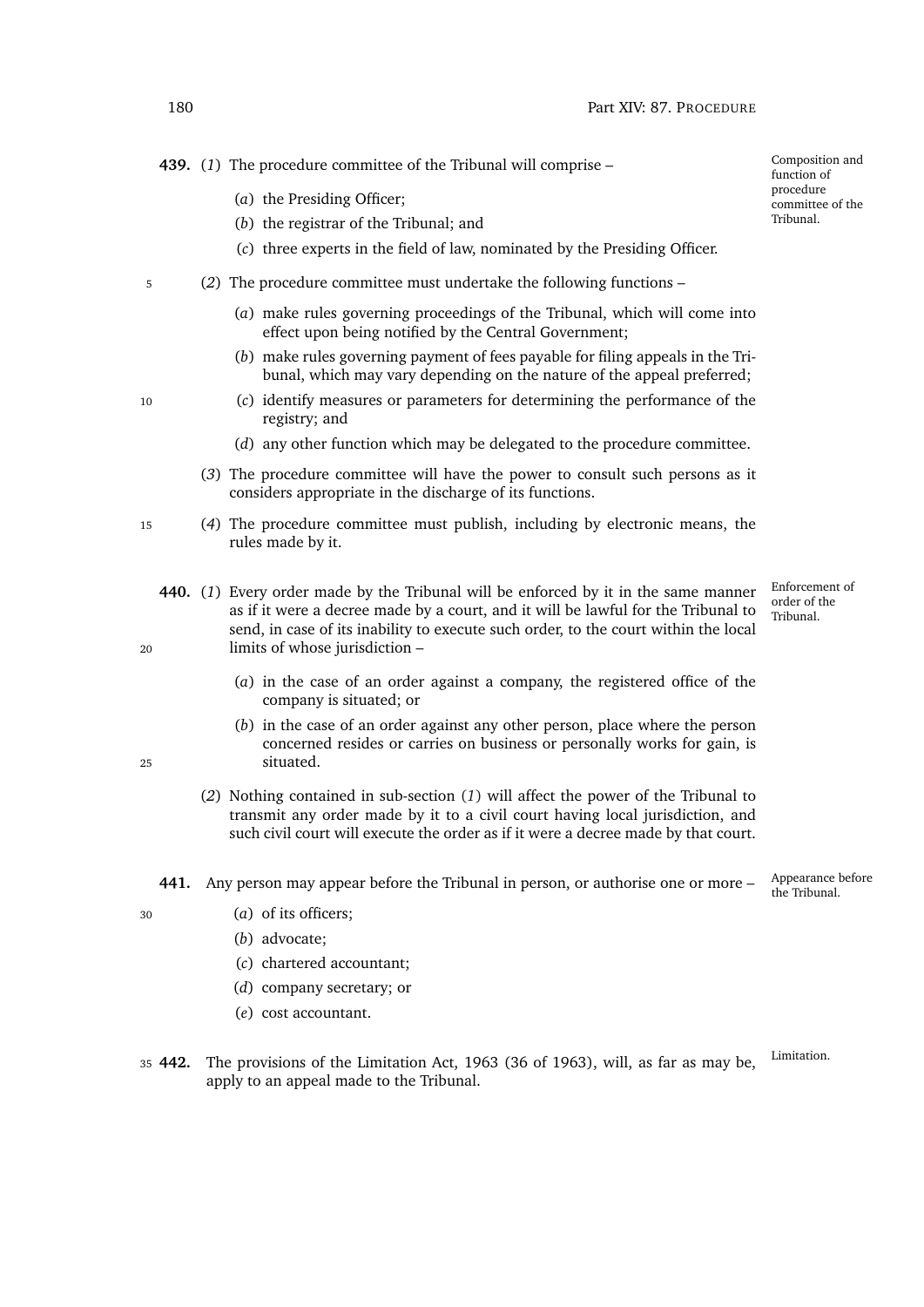# PART XV

# **MISCELLANEOUS**

<span id="page-202-3"></span><span id="page-202-2"></span><span id="page-202-1"></span><span id="page-202-0"></span>

| Members, officers,<br>and employees of<br>all Financial<br>Agencies to be<br>public servants. | 443. | The members, officers, and employees of all Financial Agencies, or any other per-<br>son who has been delegated any function by any Financial Agency, or by the Cen-<br>tral Government, will be deemed, when acting or purporting to act in pursuance<br>of any of the provisions of this Act, to be public servants within the meaning of<br>section 21 of the Indian Penal Code, 1860 (45 of 1860). | 5  |
|-----------------------------------------------------------------------------------------------|------|--------------------------------------------------------------------------------------------------------------------------------------------------------------------------------------------------------------------------------------------------------------------------------------------------------------------------------------------------------------------------------------------------------|----|
| Protection of action<br>taken in good faith.                                                  | 444. | No suit, prosecution or other legal proceedings will lie against the Central Govern-<br>ment or any Financial Agency or their members, officers, employees, or delegate,<br>for anything which is done, or intended to be done, in good faith done under this<br>Act.                                                                                                                                  | 10 |
| Application of<br>other laws not<br>barred.                                                   |      | 445. (1) The provisions of this Act are in addition to, and not in derogation of, the<br>provisions of any other law for the time being in force.                                                                                                                                                                                                                                                      |    |
|                                                                                               |      | (2) Unless provided otherwise, nothing contained in this Act will affect the appli-<br>cation of any other law.                                                                                                                                                                                                                                                                                        | 15 |
| Exemption from<br>tax.                                                                        | 446. | Nothing contained in any law or enactment in force, in relation to taxation, in-<br>cluding the Wealth Tax Act, 1957 (27 of 1957) and the Income Tax Act, 1961 (43<br>of 1961), will make any Financial Agency liable to pay wealth tax, income tax,<br>service tax, or any other tax or duty with respect to its wealth, income, services,<br>profits or gains.                                       | 20 |
| Liquidation.                                                                                  | 447. | No Financial Agency will be placed in liquidation save by order of the Central<br>Government, in such manner as it may direct.                                                                                                                                                                                                                                                                         |    |
| Prohibition on<br>avoiding this Act.                                                          |      | 448. (1) A person must not, either alone or with others, engage in any conduct that can<br>be reasonably construed as being done for the purpose of avoiding, or abusing,<br>the application of this Act, unless such conduct is justified by legitimate needs<br>of a financial, economic or legal nature.                                                                                            | 25 |
|                                                                                               |      | (2) Any person who violates sub-section (1) commits a Class C offence.                                                                                                                                                                                                                                                                                                                                 |    |
| Power of Central<br>Government to<br>remove difficulties.                                     |      | 449. (1) If any difficulty arises in giving effect to the provisions of this Act, the Cen-<br>tral Government may, in consultation with the concerned Financial Agency, or<br>Tribunal, make provisions that appear to it to be necessary for removing the<br>difficulty, through a notification.                                                                                                      | 30 |
|                                                                                               |      | (2) The Central Government must not notify any provision that is inconsistent with<br>the provisions, intent or purpose of this Act.                                                                                                                                                                                                                                                                   |    |
|                                                                                               |      | (3) The power of the Central Government to remove difficulties, as described in<br>sub-section $(1)$ will not extend to the removal of difficulties in the regulations,<br>or bye-laws of any Financial Agency.                                                                                                                                                                                        | 35 |
|                                                                                               |      | (4) The Central Government's power to issue orders under this section may be<br>exercised at any time prior to the expiry of three years from the commencement<br>of this Act.                                                                                                                                                                                                                         |    |
|                                                                                               |      | (5) The Central Government must lay every order made under this section before<br>each House of Parliament.                                                                                                                                                                                                                                                                                            | 40 |
| Repeals and<br>savings.                                                                       | 450. | The Central Government may notify the repeal of the legislations listed in the Sixth<br>Schedule, in whole or in part, from time to time, in accordance with a schedule of<br>giving effect to the provisions of various Parts of this Act.                                                                                                                                                            |    |
|                                                                                               |      |                                                                                                                                                                                                                                                                                                                                                                                                        |    |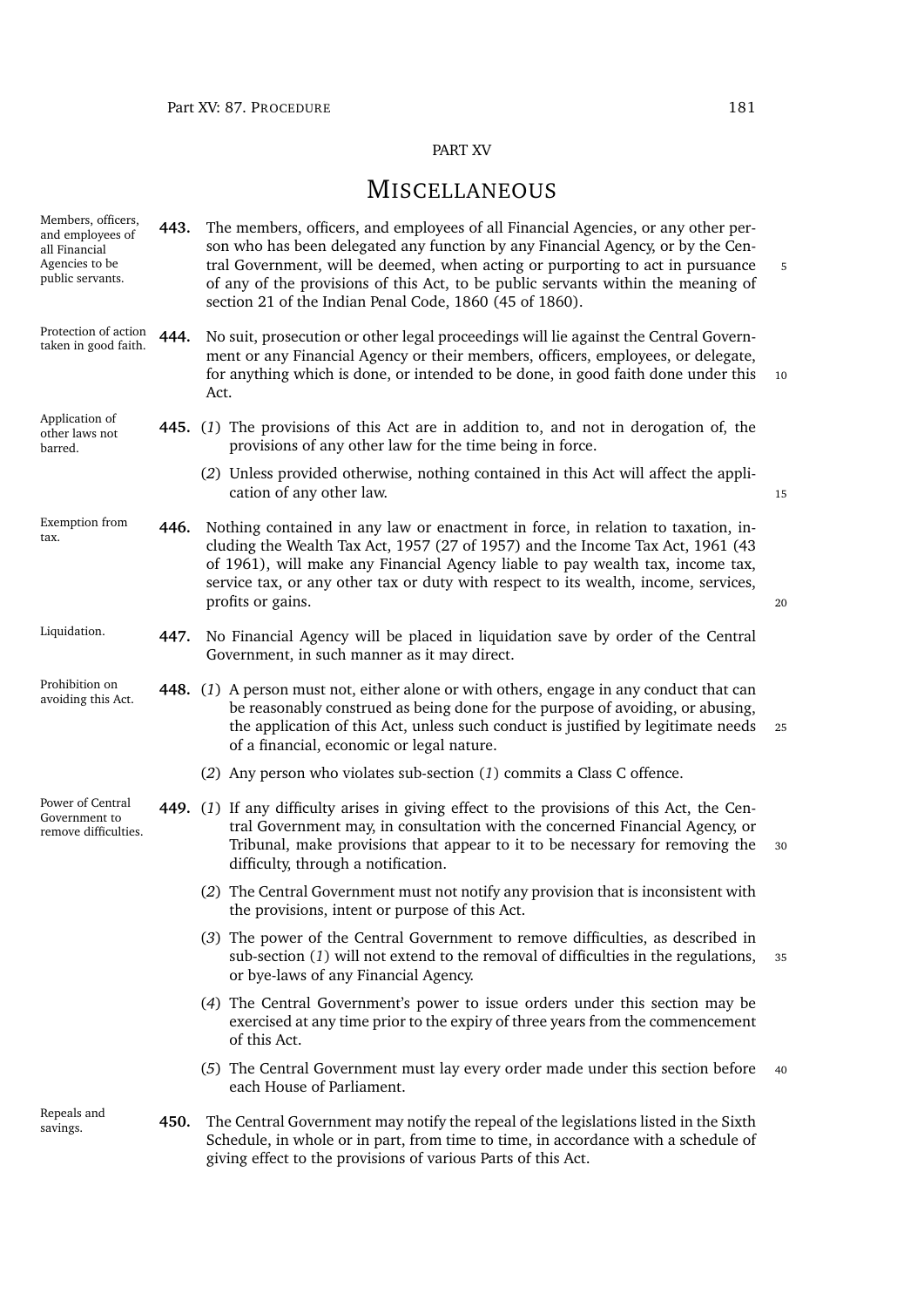#### PART XVI

# **SCHEDULES**

#### Schedule 1: **Selection committee**

*See* section [30,](#page-44-0) Part [III](#page-44-1)

#### 5 **Selection committee**

### (*1*) **Constitution of selection committee**

- (*a*) The Central Government will maintain a list of at least ten independent experts from the fields of finance, law, and economics who are available to serve as experts of the selection committee.
- <sup>10</sup> (*b*) The selection committee will consist of
	- (*i*) a chairperson of the selection committee;
	- (*ii*) three independent experts; and
	- (*iii*) a variable member as defined in item (*[e](#page-203-0)*) of this Paragraph.
	- (*c*) The chairperson of the selection committee will be –
- <sup>15</sup> (*i*) a nominee of the Chief Justice of India, for the selection of the Presiding Officer and members of the Tribunal; and
	- (*ii*) a nominee of the Central Government, in all other circumstances.
- (*d*) The chairperson of the selection committee must select the three independent experts from the list maintained by the Central Government as <sup>20</sup> members of the selection committee.
	- (*e*) The variable member will be
		- (*i*) a nominee of the Central Government for the selection of chairperson; or
- (*ii*) the chairperson of the Financial Agency for selection of all other <sup>25</sup> members of the board of that Financial Agency.
	- (*f*) The Central Government must provide the selection committee with adequate resources to advertise the vacancies in the board and carry out the selection in an efficient manner.

#### (*2*) **Procedure to be followed by the selection committee**

- <sup>30</sup> (*a*) The selection committee must make a document stating the procedure it will follow for selecting persons.
	- (*b*) The procedure must be fair, transparent and efficient.
- (*c*) The selection committee must widely advertise the vacancy and the procedure for selecting person in the best possible way to attract attention of <sup>35</sup> suitable candidates.
	- (*d*) Selection committees may consider persons who have not applied after recording reasons for considering such persons.
	- (*e*) The selection committee may nominate up to three persons for every vacancy for which it has been constituted.
- <sup>40</sup> (*f*) The selection committee must complete its process within one hundred and twenty days of being constituted.

<span id="page-203-0"></span>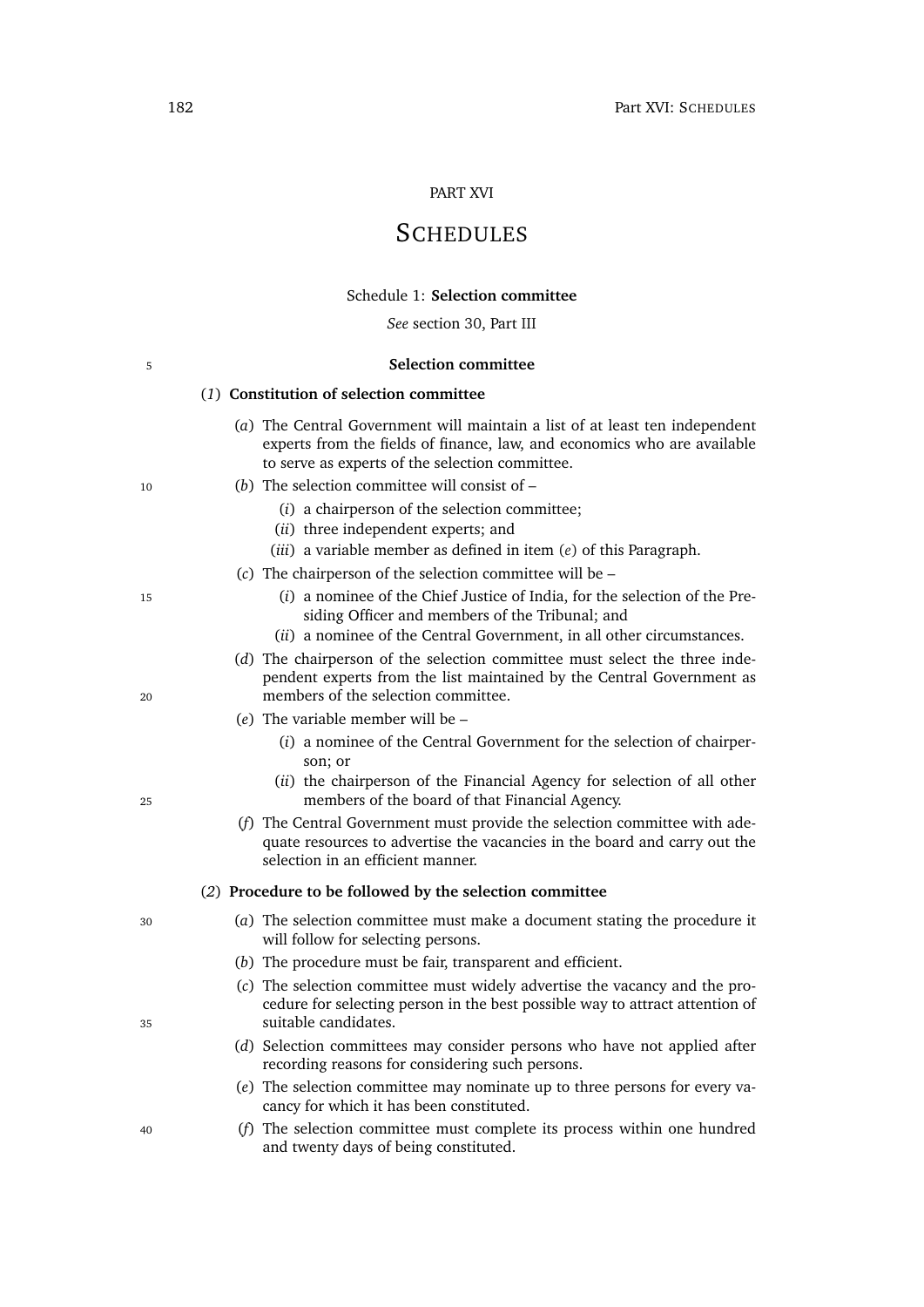Schedule 2: **Procedure of meetings of the board of the Financial Agency**

#### *See* section [34,](#page-45-0) Part [III](#page-44-1)

#### **Procedure of meetings of the board of the Financial Agency**

- (*1*) The board of a Financial Agency must meet as frequently, and at such place, as may be provided for by bye-laws. The state of the state of the state of the state of the state of the state of the state of the state of the state of the state of the state of the state of the state of the state of the sta
- (*2*) The members may attend meetings of the board of a Financial Agency using mechanisms that allow members to participate in the meetings from remote locations without being physically present.
- (*3*) The quorum of a meeting of the board of a Financial Agency will be more than half of the number of members appointed to the board of the Financial Agency. 10
- (*4*) The chairperson of a board must convene a meeting within reasonable time, if two or more members of the board of the Financial Agency make a request in writing.
- (*5*) If the chairperson fails to convene a meeting within thirty days of a request in writing, the members may convene a meeting without the chairperson.  $15$
- (*6*) Each member of the board of the Financial Agency must be given at least seven days notice of a meeting, unless the circumstances require the meeting to be convened with shorter notice.
- (*7*) The chairperson of the Financial Agency will chair the meetings of the board of the Financial Agency. <sup>20</sup>
- (*8*) If the chairperson of the Financial Agency is not present at a meeting, the person who has served as member for the longest period of time will chair the meeting, unless otherwise specified.
- (*9*) The secretary of the board of the Financial Agency will be responsible for keeping the records of every meeting of the board of the Financial Agency. <sup>25</sup>
- <span id="page-204-1"></span>(*10*) The records will be published by the Financial Agency within three weeks of each meeting.
- <span id="page-204-0"></span>(*11*) Selected portions of records may not be published if such portions meet any of the following conditions –
	- (*a*) they relate exclusively to functions of individuals within the Financial <sup>30</sup> Agency;
	- (*b*) they relate to information that has been obtained from a person in confidence, where such information is exempt from disclosure by that person under the Right to Information Act, 2005 (22 of 2005);
	- (*c*) they involve discussion of a particular instance of violation of laws or <sup>35</sup> censuring any person;
	- (*d*) they disclose information about a particular investigation which is ongoing;
	- (*e*) they disclose techniques and procedures for investigation or inspection;
	- (*f*) they disclose information of a commercial nature relating to a financial <sup>40</sup> service provider which has been obtained for regulatory purposes; or
	- (*g*) they deprive a person of a right to a fair and impartial adjudication.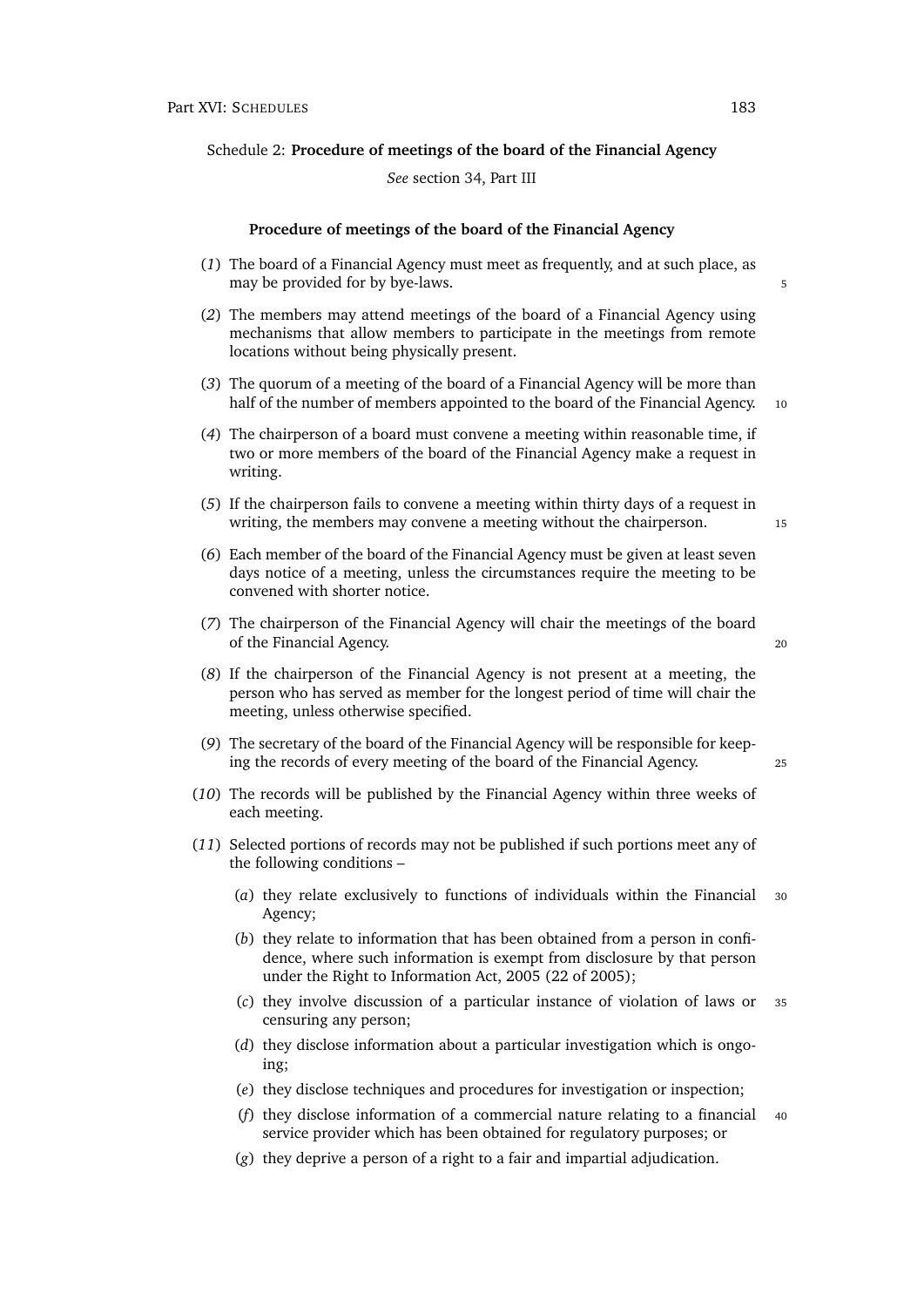- <span id="page-205-0"></span>(*12*) The selected portions of records may be published with appropriate delay if such portions meet any of the following conditions –
	- (*a*) they are likely to lead to major instability in the financial system;
- (*b*) they are likely to significantly frustrate implementation of an action pro-5 posed by the Financial Agency or its board, where such action has not been disclosed to the public; or
	- (*c*) they involve discussion of any particular legal proceeding before a tribunal, court or arbitrator.
- (*13*) The publication of records relating to a particular meeting, may be delayed or 10 prevented only if the board of the Financial Agency, in such meeting –
	- (*a*) records the reason under items (*[11](#page-204-0)*) or (*[12](#page-205-0)*) of this Paragraph applicable in respect of each portion of the records;
	- (*b*) the majority of members present at the meeting, vote in favour of such action for each portion of the records separately; and
- <sup>15</sup> (*c*) the vote of each member is recorded and published in accordance with item (*[10](#page-204-1)*) of this Paragraph.
	- (*14*) Portions of records delayed for publication must be published by the Financial Agency within six months, or as soon as the reasons for their delay cease to be applicable, whichever is earlier.
- <sup>20</sup> (*15*) In this section, "records" means the agenda, proposals, and decisions taken at the meeting, and includes the votes of each member of the Financial Agency.
-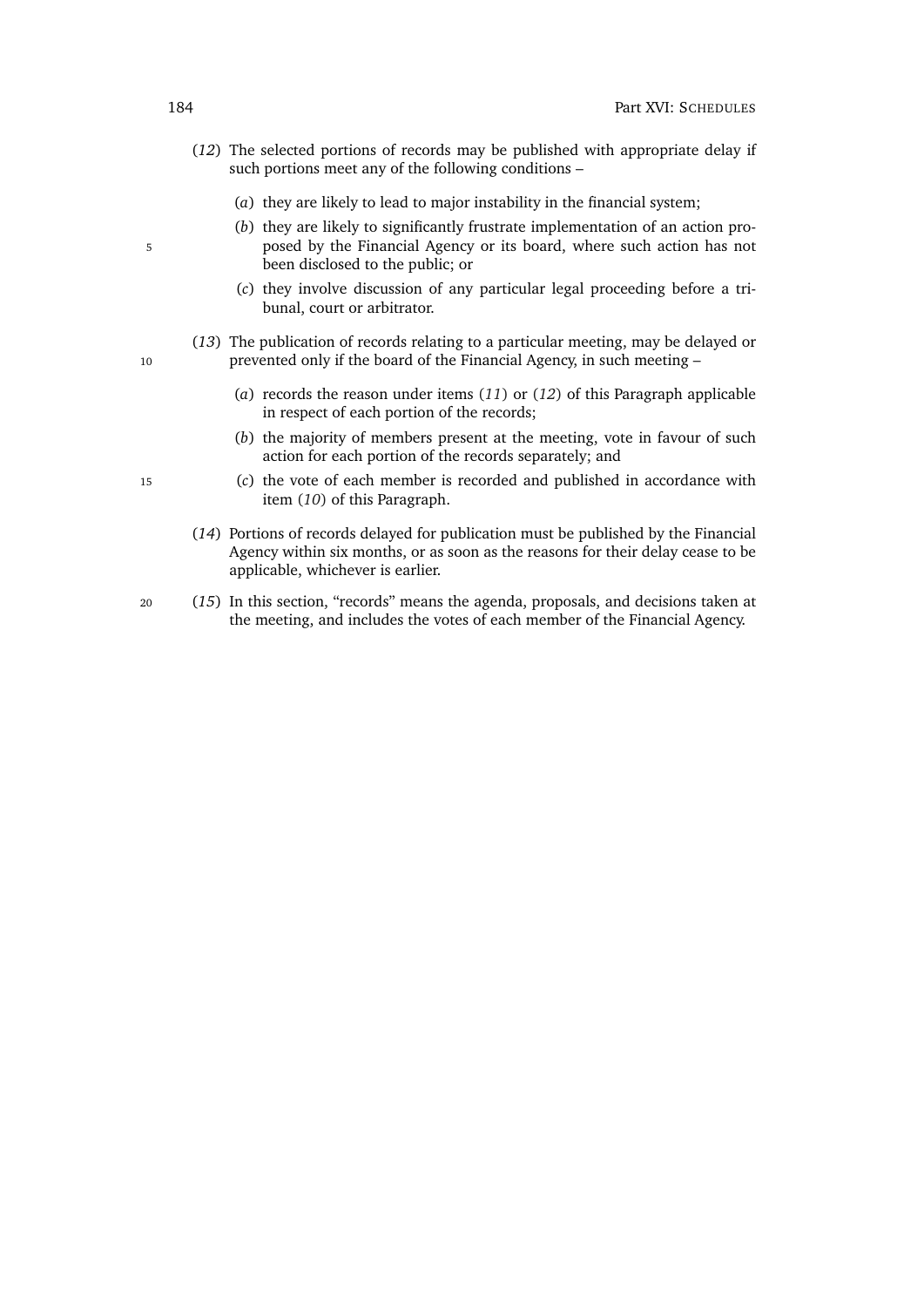## Schedule 3: **System-wide measures**

### *See* section [301,](#page-146-0) Part [VIII](#page-143-0)

## **System-wide measures**

- (*1*) The following system-wide measures will be the subject of the decisions of the Council under section [301](#page-146-0) – 5
	- (*a*) a counter-cyclical capital buffer seeking to address pro-cyclical effects in the financial system.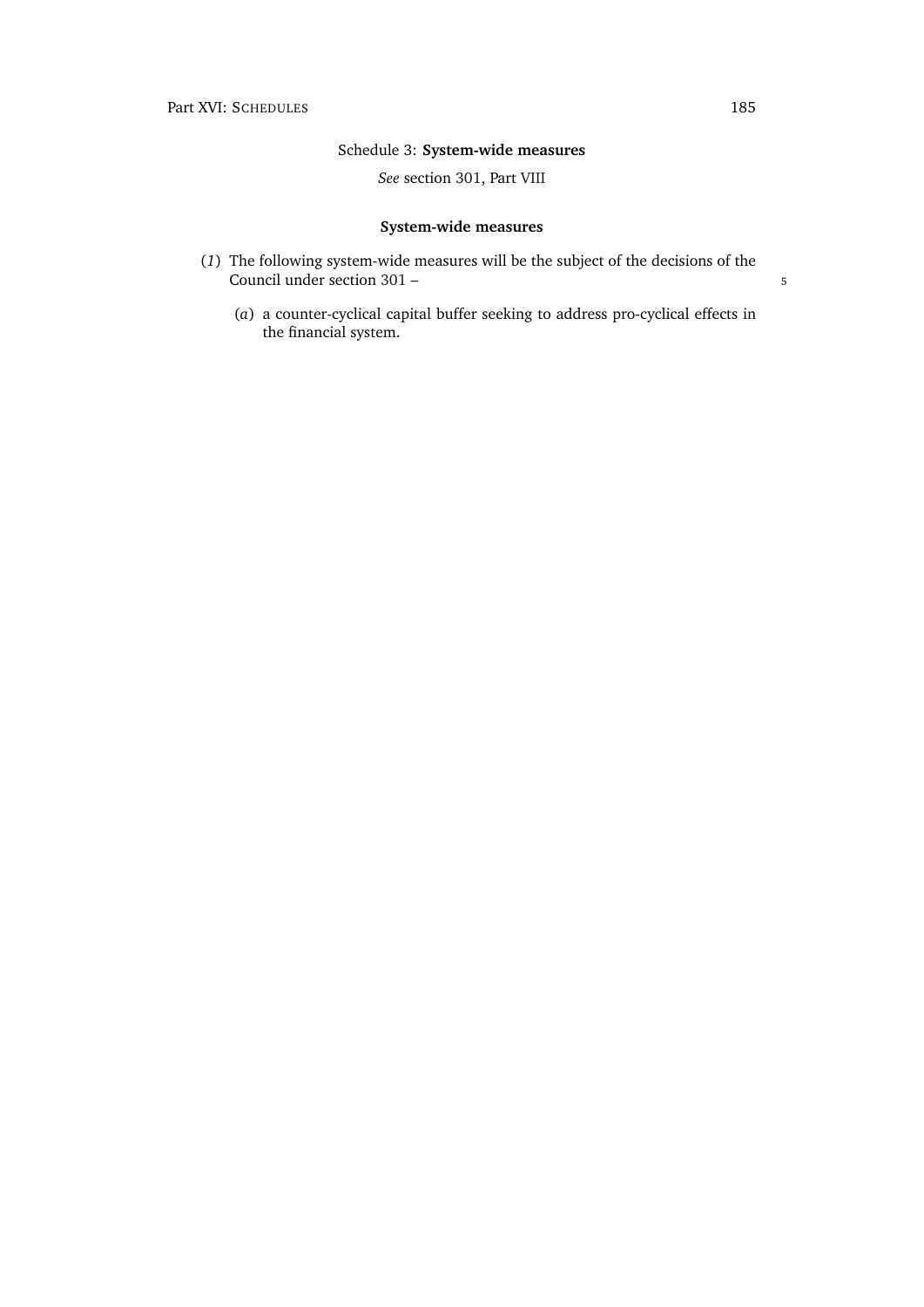### Schedule 4: **Actions of Regulator and Corporation consequent to determining the risk to viability of covered service providers**

*See* sections [233,](#page-120-0) [234,](#page-121-0) [235,](#page-121-1) [236](#page-121-2) and [237,](#page-121-3) Part [VII](#page-117-0)

### **Actions of Regulator and Corporation consequent to determining the risk to** 5 **viability of covered service providers**

- <span id="page-207-0"></span>(*1*) Actions consequent to low risk to viability of a covered service provider –
- (*a*) Consequent to the determination that there is low risk to viability of a covered service provider, the Corporation may monitor the covered service provider based on regulatory data, reports from examinations and 10 inspections, if any, and any other data that may be available to the Corporation.
	- (*2*) Actions consequent to moderate risk to viability of a covered service provider –
- <span id="page-207-1"></span>(*a*) Consequent to the determination that there is moderate risk to viability 15 of a covered service provider, the Corporation may, in addition to the actions under Paragraph (*[1](#page-207-0)*), conduct a special examination of the affairs of the covered service provider to assess its health, and communicate its concerns to the covered service provider.
	- (*3*) Actions consequent to material risk to viability of a covered service provider –
- <span id="page-207-2"></span><sup>20</sup> (*a*) Consequent to the determination that there is material risk to viability of a covered service provider, the Corporation may, in addition to the actions under Paragraph (*[2](#page-207-1)*) –
	- (*i*) require the covered service provider to prepare a resolution plan; and
- <span id="page-207-3"></span><sup>25</sup> (*ii*) intensify engagement on the resolution plan, including obtaining all the information related to the plan.
	- (*4*) Actions consequent to imminent risk to viability of a covered service provider
- (*a*) Consequent to the determination that there is imminent risk to viability <sup>30</sup> of a covered service provider, the Corporation must within ninety days of determination, apply for receivership under Chapter [46.](#page-123-0)
- (*b*) Consequent to the determination that there is imminent risk to viability of a covered service provider, the Corporation may, in addition to the actions under Paragraph (*[3](#page-207-2)*), and upon appointment as receiver, exercise <sup>35</sup> any powers under Chapter [46.](#page-123-0)
	- (*5*) Actions consequent to critical risk to viability of a covered service provider
		- (*a*) Consequent to the determination that there is critical risk to viability of a covered service provider, the Regulator must withdraw any authorisation that it may have granted to the covered service provider.
- <sup>40</sup> (*b*) Consequent to the determination that there is critical risk to viability of a covered service provider, the Corporation must –
- (*i*) if the Corporation is of the opinion that the covered service provider is about to become insolvent, terminate or cancel all Corporation insurance that the covered service provider may have acquired, in <sup>45</sup> accordance with Chapter [50;](#page-131-0) and

–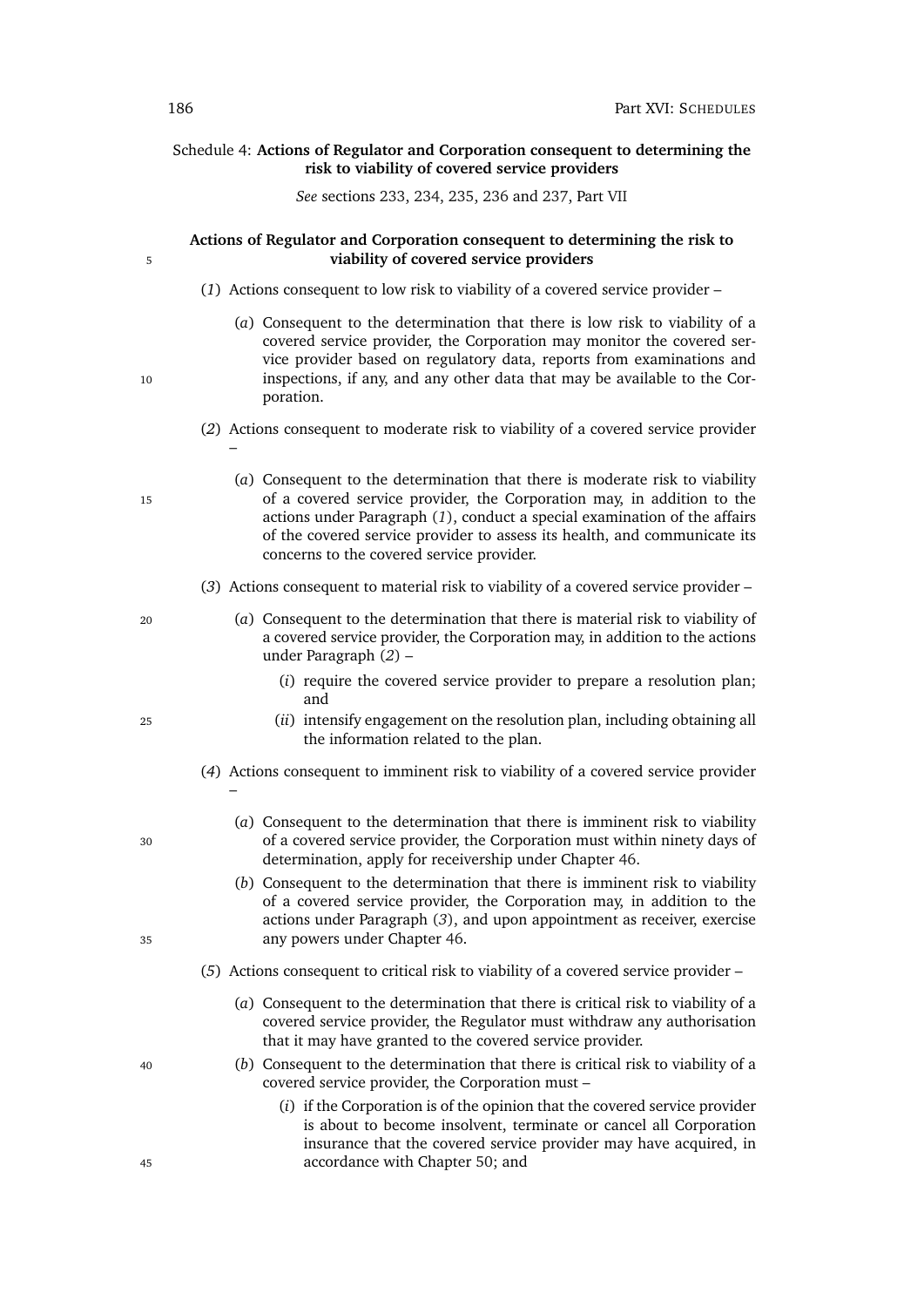- (*ii*) apply for liquidation, in accordance with the provisions under Chapter [51.](#page-136-0)
- (*c*) Consequent to the determination that there is critical risk to viability of a covered service provider, the Corporation may carry out any actions under Paragraph (*[4](#page-207-3)*). 5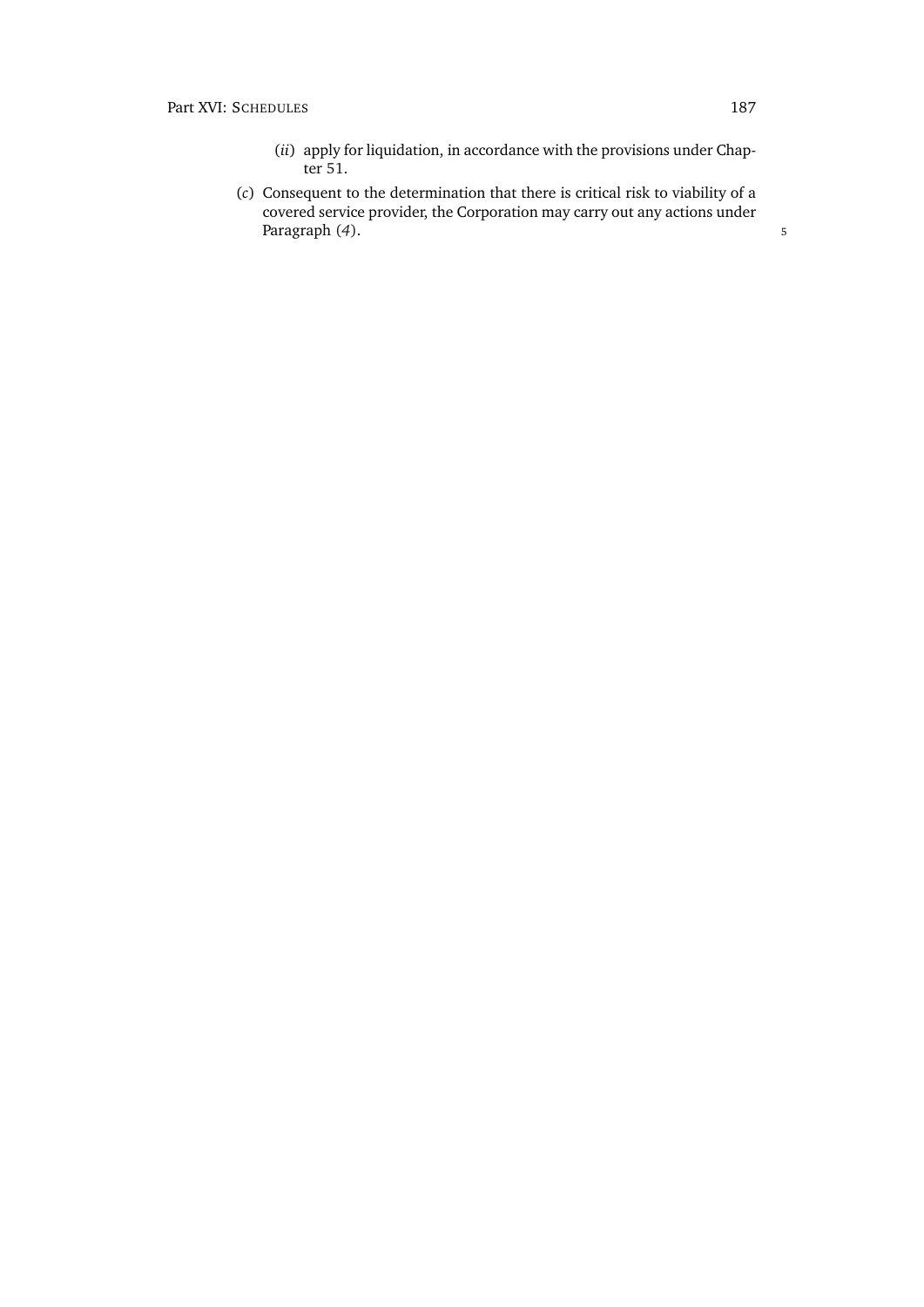#### Schedule 5: **Members of the Monetary Policy Committee**

### *See* section [333,](#page-157-0) Part [X](#page-156-0)

#### **Members of the Monetary Policy Committee**

- (*1*) In this Schedule, the term "member of the Monetary Policy Committee" ex-<sup>5</sup> cludes the members appointed under section [333\(2\)\(](#page-157-1)*b*) and the Reserve Bank Chairperson.
	- (*2*) Every member of the Monetary Policy Committee will be appointed for a term of four years.
- (*3*) A member of the Monetary Policy Committee may resign by giving a written 10 notice of resignation of at least six weeks duration to the Central Government, with a copy to the Reserve Bank Chairperson.
	- (*4*) The terms and conditions of service of the members of the Monetary Policy Committee including honorarium will be provided for by the Reserve Bank by way of bye-laws and published.
- <sup>15</sup> (*5*) The Reserve Bank Board may remove a member of the Monetary Policy Committee, if it is satisfied that such member has –
	- (*a*) been absent from the Monetary Policy Committee's meetings for more than three consecutive meetings, without obtaining prior leave;
- (*b*) developed any interest under section  $333(7)(a)$  $333(7)(a)$  of this Act or it is discov-<sup>20</sup> ered that the member had failed to adequately disclose such interest prior to their appointment;
	- (*c*) been at any time, or is, adjudged insolvent;
	- (*d*) been convicted of an offence, where such an offence does not constitute a minor offence;
- <sup>25</sup> (*e*) acted in a manner which amounts to abuse of position that such member holds or renders the member's continuance in office prejudicial to the objectives of the Monetary Policy Committee or the Reserve Bank; or
	- (*f*) become physically or mentally incapable of discharging a member's duties.
- <sup>30</sup> (*6*) The principles of natural justice must be observed in relation to the procedure followed by the Reserve Bank Board, for the removal of any member of the Monetary Policy Committee.